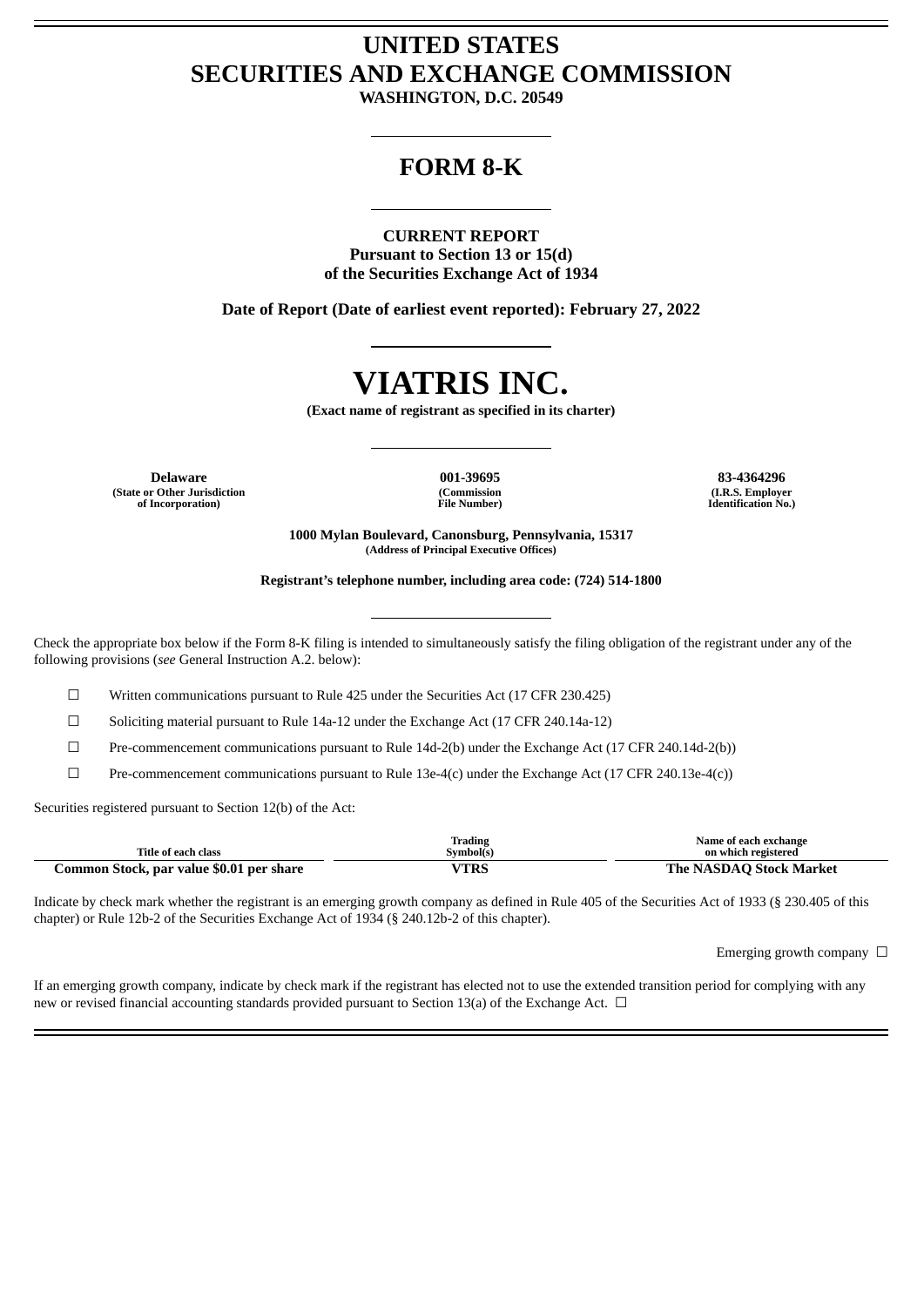#### **Item 1.01 Entry into a Material Definitive Agreement.**

On February 27, 2022, Viatris Inc., a Delaware corporation ("Viatris"), entered into a Transaction Agreement (the "Transaction Agreement") with Biocon Biologics Limited, a public limited company incorporated under the India Companies Act, 2013 ("Biocon Biologics"), pursuant to which, on the terms and subject to the conditions set forth in the Transaction Agreement, Viatris will contribute its biosimilars portfolio (the "Biosimilars Portfolio") to Biocon Biologics and its subsidiaries (the "Transaction").

*Consideration*. The consideration to be paid to Viatris in the Transaction is up to \$3.335 billion on a cash-free, debt-free basis, consisting of (a) \$2.0 billion in cash consideration at closing, subject to certain adjustments as set forth in the Transaction Agreement, (b) a convertible preferred equity stake in Biocon Biologics initially representing at least 12.9% of the equity in Biocon Biologics (on a fully diluted basis), as described below, (c) \$160.0 million in future cash consideration, payable on the second anniversary of closing and (d) \$175.0 million in future cash consideration, payable on April 8, 2024, subject to limited exceptions, as described below.

Viatris' convertible preferred equity stake in Biocon Biologics will initially be convertible into common shares representing 12.9% of the equity in Biocon Biologics (on a fully diluted basis), and could be convertible into a larger number of shares upon certain mandatory conversion events, depending on the valuations attributable to such events. In addition, the parties have agreed that Viatris will be permitted to retain certain assets that would otherwise be payable to Biocon Biologics in connection with certain events in the future, depending on the valuations attributable to such events.

Pursuant to the Transaction Agreement, Biocon Biologics will have a right, exercisable for a specified period of time following the date of the Transaction Agreement, to elect not to acquire assets and liabilities related to Viatris' aflibercept product candidate. In the event Biocon Biologics exercises such right, such assets and liabilities would not transfer to Biocon Biologics in the Transaction and Viatris would not receive the \$175.0 million in future cash consideration payable on April 8, 2024.

The consideration will be financed with a combination of committed equity financing and debt and/or equity financing to be obtained prior to the closing. The closing of the Transaction is not subject to a financing condition.

*Structure.* At the closing of the Transaction, Biocon Biologics will acquire all of the outstanding equity interests in two wholly owned subsidiaries of Viatris, which will own substantially all of Viatris' assets and liabilities related to the Biosimilars Portfolio. Certain assets and liabilities, and certain in-scope employees, will not transfer to Biocon Biologics until after the expiration or termination of transition services that will be provided by Viatris following the closing.

*Closing Conditions.* Consummation of the Transaction is subject to various closing conditions, including, among others, (i) the expiration or termination of the applicable waiting period under the Hart-Scott-Rodino Antitrust Improvements Act of 1976, as amended, and the receipt of certain consents and approvals, including regulatory approvals in India, (ii) the consummation of an approximately \$500 million committed equity financing from Biocon Limited ("Biocon Parent") and an approximately \$300 million committed equity financing from Serum Institute Life Sciences Private Limited ("Serum"), (iii) the continued effectiveness of certain agreements between Biocon Biologics and Serum and (iv) other customary closing conditions.

*Representations, Warranties and Covenants.* Biocon Biologics and Viatris make certain customary representations, warranties and covenants in the Transaction Agreement, including, among other things, covenants by Viatris not to take certain actions with respect to the Biosimilars Portfolio prior to the closing of the Transaction without the prior approval of Biocon Biologics and non-compete obligations of Viatris with respect to biosimilars for a period of time following the closing. In addition, Biocon Biologics agrees not to take certain actions prior to the closing of the Transaction without the prior approval of Viatris. Subject to certain limitations as set forth in the Transaction Agreement, Biocon Biologics and Viatris will indemnify each other for certain liabilities and for certain losses arising out of breaches of certain representations, warranties, covenants and agreements. Representations, warranties and pre-closing covenants of each party will survive the closing of the Transaction for a period of 15 months, and covenants to be performed following the closing or that by their terms survive the closing will survive until performed in full or for such period as may be set forth therein.

*Termination.* The Transaction Agreement contains specified termination rights for Viatris and Biocon Biologics, including in the event that the Transaction has not been consummated on or prior to March 31, 2023, subject to an extension to June 30, 2023 if certain conditions relating to regulatory approvals have not been satisfied or waived on such date.

*Other Agreements.* At the closing of the Transaction Agreement, Viatris and Biocon Biologics will also enter into other definitive agreements, including, among others, (a) a Shareholders' Agreement, (b) an Employee Matters Agreement and (c) a Transition Services Agreement.

The Shareholders' Agreement will govern, among other things, the rights and obligations of Viatris, as a shareholder in Biocon Biologics, including certain liquidity rights, a director appointment right, minority protection rights, tag-along rights and drag-along obligations. Pursuant to the Shareholders' Agreement, Biocon Biologics has also agreed to use commercially reasonable efforts to target an initial public offering (IPO) in India as early as late 2023.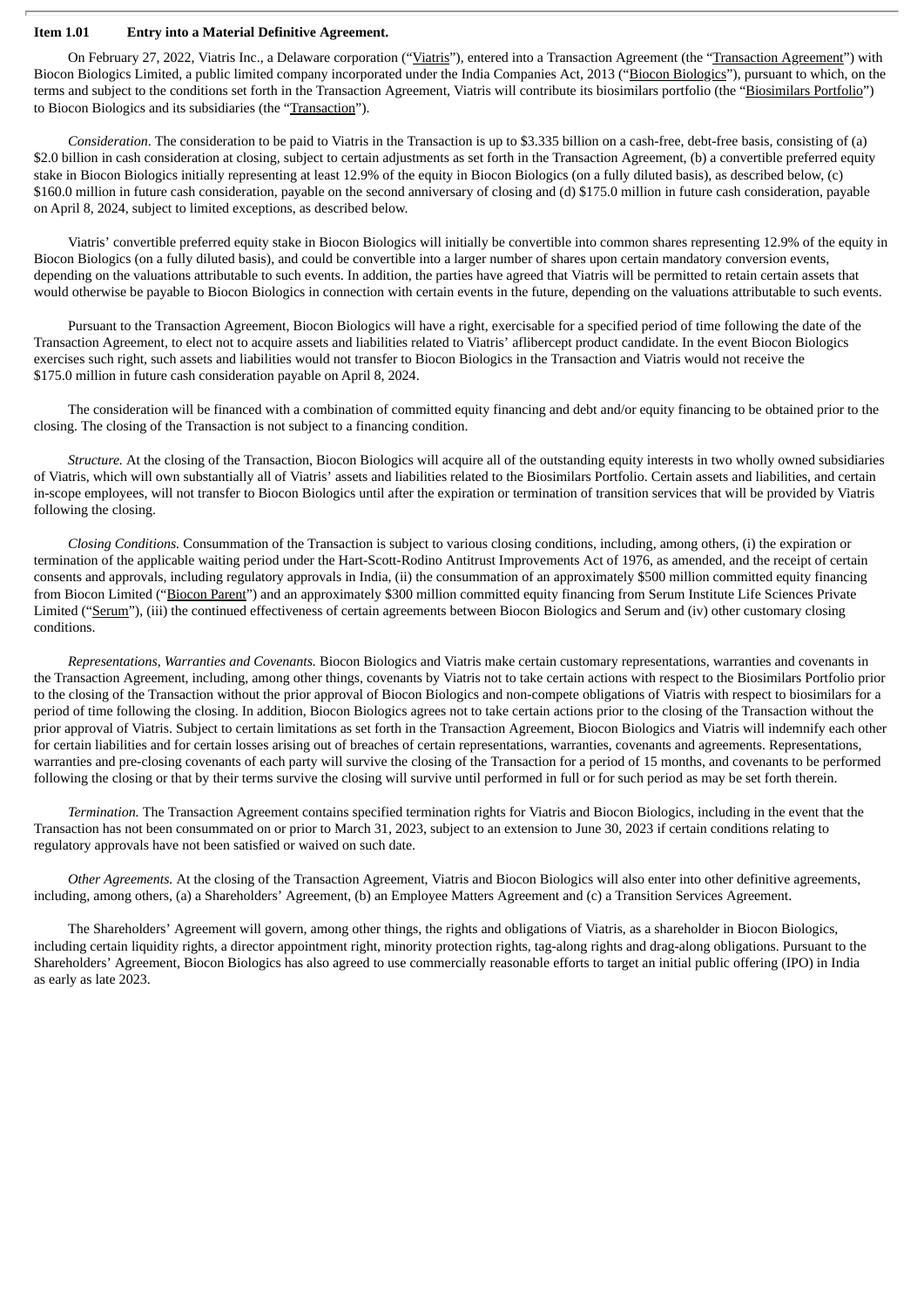The Employee Matters Agreement will govern, among other things, Viatris' and Biocon Biologics' obligations with respect to employees of the Biosimilars Portfolio, including the determination of in-scope employees, the transfer of such employees and related matters, such as benefits and liabilities.

Pursuant to the Transition Services Agreement, Viatris will provide certain transition services to Biocon Biologics for an expected two-year period, including commercialization services, in exchange for cost reimbursement (subject to certain limitations) and an annual mark-up of \$44.0 million.

The foregoing description of the Transaction Agreement and the transactions contemplated thereby does not purport to be complete and is subject to, and qualified in its entirety by reference to, the full text of the Transaction Agreement, which is attached as Exhibit 2.1 and is incorporated herein by reference.

The above descriptions of the Transaction Agreement, the Shareholders' Agreement, the Employee Matters Agreement, the Transition Services Agreement and the other definitive agreements have been included to provide investors and security holders with information regarding the terms of such agreements. It is not intended to provide any other factual information about Viatris and Biocon Biologics and their respective subsidiaries and affiliates, or any of their respective businesses. The Transaction Agreement contains representations and warranties that are solely for the benefit of parties thereto. The assertions embodied in those representations and warranties are qualified by information in confidential disclosure letters that the parties have exchanged in connection with signing the Transaction Agreement as of a specific date. The disclosure letters contain information that modifies, qualifies and creates exceptions to the representations and warranties set forth in the Transaction Agreement. Therefore, investors and security holders should not treat the representations and warranties as categorical statements of fact. Moreover, these representations and warranties may apply standards of materiality in a way that is different from what may be material to investors. They were made only as of the date of the Transaction Agreement or such other date or dates as may be specified in the Transaction Agreement and they are subject to more recent developments. Accordingly, investors and security holders should read the representations and warranties in the Transaction Agreement not in isolation but only in conjunction with the other information about Viatris and its respective subsidiaries that the respective companies include in reports and statements Viatris files with the Securities and Exchange Commission ("SEC").

#### **Forward-Looking Statements**

This Current Report on Form 8-K contains "forward-looking statements". These statements are made pursuant to the safe harbor provisions of the Private Securities Litigation Reform Act of 1995. Such forward-looking statements may include, without limitation, statements about the Transaction, the expected timetable for completing the Transaction, the benefits and synergies of the Transaction, the sale or conversion of Viatris' equity stake in Biocon Biologics, future opportunities for Viatris and its products and any other statements regarding Viatris' future operations, financial or operating results, capital allocation, dividend policy and payments, debt ratio and covenants, anticipated business levels, future earnings, planned activities, anticipated growth, market opportunities, strategies, competitions, commitments, confidence in future results, efforts to create, enhance or otherwise unlock the value of our unique global platform, and other expectations and targets for future periods. Forward-looking statements may often be identified by the use of words such as "will", "may", "could", "should", "would", "project", "believe", "anticipate", "expect", "plan", "estimate", "forecast", "potential", "pipeline", "intend", "continue", "target", "seek" and variations of these words or comparable words. Because forward-looking statements inherently involve risks and uncertainties, actual future results may differ materially from those expressed or implied by such forwardlooking statements. Factors that could cause or contribute to such differences include, but are not limited to: the Transaction may not achieve its intended benefits; the parties' ability to meet expectations regarding the timing, completion and accounting and tax treatments of the Transaction; changes in relevant tax and other laws; the parties' ability to consummate the Transaction; the conditions to the completion of the Transactions; receipt of regulatory approvals required for the Transaction not being obtained on the terms expected or on the anticipated schedule or at all; the integration of Mylan N.V. ("Mylan") and Pfizer Inc.'s Upjohn business (the "Upjohn Business") or the implementation of the Viatris' global restructuring program being more difficult, time consuming or costly than expected; the possibility that Viatris may be unable to achieve expected benefits, synergies and operating efficiencies in connection with the transaction pursuant to which Mylan combined with the Upjohn Business in a Reverse Morris Trust transaction (the "Combination") and Upjohn Inc. became the parent entity of the combined Upjohn Business and Mylan business and was renamed "Viatris Inc." or its global restructuring program within the expected timeframe or at all; the possibility that Viatris may be unable to successfully integrate Mylan and the Upjohn Business or implement its global restructuring program; operational or financial difficulties or losses associated with Viatris' reliance on agreements with Pfizer in connection with the Combination, including with respect to transition services; the possibility that Viatris may be unable to achieve all intended benefits of its strategic initiatives; the potential impact of public health outbreaks, epidemics and pandemics, including the ongoing challenges and uncertainties posed by the COVID-19 pandemic; Viatris' failure to achieve expected or targeted future financial and operating performance and results; actions and decisions of healthcare and pharmaceutical regulators; changes in relevant laws and regulations, including but not limited to changes in tax, healthcare and pharmaceutical laws and regulations globally (including the impact of potential tax reform in the U.S.); the ability to attract and retain key personnel; Viatris' liquidity, capital resources and ability to obtain financing; any regulatory, legal or other impediments to the Viatris' ability to bring new products to market, including but not limited to "at-risk launches"; success of clinical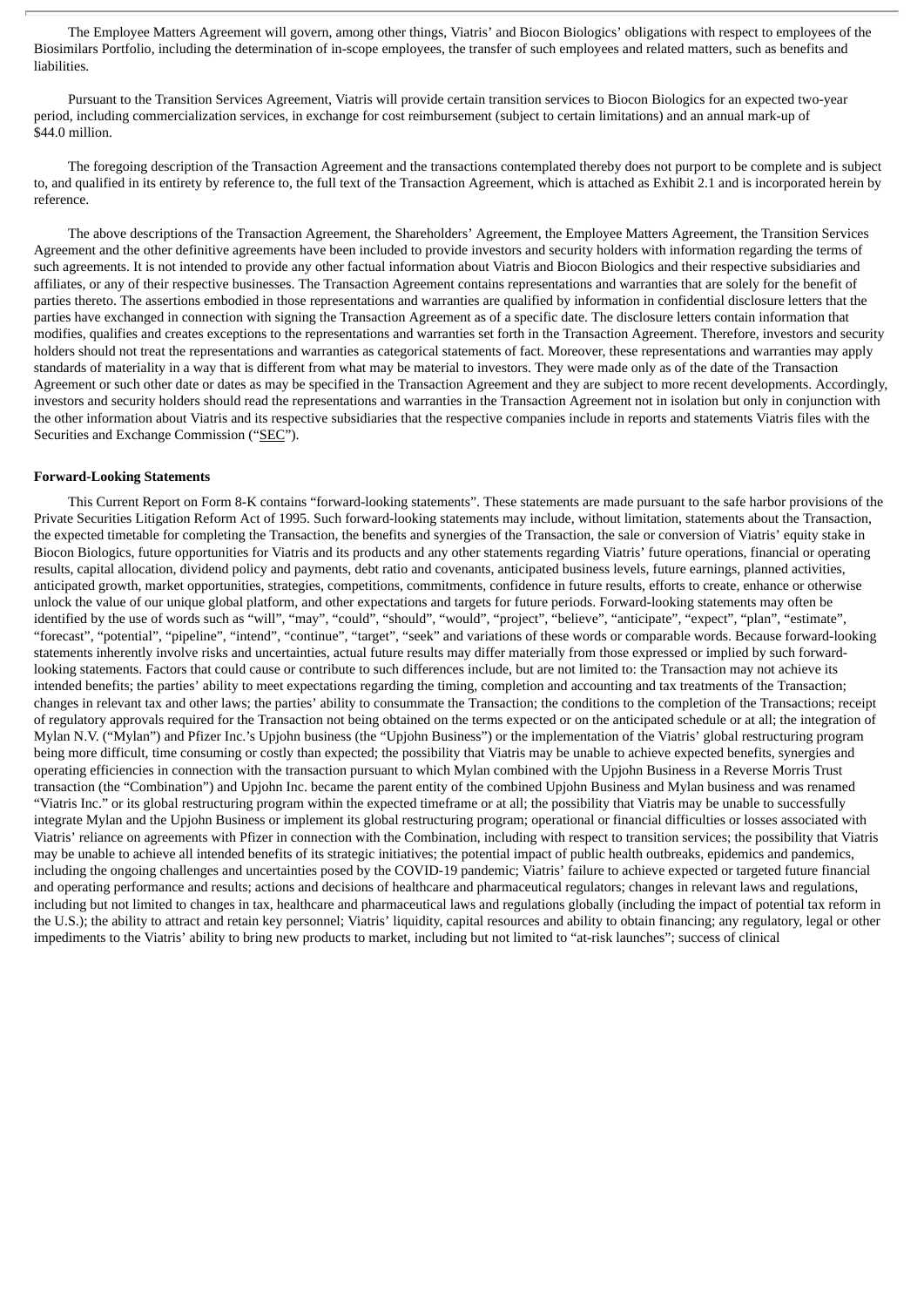trials and the Viatris' or its partners' ability to execute on new product opportunities and develop, manufacture and commercialize products; any changes in or difficulties with Viatris' manufacturing facilities, including with respect to inspections, remediation and restructuring activities, supply chain or inventory or the ability to meet anticipated demand; the scope, timing and outcome of any ongoing legal proceedings, including government inquiries or investigations, and the impact of any such proceedings on Viatris; any significant breach of data security or data privacy or disruptions to our information technology systems; risks associated with having significant operations globally; the ability to protect intellectual property and preserve intellectual property rights; changes in third-party relationships; the effect of any changes in Viatris' or its partners' customer and supplier relationships and customer purchasing patterns, including customer loss and business disruption being greater than expected following the Combination; the impacts of competition, including decreases in sales or revenues as a result of the loss of market exclusivity for certain products; changes in the economic and financial conditions of Viatris or its partners; uncertainties regarding future demand, pricing and reimbursement for Viatris' products; uncertainties and matters beyond the control of management, including but not limited to general political and economic conditions, inflation rates and global exchange rates; and inherent uncertainties involved in the estimates and judgments used in the preparation of financial statements, and the providing of estimates of financial measures, in accordance with accounting principles generally accepted in the United States and related standards or on an adjusted basis. For more detailed information on the risks and uncertainties associated with Viatris, see the risks described in Part I, Item 1A of Viatris' Annual Report on Form 10-K for the year ended December 31, 2021, and our other filings with the SEC. You can access Viatris' filings with the SEC through the SEC website at www.sec.gov or through our website, and Viatris strongly encourages you to do so. Viatris routinely posts information that may be important to investors on our website at investor.viatris.com, and we use this website address as a means of disclosing material information to the public in a broad, non-exclusionary manner for purposes of the SEC's Regulation Fair Disclosure (Reg FD). The contents of our website are not incorporated into this filing or our other filings with the SEC. Viatris undertakes no obligation to update any statements herein for revisions or changes after the date of this filing other than as required by law.

#### **Item 9.01 Financial Statements and Exhibits**

(d) Exhibits

| <b>Exhibit</b><br>No. | Description                                                                                                   |
|-----------------------|---------------------------------------------------------------------------------------------------------------|
| 2.1                   | Transaction Agreement, dated as of February 27, 2022, by and among Biocon Biologics Limited and Viatris Inc.* |
| 104                   | Cover Page Interactive Data File (embedded within the Inline XBRL document)                                   |

**\*** Annexes, schedules and/or exhibits have been omitted pursuant to Item 601(b)(2) of Regulation S-K. Viatris agrees to furnish supplementally a copy of any omitted attachment to the SEC on a confidential basis upon request.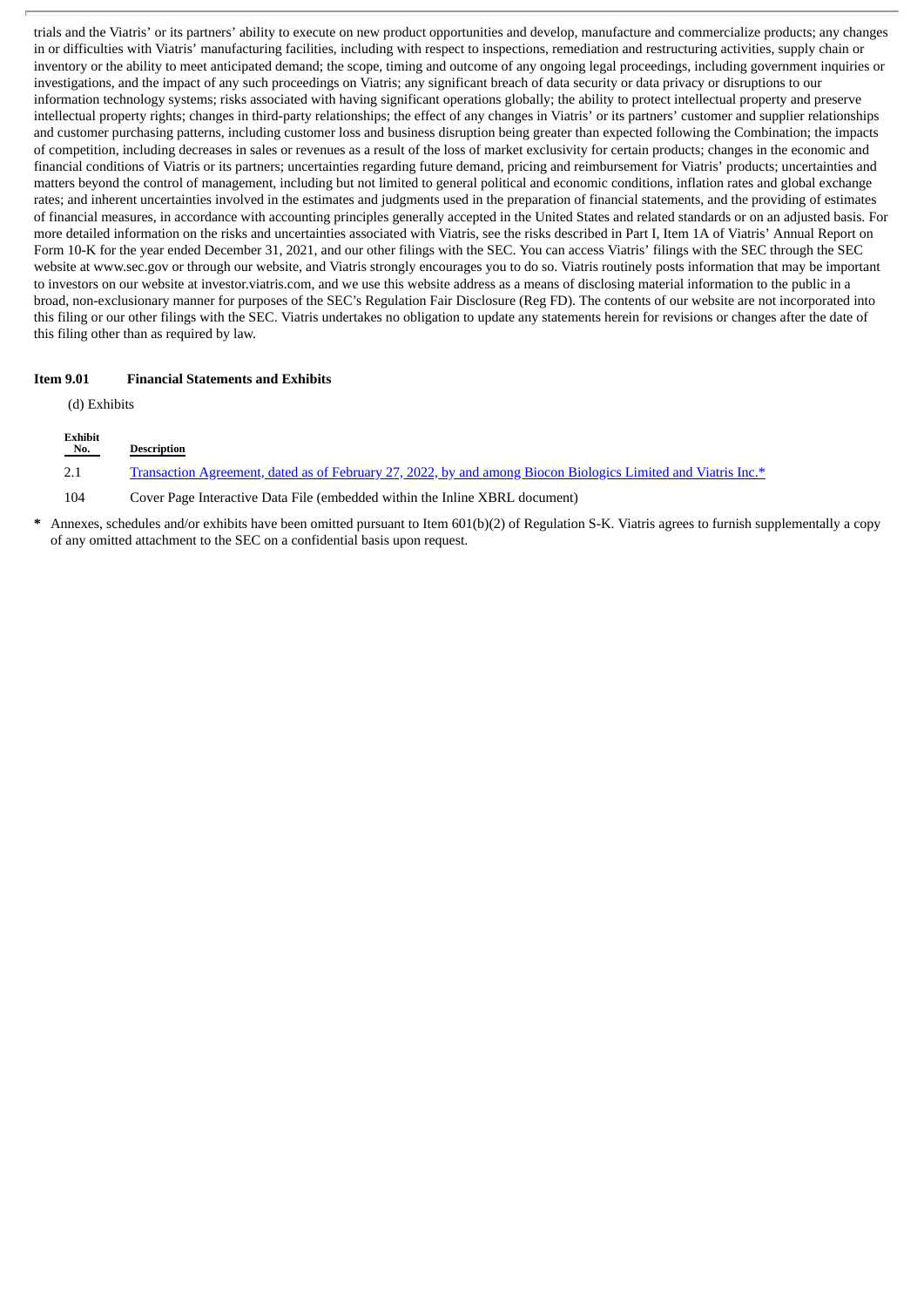### **SIGNATURE**

Pursuant to the requirements of the Securities Exchange Act of 1934, the registrant has duly caused this report to be signed on its behalf by the undersigned hereunto duly authorized.

Viatris Inc.

By: /s/ Sanjeev Narula

Sanjeev Narula Chief Financial Officer

Date: February 28, 2022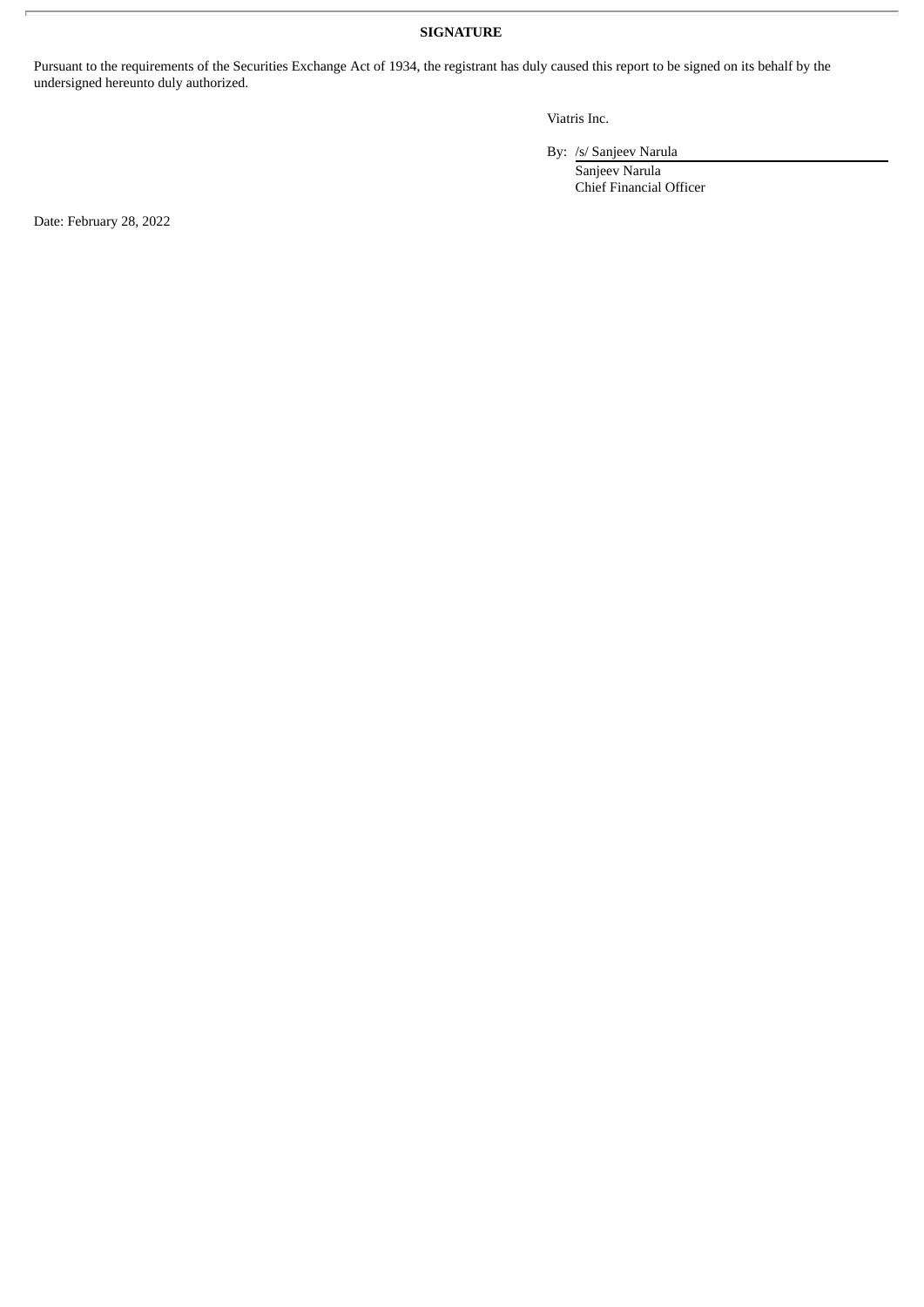#### **Exhibit 2.1**

[EXECUTION VERSION]

#### <span id="page-5-0"></span>TRANSACTION AGREEMENT

by and between

## BIOCON BIOLOGICS LIMITED

and

VIATRIS INC.

Dated as of February 27, 2022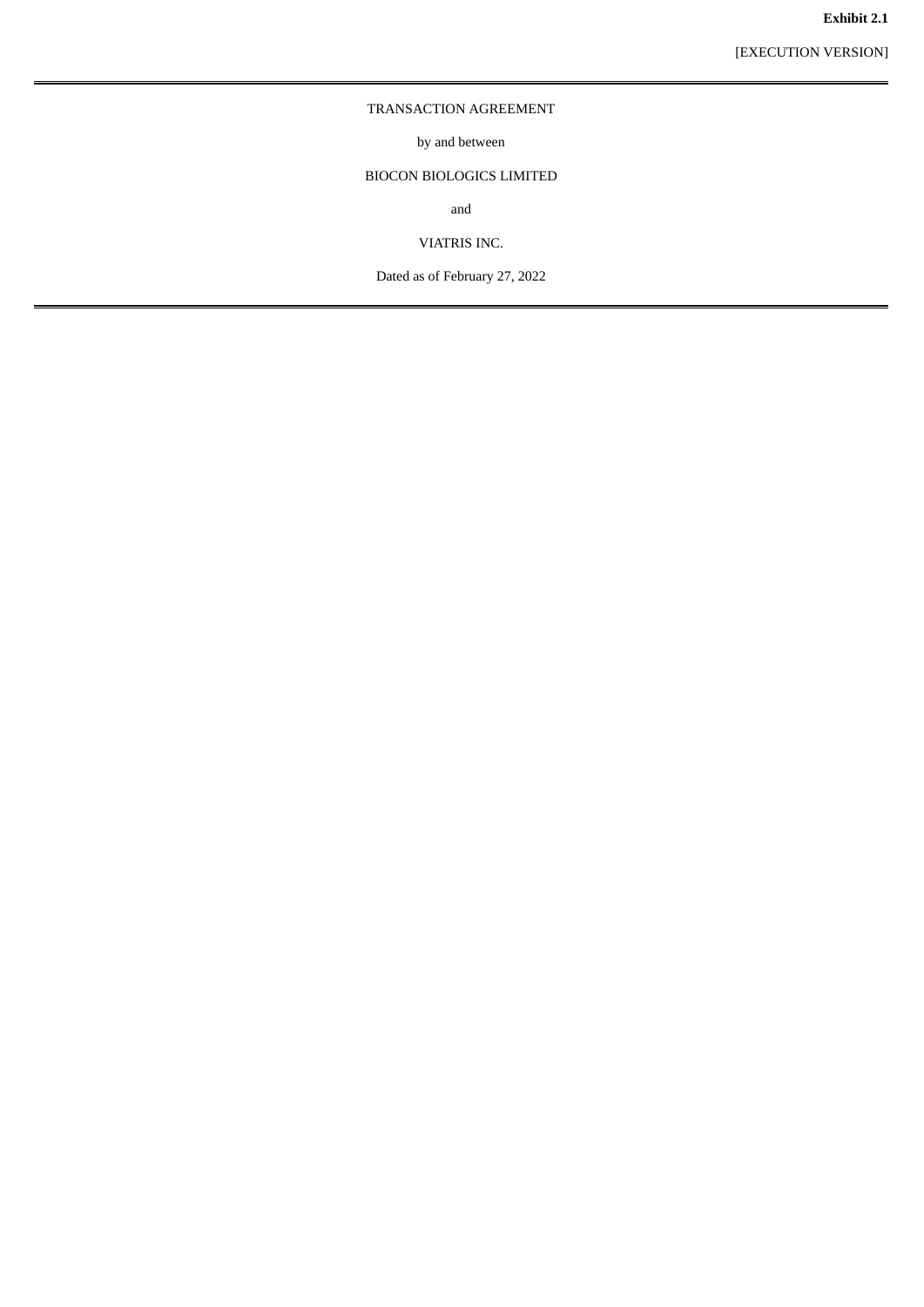#### TABLE OF CONTENTS

|                              |                                                                | Page           |
|------------------------------|----------------------------------------------------------------|----------------|
| <b>ARTICLE I The Closing</b> |                                                                | 2              |
| SECTION 1.01.                | Closing                                                        | 2              |
| SECTION 1.02.                | ROW Acquisition; Irish Subscription; Irish Redemption          | 3              |
| SECTION 1.03.                | Allocation of Cash Consideration and Acquired Equity Interests | 3              |
| SECTION 1.04.                | Transactions to be Effected at the Closing                     | $\overline{4}$ |
| SECTION 1.05.                | <b>Future Cash Consideration</b>                               | 6              |
| SECTION 1.06.                | Purchase Price Adjustment                                      | 6              |
| SECTION 1.07.                | Payment of Adjustment Amount                                   | 9              |
| SECTION 1.08.                | Withholding                                                    | 9              |
| SECTION 1.09.                | <b>Certain Delayed Transfers</b>                               | 10             |
| SECTION 1.10.                | Exclusion Right; Specified Assets and Specified Liabilities    | 13             |
|                              | ARTICLE II Representations and Warranties of Seller Parent     | 14             |
| SECTION 2.01.                | Organization and Good Standing; Organizational Documents       | 14             |
| SECTION 2.02.                | Authority; Execution and Delivery; Enforceability              | 15             |
| SECTION 2.03.                | Acquired Equity Interests; Capitalization                      | 15             |
| SECTION 2.04.                | <b>Business Companies</b>                                      | 17             |
| SECTION 2.05.                | Title to Tangible Properties; Transferred Assets               | 18             |
| <b>SECTION 2.06.</b>         | <b>Sufficiency of Assets</b>                                   | 18             |
| SECTION 2.07.                | No Conflicts; Required Filings and Consents                    | 18             |
| <b>SECTION 2.08.</b>         | Litigation; Orders                                             | 19             |
| SECTION 2.09.                | Permits; Compliance with Law                                   | 19             |
| <b>SECTION 2.10.</b>         | Business Financial Information; No Undisclosed Liabilities     | 20             |
| SECTION 2.11.                | Absence of Certain Changes                                     | 20             |
| SECTION 2.12.                | <b>Real Property</b>                                           | 21             |
| SECTION 2.13.                | Taxes                                                          | 21             |
| SECTION 2.14.                | <b>Intellectual Property</b>                                   | 22             |
| SECTION 2.15.                | <b>Environmental Matters</b>                                   | 25             |
| SECTION 2.16.                | <b>Material Contracts</b>                                      | 26             |
| SECTION 2.17.                | <b>Significant Customers and Vendors</b>                       | 28             |
| <b>SECTION 2.18.</b>         | Insurance                                                      | 28             |
| SECTION 2.19.                | Anti-Corruption; Sanctions; Import and Export Control Laws     | 29             |
| SECTION 2.20.                | No TID U.S. Business                                           | 29             |
| SECTION 2.21.                | <b>Affiliated Transactions</b>                                 | 29             |
| SECTION 2.22.                | Inventory                                                      | 30             |
| SECTION 2.23.                | <b>Investment Purpose</b>                                      | 30             |
| SECTION 2.24.                | Health Care and FDA Regulatory Matters                         | 30             |
| SECTION 2.25.                | <b>Brokers</b>                                                 | 31             |
| SECTION 2.26.                | <b>Employee Benefit Plans</b>                                  | 32             |

- i -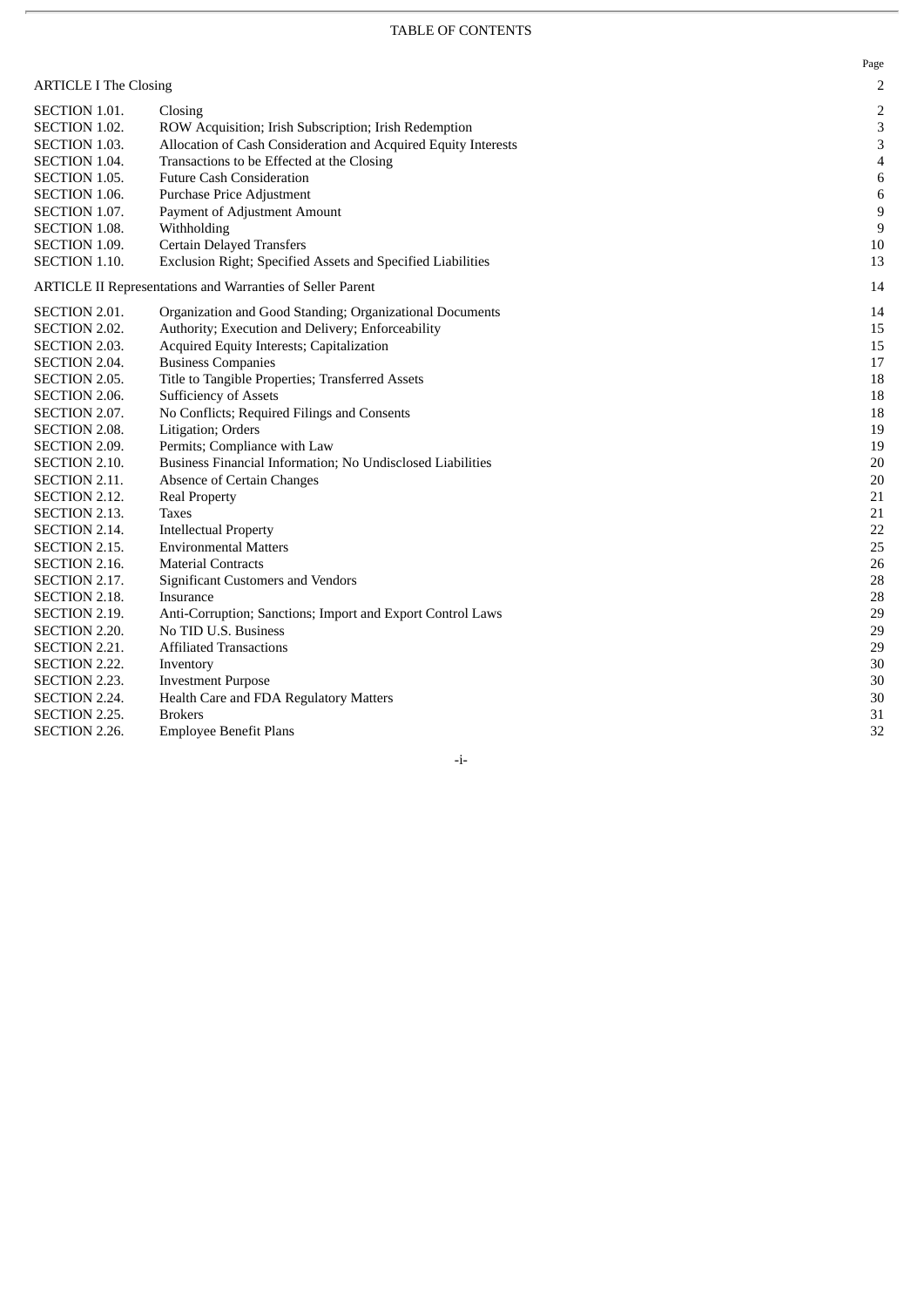| SECTION 2.27.                          | <b>Employees; Labor Relations</b>                             | 32 |
|----------------------------------------|---------------------------------------------------------------|----|
| SECTION 2.28.                          | No Other Representations or Warranties; No Reliance           | 33 |
|                                        | <b>ARTICLE III Representations and Warranties of Buyer</b>    | 34 |
| <b>SECTION 3.01.</b>                   | Organization and Good Standing; Organizational Documents      | 34 |
| SECTION 3.02.                          | Authority; Execution and Delivery; Enforceability             | 35 |
| SECTION 3.03.                          | <b>Stock Consideration; Capitalization</b>                    | 36 |
| <b>SECTION 3.04.</b>                   | Subsidiaries                                                  | 37 |
| SECTION 3.05.                          | Title to Tangible Properties                                  | 37 |
| SECTION 3.06.                          | No Conflicts; Required Filings and Consents                   | 38 |
| SECTION 3.07.                          | Litigation; Orders                                            | 38 |
| <b>SECTION 3.08.</b>                   | Permits; Compliance with Law                                  | 39 |
| SECTION 3.09.                          | <b>Financial Statements</b>                                   | 39 |
| <b>SECTION 3.10.</b>                   | <b>Absence of Certain Changes</b>                             | 40 |
| SECTION 3.11.                          | <b>Taxes</b>                                                  | 40 |
| SECTION 3.12.                          | <b>Intellectual Property</b>                                  | 41 |
| <b>SECTION 3.13.</b>                   | <b>Environmental Matters</b>                                  | 43 |
| SECTION 3.14.                          | <b>Material Contracts</b>                                     | 44 |
| SECTION 3.15.                          | Insurance                                                     | 45 |
| SECTION 3.16.                          | Anti-Corruption; Sanctions; Import and Export Control Laws    | 45 |
| SECTION 3.17.                          | Health Care and FDA Regulatory Matters                        | 45 |
| SECTION 3.18.                          | No Substantial Interest                                       | 47 |
| SECTION 3.19.                          | <b>Investment Purpose</b>                                     | 47 |
| SECTION 3.20.                          | <b>Brokers</b>                                                | 47 |
| SECTION 3.21.                          | Equity Financing Letters; Sufficiency of Funds                | 47 |
| SECTION 3.22.                          | <b>Serum Transaction</b>                                      | 48 |
| SECTION 3.23.                          | No Other Representations or Warranties; No Reliance           | 49 |
|                                        | <b>ARTICLE IV Covenants Relating to Operation of Business</b> | 50 |
| SECTION 4.01.                          | Operation of the Business                                     | 50 |
| SECTION 4.02.                          | <b>Operation of Buyer's Business</b>                          | 54 |
| SECTION 4.03.                          | Access to Information; Integration Planning; Confidentiality  | 57 |
| SECTION 4.04.                          | <b>Notification of Certain Matters</b>                        | 59 |
| <b>ARTICLE V Additional Agreements</b> |                                                               | 59 |
| SECTION 5.01.                          | Exclusivity                                                   | 59 |
| SECTION 5.02.                          | <b>Reasonable Best Efforts</b>                                | 59 |
| SECTION 5.03.                          | <b>Business Internal Reorganization</b>                       | 63 |
| SECTION 5.04.                          | Preservation of Business Records; Exchange of Information     | 64 |
| SECTION 5.05.                          | <b>Public Announcements</b>                                   | 65 |
| SECTION 5.06.                          | Tax Matters.                                                  | 66 |
| SECTION 5.07.                          | <b>Retained Names</b>                                         | 68 |
| <b>SECTION 5.08.</b>                   | <b>Certain Post-Closing Obligations</b>                       | 69 |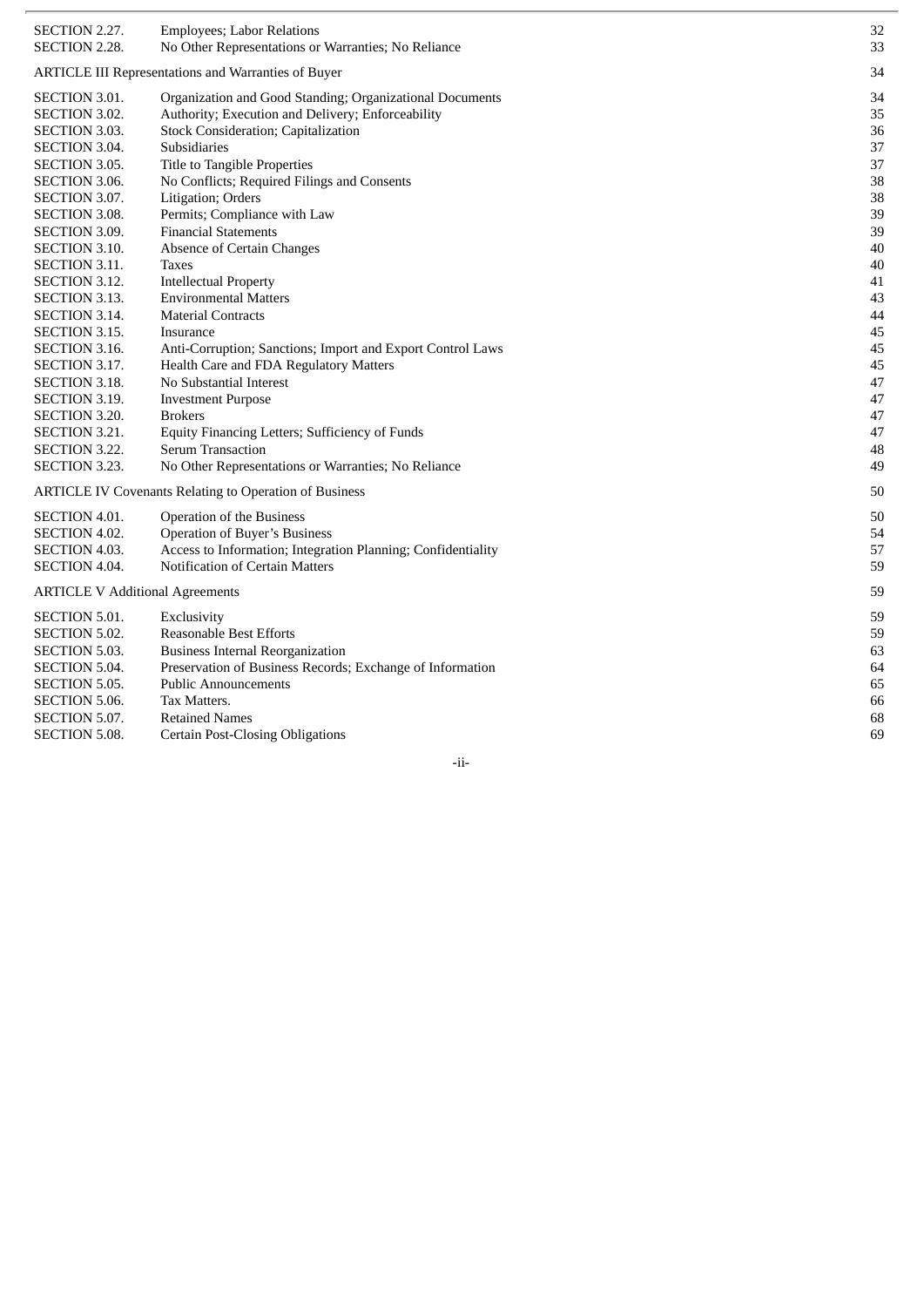| SECTION 5.09.                                        | Termination of Intercompany Arrangements                   | 70  |
|------------------------------------------------------|------------------------------------------------------------|-----|
| SECTION 5.10.                                        | Resignations                                               | 70  |
| <b>SECTION 5.11.</b>                                 | Insurance                                                  | 71  |
| SECTION 5.12.                                        | <b>Wrong Pockets</b>                                       | 71  |
| SECTION 5.13.                                        | <b>Financing Cooperation</b>                               | 71  |
| SECTION 5.14.                                        | <b>Serum Transaction</b>                                   | 75  |
| SECTION 5.15.                                        | <b>Replacement of Seller Guaranties</b>                    | 76  |
| SECTION 5.16.                                        | <b>Transition Services and Reverse Transition Services</b> | 76  |
| SECTION 5.17.                                        | Pre-Closing Indian Actions                                 | 76  |
| SECTION 5.18.                                        | Post-Closing Business Financial Information                | 76  |
| SECTION 5.19.                                        | Seller Parent/Buyer Contracts                              | 77  |
| SECTION 5.20.                                        | <b>Certain Contracts</b>                                   | 77  |
| <b>SECTION 5.21.</b>                                 | <b>Further Assurances</b>                                  | 77  |
| <b>ARTICLE VI Conditions to Closing</b>              |                                                            | 78  |
| SECTION 6.01.                                        | Conditions to Each Party's Obligations                     | 78  |
| SECTION 6.02.                                        | Conditions to Obligations of Buyer                         | 78  |
| <b>SECTION 6.03.</b>                                 | <b>Conditions to Obligations of Seller Parent</b>          | 79  |
| SECTION 6.04.                                        | <b>Frustration of Closing Conditions</b>                   | 80  |
| <b>ARTICLE VII Termination, Amendment and Waiver</b> |                                                            | 81  |
| SECTION 7.01.                                        | Termination                                                | 81  |
| SECTION 7.02.                                        | <b>Effect of Termination</b>                               | 82  |
| <b>ARTICLE VIII Indemnification</b>                  |                                                            | 82  |
| <b>SECTION 8.01.</b>                                 | Survival                                                   | 82  |
| <b>SECTION 8.02.</b>                                 | <b>Indemnification by Seller Parent</b>                    | 83  |
| <b>SECTION 8.03.</b>                                 | <b>Indemnification by Buyer</b>                            | 83  |
| <b>SECTION 8.04.</b>                                 | Claims; Limitations on Indemnity                           | 83  |
| SECTION 8.05.                                        | <b>Third Party Claims</b>                                  | 85  |
| <b>SECTION 8.06.</b>                                 | <b>Direct Claims</b>                                       | 87  |
| SECTION 8.07.                                        | Limitation, Exclusivity, No Duplicate Recovery             | 87  |
| <b>SECTION 8.08.</b>                                 | <b>Calculation of Damages</b>                              | 88  |
| <b>SECTION 8.09.</b>                                 | <b>Right of Offset</b>                                     | 88  |
| <b>SECTION 8.10.</b>                                 | Tax Treatment of Indemnity Payments                        | 88  |
| <b>ARTICLE IX General Provisions</b>                 |                                                            | 88  |
| SECTION 9.01.                                        | <b>Notices</b>                                             | 88  |
| SECTION 9.02.                                        | <b>Certain Definitions</b>                                 | 89  |
| <b>SECTION 9.03.</b>                                 | <b>Other Definition</b>                                    | 112 |
| SECTION 9.04.                                        | Interpretation                                             | 116 |
| <b>SECTION 9.05.</b>                                 | Amendment                                                  | 116 |
|                                                      |                                                            |     |

-iii-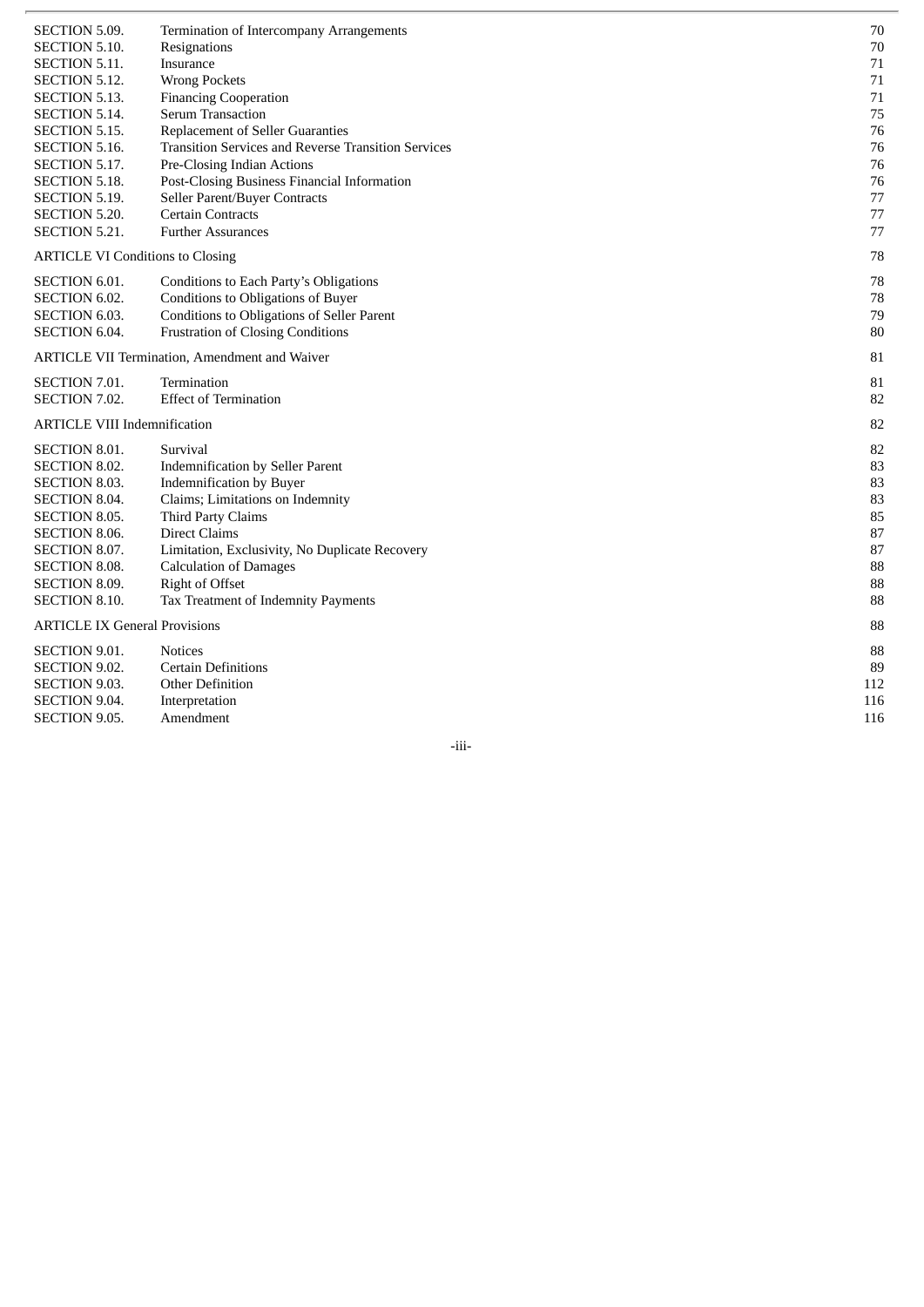| SECTION 9.06.        | <b>Extension</b> ; Waiver                                | 117 |
|----------------------|----------------------------------------------------------|-----|
| SECTION 9.07.        | Severability                                             | 117 |
| SECTION 9.08.        | Counterparts                                             | 117 |
| <b>SECTION 9.09.</b> | Entire Agreement; Third-Party Beneficiaries              | 117 |
| SECTION 9.10.        | Governing Law                                            | 118 |
| <b>SECTION 9.11.</b> | Assignment                                               | 118 |
| SECTION 9.12.        | Enforcement; Jurisdiction; Consent to Service of Process | 118 |
| SECTION 9.13.        | Arbitration                                              | 119 |
| SECTION 9.14.        | No Other Duties                                          | 120 |
| SECTION 9.15.        | Fees and Expenses                                        | 120 |
| SECTION 9.16.        | Seller Parent Legal Representation                       | 120 |
| SECTION 9.17.        | <b>Buyer Legal Representation</b>                        | 122 |
| <b>SECTION 9.18.</b> | Obligations of Seller Parent and Buyer                   | 122 |
| <b>ANNEXES</b>       |                                                          |     |

| Annex B  | <b>Excluded Assets</b>                               |
|----------|------------------------------------------------------|
| Annex C  | Pre-Closing, Closing and Post-Closing Indian Actions |
| Annex D- | Governance Structure                                 |
|          |                                                      |

Transferred Assets

#### EXHIBITS

l,

A n n e x A

| Exhibit I         | <b>Equity Financing Letters</b>                        |
|-------------------|--------------------------------------------------------|
| Exhibit II        | Form of Written Consent                                |
| Exhibit III       | Form of Consideration Allocation Schedule              |
| <b>Exhibit IV</b> | Form of Amended and Restated Memorandum of Association |
| Exhibit V         | Form of Amended and Restated Articles of Association   |
| Exhibit VI        | Form of Amended and Restated Shareholders' Agreement   |
| Exhibit VII       | Form of Transition Services Agreement                  |
| Exhibit VIII      | Form of Tax Representation Letter                      |
| Exhibit IX        | Form of Employee Matters Agreement                     |

- i v -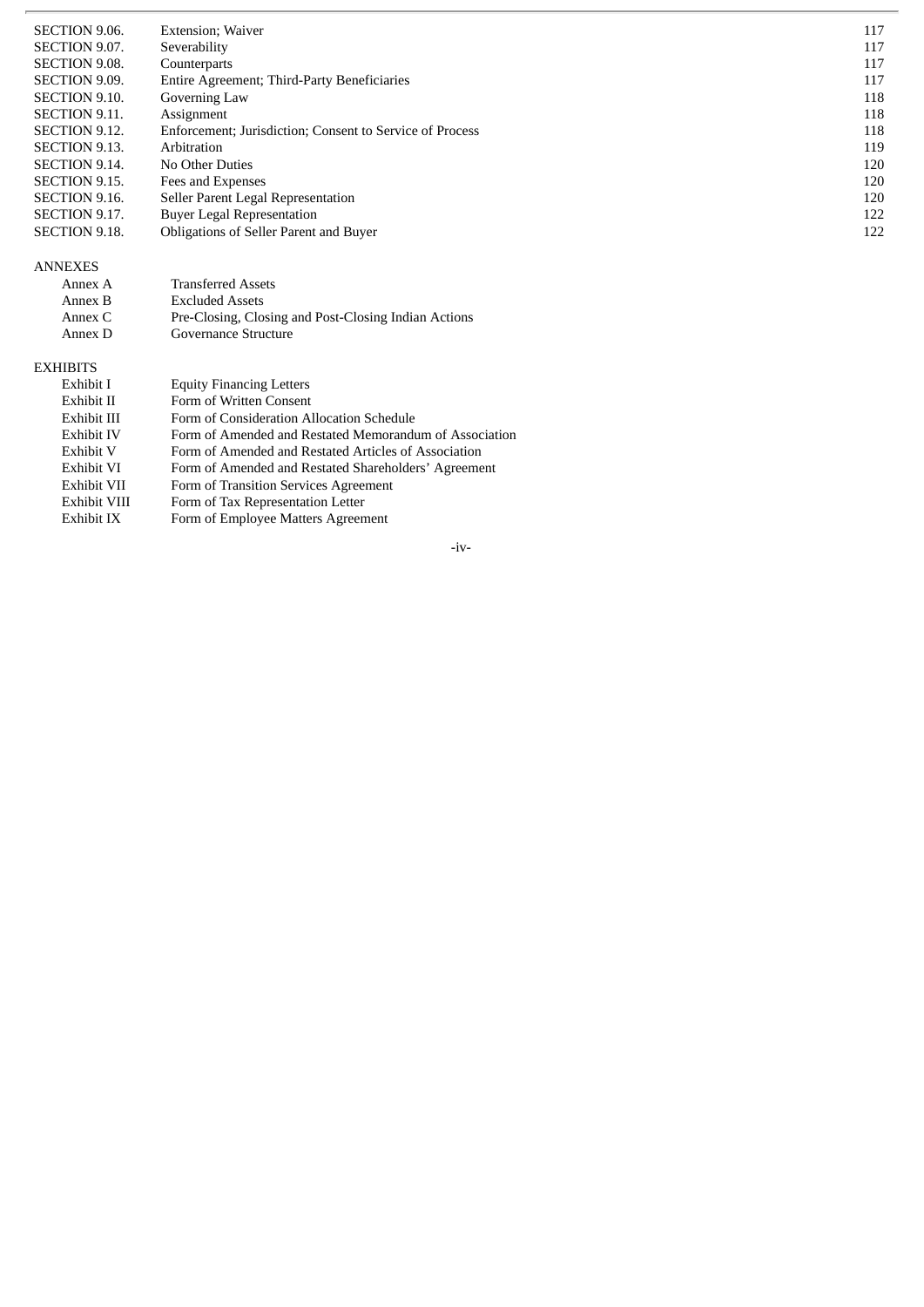TRANSACTION AGREEMENT (this "Agreement") dated as of February 27, 2022, by and between BIOCON BIOLOGICS LIMITED, a public limited company incorporated under the India Companies Act, 2013 ("Buyer"), and VIATRIS INC., a Delaware corporation ("Seller Parent" and, together with Buyer, the "Parties").

WHEREAS, Seller Parent, directly or indirectly through its Subsidiaries, is engaged in the Business;

WHEREAS, Seller Parent, directly or indirectly, is the sole record and beneficial owner of all of the issued and outstanding equity interests in each of Mylan Inc., a Pennsylvania corporation (the "ROW Seller"), and VI Lux NewCo S.à r.l., a Luxembourg private limited liability company (the "Irish Seller" and, together with the ROW Seller, the "Sellers");

WHEREAS, prior to the date of this Agreement (a) Mylan Ireland Limited, an Irish private limited company and a Subsidiary of Seller Parent ("Mylan Ireland"), transferred its biosimilars trade (including Transferred Assets and Assumed Liabilities) to Biosimilar Collaborations Ireland Limited, an Irish private limited company (such transfer, the "Irish Spin-Off" and, such transferee, the "Irish Acquired Company") and (b) Mylan Ireland transferred all of the issued and outstanding equity interests in the Irish Acquired Company to the Irish Seller and, as of the date of this Agreement, the Irish Seller is the sole record and beneficial owner of all of the issued and outstanding equity interests in the Irish Acquired Company;

WHEREAS, following the Business Internal Reorganization, the ROW Seller will be the sole record and beneficial owner of all of the issued and outstanding equity interests in ROW Newco (as defined in the Business Steps Plan) (the "ROW Acquired Company" and, together with the Irish Acquired Company, the "Acquired Companies");

WHEREAS, the Acquired Companies hold, or following the Business Internal Reorganization will hold the Transferred Assets and the Assumed Liabilities, in each case, except as otherwise expressly provided in Section 1.09;

WHEREAS, at or prior to Closing, the Sellers shall effect the Business Internal Reorganization in accordance with Section 5.03;

WHEREAS, following the formation of the Subsidiary Buyer, Buyer will be the sole record and beneficial owner of all of the issued and outstanding equity interests in the Subsidiary Buyer;

WHEREAS, upon the terms and subject to the conditions set forth in this Agreement, Seller Parent and Buyer desire to cause (a) the sale of the Acquired ROW Equity Interests from ROW Seller to Buyer and the Subsidiary Buyer in exchange for the Stock Consideration, the ROW Estimated Closing Cash Consideration (subject to adjustment as set forth in Section 1.03 and Section 1.06), the ROW Future Cash Payment and the Irish Future Cash Payment and (b) (i) the subscription by the Subsidiary Buyer for, and the allotment and issue by the Irish Acquired Company of, the Irish New Equity Interests in exchange for the Irish Estimated Closing Cash Consideration and (ii) the redemption by the Irish Acquired Company of the Irish Redemption Equity Interests in exchange for an amount equal to the Irish Estimated Closing Cash Consideration;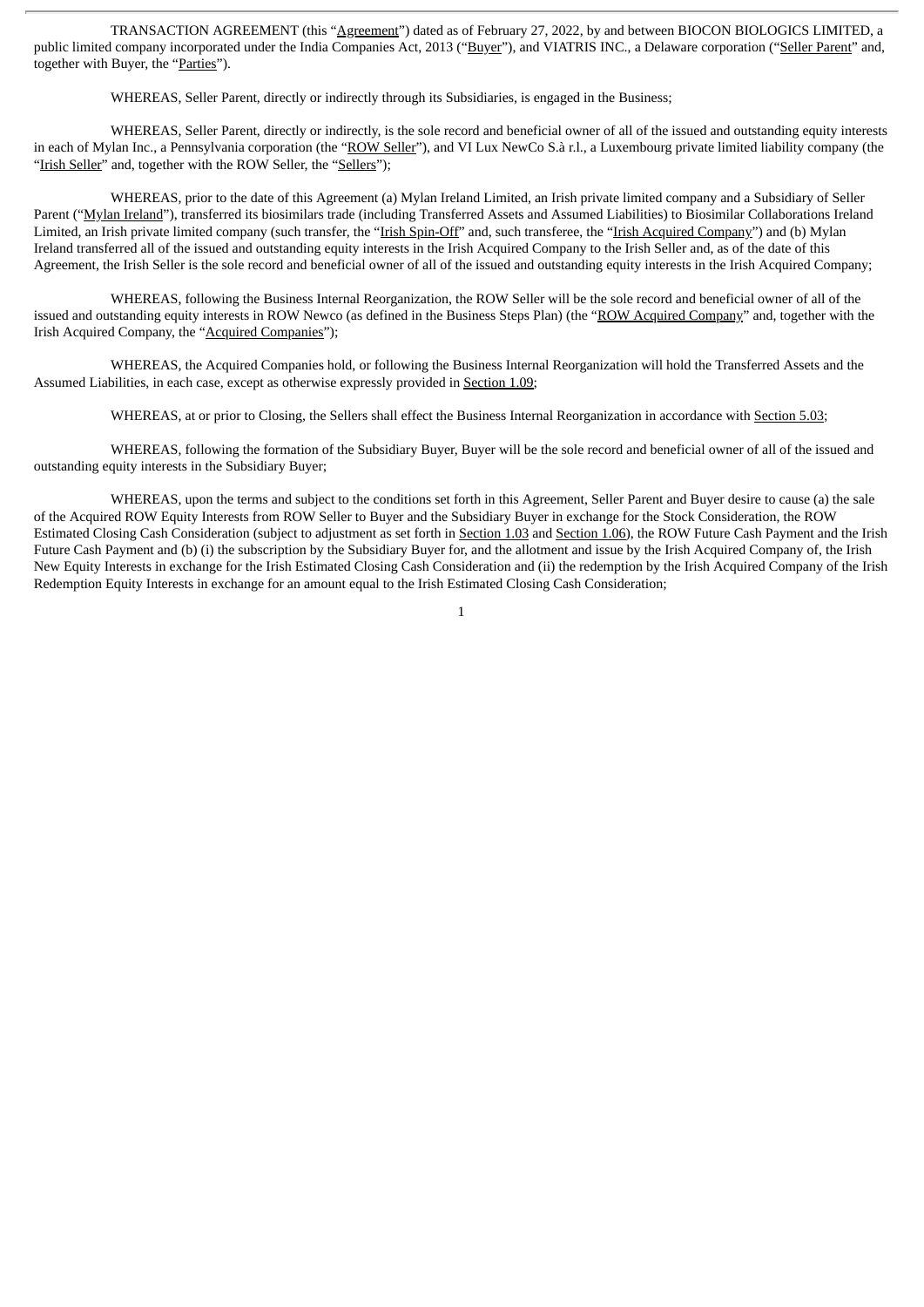WHEREAS, concurrently with the execution of this Agreement, as an inducement to and condition of Seller Parent's willingness to enter into this Agreement and the other Transaction Documents to which it is a party, (a) Buyer Parent, Buyer and Seller Parent have duly executed and delivered the Equity Financing Letter, attached as Exhibit I-A hereto (the "Buyer Parent Equity Financing Letter"), pursuant to which, upon the terms and subject to the conditions set forth therein, prior to the Closing, Buyer Parent and Buyer shall consummate the Buyer Parent Equity Financing and (b) Serum, Buyer and Seller Parent have duly executed and delivered the Equity Financing Letter, attached as **Exhibit I-B** hereto (the "Serum Equity Financing Letter" and, together with the Buyer Parent Equity Financing Letter, the "Equity Financing Letters"), pursuant to which, upon the terms and subject to the conditions set forth therein, prior to the Closing, Serum and Buyer shall consummate the Serum Equity Financing;

WHEREAS, at or prior to the Closing, (a) Buyer shall adopt the Amended and Restated Memorandum of Association and the Amended and Restated Articles of Association, which shall each be effective as of the Closing, and (b) Buyer, Serum, the Existing Shareholders and Seller Parent will enter into the Amended and Restated Shareholders' Agreement, which shall be effective as of the Closing; and

WHEREAS, prior to the execution of this Agreement, (a) the Board of Directors of Buyer (the "Buyer Board") has duly and validly adopted resolutions approving this Agreement, the other Transaction Documents to which Buyer is, or is specified to be, a party and the Transactions to be consummated by Buyer, (b) the Board of Directors of Seller Parent (the "Seller Parent Board") has duly and validly adopted resolutions approving this Agreement, the other Transaction Documents to which Seller Parent is, or is specified to be, a party and the Transactions to be consummated by Seller Parent, and (c) each of Serum and the Existing Shareholders has delivered to Seller Parent and Buyer (i) its duly executed written consent, substantially in the form attached as Exhibit II hereto ("Written Consent"), pursuant to which Serum or such Existing Shareholder, as applicable, among other things, has approved this Agreement, the other Transaction Documents and the Transactions and waived any rights it may have in respect of any of the foregoing and (ii) its duly executed joinder to the Amended and Restated Shareholders' Agreement ("SHA Joinder").

NOW, THEREFORE, in consideration of the premises and the representations, warranties, covenants and agreements contained in this Agreement, and subject to the conditions set forth herein, the Parties hereby agree as follows:

#### ARTICLE I

#### The Closing

SECTION 1.01. Closing. The closing of (a) the ROW Acquisition, (b) the Irish Subscription and (c) the Irish Redemption (the "Closing") shall take place remotely via the electronic exchange of documents and signature pages at 10:00 a.m., New York City time, on the second (2nd) Business Day following the date of satisfaction (or, to the extent permitted by Law,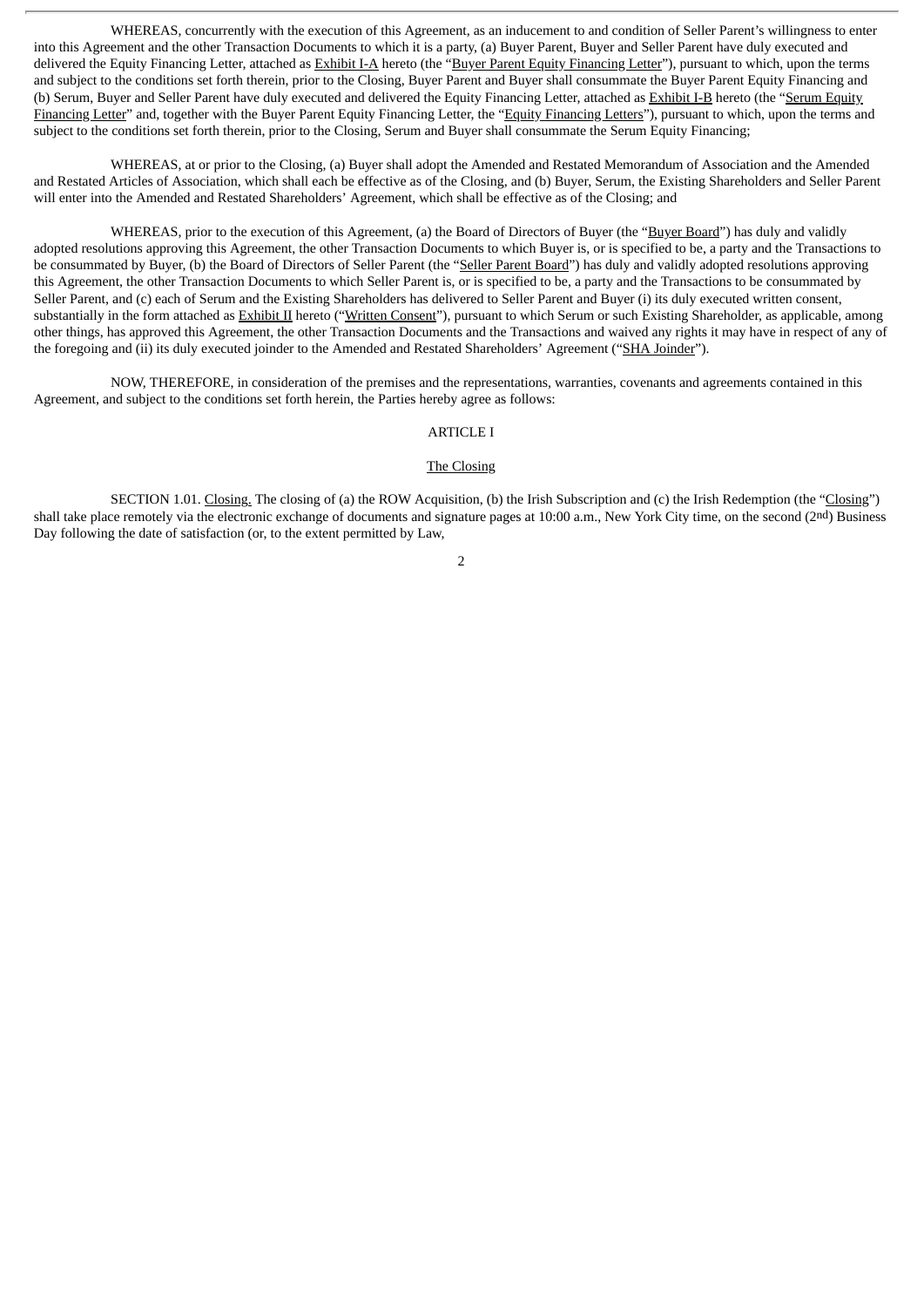waiver by the Parties entitled to the benefit thereof) of all of the conditions set forth in Article VI (other than those conditions which by their terms are to be satisfied at the Closing, but subject to satisfaction or waiver of such conditions), or at such other place, time and date as shall be agreed in writing between Buyer and Seller Parent. The date on which the Closing occurs is referred to in this Agreement as the "Closing Date".

SECTION 1.02. ROW Acquisition; Irish Subscription; Irish Redemption. Upon the terms and subject to the conditions of this Agreement, at the Closing:

(a) ROW Acquisition. Seller Parent shall cause the ROW Seller to sell, assign, transfer, convey and deliver to Buyer and Subsidiary Buyer, and Buyer shall and shall cause the Subsidiary Buyer to purchase and accept from the ROW Seller, the Acquired ROW Equity Interests, in each case, in accordance with the Consideration Allocation Schedule and Section 1.03 (the "ROW Acquisition"), free and clear of Liens, other than (A) transfer restrictions under applicable Securities Laws and (B) those arising pursuant to this Agreement or from acts of Buyer or its Affiliates (including any Liens related to the Debt Financing). The aggregate consideration payable in respect of the ROW Acquisition shall be the Stock Consideration (payable as set forth in Section 1.04), the ROW Estimated Closing Cash Consideration (payable as set forth in Section 1.04 and subject to adjustment as set forth in Section 1.03 and Section 1.06), the ROW Future Cash Payment (payable as set forth in Section 1.05) and the Irish Future Cash Payment (payable as set forth in Section 1.05 and subject to Section 1.10).

(b) Irish Subscription. Buyer shall cause the Subsidiary Buyer to subscribe for, and Seller Parent shall cause the Irish Acquired Company to allot and issue to Subsidiary Buyer, the Irish New Equity Interests (the "Irish Subscription"), free and clear of Liens, other than (A) transfer restrictions under applicable Securities Laws and (B) those arising pursuant to this Agreement or from acts of Buyer or its Affiliates (including any Liens related to the Debt Financing). The aggregate consideration payable to the Irish Acquired Company in the Irish Subscription shall be the Irish Estimated Closing Cash Consideration (payable as set forth in Section 1.04).

(c) Irish Redemption. Seller Parent shall cause the Irish Acquired Company to redeem and cancel the Irish Redemption Equity Interests immediately following the Irish Subscription such that the Irish Seller shall cease to hold any equity interests in the Irish Acquired Company and the Subsidiary Buyer shall hold all of the equity interests in the Irish Acquired Company (the "Irish Redemption" and, together with the Irish Subscription, the "Irish Acquisition"; the Irish Acquisition, together with the ROW Acquisition, the "Acquisition"). The aggregate consideration payable to the Irish Seller in the Irish Redemption shall be an amount equal to the Irish Estimated Closing Cash Consideration, with such redemption consideration paid out of the proceeds of the Irish Subscription (payable as set forth in Section 1.04).

SECTION 1.03. Allocation of Cash Consideration and Acquired Equity Interests. At least ten (10) days prior to the Closing, Seller Parent shall prepare in good faith and deliver to Buyer an estimated allocation schedule (the "Estimated Allocation Schedule"), substantially in the form attached as Exhibit III hereto and consistent with the principles described therein. Seller Parent shall reflect Buyer's reasonable comments to the Estimated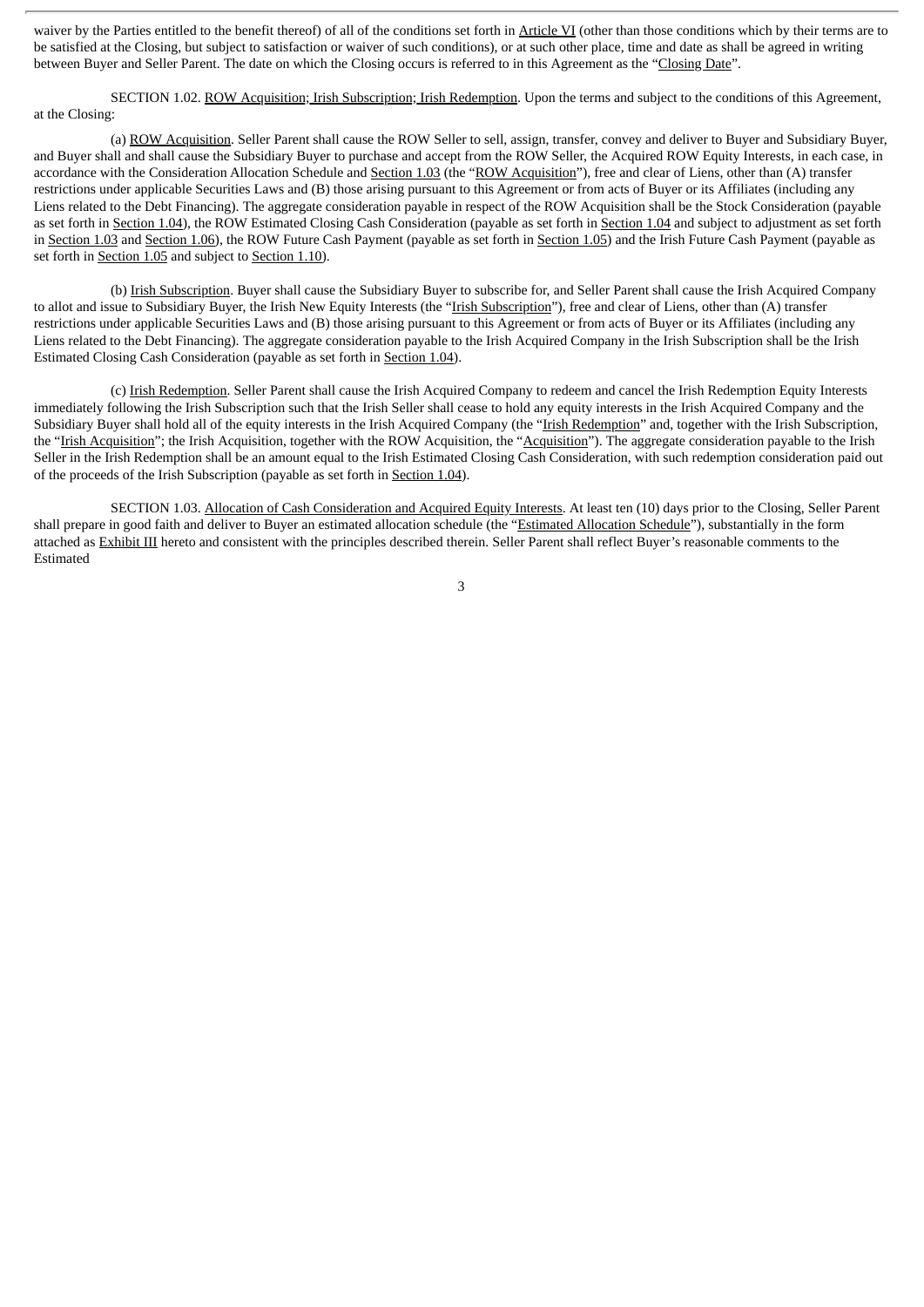Allocation Schedule; provided that such comments would not impose material incremental costs or expenses on Seller Parent or any of its Affiliates (unless Buyer agrees to indemnify and hold harmless Seller Parent or its applicable Affiliate for any such incremental costs or expenses). The final allocation schedule prepared in accordance with the immediately preceding sentence is referred to as the "Consideration Allocation Schedule". The Consideration Allocation Schedule shall specify (a) the portion of the Acquired ROW Equity Interests to be purchased by Buyer and the Subsidiary Buyer (with respect to each of Buyer and the Subsidiary Buyer, its "Applicable Acquired ROW Equity Interests") and (b) the portion of the Estimated Closing Cash Consideration, if any, to be paid to (i) the ROW Seller by the Subsidiary Buyer in consideration for the ROW Acquisition (the "ROW Estimated Closing Cash Consideration") and (ii) the Irish Acquired Company by the Subsidiary Buyer in consideration for the Irish Subscription (the "Irish Estimated Closing Cash Consideration"). For the avoidance of doubt, (a) an amount equal to the Irish Estimated Closing Cash Consideration shall be paid to the Irish Seller by the Irish Acquired Company in consideration for the Irish Redemption, (b) the Stock Consideration shall be paid to the ROW Seller by Buyer, (c) the Adjustment Amount shall be paid (i) to the ROW Seller and the Irish Seller, as applicable, by or on behalf of the Subsidiary Buyer or (ii) by the ROW Seller and the Irish Seller, as applicable, to the Subsidiary Buyer, in the case of each of clauses (i) and (ii), with the ROW Seller and the Irish Seller receiving or paying, as applicable, the portion of the Adjustment Amount related to the ROW Acquired Company and the Irish Acquired Company, respectively, (d) the ROW Future Cash Payment shall be paid to the ROW Seller by or on behalf of the Subsidiary Buyer and (e) the Irish Future Cash Payment shall be paid to the Irish Seller by or on behalf of the Subsidiary Buyer.

#### SECTION 1.04. Transactions to be Effected at the Closing.

(a) At the Closing, Buyer shall take all actions to:

(i) consummate each Equity Financing in accordance with the Equity Financing Letter for such Equity Financing;

(ii) pursuant to the ROW Acquisition (A) cause the Subsidiary Buyer to pay to the ROW Seller, by wire transfer of immediately available funds to the account(s) designated in writing by Seller Parent (such designation to be delivered to Buyer at least two (2) Business Days prior to the Closing Date), an amount equal to the ROW Estimated Closing Cash Consideration and (B) convey and deliver to the ROW Seller book-entry interests representing the Stock Consideration, together with duly executed instruments of issuance, sale and delivery in respect thereof, in form and substance reasonably acceptable to Seller Parent, evidencing the issuance, sale and delivery of the Stock Consideration;

(iii) pursuant to the Irish Subscription, cause the Subsidiary Buyer to (A) subscribe for the Irish New Equity Interests at an aggregate subscription consideration equal to the amount of the Irish Estimated Closing Cash Consideration and (B) pay to the Irish Acquired Company, by wire transfer of immediately available funds to the account(s) designated in writing by Seller Parent at least two (2) Business Days prior to the Closing Date, an amount equal to the Irish Estimated Closing Cash Consideration, in satisfaction of such subscription consideration;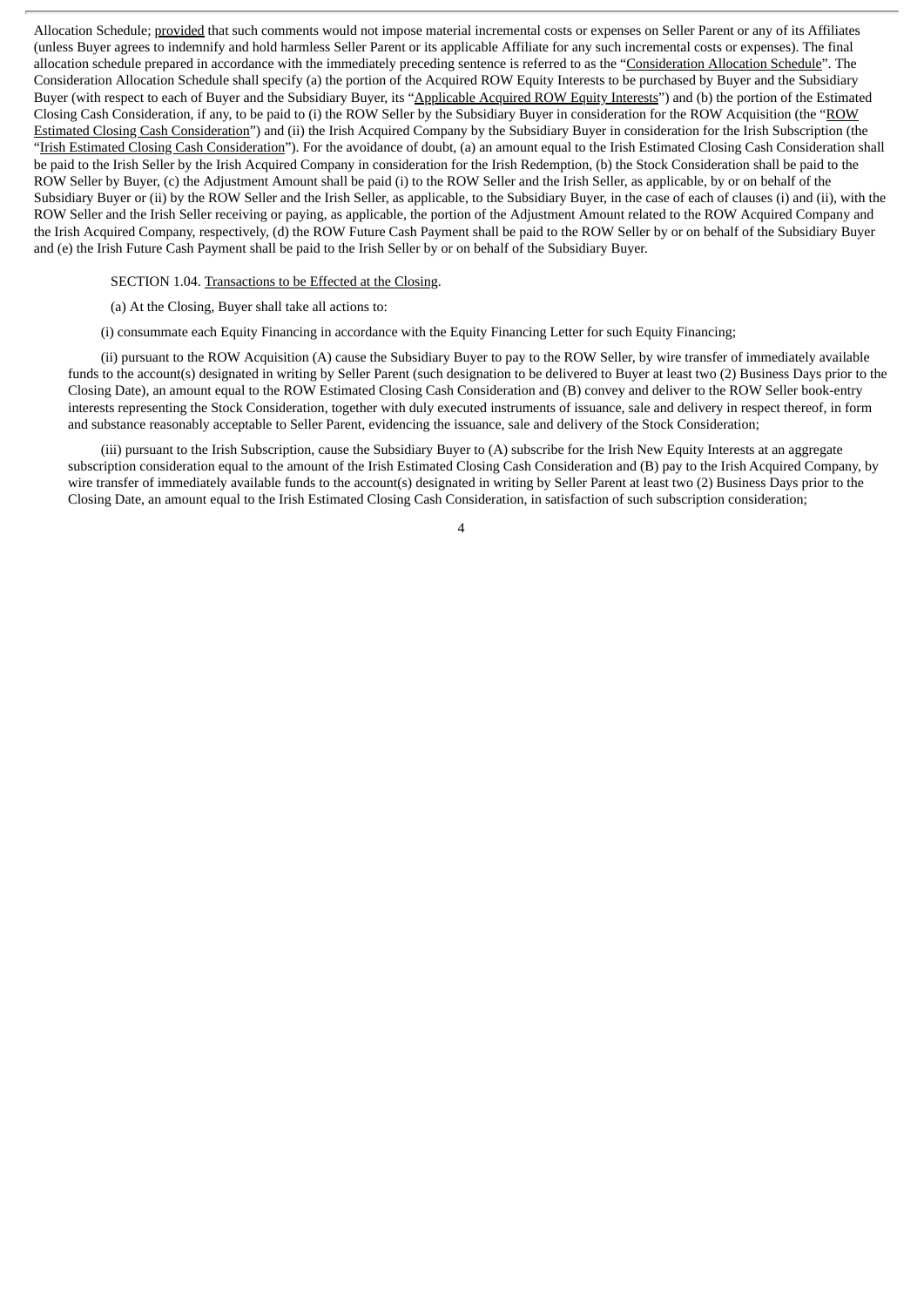(iv) cause each of the Amended and Restated Memorandum of Association and the Amended and Restated Articles of Association to be adopted and become effective, including by delivering any other materials and making any other filings, recordings or publications required under applicable Law to effect the foregoing;

(v) deliver to Seller Parent its duly executed counterpart to the Transition Services Agreement, the Reverse Transition Services Agreement (if applicable), the Employee Matters Agreement and the Amended and Restated Shareholders' Agreement; and

(vi) take the actions set forth on Annex C under the heading "Closing Indian Actions".

(b) At the Closing, upon receipt of the Estimated Closing Cash Consideration and the Stock Consideration, Seller Parent shall take all actions to:

(i) pursuant to the ROW Acquisition, cause the ROW Seller to convey and deliver to each Applicable Buyer, in accordance with the Consideration Allocation Schedule and Section 1.03, duly executed instruments of assignment, in form and substance reasonably acceptable to Buyer, evidencing the sale, assignment, transfer, conveyance and delivery of such Applicable Buyer's Applicable Acquired ROW Equity Interests;

(ii) pursuant to the Irish Subscription, cause the Irish Acquired Company to allot and issue the Irish New Equity Interests to the Subsidiary Buyer, credited as fully paid against the subscription consideration, together with duly executed share certificates in respect thereof, in form and substance reasonably acceptable to Buyer, and to record the Subsidiary Buyer as the holder of the Irish New Equity Interests in the register of members of the Irish Acquired Company, evidencing the allotment, issuance and delivery of the Irish New Equity Interests;

(iii) pursuant to the Irish Redemption, immediately following completion of the Irish Subscription, cause the Irish Acquired Company to (A) redeem and cancel the Irish Redemption Equity Interests at an aggregate redemption price equal to the amount of the Irish Estimated Closing Cash Consideration and (B) pay to the Irish Seller, by wire transfer of immediately available funds to the account(s) designated in writing by Seller Parent at least two (2) Business Days prior to the Closing Date and out of the proceeds of the Irish Subscription, an amount equal to the Irish Estimated Closing Cash Consideration in satisfaction of such redemption price; and

(iv) deliver to Buyer (A) its duly executed counterpart to the Transition Services Agreement, the Reverse Transition Services Agreement (if applicable), the Employee Matters Agreement and the Amended and Restated Shareholders' Agreement, (B) a duly executed Internal Revenue Service Form W-9 of ROW Seller and (C) a certificate certifying that, for U.S. federal income tax purposes, the Irish New Equity Interests (and the assets held by the Irish Acquired Company as of the Closing) are not "United States real property interests" within the meaning of Section 897 of the Code.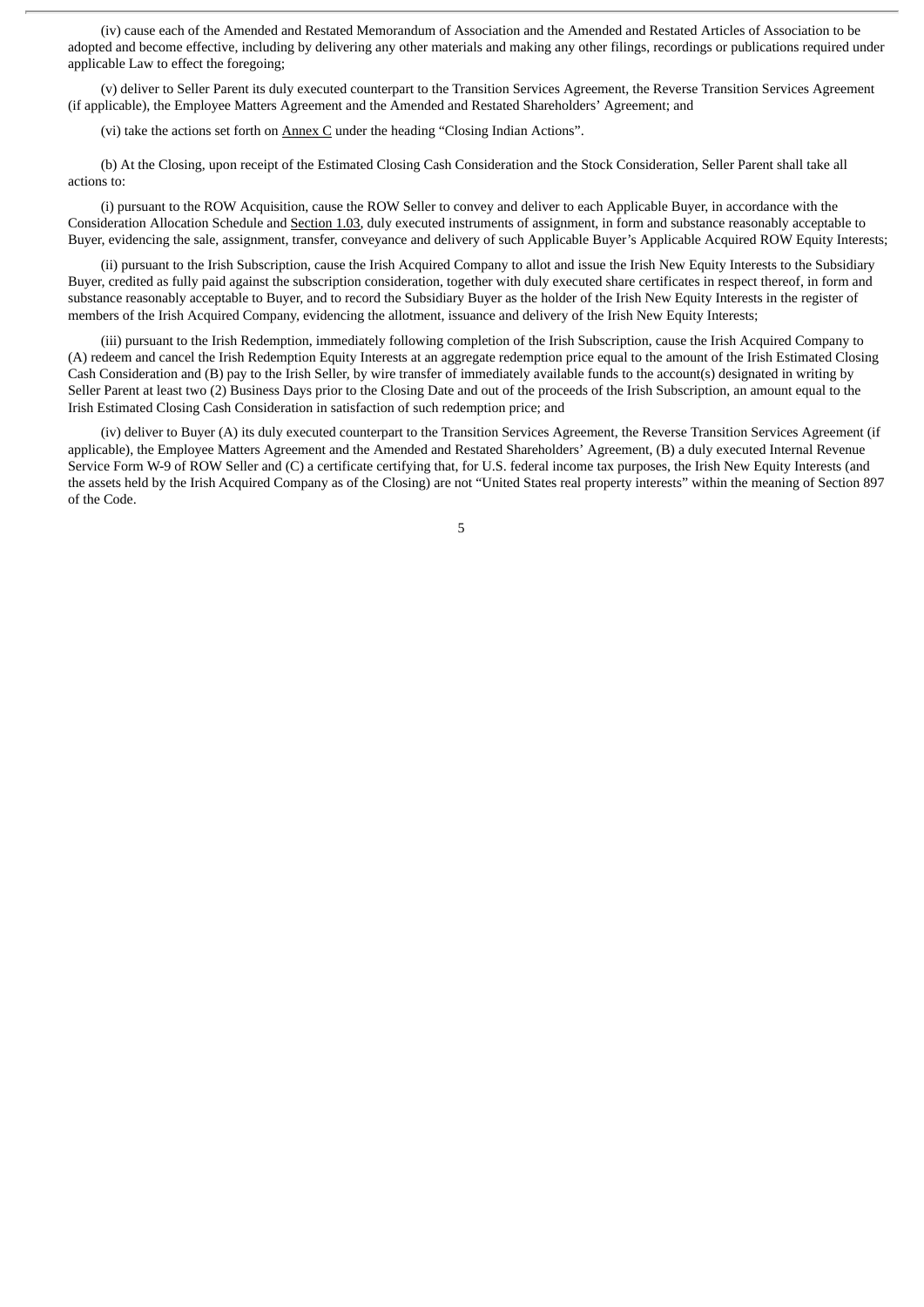#### SECTION 1.05. Future Cash Consideration.

(a) If (i) the Closing occurs and (ii) the Buyer has not exercised the Exclusion Right in accordance with Section 1.10 (clauses (i) and (ii), collectively, the "Irish Future Cash Payment Conditions"), then, subject to Section 8.09, within two (2) Business Days following April 8, 2024, Buyer shall take all actions to cause the Subsidiary Buyer to pay to the Irish Seller (or, at Seller Parent's election, any other wholly owned Subsidiary of Seller Parent as may be designated in writing by Seller Parent at least two (2) Business Days prior to April 8, 2024), by wire transfer of immediately available funds to the account(s) designated in writing by Seller Parent at least two (2) Business Days prior to April 8, 2024, an amount equal to \$175,000,000 (one hundred seventy-five million dollars) (the "Irish Future Cash Payment"). In the event that either of the Irish Future Cash Payment Conditions is not satisfied, then the Irish Future Cash Payment shall not become due or payable.

(b) If the Closing occurs, then, subject to Section 8.09, within two (2) Business Days following the Second Anniversary Date, Buyer shall take all actions to cause the Subsidiary Buyer to pay to the ROW Seller (or, at Seller Parent's election, any other wholly owned Subsidiary of Seller Parent as may be designated in writing by Seller Parent at least two (2) Business Days prior to the Second Anniversary Date), by wire transfer of immediately available funds to the account(s) designated in writing by Seller Parent at least two (2) Business Days prior to the Second Anniversary Date, an amount equal to \$160,000,000 (one hundred sixty million dollars) (the "ROW Future Cash Payment" and, together with the Irish Future Cash Payment, the "Future Cash Consideration").

#### SECTION 1.06. Purchase Price Adjustment.

(a) Not less than five (5) Business Days prior to the Closing Date, Seller Parent shall prepare in good faith and deliver to Buyer a statement setting forth Seller Parent's good faith estimate of (i) the Working Capital Adjustment Amount (the "Estimated Working Capital Adjustment Amount"), (ii) the Assumed Indebtedness Amount (the "Estimated Assumed Indebtedness Amount"), (iii) the Closing Collaboration Adjustment Amount (the "Estimated Closing Collaboration Adjustment Amount") and (iv) the Estimated Closing Cash Consideration, together with such schedules and data with respect to the determination thereof as is reasonably necessary to support such estimates by Seller Parent.

(b) As promptly as practicable, and in any event within forty-five (45) days after the Closing Date, Seller Parent shall prepare and deliver to Buyer a statement (the "Closing Statement") setting forth Seller Parent's good faith calculation of (i) the Working Capital Adjustment Amount, (ii) the Assumed Indebtedness Amount, (iii) the Closing Collaboration Adjustment Amount and (iv) the Final Closing Cash Consideration assuming the amounts set forth in the Closing Statement were final, together with such schedules and data with respect to the determination thereof as is reasonably necessary to support the calculations set forth in the Closing Statement.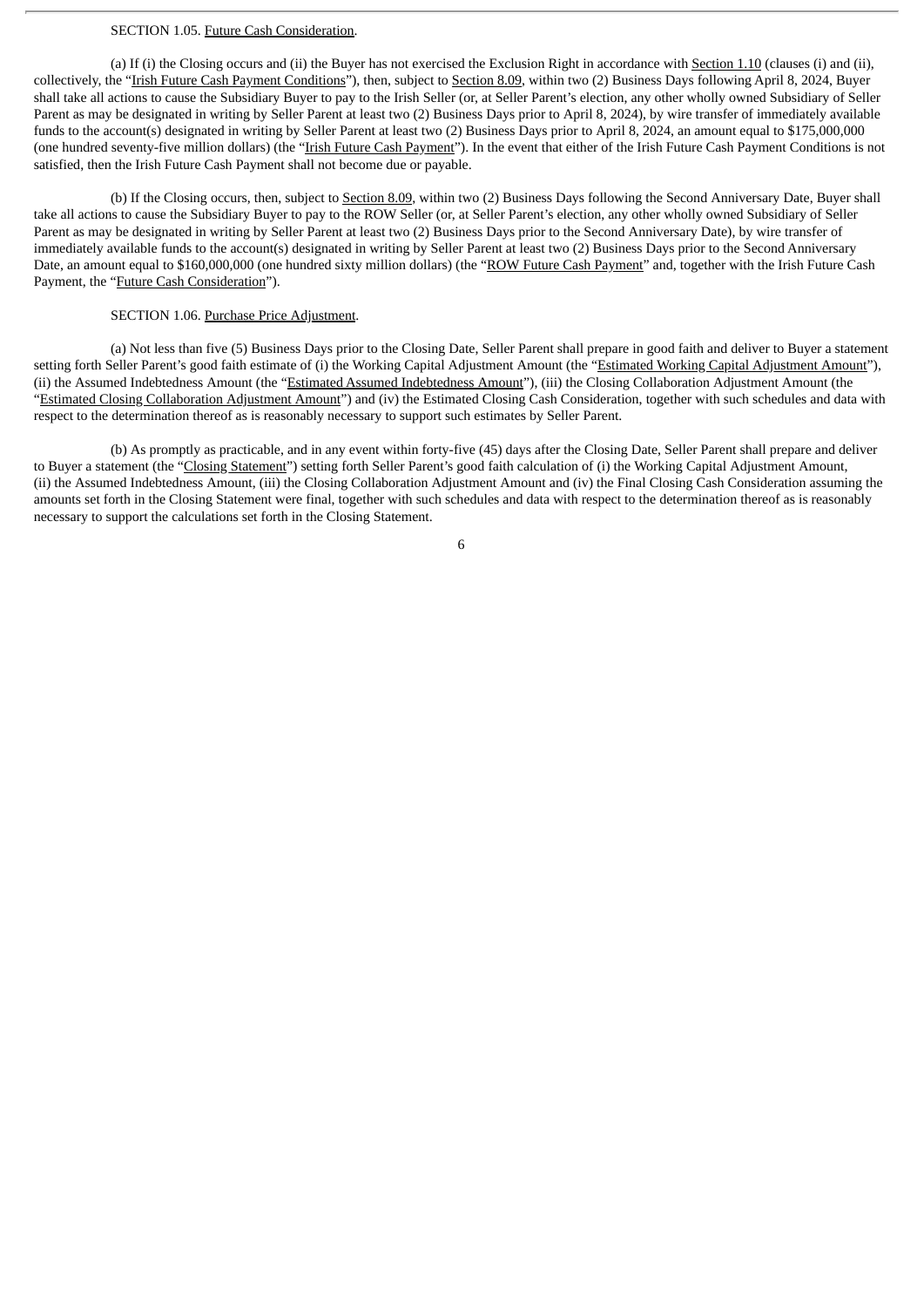(c) The Parties agree that the purpose of preparing the Closing Statement is to measure the Working Capital Adjustment Amount, the Assumed Indebtedness Amount, the Closing Collaboration Adjustment Amount and the resulting Final Closing Cash Consideration, in each case, in accordance with the terms of this Agreement, and such process is not intended to permit the introduction of accounting methods, policies, principles, practices, procedures, classifications or estimation methodologies for the purpose of determining any such amount different than those set forth in this Agreement. Following the delivery of the Closing Statement, Seller Parent shall provide Buyer with reasonably necessary access to the relevant personnel and properties of Seller Parent and its Subsidiaries to the extent related to the Working Capital Adjustment Amount, the Assumed Indebtedness Amount or the Closing Collaboration Adjustment Amount and relevant to Buyer's review of the Closing Statement, together with such information as may be reasonably requested by Buyer to support the calculations of the Working Capital Adjustment Amount, the Assumed Indebtedness Amount, the Closing Collaboration Adjustment Amount and the Final Closing Cash Consideration. The Closing Statement shall become final and binding upon the Parties on the forty-fifth (45th) day following delivery thereof by Seller Parent, unless Buyer gives written notice of its disagreement with the Closing Statement (a "Notice of Disagreement") to Seller Parent prior to such date. Any Notice of Disagreement shall specify in reasonable detail the nature of any disagreement so asserted. If a timely Notice of Disagreement is received by Seller Parent, then the Closing Statement (as revised in accordance with this sentence) shall become final and binding upon the Parties on the earlier of (i) the date on which Buyer and Seller Parent resolve in writing any differences they have with respect to the matters specified in the Notice of Disagreement and (ii) the date on which all such disputed matters are finally resolved in writing by the Independent Adjustment Expert pursuant to the procedures set forth in this Section 1.06. During the forty-five (45) day period following the delivery of a Notice of Disagreement, Buyer and Seller Parent shall seek in good faith to resolve in writing any differences that they may have with respect to the matters specified in the Notice of Disagreement. At the end of such forty-five (45) day period, Buyer and Seller Parent shall submit to an internationally recognized independent accounting firm, which firm (i) shall be mutually agreed upon by Buyer and Seller Parent, (ii) shall not be the regular accounting firm for Buyer, Seller Parent or any of their respective Affiliates and (iii) may be the same firm as the Independent Valuation Expert (the "Independent Adjustment Expert"), for review any and all matters that remain in dispute and were included in the Notice of Disagreement. If Buyer and Seller Parent are unable to so agree on the Independent Adjustment Expert within ten (10) days after the end of such forty-five (45) day period, then Buyer and Seller Parent shall each select a firm and such firms shall jointly select a third internationally recognized independent public accounting firm (which (i) shall not be the regular accounting firm for Buyer, Seller Parent or any of their respective Affiliates and (ii) may be the same firm as the Independent Valuation Expert), which third firm shall be the Independent Adjustment Expert. The Parties shall instruct the Independent Adjustment Expert to render its decision as to the disputed items and the effect of its decision on the Closing Statement as promptly as practicable but in no event later than sixty (60) days after the date of such submission. Each Party shall furnish to the Independent Adjustment Expert such working papers and other relevant documents and information relating to the disputed items, and shall provide interviews and answer questions, as the Independent Adjustment Expert may reasonably request in connection with its determination of such disputed items. In the event any Party shall participate in teleconferences or meetings with, or make presentations to, the Independent Adjustment Expert, the other Party shall be entitled to participate in such teleconferences, meetings or presentations. The terms of appointment and engagement of the Independent Adjustment Expert shall be as agreed upon between Buyer and Seller Parent in writing.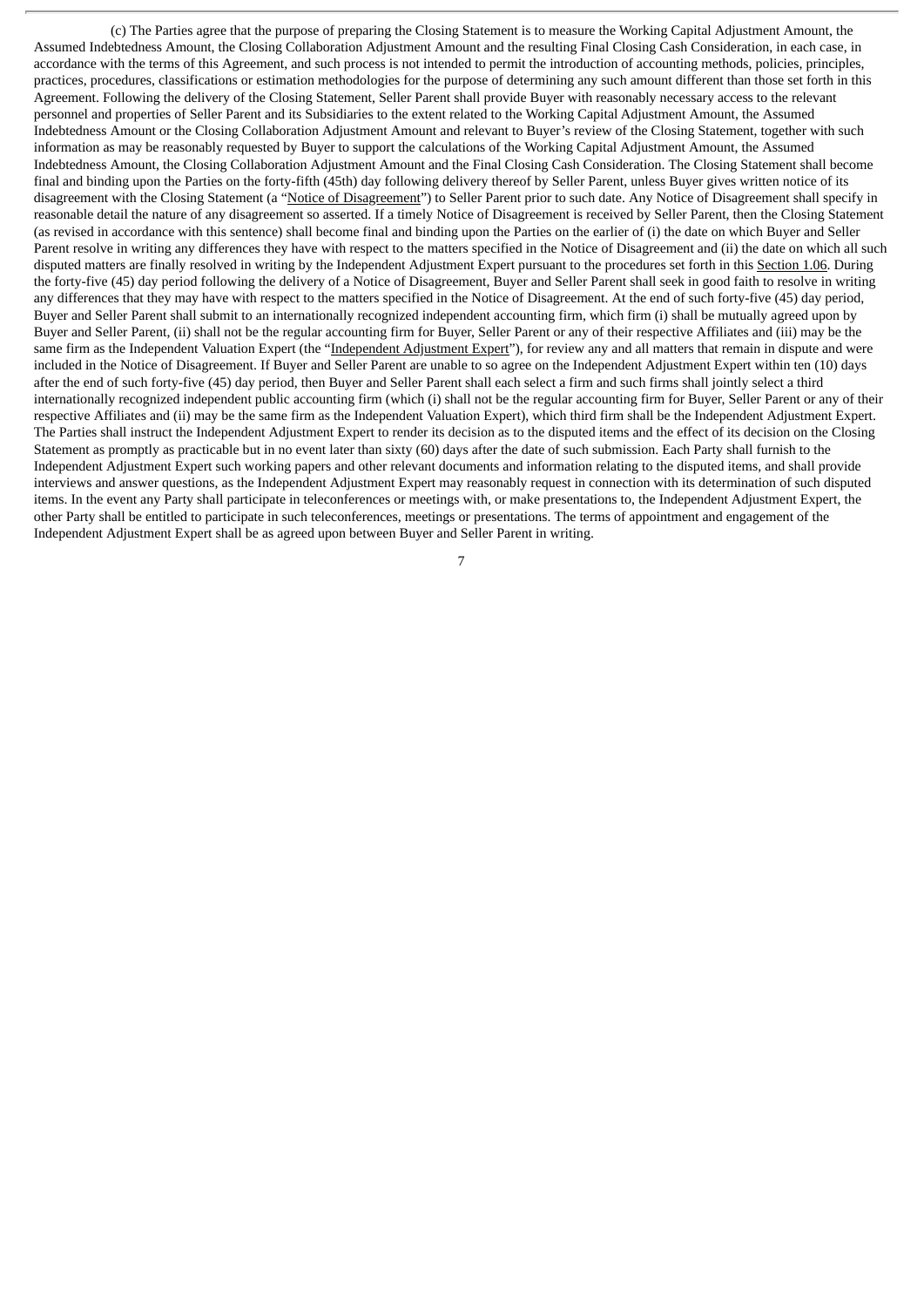(d) In resolving any such disputed item, the Independent Adjustment Expert (i) shall act in the capacity of an expert and not as an arbitrator, (ii) shall limit its review solely to whether matters specifically set forth in the Notice of Disagreement as to a disputed item (other than matters thereafter resolved by mutual written agreement of Buyer and Seller Parent in accordance with Section 1.06(c)) were calculated in accordance with the terms of this Agreement, (iii) shall not assign a value to any disputed item greater than the greatest value for such item, or less than the smallest value for such item, claimed in the Closing Statement or in the Notice of Disagreement and (iv) shall make its determination based solely on written materials and oral communications provided to the Independent Adjustment Expert in accordance with Section 1.06(c) (i.e., not on independent review). The Independent Adjustment Expert is not authorized to, and shall not, make any other determination, including (A) any determination with respect to any matter included in the Closing Statement or the Notice of Disagreement that was not submitted for resolution to the Independent Adjustment Expert, (B) any determination as to the preparation of the Business Financial Information, (C) any determination as to the accuracy of the representations and warranties set forth in Section 2.10 or any other representation or warranty in this Agreement or (D) any determination as to compliance by any Party with any of its respective covenants in this Agreement. Subject to Section 1.06(g), any dispute not within the scope of disputes to be resolved by the Independent Adjustment Expert pursuant to this Section 1.06 shall be resolved as otherwise provided in this Agreement. Any determination by the Independent Adjustment Expert, and any work or analyses performed by the Independent Adjustment Expert, may not be offered as evidence of a breach of Section 2.10, a breach of any other representation or warranty in this Agreement or a breach of any covenant in this Agreement (other than a breach of this Section 1.06) in any Action.

(e) The final determination by the Independent Adjustment Expert of the matters submitted to it in accordance with Section  $1.06(c)$  shall (i) be in writing, (ii) include the Independent Adjustment Expert's calculation of the Working Capital Adjustment Amount, the Assumed Indebtedness Amount, the Closing Collaboration Adjustment Amount and the resulting Final Closing Cash Consideration, (iii) include the Independent Adjustment Expert's determination of each matter submitted to it in accordance with  $Section 1.06(c)$  and (iv) include a brief summary of the Independent Adjustment Expert's reasons for its determination of each issue.

(f) The resolution of disputed items by the Independent Adjustment Expert shall be final and binding (other than in the case of fraud or manifest error) and an order may be entered in respect thereof by a tribunal having jurisdiction over the Party against which such determination is to be enforced. The fees and expenses of the Independent Adjustment Expert incurred pursuant to this Section 1.06 shall be allocated between Seller Parent, on the one hand, and Buyer, on the other hand, in inverse proportion as they may prevail on the final amount of the adjustment of the matters submitted to the Independent Adjustment Expert. For example, in the event that Buyer asserts that the calculation of the Working Capital Adjustment Amount should have been 10% lower than the amount set forth in the Closing Statement, and the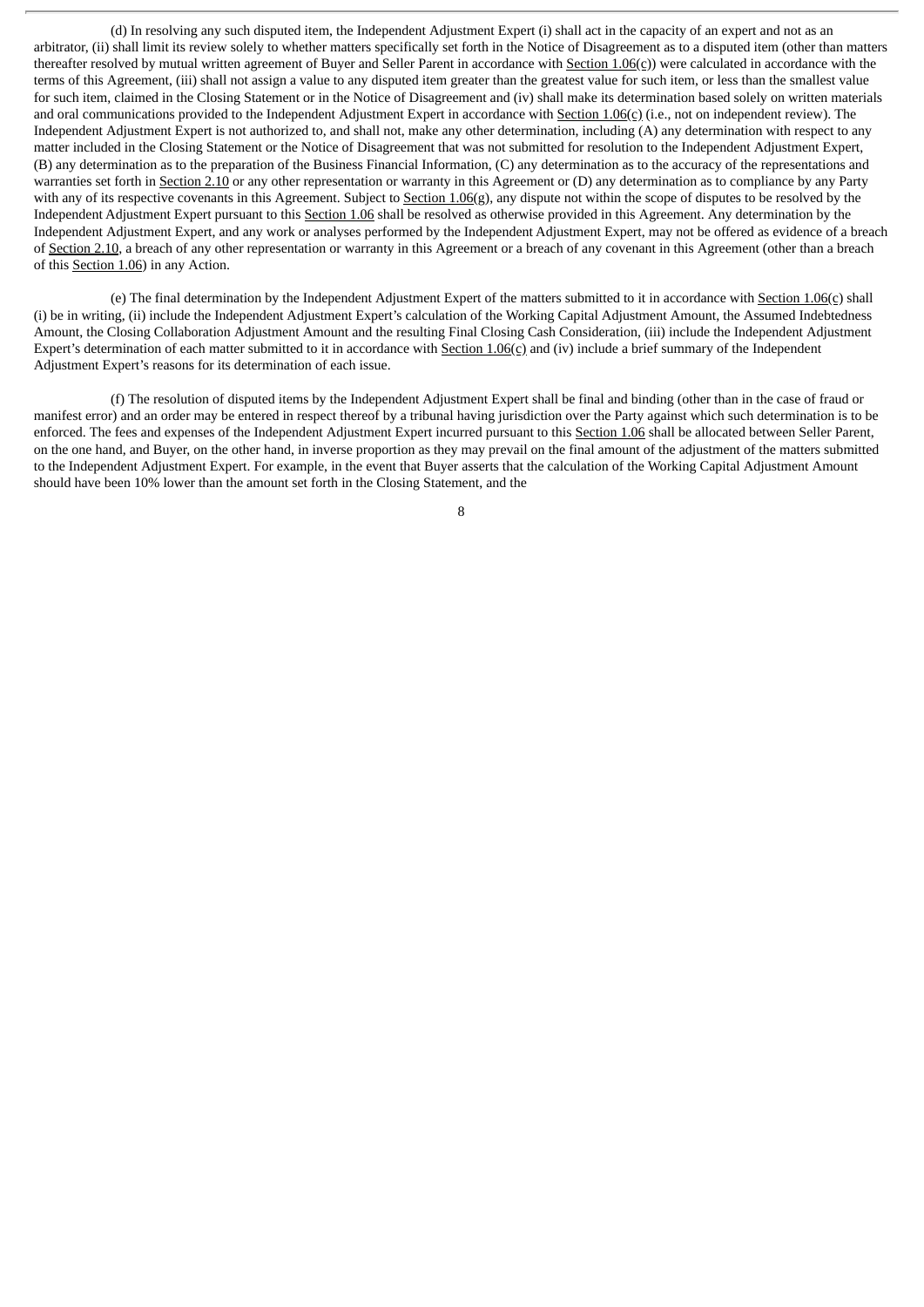Independent Adjustment Expert determines that the final the Working Capital Adjustment Amount shall be 7% lower than the amount set forth in the Closing Statement, then 70% of the fees and expenses of the Independent Adjustment Expert shall be paid by Seller Parent and 30% of the fees and expenses of the Independent Adjustment Expert shall be paid by Buyer. The Independent Adjustment Expert shall determine all disputed item(s) and amount(s), including the apportionment of its fees and expenses as between Seller Parent, on the one hand, and Buyer, on the other hand, in accordance with the provisions of this Section 1.06.

(g) Notwithstanding anything to the contrary herein, the procedures set forth in this Section 1.06 shall be the sole and exclusive remedy of the Parties for any disputes related to the items required to be included or reflected in the calculation of the Working Capital Adjustment Amount, the Assumed Indebtedness Amount, the Closing Collaboration Adjustment Amount and the Final Closing Cash Consideration.

SECTION 1.07. Payment of Adjustment Amount. Within five (5) Business Days after the Binding Closing Statement Date:

(a) if the Adjustment Amount is positive, then Buyer shall cause the Subsidiary Buyer to pay to the Sellers (with the allocation between the Irish Seller and the ROW Seller in accordance with Section 1.03 being designated in writing by Seller Parent within three (3) Business Days after the Binding Closing Statement Date), by wire transfer of immediately available funds to account(s) designated in writing by Seller Parent within three (3) Business Days after the Binding Closing Statement Date, an amount equal to such Adjustment Amount;

(b) if the Adjustment Amount is negative, then Seller Parent shall cause the Sellers (with the allocation between the Irish Seller and the ROW Seller in accordance with Section 1.03 being designated in writing by Seller Parent within three (3) Business Days after the Binding Closing Statement Date) to pay to the Subsidiary Buyer, by wire transfer of immediately available funds to an account designated in writing by Buyer within three (3) Business Days after the Binding Closing Statement Date, an amount equal to the absolute value of such Adjustment Amount; and

(c) if the Adjustment Amount is \$0 (zero dollars), then neither Party shall have any obligation to make (or to cause any of their Subsidiaries to make) a payment to the other Party in respect thereof.

SECTION 1.08. Withholding. Seller Parent, Buyer and their respective Subsidiaries will be entitled to deduct and withhold from any amounts otherwise payable pursuant to this Agreement such amounts as may be required to be deducted or withheld pursuant to any applicable Tax Law. Prior to making any deduction or withholding (other than any such deduction or withholding in connection with compensatory payments or resulting from the failure to deliver the form and certificate set forth in Section 1.04(b)(iv)(B) and (C)), the deducting and withholding Party will undertake reasonable best efforts to (a) notify the other Party of the amounts subject to deduction or withholding, (b) provide an explanation of the legal basis requiring such deduction or withholding and (c) provide the other Party a reasonable opportunity to deliver such forms, certificates or other evidence as would eliminate or reduce any such required deduction or withholding and shall cooperate in good faith to eliminate or reduce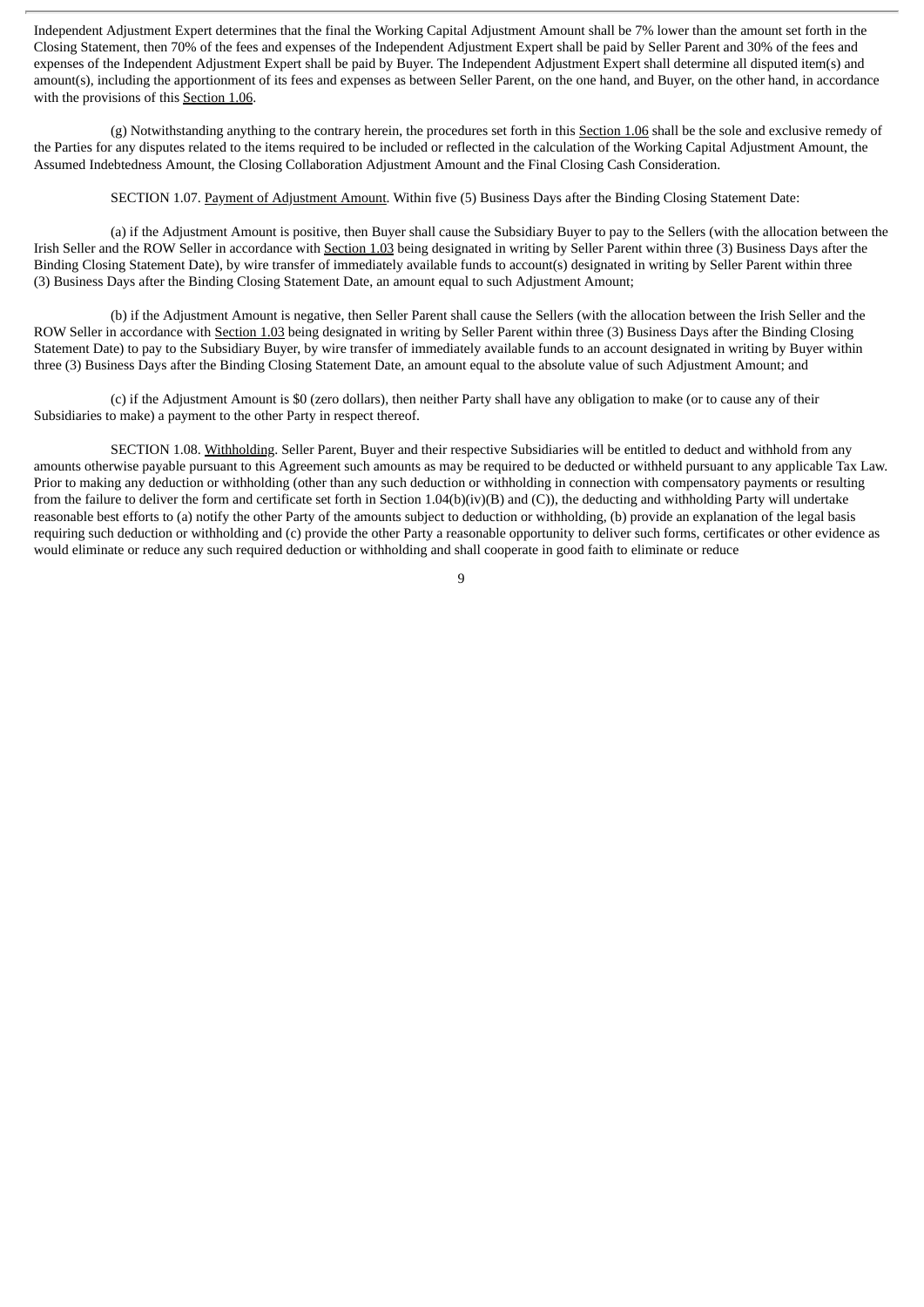any such deduction or withholding. To the extent that amounts are deducted or withheld in accordance with this Section 1.08 and timely paid to the appropriate taxing authority, such amounts will be treated for all purposes of this Agreement as having been paid to the Person in respect of which such deduction or withholding was made.

SECTION 1.09. Certain Delayed Transfers. Notwithstanding anything to the contrary herein (but subject to Section 1.10):

(a) To the extent any Transferred Asset was used prior to the Closing to perform services for the Business similar to the Transition Services and will be used to perform Transition Services following the Closing, subject to applicable Law, such Transferred Asset (each, a "TSA Delayed Asset") shall not be transferred to any Business Company in the Business Internal Reorganization and shall not be transferred to the Buyer or any of its Subsidiaries (by means of the Acquisition or otherwise) at the Closing and, subject to Section 1.09(e), any such Transferred Asset shall instead be transferred to Buyer or one of its wholly owned Subsidiaries upon the termination or expiration of all Transition Services that are provided using such Transferred Asset (any such transfer, a "TSA Delayed Transfer", and the date of any such transfer, the "TSA Delayed Transfer Date"), with such transfer effected by the Parties and their respective Subsidiaries at no additional cost to Buyer or its Subsidiaries. Without limiting the foregoing and subject to Section 1.09(b), upon the Closing, Buyer shall be deemed to be the beneficial owner for accounting purposes of each TSA Delayed Asset.

(b) Without limiting or derogating the conditions to the obligation of Buyer and Seller Parent to consummate the Closing set forth in Section 6.01(a) and (b)), to the extent that the transfer of any Transferred Asset or the assumption of any Assumed Liability (whether by means of (i) the transfer to or assumption by any Business Company or (ii) the Acquisition) would require one or more Consents or Filings in connection with the Closing and any such Consent or Filing has not been obtained or made, as applicable, as of the Closing (each, a "Legal Impediment"), such Transferred Asset or Assumed Liability (each, a "Legal Impediment Delayed Asset/Liability" and, collectively, the "Legal Impediment Delayed Assets/Liabilities") shall not be transferred to or assumed by any Business Company in the Business Internal Reorganization and shall not be transferred to or assumed by Buyer or its Subsidiaries (by means of the Acquisition or otherwise) at the Closing. With respect to each Legal Impediment Delayed Asset/Liability, for a period of the later of (i) two (2) years after the Closing Date and (ii) the termination or expiration of all Transition Services, the Parties shall continue to use reasonable best efforts to obtain such Consent from Persons and make such Filing with Persons, in each case, required to remove each Legal Impediment to the transfer or assumption of such Legal Impediment Delayed Asset/Liability at no additional cost to Buyer or its Subsidiaries, including as may be required to transfer, or establish new Contracts with respect to, the aspects of any Commingled Contracts that constitute Legal Impediment Delayed Assets/Liabilities; provided that, notwithstanding anything to the contrary herein, except as set forth on Section 5.02(f) of the Seller Parent Disclosure Letter, in no event shall the Parties or their respective Representatives have any obligation to pay or commit to pay an amount or incur any obligation or grant any concession or accommodation (financial or otherwise) in favor of any such Person, or commence or participate in any Action, in order to remove any such Legal Impediment or establish any such new Contract. If applicable, and subject to Section 1.09(e), upon the removal of all applicable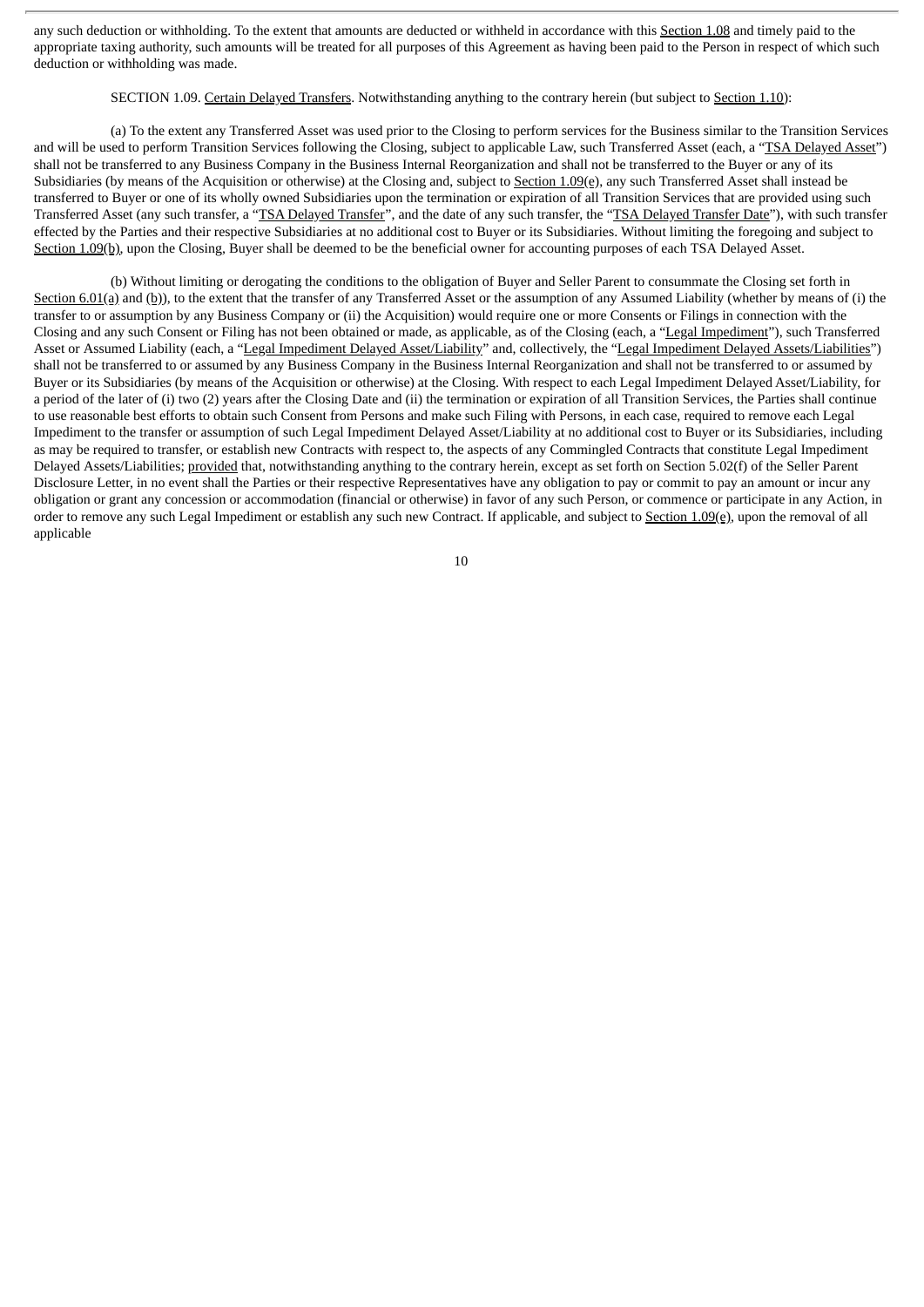Legal Impediments with respect to a Legal Impediment Delayed Asset/Liability, such Legal Impediment Delayed Asset/Liability shall be transferred to or assumed by Buyer or one of its wholly owned Subsidiaries (any such transfer or assumption, a "Legal Impediment Delayed Transfer", and the date of any such transfer or assumption, the "Legal Impediment Delayed Transfer Date") with such transfer or assumption effected by the Parties and their respective Subsidiaries at no additional cost to Buyer or its Subsidiaries. With respect to any Legal Impediment Delayed Asset/Liability, from and after the Closing (or, in the case of any Legal Impediment Delayed Asset/Liability that also constitutes a TSA Delayed Asset, from and after the date that would, absent Section 1.09(e), otherwise be the TSA Delayed Transfer Date for such TSA Delayed Asset) until the earlier of (i) the removal of all Legal Impediments with respect to such Legal Impediment Delayed Asset/Liability and (ii) such Legal Impediment Delayed Asset/Liability terminating, expiring, being depleted or otherwise becoming unavailable to Seller Parent (such period, the "Benefits/Burdens Period"), the Parties shall use reasonable best efforts to develop and implement (or to continue in place) any reasonable and lawful arrangements designed to place Buyer or one of its wholly owned Subsidiaries, insofar as reasonably possible, in the same position as if such Transferred Asset or Assumed Liability had been transferred to or assumed by the Applicable Buyer at the Closing such that all benefits (for the avoidance of doubt, including all revenue) and burdens (for the avoidance of doubt, including all costs and expenses) relating to such Legal Impediment Delayed Asset/Liability inure to Buyer or such Subsidiary, as applicable, for the entire Benefits/Burdens Period. Without limiting the generality of the foregoing, during the Benefits/Burdens Period, Seller Parent and its Affiliates shall use reasonable best efforts to (i) maintain the effectiveness of, and operate and act in respect of, such Legal Impediment Delayed Asset/Liability, in each case, in all material respects in the ordinary course of business consistent with past practice or in accordance with the determinations by the Governance Council pursuant to Annex D, as applicable, (ii) enforce any rights of Seller Parent or its Affiliates under or in respect of any such Legal Impediment Delayed Asset/Liability against the other party or parties thereto in all material respects in the ordinary course of business consistent with past practice and (iii) consult with Buyer, within a reasonable time prior to taking any action (or failing to take any action), in respect of such Legal Impediment Delayed Asset/Liability that is not in all material respects in the ordinary course of business consistent with past practice or in accordance with the determinations by the Governance Council pursuant to Annex D, as applicable. Without limiting the foregoing, during the Benefits/Burdens Period, Buyer shall be deemed to be the beneficial owner for accounting purposes of each Legal Impediment Delayed Asset/Liability.

(c) For the avoidance of doubt, (i) prior to the Closing, Seller Parent shall cause each Business Company to transfer any TSA Delayed Asset or Legal Impediment Delayed Asset/Liability held by such Business Company to one or more Subsidiaries of Seller Parent that are not Business Companies (and the Business Steps Plan shall be deemed amended to provide for such transfers and Section 9.02(c) of the Seller Parent Disclosure Letter shall be deemed to be updated to reflect such deemed amendment) and (ii) in the event that any Legal Impediments with respect to a Legal Impediment Delayed Asset/Liability are not removed or any Legal Impediment Delayed Asset/Liability or any TSA Delayed Asset is terminated, expires, is depleted or otherwise becomes unavailable to Seller Parent prior to being transferred to Buyer and its Subsidiaries in accordance with this Section 1.09, then, subject to compliance with Section 1.09(b), Seller Parent shall be deemed to have satisfied its obligations under this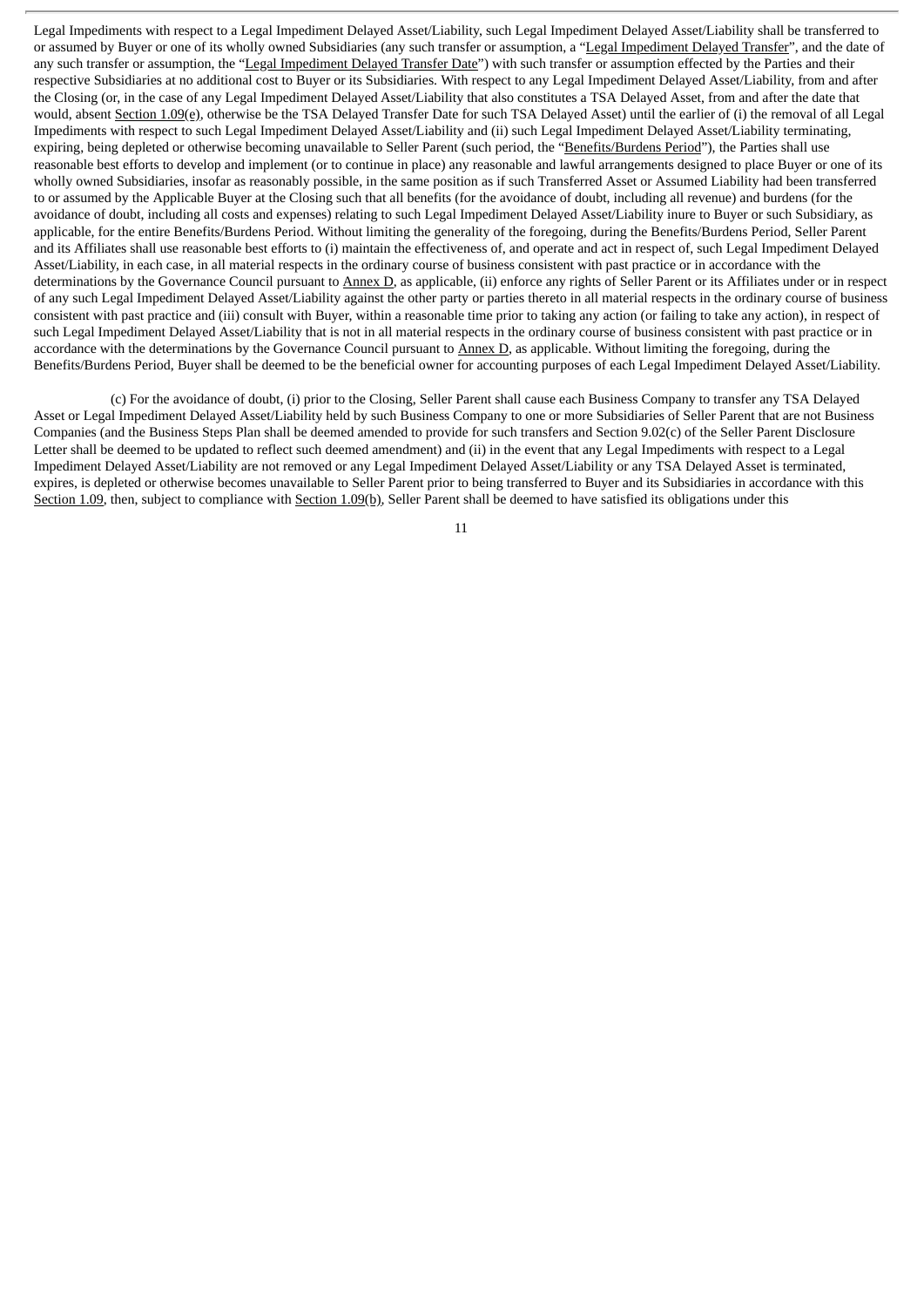Agreement with respect to such Legal Impediment Delayed Asset/Liability or TSA Delayed Asset, as applicable, and under no circumstances shall the consideration payable to Seller Parent or any of its Representatives pursuant to this Agreement or any of the other Transaction Documents be reduced or Seller Parent or any of its Representatives be subject to any liability on account of the failure to transfer such Legal Impediment Delayed Asset/Liability or TSA Delayed Asset, as applicable (it being understood that this sentence shall not modify the conditions to the obligation of Buyer and Seller Parent to consummate the Closing set forth in Section 6.02 and Section 6.03, respectively).

(d) In connection with any TSA Delayed Transfer or Legal Impediment Delayed Transfer, (i) the Parties shall cooperate in structuring such transfer and assumption, as applicable, in a Tax efficient manner and in compliance with applicable Law, which may include effecting such transfer and assumption, as applicable, by means of the transfer of all of the issued and outstanding equity interests in a Person holding the applicable TSA Delayed Asset or Legal Impediment Delayed Asset/Liability (and no other material assets or liabilities) (any such Person, a "Delayed Transfer Company") and (ii) the Parties shall deliver, or cause to be delivered, duly executed instruments of assignment and assumption in respect of the applicable TSA Delayed Asset or Legal Impediment Delayed Asset/Liability (or the issued and outstanding equity interests in the Delayed Transfer Company holding such TSA Delayed Asset or Legal Impediment Delayed Asset/Liability), in form and substance reasonably acceptable to Seller Parent and Buyer, evidencing the sale, assignment, assumption, transfer, conveyance and delivery, as applicable, of the applicable TSA Delayed Asset or Legal Impediment Delayed Asset/Liability (or the issued and outstanding equity interests in the Delayed Transfer Company holding such TSA Delayed Asset or Legal Impediment Delayed Asset/Liability) to Buyer or one of its wholly owned Subsidiaries.

(e) In the event any Transferred Asset or Assumed Liability constitutes both a TSA Delayed Asset and a Legal Impediment Delayed Asset/Liability, such Transferred Asset or Assumed Liability shall be transferred or assumed upon the later of (i) the date that would, absent this Section 1.09(e), otherwise be the TSA Delayed Transfer Date for such Transferred Asset or Assumed Liability and (ii) the date that would, absent this Section 1.09(e), otherwise be the Legal Impediment Delayed Transfer Date for such Transferred Asset or Assumed Liability.

(f) Notwithstanding anything to the contrary herein, and subject to compliance with applicable Privacy and Data Security Requirements, (i) where Seller Parent's and its Subsidiary's rights to a Clinical Trial Database or Trial Master File (as the case may be) for any Compound will not be transferable to Buyer or one of its Subsidiaries (by means of the Acquisition or otherwise) as of the Closing because the respective Clinical Trial under the Transferred Biosimilars Program for such Compound has not yet been initiated or completed, Seller Parent shall use reasonable best efforts to procure that the Buyer or one of its Subsidiaries is granted rights of access to the Clinical Trial Data for such Compound which is contained in such Clinical Trial Database or such Trial Master File (as the case may be) and (ii) Seller Parent's and its Subsidiary's rights to such Clinical Trial Database or such Trial Master File (as the case may be) shall be transferred to Buyer in accordance with the Transition Services Agreement (and not as of the Closing).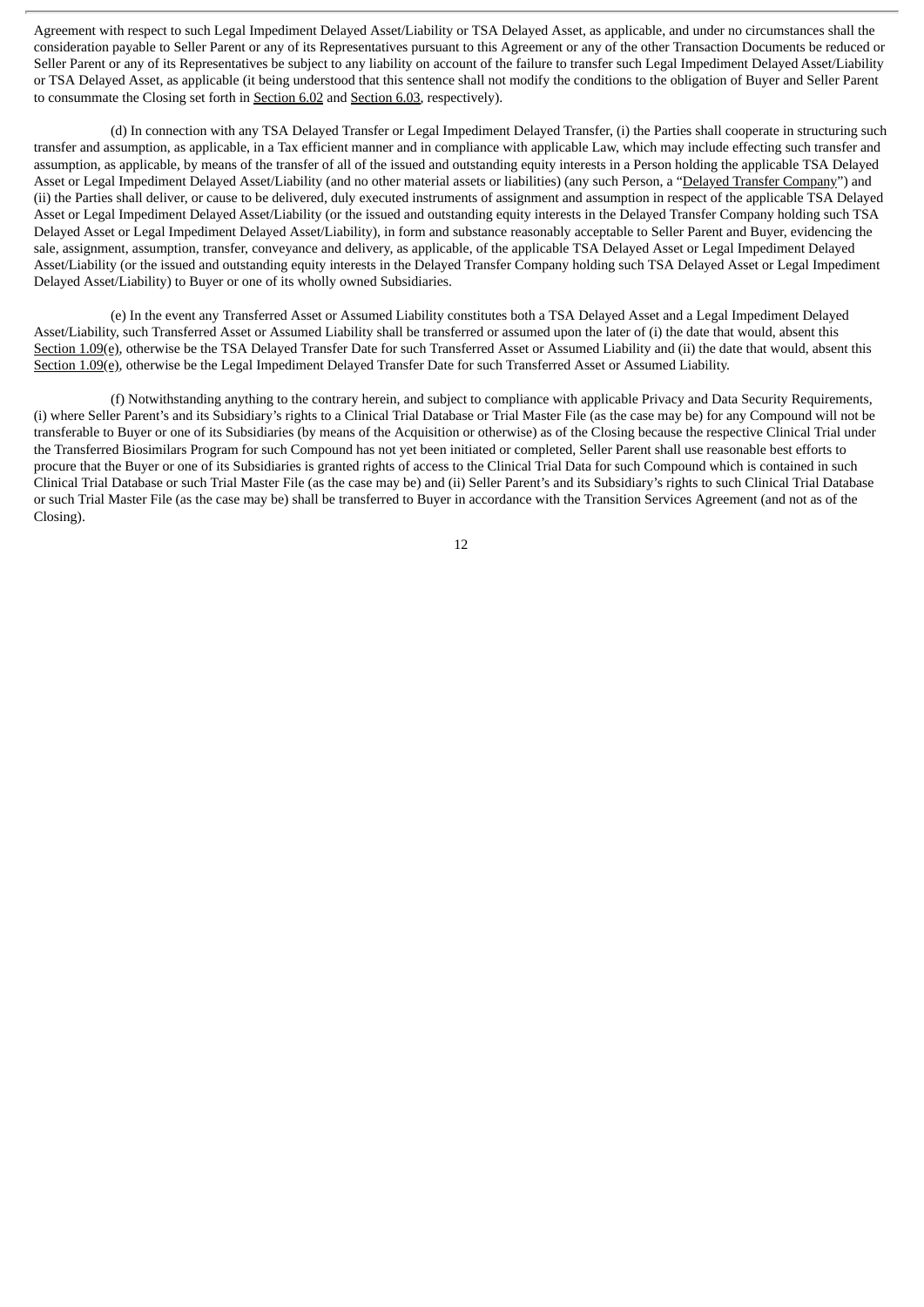(g) Seller Parent and its Affiliates hereby grant Buyer and its Subsidiaries an irrevocable, royalty-free, right of reference (as defined in 21 C.F.R. § 314.3(b)), during the Benefits/Burdens Period for such Legal Impediment Delayed Asset/Liability, with respect to any of the data that is a Legal Impediment Delayed Asset/Liability as may be necessary to permit Buyer and its Subsidiaries to develop, manufacture, promote, distribute, license, sublicense and sell the Transferred Assets, as applicable, subject to compliance with applicable Privacy and Data Security Requirements.

#### SECTION 1.10. Exclusion Right; Specified Assets and Specified Liabilities. Notwithstanding anything to the contrary herein:

(a) Promptly, but in any event on or prior to the fifth (5th) Business Day after the date of this Agreement, Seller Parent shall provide Buyer or its Representatives with a copy of the materials set forth on Section 1.10(a) of the Seller Parent Disclosure Letter.

(b) At any time on or prior to the forty fifth (45th) day after Seller Parent provides Buyer or its Representatives with a copy of the materials set forth on Section 1.10(a) of the Seller Parent Disclosure Letter (the "Exclusion Right Exercise Date"), Buyer shall have the right to elect to not purchase the Specified Assets and not assume the Specified Liabilities (such right, the "Exclusion Right"), exercisable by delivering an irrevocable written notice to Seller Parent on or prior to the Exclusion Right Exercise Date stating that Buyer is exercising the Exclusion Right. For the purposes of this Agreement:

(i) "Specified Assets" means all of Seller Parent's and its Subsidiaries' right, title and interest in, to and under the assets and properties set forth on Section 1.10(b)(i) of the Seller Parent Disclosure Letter as they exist at the time of the Closing, but expressly excluding any right, title or interest in, to or under the Excluded Assets.

(ii) "Specified Liabilities" means Seller Parent's and its Subsidiaries' obligations and liabilities set forth on Section 1.10(b)(ii) of the Seller Parent Disclosure Letter, whether any such obligation or liability arises before, at or after the Closing, is known or unknown or is contingent or accrued, but only to the extent reflected on Section 1.10(b)(ii) of the Seller Parent Disclosure Letter.

(iii) "Specified Product" means the biosimilar product set forth in Section 1.10(b)(iii) of the Seller Parent Disclosure Letter.

(iv) "Specified Compound" means the Compound set forth in Section 1.10(b)(iv) of the Seller Parent Disclosure Letter.

(c) In the event that the Exclusion Right is exercised in accordance with Section 1.10(a), then, for all purposes of this Agreement, (i) the Specified Assets shall be deemed to be Excluded Assets, (ii) the Specified Liabilities shall be deemed to be Retained Liabilities, (iii) the Specified Product and the Specified Compound shall be deemed to not be included in the Transferred Biosimilars Programs, the Products or the Compounds and (iv) all of the rights and obligations of the Parties under  $Section 1.05(a)$  shall terminate. For the avoidance of doubt, and without limiting the other provisions of this Section 1.10, in the event that the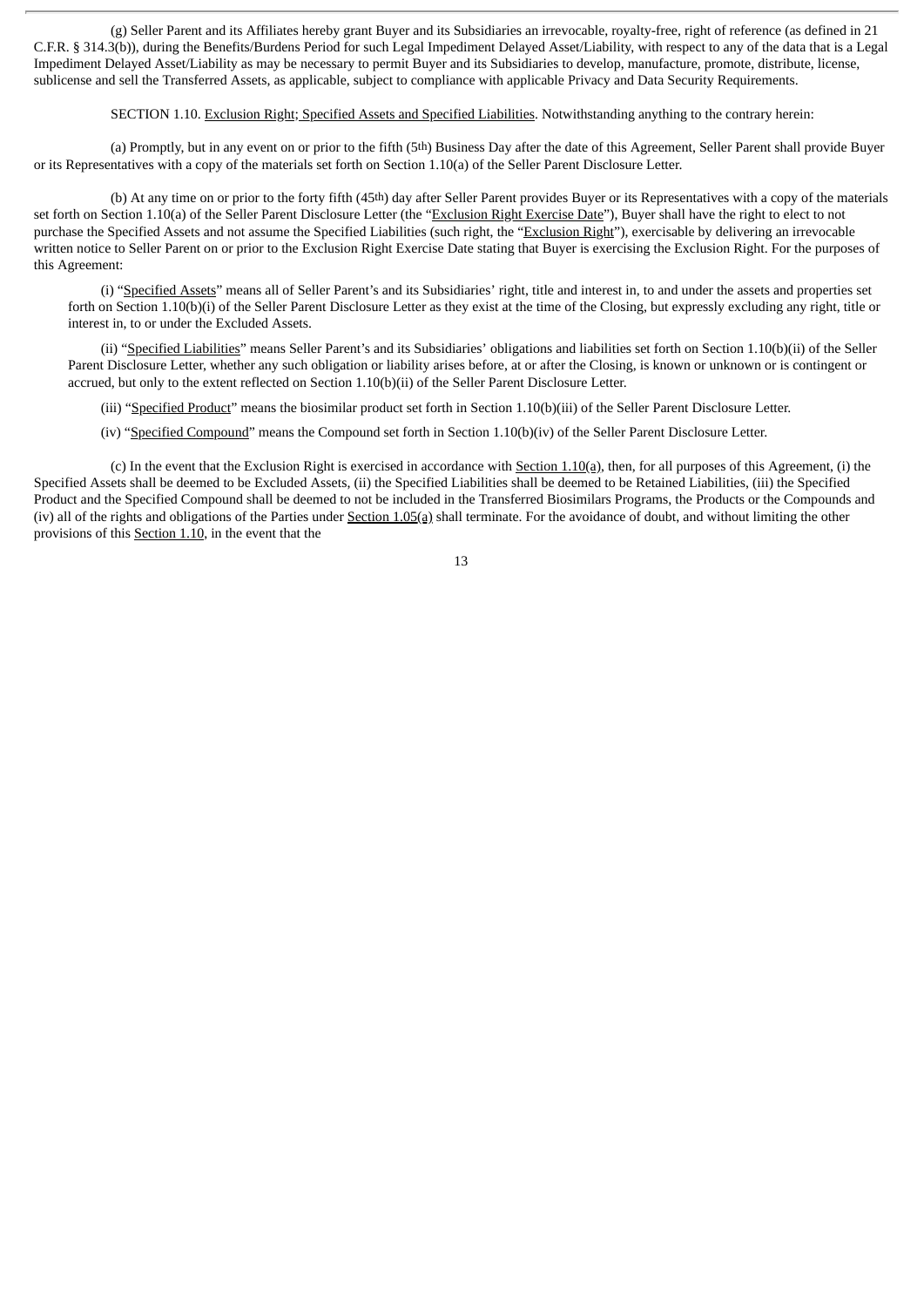Exclusion Right is exercised in accordance with Section 1.10(a), then (A) Buyer shall not be obligated to purchase or assume, and Seller Parent shall not be obligated to sell or transfer, any of the Specified Assets or the Specified Liabilities, (B) prior to the Closing, Seller Parent shall cause the Business Companies to transfer the Specified Assets and the Specified Liabilities to Seller Parent or one or more Subsidiaries of Seller Parent that are not Business Companies (and the Business Steps Plan shall be deemed amended to provide for such transfers and Section 9.02(c) of the Seller Parent Disclosure Letter shall be deemed to be updated to reflect such deemed amendment) and (C) Buyer shall not be obligated to cause the Subsidiary Buyer to pay the Irish Future Cash Payment.

#### ARTICLE II

#### Representations and Warranties of Seller Parent

Except as set forth in the Seller Parent Disclosure Letter, Seller Parent represents and warrants to Buyer as of the date of this Agreement and as of the Closing Date as follows.

#### SECTION 2.01. Organization and Good Standing; Organizational Documents.

(a) Each Seller and each Business Company (i) is (or, in the case of any Business Company not yet formed, following its formation will be) duly organized, validly existing and in good standing (with respect to jurisdictions that recognize such concept) under the Applicable Business Organization Law, (ii) has (or, in the case of any Business Company not yet formed, following its formation will have) full corporate or similar power and authority to own, lease or license, and to operate, its properties and assets relating to the Business and to operate the Business as it is currently operated and (iii) is (or, in the case of any Business Company not yet formed, following its formation will be) duly qualified or licensed to do business as a foreign company and is in good standing (with respect to jurisdictions that recognize such concept) in each jurisdiction where the character of the properties owned, leased or operated by it relating to the Business or the nature of the Business makes such qualification or licensing necessary, in the case of each of clauses (i), (ii) and (iii), in all material respects.

(b) True, correct and complete copies of the organizational or similar documents of each Business Company, as in effect on the date of this Agreement (or, in the case of any Business Company not yet formed, as in effect at such Business Company's formation), have been made available (or, in the case of any Business Company not yet formed, following its formation will be furnished) to Buyer. Each such organizational or similar document is (or, in the case of any Business Company not yet formed, following its formation will be) in full force and effect in all material respects, and no Business Company is (or, in the case of any Business Company not yet formed, following its formation will be) in material violation of any provisions thereof.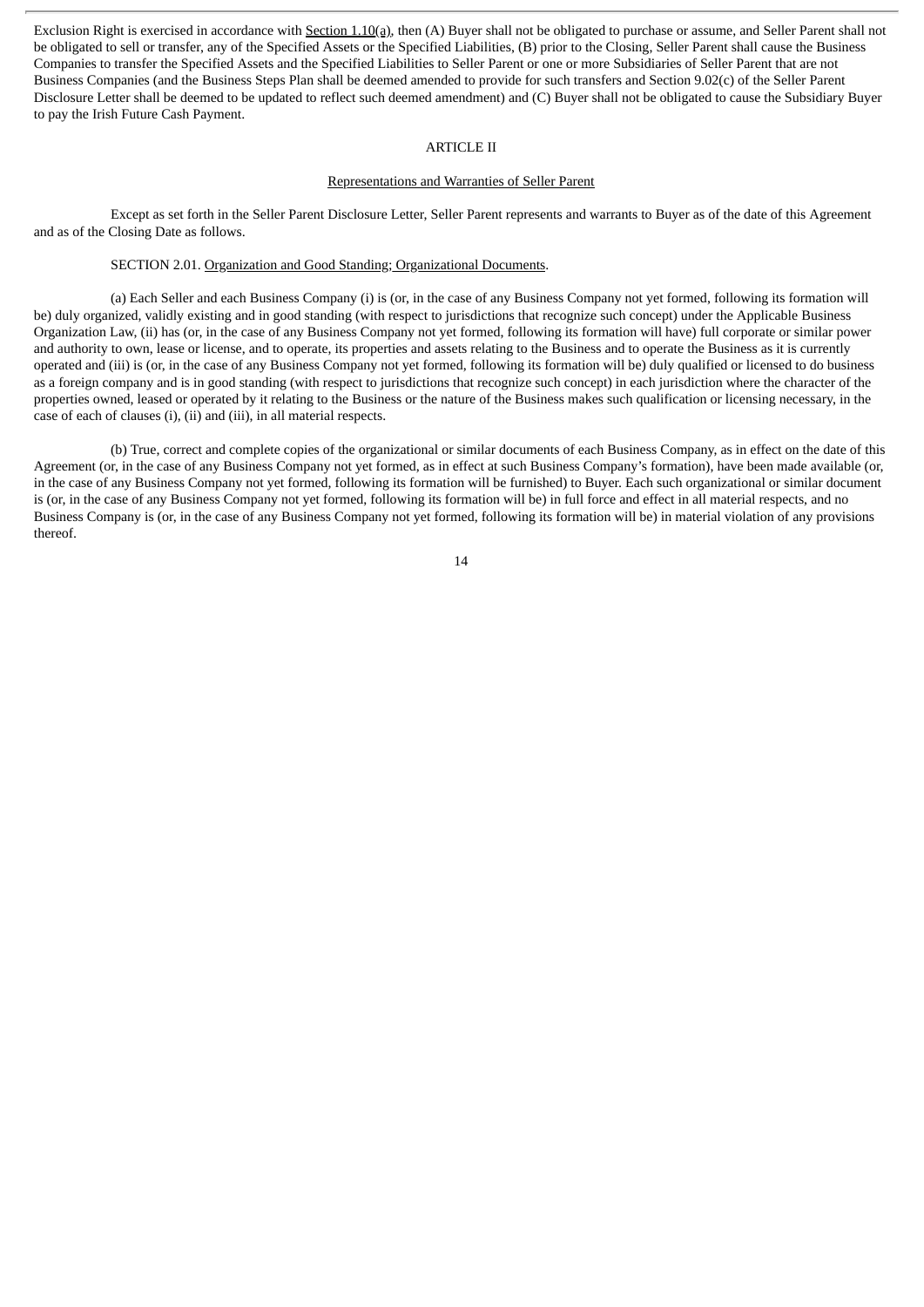#### SECTION 2.02. Authority; Execution and Delivery; Enforceability.

(a) Seller Parent has all necessary corporate or similar power and authority to execute and deliver this Agreement, and each of Seller Parent, the Sellers and the Business Companies has (or, in the case of any Business Company not yet formed, following its formation will have) all necessary corporate or similar power and authority to execute and deliver any other Transaction Document to which it is, or is specified to be, a party, and to perform its obligations hereunder and thereunder and to consummate the Transactions to be consummated by it. Without limiting the generality of the foregoing, Seller Parent has all necessary corporate or similar power and authority to cause each Business Company to perform the respective obligations under this Agreement and the other Transaction Documents required to be performed by such Business Company at or prior to the Closing and to consummate the Transactions to be consummated by it at or prior to the Closing. The execution, delivery and performance by Seller Parent of this Agreement, and the execution, delivery and performance by each of Seller Parent, the Sellers and the Business Companies of any other Transaction Document to which it is, or is specified to be, a party, and the consummation of the Transactions to be consummated by it, have been (or, in the case of any Business Company not yet formed, following its formation will be) duly authorized by all necessary corporate or similar action by Seller Parent, such Seller or such Business Company, as applicable. This Agreement has been, and each other Transaction Document to which Seller Parent, any Seller or any Business Company is, or is specified to be, a party will, at or prior to the Closing, be, duly executed and delivered by Seller Parent, such Seller or such Business Company, as applicable. Assuming the due authorization, execution and delivery by the other parties thereto, this Agreement constitutes, and each other Transaction Document to which Seller Parent, any Seller or any Business Company is, or is specified to be, a party will constitute, a legal, valid and binding obligation of Seller Parent, such Seller or such Business Company, as applicable, enforceable against Seller Parent, such Seller or such Business Company, as applicable, in accordance with its terms, except as enforcement thereof may be limited by (i) bankruptcy, insolvency, fraudulent conveyance, reorganization, moratorium or similar Laws relating to or affecting creditors' rights generally, general equitable principles (whether considered in a proceeding in equity or at law), as from time to time in effect, or (ii) the exercise by courts of equity powers (collectively, the "Enforceability Exceptions").

(b) The Seller Parent Board has, and prior to the Closing the Board of Directors (or similar governing body) of each Seller and each Business Company will have, duly and validly adopted resolutions approving this Agreement, the other Transaction Documents to which Seller Parent or such Seller or such Business Company is, or is specified to be, a party and the Transactions to be consummated by Seller Parent or such Seller or such Business Company. No vote of holders of any class or series of equity interests in Seller Parent is required to adopt and approve this Agreement, any of the other Transaction Documents or any of the Transactions.

#### SECTION 2.03. Acquired Equity Interests; Capitalization.

(a) As of immediately prior to the Closing and after giving effect to the Business Internal Reorganization, (i) the ROW Seller will be the sole record and beneficial owner of all of the issued and outstanding equity interests in ROW Newco, (ii) the ROW Seller will have good and valid title to all of the Acquired ROW Equity Interests, free and clear of Liens other than (A) transfer restrictions under applicable Securities Laws and (B) those arising from acts of Buyer or its Affiliates (including any Liens related to the Debt Financing), and will be the record and the beneficial owner of all such Acquired ROW Equity Interests. Assuming the Applicable Buyers have the requisite power and authority to be the lawful owner of the Acquired ROW Equity Interests to be received by the Applicable Buyer hereunder, upon (i) delivery by the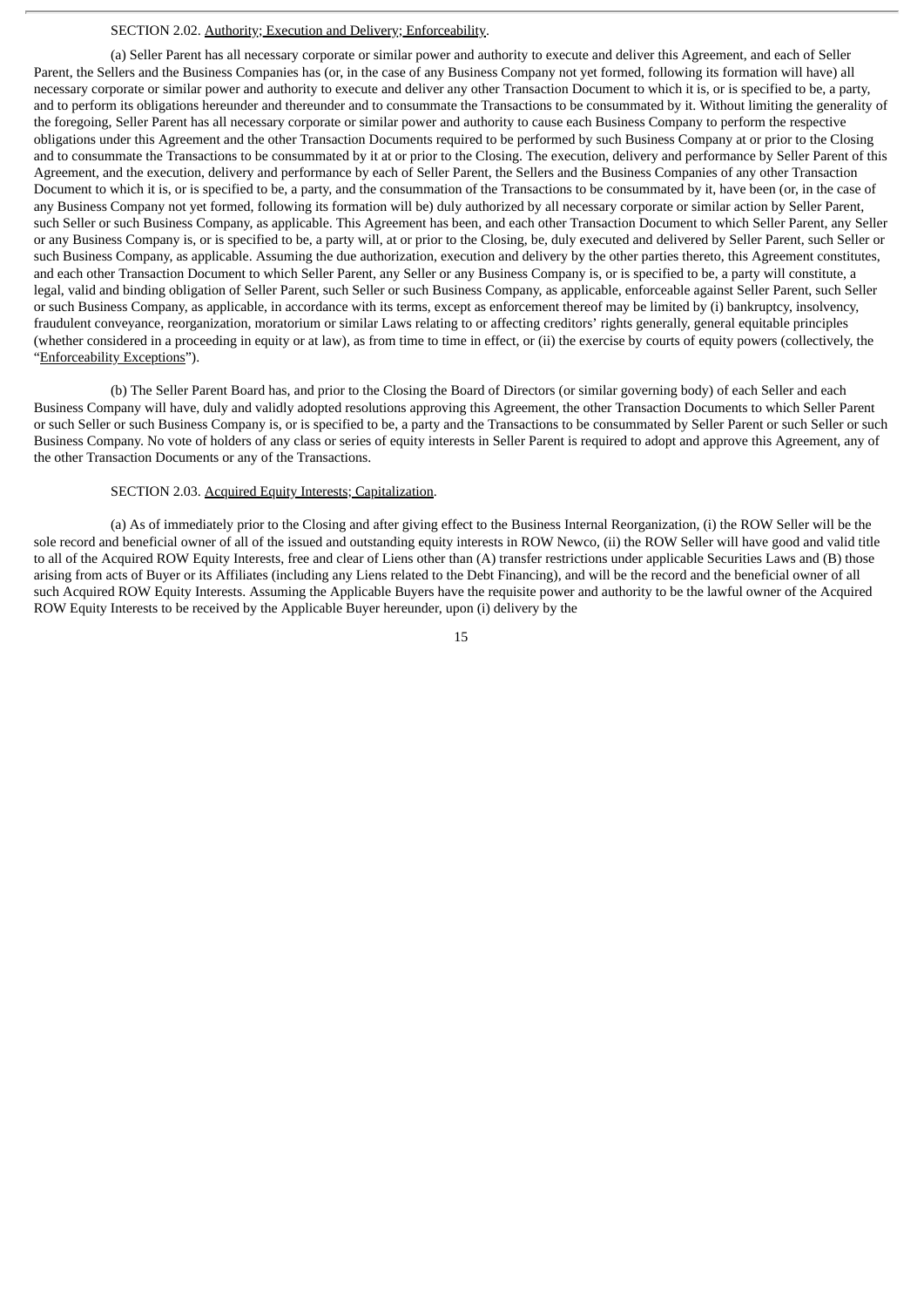ROW Seller to the Applicable Buyers at the Closing of the items described in Section 1.04(b)(i) and (ii) delivery by the Applicable Buyers of the consideration required to be paid by the Applicable Buyers at the Closing, as described in Section 1.04(a)(ii), good and valid title to the Acquired ROW Equity Interests will pass to the Applicable Buyers at the Closing, free and clear of Liens, other than (i) transfer restrictions under applicable Securities Laws and (ii) those arising pursuant to this Agreement or from acts of Buyer or its Affiliates (including any Liens related to the Debt Financing), and the Acquired ROW Equity Interests will constitute 100% of the issued share capital of the ROW Acquired Company immediately following the Closing. Upon issuance, each Acquired ROW Equity Interest will be (in each case, to the extent such concepts are applicable) duly authorized, validly issued, fully paid and nonassessable, and will not be issued or transferred in violation of any purchase option, call option, right of first refusal, preemptive right, subscription right or other similar right under any provision of the Applicable Business Organization Law or the organizational or similar documents of Seller Parent or any of its Subsidiaries (including the ROW Seller and the ROW Acquired Company).

(b) The entire issued share capital of the Irish Acquired Company consists of the Irish Redemption Equity Interests. The Irish Seller has good and valid title to the Irish Redemption Equity Interests, free and clear of Liens other than (i) transfer restrictions under applicable Securities Laws and (ii) those arising from acts of Buyer or its Affiliates (including any Liens related to the Debt Financing), and is the record and the beneficial owner of the Irish Redemption Equity Interests. Assuming the Subsidiary Buyer has the requisite power and authority to be the lawful owner of the Irish New Equity Interests to be received by it hereunder, upon (i) the allotment, issue and recording of the Irish New Equity Interests pursuant to the Irish Subscription, as described in Section 1.04(b)(ii), (ii) the payment of the aggregate subscription consideration in respect of the Irish New Equity Interests, as described in Section 1.04(a)(iii) and (iii) the redemption and cancelation of the Irish Redemption Equity Interests pursuant to the Irish Redemption, as described in Section 1.04(b)(iii), the Irish New Equity Interests to be allotted and issued to the Subsidiary Buyer hereunder will be credited as fully paid as to their nominal value and the whole of any premium payable thereon and will constitute 100% of the issued share capital of the Irish Acquired Company on a fully diluted basis immediately following the Closing, free and clear of Liens, other than (i) transfer restrictions under applicable Securities Laws and (ii) those arising pursuant to this Agreement or from acts of Buyer or its Affiliates (including any Liens related to the Debt Financing). Upon issuance, each Irish New Equity Interest will be duly authorized, validly issued, fully paid and nonassessable, and will not be issued in violation of any purchase option, call option, right of first refusal, preemptive right, subscription right or any similar right under any provision of the Applicable Business Organization Law or the organizational or similar documents of Seller Parent or any of its Subsidiaries.

(c) No Acquired Company has any authorized or outstanding (i) bonds, debentures, notes or other Indebtedness having the right to vote (or convertible into, or exchangeable for, securities having the right to vote) on any matters on which holders of its capital stock or other equity interests may vote (clause (i), "Voting Debt") or (ii) options, warrants, rights, convertible or exchangeable securities or Indebtedness, "phantom" stock rights, stock appreciation rights, stock-based performance units, commitments, Contracts, arrangements or undertakings of any kind to which it is a party or by which it is bound (A) obligating it to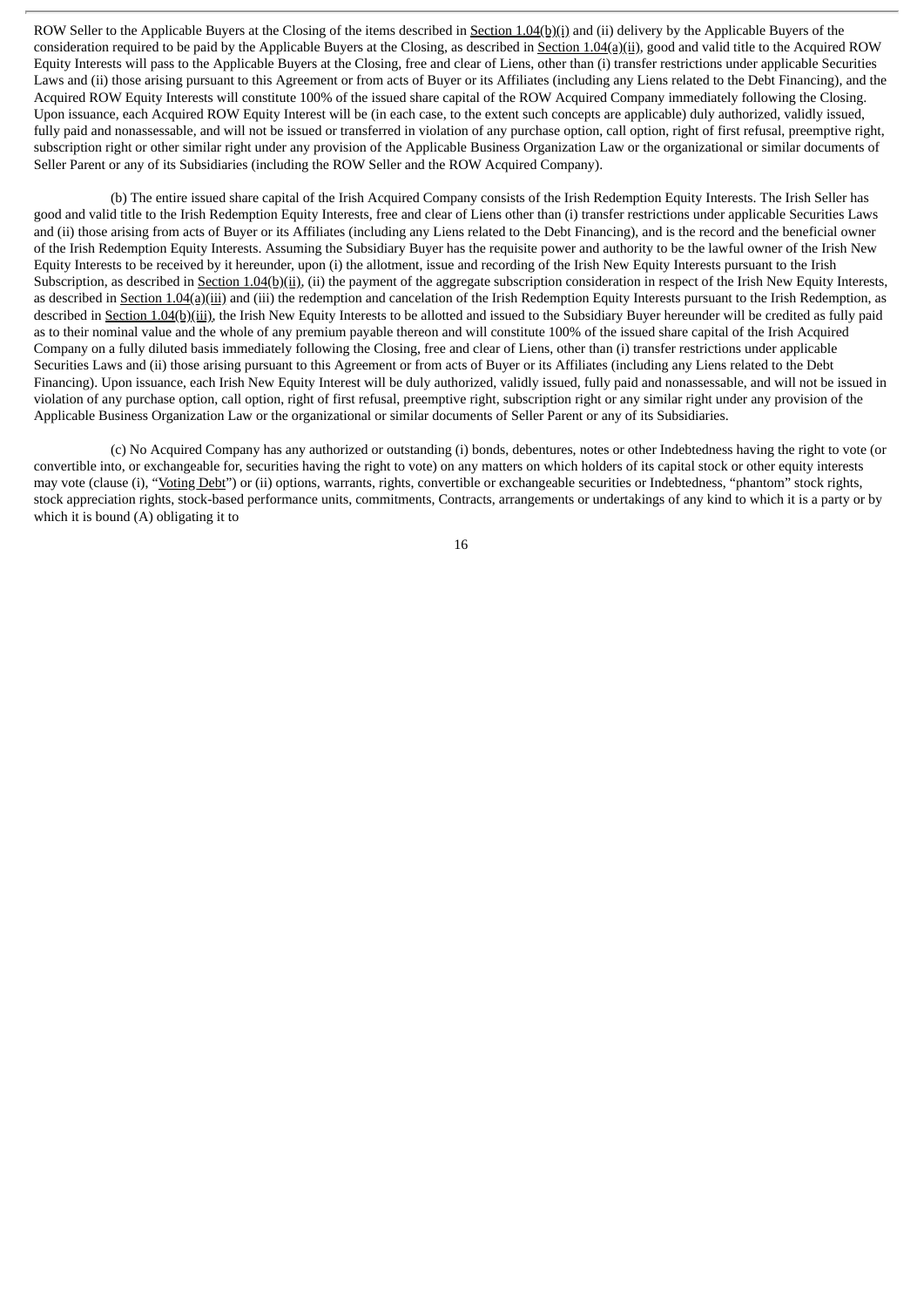issue, deliver or sell, or cause to be issued, delivered or sold, capital stock or other equity interests in it, or any security convertible or exercisable for or exchangeable into any capital stock or other equity interest in it or into any Voting Debt of it, or (B) obligating it to issue, grant, extend or enter into any such option, warrant, right, security, indebtedness, unit, commitment, Contract, arrangement or undertaking (clause (ii), "Stock Rights"). Except as set forth in the Business Steps Plan, there are no outstanding contractual obligations of any Business Company to purchase, redeem or otherwise acquire any capital stock or other equity interests in any Acquired Company. Other than this Agreement, the other Transaction Documents and the organizational or similar documents of the applicable Acquired Company, there are no Contracts to which Seller Parent or any of its Subsidiaries is a party with respect to the voting of the capital stock or other equity interests in any Acquired Company.

#### SECTION 2.04. Business Companies.

(a) Section 2.04 of the Seller Parent Disclosure Letter sets forth a true, correct and complete list, as of immediately prior to the Closing after giving effect to the Business Internal Reorganization, of each Business Subsidiary, including such Business Subsidiary's jurisdiction of organization and the capital stock or other equity interests in such Business Subsidiary directly or indirectly held by an Acquired Company. All of the outstanding shares of capital stock or other equity interests in each such Business Subsidiary are (or, in the case of any Business Subsidiary not yet formed, following issuance will be) (in each case, to the extent such concepts are applicable) duly authorized, validly issued, fully paid and nonassessable, and will be owned immediately prior to the Closing after giving effect to the Business Internal Reorganization, as set forth on Section 2.04 of the Seller Parent Disclosure Letter, free and clear of Liens other than (i) transfer restrictions under applicable Securities Laws and (ii) those arising pursuant to this Agreement or from acts of Buyer or its Affiliates (including any Liens related to the Debt Financing). Except for their respective interests in the Business Subsidiaries, none of the Acquired Companies own, directly or indirectly, any capital stock or other equity interests in any Person. None of the Business Subsidiaries own, directly or indirectly, any capital stock or other equity interests (including Voting Debt or Stock Rights) in any Person. The Business Companies are, and at all times have been, Affiliates of Seller Parent.

(b) No Business Subsidiary has any authorized or outstanding Voting Debt or Stock Rights. Except as set forth in the Business Steps Plan, there are no outstanding contractual obligations of any Business Company to purchase, redeem or otherwise acquire any capital stock or other equity interests in any Business Subsidiary. Other than this Agreement, the other Transaction Documents and the organizational or similar documents of the applicable Business Subsidiary, there are no Contracts to which Seller Parent or any of its Subsidiaries is a party with respect to the voting of the capital stock or other equity interests in any Business Subsidiary.

(c) The ROW Acquired Company will be formed solely for the purpose of executing and delivering, and performing its obligations under, this Agreement and the other Transaction Documents, consummating the Transactions and operating the Business. As of the date of this Agreement, the Irish Acquired Company does not hold any assets or liabilities other than Transferred Assets and Assumed Liabilities. The Acquired Companies have not engaged in any activities or business prior to the date of this Agreement, other than those incident or related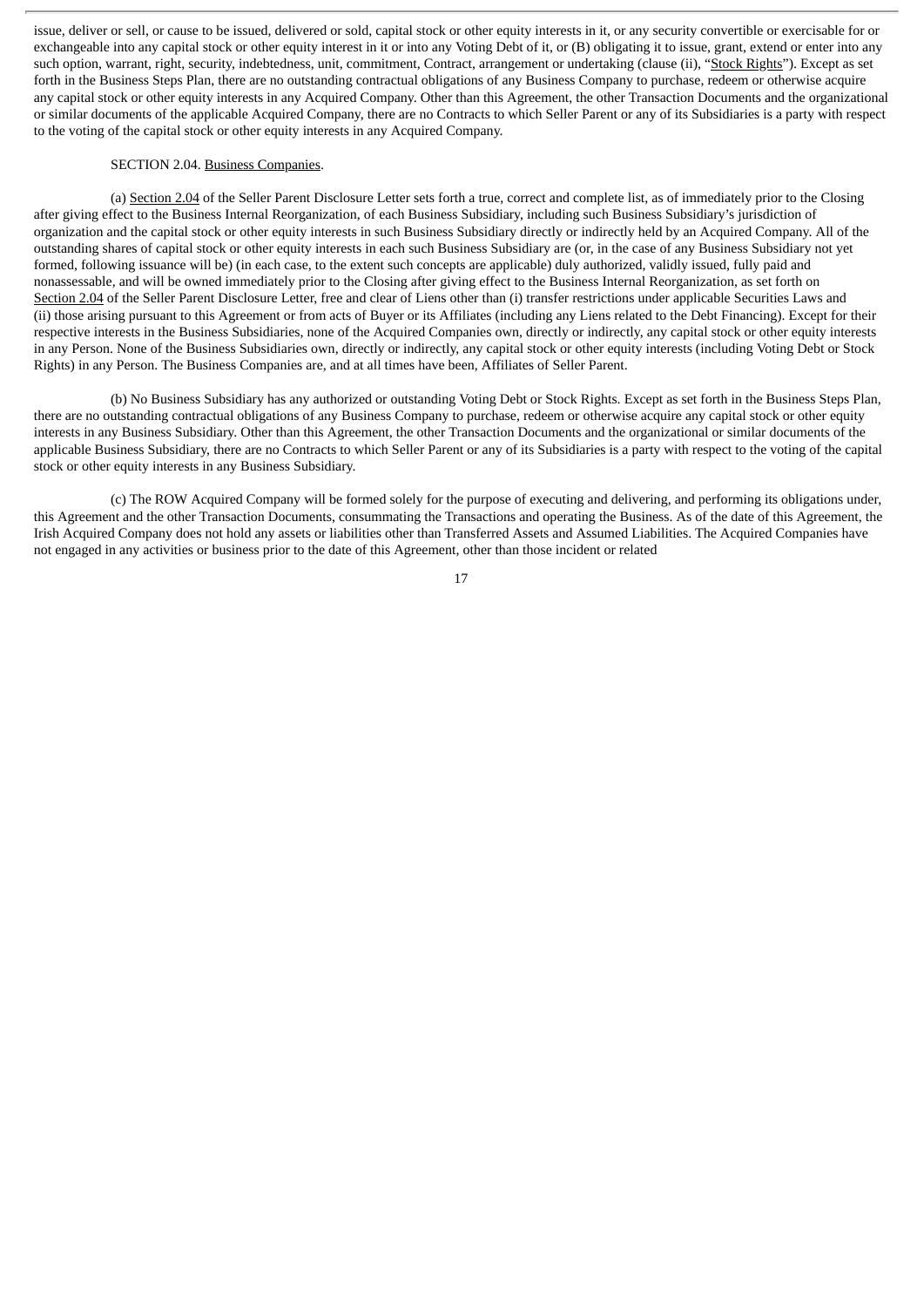to or incurred in connection with their respective formation or the execution and delivery of, or performance of their respective obligations under, this Agreement and the other Transaction Documents, the consummation of the Transactions and the operation of the Business. Other than any Assumed Indebtedness incurred in accordance with Section 5.13(a), no Acquired Company has any Indebtedness.

SECTION 2.05. Title to Tangible Properties; Transferred Assets. Except as otherwise expressly provided in Section 1.09, Seller Parent or one or more of its Subsidiaries has (and, as of immediately prior to the Closing, the Business Companies will have) good and valid title to, a valid leasehold interest in or valid licenses or rights to use all of the material tangible Transferred Assets, free and clear of Liens (other than Permitted Liens).

SECTION 2.06. Sufficiency of Assets. As of immediately prior to the Closing, the Transferred Assets, together with the rights granted and services to be provided by Seller Parent and its Subsidiaries pursuant to this Agreement or any other Transaction Documents, (a) are sufficient in all material respects for the operation of the Business substantially in the manner it has operated since the Business Financial Information Date, and (b) together with the Excluded Assets set forth in clauses (i) through (xi) of Annex B, include, in all material respects, Seller Parent's and its Affiliates' assets used in connection with the Business.

#### SECTION 2.07. No Conflicts; Required Filings and Consents.

(a) The execution and delivery by Seller Parent of this Agreement does not, and the execution and delivery by Seller Parent, each Seller and each Business Company of each other Transaction Document to which Seller Parent, such Seller or such Business Company is, or is specified to be, a party will not, and the performance by Seller Parent of this Agreement and the performance by Seller Parent, each Seller and each Business Company of each other Transaction Document to which it is, or is specified to be, a party and the consummation of the Transactions to be consummated by Seller Parent, each Seller and each Business Company will not, (i) conflict with or violate any provision of the organizational or similar documents of Seller Parent, any Seller or any Business Company, (ii) assuming that all Consents contemplated by Section 2.07(b) have been obtained, and all Filings contemplated by Section 2.07(b) have been made, conflict with or violate any judgment, order, decree, writ, injunction, ruling, assessment, stipulation, determination or award of any Governmental Entity ("Order") or any law, statute, ordinance, rule or regulation ("Law") applicable to Seller Parent, any Seller or any Business Company or by which the Transferred Assets are bound, (iii) assuming that all Consents contemplated by Section 2.07(b) have been obtained, and all Filings contemplated by Section 2.07(b) have been made, require any consent by any Person under, result in a breach of, loss of material benefit or constitute a default (or an event that with notice or lapse of time or both would become a default) under, or give to others (immediately or with notice or lapse of time or both) any right of termination, amendment, acceleration or cancellation of, any Business Material Contract or (iv) result (immediately or with notice or lapse of time or both) in the creation of any pledge, lien, charge, mortgage, encumbrance, leasehold interest, license or security interest of any kind or nature whatsoever (collectively, "Liens") (other than a Permitted Lien) on any Transferred Asset, except, in the case of clauses (ii), (iii) and (iv) above, as would not, individually or in the aggregate, reasonably be expected to be material to the Business, taken as a whole.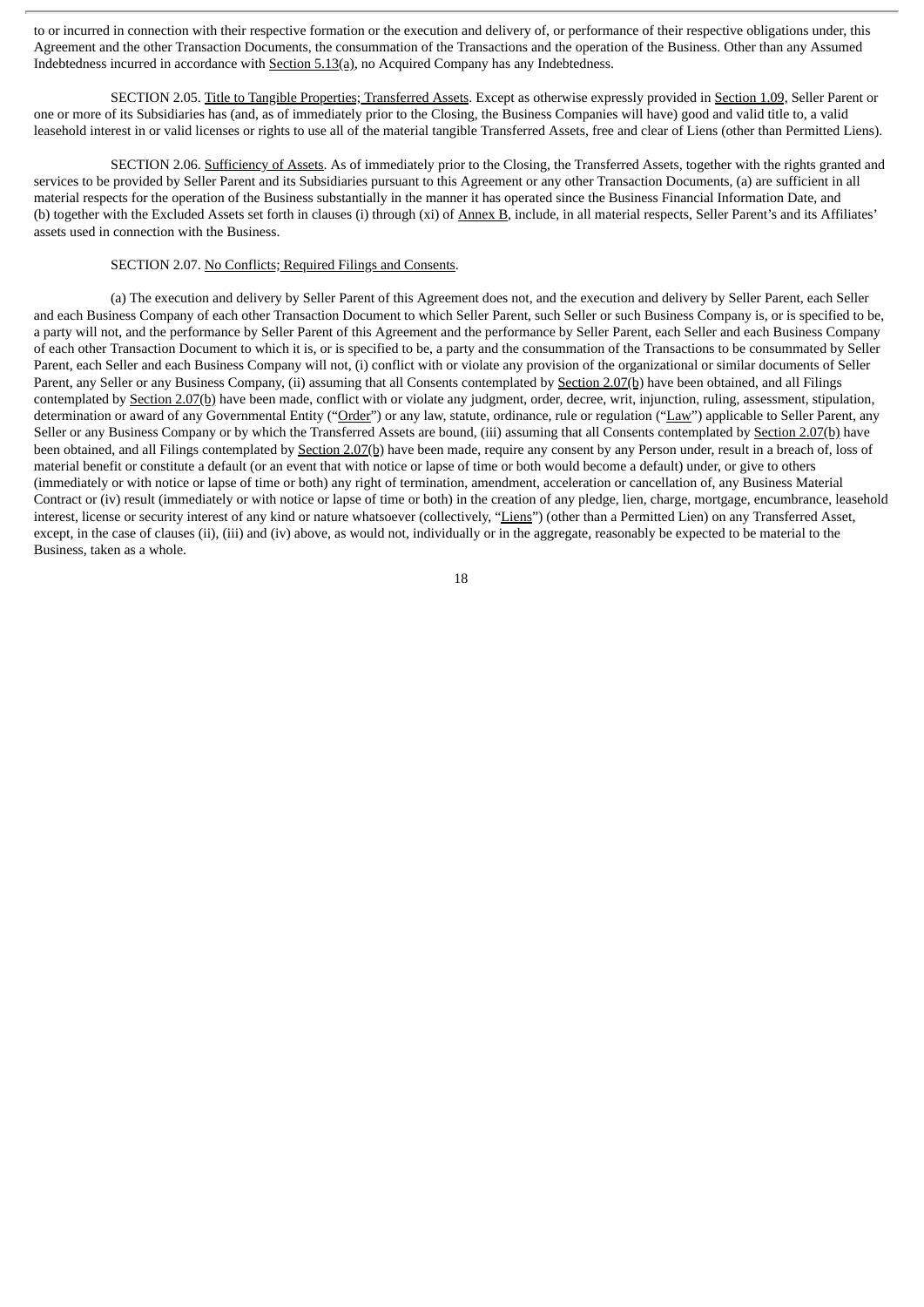(b) The execution and delivery by Seller Parent of this Agreement does not, and the execution and delivery by Seller Parent, each Seller and each Business Company of each other Transaction Document to which it is, or is specified to be, a party will not, and the performance by Seller Parent of this Agreement and the performance by Seller Parent, each Seller and each Business Company of each other Transaction Document to which it is, or is specified to be, a party and the consummation of the Transactions to be consummated by Seller Parent, each Seller and each Business Company will not, require any Consent of, or Filing with, any Governmental Entity, except for (i) compliance with and Filings under applicable requirements of the U.S. Hart-Scott-Rodino Antitrust Improvements Act of 1976, as amended (the "HSR Act"), and any applicable Antitrust Laws of any foreign jurisdiction (collectively, "Foreign Antitrust Laws"), including those Foreign Antitrust Laws set forth on Section 2.07(b)(i) of the Seller Parent Disclosure Letter, (ii) the Consents and Filings set forth on Section 2.07(b)(ii) of the Seller Parent Disclosure Letter, (iii) compliance with any applicable Securities Laws, Indian Foreign Exchange Laws and Indian Company Laws and (iv) such other Consents or Filings that, if not obtained or made, would not, individually or in the aggregate, reasonably be expected to be material to the Business, taken as a whole.

#### SECTION 2.08. Litigation; Orders.

(a) As of the date of this Agreement, there is (and since the Lookback Date there has been) (i) no Action pending or, to the Knowledge of Seller Parent, threatened in writing (A) against Seller Parent, any of its Subsidiaries or, to the Knowledge of Seller Parent, any of their respective directors or officers, in each case, relating to the Business or (B) against any Business Company, (ii) no material Order to which (A) Seller Parent, any of its Subsidiaries, or, to the Knowledge of Seller Parent, any of their respective directors and officers is subject, in each case, relating to the Business or (B) any Business Company or any properties or assets thereof is subject, (iii) no Action by Seller Parent or any of its Subsidiaries against any other Person related to the Business, and (iv) no settlement or similar agreement that imposes any material ongoing obligation or restriction on (A) the Seller Parent or any of its Subsidiaries, in each case, relating to the Business or (B) any of the Business Companies that, in the case of each of clauses (i) through (iv), would individually or in the aggregate, reasonably be expected to be material to the Business taken as a whole.

(b) This Section 2.08 does not relate to Tax matters, which are the subject of Section 2.13, employee benefits, employee or labor relations matters, which are the subject of the Employee Matters Agreement, Section 2.26 and Section 2.27, intellectual property matters, which are the subject of Section 2.14, or environmental matters, which are the subject of Section 2.15.

#### SECTION 2.09. Permits; Compliance with Law.

(a) Except as would not, individually or in the aggregate, reasonably be expected to be material to the Business, taken as a whole, (i) Seller Parent and its Subsidiaries have all Consents of all Governmental Entities required to operate the Business as it is currently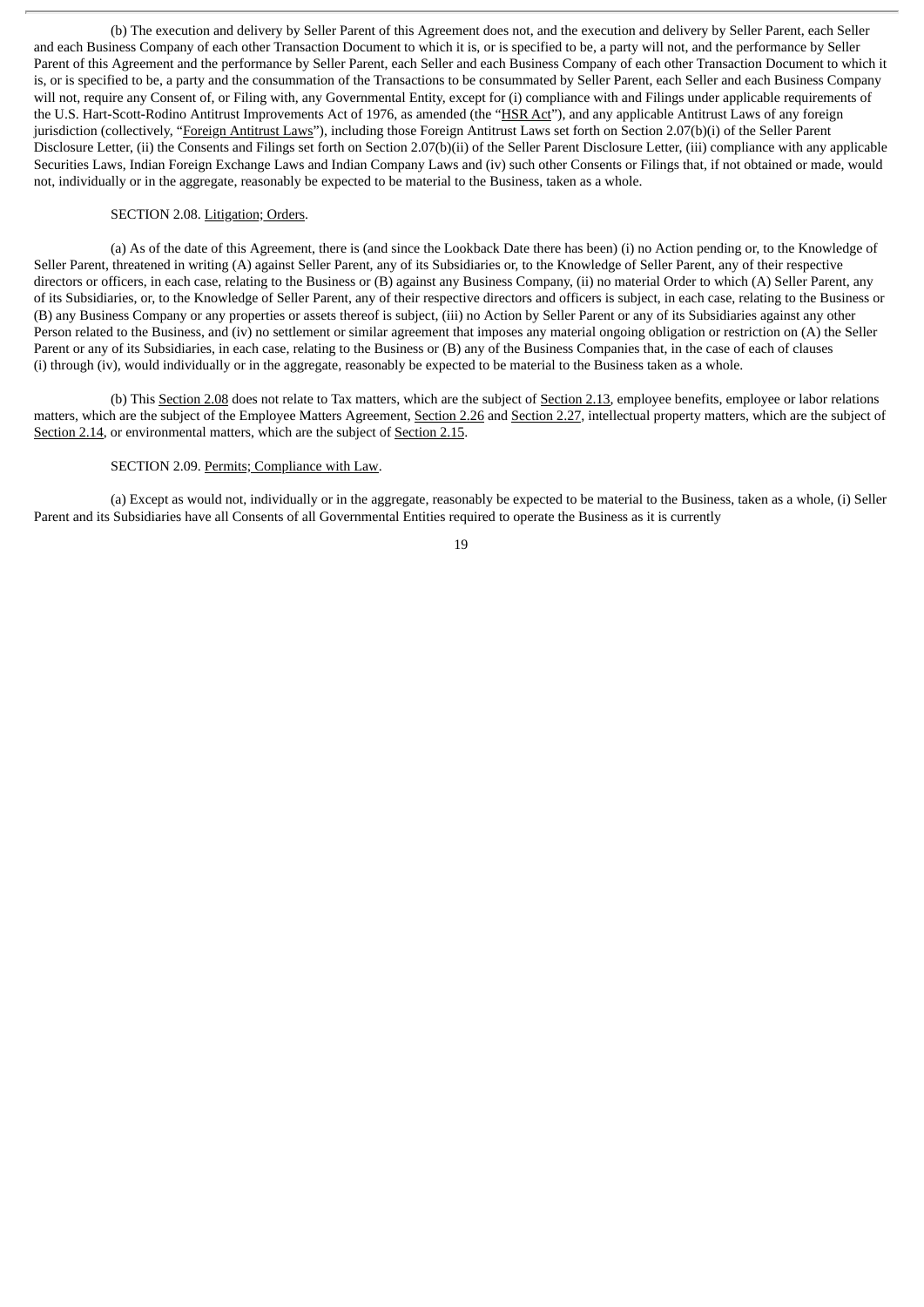operated, (ii) Seller Parent and its Subsidiaries are in compliance with the terms of such Consents and (iii) to the Knowledge of Seller Parent, no Action is pending or threatened in writing against Seller Parent or any of its Subsidiaries seeking the revocation, suspension or cancellation of any such Consent.

(b) (i) The Business is not being, and since the Lookback Date has not been, operated in violation of any applicable Law or Order and (ii) Seller Parent has not received any written communications from a Governmental Entity that alleges that the Business is not in compliance with any such Law or Order, except, in the case of each of clauses (i) and (ii), as would not, individually or in the aggregate, reasonably be expected to be material to the Business, taken as a whole.

#### SECTION 2.10. Business Financial Information; No Undisclosed Liabilities.

(a) Set forth on Section 2.10 of the Seller Parent Disclosure Letter is unaudited selected combined balance sheet information of the Business as at December 31, 2021, and a statement of direct revenues and expenses of the Business for the twelve-month period then ended (the "Business Financial Information"). The Business Financial Information (i) was derived from the Business Records, which are maintained in the ordinary course of business, (ii) was prepared on a basis consistent with Seller Parent's accounting policies, which accounting policies are in accordance with GAAP, and (iii) fairly presents in all material respects the financial position and results of operations of the Business as at December 31, 2021 and for the twelve-month period then ended.

(b) There are no accrued liabilities included in the Assumed Liabilities, except for those liabilities and obligations (i) included, reflected or reserved against or provided for in the Business Financial Information, (ii) incurred in the ordinary course of business since December 31, 2021 (the "Business Financial Information Date"), (iii) as contemplated by this Agreement or the other Transaction Documents or otherwise incurred in connection with the Transactions, (iv) as covered by the subject matter of the representations and warranties set forth in this Article II (other than this Section 2.10) or in any other Transaction Document, (v) that are for performance, but not breach, under Contracts made available to Buyer or (vi) that would not, individually or in the aggregate, reasonably be expected to be material to the Business, taken as a whole.

#### SECTION 2.11. Absence of Certain Changes.

(a) Since the Business Financial Information Date, there has not been any Business Material Adverse Effect; and

(b) From the Business Financial Information Date to the date of this Agreement, the Business has been operated in the ordinary course of business in all material respects and Seller Parent has not taken any action relating to the Business which, if taken after the date of this Agreement and prior to the Closing Date without the prior written consent of Buyer, would constitute a breach of Section 4.01(b).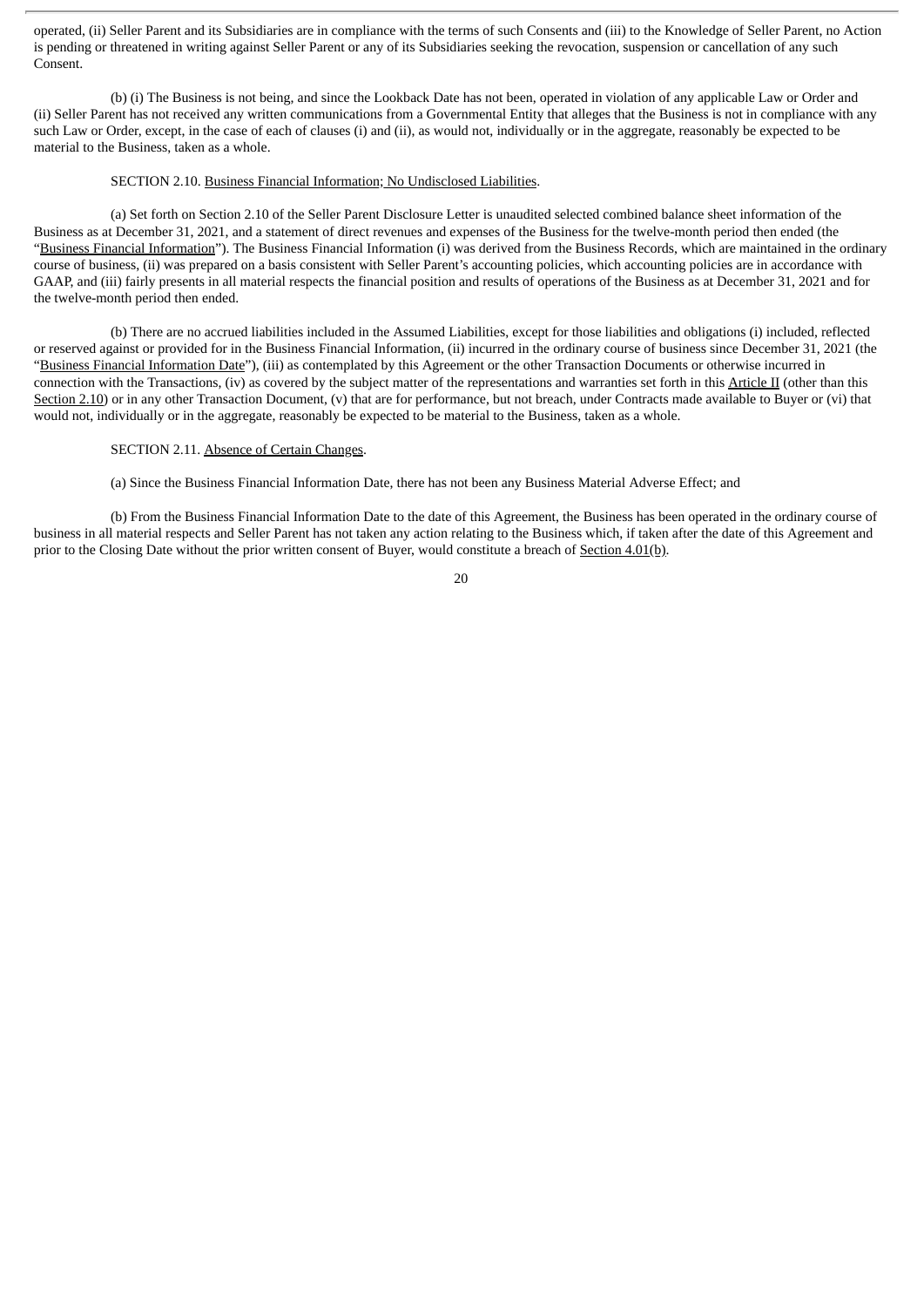SECTION 2.12. Real Property. The Transferred Assets do not include, and the Business Companies do not own or lease, any real property.

#### SECTION 2.13. Taxes.

(a) All income and other material Tax Returns required to be filed by or with respect to any of the Business Companies or the Transferred Assets have been timely filed (taking into account any extensions), and all such Tax Returns are true, correct and complete in all material respects. All income and other material Taxes of or with respect to the Business Companies or the Transferred Assets (including any Taxes required to be withheld by any Business Company under applicable Law) (i) have been paid (or withheld and remitted, as applicable) or (ii) are appropriately reflected as liabilities in the Business Financial Information (except for, in the case of this clause (ii), Tax liabilities accrued for periods after the Business Financial Information Date due to the passage of time and the operations in the ordinary course of business).

(b) No deficiency with respect to any income or other material Taxes has been asserted in writing against or with respect to any of the Business Companies or the Transferred Assets, which deficiency (i) has not been paid, settled or withdrawn or (ii) is not being contested in good faith by appropriate proceedings.

(c) There are no Liens (other than Permitted Liens) for Taxes on the Transferred Assets or with respect to any of the Business Companies.

(d) There are no Tax Proceedings with respect to any income or other material Taxes by a Governmental Entity with respect to any of the Business Companies or the Transferred Assets.

(e) No claim has been made in writing by any Governmental Entity in a jurisdiction where a Business Company does not file a particular type of Tax Return (or pay a particular type of Tax) that such Business Company is or may be required to file such type of Tax Return (or pay such type of Tax) in that jurisdiction.

(f) No Business Company (i) is a party to, is bound by or has any similar obligation under any Tax sharing agreement, Tax indemnification agreement, Tax allocation agreement or similar contract or arrangement (in each case, the primary purpose of which relates to Taxes and excluding any such agreement, contract or arrangement solely between or among any Business Companies) or (ii) has any liability for Taxes of any Person (other than any other Business Company) as a transferee or successor.

(g) No Business Company has participated in any "listed transaction" within the meaning of U.S. Treasury Regulations Section 1.6011-4 (or any comparable provision under state, local or foreign Tax Law).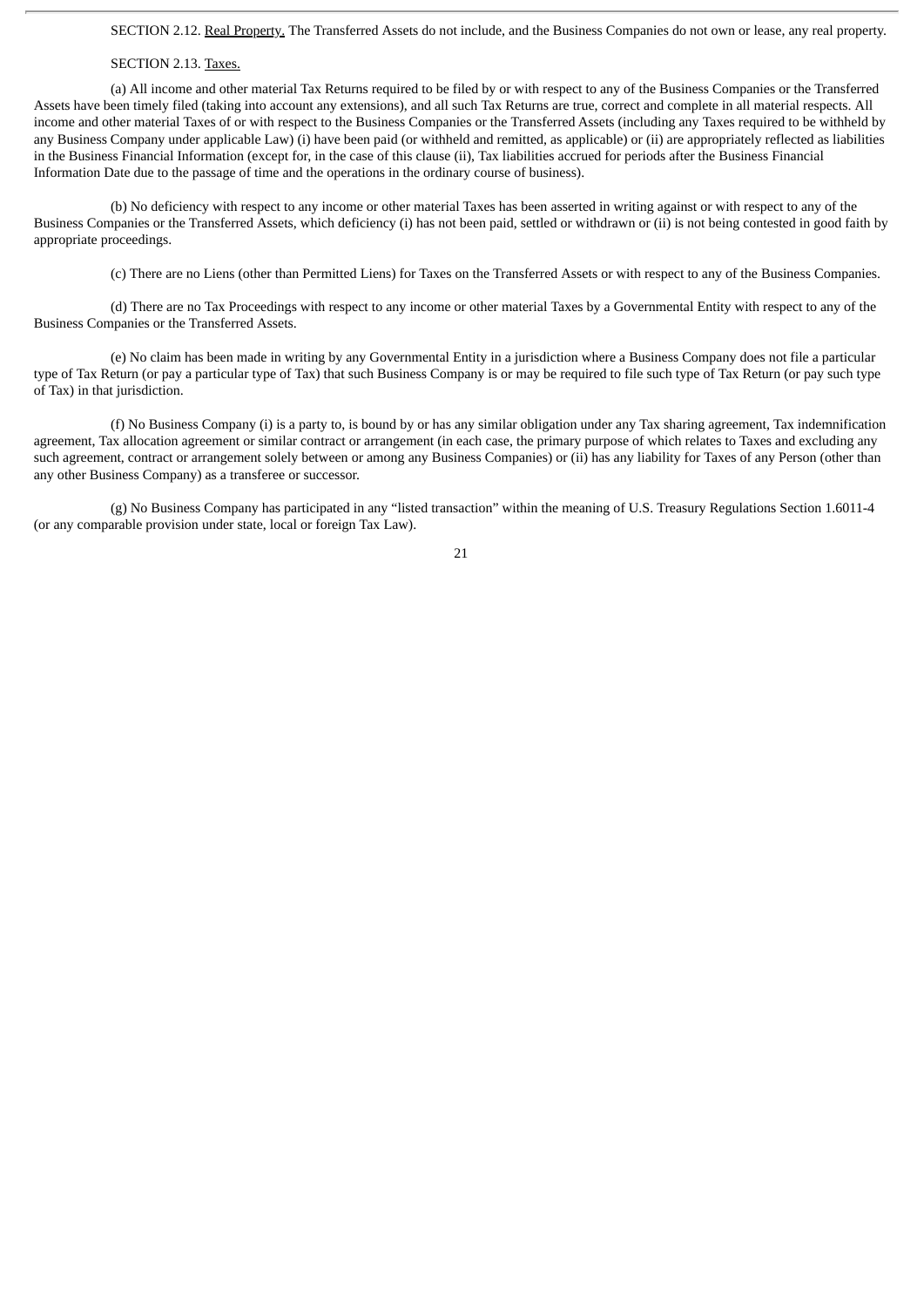(h) No Business Company will be required to include any material item of income in, or exclude any material item of deduction from, taxable income for any taxable period (or portion thereof) ending after the Closing Date as a result of: (i) any change in, or improper use of, method of accounting for a taxable period ending on or prior to the Closing Date, (ii) any installment sale or open transaction made on or prior to the Closing Date, (iii) any prepaid amount or advance payments received or deferred revenue received or accrued on or prior to the Closing Date or (iv) any deferred obligation to pay Taxes under Section 2302 of the CARES Act or IRS Notice 2020-65 (or any similar provision of federal, state or local Law).

(i) The Business Companies are, and have been at all relevant times, in compliance with all transfer pricing requirements in all jurisdictions in which the Business Companies do business, in each case, in all material respects.

(j) No Business Company (i) is or was treated for any Tax purpose as a resident in a country other than the country of its formation or incorporation or (ii) has or has had any trade or business, branch, agency, or permanent establishment (within the meaning of an applicable Tax treaty) in a country other than the country of its formation or incorporation or is considered to be a branch, agency, or permanent establishment of an entity resident in a country other than the country of such Business Company's formation or incorporation.

(k) At all times since its formation and through the Closing, the ROW Acquired Company has been treated as an entity disregarded as separate from the ROW Seller for U.S. federal income tax purposes. At all times during the last five (5) years and through the Closing, the Irish Acquired Company has been treated as an entity disregarded as separate from the Irish Seller for U.S. federal income tax purposes.

(l) At the Closing, neither of the Acquired Companies will hold any instruments that are treated as stock of a U.S. domestic corporation for U.S. federal income tax purposes.

(m) The assets held by the ROW Acquired Company at the Closing will not represent more than 50% of the gross value or net value of ROW Seller (or any predecessor of the ROW Seller), including the value attributable to its Subsidiaries.

#### SECTION 2.14. Intellectual Property.

(a) Section 2.14(a) of the Seller Parent Disclosure Letter sets forth a true, correct and complete list, as of the date of this Agreement, of (i) all Patents, active registered Trademarks and applications therefor, registered copyrights and registered domain names owned or controlled by Seller Parent or any of its Subsidiaries that are exclusively used in or exclusively held for use in the Business (the "Business Registered Intellectual Property") and (ii) the jurisdictions in which the Business Registered Intellectual Property is registered or applied for, all registration and application numbers, the date filed or issued and the registered owner or applicant for each registration or application, in each case, as applicable. The Business Registered Intellectual Property is subsisting and, to the Knowledge of Seller Parent, valid and enforceable.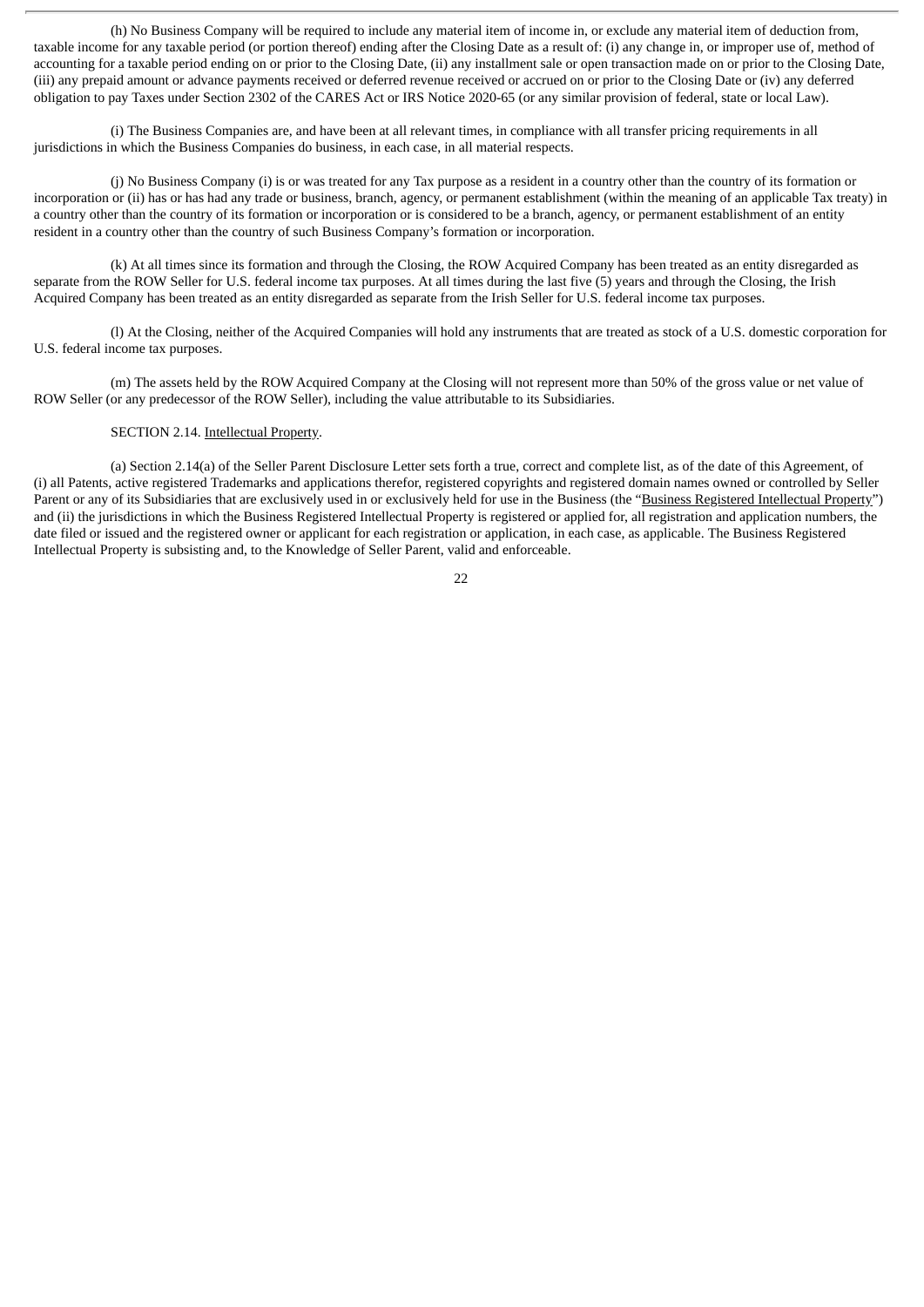(b) Seller Parent or one or more of its Subsidiaries does (and, as of immediately prior to the Closing, except as otherwise expressly provided in Section 1.09, the Business Companies will) exclusively own, free and clear of Liens (other than Permitted Liens), have a valid and enforceable license to or otherwise have a valid right to use the Business Registered Intellectual Property and all other material Intellectual Property exclusively used in or exclusively held for use in the Business (the "Business Intellectual Property").

(c) Section 2.14(c) of the Seller Parent Disclosure Letter lists, as of the date of this Agreement, all of the written Contracts (A) pursuant to which Seller Parent or any of its Subsidiaries obtained the right to use or practice rights under third party Intellectual Property included in the Business Intellectual Property and material to the operation of the Business or (B) by which Seller Parent or any of its Subsidiaries has licensed or otherwise authorized a third party to use any of the Business Intellectual Property that is material to the operation of the Business, including license agreements, settlement agreements and covenants not to sue (collectively, the "Licensed Business IP Contracts"), other than any (i) non-exclusive licenses granted to third parties in the ordinary course of business, (ii) Customer Contracts (copies of which have been provided to Buyer), (iii) agreements with distributors, manufacturers or suppliers entered into in the ordinary course of business and (iv) "shrink wrap", "commercially available off the shelf software package" or "click through" licenses. Each such Licensed Business IP Contract has been made available to Buyer. Except as would not, individually or in the aggregate, reasonably be expected to be material to the Business, taken as a whole, (1) each of such Licensed Business IP Contracts is valid and binding on Seller Parent or its applicable Subsidiary party thereto and, to the Knowledge of Seller Parent, each other party thereto, and is in full force and effect, subject to the Enforceability Exceptions, (2) Seller Parent or its applicable Subsidiary party thereto is not in default under any such Licensed Business IP Contract, and Seller Parent or its applicable Subsidiary party thereto has not received notice of any asserted default by Seller Parent or its applicable Subsidiary party thereto under any such Licensed Business IP Contract, (3) to the Knowledge of Seller Parent, no other party to such Licensed Business IP Contract is in default thereunder and no event has occurred which, with or without notice, lapse of time or both, would reasonably be expected to constitute a default under any such Licensed Business IP Contract and (4) none of Seller Parent or its Subsidiaries has received written notice from any counterparty to any such Licensed Business IP Contract that such counterparty intends to terminate, not renew or renegotiate the terms of such Licensed Business IP Contract.

(d) Each (i) independent contractor or other agent of Seller Parent or any of its Subsidiaries who, alone or with others, creates, develops or invents, or has created, developed or invented, material Business Intellectual Property and (ii) employee of Seller Parent or any of its Subsidiaries, as a matter of course, has entered into a written agreement with Seller Parent or any of its Subsidiaries that obliges such employee, independent contractor or other agent to disclose and to presently assign such material Business Intellectual Property to Seller Parent or any of its Subsidiaries.

(e) (i) The operation of the Business by Seller Parent and its Subsidiaries is not infringing, misappropriating or otherwise violating and, since the Lookback Date, has not infringed, misappropriated or otherwise violated the Intellectual Property of any third party in any material respect, (ii) to the Knowledge of Seller Parent, no third party is infringing, misappropriating or otherwise violating any Business Intellectual Property owned by Seller Parent or any of its Subsidiaries and (iii) during the period from the Lookback Date to the date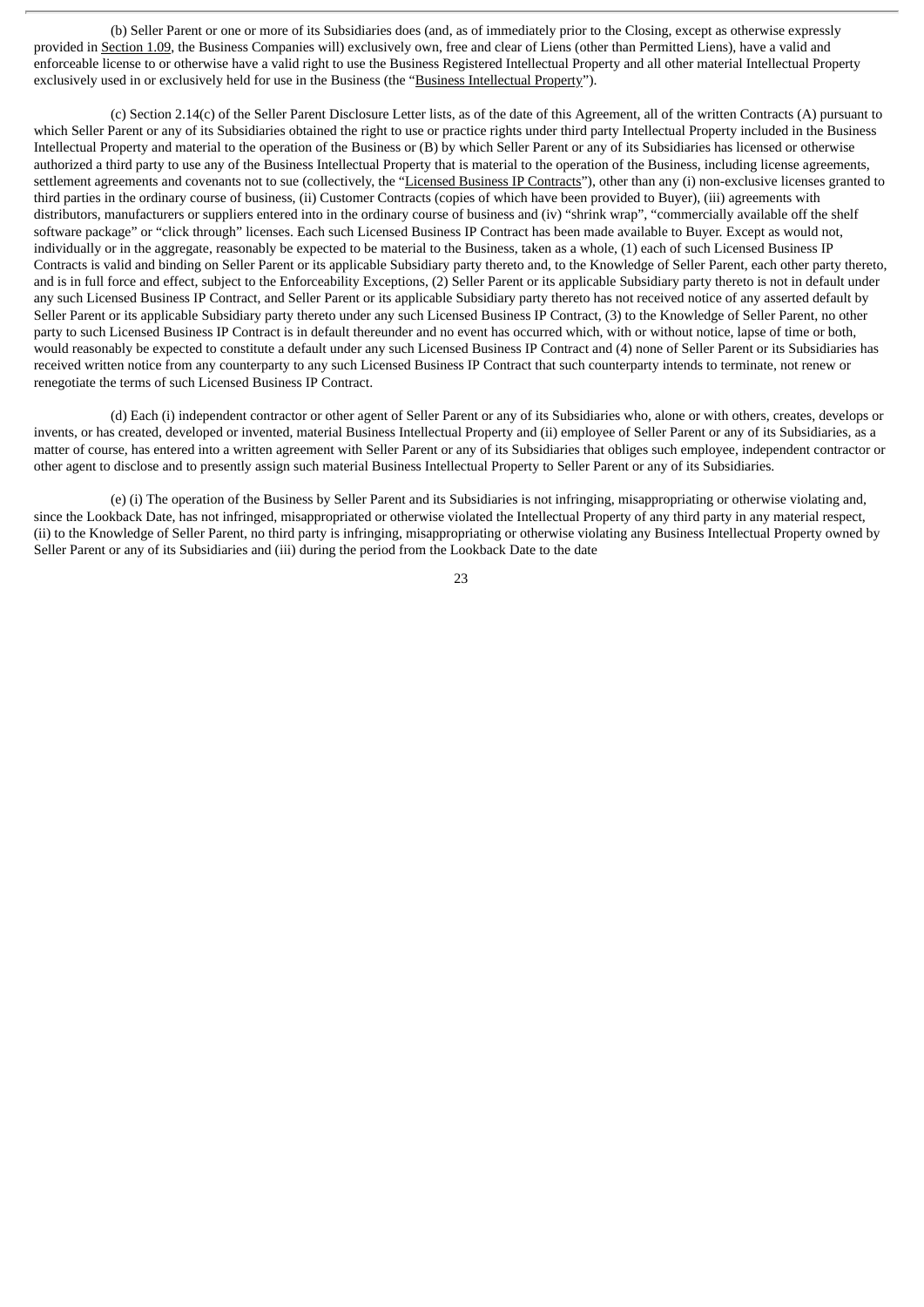hereof, (A) none of Seller Parent or its Subsidiaries has initiated or threatened in writing any claim against any third party alleging that such third party infringes, misappropriates or otherwise violates any Business Intellectual Property and (B) no third party has initiated or, to the Knowledge of Seller Parent, threatened in writing any claim against Seller Parent or any of its Subsidiaries alleging that the operation of the Business by Seller Parent and its Subsidiaries infringes, misappropriates or otherwise violates the Intellectual Property of any third party.

(f) Seller Parent and its Subsidiaries have taken commercially reasonable measures to protect the confidentiality of trade secrets and other confidential information included in the Business Intellectual Property and prevent the unauthorized disclosure of any such trade secrets and any such other confidential information. Each employee, independent contractor or other agent of Seller Parent or any of its Subsidiaries who has been provided access to any trade secrets or other confidential information included in the Business Intellectual Property has entered into a written agreement pursuant to which such employee, independent contractor or other agent agrees to protect such trade secrets and such other confidential information. To the Knowledge of Seller Parent, since the Lookback Date, there has been no unauthorized access to any such trade secrets by, or disclosure of any such trade secrets to, any third party.

(g) No funding, facilities or personnel of any Governmental Entity or any university or educational institution were used to develop or create any Business Intellectual Property owned by Seller Parent or any of its Subsidiaries, except for any such funding or use of facilities or personnel that has not resulted in such Governmental Entity or institution obtaining ownership rights or license rights to such Business Intellectual Property.

(h) Seller Parent and its Subsidiaries are not using any Open Source Software in a manner that would require Seller Parent or any of its Subsidiaries to grant a license or other right under any Transferred IP.

(i) To the Knowledge of Seller Parent, none of the software used in the Business contains any "back door," "drop dead device," "time bomb," "Trojan horse," "virus," or "worm" (as such terms are commonly understood in the software industry) or any other code designed or intended to have, or capable of performing, any of the following functions: (i) disrupting, disabling, harming or otherwise impeding in any manner the operation of, or providing unauthorized access to, a computer system or network or other device on which such code is stored or installed or (ii) damaging or destroying any data or file without the user's consent. To the extent related to the Business, Seller Parent and its Subsidiaries have implemented reasonable backup, security and disaster recovery technology consistent with industry practices and have implemented, maintained and complied with appropriate security policies and procedures that comply in all respects with all applicable Privacy and Data Security Requirements.

(j) (i) Seller Parent and its Subsidiaries are operating, and since the Lookback Date, have operated, the Business in compliance, in all material respects, with all applicable Privacy and Data Security Requirements, (ii) Seller Parent and its Subsidiaries have implemented, have maintained since the Lookback Date and currently maintain, in all material respects, commercially reasonable technical, organizational and administrative security measures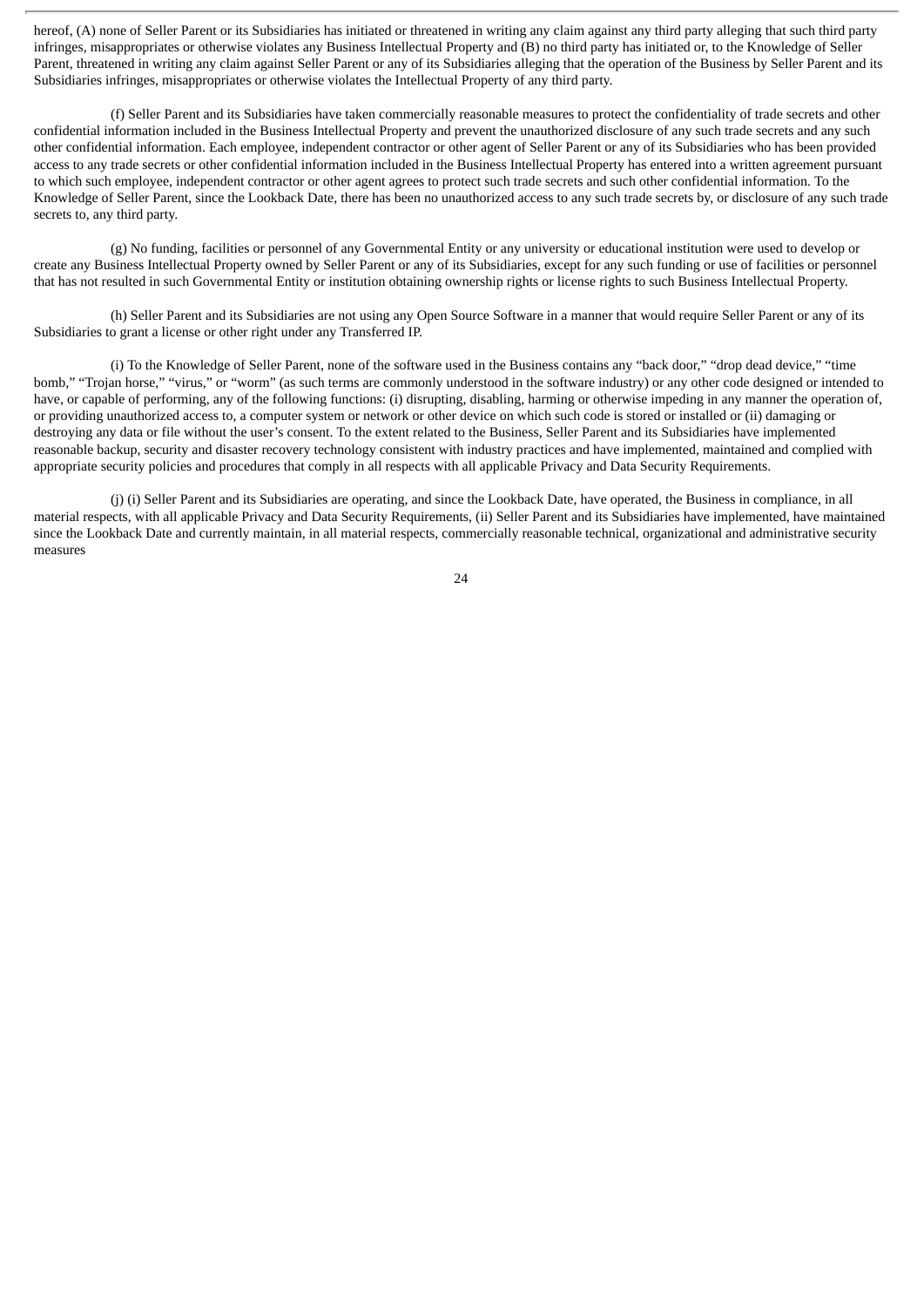designed to protect all Personal Information used in the Business and under the control and in the possession of Seller Parent and its Subsidiaries from unauthorized access, use, disclosure, modification, deletion or other processing and (iii) since the Lookback Date, there have been no failures, crashes, security breaches or other adverse events or incidents affecting Seller Parent's IT Systems resulting in material unauthorized access to or material disclosure of Personal Information used in the Business and under the control and possession of Seller Parent and its Subsidiaries.

(k) Since the Lookback Date, (i) none of Seller Parent or its Subsidiaries has notified (either voluntarily or as required) or has been required by applicable Privacy and Data Security Requirements to notify, any affected individual, any third party, any Governmental Entity or the media of any material breach or material non-permitted access to or disclosure of Personal Information used in the Business and under the control and possession of Seller Parent and its Subsidiaries, (ii) none of Seller Parent or its Subsidiaries have received any subpoenas, written demands or other written notices from any Governmental Entity investigating, inquiring into or otherwise relating to any actual or potential material violation by Seller Parent or any of its Subsidiaries of any applicable Privacy and Data Security Requirements in their operation of the Business and, to the Knowledge of Seller Parent, none of Seller Parent or its Subsidiaries is under investigation by any Governmental Entity for any actual or potential violation of any applicable Privacy and Data Security Requirements in their operation of the Business and (iii) no Person (including any Governmental Entity) has commenced any material Action against, nor has any material written notice or enforcement action of any kind been served on, or initiated against, Seller Parent or any of its Subsidiaries under any applicable Privacy and Data Security Requirements, or with respect to loss, damage or unauthorized access, use or modification of any Personal Information, in each case, in their operation of the Business.

(l) Since the Lookback Date, Seller Parent and its Subsidiaries have undertaken commercially reasonable (i) vulnerability testing, risk assessments and external audits of their respective systems and products (collectively, "Information Security Reviews"), (ii) corrections of any material exceptions or vulnerabilities identified in such Information Security Reviews and (iii) installations of software security patches and other fixes to identified technical information security vulnerabilities.

(m) Notwithstanding anything to the contrary herein, this Section 2.14 contains the sole and exclusive representations and warranties of Seller Parent with respect to Intellectual Property.

SECTION 2.15. Environmental Matters. Except as would not, individually or in the aggregate, reasonably be expected to have a Business Material Adverse Effect: (a) no written notice, demand, request for information or citation has been received by, and no Action is pending or, to the Knowledge of Seller Parent, threatened in writing by any Governmental Entity or other Person against, Seller Parent or any of its Subsidiaries alleging that the operation of the Business by Seller Parent and its Subsidiaries resulted in a violation of or liability under any Environmental Law, (b) Seller Parent and its Subsidiaries are operating the Business, and since the Lookback Date have operated the Business, in compliance with all Environmental Laws, including possessing and complying with all Environmental Permits necessary for the operation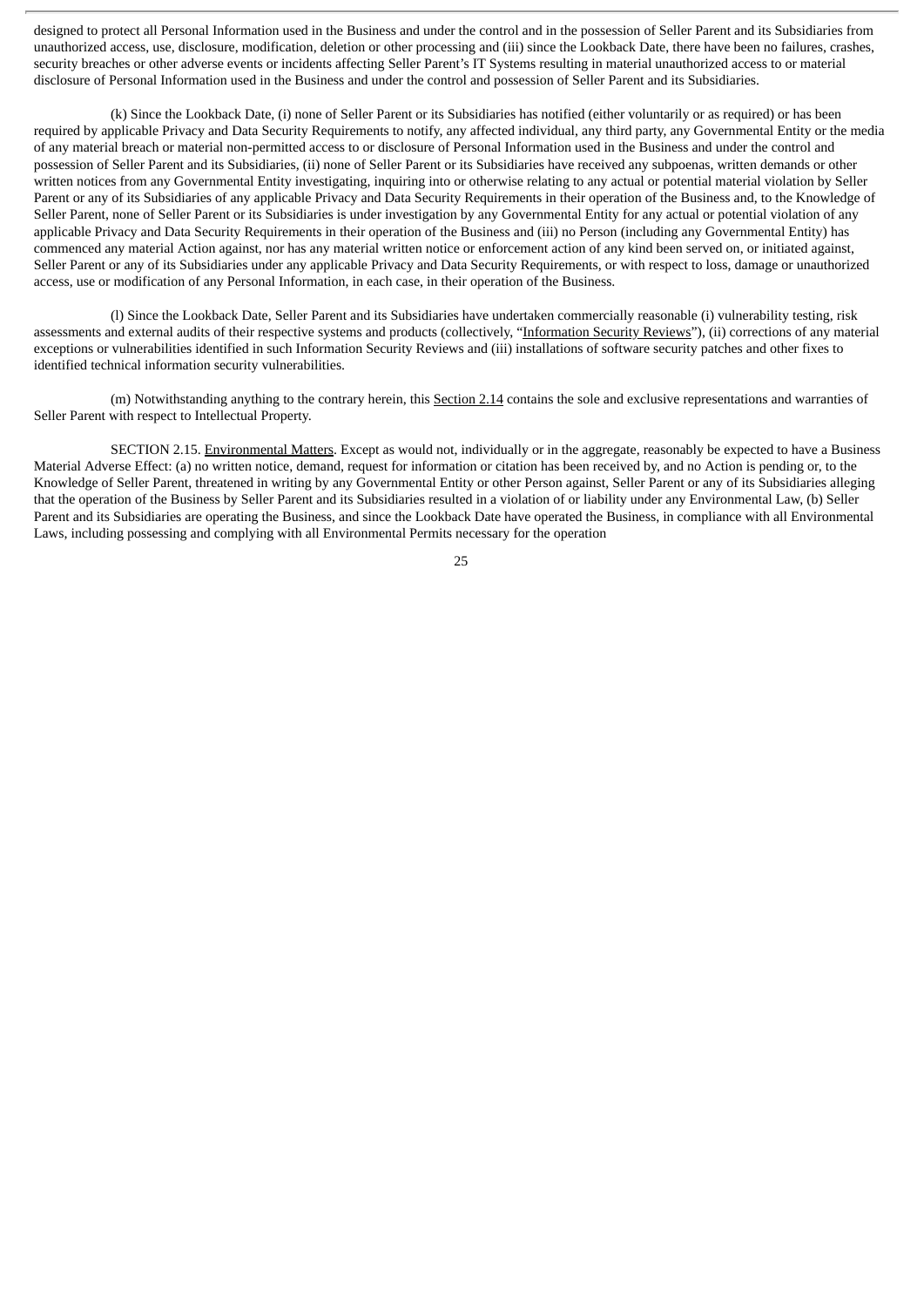of the Business as it is currently operated, (c) none of Seller Parent or its Subsidiaries is conducting or paying for any responsive or corrective action under any Environmental Law at any location used in the operation of the Business and (d) none of Seller Parent or its Subsidiaries is party to any Order that imposes any outstanding obligations regarding the operation of the Business by Seller Parent and its Subsidiaries under any Environmental Law.

#### SECTION 2.16. Material Contracts.

(a) Section 2.16(a) of the Seller Parent Disclosure Letter sets forth a true, correct and complete list of each Business Material Contract in effect as of the date of this Agreement.

(b) "Business Material Contracts" means each Contract to which Seller Parent or any of its Affiliates is a party or by which Seller Parent or any of its Affiliates is bound (excluding (i) any Contracts (other than Contracts with Business Key Customers or Business Key Suppliers) that do not constitute Transferred Contracts or include Business Interests and do not provide for Assumed Liabilities, (ii) the Licensed Business IP Contracts, (iii) any Benefit Plans or other employment-related Contracts, (iv) any Transaction Documents and (v) the Seller Parent/Buyer Contracts), to the extent relating to the Business:

(i) involved the payment or receipt by Seller Parent and its Subsidiaries of more than \$5,000,000 (five million dollars) in the aggregate during the twelve (12) months ended December 31, 2021, except in each case (A) for Contracts with customers or vendors with terms substantially consistent with a standard form made available to Buyer, (B) for sales orders and purchase orders issued in the ordinary course of business and (C) for Contracts terminable without penalty or further payment without more than 120 days' notice;

(ii) provides for the sale of any material Transferred Asset by Seller Parent or any of its Subsidiaries, or the grant of any preferential right to any third party to purchase any material Transferred Asset (for the avoidance of doubt, excluding sales of Inventory in the ordinary course of business);

(iii) provides for the incurrence by Seller Parent and its Subsidiaries of any Indebtedness or otherwise evidences any Indebtedness of Seller Parent and its Subsidiaries;

(iv) provides for advances or loans to any Person (except for extensions of trade credit and advances to employees in the ordinary course of business);

(v) is a joint venture Contract (including any partnership, multi-member limited liability company or other similar agreements);

(vi) is with any Governmental Entity and involved the payment or receipt by Seller Parent and its Subsidiaries of more than \$5,000,000 (five million dollars) in the aggregate during the twelve (12) months ended December 31, 2021;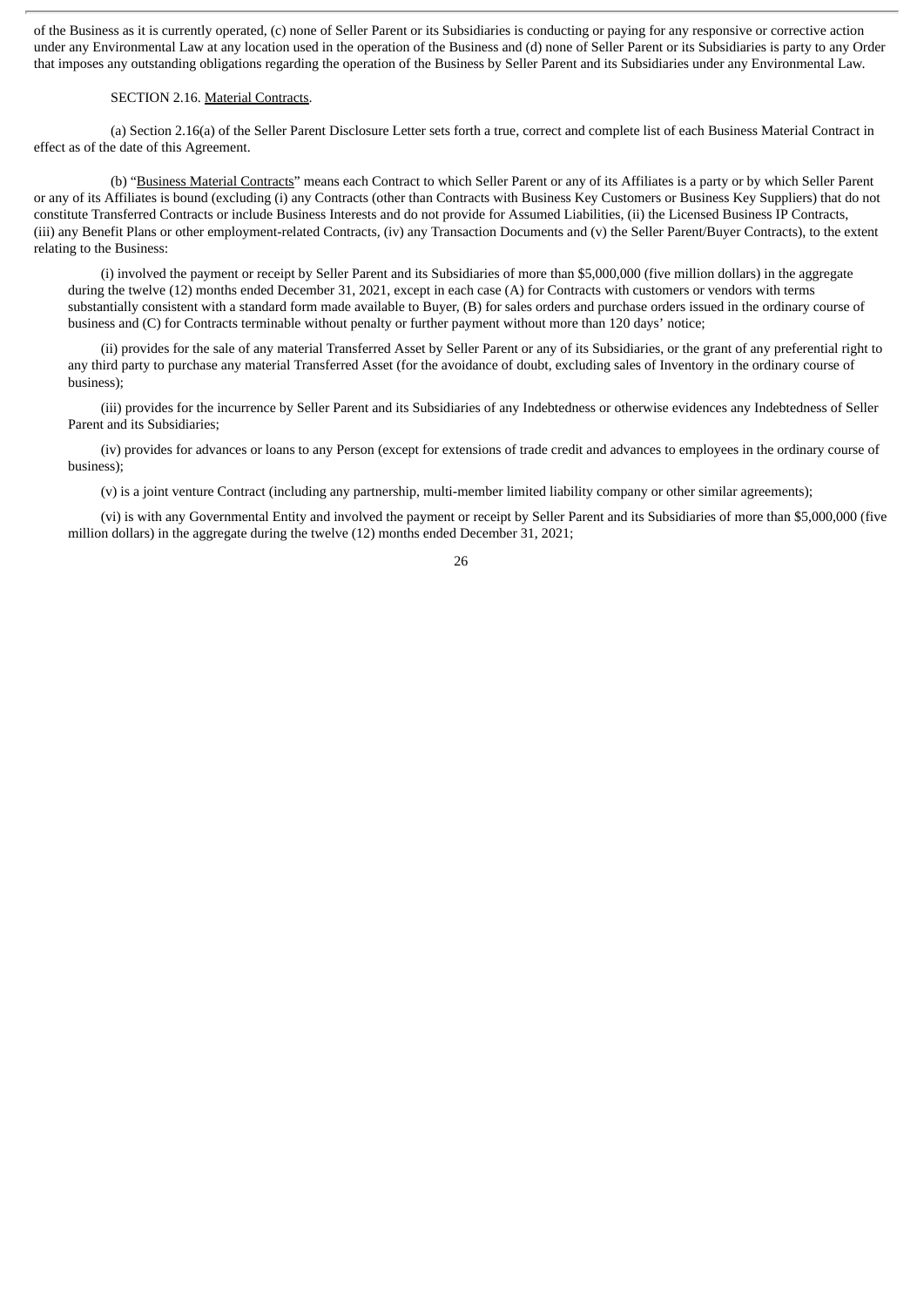(vii) (A) contains any prohibitions or restrictions on Seller Parent or any of its Subsidiaries freely engaging in any business, including restrictions on the ability of Seller Parent or any of its Subsidiaries to compete in any geographic area, business or market, (B) contains exclusivity arrangements, rights of first refusal, rights of first offer or similar rights, in each case, that limit the ability of Seller Parent or any of its Subsidiaries to sell or transfer any assets that are material to the Business, taken as a whole, (C) contains any "most favored nation" clauses that are material to the Business, taken as a whole, (D) contains any "take or pay" provisions that are material to the Business, taken as a whole, (E) contains up-time guarantee or similar obligations, (F) contains minimum purchase or supply commitments or (G) contains failure to supply obligations or other penalties, other than, in the case of clauses  $(A)$  through  $(G)$ ,  $(1)$  distribution, sale or supply agreements entered into in the ordinary course of business and (2) Contracts terminable without penalty or further payment without more than 120 days' notice;

(viii) is (A) a settlement or similar Contract with any Governmental Entity or (B) an Order, in the case of each of clauses (A) and (B), which involves material performance by Seller Parent or any of its Subsidiaries after the date of this Agreement;

(ix) relates to the acquisition of any material Transferred Assets following the date of this Agreement (whether by merger, sale of stock, sale of assets or otherwise);

(x) grants a Lien (other than a Permitted Lien) on any material Transferred Asset;

(xi) involves the settlement of any material Actions;

- (xii) is with any Business Key Customer or Business Key Supplier; or
- (xiii) is a Business Intercompany Contract.

(c) Except as would not, individually or in the aggregate, reasonably be expected to be material to the Business, taken as a whole, (i) each of such Business Material Contracts is valid and binding on Seller Parent or its applicable Affiliate party thereto and, to the Knowledge of Seller Parent, each other party thereto, and is in full force and effect, subject to the Enforceability Exceptions, (ii) Seller Parent or its applicable Affiliate party thereto is not in default under any such Business Material Contract, and Seller Parent or its applicable Affiliate party thereto has not received notice of any asserted default by Seller Parent or its applicable Affiliate party thereto under any such Business Material Contract, (iii) to the Knowledge of Seller Parent, no other party to such Business Material Contract is in default thereunder and no event has occurred which, with or without notice, lapse of time or both, would reasonably be expected to constitute a default under any such Business Material Contract and (iv) none of Seller Parent or its Affiliates has received written notice from any counterparty to any such Business Material Contract that such counterparty intends to terminate, not renew or renegotiate the terms of such Business Material Contract.

(d) True, correct and complete copies of each Business Material Contract in effect as of the date of this Agreement have been made available to Buyer.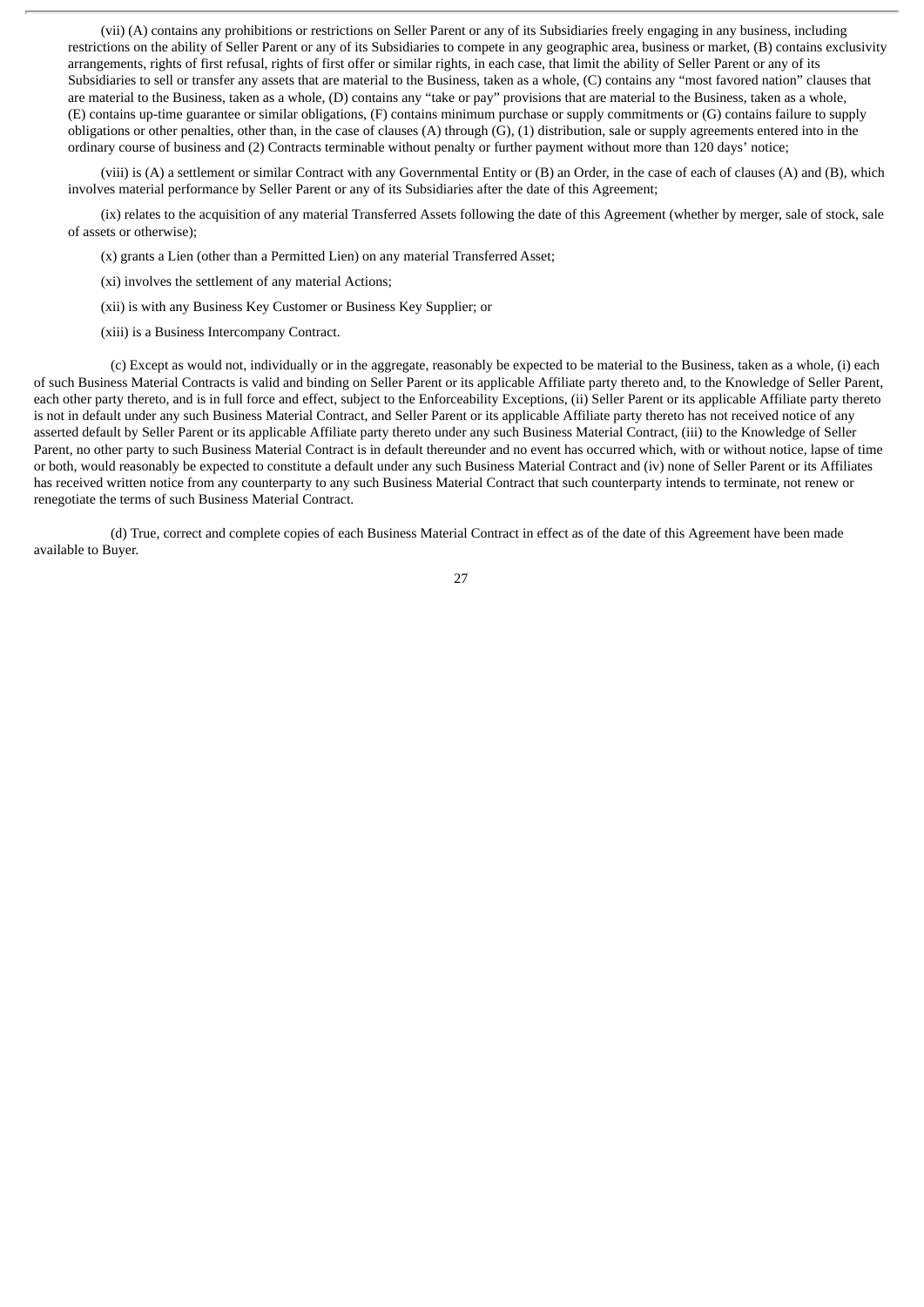(e) There are no outstanding powers of attorney executed on behalf of any Business Company.

SECTION 2.17. Significant Customers and Vendors. Section 2.17 of the Seller Parent Disclosure Letter sets forth, as of the date of this Agreement, a true, correct and complete list of (a)(i)(A) the names of the ten (10) largest customers of the Business in terms of aggregate revenue generated from each such customer during the twelve (12) months ended December 31, 2021 and (B) any other customer of the Business which generated more than \$5,000,000 (five million dollars) of aggregate revenue during the twelve (12) months ended December 31, 2021 (the "Business Key Customers") and (ii) the amount of sales to such Business Key Customers in the aggregate, the Products sold to such Business Key Customers and the regions in which such Products are sold and (b)(i) the names of the ten (10) largest contract manufacturing organizations and active pharmaceutical ingredient suppliers for the Business in terms of aggregate purchases or payments (by value) made by the Business during the twelve (12) months ended December 31, 2021 (the "Business Key Suppliers") and (ii) the aggregate amount of purchases from or payments made to such Business Key Suppliers. Except as would not, individually or in the aggregate, reasonably be expected to be material to the Business, taken as a whole, as of the date of this Agreement, (i) no Business Key Customer has terminated, or provided written notice that it intends to terminate, its relationship with, or materially reduced its business with, the Business from the levels achieved during the twelve (12) months ended December 31, 2021, (ii) no Business Key Customer has materially reduced or has requested in writing to materially reduce, in either case, in the aggregate, the pricing it pays to Seller Parent and its Subsidiaries in respect of any good or service provided by the Business (relative to the pricing paid to Seller Parent and its Subsidiaries during the twelve (12) months ended December 31, 2021), (iii) no Business Key Supplier has terminated its relationship with, or materially reduced its business with, the Business from the levels achieved during the twelve (12) months ended December 31, 2021 and (iv) no Business Key Supplier has materially increased or has requested in writing to materially increase, in either case, in the aggregate, the pricing it charges Seller Parent and its Subsidiaries in respect of any good or service provided to the Business (relative to the pricing charged to Seller Parent and its Subsidiaries during the twelve (12) months ended December 31, 2021).

SECTION 2.18. Insurance. Except as would not, individually or in the aggregate, reasonably be expected to be material to the Business, taken as a whole, (a) Seller Parent or its Subsidiaries own or hold policies of insurance, or are self-insured, in respect of the Business in amounts providing reasonably adequate coverage against all risks customarily insured against by companies in similar lines of business as the Business, (b) all such insurance policies are in full force and effect except for any expiration thereof in accordance with the terms thereof, no written notice of cancelation or modification has been received other than in connection with ordinary renewals and there is no existing default and no event has occurred which, with or without notice, lapse of time or both, would reasonably be expected to constitute a default by any insured thereunder and (c) the insurance maintained by Seller Parent in respect of the Business complies with all applicable Laws and Business Material Contracts.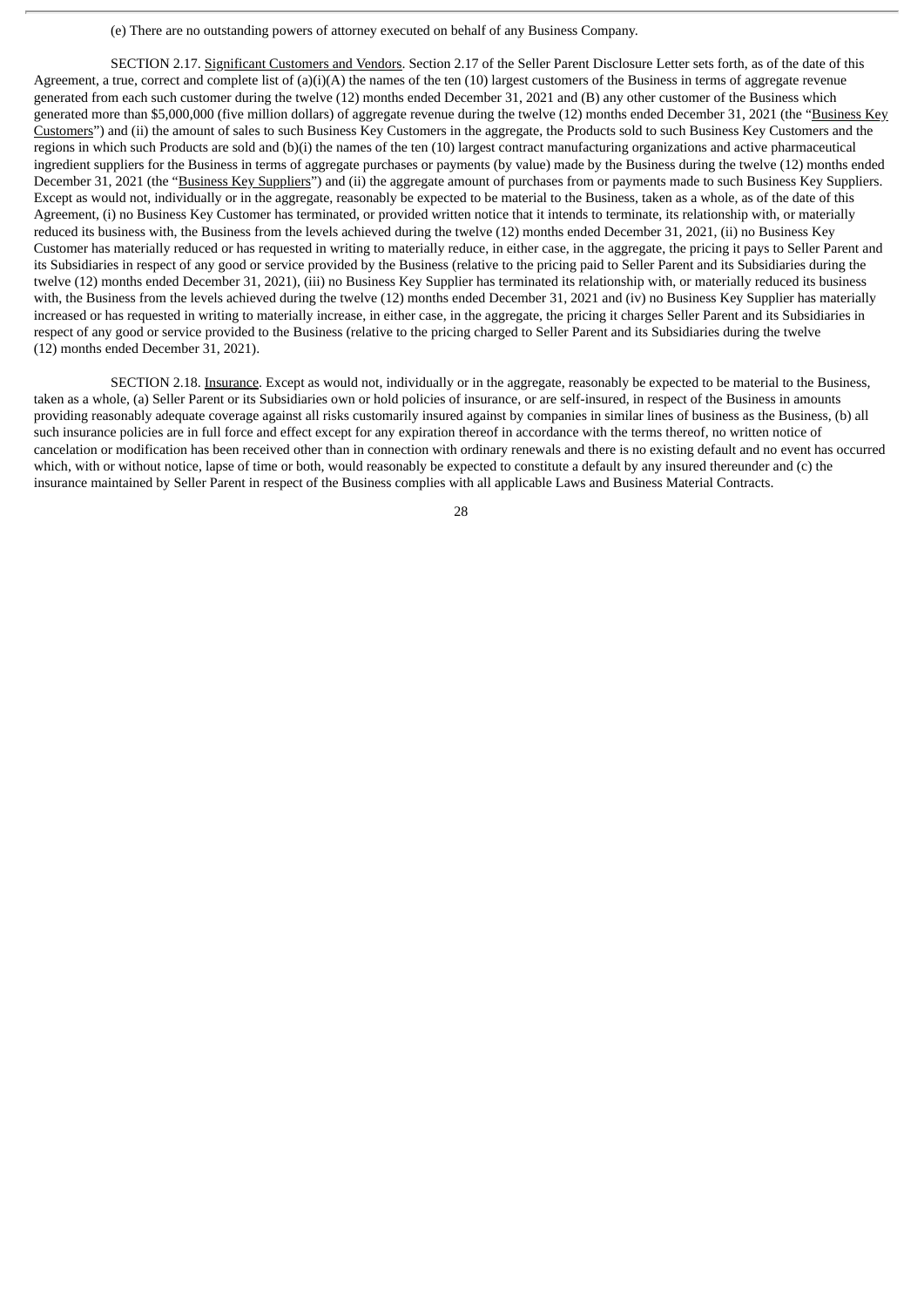### SECTION 2.19. Anti-Corruption; Sanctions; Import and Export Control Laws.

(a) To the extent related to the Business, neither the Seller Parent nor its Subsidiaries, their respective directors, managers, officers, employees and, to the Knowledge of Seller Parent, their Representatives authorized to act on their behalf has, since the Lookback Date, (i) taken any action, offered or received, directly or directly, anything of value, including unlawful contributions, gifts, entertainment or other unlawful expenses relating to political activity or otherwise, including to any Person, (ii) offered or made any direct or indirect bribe, rebate, payoff, influence payment, kickback or other unlawful payment to any foreign or domestic Government Official or (iii) otherwise violated any applicable anti-corruption or antibribery laws, statutes, rules, regulations or orders, including the U.S. Foreign Corrupt Practices Act of 1977, as amended (including the rules and regulations promulgated thereunder, the "FCPA") and the UK Bribery Act 2010 ("UKBA"). To the extent related to the Business, Seller Parent has maintained, and has caused each of its Affiliates to maintain, systems of internal controls (including accounting systems, purchasing systems and billing systems) and written policies reasonably designed to ensure compliance with the FCPA, UKBA, and any other applicable anti-bribery or anti-corruption law. No officers, directors or employees of the Business are the subject of any material allegation, voluntary disclosure, investigation, prosecution or other enforcement action related to the FCPA, UKBA or any other applicable anti-corruption law.

(b) To the extent related to the Business, (i) Seller Parent and its Subsidiaries are, and have been since the Lookback Date, in material compliance with Trade Laws, (ii) Seller Parent and its Subsidiaries are, and have been since the Lookback Date, in compliance with Sanctions and (iii) there are no sanctions-related, export-related or import-related Actions pending or, to the Knowledge of Seller Parent, threatened in writing against Seller Parent or its Subsidiaries or, to the Knowledge of Seller Parent, any officer or director thereof by or before (or, in the case of a threatened matter, that would come before) any Governmental Entity.

(c) To the extent related to the Business, (i) none of Seller Parent or any of its Subsidiaries has engaged in, or is now engaging in, directly or indirectly, any dealings or transactions in a Sanctioned Country or with a Sanctioned Person and (ii) none of Seller Parent or any of its Subsidiaries, or any director, manager, officer or employee thereof, is a Sanctioned Person.

SECTION 2.20. No TID U.S. Business. The Business does not include a U.S. business that (a) produces, designs, tests, manufactures, fabricates or develops one (1) or more "critical technologies" within the meaning of the U.S. Defense Production Act of 1950 (the "DPA"), (b) performs the functions as set forth in column 2 of Appendix A to 31 C.F.R. Part 800 with respect to "covered investment critical infrastructure" within the meaning of the DPA or (c) maintains or collects, directly or indirectly, "sensitive personal data" of U.S. citizens within the meaning of the DPA. Seller Parent is not a "foreign person" within the meaning of the DPA.

SECTION 2.21. Affiliated Transactions. No (a) director or executive officer of Seller Parent, any Seller or any Business Company or (b) "immediate family member" (as such term is defined in Rule 16a-1 under the Exchange Act) of any Person referred to in the foregoing clause (a) is a party to any Business Material Contract or any other Contract to which any Business Company is a party, in each case, other than any employment, service or similar Contracts or relationships.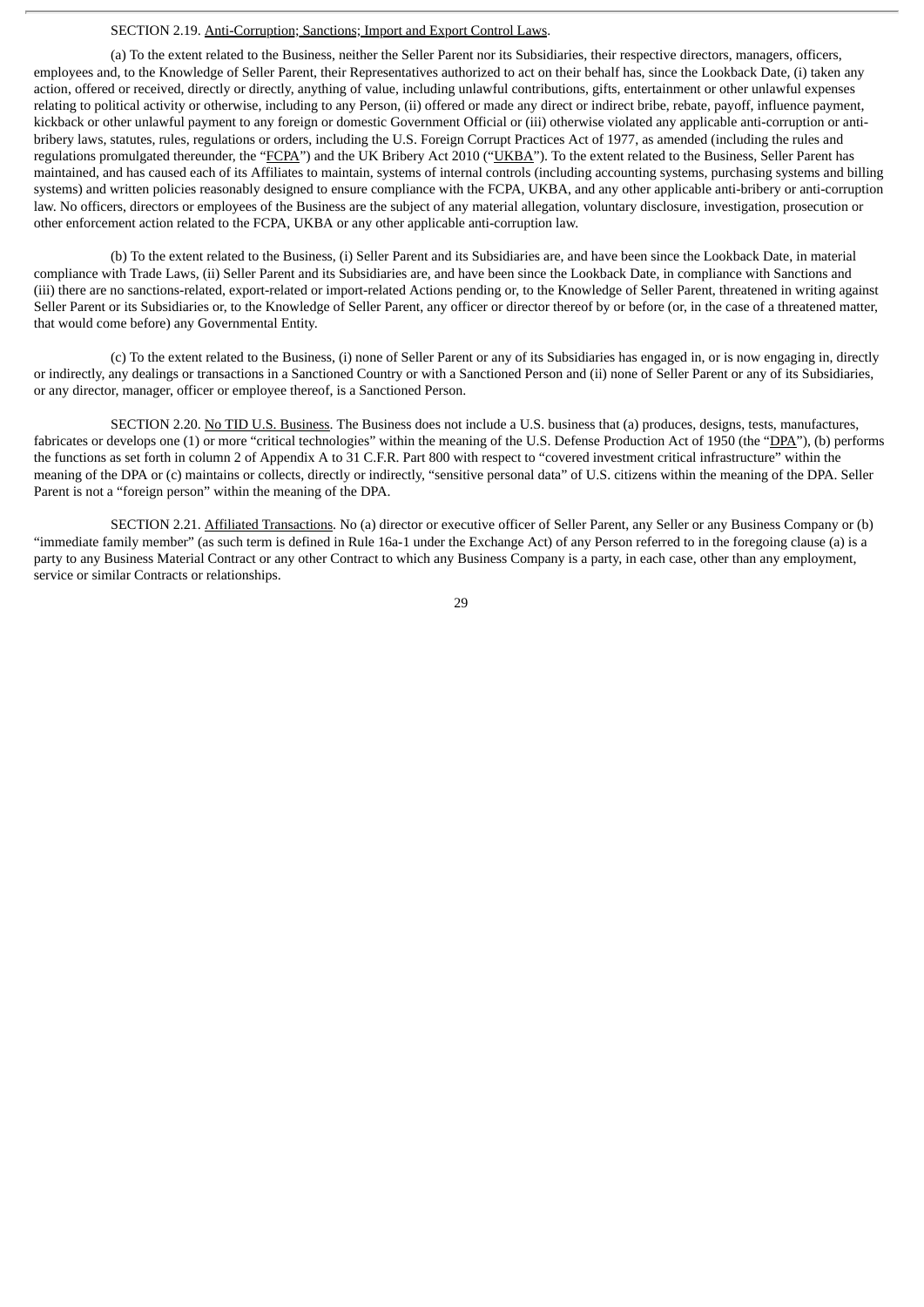SECTION 2.22. Inventory. To the extent comprising part of the Transferred Assets, the Inventory (other than any Inventory purchased from Buyer or any of its Affiliates that has not been improperly stored by Seller Parent or its Affiliates) is of a quality useable and saleable in the normal and ordinary course of business and fit for the purpose for which it was procured or manufactured, subject to the allowances or reserves included or reflected in the Business Financial Information and for obsolescence, excess, slow-moving and other irregular items in the ordinary course since the Business Financial Information Date.

SECTION 2.23. Investment Purpose. ROW Seller is acquiring the Stock Consideration upon the terms and subject to the conditions set forth in this Agreement for its own account only and not with a view to (or for) resale in connection with any public sale or distribution thereof. ROW Seller acknowledges that the Stock Consideration is not registered under the Securities Act or any other Securities Laws, and that the Stock Consideration may not be transferred or sold except pursuant to the registration provisions of, or an applicable exemption from, applicable Securities Laws.

# SECTION 2.24. Health Care and FDA Regulatory Matters.

(a) To the extent related to the Business, the Seller Parent and its Subsidiaries, (i) are, and since the Lookback Date have been, in material compliance with all applicable Health Care Laws; and (ii) since the Lookback Date, no Action has been taken or is pending or, to the Knowledge of Seller Parent, has been threatened in writing, in each case, by any Governmental Entity or other Person against Seller Parent or any of its Subsidiaries alleging that the operation of the Business by Seller Parent and its Subsidiaries is in material violation of any applicable Health Care Law. To the extent related to the Business, since the Lookback Date, Seller Parent and its Subsidiaries have not received written notice from any Governmental Entity that alleges any officer or employee of, or any sub-contractor acting on behalf of, Seller Parent or its Subsidiaries is or was under investigation by any such Governmental Entity for alleged material noncompliance with any applicable Health Care Law.

(b) To the extent related to the Business, since the Lookback Date, Seller Parent and its Subsidiaries have not entered into any agreement, settlement, judgment, corporate integrity agreement, certification of compliance or consent order with any Governmental Entity with respect to material noncompliance with or material violation of any applicable Health Care Law.

(c) To the extent related to the Business, since the Lookback Date, Seller Parent and its Subsidiaries have not been a defendant or named party in any unsealed qui tam litigation under the False Claims Act.

(d) To the extent related to the Business, since the Lookback Date, none of (i) Seller Parent, (ii) any of its Affiliates or (iii) to the Knowledge of Seller Parent, any of Seller Parent's or its Affiliates' shareholders owning five percent (5%) or more of Seller Parent or any of Seller Parent's or its Subsidiaries' respective current or former directors, officers, employees,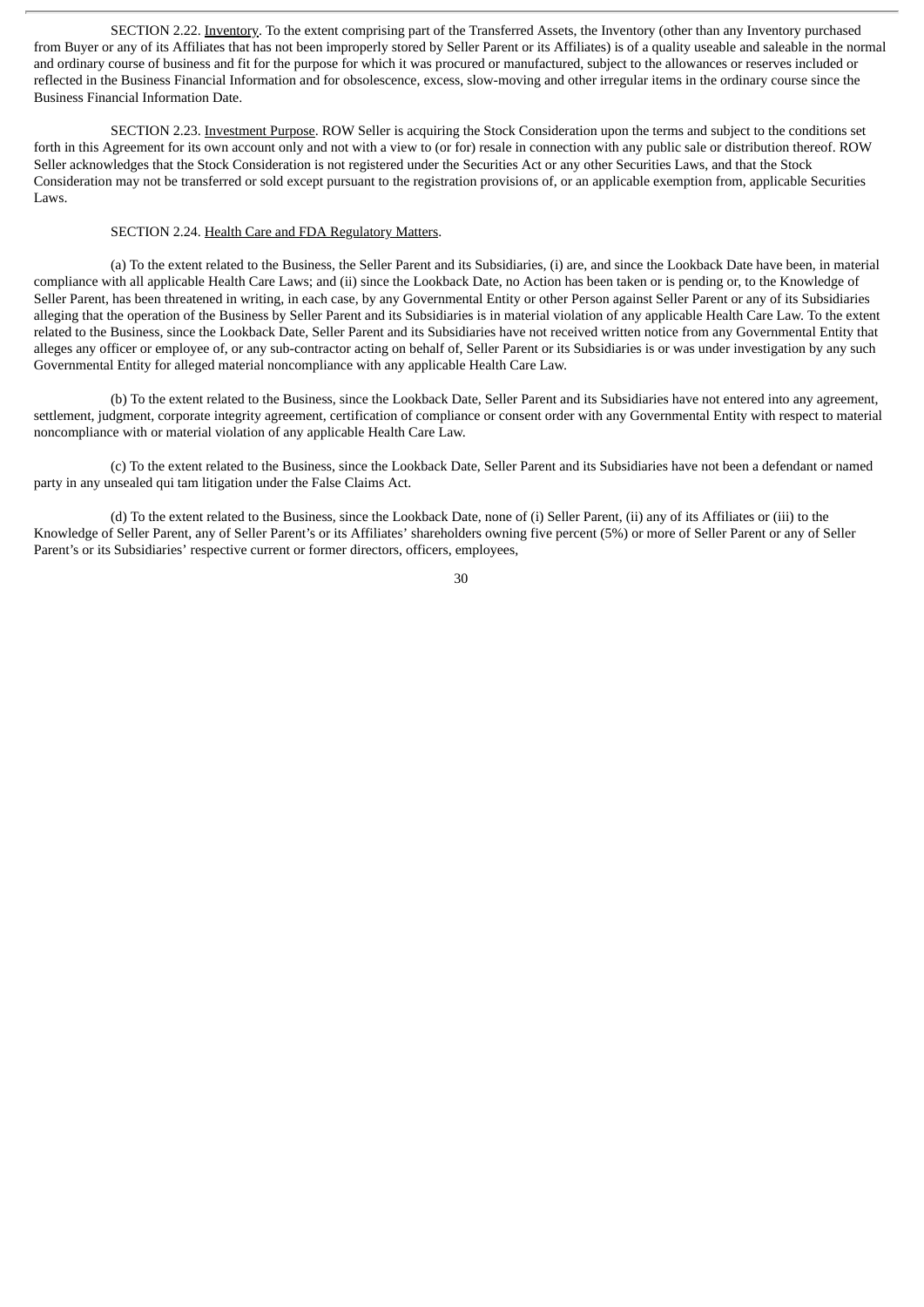representatives, agents or independent contractors (A) has been convicted of, charged with or investigated for any crime under U.S.C. § 335a or any similar applicable Law; (B) has been convicted of, charged with or investigated for any violation of any applicable Health Care Law; (C) has been convicted of, charged with, or investigated for any violation of any applicable Health Care Law related to fraud, theft, embezzlement, breach of fiduciary responsibility, financial misconduct, obstruction of an investigation, or controlled substances; (D) is or has ever been debarred, excluded or suspended from participation in any health care program of any Governmental Entity, or convicted of any crime regarding health care products or services that would reasonably be expected to result in any such debarment, exclusion or suspension under any applicable Health Care Law, including 42 U.S.C. § 1320a-7 or any similar Law; or (E) has been the subject of any consent decree or criminal or civil fine or penalty imposed by any Governmental Entity under any applicable Health Care Law related to fraud, theft, embezzlement, breach of fiduciary responsibility, financial misconduct, obstruction of an investigation, or controlled substances. To the extent related to the Business, (i) no debarment or exclusion proceedings, investigations or other actions are pending or, to the Knowledge of Seller Parent, threatened in writing against Seller Parent or its Affiliates with respect to any applicable Health Care Law and (ii) to the Knowledge of Seller Parent, no debarment or exclusion proceedings, investigations or other actions are pending or threatened in writing against any of Seller Parent's or its Affiliates' respective directors, officers, employees, representatives, agents or independent contractors with respect to any applicable Health Care Law.

(e) Except as would not, individually or in the aggregate, reasonably be expected to be material to the Business, taken as a whole, to the extent related to the Business, (i) Seller Parent and its Subsidiaries own, possess or have obtained all applicable Health Care Approvals related to the Products that are required in connection with the operation of the Business as presently conducted, (ii) Seller Parent and its Subsidiaries have, since the Lookback Date, complied, and currently are in compliance, with all such Health Care Approvals, (iii) each such Health Care Approval is valid and in full force and effect and is transferable and renewable by its terms or in the ordinary course of business, (iv) Seller Parent and its Subsidiaries are not in default in any respect under any such Health Care Approval, and Seller Parent and its Subsidiaries have not received any written notice of proceedings relating to the actual or potential suspension, adverse modification, restriction, revocation or cancellation of any such Health Care Approval, and (v) all renewals for such Health Care Approvals have been timely applied for, and no event or circumstance has occurred or exists (including the execution of this Agreement) that would prohibit or prevent the reissuance, or would cause the suspension or revocation, of any such Health Care Approval necessary for the operation of the Business as presently conducted.

SECTION 2.25. Brokers. No broker, finder or investment banker is entitled to any brokerage, finder's or other fee or commission in connection with this Agreement or the Transactions based upon arrangements made by or on behalf of Seller Parent or any of its Subsidiaries.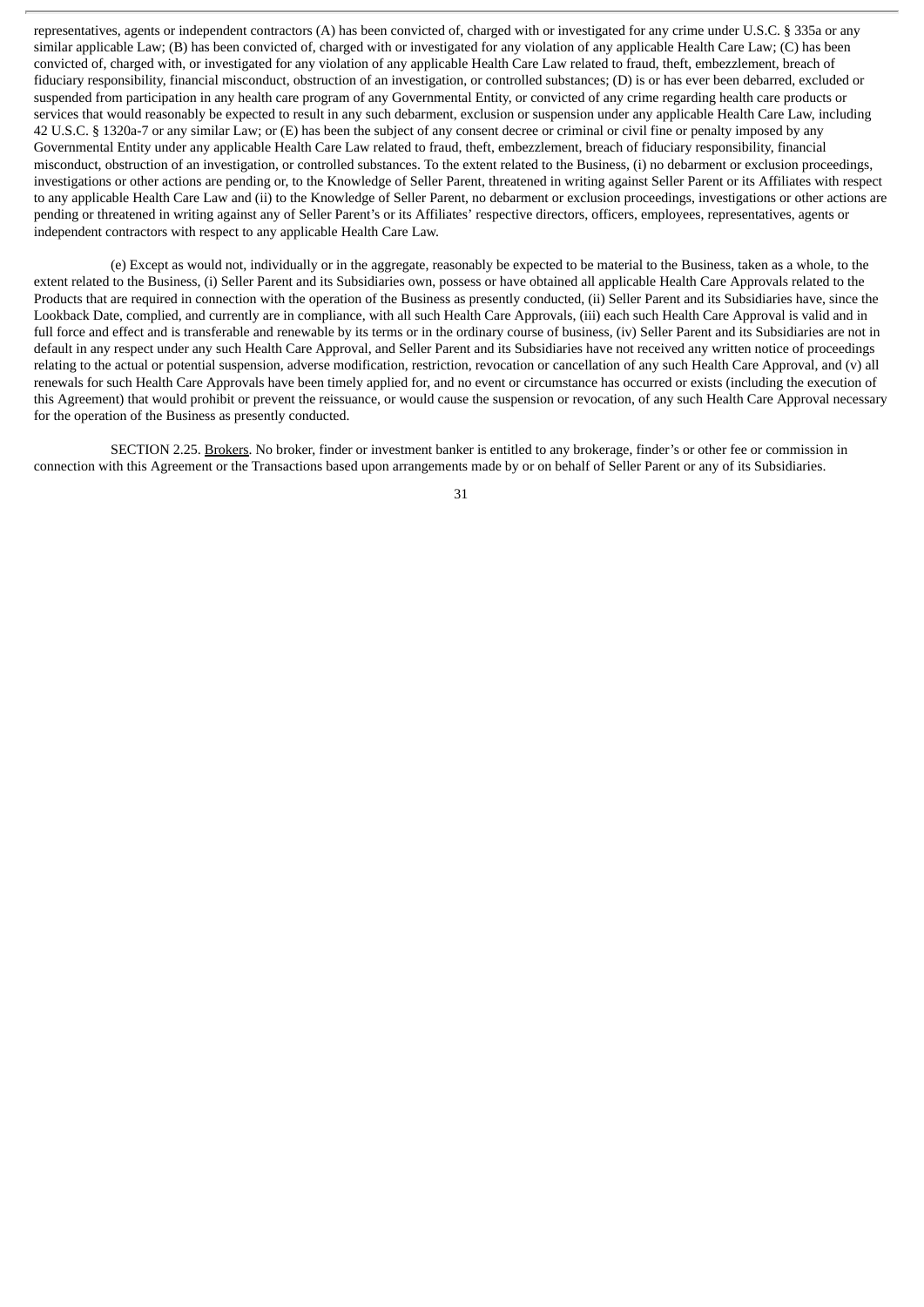#### SECTION 2.26. Employee Benefit Plans.

(a) Neither Seller Parent nor any of its ERISA Affiliates sponsors, maintains, contributes to or is required to maintain or contribute to (or in the past six (6) years has sponsored, maintained, contributed to or been required to maintain or contribute to), or has any actual or contingent liability under or otherwise related to, (i) any multiemployer plan as defined in Section 3(37) and 4001(a)(3) of ERISA, (ii) any "employee pension benefit plan" as defined in Section 3(2) of ERISA, (iii) a plan that has two or more contributing sponsors at least two of whom are not under common control, within the meaning of Section 4063 of ERISA, (iv) any "multiple employer plan" (within the meaning of ERISA and the Code or any "multiple employer welfare arrangement" as defined in Section 3(40)(A) of ERISA), in the case of each of clauses (i) through (iv), that would be an Assumed Benefit Plan (as defined in the Employee Matters Agreement), or (v) any benefit plan in relation to which material funding would be due or accelerated as a result of the Transactions and for which Buyer would become responsible.

(b) Each Business Benefit Plan has been operated and administered in all material respects in accordance with its terms and applicable Law, including ERISA, the Code and the Affordable Care Act of 2010, as amended by the U.S. Health Care and Education Affordability Reconciliation Act of 2010, and any equivalent Law under the relevant jurisdiction. No Business Benefit Plan provides retiree medical, life insurance or other postretirement welfare benefits to any Person, other than (A) coverage mandated solely by applicable Law or (B) coverage or benefits the future cost of which is borne solely by the applicable employee or former employee (or his or her beneficiaries), and any applicable Law in relation to the provision of benefits to Business Employees of the Acquired Companies has been complied with in all material respects.

### SECTION 2.27. Employees; Labor Relations.

(a) With respect to the employees that would reasonably be expected to be Business Employees ("Anticipated Business Employees"), Seller Parent and its Subsidiaries are and have, since the Lookback Date, been in compliance in all material respects with all applicable Orders and Laws and Business Collective Bargaining Agreements (or similar agreements applicable to the Anticipated Business Employees) relating to labor, employment and employment practices.

(b) Except as would not, individually or in the aggregate, reasonably be expected to be material to the Business, taken as a whole, since the Lookback Date, solely with respect to the Anticipated Business Employees, neither Seller Parent nor any of its Subsidiaries has been involved in any form of litigation, governmental audit, labor inspection, governmental investigation, administrative agency proceeding, private dispute resolution procedure or external or internal investigation of alleged employee misconduct, in each case, with respect to employment or labor matters ("Labor Actions") and, to the Knowledge of Seller Parent, no circumstances exist that would reasonably be expected to cause any such Labor Action and no such Labor Actions are pending or anticipated.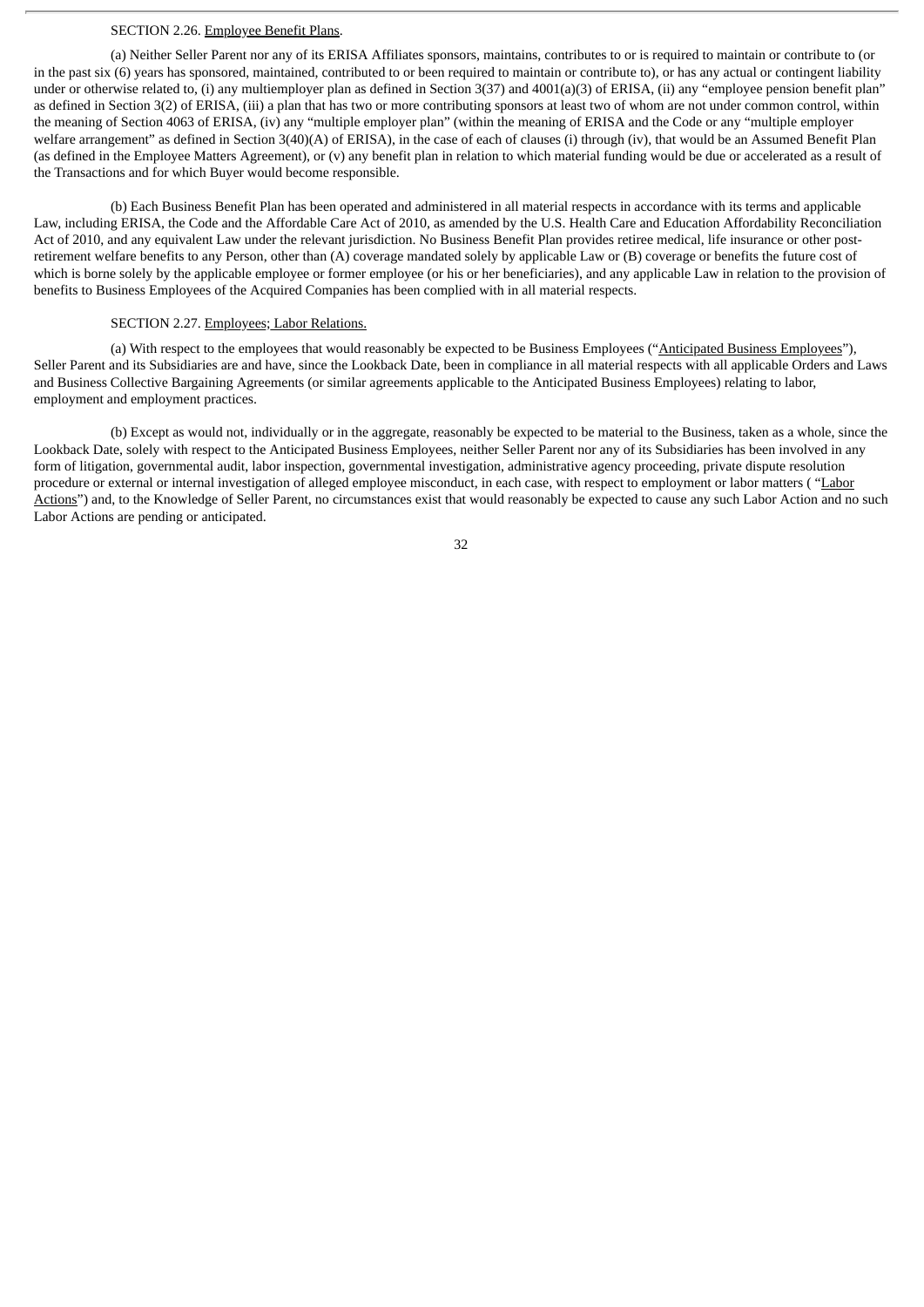#### SECTION 2.28. No Other Representations or Warranties; No Reliance.

(a) Except for the representations and warranties made by Buyer or any of its Affiliates in Article III, in any other Transaction Document or in any certificate delivered pursuant to this Agreement or any other Transaction Document, neither Buyer nor any other Person makes any express or implied representation or warranty with respect to Buyer or its businesses, operations, properties, assets, liabilities, condition (financial or otherwise) or prospects, or any estimates, projections, forecasts and other forward-looking information or business and strategic plan information regarding Buyer, notwithstanding the delivery or disclosure to Seller Parent or any of its Representatives of any documentation, forecasts or other information with respect to any one or more of the foregoing. Without limiting the generality of the foregoing, neither Buyer nor any other Person makes or has made any express or implied representation or warranty to Seller Parent or any of its Representatives with respect to (i) any financial projection, forecast, estimate, budget or prospective information relating to Buyer or its businesses, operations, properties, assets, liabilities, condition (financial or otherwise) or prospects or (ii) except for the representations and warranties made by Buyer or any of its Affiliates in Article III, in any other Transaction Document or in any certificate delivered pursuant to this Agreement or any other Transaction Document, any oral or written information presented to Seller Parent or any of its Representatives in the course of their due diligence investigation of Buyer, the negotiation of this Agreement and the other Transaction Documents or the course of the Transactions. Neither Buyer nor any other Person will have or be subject to any liability or other obligation to Seller Parent, any of its Representatives or any other Person resulting from the consummation of the Transactions or the use by Seller Parent or its Representatives of any such information, including information, documents, projections, forecasts or other material provided to Seller Parent or any of its Representatives in any "data rooms", teaser, confidential information memorandum or management presentations in connection with the Transactions, unless any such information is expressly and specifically included in a representation or warranty made by Buyer or any of its Affiliates in Article III, in any other Transaction Document or in any certificate delivered pursuant to this Agreement or any other Transaction Document and then only as expressly provided in this Agreement, such other Transaction Document or such certificate. Buyer disclaims any and all other representations and warranties, whether express or implied, and Seller Parent expressly disclaims reliance on any such other representations or warranties.

(b) In connection with the investigation by Seller Parent of Buyer's business, Buyer has provided Seller Parent and its Representatives with certain projections and other forecasts, including projected financial statements, cash flow items and other data relating to Buyer's business, and certain business plan information therefor. Seller Parent acknowledges that there are uncertainties inherent in attempting to make such projections and other forecasts and plans and accordingly is not relying on them, that Seller Parent is familiar with such uncertainties, that Seller Parent is taking full responsibility for making its own evaluation of the adequacy and accuracy of all projections and other forecasts and plans so furnished to it, and that Seller Parent and its Representatives shall have no claim against any Person with respect thereto. Accordingly, Seller Parent acknowledges that neither Buyer nor any of its Representatives has made any representation or warranty with respect to such projections and other forecasts and plans, and Seller Parent expressly disclaims reliance on any representation or warranty with respect to such projections or other forecasts or plans.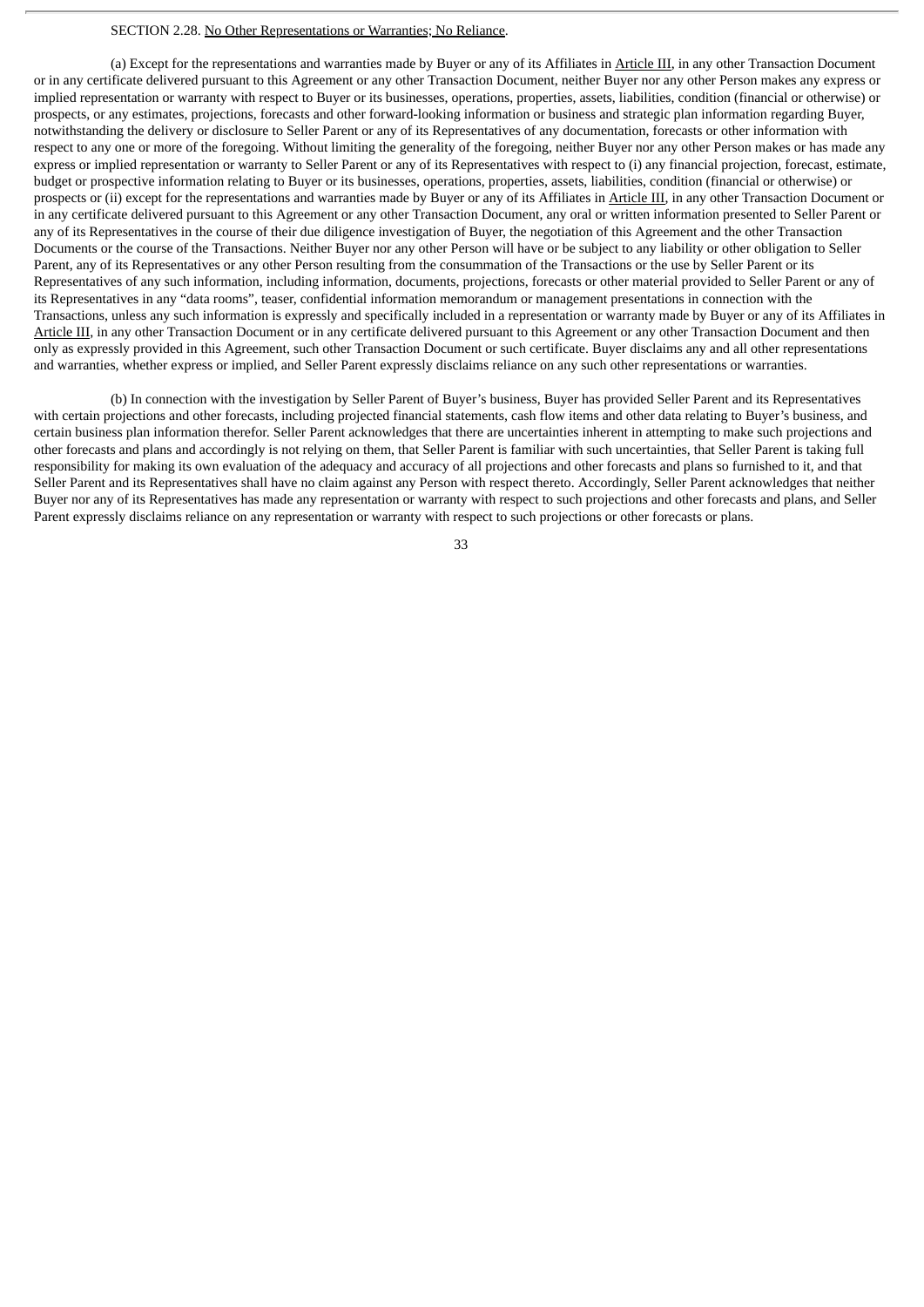(c) Notwithstanding anything to the contrary herein or in the other Transaction Documents, it is the explicit intent of the Parties that Buyer is not making any representation or warranty whatsoever, express or implied, beyond those expressly and specifically given by Buyer or any its Affiliates in Article III, in any other Transaction Document or in any certificate delivered pursuant to this Agreement or any other Transaction Document, including any implied warranty or representation as to the value, condition, non-infringement, merchantability, suitability or fitness for a particular purpose as to the Stock Consideration, and Seller Parent expressly disclaims reliance on any representation or warranty beyond those of Buyer or any of its Affiliates expressly and specifically given in Article III, in any other Transaction Document or in any certificate delivered pursuant to this Agreement or any other Transaction Document.

(d) In furtherance of the foregoing, Seller Parent acknowledges and represents that it is not relying on any representation or warranty of Buyer other than those representations and warranties of Buyer or any of its Affiliates expressly and specifically set forth in Article III, in any other Transaction Document or in any certificate delivered pursuant to this Agreement or any other Transaction Document. Seller Parent acknowledges that it is a sophisticated purchaser and has conducted to its satisfaction an independent investigation of the financial condition, liabilities, results of operations and projected operations of Buyer and the nature and condition of its assets and liabilities and, in making the determination to proceed with the Transactions, has relied solely on the results of its own independent investigation and the representations and warranties of Buyer or any of its Affiliates expressly and specifically set forth in Article III, in any other Transaction Document or in any certificate delivered pursuant to this Agreement or any other Transaction Document.

## ARTICLE III

### Representations and Warranties of Buyer

Except as set forth in the Buyer Disclosure Letter, Buyer represents and warrants to Seller Parent as of the date of this Agreement and as of the Closing Date as follows.

# SECTION 3.01. Organization and Good Standing; Organizational Documents.

(a) Each of Buyer and its Subsidiaries (i) is (or, in the case of Subsidiary Buyer, following its formation will be) duly organized, validly existing and in good standing (with respect to jurisdictions that recognize such concept) under the Applicable Business Organization Law, (ii) has (or, in the case of Subsidiary Buyer, following its formation will have) full corporate or similar power and authority to own, lease or license, and to operate, its properties and assets and to operate its business as currently operated and (iii) is (or, in the case of Subsidiary Buyer, following its formation will be) duly qualified or licensed to do business as a foreign company and in good standing (with respect to jurisdictions that recognize such concept) in each jurisdiction where the character of the properties owned, leased or operated by it or the nature of its business makes such qualification or licensing necessary, in the case of each of clauses (i), (ii) and (iii), in all material respects.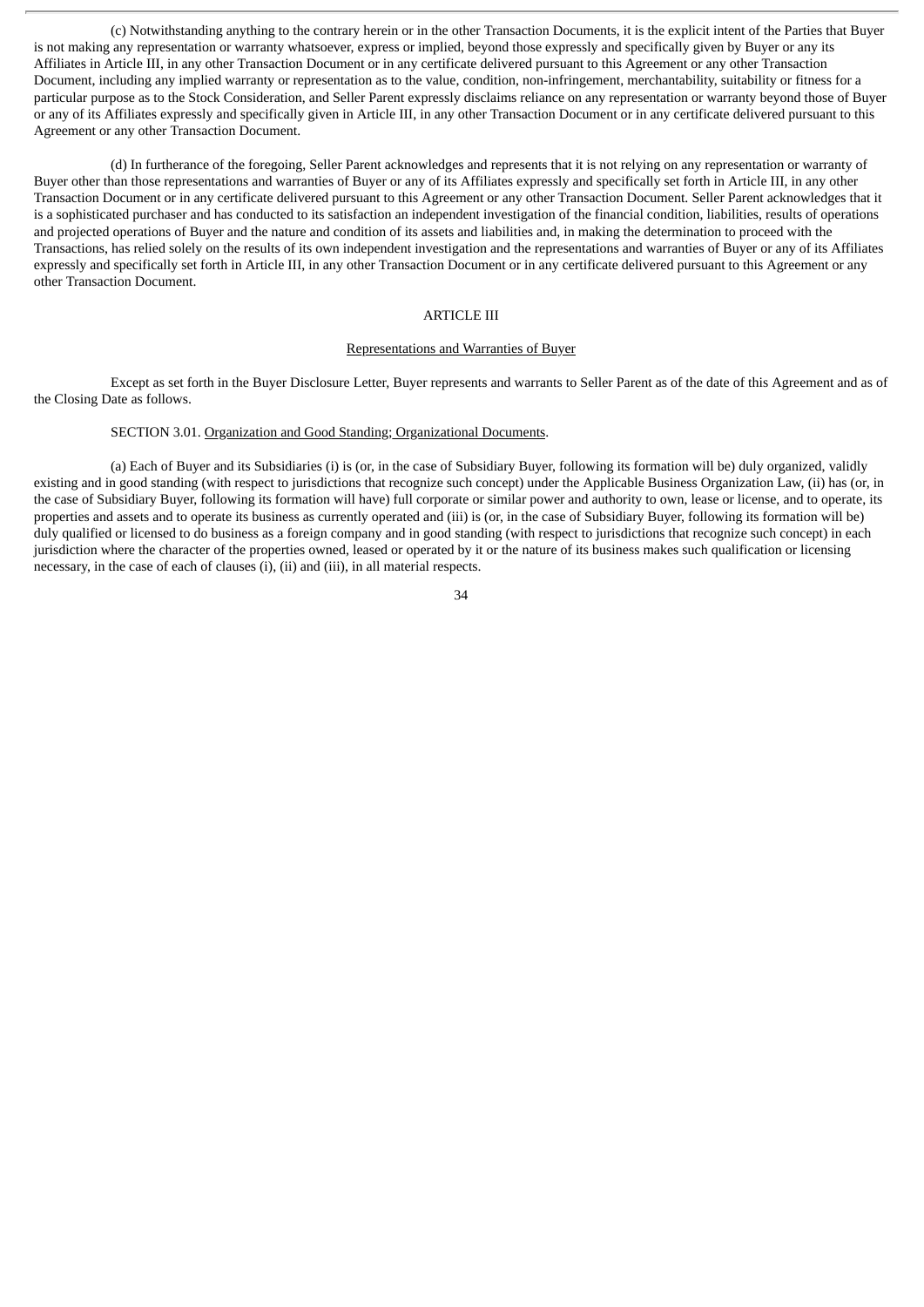(b) True, correct and complete copies of the organizational or similar documents of Buyer and each of its Subsidiaries, as in effect on the date of this Agreement (or, in the case of Subsidiary Buyer, as in effect at its formation), have been made available (or, in the case of Subsidiary Buyer, following its formation will be furnished) to Seller Parent. Each such organizational or similar document is (or, in the case of Subsidiary Buyer, following its formation will be) in full force and effect in all material respects, and none of Buyer or its Subsidiaries is (or, in the case of Subsidiary Buyer, following its formation will be) in material violation of any provisions thereof.

#### SECTION 3.02. Authority; Execution and Delivery; Enforceability.

(a) Buyer has all necessary corporate or similar power and authority to execute and deliver this Agreement, each of Buyer and Subsidiary Buyer has (or, in the case of Subsidiary Buyer, following its formation will have) all necessary corporate or similar power and authority to execute and deliver any other Transaction Document to which it is, or is specified to be, a party, and to perform its obligations hereunder and thereunder and to consummate the Transactions to be consummated by it. Without limiting the generality of the foregoing, each of Buyer and Subsidiary Buyer has (or, in the case of Subsidiary Buyer, following its formation will have) all necessary corporate or similar power and authority to cause each of its Subsidiaries (including, following the Closing, the Business Companies) to perform the respective obligations under this Agreement and the other Transaction Documents required to be performed by such Subsidiaries and to consummate the Transactions to be consummated by such Subsidiaries (in the case of the Business Companies, following the Closing). The execution, delivery and performance by Buyer of this Agreement, and the execution, delivery and performance by each of Buyer and Subsidiary Buyer of any other Transaction Document to which it is, or is specified to be, a party, and the consummation of the Transactions to be consummated by it, have been (or, in the case of Subsidiary Buyer, following its formation will be) duly authorized by all necessary corporate or similar action by Buyer and Subsidiary Buyer, as applicable. This Agreement has been, and each other Transaction Document to which Buyer or Subsidiary Buyer is, or is specified to be, a party will, at or prior to the Closing, be, duly executed and delivered by Buyer and Subsidiary Buyer, as applicable. Assuming the due authorization, execution and delivery by the other parties thereto, this Agreement constitutes, and each other Transaction Document to which Buyer or Subsidiary Buyer is, or is specified to be, a party will constitute, a legal, valid and binding obligation of Buyer and such Subsidiary Buyer, as applicable, enforceable against Buyer and such Subsidiary Buyer, as applicable, in accordance with its terms, except as enforcement thereof may be limited by the Enforceability Exceptions.

(b) The Buyer Board has, and prior to the Closing the Board of Directors (or similar governing body) of Subsidiary Buyer will have, duly and validly adopted resolutions approving this Agreement, the other Transaction Documents to which Buyer or Subsidiary Buyer is, or is specified to be, a party and the Transactions to be consummated by Buyer or Subsidiary Buyer. Each of the Existing Shareholders has delivered to Buyer its duly executed Written Consent and SHA Joinder, each of which is in full force and effect, subject to the Enforceability Exceptions, and no other consent or approval of any holders of any class or series of equity interests in Buyer Parent, Buyer or any of their respective Affiliates is required to adopt and approve this Agreement, any of the other Transaction Documents or any of the Transactions.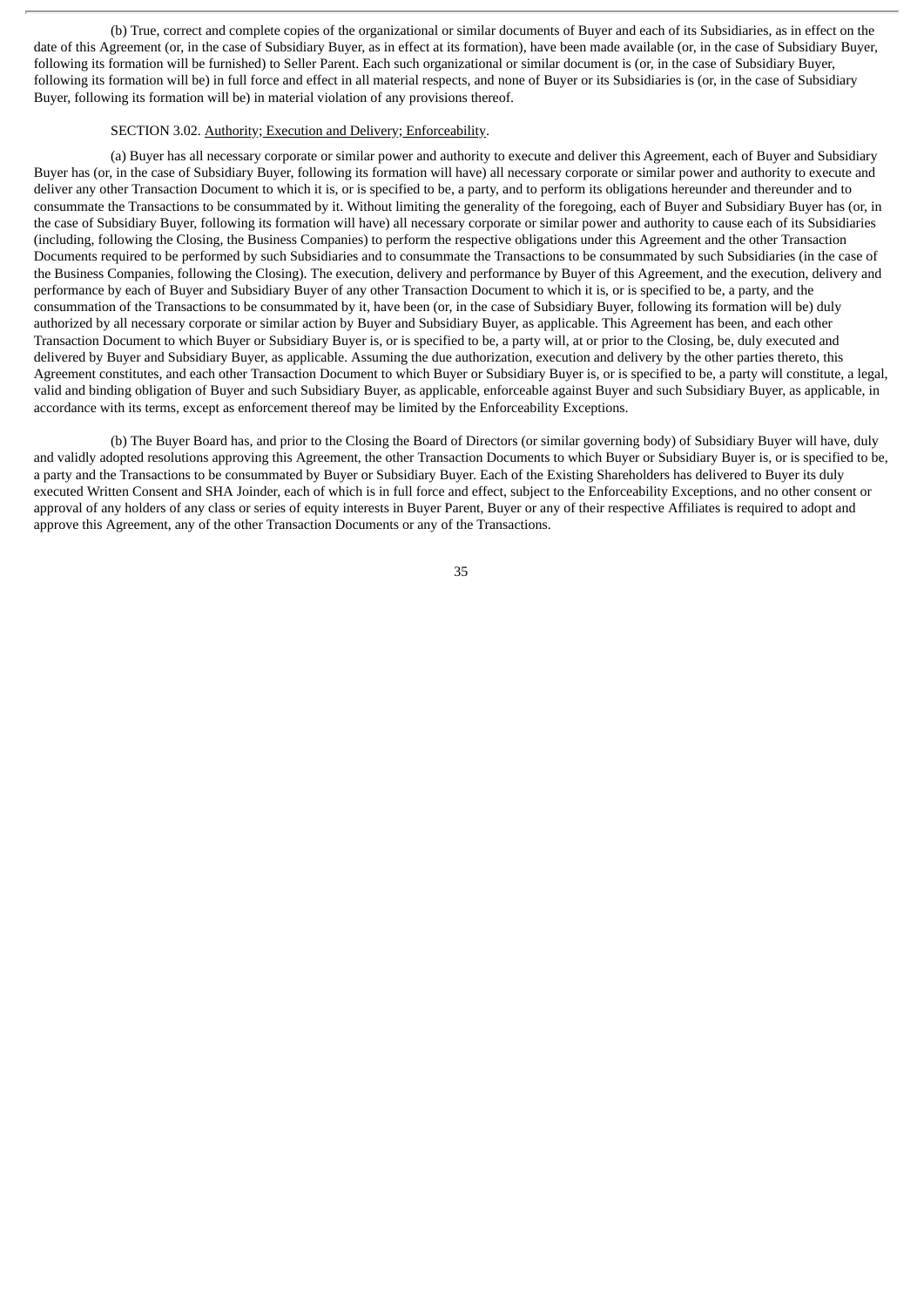### SECTION 3.03. Stock Consideration; Capitalization.

(a) The Stock Consideration has been duly reserved for issuance. Assuming the ROW Seller has the requisite power and authority to be the lawful owner of the Stock Consideration to be received by it hereunder, upon (i) delivery by Buyer to the ROW Seller at the Closing of the items described in Section 1.04(a)(ii)(B), (ii) delivery by the ROW Seller of the Acquired ROW Equity Interests required to be transferred by the ROW Seller to the Applicable Buyers at the Closing, as described in Section 1.04(b)(i), (iii) allotment and issue by the Irish Acquired Company of the Irish New Equity Interests to the Subsidiary Buyer pursuant to the Irish Subscription, as described in Section 1.04(b)(ii), and (iv) redemption of the Irish Redemption Equity Interests pursuant to the Irish Redemption, as described in Section 1.04(b)(iii), good and valid title to the Stock Consideration to be received by the ROW Seller hereunder will pass to the ROW Seller at the Closing, free and clear of Liens, other than (i) transfer restrictions under applicable Securities Laws and the Amended and Restated Governance Documents and (ii) those arising from acts of Seller Parent or its Subsidiaries. Upon the Closing, the Stock Consideration will be duly authorized, validly issued, fully paid and nonassessable, and will not be issued in violation of any purchase option, call option, right of first refusal, preemptive right, subscription right or similar right under any provision of the Applicable Business Organization Law or the organizational or similar documents of Buyer or any of its Subsidiaries that has not been duly and validly waived in accordance with the terms thereof.

(b) The Buyer Common Stock into which the Preferred Stock Consideration is convertible (the "Underlying Buyer Common Stock") has been duly reserved for issuance. Assuming the ROW Seller has the requisite power and authority to be the lawful owner of the Underlying Buyer Common Stock, upon delivery by Buyer to the ROW Seller of book-entry interests representing the Underlying Buyer Common Stock, together with duly executed instruments of issuance, sale and delivery, good and valid title to the Underlying Buyer Common Stock will be acquired by the ROW Seller on the date of conversion of the Preferred Stock Consideration, free and clear of Liens, other than (i) transfer restrictions under applicable Securities Laws and the Amended and Restated Governance Documents and (ii) those arising from acts of Seller Parent or its Subsidiaries. Upon such conversion, the Underlying Buyer Common Stock will be duly authorized, validly issued, fully paid and nonassessable, and will not be issued in violation of any purchase option, call option, right of first refusal, preemptive right, subscription right or any similar right under any provision of the Applicable Business Organization Law or the organizational or similar documents of Buyer or any of its Subsidiaries.

(c) The issued and outstanding equity interests in Buyer (and (i) the title of each instrument and (ii) the name of the record owner thereof) as of the date of this Agreement is as set forth on Section 3.03(c)(i) of the Buyer Disclosure Letter. The Buyer Fully Diluted Equity (and the (i) title of each instrument, (ii) with respect to any Stock Rights, (A) the aggregate number of shares of Buyer Common Stock issuable upon the conversion, exercise or settlement thereof and (B) the name and record owner thereof and (iii) with respect to any Buyer Common Stock reserved for issuance, the aggregate number of such shares reserved and the purposes for which such shares are reserved) as of the date of this Agreement (giving effect to the execution of the Transaction Documents) is as set forth on Section 3.03(c)(ii) of the Buyer Disclosure Letter. The outstanding equity interests in Buyer are duly authorized, validly issued, fully paid and nonassessable (to the extent such concepts are applicable), and have not been issued in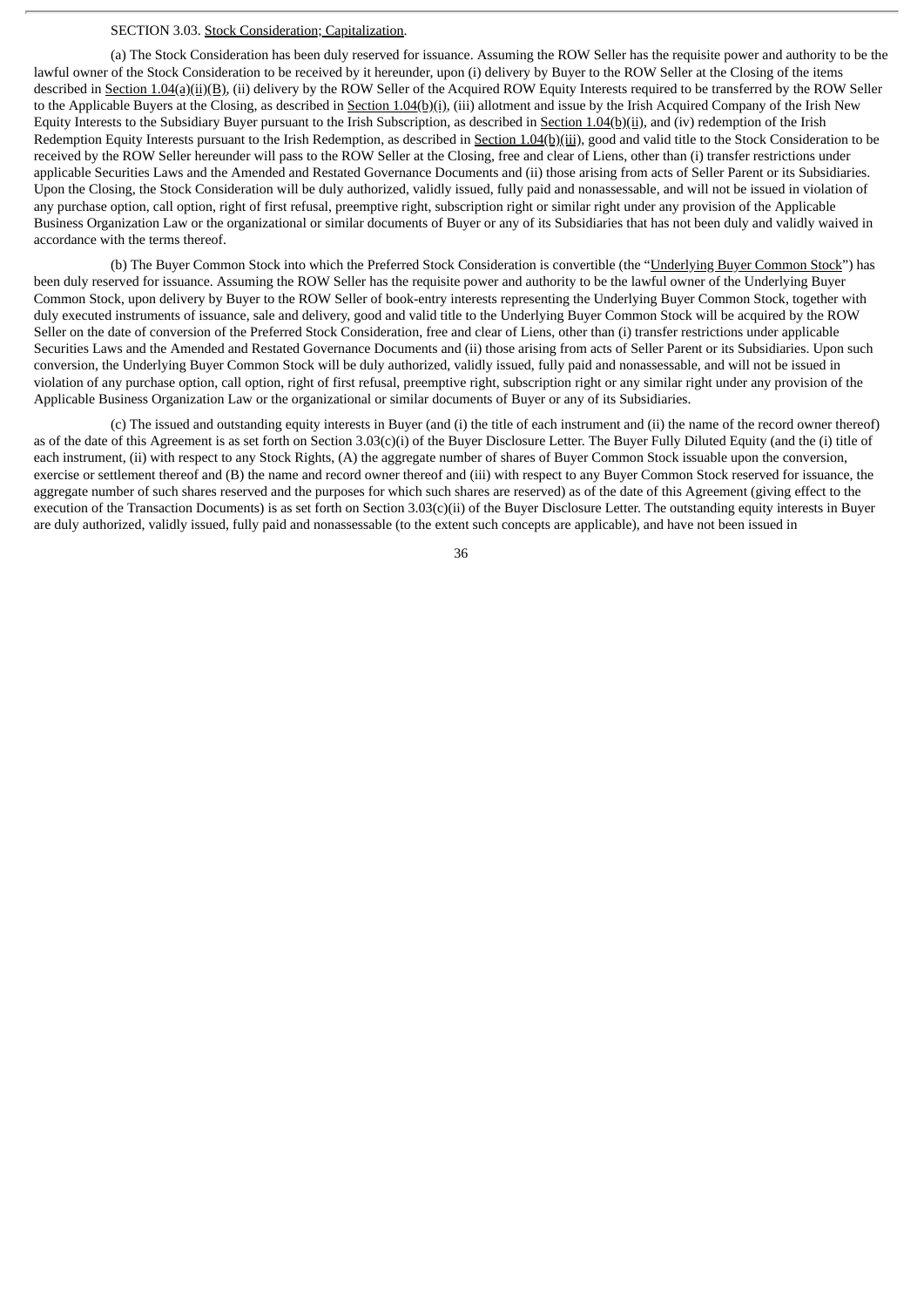violation of any purchase option, call option, right of first refusal, preemptive right, subscription right or any similar right under any provision of the Applicable Business Organization Law or the organizational or similar documents of Buyer or any of its Subsidiaries. All outstanding capital stock and other equity interests in Buyer have been issued and granted in compliance in all material respects with all applicable Securities Laws and other applicable Laws. As of the Closing, the respective rights, privileges, preferences, limitations and restrictions of the Buyer Common Stock and the Buyer Preferred Stock will be as stated in the Amended and Restated Governance Documents and the Applicable Business Organization Law. From and after its formation until the Closing, Buyer will be the sole record and beneficial owner of all of the issued and outstanding equity interests in the Subsidiary Buyer.

(d) Prior to the Closing Date, Buyer will have converted the Buyer OCRPS from Buyer Parent into Buyer Common Stock in accordance with the Buyer Parent Equity Financing Letter. Except as set forth in Section 3.03(d) of the Buyer Disclosure Letter, there are no outstanding contractual obligations of Buyer or any of its Subsidiaries to purchase, redeem or otherwise acquire any capital stock or other equity interests in Buyer. Section 3.03(d) of the Buyer Disclosure Letter sets forth a true, correct and complete list, as of the date hereof, of each Contract to which Buyer or any of its Affiliates is a party with respect to the voting of the capital stock or other equity interests in Buyer or any of its Subsidiaries.

### SECTION 3.04. Subsidiaries.

(a) All of the outstanding shares of capital stock or other equity interests in each Subsidiary of Buyer are (or, in the case of Subsidiary Buyer, following its formation will be) (in each case, to the extent such concepts are applicable) duly authorized, validly issued, fully paid and nonassessable and owned, directly or indirectly, by Buyer, free and clear of Liens (other than Permitted Liens). Except for its interests in such Subsidiaries, Buyer does not own, directly or indirectly, any capital stock or other equity interests in any Person.

(b) No Subsidiary of Buyer has any authorized or outstanding Voting Debt or Stock Rights. There are no outstanding contractual obligations of Buyer or any of its Affiliates to purchase, redeem or otherwise acquire any capital stock or other equity interests in any Subsidiary of Buyer. Other than this Agreement, the other Transaction Documents and the organizational or similar documents of the applicable Subsidiary of Buyer, there are no Contracts to which Buyer or any of its Affiliates is a party with respect to the voting of the capital stock or other equity interests in any Subsidiary of Buyer.

SECTION 3.05. Title to Tangible Properties. Buyer or one or more of its Subsidiaries has good and valid title to, a valid leasehold interest in or valid licenses or rights to use all of the material tangible properties and assets used in the operation of its business, in each case, free and clear of Liens (other than Permitted Liens).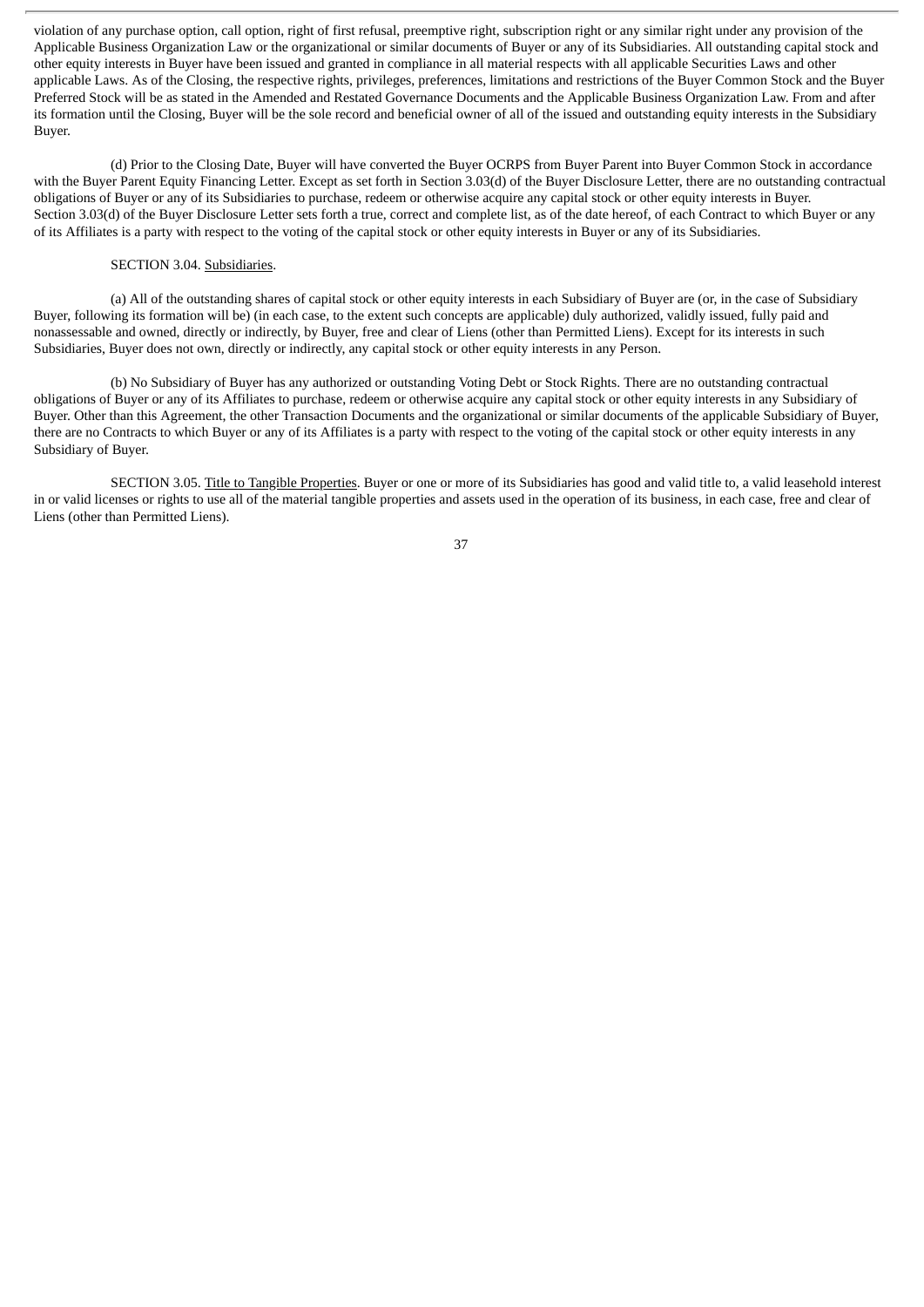### SECTION 3.06. No Conflicts; Required Filings and Consents.

(a) The execution and delivery by Buyer of this Agreement does not, the execution and delivery by Buyer and Subsidiary Buyer of each other Transaction Document to which Buyer or Subsidiary Buyer is, or is specified to be, a party will not, and the performance by Buyer of this Agreement and the performance by Buyer and Subsidiary Buyer of each other Transaction Document to which it is, or is specified to be, a party and the consummation of the Transactions to be consummated by Buyer and Subsidiary Buyer will not, (i) conflict with or violate any provision of the organizational or similar documents of Buyer or any of its Subsidiaries, (ii) assuming that all Consents contemplated by Section 3.06(b) have been obtained, and all Filings contemplated by Section 3.06(b) have been made, conflict with or violate any Order or Law applicable to Buyer or any of its Subsidiaries or by which any property or asset of Buyer or any of its Subsidiaries is bound, (iii) assuming that all Consents contemplated by Section 3.06(b) have been obtained, and all Filings contemplated by Section 3.06(b) have been made, require any consent by any Person under, result in a breach of, loss of material benefit or constitute a default (or an event that with notice or lapse of time or both would become a default) under, or give to others (immediately or with notice or lapse of time or both) any right of termination, amendment, acceleration or cancellation of, any Contract that is material to Buyer and its Subsidiaries, taken as a whole, or (iv) result (immediately or with notice or lapse of time or both) in the creation of any Lien (other than a Permitted Lien) on any property or asset of Buyer or any of its Subsidiaries, except, in the case of clauses (ii), (iii) and (iv) above, as would not, individually or in the aggregate, reasonably be expected to be material to Buyer and its Subsidiaries, taken as a whole.

(b) The execution and delivery by Buyer of this Agreement does not, and the execution and delivery by Buyer and Subsidiary Buyer of each other Transaction Document to which it is, or is specified to be, a party will not, and the performance by Buyer of this Agreement and the performance by Buyer and Subsidiary Buyer of each other Transaction Document to which it is, or is specified to be, a party and the consummation of the Transactions to be consummated by Buyer or Subsidiary Buyer will not, require any Consent of, or Filing with, any Governmental Entity, except for (i) compliance with and Filings under applicable requirements of the HSR Act and any applicable Foreign Antitrust Laws, including those Foreign Antitrust Laws set forth on Section 3.06(b)(i) of the Buyer Disclosure Letter, (ii) the Consents and Filings set forth on Section 3.06(b)(ii) of the Buyer Disclosure Letter, (iii) compliance with any applicable Securities Laws, Indian Foreign Exchange Laws and Indian Company Laws and (iv) such other Consents or Filings that, if not obtained or made, would not, individually or in the aggregate, reasonably be expected to be material to Buyer and its Subsidiaries, taken as a whole.

#### SECTION 3.07. Litigation; Orders.

(a) As of the date of this Agreement, there is (and since the Lookback Date there has been) (i) no Action pending or, to the Knowledge of Buyer, threatened in writing against Buyer or any of its Subsidiaries, or, to the Knowledge of Buyer, any of their respective directors or officers, (ii) no material Order to which Buyer or any of its Subsidiaries, or, to the Knowledge of Buyer, any of their respective directors and officers is subject, (iii) no Action by Buyer or any of its Subsidiaries against any other Person and (iv) no settlement or similar agreement that imposes any material ongoing obligation or restriction on Buyer or any of its Subsidiaries that, in the case of each of clauses (i) through (iv), would, individually or in the aggregate, reasonably be expected to be material to Buyer and its Subsidiaries, taken as a whole.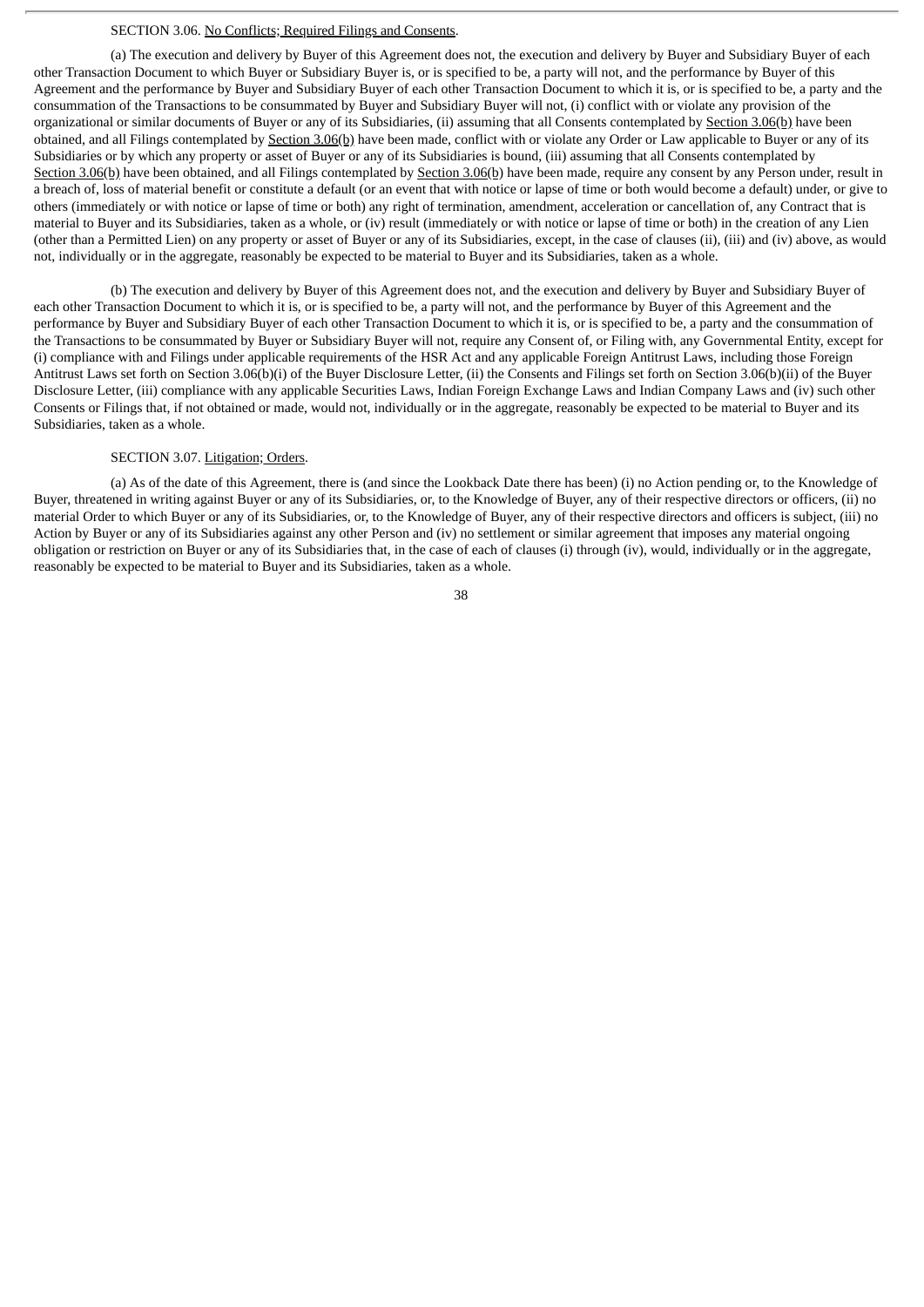(b) This Section 3.07 does not relate to Tax matters, which are the subject of Section 3.11, intellectual property matters, which are the subject of Section 3.12, or environmental matters, which are the subject of Section 3.13.

# SECTION 3.08. Permits; Compliance with Law.

(a) Except as would not, individually or in the aggregate, reasonably be expected to be material to Buyer and its Subsidiaries, taken as a whole, (i) Buyer and its Subsidiaries have all Consents of all Governmental Entities required to operate their respective businesses as currently operated, (ii) Buyer and its Subsidiaries are in compliance with the terms of such Consents and (iii) to the Knowledge of Buyer, no Action is pending or threatened in writing against Buyer or any of its Subsidiaries seeking the revocation, suspension or cancellation of any such Consent.

(b) (i) The business of Buyer and its Subsidiaries is not being, and since the Lookback Date has not been, operated in violation of any applicable Law or Order and (ii) Buyer and its Subsidiaries have not received any written communications from a Governmental Entity that alleges that Buyer or any of its Subsidiaries is not in compliance with any such Law or Order, except in each case of clauses (i) and (ii), as would not, individually or in the aggregate, reasonably be expected to be material to Buyer and its Subsidiaries, taken as a whole.

#### SECTION 3.09. Financial Statements.

(a) Section 3.09(a) of the Buyer Disclosure Letter sets forth true, correct and complete copies of the Buyer Financial Statements. The Buyer Financial Statements have been prepared in accordance with GAAP and fairly present in all material respects the consolidated financial position, results of operations and cash flows of Buyer, as of the respective dates and for the respective periods indicated therein, except as may be indicated in the notes thereto or, in the case of interim financial statements, for the absence of footnotes and other presentation items and for normal year-end adjustments.

(b) None of Buyer or its Subsidiaries is subject to any liabilities or obligations, whether accrued or fixed, absolute or contingent, or matured or unmatured, that would be required to be reflected on a balance sheet prepared in accordance with GAAP, except for those liabilities and obligations (i) included, reflected or reserved against or provided for in the Buyer Financial Statements, (ii) incurred in the ordinary course of business since September 30, 2021, (iii) as contemplated by this Agreement, the other Transaction Documents or otherwise incurred in connection with the Transactions, (iv) as covered by the subject matter of the representations and warranties set forth in this Article III (other than this Section 3.09), (v) that are for performance, but not breach, under Contracts made available to Seller Parent or (vi) that would not, individually or in the aggregate, reasonably be expected to be material to Buyer and its Subsidiaries, taken as a whole.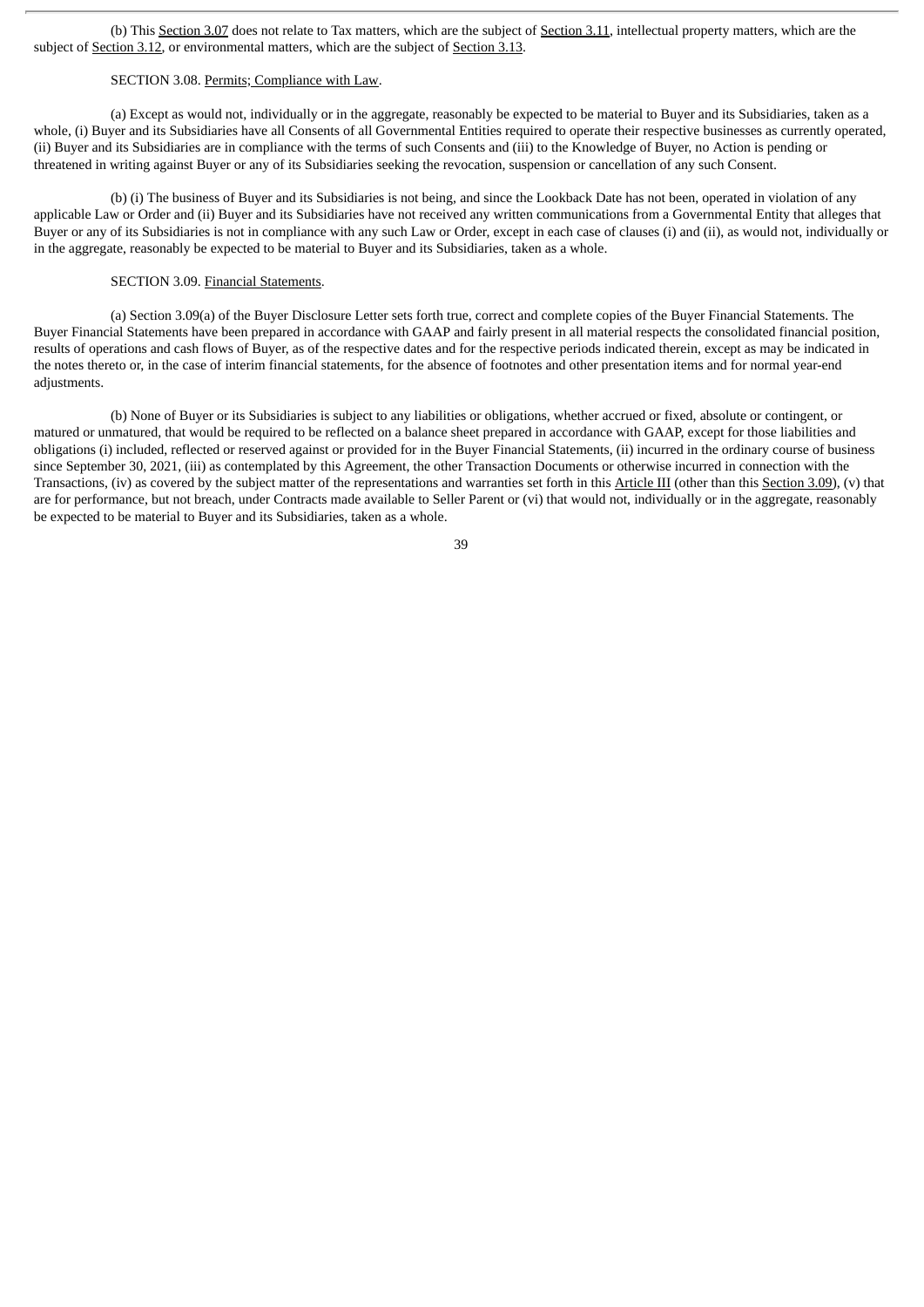### SECTION 3.10. Absence of Certain Changes.

(a) Since September 30, 2021, there has not been any Buyer Material Adverse Effect.

(b) From September 30, 2021 to the date of this Agreement, Buyer and its Subsidiaries have operated their business in the ordinary course of business in all material respects and have not taken any action which, if taken after the date of this Agreement and prior to the Closing Date without the prior written consent of Seller Parent, would constitute a breach of Section 4.02(b).

#### SECTION 3.11. Taxes.

(a) All income and other material Tax Returns required to be filed by or with respect to Buyer or any of its Subsidiaries have been timely filed (taking into account any extensions), and all such Tax Returns are true, correct and complete in all material respects. All income and other material Taxes of or with respect to Buyer or any of its Subsidiaries (including any Taxes required to be withheld by Buyer or any of its Subsidiaries under applicable Law) (i) have been paid (or withheld and remitted, as applicable) or (ii) are appropriately reflected as liabilities in the Buyer Financial Statements if required by GAAP (except for, in the case of this clause (ii), Tax liabilities accrued for periods after September 30, 2021 due to the passage of time and operations in the ordinary course of business).

(b) No deficiency with respect to any income or other material Taxes has been asserted in writing against or with respect to Buyer or any of its Subsidiaries, which deficiency (i) has not been paid, settled or withdrawn or (ii) is not being contested in good faith by appropriate proceedings.

(c) There are no Tax Proceedings with respect to any income or other material Taxes by a Governmental Entity with respect to Buyer or any of its Subsidiaries.

(d) The Subsidiary Buyer is either (i) treated as disregarded as separate from its owner for U.S. federal income tax purposes under U.S. Treasury Regulation Section 301.7701-3 or (ii) eligible to make an election to be treated as disregarded as separate from its owner for U.S. federal income tax purposes and has not made an election under U.S. Treasury Regulation Section 301.7701-3 to be taxable as a corporation within the last five years.

(e) The representations and warranties of Buyer contained in the Tax Representation Letter would be true and correct if they were made on the date hereof.

(f) As of the date of this Agreement, Buyer and its Subsidiaries have no intention to cause the Irish Acquired Company to incur any material, extraordinary future liabilities for a period of one (1) year after the effective date of any restricted activity (as defined in section 200 of the Ireland Companies Act 2014 (the "Ireland Companies Act")) which constitutes a reduction in company capital for the purposes of section 84(1) of the Ireland Companies Act that may occur between the date of this Agreement and the Closing.

 $\overline{40}$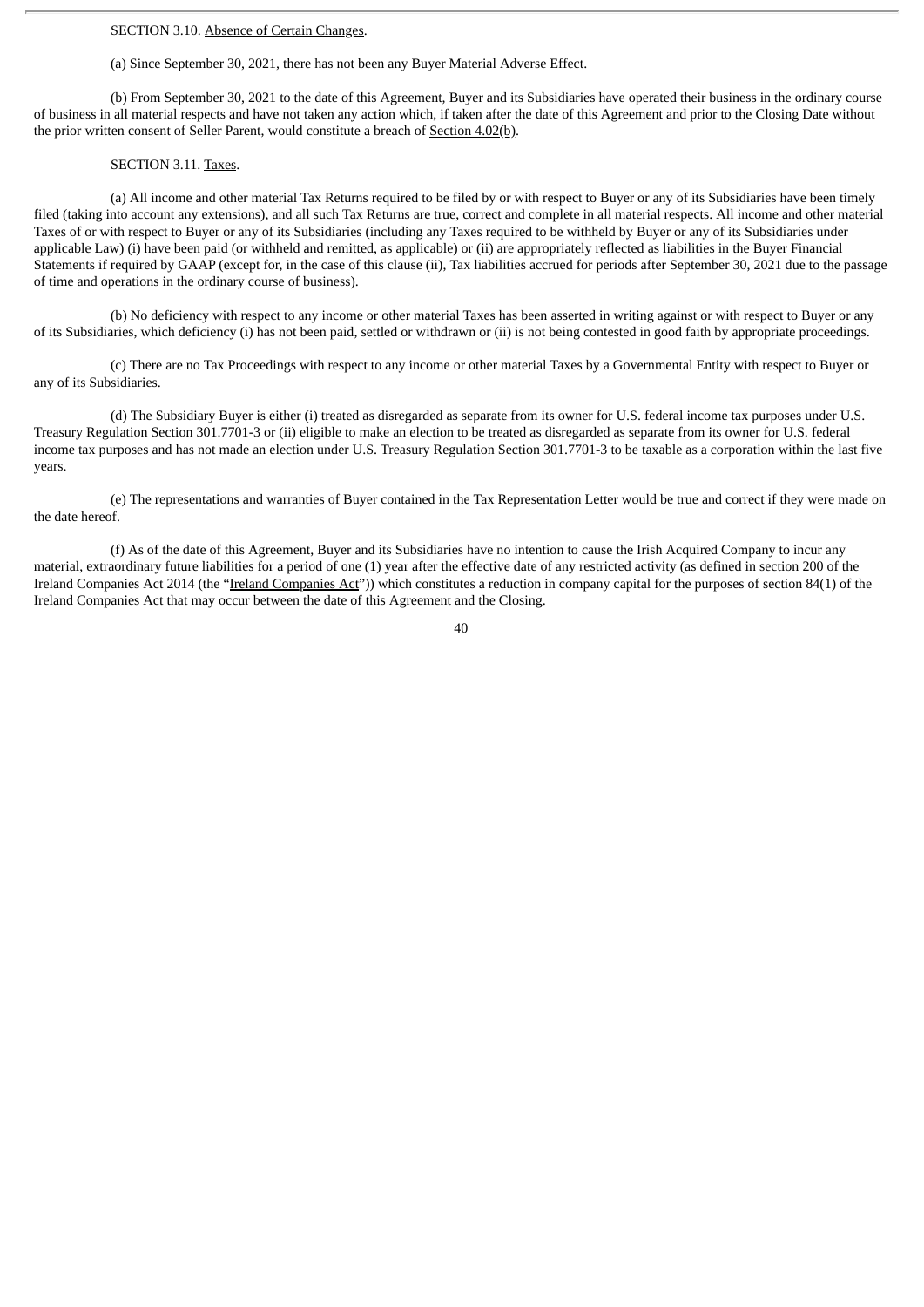### SECTION 3.12. Intellectual Property.

(a) All Patents, active registered Trademarks and applications therefor, registered copyrights and registered domain names owned or controlled by, or purported to be owned or controlled by, Buyer or any of its Subsidiaries are subsisting and, to the Knowledge of Buyer, valid and enforceable.

(b) Buyer or one or more of its Subsidiaries own, free and clear of Liens (other than Permitted Liens), have a valid and enforceable license to or otherwise have a valid right to use all material Intellectual Property used in or held for use in the business of Buyer and its Subsidiaries ("Buyer Intellectual Property").

(c) For purposes of this Agreement, "Licensed Buyer IP Contracts" means all of the written Contracts (A) pursuant to which Buyer or any of its Subsidiaries obtained the right to use or practice rights under third party Intellectual Property that is material to the operation of the business of Buyer and its Subsidiaries or (B) by which Buyer or any of its Subsidiaries has licensed or otherwise authorized a third party to use any of the Buyer Intellectual Property that is material to the operation of the business of Buyer and its Subsidiaries, including license agreements, settlement agreements and covenants not to sue. Except as would not, individually or in the aggregate, reasonably be expected to be material to Buyer and its Subsidiaries, taken as a whole, (i) each of such Licensed Buyer IP Contracts is valid and binding on Buyer or its applicable Subsidiary party thereto and, to the Knowledge of Buyer, each other party thereto, and is in full force and effect, subject to the Enforceability Exceptions, (ii) Buyer or its applicable Subsidiary party thereto is not in default under any such Licensed Buyer IP Contract, and Buyer or its applicable Subsidiary party thereto has not received notice of any asserted default by Buyer or its applicable Subsidiary party thereto under any such Licensed Buyer IP Contract, (iii) to the Knowledge of Buyer, no other party to such Licensed Buyer IP Contract is in default thereunder and no event has occurred which, with or without notice, lapse of time or both, would reasonably be expected to constitute a default under any such Licensed Buyer IP Contract and (iv) none of Buyer or its Subsidiaries has received written notice from any counterparty to any such Licensed Buyer IP Contract that such counterparty intends to terminate, not renew or renegotiate the terms of such Licensed Buyer IP Contract.

(d) Each (i) independent contractor or other agent of Buyer or any of its Subsidiaries who, alone or with others, creates, develops or invents, or has created, developed or invented, material Buyer Intellectual Property and (ii) employee of Buyer or any of its Subsidiaries, as a matter of course, has entered into a written agreement with Buyer or its Subsidiaries that obliges such employee, independent contractor or other agent to disclose and to presently assign such material Buyer Intellectual Property to Buyer or any of its Subsidiaries.

(e) (i) None of Buyer or its Subsidiaries is infringing, misappropriating or otherwise violating or, since the Lookback Date, has infringed, misappropriated or otherwise violated the Intellectual Property of any third party in any material respect, (ii) to the Knowledge of Buyer, no third party is infringing, misappropriating or otherwise violating any Buyer Intellectual Property owned by Buyer or any of its Subsidiaries and (iii) during the period from the Lookback Date to the date hereof, (A) none of Buyer or its Subsidiaries has initiated or threatened in writing any claim against any third party alleging that such third party infringes, misappropriates or otherwise violates any Buyer Intellectual Property and (B) no third party has initiated or, to the Knowledge of Buyer, threatened in writing any claim against Buyer or its Subsidiaries alleging that Buyer or any of its Subsidiaries infringes, misappropriates or otherwise violates the Intellectual Property of any third party.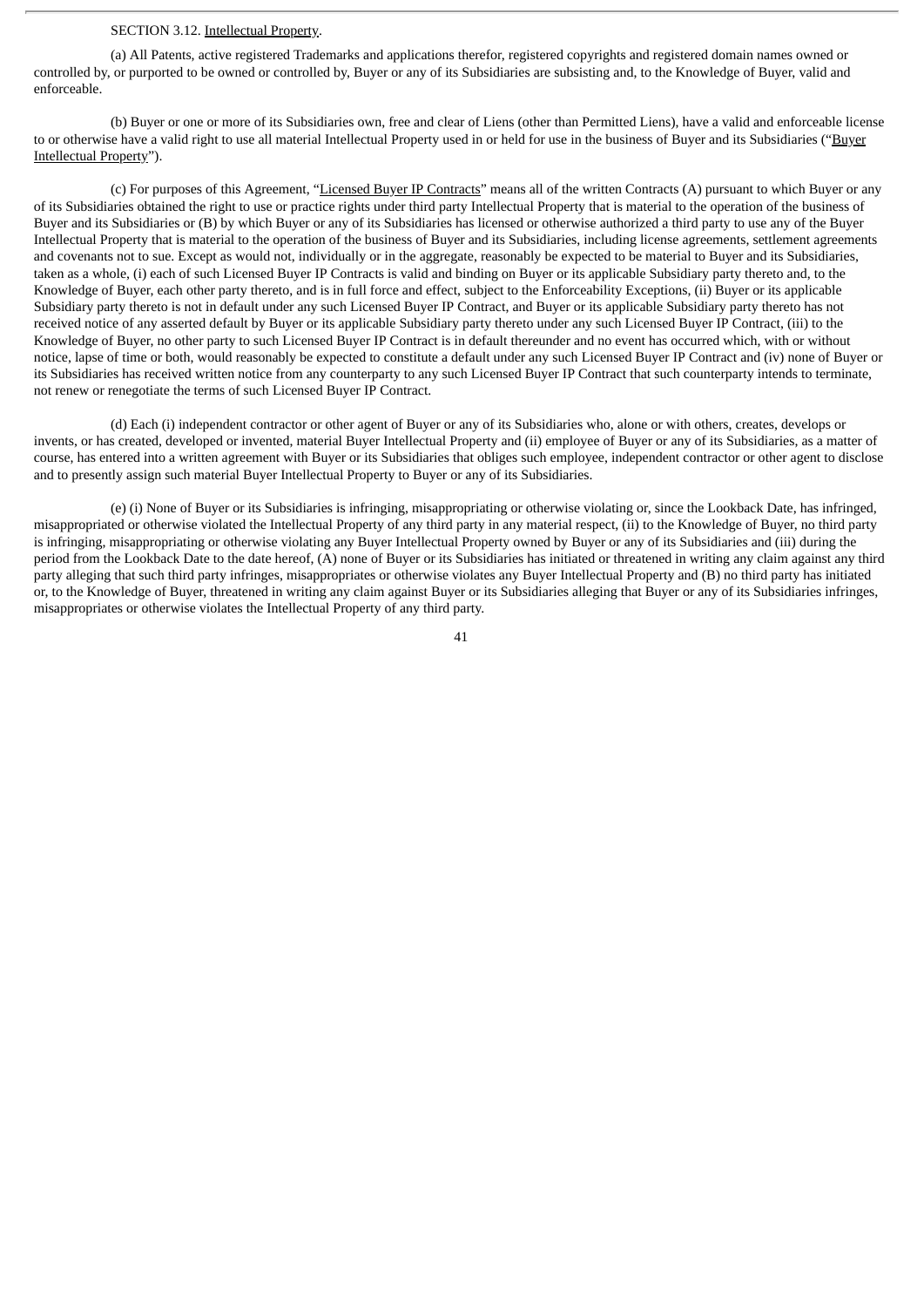(f) Buyer and its Subsidiaries have taken commercially reasonable measures to protect the confidentiality of trade secrets and other confidential information included in the Buyer Intellectual Property and prevent the unauthorized disclosure of any such trade secrets and any such other confidential information. Each employee, independent contractor or other agent of Buyer or any of its Subsidiaries who has been provided access to any trade secrets or other confidential information has entered into a written agreement pursuant to which such employee, independent contractor or other agent agrees to protect such trade secrets and such other confidential information. To the Knowledge of Buyer, since the Lookback Date, there has been no unauthorized access to any such trade secrets by, or disclosure of any such trade secrets to, any third party.

(g) No funding, facilities or personnel of any Governmental Entity or any university or educational institution were used to develop or create any Buyer Intellectual Property owned by Buyer or any of its Subsidiaries, except for any such funding or use of facilities or personnel that has not resulted in such Governmental Entity or institution obtaining ownership rights or license rights to such Buyer Intellectual Property.

(h) Buyer and its Subsidiaries are not using any Open Source Software in a manner that would (i) require Buyer or any of its Subsidiaries to license, disclose or distribute any source code of any software included in any Buyer Intellectual Property owned by Buyer or any of its Subsidiaries, (ii) prohibit or limit the receipt of consideration in connection with licensing, sublicensing or distributing any source code of any software included in the Buyer Intellectual Property owned by Buyer or any of its Subsidiaries or (iii) grant a license or other right under any Buyer Intellectual Property owned by Buyer or any of its Subsidiaries.

(i) To the Knowledge of Buyer, none of the software used in the business of Buyer and its Subsidiaries contains any "back door," "drop dead device," "time bomb," "Trojan horse," "virus," or "worm" (as such terms are commonly understood in the software industry) or any other code designed or intended to have, or capable of performing, any of the following functions: (i) disrupting, disabling, harming or otherwise impeding in any manner the operation of, or providing unauthorized access to, a computer system or network or other device on which such code is stored or installed or (ii) damaging or destroying any data or file without the user's consent.

(j) Buyer and its Subsidiaries have implemented reasonable backup, security and disaster recovery technology consistent with industry practices and have implemented, maintained and complied with appropriate security policies and procedures that comply in all respects with all applicable Privacy and Data Security Requirements.

(k) (i) Buyer and its Subsidiaries are operating, and since the Lookback Date, have operated, their business in compliance, in all material respects, with all applicable Privacy and Data Security Requirements, (ii) Buyer and its Subsidiaries have implemented, have maintained since the Lookback Date and currently maintain, in all material respects, commercially reasonable technical, organizational and administrative security measures designed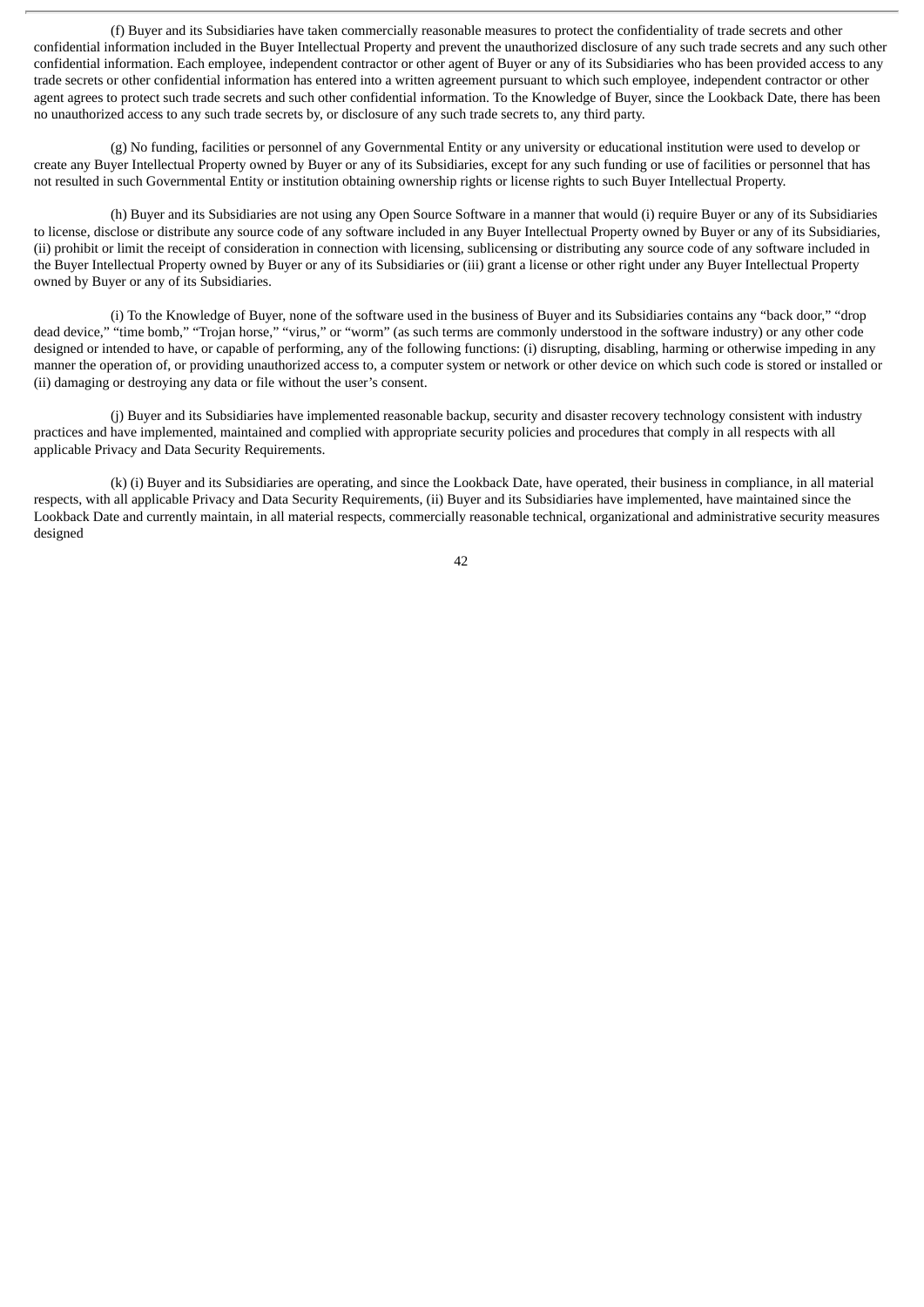to protect all Personal Information under the control and in the possession of Buyer and its Subsidiaries from unauthorized access, use, disclosure, modification, deletion or other processing and (iii) since the Lookback Date, there have been no failures, crashes, security breaches or other adverse events or incidents affecting Buyer's IT Systems resulting in material unauthorized access to or material disclosure of Personal Information under the control and possession of Buyer and its Subsidiaries.

(l) Since the Lookback Date, (i) none of Buyer or its Subsidiaries has notified (either voluntarily or as required) or has been required by applicable Privacy and Data Security Requirements to notify, any affected individual, any third party, any Governmental Entity or the media of any material breach or material non-permitted access to or disclosure of Personal Information under the control and possession of Buyer or any of its Subsidiaries, (ii) none of Buyer or its Subsidiaries have received any subpoenas, written demands or other written notices from any Governmental Entity investigating, inquiring into or otherwise relating to any actual or potential material violation by Buyer or any of its Subsidiaries of any applicable Privacy and Data Security Requirements and, to the Knowledge of Buyer, none of Buyer or its Subsidiaries is under investigation by any Governmental Entity for any actual or potential violation of any applicable Privacy and Data Security Requirements and (iii) no Person (including any Governmental Entity) has commenced any material Action against, nor has any material written notice or enforcement action of any kind been served on, or initiated against, Buyer or any of its Subsidiaries under any applicable Privacy and Data Security Requirements or with respect to loss, damage or unauthorized access, use or modification of any Personal Information.

(m) Since the Lookback Date Buyer and its Subsidiaries have undertaken commercially reasonable (i) Information Security Reviews, (ii) corrections of any material exceptions or vulnerabilities identified in such Information Security Reviews and (iii) installations of software security patches and other fixes to identified technical information security vulnerabilities.

(n) Notwithstanding anything to the contrary herein, this Section 3.12 contains the sole and exclusive representations and warranties of Buyer with respect to Intellectual Property.

SECTION 3.13. Environmental Matters. Except as would not, individually or in the aggregate, reasonably be expected to have a Buyer Material Adverse Effect: (a) no written notice, demand, request for information or citation has been received by, and no Action is pending or, to the Knowledge of Buyer, threatened in writing by any Governmental Entity or other Person against, Buyer or any of its Subsidiaries alleging that Buyer or any of its Subsidiaries has violated or is subject to liability under any Environmental Law, (b) Buyer and its Subsidiaries are, and since the Lookback Date have been, in compliance with all Environmental Laws, including possessing and complying with all Environmental Permits necessary for the operation of the business of Buyer and its Subsidiaries, (c) none of Buyer or its Subsidiaries is conducting or paying for any responsive or corrective action under any Environmental Law at any location and (d) none of Buyer or its Subsidiaries is party to any Order that imposes any outstanding obligations under any Environmental Law.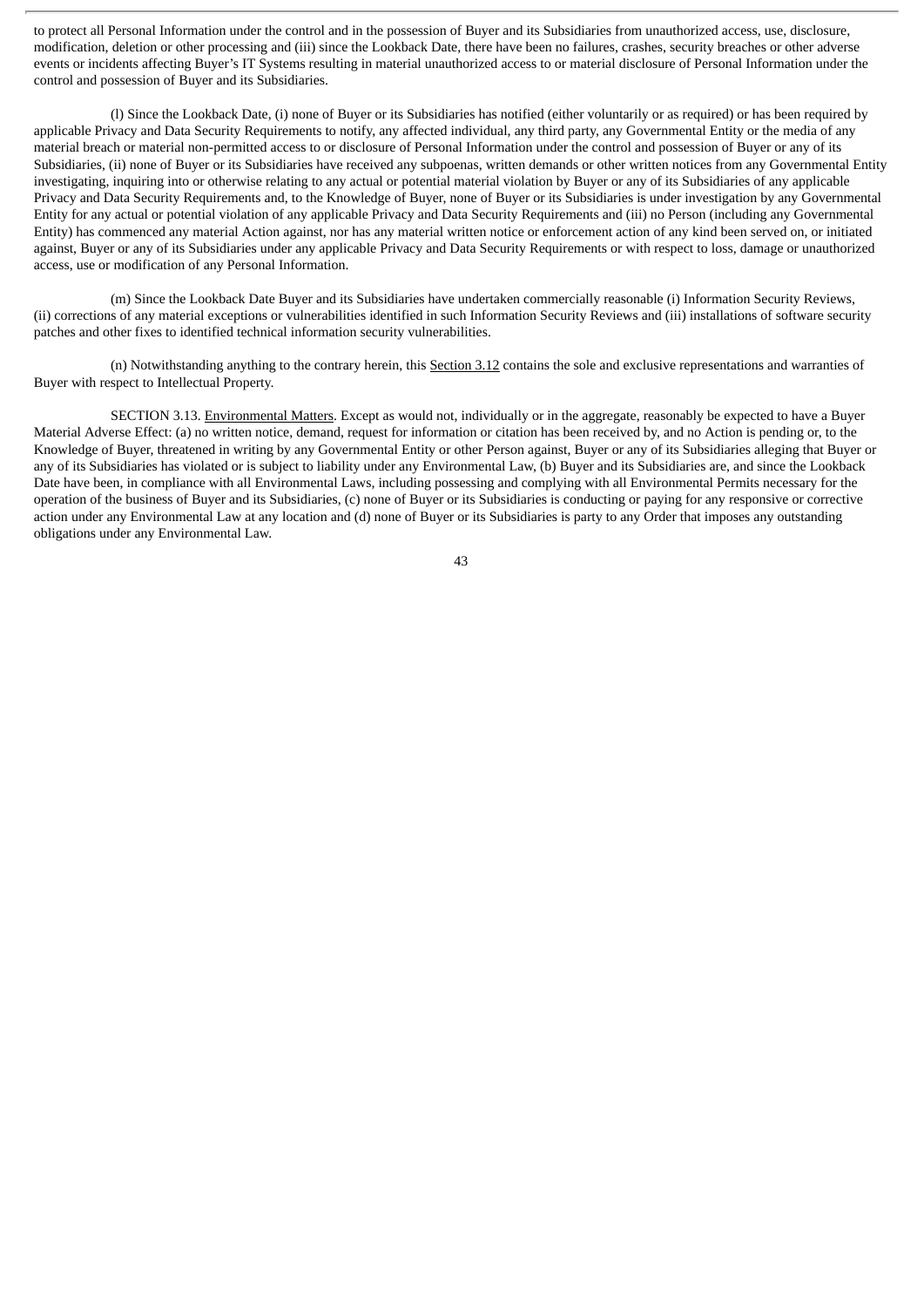### SECTION 3.14. Material Contracts.

(a) Section 3.14(a) of the Buyer Disclosure Letter sets forth a true, correct and complete list of each Buyer Material Contract in effect as of the date of this Agreement.

(b) "Buyer Material Contracts" means each Contract to which Buyer or any of its Subsidiaries is a party or by which Buyer or any of its Affiliates is bound (excluding (i) any Transaction Documents and (ii) the Seller Parent/Buyer Contracts), which:

(i) relates to any merger, stock sale, stock purchase or business combination involving Buyer or any of its Subsidiaries, or any agreement granting any preferential right with respect to any of the foregoing;

(ii) (A) provides for the incurrence of any material Indebtedness, or the issuance of any equity interests (including any Stock Rights), by Buyer or any of its Subsidiaries, (B) otherwise evidences any Indebtedness of Buyer and its Subsidiaries or (C) provides for loans or advances to any Person (except for extensions of trade credit and advances to employees in the ordinary course of business);

(iii) is a material joint venture Contract (including any partnership, multi-member limited liability company or other similar agreements);

(iv) is (A) a settlement or similar Contract with any Governmental Entity or (B) an Order, in the case of each of clauses (A) and (B), which involves material performance by Buyer or any of its Subsidiaries after the date of this Agreement; or

(v) is a Buyer Related Party Contract, any Serum Transaction Agreement or any other Contract related to any Serum Transaction Agreement.

(c) Except as would not, individually or in the aggregate, reasonably be expected to be material to Buyer and its Subsidiaries, taken as a whole, (i) each of such Buyer Material Contracts is valid and binding on Buyer or its applicable Affiliate party thereto and, to the Knowledge of Buyer, each other party thereto, and is in full force and effect, subject to the Enforceability Exceptions, (ii) Buyer or its applicable Affiliate party thereto is not in default under any such Buyer Material Contract, and Buyer or its applicable Affiliate party thereto has not received notice of any asserted default by Buyer or its applicable Affiliate party thereto under any such Buyer Material Contract, (iii) to the Knowledge of Buyer, no other party to such Buyer Material Contract is in default thereunder and no event has occurred which, with or without notice, lapse of time or both, would reasonably be expected to constitute a default under any such Buyer Material Contract and (iv) none of Buyer or its Affiliates has received written notice from any counterparty to any such Buyer Material Contract that such counterparty intends to terminate, not renew or renegotiate the terms of such Buyer Material Contract.

(d) True, correct and complete copies of each Buyer Material Contract in effect as of the date of this Agreement have been made available to Seller Parent.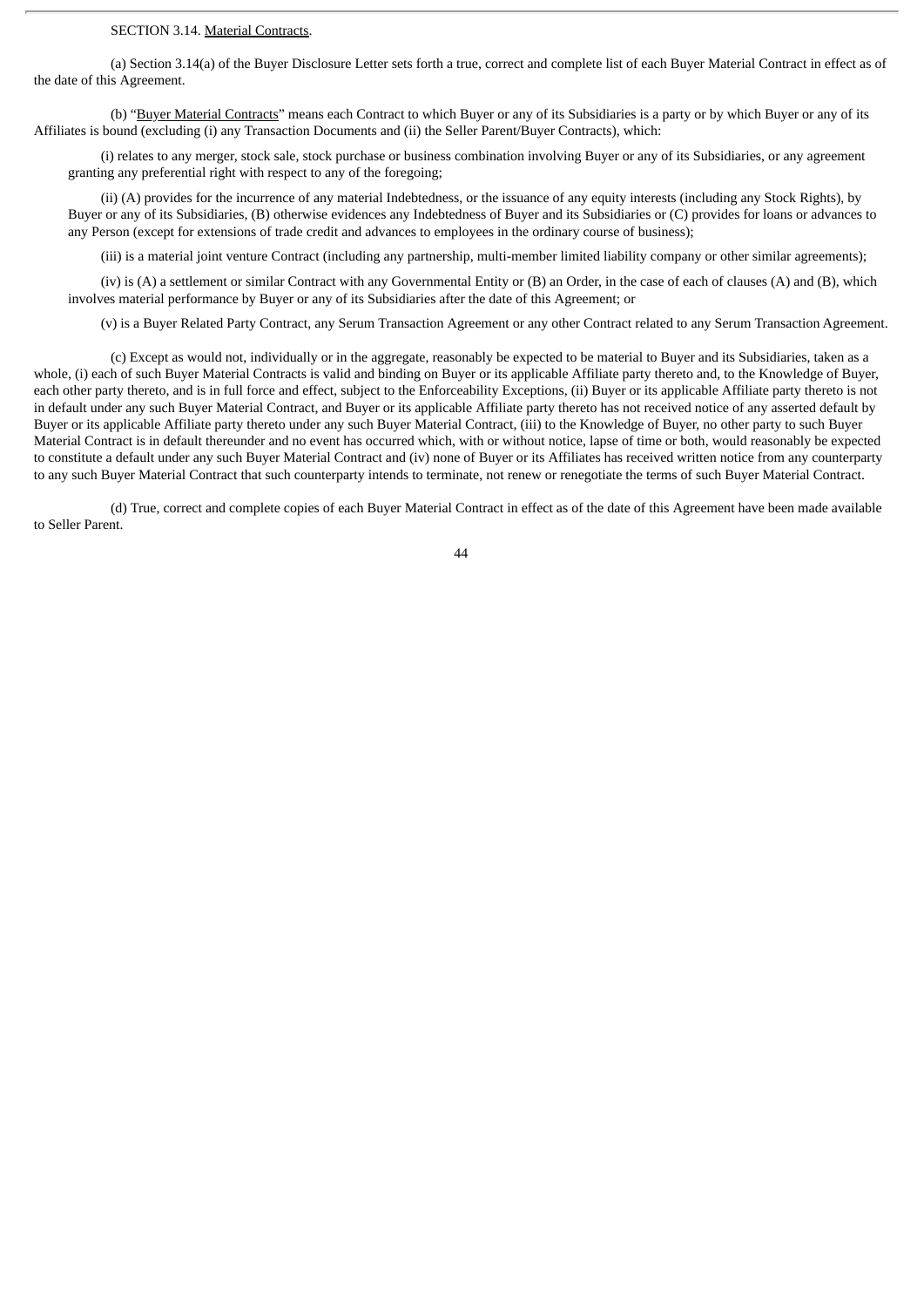SECTION 3.15. Insurance. Except as would not, individually or in the aggregate, reasonably be expected to be material to Buyer and its Subsidiaries, taken as a whole, (a) Buyer and its Subsidiaries own or hold policies of insurance, or are self-insured, in amounts providing reasonably adequate coverage against all risks customarily insured against by companies in similar lines of business as Buyer and its Subsidiaries, (b) all such insurance policies are in full force and effect except for any expiration thereof in accordance with the terms thereof, no written notice of cancelation or modification has been received other than in connection with ordinary renewals and there is no existing default and no event has occurred which, with or without notice, lapse of time or both, would reasonably be expected to constitute a default by any insured thereunder and (c) the insurance maintained by Buyer and its Subsidiaries complies with all applicable Laws and all material Contracts of Buyer and its Subsidiaries.

#### SECTION 3.16. Anti-Corruption; Sanctions; Import and Export Control Laws.

(a) Neither Buyer nor its Subsidiaries, their respective directors, managers, officers, employees and, to the Knowledge of Buyer, their Representatives authorized to act on their behalf has, since the Lookback Date, (i) taken any action, offered or received, directly or directly, anything of value, including unlawful contributions, gifts, entertainment or other unlawful expenses relating to political activity or otherwise, including to any Person, (ii) offered or made any direct or indirect bribe, rebate, payoff, influence payment, kickback or other unlawful payment to any foreign or domestic Government Official or (iii) otherwise violated any applicable anti-corruption or anti-bribery laws, statutes, rules, regulations or orders, including the FCPA and the UKBA. Buyer has maintained, and has caused each of its Affiliates to maintain, systems of internal controls (including accounting systems, purchasing systems and billing systems) and written policies reasonably designed to ensure compliance with the FCPA, UKBA, and any other applicable anti-bribery or anti-corruption law. No officers, directors or employees of Buyer or any of its Subsidiaries are the subject of any material allegation, voluntary disclosure, investigation, prosecution or other enforcement action related to the FCPA, UKBA or any other applicable anti-corruption law.

(b) Buyer and its Subsidiaries are, and have been since the Lookback Date, (i) in material compliance with Trade Laws and (ii) in compliance with Sanctions. There are no sanctions-related, export-related or import-related Actions pending or, to the Knowledge of Buyer, threatened in writing against Buyer or its Subsidiaries or, to the Knowledge of Buyer, any officer or director of Buyer or any of its Subsidiaries by or before (or, in the case of a threatened matter, that would come before) any Governmental Entity.

(c) (i) None of Buyer or any of its Subsidiaries has engaged in, or is now engaging in, directly or indirectly, any dealings or transactions in a Sanctioned Country or with a Sanctioned Person and (ii) none of Buyer or any of its Subsidiaries, or any director, manager, officer or employee thereof, is a Sanctioned Person.

#### SECTION 3.17. Health Care and FDA Regulatory Matters.

(a) Buyer and its Subsidiaries, (i) are, and since the Lookback Date have been, in material compliance with all applicable Health Care Laws; and (ii) since the Lookback Date, no Action has been taken or is pending, or, to the Knowledge of Buyer, has been threatened in writing, in each case, by any Governmental Entity or other Person against Buyer or any of its Subsidiaries alleging that Buyer or any of its Subsidiaries is in material violation of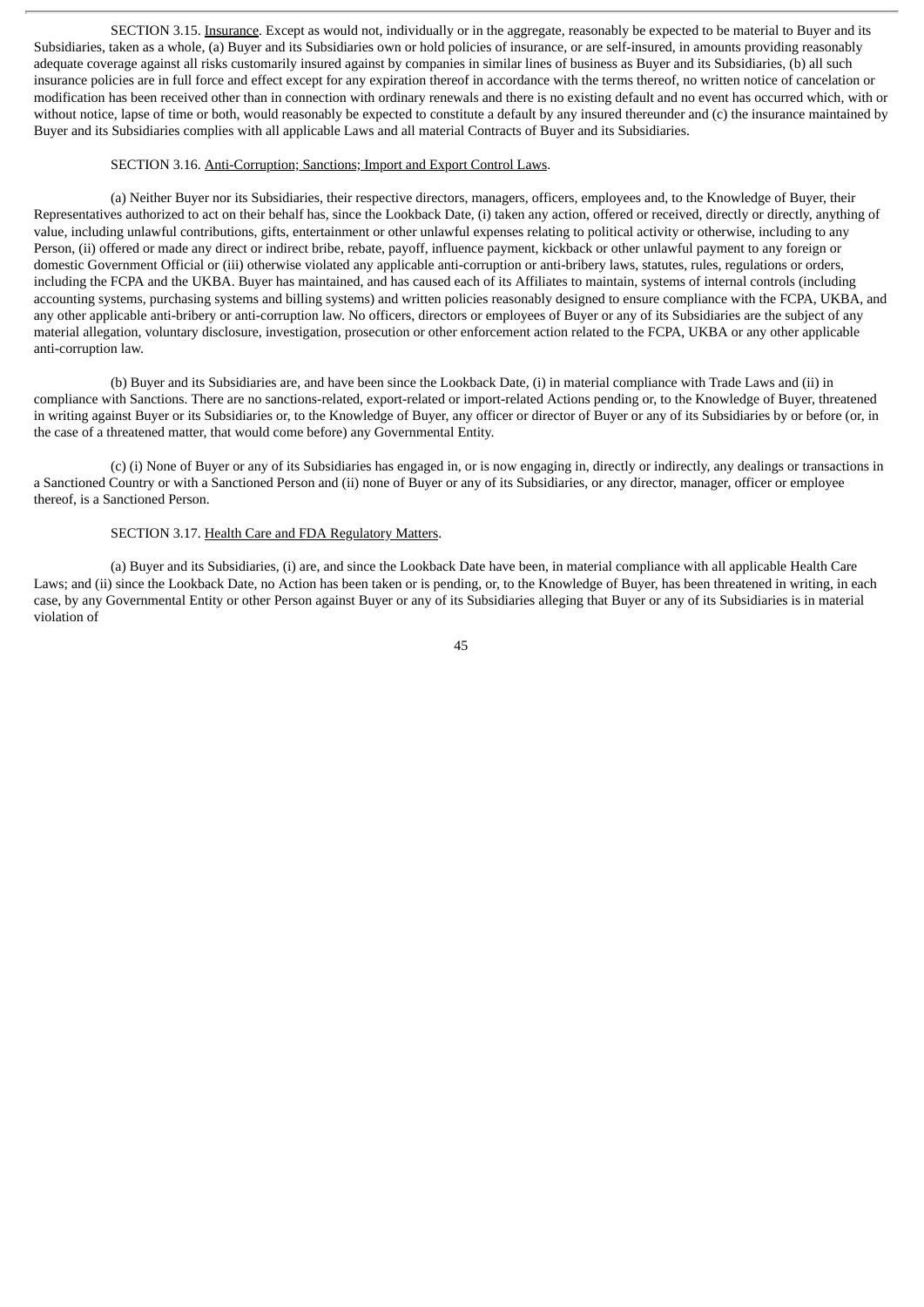any applicable Health Care Law. Since the Lookback Date, Buyer and its Subsidiaries have not received written notice from any Governmental Entity that alleges any officer or employee of, or any sub-contractor acting on behalf of, Buyer or its Subsidiaries is or was under investigation by any such Governmental Entity for alleged material noncompliance with any applicable Health Care Law.

(b) Since the Lookback Date, Buyer and its Subsidiaries have not entered into any agreement, settlement, judgment, corporate integrity agreement, certification of compliance or consent order with any Governmental Entity with respect to material noncompliance with or material violation of any applicable Health Care Law.

(c) Since the Lookback Date, Buyer and its Subsidiaries have not been a defendant or named party in any unsealed qui tam litigation under the False Claims Act.

(d) Since the Lookback Date, none of (i) Buyer, (ii) any of its Affiliates or (iii) to the Knowledge of Buyer, any of Buyer's or its Affiliates' shareholders owning five percent (5%) or more of the Buyer or any of Buyer's or its Subsidiaries' respective current or former directors, officers, employees, representatives, agents or independent contractors (A) has been convicted of, charged with or investigated for any crime under U.S.C. § 335a or any similar applicable Law; (B) has been convicted of, charged with or investigated for any violation of any applicable Health Care Law; (C) has been convicted of, charged with, or investigated for any violation of any applicable Health Care Law related to fraud, theft, embezzlement, breach of fiduciary responsibility, financial misconduct, obstruction of an investigation, or controlled substances; (D) is or has ever been debarred, excluded or suspended from participation in any health care program of any Governmental Entity, or convicted of any crime regarding health care products or services that would reasonably be expected to result in any such debarment, exclusion or suspension under any applicable Health Care Law, including 42 U.S.C. § 1320a-7 or any similar Law; or (E) has been the subject of any consent decree or criminal or civil fine or penalty imposed by any Governmental Entity under any applicable Health Care Law related to fraud, theft, embezzlement, breach of fiduciary responsibility, financial misconduct, obstruction of an investigation, or controlled substances. No debarment or exclusion proceedings, investigations, or other actions are pending or, to the Knowledge of Buyer, threatened in writing against Buyer or its Affiliates with respect to any applicable Health Care Law. To the Knowledge of Buyer, no debarment or exclusion proceedings, investigations, or other actions are pending or threatened in writing against any of Buyer's or its Affiliates' respective directors, officers, employees, representatives, agents or independent contractors with respect to any applicable Health Care Law.

(e) Except as would not, individually or in the aggregate, reasonably be expected to be material to Buyer and its Subsidiaries, taken as a whole, (i) Buyer and its Subsidiaries own, possess or have obtained all applicable Health Care Approvals related to the Products that are required in connection with the operation of the business of Buyer and its Subsidiaries as presently conducted, (ii) Buyer and its Subsidiaries have, since the Lookback Date, complied, and currently are in compliance, with all such Health Care Approvals, (iii) each such Health Care Approval is valid and in full force and effect and is renewable by its terms or in the ordinary course of business, (iv) Buyer and its Subsidiaries are not in default in any respect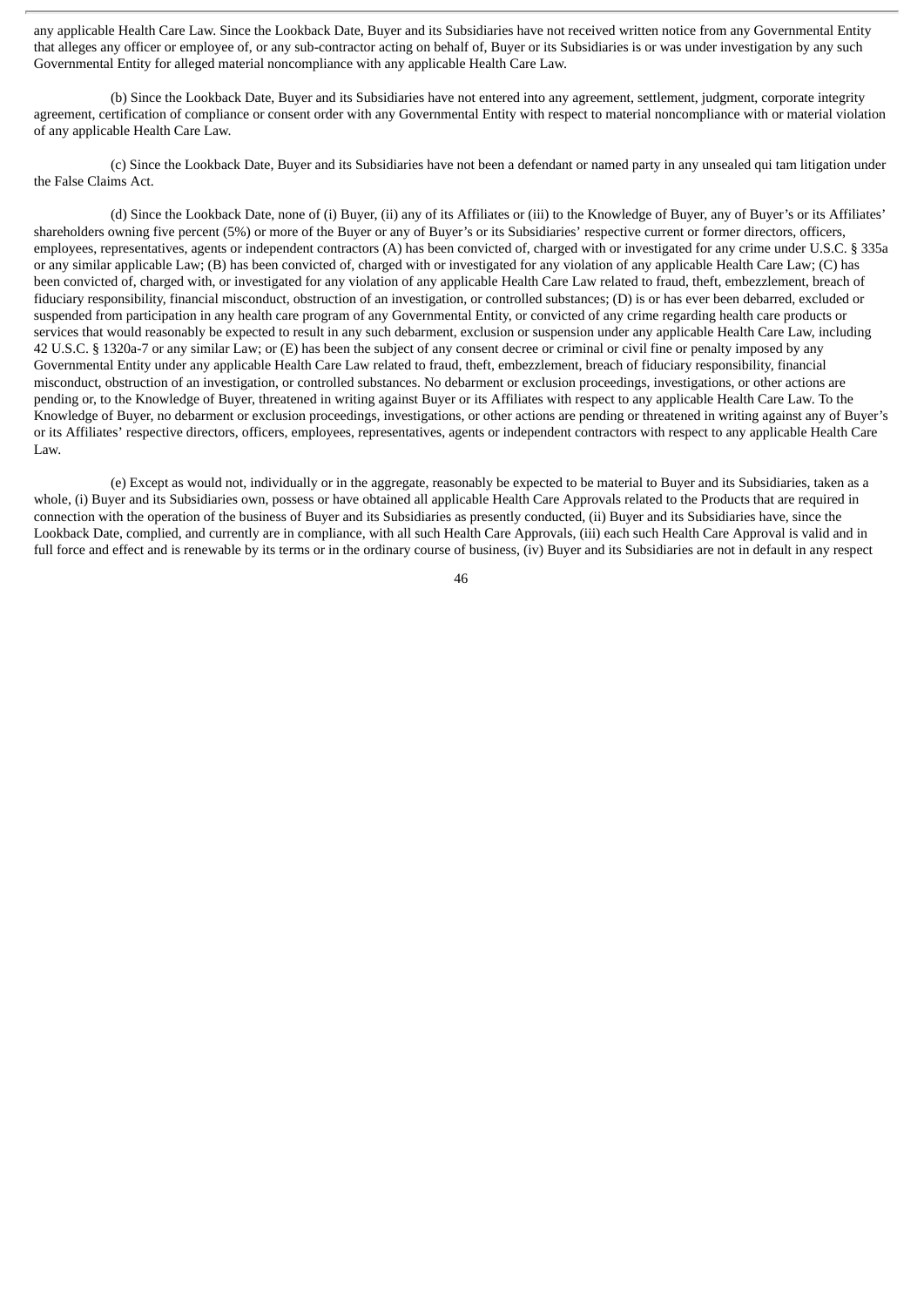under any such Health Care Approval, and Buyer and its Subsidiaries have not received any written notice of proceedings relating to the actual or potential suspension, adverse modification, restriction, revocation or cancellation of any such Health Care Approval, and (v) all renewals for such Health Care Approvals have been timely applied for, and no event or circumstance has occurred or exists (including the execution of this Agreement) that would prohibit or prevent the reissuance, or would cause the suspension or revocation, of any such Health Care Approval necessary for the operation of the business of Buyer and its Subsidiaries as presently conducted.

SECTION 3.18. No Substantial Interest. No national or subnational governments of a single foreign state have a "substantial interest" in Buyer or any of its Affiliates within the meaning of the DPA.

SECTION 3.19. Investment Purpose. Each Applicable Buyer is acquiring the Acquired Equity Interests, as applicable, upon the terms and subject to the conditions set forth in this Agreement for its own account only and not with a view to (or for) resale in connection with any public sale or distribution thereof. Each Applicable Buyer acknowledges that the Acquired Equity Interests are not registered under the Securities Act or any other Securities Laws, and that the Acquired Equity Interests may not be transferred or sold except pursuant to the registration provisions of, or an applicable exemption from, applicable Securities Laws.

SECTION 3.20. Brokers. No broker, finder or investment banker is entitled to any brokerage, finder's or other fee or commission in connection with this Agreement or the Transactions based upon arrangements made by or on behalf of Buyer or any of its Affiliates.

# SECTION 3.21. Equity Financing Letters; Sufficiency of Funds.

(a) As of the date of this Agreement, (i) each of the Equity Financing Letters has not been amended, supplemented or modified, and no such amendment, supplement or modification is contemplated, and (ii) the covenants and agreements contained in each of the Equity Financing Letters have not been withdrawn, terminated or rescinded in any respect, and no such withdrawal, termination or rescission is contemplated. There are no side letters, Contracts or other arrangements or understandings related to any Equity Financing or any Equity Financing Letter.

(b) Each of the Equity Financing Letters is valid and binding on Buyer and, to the Knowledge of Buyer, each of the other parties thereto and is in full force and effect subject to the Enforceability Exceptions. To the Knowledge of Buyer, no event has occurred which, with or without notice, lapse of time or both, would reasonably be expected to (i) constitute a default or breach under any Equity Financing Letter such that such default or breach could not be cured or would constitute a failure to satisfy a condition, (ii) constitute a failure to satisfy a condition under any Equity Financing Letter or (iii) result in any portion of the amounts to be funded or invested in accordance with any Equity Financing Letter being unavailable on the Closing Date, and no party to any Equity Financing Letter has asserted, in writing, that any party to such Equity Financing Letter is in breach or default under such Equity Financing Letter. There are no terms or conditions related to the consummation of any Equity Financing, other than as expressly set forth in the Equity Financing Letter for such Equity Financing. Assuming the satisfaction or waiver of the conditions to Buyer's obligation to consummate the Closing contained in Section 6.01 and 6.02, To the Knowledge of Buyer, there is no reason to believe that any of the conditions to any Equity Financing will not be satisfied or that any Equity Financing will not be consummated in connection with the Closing in accordance with the terms of the Equity Financing Letter for such Equity Financing.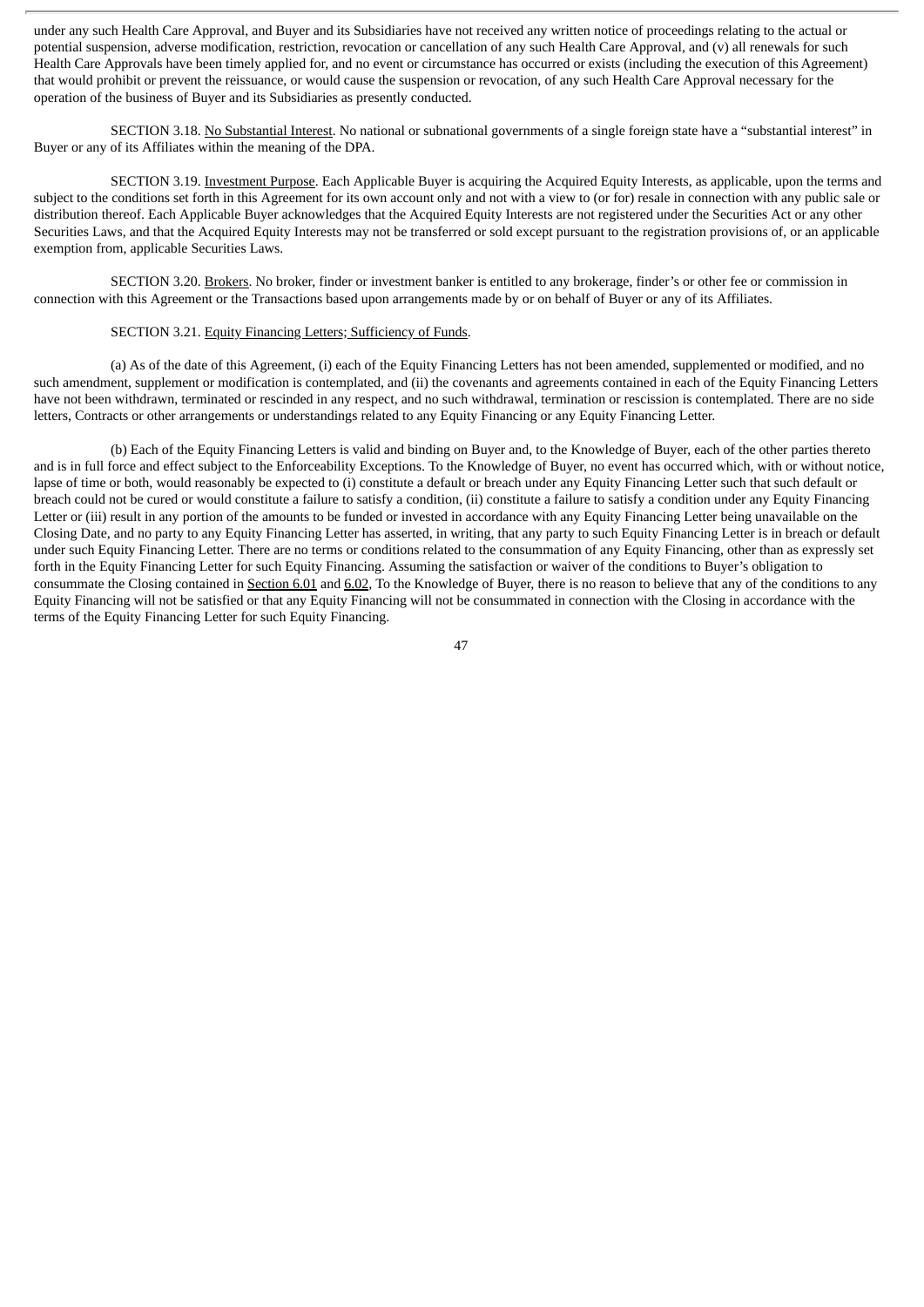(c) Assuming (i) each Equity Financing is consummated and (ii) Buyer obtains the Debt Financing, each of Buyer and its Affiliates required to make any payments under this Agreement and the other Transaction Documents will have cash, available lines of credit or other sources of immediately available funds sufficient to (A) pay the aggregate Estimated Closing Cash Consideration, any adjustment thereto and the other payments required by Article I to be made in connection with the Closing, in each case, to the extent required to be paid thereby, (B) pay any and all fees and expenses required to be paid thereby in connection with the Closing and (C) consummate the Transactions (all such payments, collectively, the "Required Payments"). In no event shall the receipt or availability of any funds or financing by or to Buyer or any of its Affiliates or any other financing transaction be a condition to any of the obligations of Buyer hereunder.

(d) Assuming (i) the satisfaction of the conditions to Buyer's obligation to consummate the Transactions, and after giving effect to the Transactions and the payment of all amounts and related fees and expenses required to be paid by Buyer or any of its Affiliates in connection with the Transactions, (ii) the accuracy of the representations and warranties of Seller Parent contained in Article II in all material respects, (iii) Seller Parent and its Subsidiaries, on a consolidated basis, are Solvent immediately prior to Closing, (iv) the consummation of the Debt Financing and each Equity Financing, Buyer and its Subsidiaries, on a consolidated basis, will be Solvent as of and immediately after the Closing. For the purposes of this Agreement, the term "Solvent", when used with respect to any Person and its Subsidiaries, on a consolidated basis, means that, as of any date of determination, such Person and its Subsidiaries have the ability to pay and service all of their liabilities as they fall due.

SECTION 3.22. Serum Transaction. As of the date of this Agreement, each of the conditions precedent set forth in Clause 3 of the Serum Merger Agreement is satisfied, other than (a) those conditions which by their terms are to be satisfied at the Completion (as defined in the Serum Merger Agreement), which conditions are capable of being satisfied as of the date of this Agreement, and (b) the Statutory Conditions Precedent (as defined in the Serum Merger Agreement). None of Buyer, its Affiliates or, to the Knowledge of Buyer, the other parties to the Serum Transaction Agreements is in breach of any covenant or agreement under any Serum Transaction Agreement and, to the Knowledge of Buyer, the representations and warranties set forth in the Serum Transaction Agreement are true and correct, in each case, except for such breaches or such failures to be true and correct as would not give rise to the failure of a condition contained in Clause 3 of the Serum Merger Agreement.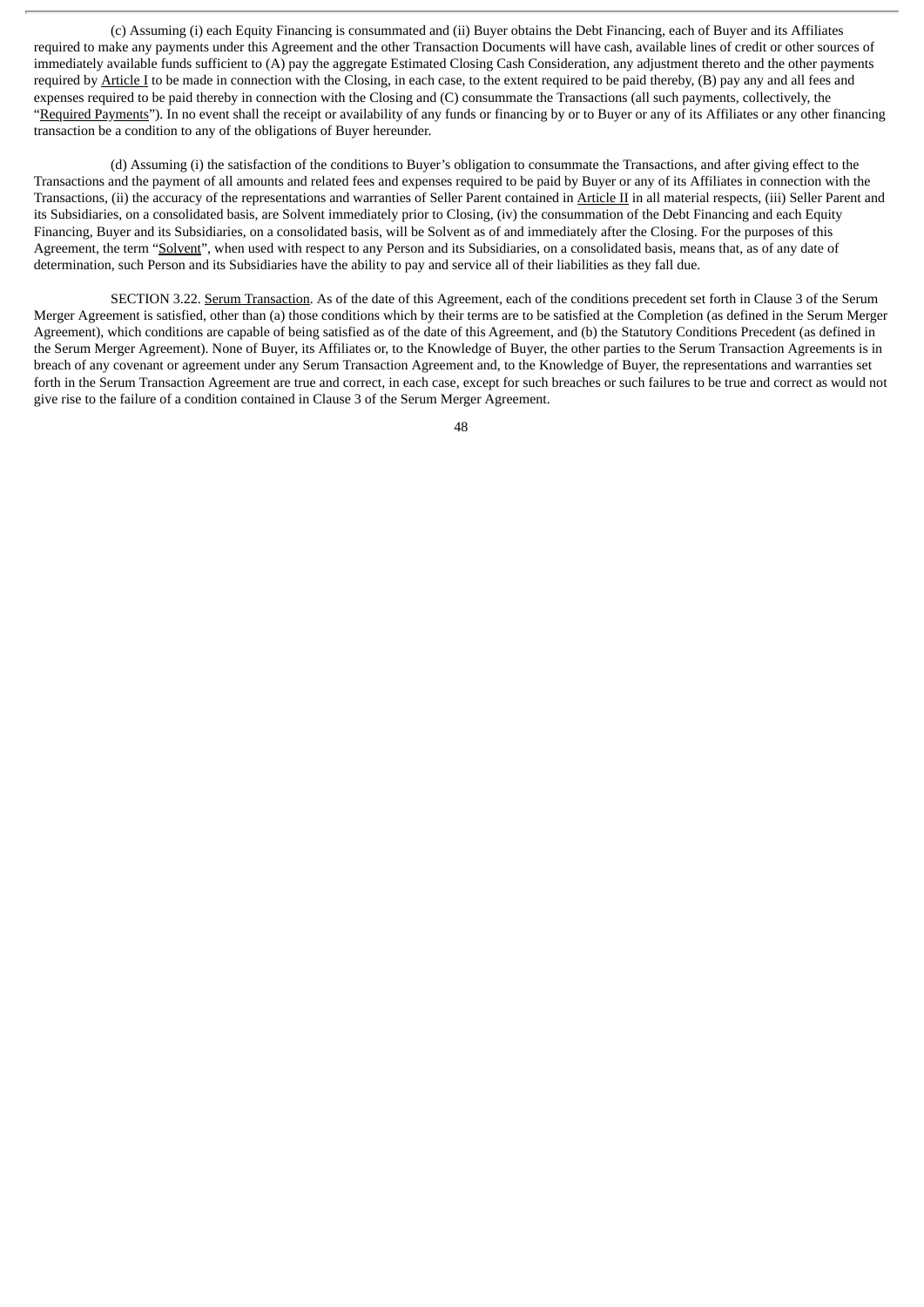#### SECTION 3.23. No Other Representations or Warranties; No Reliance.

(a) Except for the representations and warranties made by Seller Parent or any of its Subsidiaries in Article II, in any other Transaction Document or in any certificate delivered pursuant to this Agreement or any other Transaction Document, none of Seller Parent, the Sellers, the Business Companies or any other Person makes any express or implied representation or warranty with respect to Seller Parent, the Sellers, the Business Companies or their respective businesses (including the Business), operations, properties, assets, liabilities, condition (financial or otherwise) or prospects, or any estimates, projections, forecasts and other forward-looking information or business and strategic plan information regarding Seller Parent, the Sellers, the Business Companies or the Business, notwithstanding the delivery or disclosure to Buyer or any of its Representatives of any documentation, forecasts or other information with respect to any one or more of the foregoing. Without limiting the generality of the foregoing, none of Seller Parent, the Sellers, the Business Companies or any other Person makes or has made any express or implied representation or warranty to Buyer or any of its Representatives with respect to (i) any financial projection, forecast, estimate, budget or prospective information relating to Seller Parent, the Sellers or the Business Companies or their respective businesses (including the Business), operations, properties, assets, liabilities, condition (financial or otherwise) or prospects or (ii) except for the representations and warranties made by Seller Parent or any of its Subsidiaries in Article II, in any other Transaction Document or in any certificate delivered pursuant to this Agreement or any other Transaction Document, any oral or written information presented to Buyer or any of its Representatives in the course of their due diligence investigation of the Business Companies and the Business, the negotiation of this Agreement and the other Transaction Documents or the course of the Transactions. None of Seller Parent, the Sellers, the Business Companies or any other Person will have or be subject to any liability or other obligation to Buyer or any of its Representatives or any other Person resulting from the consummation of the Transactions or the use by Buyer or any of its Representatives of any such information, including information, documents, projections, forecasts or other material provided to Buyer or any of its Representatives in any "data rooms", teaser, confidential information memorandum or management presentations in connection with the Transactions, unless any such information is expressly and specifically included in a representation or warranty made by Seller Parent or any of its Subsidiaries in Article II, in any other Transaction Document or in any certificate delivered pursuant to this Agreement or any other Transaction Document and then only as expressly provided in this Agreement, such other Transaction Document or such certificate. Each of Seller Parent, the Sellers and the Business Companies disclaims any and all other representations and warranties, whether express or implied, and Buyer expressly disclaims reliance on any such other representations or warranties.

(b) In connection with the investigation by Buyer of the Business, Seller Parent, the Sellers and the Business Companies have provided Buyer and its Representatives with certain projections and other forecasts, including projected financial statements, cash flow items and other data relating to the Business Companies and the Business, and certain business plan information therefor. Buyer acknowledges that there are uncertainties inherent in attempting to make such projections and other forecasts and plans and accordingly is not relying on them, that Buyer is familiar with such uncertainties, that Buyer is taking full responsibility for making its own evaluation of the adequacy and accuracy of all projections and other forecasts and plans so furnished to it, and that Buyer and its Representatives shall have no claim against any Person with respect thereto. Accordingly, Buyer acknowledges that none of Seller Parent, the Sellers, the Business Companies or any of their respective Representatives has made any representation or warranty with respect to such projections and other forecasts and plans, and Buyer expressly disclaims reliance on any representation or warranty with respect to such projections or other forecasts or plans.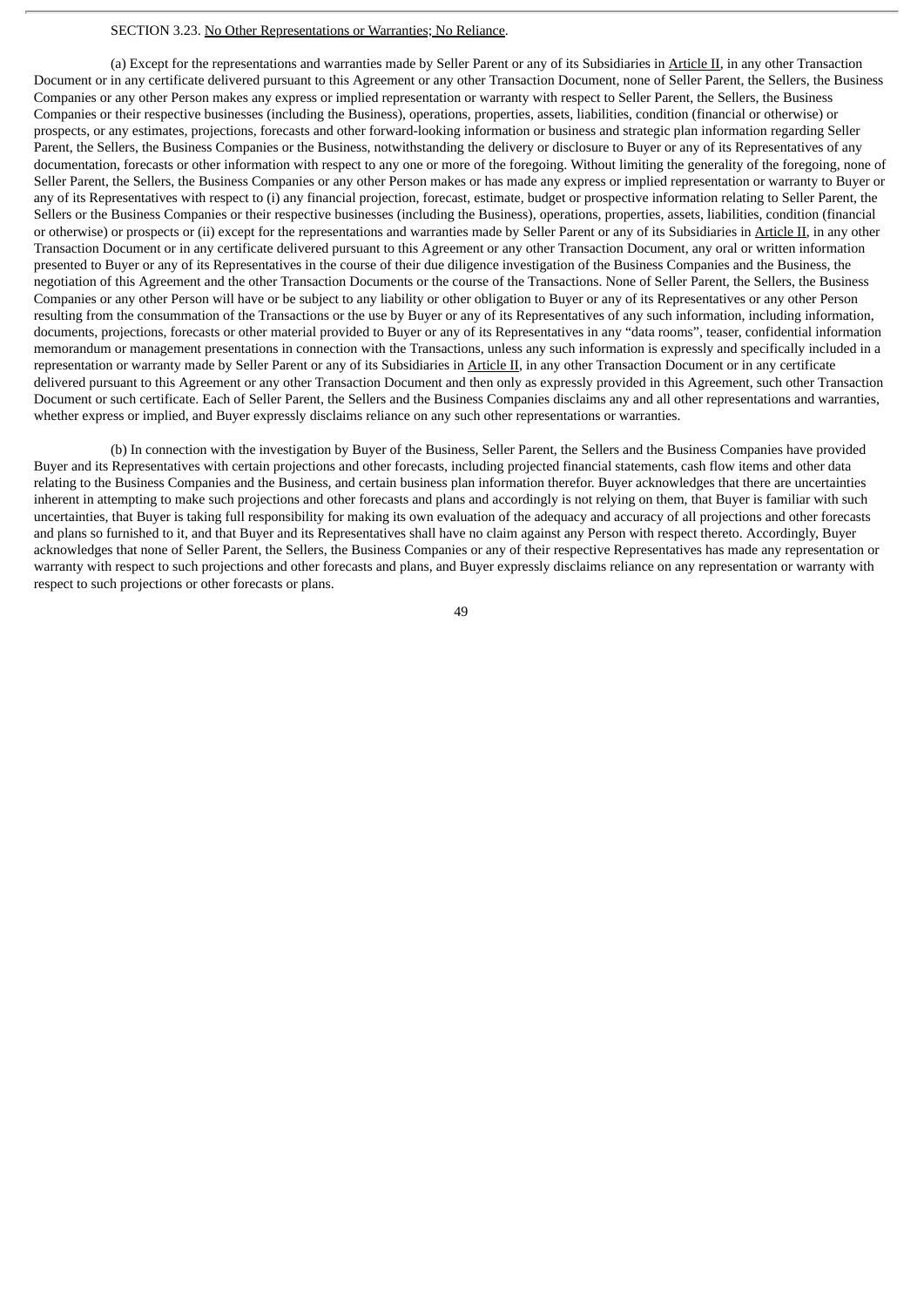(c) Notwithstanding anything to the contrary herein or in the other Transaction Documents, it is the explicit intent of the Parties that none of Seller Parent, the Sellers or the Business Companies is making any representation or warranty whatsoever, express or implied, beyond those expressly and specifically given by Seller Parent or any of its Subsidiaries in Article II, in any other Transaction Document or in any certificate delivered pursuant to this Agreement or any other Transaction Document, including any implied warranty or representation as to the value, condition, non-infringement, merchantability, suitability or fitness for a particular purpose as to the Acquired Equity Interests or the Transferred Assets, and Buyer expressly disclaims reliance on any representation or warranty beyond those of Seller Parent or any of its Subsidiaries expressly and specifically given in Article II, in any other Transaction Document or in any certificate delivered pursuant to this Agreement or any other Transaction Document.

(d) In furtherance of the foregoing, Buyer acknowledges and represents that it is not relying on any representation or warranty of Seller Parent, the Sellers or the Business Companies other than those representations and warranties of Seller Parent or any of its Subsidiaries expressly and specifically set forth in Article II, in any other Transaction Document or in any certificate delivered pursuant to this Agreement or any other Transaction Document. Buyer acknowledges that it is a sophisticated purchaser and has conducted to its satisfaction an independent investigation of the financial condition, liabilities, results of operations and projected operations of the Business Companies and the Business and the nature and condition of the Transferred Assets and Assumed Liabilities and, in making the determination to proceed with the Transactions, has relied solely on the results of its own independent investigation and the representations and warranties of Seller Parent or any of its Subsidiaries expressly and specifically set forth in Article II, in any other Transaction Document or in any certificate delivered pursuant to this Agreement or any other Transaction Document.

# ARTICLE IV

### Covenants Relating to Operation of Business

### SECTION 4.01. Operation of the Business.

(a) Except as (A) required by applicable Law, Order or a Governmental Entity, (B) set forth in Section 4.01 of the Seller Parent Disclosure Letter, (C) consented to in advance by Buyer in writing (which consent shall not be unreasonably withheld, delayed or conditioned) or (D) required by the terms of this Agreement or any other Transaction Document (including the implementation of the Business Internal Reorganization in accordance with the Business Steps Plan), between the date of this Agreement and the Closing, Seller Parent shall (solely with respect to the Business), and shall cause each Business Company and, solely with respect to the Business, each of its other Subsidiaries (including the Acquired Companies) to (x) operate the Business in all material respects in the ordinary course of business consistent with past practice and (y) use reasonable best efforts to (1) preserve intact its business organizations (except in connection with the implementation of the Business Internal Reorganization), (2) preserve the Business's relationship with its customers (including the Business Key Customers) and suppliers (including the Business Key Suppliers), (3) keep in full force and effect the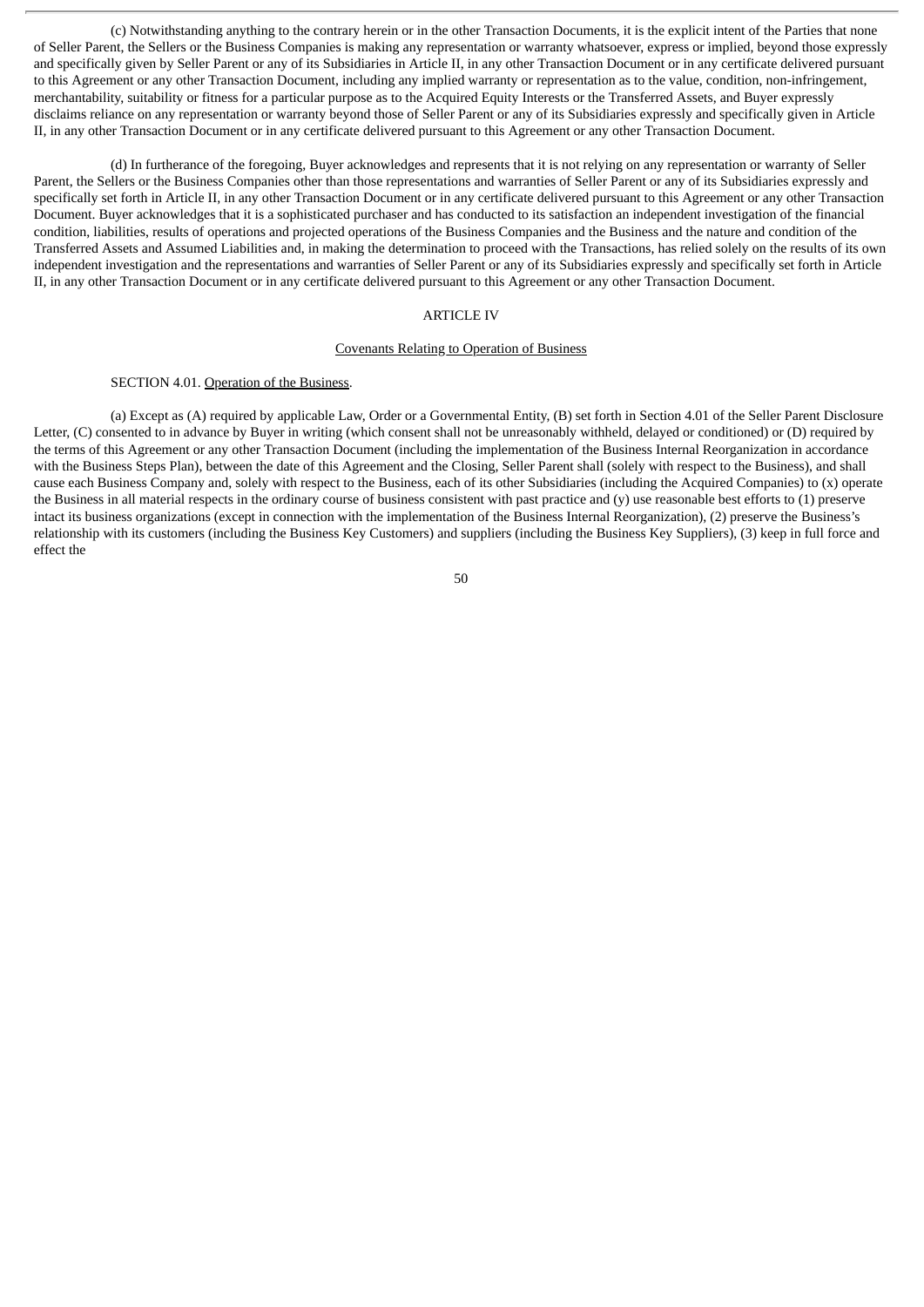material Business Intellectual Property as is reasonably necessary for the conduct of the Business and (4) maintain its material tangible Transferred Assets in their present state of repair as is reasonably necessary for the conduct of the Business (except for depletion in the ordinary course of business and ordinary wear and tear); provided that no action with respect to matters specifically addressed by Section 4.01(b) shall be deemed to be a breach of this Section 4.01(a) unless such action would constitute a breach of Section 4.01(b).

(b) Without limiting the foregoing, except in respect of matters (A) required by applicable Law, Order or a Governmental Entity, (B) set forth in Section 4.01 of the Seller Parent Disclosure Letter, (C) consented to in advance by Buyer in writing (which consent shall not be unreasonably withheld, delayed or conditioned other than with respect to subsections (ii), (vii), (ix) or  $(x)$  below), or  $(D)$  required by the terms of this Agreement or any other Transaction Document (including the implementation of the Business Internal Reorganization in accordance with the Business Steps Plan, subject to Section 1.09), between the date of this Agreement and the Closing, Seller Parent shall not (solely with respect to the Business), and shall cause each Business Company and, solely with respect to the Business, each of its other Subsidiaries (including each Seller) not to:

(i) in the case of any Business Company, (A) adjust, split, subdivide, combine or reclassify any of its capital stock or other equity interests or issue or authorize or propose the issuance of any other securities in respect of, in lieu of or in substitution for its capital stock or other equity interests or (B) purchase, redeem or otherwise acquire or offer to purchase, redeem or otherwise acquire, directly or indirectly, any of its capital stock or other equity interests, voting interests or Stock Rights;

(ii) in the case of any Business Company, (A) issue, deliver, sell, pledge, dispose of, encumber or grant any equity interests, voting interests or Stock Rights or (B) otherwise admit any new equityholders into such Business Company;

(iii) in the case of any Business Company, establish a record date for, declare, set aside for payment, authorize or pay any dividend or other distribution, payable in cash, stock, property or otherwise, with respect to any of its capital stock or other equity interests, in each case, with a record date prior to the Closing and a payment date after the Closing;

(iv) amend the organizational or similar documents of any Business Company;

(v) (A) acquire (including by merger, consolidation, acquisition of stock or assets or any other business combination) any corporation, partnership or other business organization from any third party or (B) acquire any material Transferred Assets for a purchase price or other monetary commitment, other than purchases of Inventory and other asset purchases in the ordinary course of business;

(vi) make any capital expenditures or commitments for capital expenditures in an amount in excess of \$125,000,000 (one hundred twentyfive million dollars) in the aggregate, except in the ordinary course of business or as required by Contracts in effect as of the date hereof;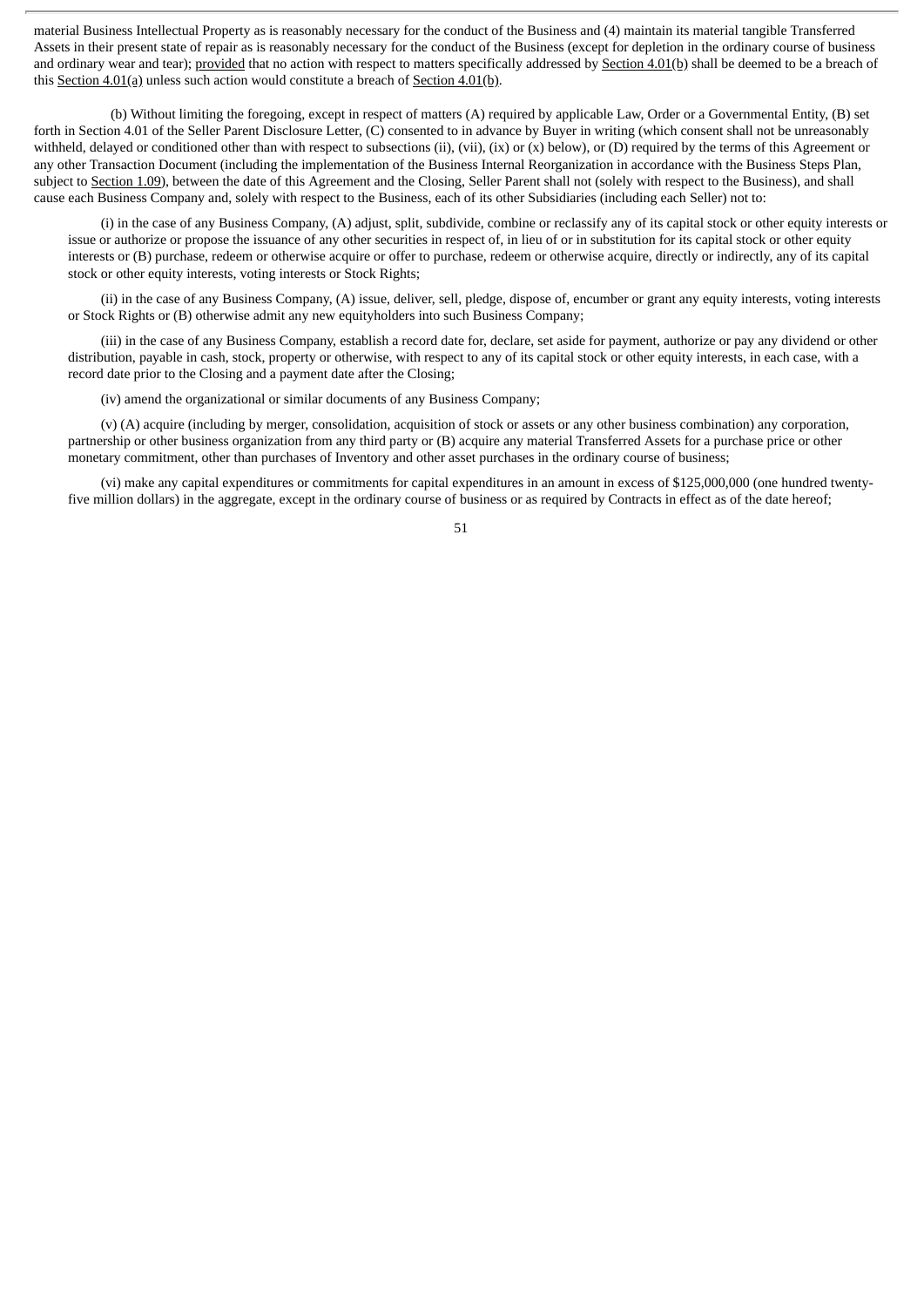(vii) enter into any joint venture or other strategic partnership with any third party;

(viii) sell, transfer, assign, lease, license or otherwise dispose of, or make subject to a Lien (other than Permitted Liens), any of the Transferred Assets (including capital stock or other equity interests in any Business Subsidiary) other than (A) in the ordinary course of business or (B) obsolete, worn-out or excess assets;

(ix) adopt or enter into any plan of complete or partial liquidation, dissolution, merger, consolidation, restructuring, recapitalization or other reorganization of, or otherwise liquidate, dissolve, reorganize or wind up the business and operations of, any Business Company;

(x) list any equity interests or other securities of any Business Company on any stock exchange;

(xi) (A) enter into any Contract that would be a Business Material Contract if entered into prior to the date of this Agreement or (B) terminate, extend or materially modify or amend any Business Material Contract, in the case of each of clause (A) and (B), other than (1) in connection with the expiration of such Business Material Contract (or a related Business Material Contract) in accordance with its terms, (2) any Contract, the subject matter of which is specifically addressed by another clause of this Section 4.01(b) (which, for the avoidance of doubt, shall be subject to such other clause of this Section 4.01(b)) or (3) except with respect to the Contracts set forth on Section 9.02(j) of the Seller Parent Disclosure Letter, in the ordinary course of business;

(xii) other than any Assumed Indebtedness in accordance with Section 5.13(a), if applicable, (A) incur, assume, or otherwise become liable for any Indebtedness, (B) enter into any swap or hedging transaction or other derivative agreements other than in the ordinary course of business or (C) make any loans or capital contributions to any Person (except for extensions of trade credit and advances to employees in the ordinary course of business), in the case of each of clauses  $(A)$ ,  $(B)$  and  $(C)$ , that will not be terminated prior to the Closing and that relates to any Business Company;

(xiii) purchase, license, sell, abandon, cancel, let lapse, fail to renew, fail to continue to prosecute, fail to maintain, or otherwise dispose of any material Business Intellectual Property, other than in the ordinary course of business;

(xiv) settle, or offer or propose to settle, any Action made or pending against the Business (whether or not Seller Parent or its Subsidiaries are party to such Action), that is material to the Business, other than the settlement of any Action that requires payments following the Closing (net of insurance proceeds) in an amount not to exceed \$2,500,000 individually or \$10,000,000 in the aggregate; provided, however, that this Section 4.01(b)(xiv) shall not permit the Seller Parent or any of its Subsidiaries to settle any Action that would involve material injunctive or equitable relief against the Business or the Business Companies or impose any material restrictions on the operations of the Business or the Business Companies or involve any license, cross license or similar arrangement with respect to material Business Intellectual Property;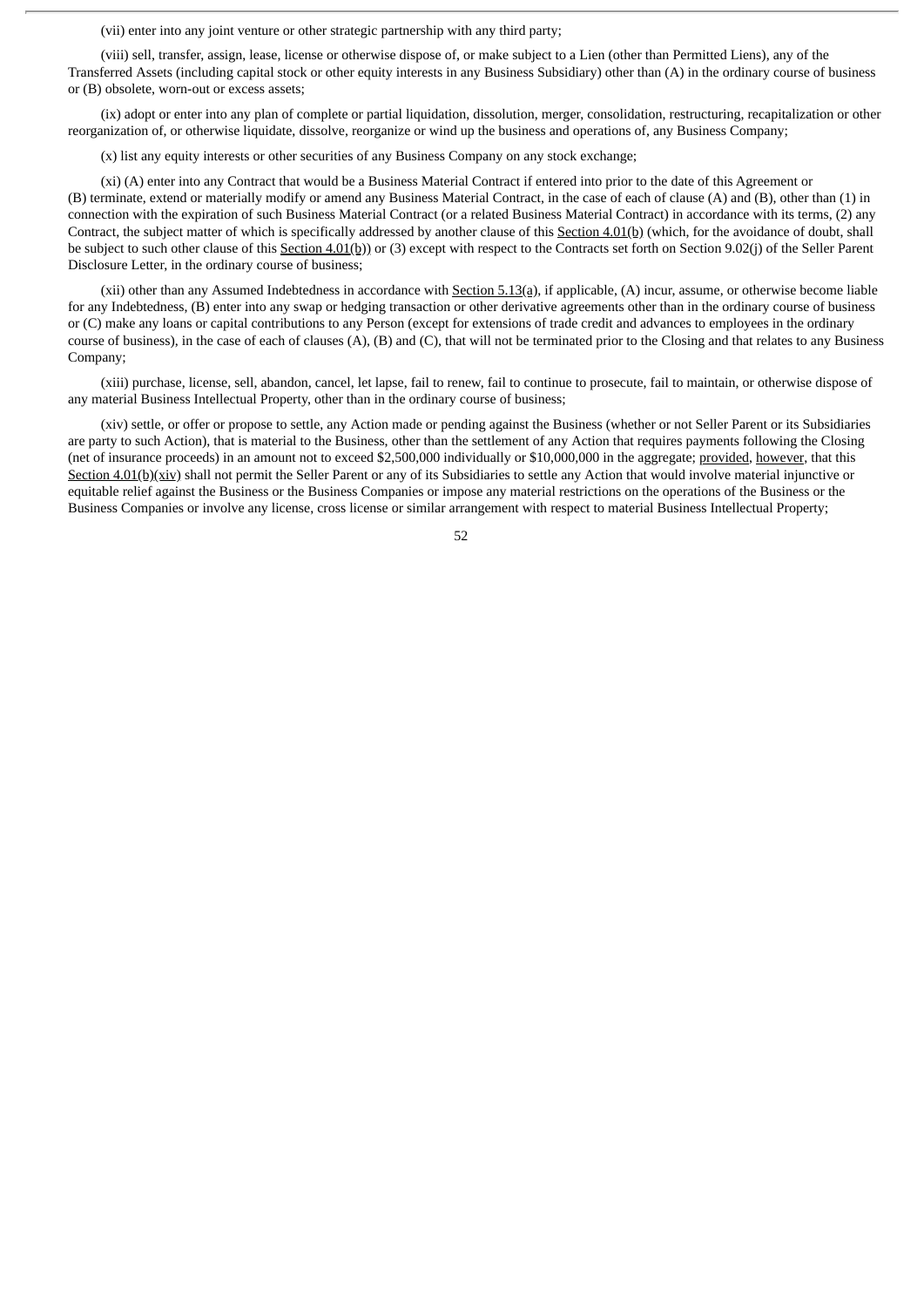(xv) except (A) in the ordinary course of business consistent with past practice, (B) as required pursuant to the terms of any Business Benefit Plan or Business Collective Bargaining Agreement as in effect as of the date of this Agreement or adopted, established, entered into or amended after the date of this Agreement not in violation of this Agreement or (C) actions that apply uniformly to Anticipated Business Employees and other employees of Seller Parent and its Subsidiaries or for which Seller Parent and its Subsidiaries will bear all liabilities, enter into or amend any Business Benefit Plan or Business Collective Bargaining Agreement;

(xvi) (A) make, change or revoke any income or other material Tax election; (B) change any material annual Tax accounting period; (C) file any amended income or other material Tax return; (D) enter into any closing agreement with respect to income or other material Taxes; or (E) settle or surrender any material Tax claim, audit or assessment;

(xvii) authorize or make any material change to the scope of the Business;

(xviii) enter into any new, or modify any existing, Business Intercompany Contract that is not terminable upon no more than thirty (30) days' notice and without penalty;

(xix) except (A) in the ordinary course of business consistent with past practice, (B) as required pursuant to the terms of any Business Benefit Plan or Business Collective Bargaining Agreement as in effect as of the date of this Agreement or adopted, established, entered into or amended after the date of this Agreement not in violation of this Agreement or (C) actions that apply uniformly to Anticipated Business Employees and other employees of Seller Parent and its Subsidiaries or for which Seller Parent and its Subsidiaries will bear all liabilities, increase the compensation or benefits payable or to become payable to any Anticipated Business Employee or Contingent Worker (to be assessed individually and in the aggregate);

(xx) cause or permit any Person to become employed by, transferred to or otherwise engaged by the Business Companies; or

(xxi) authorize, commit or agree to take any of the actions described in this  $Section 4.01(b)$ .

(c) Notwithstanding anything to the contrary herein, (i) nothing contained in this Agreement or any other Transaction Document shall prevent Seller Parent or its Subsidiaries (including the Business Companies) from taking any action or failing to take any action in response to COVID-19 or COVID-19 Measures to the extent reasonably necessary to (A) address health or human safety concerns and to the extent reasonably consistent with any such action (or failure to take any such action) as Seller Parent and its Subsidiaries have taken in response thereto prior to the date hereof or (B) comply with COVID-19 Measures and (ii) no such actions or failure to take such actions shall be deemed to violate or constitute a breach of this Agreement; provided that, to the extent reasonably practicable, Seller Parent shall consult with Buyer prior to taking any such material actions or failing to take any such material actions.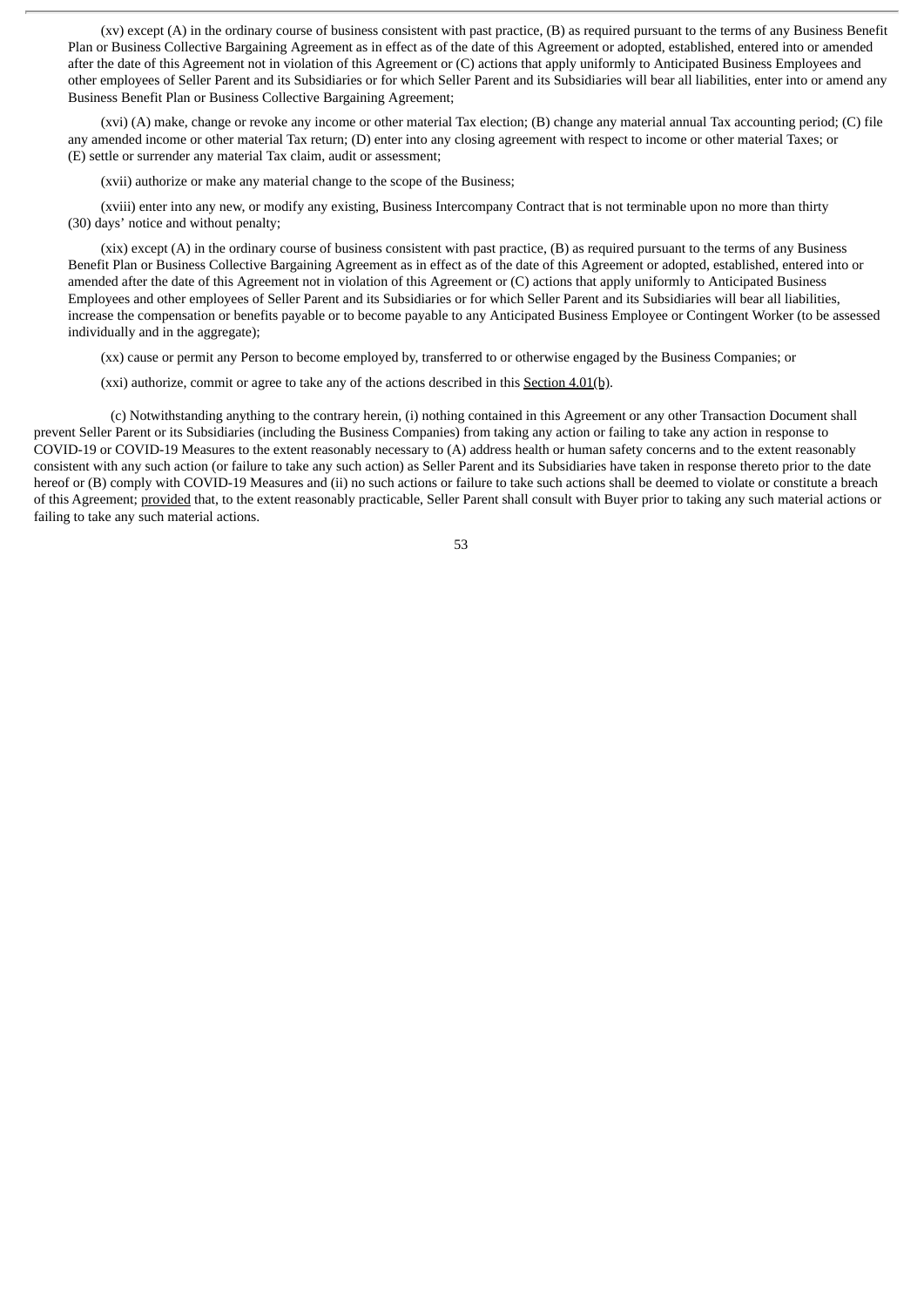(d) Nothing contained in this Agreement or any other Transaction Document shall give Buyer, directly or indirectly, the right to control or direct the operations of Seller Parent or its Subsidiaries (including any Business Company) prior to the Closing. Prior to the Closing, Seller Parent and its Subsidiaries (including the Business Companies) shall exercise, consistent with the terms and conditions of this Agreement (including, for the avoidance of doubt, Annex D, which relates to planning for the post-Closing operation of the Business) and the other Transaction Documents, complete unilateral control and supervision over their respective business operations (including the Business).

(e) For the avoidance of doubt, nothing contained in this Agreement or any other Transaction Document shall in any event limit or restrict Seller Parent or any of its Subsidiaries from (i) taking any actions or failing to take any actions with respect to any matter to the extent unrelated to the Business or (ii) declaring, setting aside or making any cash dividends or distributions in respect of any outstanding equity interests in Seller Parent or any of its Subsidiaries (including the Business Companies) on or prior to the Closing, except for dividends or distributions by a Business Company with a record date prior to the Closing but a payment date after the Closing.

# SECTION 4.02. Operation of Buyer's Business.

(a) Except as (A) required by applicable Law, Order or a Governmental Entity, (B) set forth in Section 4.02 of the Buyer Disclosure Letter, (C) consented to in advance by Seller Parent in writing (which consent shall not be unreasonably withheld, delayed or conditioned) or (D) required by the terms of this Agreement or any other Transaction Document, between the date of this Agreement and the Closing, Buyer shall, and shall cause each of its Subsidiaries to  $(x)$  operate its business in all material respects in the ordinary course of business consistent with past practice and  $(y)$  use reasonable best efforts to (1) preserve intact its business organizations, (2) preserve its relationship with its customers and suppliers, (3) keep in full force and effect all of its material Intellectual Property and (4) maintain its material tangible assets and properties in their present state of repair as is reasonably necessary for the conduct of the business of Buyer and its Subsidiaries (except for depletion in the ordinary course of business and ordinary wear and tear); provided that no action with respect to matters specifically addressed by Section 4.02(b) shall be deemed to be a breach of this Section 4.02(a) unless such action would constitute a breach of Section 4.02(b).

(b) Without limiting the foregoing, except in respect of matters (A) required by applicable Law, Order or a Governmental Entity, (B) set forth in Section 4.02 of the Buyer Disclosure Letter, (C) consented to in advance by Seller Parent in writing (which consent shall not be unreasonably withheld, delayed or conditioned, other than with respect to subsections (i), (ii), (iii), (vi), (viii) or (ix) through (xiii) below) or (D) required by the terms of this Agreement or any other Transaction Document, between the date of this Agreement and the Closing, Buyer shall not, and shall cause each of its Subsidiaries not to: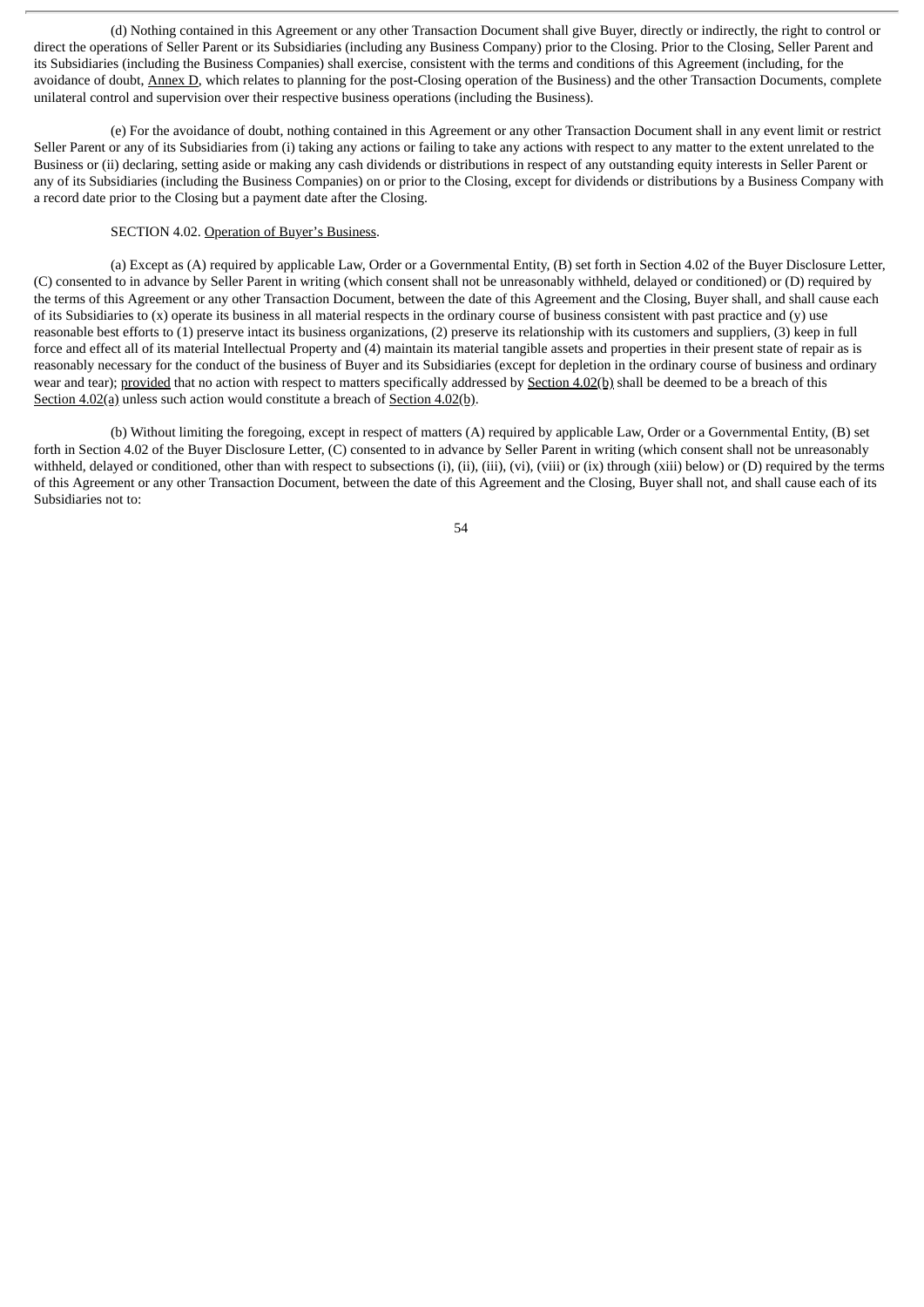(i) (A) adjust, split, subdivide, combine or reclassify any of its capital stock or other equity interests or issue or authorize or propose the issuance of any other securities in respect of, in lieu of or in substitution for its capital stock or other equity interests (other than as permitted by Section 4.02(b)(ii) and any issuance of Buyer Common Stock (1) pursuant to each Equity Financing in accordance with the Equity Financing Letter for such Equity Financing and (2) subject to the mutual agreement of the Parties that such other equity financings do not prevent or impede the Intended Tax Treatment, to any Persons that are equityholders or pending equityholders of Buyer as of the date of this Agreement) or (B) purchase, redeem or otherwise acquire or offer to purchase, redeem or otherwise acquire, directly or indirectly, any of its capital stock or other equity interests, voting interests or Stock Rights;

(ii) (A) issue, deliver, sell, pledge, dispose of, encumber or grant any equity interests, voting interests or Stock Rights, other than issuances, deliveries or sales of capital stock or other equity interests of a Subsidiary of Buyer to Buyer or a wholly owned Subsidiary of Buyer, (B) otherwise admit any new shareholders into Buyer, (C) issue any other interest of Buyer that is, or could reasonably be expected to be, properly classified as stock for purposes of Section 368(c) of the Code, in each case other than issuances of bonus Buyer Common Stock or an issuance of Buyer Common Stock pursuant to an equity incentive plan of Buyer; provided that this Section 4.02(b)(ii) shall not prohibit transfers of any equity interests or stock rights of Buyer by any existing shareholder (other than Buyer Parent) that do not require the consent or waiver of Buyer or any of its Affiliates and are otherwise in accordance with the organizational documents (including the shareholders' agreement) of Buyer;

(iii) establish a record date for, declare, set aside for payment, authorize or pay any dividend or other distribution, payable in cash, stock, property or otherwise, with respect to any of its capital stock or other equity interests, other than dividends to Buyer or a wholly owned Subsidiary of Buyer;

(iv) amend the organizational or similar documents of Buyer or materially amend the organizational or similar documents of any Subsidiary of Buyer;

(v) make any capital expenditures or commitments for capital expenditures in an amount in excess of \$125,000,000 (one hundred twentyfive million dollars) in the aggregate in any fiscal year;

(vi) acquire (including by merger, consolidation, acquisition of stock or assets or any other business combination) any corporation, partnership or other business organization or any assets from any third party if such acquisition would require the consent of Seller Parent or any of its Affiliates under the Amended and Restated Governance Documents (assuming such documents were in effect at the time of such acquisition);

(vii) sell, transfer, assign, lease, license or otherwise dispose of any material properties or assets (including capital stock or other equity interests in Subsidiaries of Buyer) other than (A) in the ordinary course of business or collaboration transactions, (B) obsolete, worn-out or excess assets or (C) pursuant to Contracts in existence as of the date of this Agreement and made available to Seller Parent;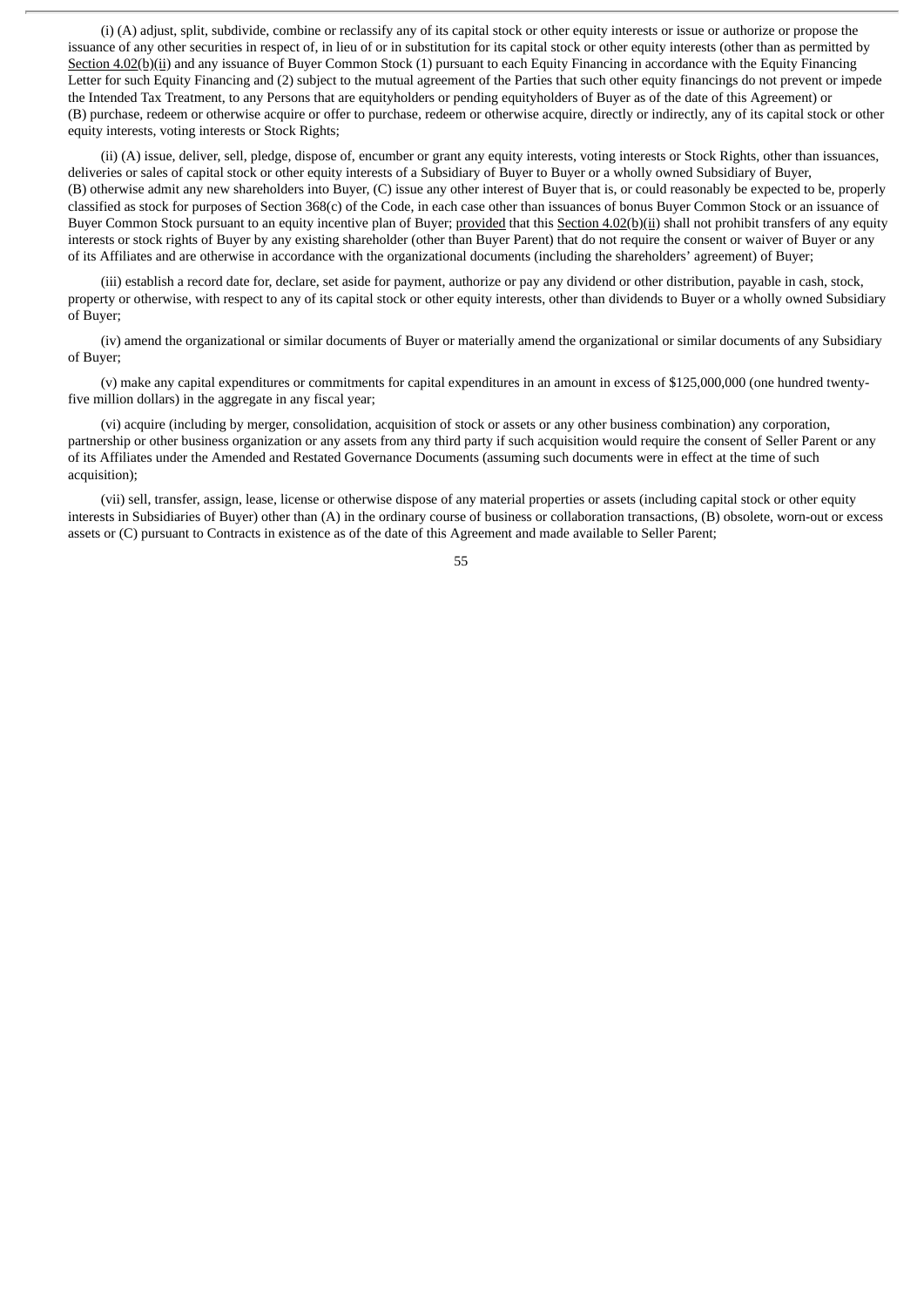(viii) enter into any new, or modify any existing, Buyer Related Party Contract (A) having a value of \$50,000,000 (fifty million dollars) or more, individually or in the aggregate, or (B) having an impact, individually or in the aggregate, of \$10,000,000 (ten million dollars) or more on the consolidated annual profit and loss of Buyer and its Subsidiaries, in each case of (A) and (B), other than Buyer Related Party Contracts solely between Buyer and its wholly owned Subsidiaries;

(ix) incur, assume, guarantee or otherwise become liable for (whether directly, contingently or otherwise) any Indebtedness, other than (A) Indebtedness to replace existing Indebtedness (in the same amount, and on substantially similar or better terms) that is maturing, expiring or otherwise terminating in accordance with its terms and (B) the Debt Financing in an amount that does not cause the Net Indebtedness of Buyer and its Subsidiaries, on a consolidated basis, to exceed the Buyer Debt Amount after giving effect to the Transactions and the Debt Financing;

(x) adopt or enter into any plan of complete or partial liquidation, dissolution, merger, consolidation, restructuring, recapitalization or other reorganization of, or otherwise liquidate, dissolve, reorganize or wind up the business and operations of, Buyer or any of its Subsidiaries;

(xi) list any equity interests or other securities of Buyer or any of its Subsidiaries on any stock exchange;

(xii) make, change or revoke any income or other Tax election for U.S. federal income Tax purposes with respect to Buyer or Subsidiary Buyer.

(xiii) authorize or make any material change to the scope of the business of Buyer and its Subsidiaries; or

(xiv) authorize, commit or agree to take any of the actions described in this Section 4.02(b).

(c) Notwithstanding anything to the contrary herein, (i) nothing contained in this Agreement or any other Transaction Document shall prevent Buyer or its Subsidiaries from taking any action or failing to take any action in response to COVID-19 or COVID-19 Measures to the extent reasonably necessary to (A) address health or human safety concerns and to the extent reasonably consistent with any such action (or failure to take any such action) as Buyer and its Subsidiaries have taken in response thereto prior to the date hereof or (B) comply with COVID-19 Measures and (ii) no such actions or failure to take such actions shall be deemed to violate or constitute a breach of this Agreement; provided that, to the extent reasonably practicable, Buyer shall consult with Seller Parent prior to taking any such material actions or failing to take any such material actions.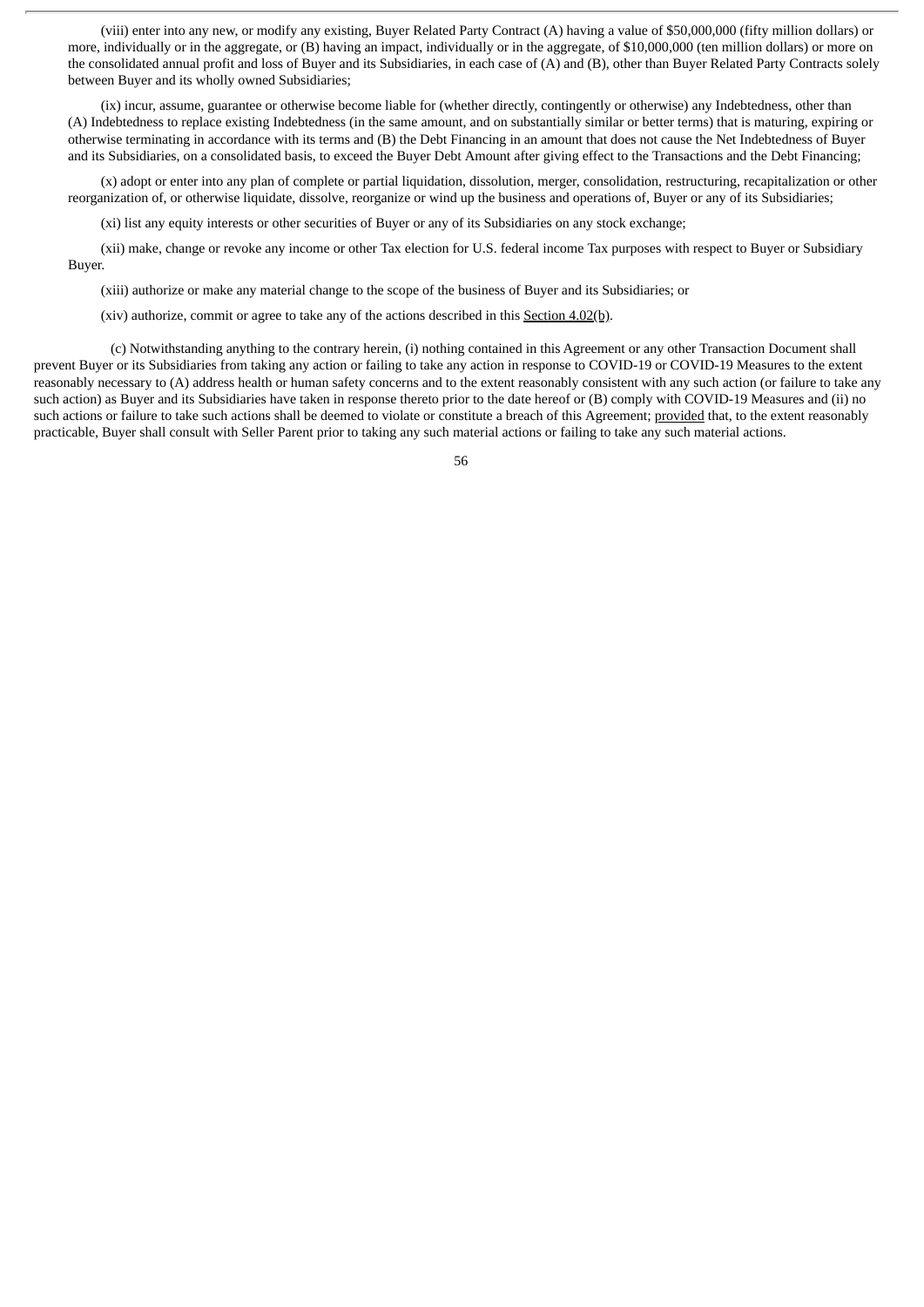(d) Nothing contained in this Agreement or any other Transaction Document shall give Seller Parent, directly or indirectly, the right to control or direct the operations of Buyer or its Subsidiaries prior to the Closing. Prior to the Closing, Buyer and its Subsidiaries shall exercise, consistent with the terms and conditions of this Agreement and the other Transaction Documents, complete unilateral control and supervision over their respective business operations.

### SECTION 4.03. Access to Information; Integration Planning; Confidentiality.

(a) Subject to applicable Law and any applicable Order, between the date of this Agreement and the Closing, upon reasonable notice, each Party (the "Accessed Party") shall, and shall cause its Subsidiaries to, (i) afford to the other Party (the "Accessing Party") and its Representatives reasonable access during normal business hours to the officers, employees, agents, properties, books, Contracts and records (other than any of the foregoing that relate to the negotiation and execution of this Agreement, any other Transaction Document or the Transactions or any proposals to or from other parties relating to any competing or alternative transactions) of the Accessed Party and its Subsidiaries (including copies of any notice, report, correspondence, inquiry, information request, inspection, action, or other document or other communication relating to the safety, efficacy, quality, or regulatory status of products) and (ii) furnish promptly to the Accessing Party and its Representatives such information concerning their business, personnel, assets, liabilities and properties as the Accessing Party may reasonably request, in the case of each of clauses (i) and (ii), solely for the purposes of transition and integration planning to the extent related to the Transactions and the post-Closing operation of Buyer and its Subsidiaries (including, following the Closing, the Business Companies); provided that the Accessing Party and its Representatives shall conduct any such activities in such a manner as not to interfere unreasonably with the business or operations of the Accessed Party and its Subsidiaries; provided, however, that (A) the Accessed Party and its Subsidiaries shall not be obligated to provide such access or information if the Accessed Party determines, in its reasonable judgment, that doing so would reasonably be expected to (1) result in the disclosure of trade secrets or competitively sensitive information to third parties, (2) violate applicable Law, an applicable Order or a Contract or obligation of confidentiality owing to a third party, (3) jeopardize the protection of an attorney-client privilege, attorney work product protection or other legal privilege, (4) be adverse to the interests of the Accessed Party or any of its Subsidiaries in any pending or threatened Action or (5) expose the Accessed Party or any of its Subsidiaries to risk of liability for disclosure of sensitive, personal or other information, (B) any physical access may be limited to the extent the Accessed Party determines in good faith that such limitation is necessary in light of COVID-19 or any COVID-19 Measures, including if providing such access would reasonably be expected to jeopardize the health and safety of any natural person, and (C) Seller Parent and its Subsidiaries shall in no event be required to provide any such access or information to any officers, employees, agents, properties, books, Contracts or records other than those of the Business; provided, further, (x) that in the case of clause  $(A)(1)$  and  $(A)(5)$  above, the Parties will use reasonable best efforts to make appropriate substitute arrangements to communicate the applicable information in a manner that does not result in such disclosure to third parties or expose the Accessed Party or any of its Subsidiaries to risk of material liability and (y) that in the case of clause  $(A)(2)$  or  $(A)(3)$  above, the Parties shall use reasonable best efforts to communicate the applicable information in a manner that does not violate any such Law, Order, Contract or obligation or jeopardize any such privilege or protection. All requests for information made pursuant to this Section 4.03 shall be directed to the Person designated by the applicable Party, who initially shall be the Persons set forth on Section 4.03(a) of the Seller Parent Disclosure Letter.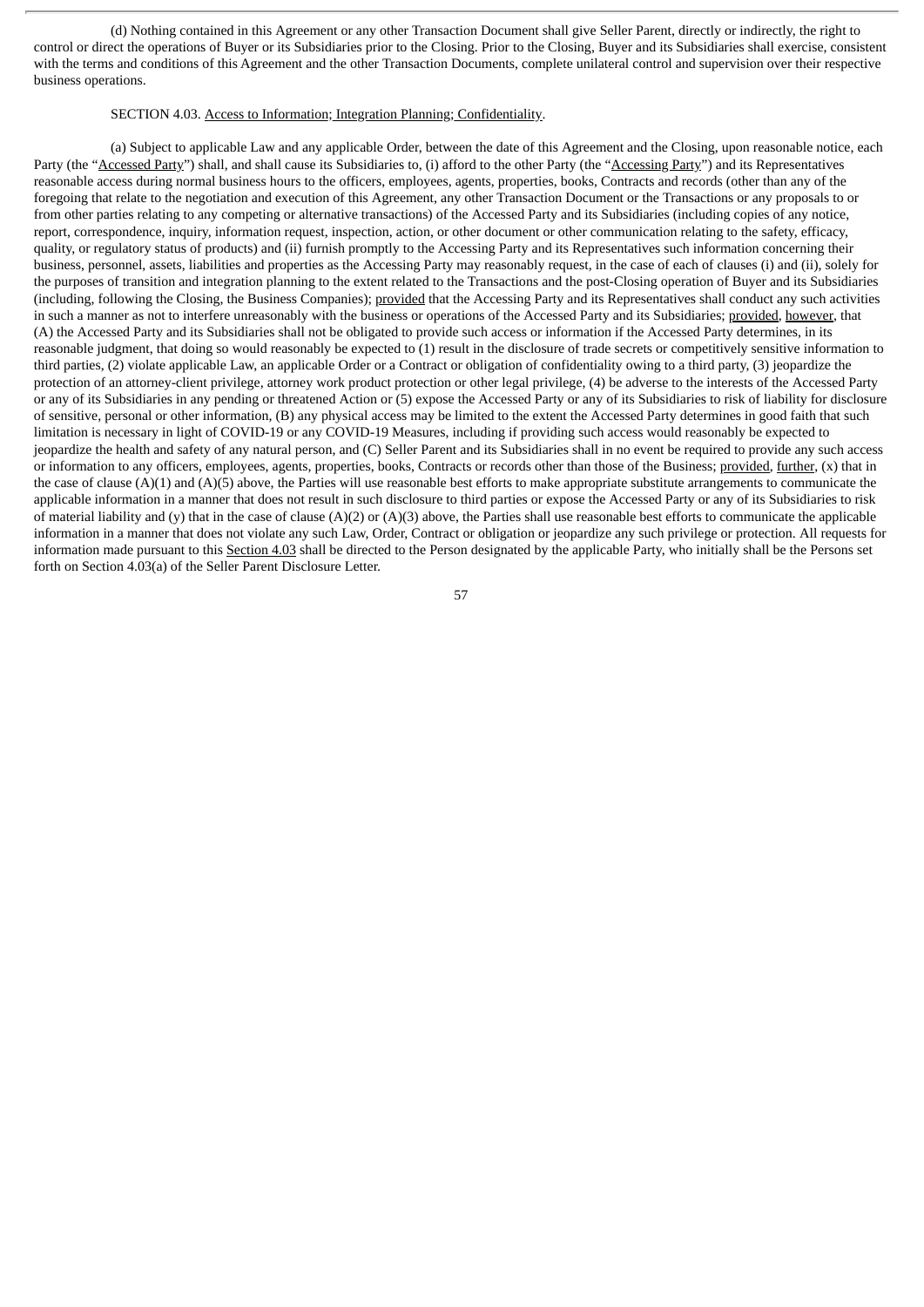(b) Subject to applicable Law and any applicable Order, between the date of this Agreement and the Closing, Buyer and Seller Parent shall reasonably cooperate in transition and integration planning, including with respect to the appointment of management to lead Buyer following the Closing.

(c) Until the Closing, all information provided pursuant to this Section 4.03 shall constitute "Confidential Information" under the Confidentiality Agreement, dated October 26, 2021, by and between Seller Parent and Buyer (the "Confidentiality Agreement"). Notwithstanding anything to the contrary in the Confidentiality Agreement, Buyer and its Representatives may disclose any confidential information regarding the Business Companies, the Transferred Assets and the Business obtained by Buyer or its Representatives pursuant to Section 5.13 to (i) potential Debt Financing Sources in connection with the marketing and syndication of any applicable Debt Financing and (ii) rating agencies in connection with confirming or obtaining ratings for Buyer, its Subsidiaries, any Business Company or such applicable Debt Financing; provided that (A) such Persons agree to maintain such information in confidence, (B) Buyer shall be liable for any breach of the terms of the Confidentiality Agreement by such Persons and (C) the disclosure of such information shall otherwise be subject to the terms of the Confidentiality Agreement.

(d) As soon as practicable following the date of this Agreement (and in no event later than sixty (60) days following the date of this Agreement), Seller Parent and Buyer shall commence discussions and shall cooperate in good faith regarding the identification of Business Employees consistent with the principles set forth in the Employee Matters Agreement. Subject to applicable Law, including individual employee authorization for any disclosures, each Party shall make available to the other Party such information as is reasonably requested to assist with the foregoing. Without limiting the foregoing, subject to applicable Law, as soon as practicable following the date of this Agreement (but no later than sixty (60) days following the date of this Agreement), Seller Parent shall provide Buyer with information regarding employees who spend at least fifty percent (50%) of their business time supporting the Business ("Dedicated Business Employees"), consistent with applicable Law, including individual employee authorization for any disclosures. Such information shall include each Fully Dedicated Business Employee's identification number; job title; hire date; whether paid on a salary, hourly or commission basis; part time or full time status; annual base salary or hourly wage rate, as applicable; accrued vacation and paid-time-off; commission, bonus or other cash incentive opportunity; principal location (country, state, and city/town); employing entity; exemption status under applicable Law, including whether classified as exempt or non-exempt for wage and hour purposes; status (i.e., active or inactive and if inactive, the type of leave and estimated duration); whether the employee has protected status from transfer or termination of employment; visa or work permit status and the date of expiration, if applicable; and the approximate percentage of time the employee is working for the Business. Subject to applicable Law, following the date hereof and prior to the Closing, Seller Parent shall not dismiss any Key Personnel (as defined in the Transition Services Agreement) without consulting with Buyer.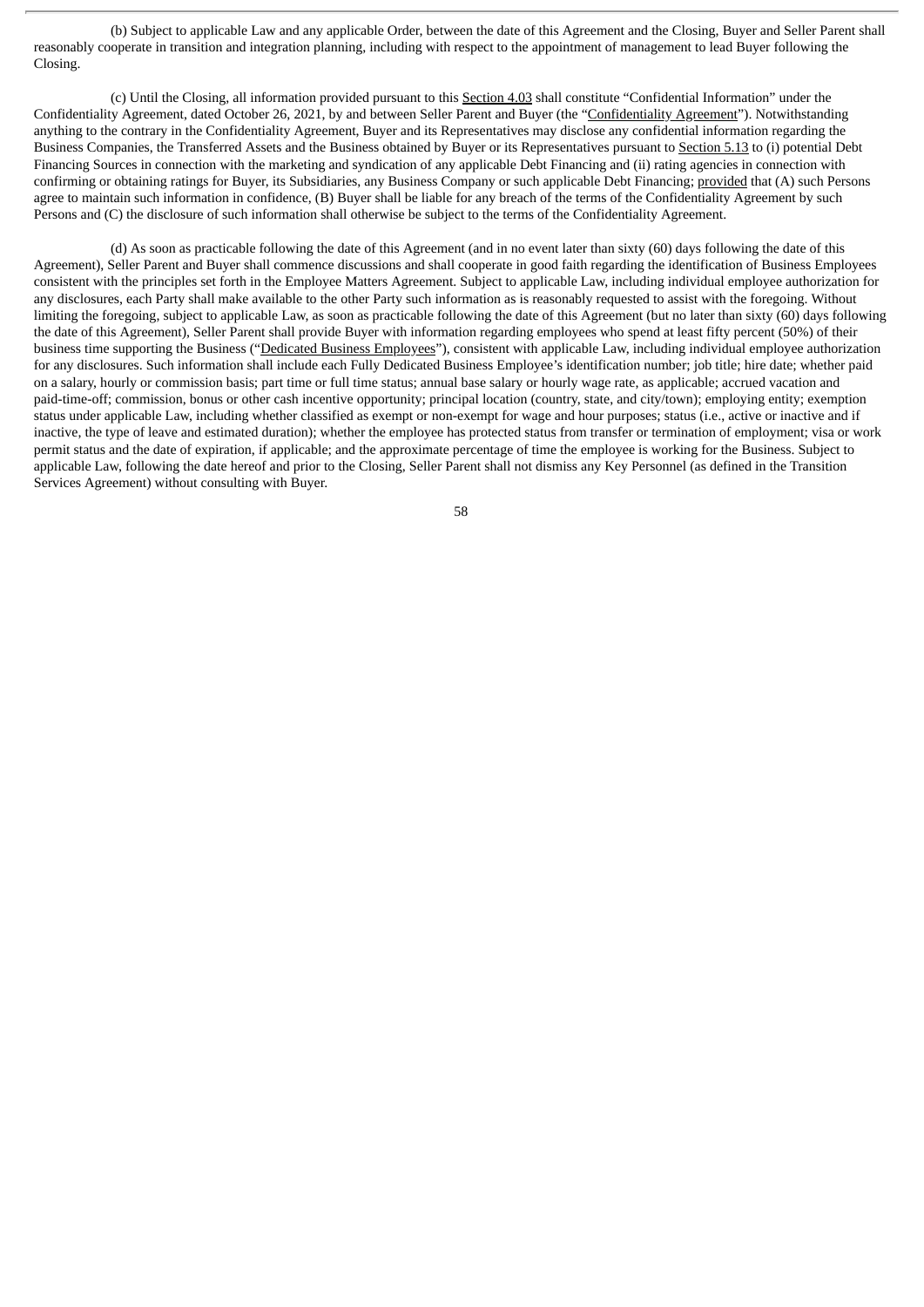SECTION 4.04. Notification of Certain Matters. From the date of this Agreement until the Closing, each Party shall promptly notify the other Party in writing of:

(a) any fact, change, condition, circumstance or occurrence or nonoccurrence of any event of which it is aware that would reasonably be expected to result in any of the conditions set forth in Article VI becoming incapable of being satisfied;

(b) any written notice received by such Party or its Affiliates from any Person (including any Governmental Entity) alleging that the consent of such Person is required in connection with the Transactions; and

(c) the commencement, to the knowledge of such Party, of any Actions that would reasonably be expected to prevent or materially impair or delay the consummation of the Transactions.

# ARTICLE V

### Additional Agreements

SECTION 5.01. Exclusivity. Between the date of this Agreement and the and the earlier of the Closing or the termination of this Agreement (the "Exclusivity Period"), each Party shall not, and shall cause its Representatives not to, directly or indirectly, solicit, initiate or knowingly facilitate or encourage the submission of any Competing Proposal or enter into any agreement with respect to any Competing Proposal. Each Party and its Representatives will immediately cease any and all existing activities, discussions or negotiations with any parties conducted prior to the date of this Agreement with respect to any Competing Proposal, shall request the return or destruction of all confidential information provided to any such parties by or on behalf of such Party (to the extent permitted by and in accordance with applicable non-disclosure agreements) and immediately terminate all physical and electronic data room access previously granted to such parties. Each Party shall promptly advise the other Party of any inquiry, indication of interest, proposal or offer relating to a Competing Proposal that such Party receives during the Exclusivity Period.

# SECTION 5.02. Reasonable Best Efforts.

(a) Upon the terms and subject to the conditions set forth in this Agreement, between the date of this Agreement and the Closing, each of the Parties shall, and shall cause its Affiliates to, use reasonable best efforts to take, or cause to be taken, all actions, and to do, or cause to be done, and to assist and cooperate with the other Party and the other Party's Affiliates in doing, all things necessary, proper or advisable to cause the conditions to the Closing to be satisfied as promptly as practicable and to consummate and make effective, in the most expeditious manner practicable, the Transactions, including: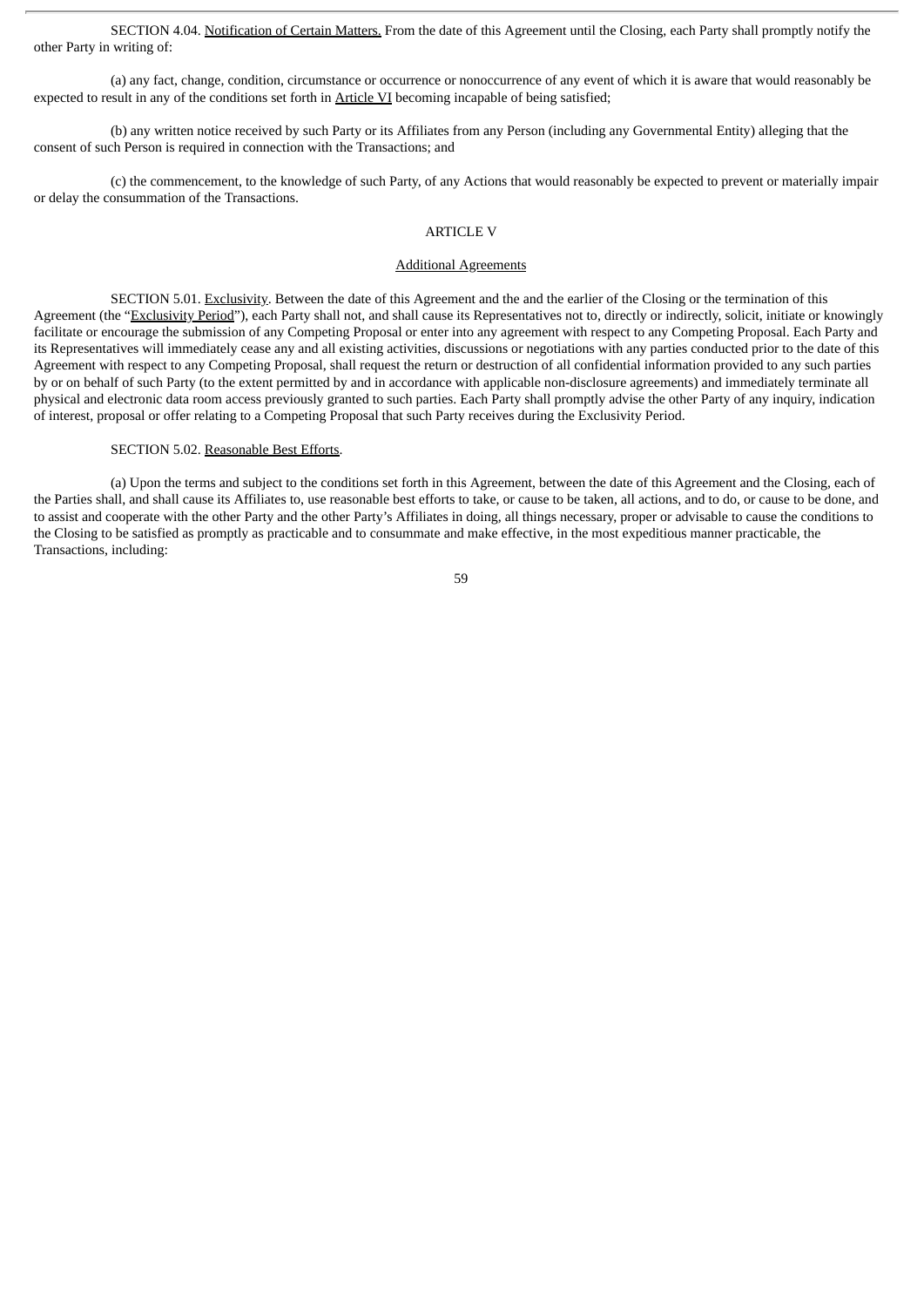(i) causing the waiting period under the HSR Act to terminate or expire at the earliest possible date (the "HSR Approval"), including by filing or causing to be filed as promptly as practicable, but in no event later than ten (10) Business Days after the date of this Agreement, with the U.S. Federal Trade Commission and the U.S. Department of Justice, Antitrust Division any notifications required to be filed under the HSR Act with respect to the Transactions and promptly supplying any additional information and documentary material that may be requested pursuant to the HSR Act;

(ii) causing any waiting period under any Foreign Antitrust Law applicable to the Transactions to terminate or expire at the earliest possible date and obtaining in the most expeditious manner practicable all necessary actions or inactions, Consents and Orders from Governmental Entities under any applicable Foreign Antitrust Laws in connection with the consummation of the Transactions (collectively, the "Foreign Antitrust Approvals"), including those set forth on Section 5.02(a)(ii) of the Seller Parent Disclosure Letter, including by promptly making all necessary Filings and promptly supplying any additional information and documentary material that may be requested pursuant to any Foreign Antitrust Law;

(iii) obtaining as promptly as reasonably practicable all other necessary actions or nonactions, Consents and Orders from Governmental Entities in connection with the consummation of the Transactions (collectively, "Other Approvals" and, together with the HSR Approval and the Foreign Antitrust Approvals, the "Regulatory Approvals"), including those set forth on Section 5.02(a)(iii) of the Seller Parent Disclosure Letter, including by promptly making all necessary Filings and promptly supplying any additional information and documentary material that may be requested by any Governmental Entity in connection with this Agreement, the other Transaction Documents or the Transactions;

(iv) seeking to avoid the initiation by any Governmental Entity of, and vigorously defending, any Actions, whether regulatory, judicial, administrative or other, challenging or affecting this Agreement, the other Transaction Documents or the Transactions or seeking to prohibit or delay the consummation of the Transactions;

(v) seeking to avoid the entry of and to have lifted, vacated or rescinded any Restraints or any other Law or Order which may adversely affect the ability of the Parties and their respective Affiliates to consummate the Transactions; and

(vi) executing and delivering any additional instruments necessary to consummate the Transactions and fully carry out the purposes of this Agreement and the other Transaction Documents.

(b) Buyer and Seller Parent shall jointly, and on an equal basis, (i) control the strategy for obtaining any actions or inactions, Consents and Orders from Governmental Entities in connection with the Transactions and (ii) coordinate the overall development of the positions to be taken and the actions or inactions, Consents and Orders to be requested in any Filings with respect to the Transactions or in connection with any investigation or other inquiry or any Action by or before any Governmental Entity relating to the Transactions and all other regulatory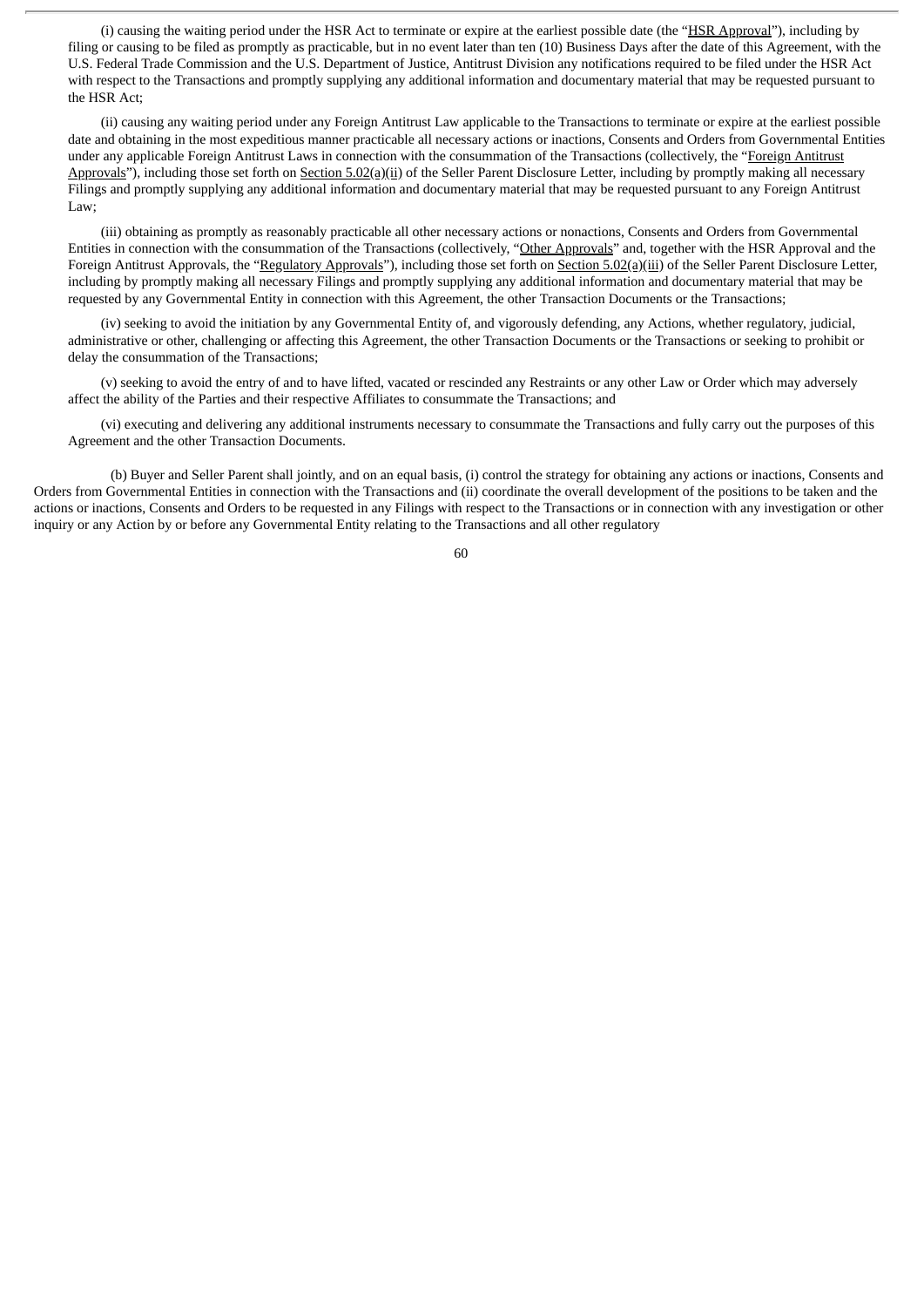matters incidental to the foregoing. Each Party shall, and shall cause its Affiliates to, provide the other Party with all information required for any Filing under any applicable Law in connection with the Transactions; provided that materials may be redacted as necessary to comply with contractual arrangements in effect as of the date of this Agreement or as necessary to protect commercially sensitive information or otherwise address reasonable privilege or confidentiality concerns. Without limiting the foregoing, Buyer and Seller Parent shall (i) consult, in good faith, with each other in respect of any communications, meetings or other contacts, formal or informal, oral or written, with any Governmental Entity in connection with the Transactions or any related Filings or Consents, and shall provide each other with advance notice and an opportunity to attend all meetings and oral communications with any Governmental Entity relating to any of the foregoing. Buyer and Seller Parent will provide each other with reasonable advance opportunity to review and comment upon, and will consider in good faith the views of each other in connection with, all written communications with a Governmental Entity regarding the Transactions and will promptly provide each other with copies of all written communications to or from any Governmental Entity relating to the Transactions; provided that materials may be redacted as necessary to comply with contractual arrangements in effect as of the date of this Agreement or as necessary to protect commercially sensitive information or otherwise address reasonable privilege or confidentiality concerns; provided, further the Parties will use reasonable best efforts to make appropriate substitute arrangements to communicate the applicable information in a manner that does not jeopardize such commercial sensitivities, privilege or confidentiality concerns. In furtherance and not in limitation of the foregoing, Buyer shall provide, or cause to be provided, all agreements, documents, instruments, affidavits, statements or information that may be required or requested by any Governmental Entity relating to (i) it, any of its Affiliates or any of its or their respective directors, officers, employees, partners, members, shareholders or control Persons or (ii) its or any of its Affiliates' structure, ownership, business, operations, regulatory and legal compliance, assets, liabilities, financing or financial condition.

(c) Each Party shall not, and shall cause its Affiliates not to, consent to any voluntary delay of the Closing at the behest of any Governmental Entity or enter into any agreement with the U.S. Federal Trade Commission, the U.S. Department of Justice, Antitrust Division or any other Governmental Entity not to consummate the Transactions, in each case without the consent of the other Party.

(d) Each Party shall not, and shall cause its Affiliates not to, directly or indirectly, take any action (including by acquiring or investing in any Person or any assets thereof) or fail to take any action, or authorize, commit or agree to take any action or fail to take any action, the result of which would reasonably be expected to materially and adversely impair or materially delay the consummation of the Transactions or materially increase the risk that any of the conditions contained in Article VI will not be satisfied. Notwithstanding anything to the contrary herein, nothing in this Section 5.02 will apply to or restrict communications or other actions by any of the Parties or any of their respective Affiliates with or with respect to Governmental Entities in connection with their respective businesses in the ordinary course of business.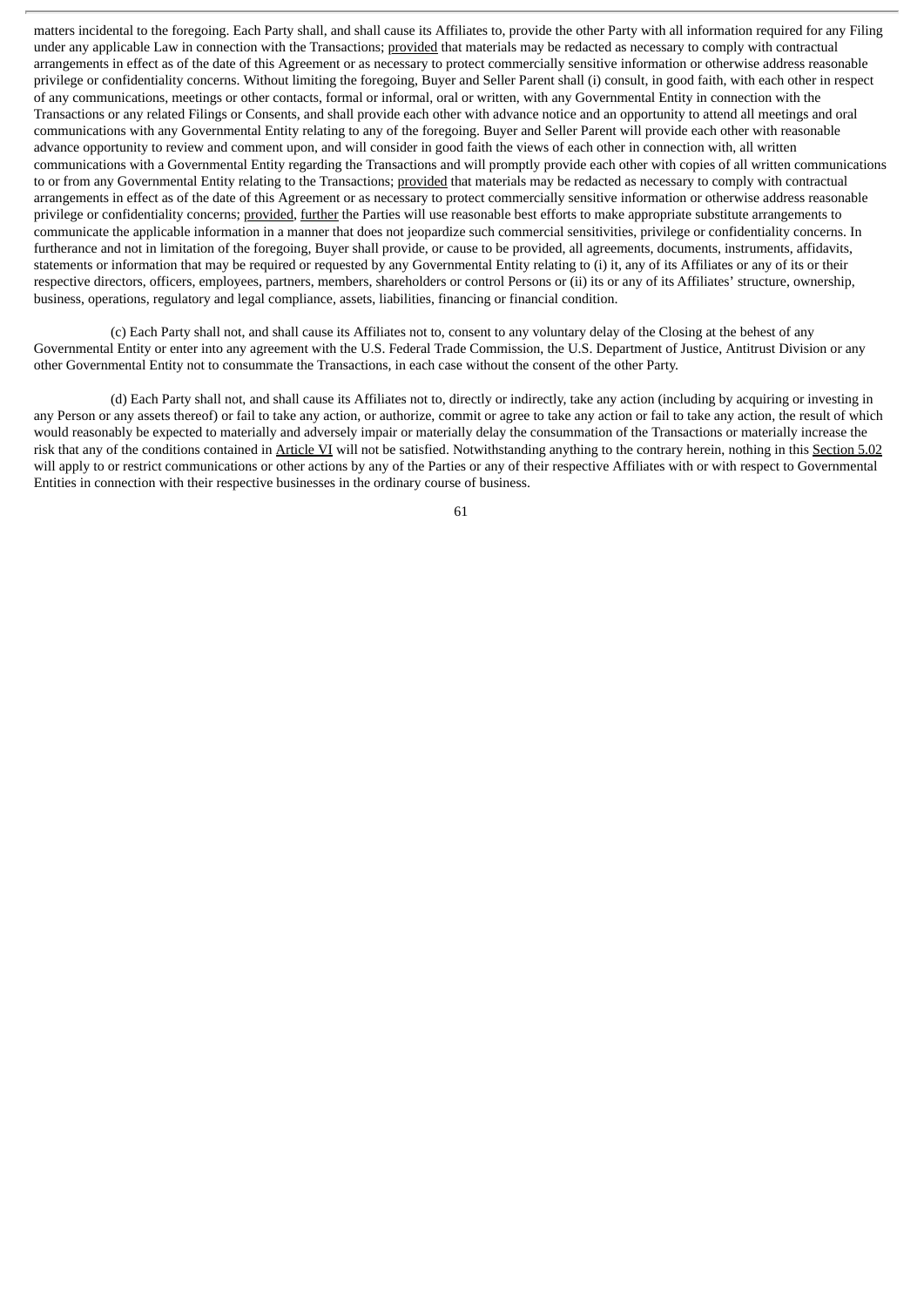### (e) Without limiting the foregoing:

(i) The Parties shall, as promptly as practicable after the date of this Agreement, jointly select PricewaterhouseCoopers (the "Independent Valuation Expert") to prepare such valuation reports and certificates with respect to the Stock Consideration as are required under the Indian Foreign Exchange Laws and Indian Company Laws, as applicable. If PricewaterhouseCoopers refuses or is otherwise unable to act as the Independent Valuation Expert, the Independent Valuation Expert shall be an internationally recognized independent accounting firm, which firm (i) shall be mutually agreed upon by Buyer and Seller Parent and (ii) shall not be the regular accounting firm for Buyer, Seller Parent or any of their respective Affiliates and, in such case, if Buyer and Seller Parent are unable to so agree on the Independent Valuation Expert, then Buyer and Seller Parent shall each select a firm and such firms shall jointly select a third internationally recognized independent public accounting firm (which shall not be the regular accounting firm for Buyer, Seller Parent or any of their respective Affiliates), which third firm shall be the Independent Valuation Expert. The terms of appointment and engagement of the Independent Valuation Expert shall be as agreed upon between Buyer and Seller Parent in writing. Each Party shall, and shall cause its Affiliates to, cooperate with the other Party and the Independent Valuation Expert in the Independent Valuation Expert's preparation of such valuation reports and certificates, including furnishing to the Independent Valuation Expert such working papers and other relevant documents and information relating to such valuation reports and certificates and providing such interviews and answering such questions, in each case, as may be reasonably appropriate in connection with such valuation reports and certificates. In the event that any Party or any of its Affiliates shall furnish any working papers or other documents or information to the Independent Valuation Expert, such Party shall also furnish such working papers, documents or information to the other Party substantially concurrently with furnishing the same to the Independent Valuation Expert. In the event any Party or any of its Affiliates shall participate in teleconferences or meetings with, or make presentations to, the Independent Valuation Expert, the other Party shall be entitled to participate in such teleconferences, meetings or presentations.

(ii) The Parties shall, and shall cause their respective Affiliates to, act in good faith and cooperate as may be required in connection with obtaining the Regulatory Approvals, so as to enable the Closing to occur as promptly as practicable, including, in the event (A) any Governmental Entity expresses any concerns or requests or imposes any conditions in connection with any of the Transaction Documents or (B) any Restraint, Law, Order is implemented or proposed which may adversely affect the ability of the Parties and their respective Affiliates to consummate any of the Transactions in accordance with the Transaction Documents, proposing, negotiating, committing to and effecting any actions, inactions, restrictions or agreements with respect to the Business or the businesses of Buyer or any of Buyer's Affiliates, in each case, as may be required in order to obtain the Regulatory Approvals or to avoid the entry of, or to have lifted, vacated or rescinded, such Restraint, Law or Order.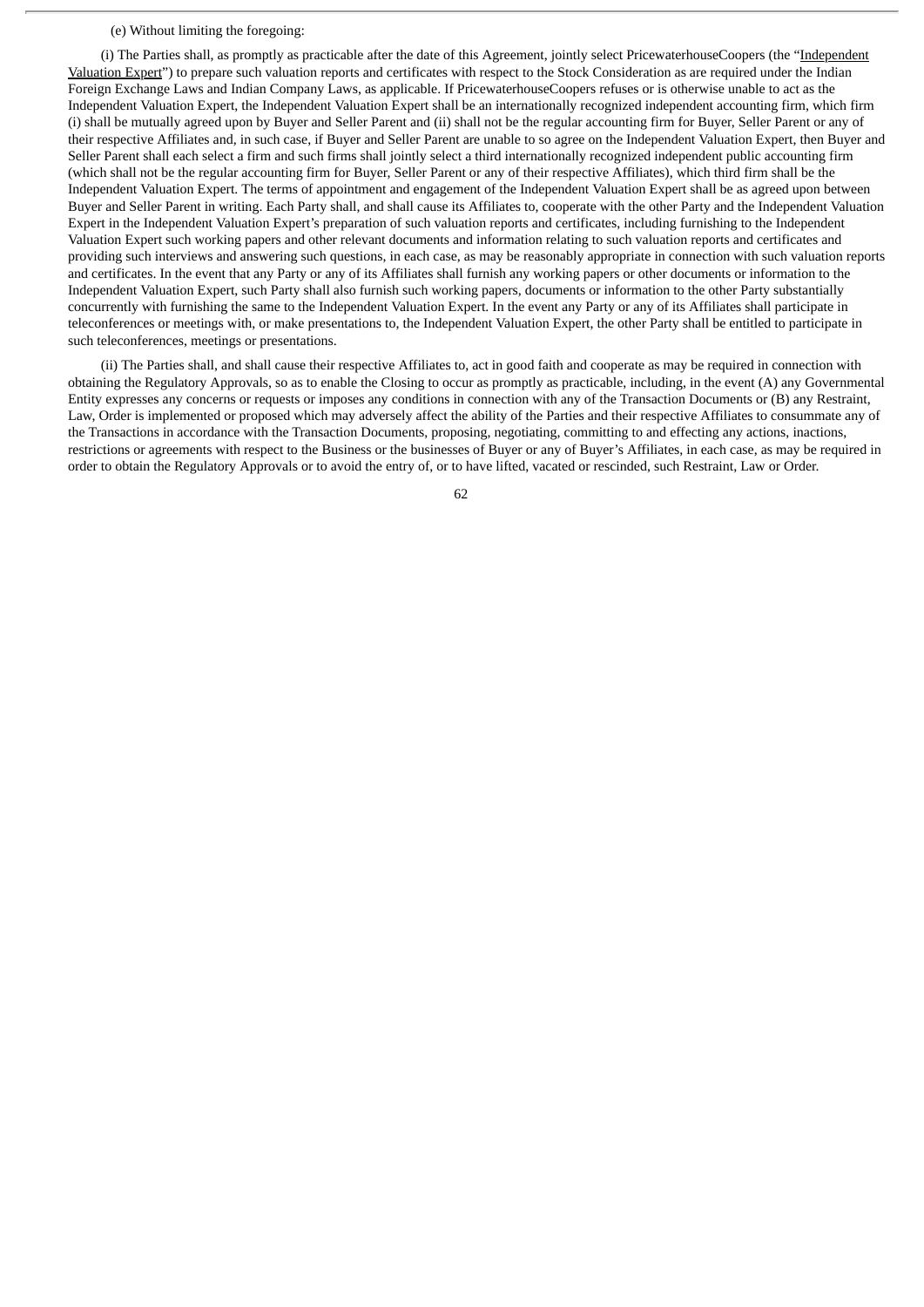(f) Without limiting the foregoing, between the date of this Agreement and the Closing, each of the Parties shall, and shall cause its Affiliates to, use reasonable best efforts to obtain all Consents from Persons (other than Governmental Entities) required in connection with the Transactions, including as may be required to transfer, or establish new Contracts with respect to, the aspects of any Commingled Contracts that constitute Transferred Assets or Assumed Liabilities; provided that, notwithstanding anything to the contrary herein, except as set forth on Section 5.02(f) of the Seller Parent Disclosure Letter, in no event shall the Parties or their respective Representatives have any obligation to pay or commit to pay an amount or incur any obligation or grant any concession or accommodation (financial or otherwise) in favor of any such Person, or commence or participate in any Action, in order to obtain any such Consent or establish any such new Contract.

 $(g)$  Notwithstanding anything to the contrary in this Section 5.02, (i) no Party or any of its Affiliates shall be required to take, offer or agree to any action, inaction, restriction or agreement contemplated by this Section 5.02 or otherwise if such action, inaction, restriction or agreement (A) in the case of Seller Parent, relates to the Retained Business, (B) in the case of Buyer, would reasonably be expected to result in a Substantial Detriment, (C) is not conditioned upon the Closing or (D) adversely affects any rights of Seller Parent or any of its Affiliates under this Agreement or any of the other Transaction Documents and (ii) neither Party or any of its Affiliates shall, without the prior written consent of the other Party, be permitted to take, offer or agree to any action, inaction, restriction or agreement contemplated by this Section 5.02 or otherwise if such action, inaction, restriction or agreement relates to the Business and is not conditioned upon the Closing.

(h) All filing fees payable by any Party pursuant to Antitrust Laws or Other Approvals in connection with the Transactions shall be borne 50% by Buyer and 50% by Seller Parent. All fees and expenses of the Independent Valuation Expert shall be borne 50% by Buyer and 50% by Seller Parent.

# SECTION 5.03. Business Internal Reorganization.

(a) Prior to the Closing, subject to Section 1.09, Seller Parent shall, and shall cause its Subsidiaries to, consummate the transactions as described in the Business Steps Plan (the "Business Internal Reorganization"), which Business Internal Reorganization will result in the Transferred Assets being transferred to, and the Assumed Liabilities being assumed by, the Acquired Companies, in each case, immediately prior to the Closing. Seller Parent shall provide Buyer with a reasonable opportunity to review and comment on the material operative documentation effecting the Business Internal Reorganization and shall accept reasonable comments of Buyer that will not prevent or impede the Intended Tax Treatment. Except as otherwise expressly provided by Section 1.09, Seller Parent shall be permitted to amend the Business Steps Plan only (i) with the prior written consent of Buyer (such consent not to be unreasonably withheld, delayed or conditioned), (ii) if Seller Parent reasonably determines that such amendment is necessary or appropriate to achieve the Intended Tax Treatment or achieve a tax efficient structure for Seller Parent or its Affiliates (provided that any such amendment shall not impose any material costs or expenses on Buyer or any Business Company (unless Seller Parent agrees to indemnify and hold harmless Buyer or the applicable Business Company for any such costs or expenses) or materially impair or delay the consummation of the transactions contemplated hereby) or (iii) if Seller Parent determines such amendment is reasonably necessary or appropriate to effect the Transactions and such amendment would not reasonably be expected to (A) be material and adverse to Buyer or (B) materially impair or delay the consummation of the Transactions.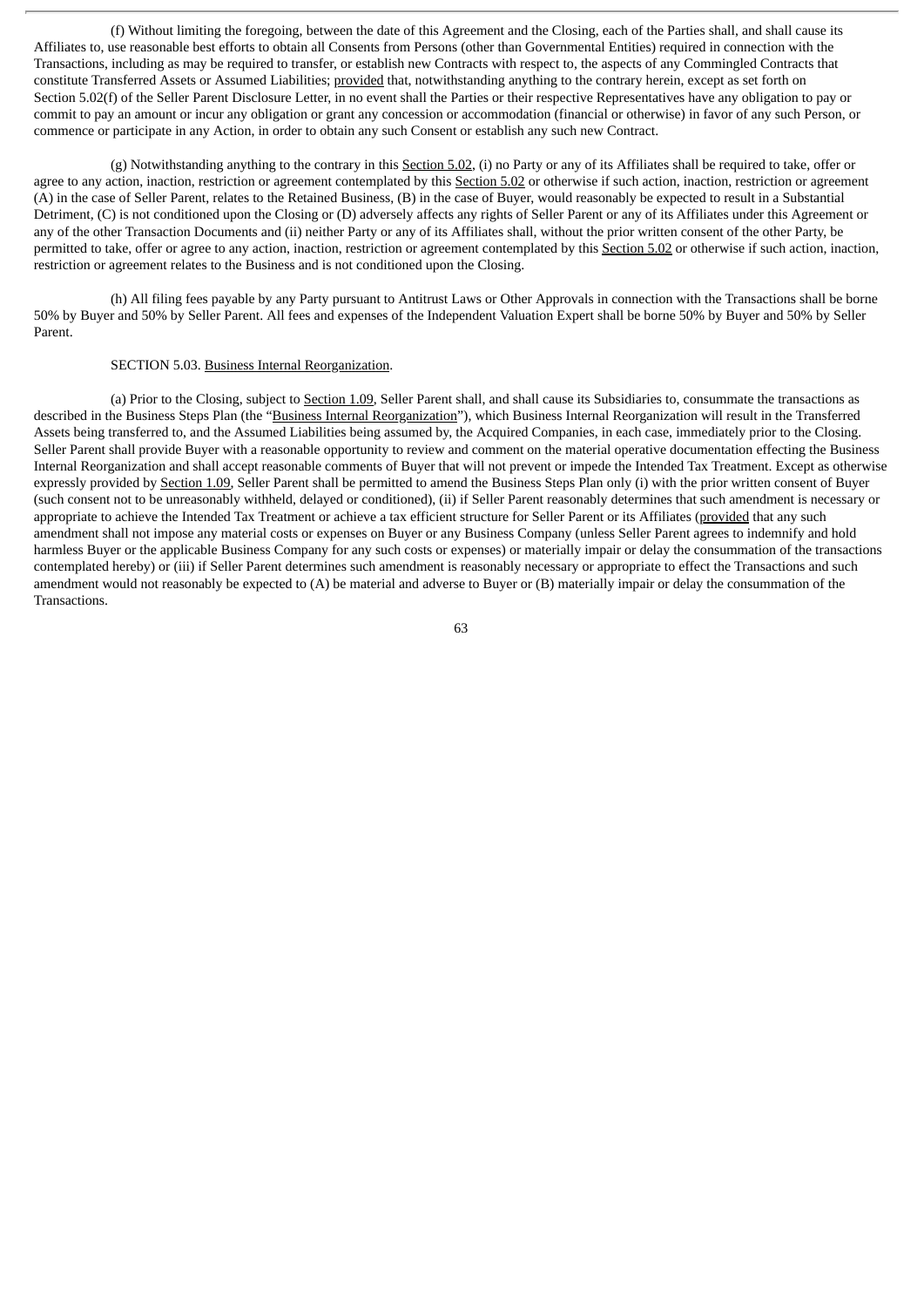(b) Following the date hereof and prior to the Closing, Seller Parent shall, and shall cause its Affiliates to, provide Buyer a reasonable opportunity to (i) propose a different jurisdiction of incorporation for the Subsidiary Buyer and the ROW Acquired Company (other than Singapore), (ii) propose modifications to the transaction structure contemplated by Article I whereby (A) Buyer will have ROW Acquired Company, after it has been acquired by Buyer and the Subsidiary Buyer, be a party to the Irish Acquisition or (B) Buyer will forego the use of the Subsidiary Buyer and Buyer will instead assume the Subsidiary Buyer's obligations under this Agreement and the other Transaction Documents and (iii) propose modifications to the Business Steps Plan, in the case of each of clauses (i), (ii) and (iii), to achieve a tax efficient structure for Buyer or the Business Companies. Seller Parent shall, and shall cause its Affiliates to, use reasonable best efforts to cooperate with Buyer in evaluating and pursuing any such proposals and, to the extent the Parties mutually agree to implement any such proposals, the Parties shall cooperate to (i) amend this Agreement and (ii) amend the Business Steps Plan, in each case, as reasonably necessary to give effect to such proposals and in a form reasonably acceptable to both Parties. Notwithstanding anything to the contrary in this Section 5.03(b), Seller Parent shall not be required to implement or agree to any proposals or amendments if (A) Seller Parent determines that such amendment would reasonably be expected to (1) materially impair or delay the consummation of the Transactions (including by requiring any additional Consent from or Filing with any Governmental Entity or any amendment to any Consent from or Filing with any Governmental Entity) or (2) prevent or impede the Intended Tax Treatment or (B) Seller Parent determines that such amendments would impose material costs or expenses on Seller Parent or any of its Affiliates (unless Buyer agrees to indemnify and hold harmless Seller Parent or its applicable Affiliate for any such costs or expenses).

(c) Seller Parent shall take all actions required to ensure that, following their formation, the Business Companies are at all times, between the date of this Agreement and the Closing Date, Affiliates of the Seller Parent. Promptly following the date of this Agreement, Buyer will cause the formation of Subsidiary Buyer and will cause the election by Buyer prior to the Closing, with an effective date on or prior to the Closing Date, with respect to the Subsidiary Buyer pursuant to U.S. Treasury Regulation Section 301.7701-3 to treat the Subsidiary Buyer as an entity disregarded as separate from its owner for U.S. federal income tax purposes.

# SECTION 5.04. Preservation of Business Records; Exchange of Information.

(a) From and after the Closing, each Party shall use reasonable best efforts to maintain, and to cause its Representatives (in the case of Buyer, including the Business Companies) to maintain, the Business Records in its possession related to the period at or prior to the Closing in accordance with its regular records retention policies and procedures (but, in any case, for at least such period as may be required by applicable Law and in no event less than two (2) years after the Closing).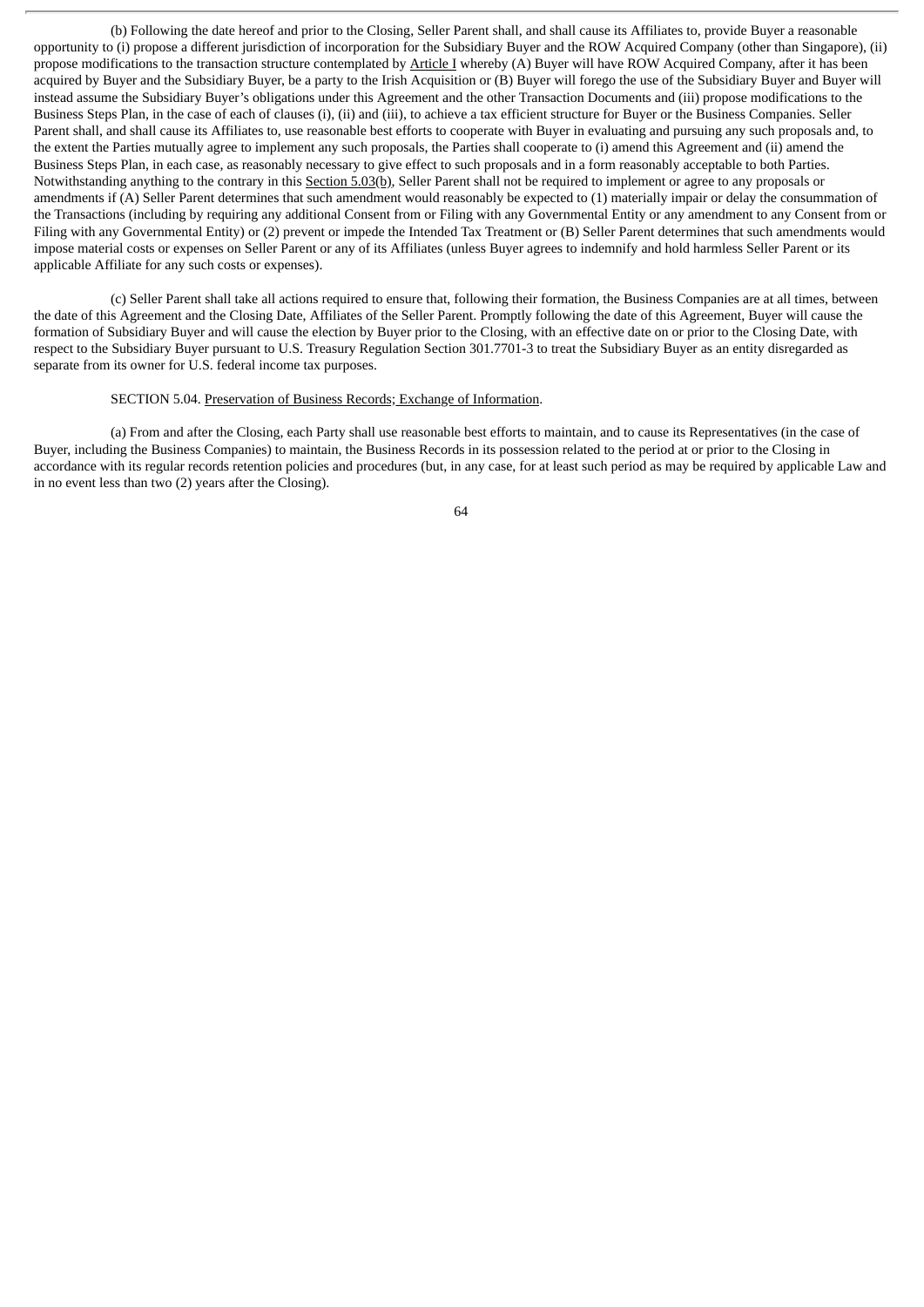(b) Subject to applicable Law and any applicable Order, from and after the Closing, each Party (the "Disclosing Party") shall, and shall cause its Subsidiaries to, use reasonable best efforts to provide or make available, or cause to be provided or made available, to the other Party (the "Requesting Party"), as soon as reasonably practicable after written request therefor, any Business Records (or copies thereof) in the possession or under the control of the Disclosing Party or any of its Subsidiaries to the extent that such Business Records relate to the period at and prior to the Closing and are reasonably required by the Requesting Party or its Subsidiaries (i) for any securities offerings by the Buyer or any of its Subsidiaries, (ii) to comply with applicable Law, Order, stock exchange rule or other applicable legal, judicial or governmental process or (iii) to comply with its obligations under this Agreement or any other Transaction Document (other than in connection with an Action between one Party or any of its Affiliates, on the one hand, and the other Party or any of its Affiliates, on the other hand); provided, however, that the Disclosing Party and its Subsidiaries shall not be obligated to provide such Business Records (or copies thereof) if the Disclosing Party determines, in its reasonable judgment, that doing so would reasonably be expected to (A) result in the disclosure of trade secrets or competitively sensitive information to third parties, (B) violate applicable Law, an applicable Order or a Contract or obligation of confidentiality owing to a third party, (C) jeopardize the protection of an attorney-client privilege, attorney work product protection or other legal privilege, (D) be adverse to the interests of the Disclosing Party or any of its Subsidiaries in any pending or threatened Action or (E) expose the Disclosing Party or any of its Subsidiaries to risk of liability for disclosure of sensitive, personal or other information; provided, further, that in the case of clause (B) or (C) above, the Parties shall use reasonable best efforts to communicate the applicable information in a manner that does not violate any such Law, Order, Contract or obligation or jeopardize any such privilege or protection. The Disclosing Party shall only be obligated to provide such Business Records (or copies thereof) in the form, condition and format in which they then exist, and in no event shall such Party be required to perform any improvement, modification, conversion, updating or reformatting of any such Business Records, and nothing in this Section 5.04(b) shall expand the obligations of the Parties under Section 5.04(a).

(c) The Parties acknowledge and agree that (i) neither Party shall be obligated to provide pursuant to Section 5.04(b) any portions of books, records or data not constituting Business Records and (ii) the Requesting Party shall reimburse the Disclosing Party for any reasonable out-of-pocket costs and expenses incurred by the Disclosing Party in providing or making available any Business Records pursuant to Section 5.04(b).

SECTION 5.05. Public Announcements. The Parties agree that the initial press release to be issued with respect to the Transactions following execution of this Agreement (the "Announcement") shall be in the form heretofore agreed to by the Parties. No Party shall issue any press release or make any other public statements with respect to the Transactions without the prior written consent of the other Party (such consent not to be unreasonably withheld, delayed or conditioned), except as may be required by applicable Law, Order, stock exchange rule or other applicable legal, judicial or governmental process; provided that the Party proposing to issue any press release or to make any other public statement in compliance with any such disclosure obligations shall use reasonable best efforts to consult in good faith with the other Party before doing so. Notwithstanding the foregoing, this Section 5.05 shall not apply to any press release or other public statement made by any of the Parties which (a) is consistent with the Announcement and does not contain any information relating to the Business, this Agreement, the other Transaction Documents or the Transactions that has not been previously announced or made public in accordance with the terms of this Agreement or (b) is made in the ordinary course of business and does not relate specifically to this Agreement, the other Transaction Documents or the Transactions.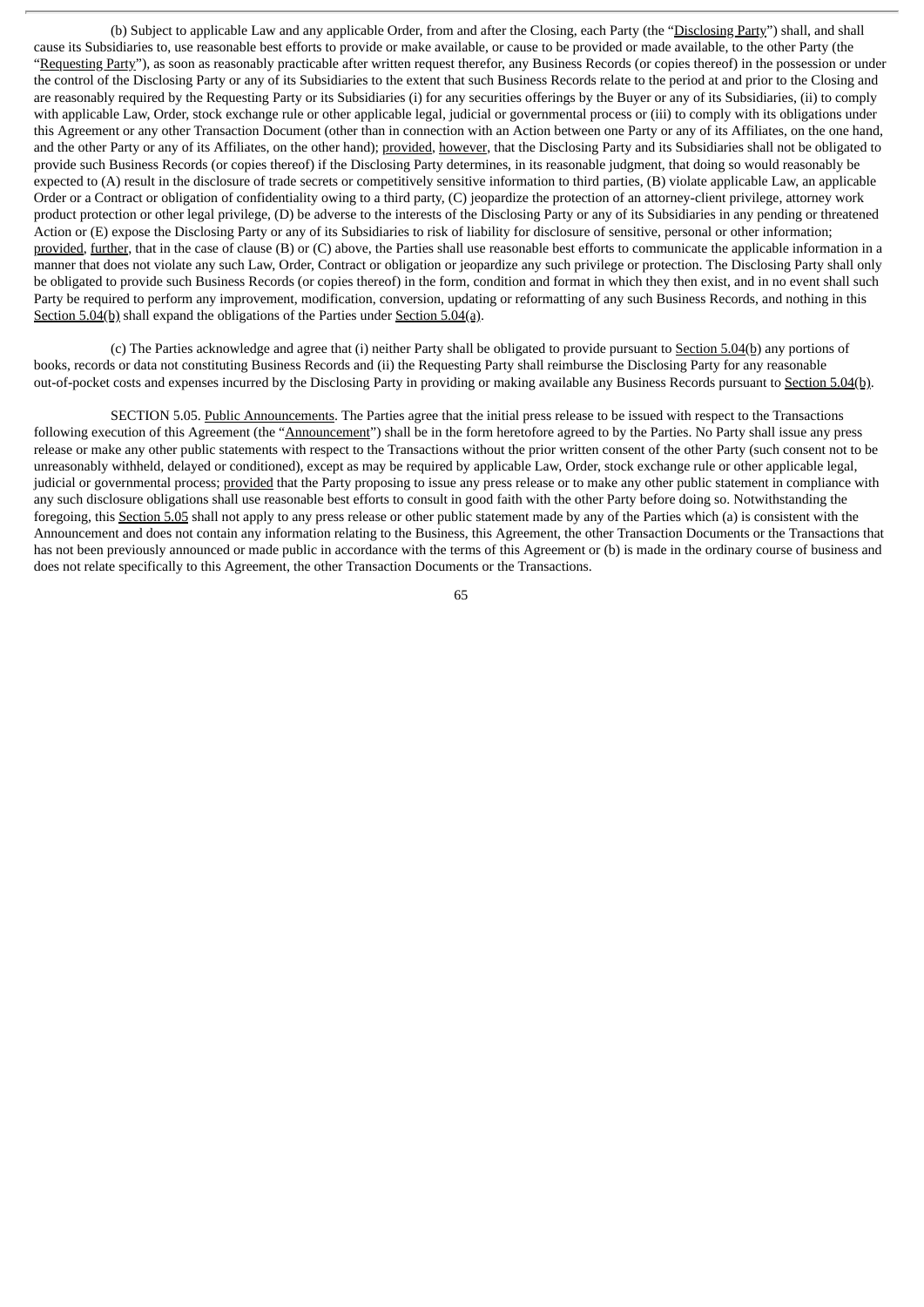#### SECTION 5.06. Tax Matters.

#### (a) Intended Tax Treatment.

(i) Each Party shall, and shall cause its Affiliates to, use reasonable best efforts to ensure the Intended Tax Treatment is achieved and shall not take any action, cause or permit any action to be taken, fail to take any action or cause or permit any action to fail to be taken, which action or failure to act would reasonably be expected to impede or prevent the Intended Tax Treatment; provided that, if any such action or failure to act would (A) impose any material costs on Buyer or any Business Company (unless Seller Parent agrees to indemnify and hold harmless Buyer or the applicable Business Company for any such costs) or (B) materially impair or delay the consummation of the Transactions, then Buyer shall not be required to, and shall not be required to cause its Affiliates to, take any action (or fail to take action) where such action or failure to act would require a deviation from any of its obligations under this Agreement or any of the other Transaction Documents (as amended by any revisions agreed pursuant to Section 5.03).

(ii) Each Party shall, and shall cause its Affiliates to, treat the Transactions in a manner consistent with the Intended Tax Treatment for all Tax purposes and file all Tax Returns in a manner consistent with the foregoing, unless otherwise required by a final "determination" within the meaning of Section 1313(a) of the Code (or comparable provision under state, local or foreign Tax Law) or other non-appealable judgment by a relevant taxing authority or court of competent jurisdiction.

(iii) For purposes of this Agreement, (A) the "Intended U.S. Tax Treatment" means, for U.S. federal income tax purposes, (1) the ROW Acquisition and the Equity Financings shall be treated as integrated transactions to which Section 351 of the Code applies, (2) the ROW Seller, Buyer Parent and Serum shall each be treated as Persons transferring property to Buyer in exchange for stock of Buyer and (3) the ROW Seller, Buyer Parent and Serum together shall be treated as having "control" of Buyer for purposes of Section 368(c) of the Code, (B) the "Intended Irish Tax Treatment" means, for Irish tax purposes, the Irish Spin-Off shall be treated as a scheme of reconstruction to which the provisions of Section 80 of the Ireland Stamp Duties Consolidation Act, 1999 and the provisions of Sections 20(2)(c) and 26(2) of the Ireland Value Added Tax Consolidation Act 2010 apply and a transaction within Sections 89(4) and 631 (but not Section 617) of the Ireland Taxes Consolidation Act, 1997 and (C) the "Intended Tax Treatment" means, collectively, the Intended U.S. Tax Treatment and the Intended Irish Tax Treatment.

(iv) Buyer acknowledges and agrees that the Fundamental Tax Matters are relevant to the U.S. Intended Tax Treatment and that any inaccuracy in, or failure to comply with, the Fundamental Tax Matters may prevent or impede the Intended U.S. Tax Treatment, and Buyer shall ensure the accuracy of, and Buyer's and Subsidiary Buyer's compliance with, the Fundamental Tax Matters.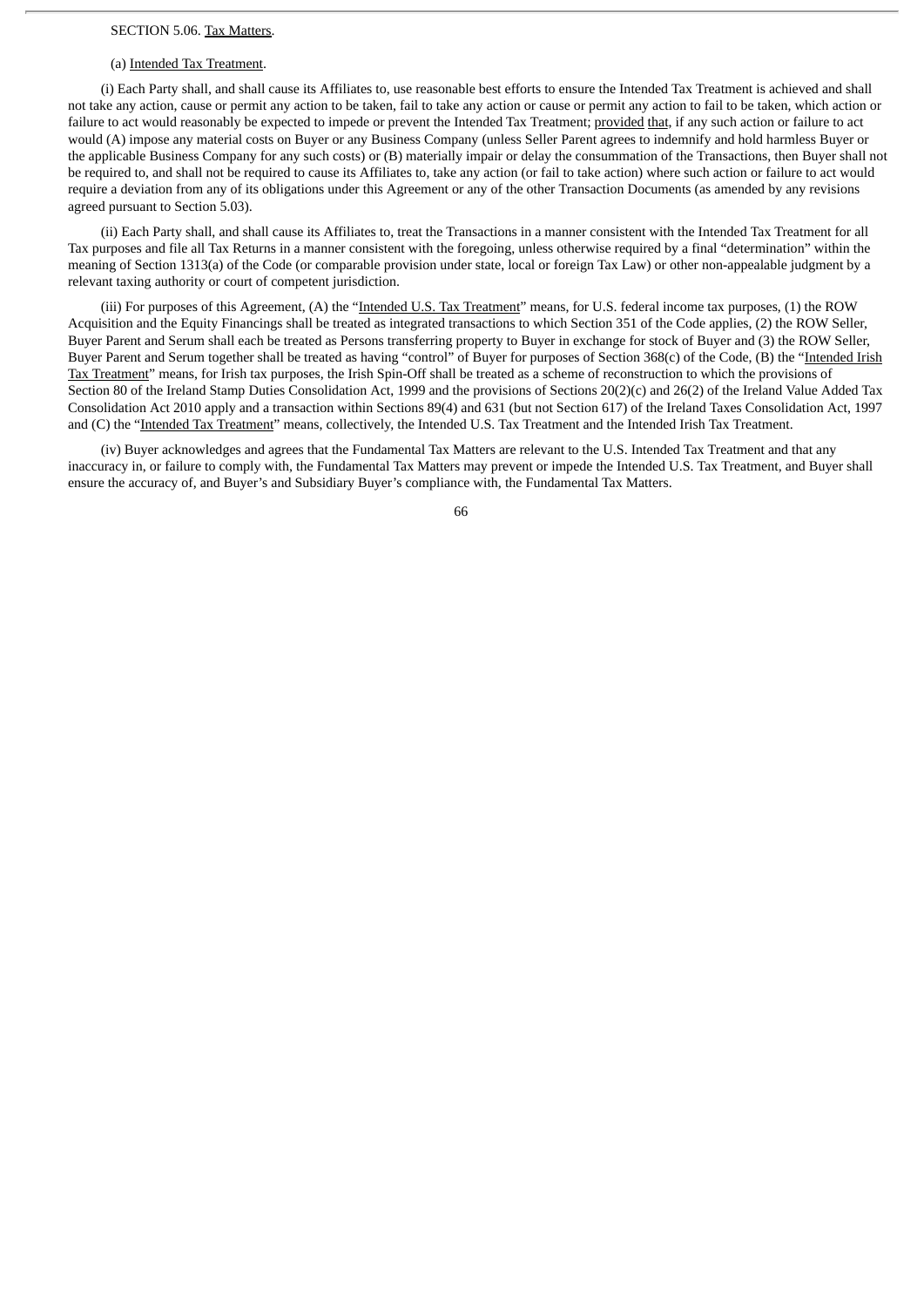(b) Transfer Taxes and VAT. Notwithstanding anything to the contrary in this Agreement or the other Transaction Documents, all amounts payable under this Agreement and the other Transaction Documents are exclusive of Transfer Taxes and VAT. Any Transfer Taxes or VAT incurred in connection with the Irish Acquisition shall be borne by Seller Parent and any Transfer Taxes or VAT incurred in connection with the ROW Acquisition shall be borne by Buyer. Buyer and Seller Parent shall reasonably cooperate to prepare and timely file any Tax Returns relating to such Taxes, and the Party required under applicable Law to remit such Taxes shall timely remit all such Taxes. Buyer and Seller Parent shall reasonably cooperate to minimize or eliminate the incurrence of such Taxes in connection with the Transactions.

#### (c) Certain Tax Actions.

(i) Except for any actions required by the terms of this Agreement or any other Transaction Document, and without regard to the provisions of Section 4.02(b), between the date of this Agreement and the Closing, Buyer shall not, and shall cause its Affiliates not to, without the prior written consent of Seller Parent, (A) enter into any agreement to sell or issue capital stock or other equity interests of Buyer, (B) enter into a voting arrangement that effects the voting rights of any Buyer Common Stock or Buyer Preferred Stock, (C) enter into any agreement to liquidate or merge Buyer out of existence or (D) enter into any agreement that would cause the Subsidiary Buyer to be treated as an entity other than an entity disregarded as separate from its owner for U.S. federal income tax purposes, where, in the case of each of clauses (A), (B), (C) and (D), such action, individually or together with any other action, would reasonably be expected to prevent or impede the Intended Tax Treatment; provided that, where Buyer or any of its Affiliates determines that any action described in the preceding clauses (A), (B), (C) and (D), does not require the prior written consent of Seller Parent, Buyer shall notify Seller Parent prior to taking any such action.

(ii) From and after the Closing until one (1) year after the Closing, none of Buyer, the Subsidiary Buyer or any of Buyer's other Affiliates shall revoke or amend the election under Section 301.7701-3 of the U.S. Treasury Regulations or take any other actions to cause the Subsidiary Buyer to be treated as an entity other than an entity disregarded from its owner for U.S. federal income tax purposes, without the prior written consent of Seller Parent.

(d) Tax Representations Letters. Buyer shall, as of the Closing Date, execute and deliver to Seller Parent and Seller Parent's Tax Counsel the Tax Representation Letter.

(e) Solvency of the Irish Acquired Company. If the Irish Acquired Company carries out a restricted activity (as defined in section 200 of the Ireland Companies Act) between the date of this Agreement and the Closing which constitutes a reduction in company capital for the purposes of section 84(1) of the Ireland Companies Act, from and after the Closing, Buyer shall, and shall cause its other Subsidiaries to, ensure that the Irish Acquired Company shall be able to continue to pay or discharge its debts and other liabilities in full as they become due for a period of one (1) year from the effective date of such restricted activity.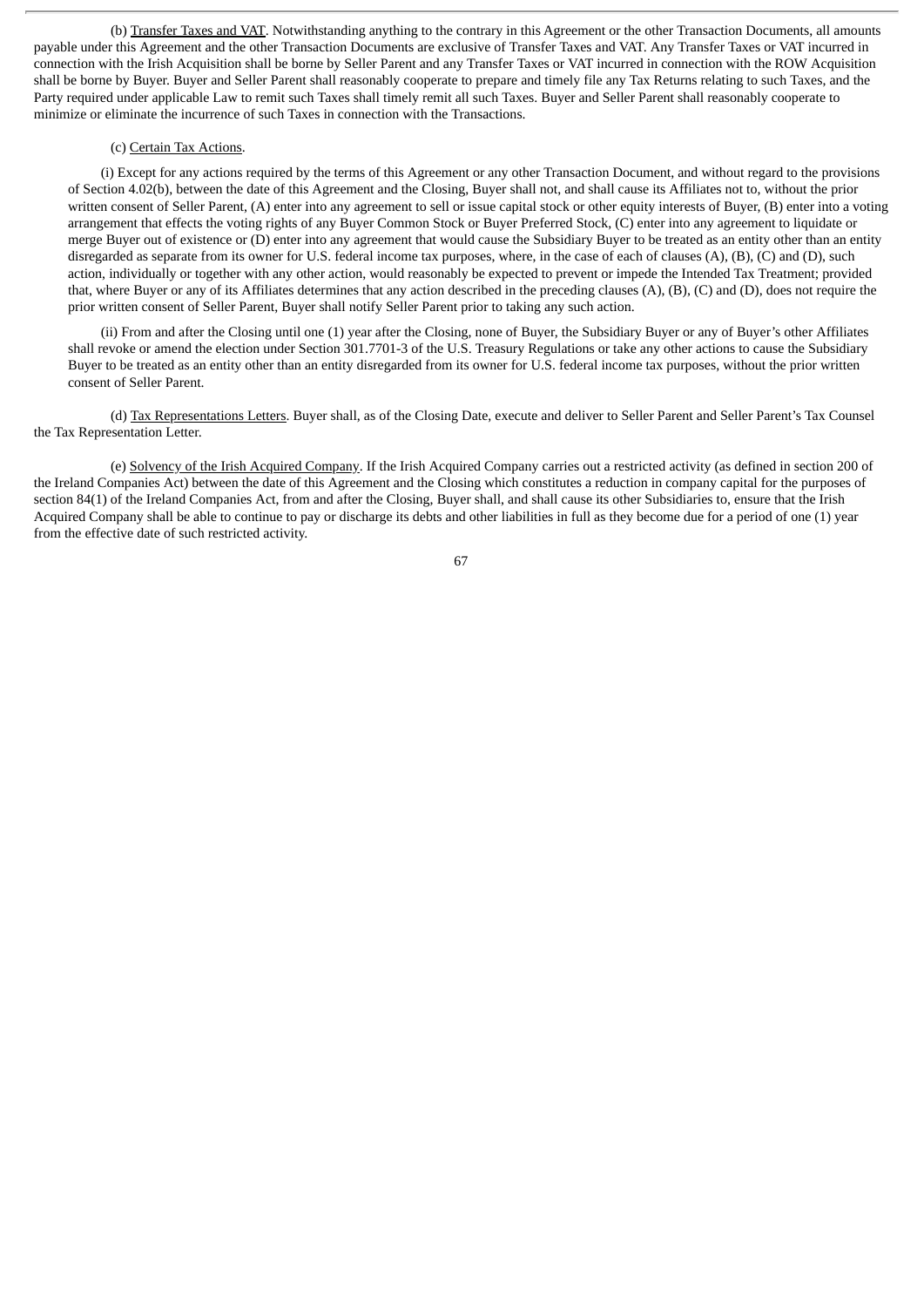SECTION 5.07. Retained Names. Except as expressly provided in this Section 5.07, any and all rights of the Business Companies to use the Retained Names shall terminate as of the Closing and shall immediately revert to Seller Parent and its Subsidiaries (other than the Business Companies), along with any and all goodwill associated therewith. Buyer acknowledges that it has no rights or interests, and is not acquiring any rights or interests, directly or indirectly, through the Business Companies or otherwise, to use the Retained Names, except as expressly provided for in this Section 5.07. Without limiting the foregoing, Buyer shall not use any name, word, logo, Trademark, internet domain name, uniform resource locator, trade name, social media identifier, handle or tag, or other identifier of source or goodwill containing, incorporating, based on, associated with, confusingly similar to or dilutive of, or that is a translation or transliteration of, part or all of any Retained Name in any jurisdiction in the world. Seller Parent and its Subsidiaries hereby grant the Business Companies a non-exclusive, irrevocable, non-transferable, non-sublicensable, royalty-free right and license to use the Retained Names, solely to the extent appearing on any letterheads, policies and procedures and other internal documents and materials in existence and used in the operation of the Business as of the Closing and conveyed to Buyer pursuant to this Agreement (the "Retained Names Materials"), from and after the Closing until the earlier of (a) ninety (90) days after the Closing and (b) the depletion of such Retained Names Materials (the "Transition Period"); provided that (i) all such uses of the Retained Names shall be in substantially the same form and manner as used in the Business as of the Closing and (ii) no changes shall be made to the Retained Names Materials without the prior written consent of Seller Parent (except as required pursuant to the immediately succeeding sentence). No later than the end of the Transition Period, Buyer shall, and shall cause its Subsidiaries (including the Business Companies) to, destroy and cease use of any remaining Retained Names Materials or revise any remaining Retained Names Materials to have deleted all references to the Retained Names. Except as expressly provided in this Section 5.07, no other license or right to use the Retained Names is granted by Seller Parent or any of its Subsidiaries to Buyer or its Affiliates (including, after the Closing, the Business Companies), whether by implication or otherwise, and nothing hereunder permits Buyer or its Affiliates (including, after the Closing, the Business Companies), to use the Retained Names in any manner, or to register or seek to register, or to permit, cause or assist any third party to register or to seek to register (or communicate with any other Person regarding registration of), any of the Retained Names or any marking including a Retained Name in any jurisdiction. Seller Parent and its Subsidiaries shall have no obligation to maintain or renew any Intellectual Property rights in the Retained Names. Buyer shall indemnify and hold harmless each of Seller Parent and its Subsidiaries from and against any and all claims, losses, liabilities, damages, judgments, fines, penalties, costs (including amounts paid in settlement or compromise) and expenses (including fees and expenses of legal counsel) that Seller Parent or any of its Subsidiaries may incur or suffer in connection with or resulting from any use of the Retained Names Materials pursuant to this Section 5.07 and any unauthorized use of the Retained Names Materials.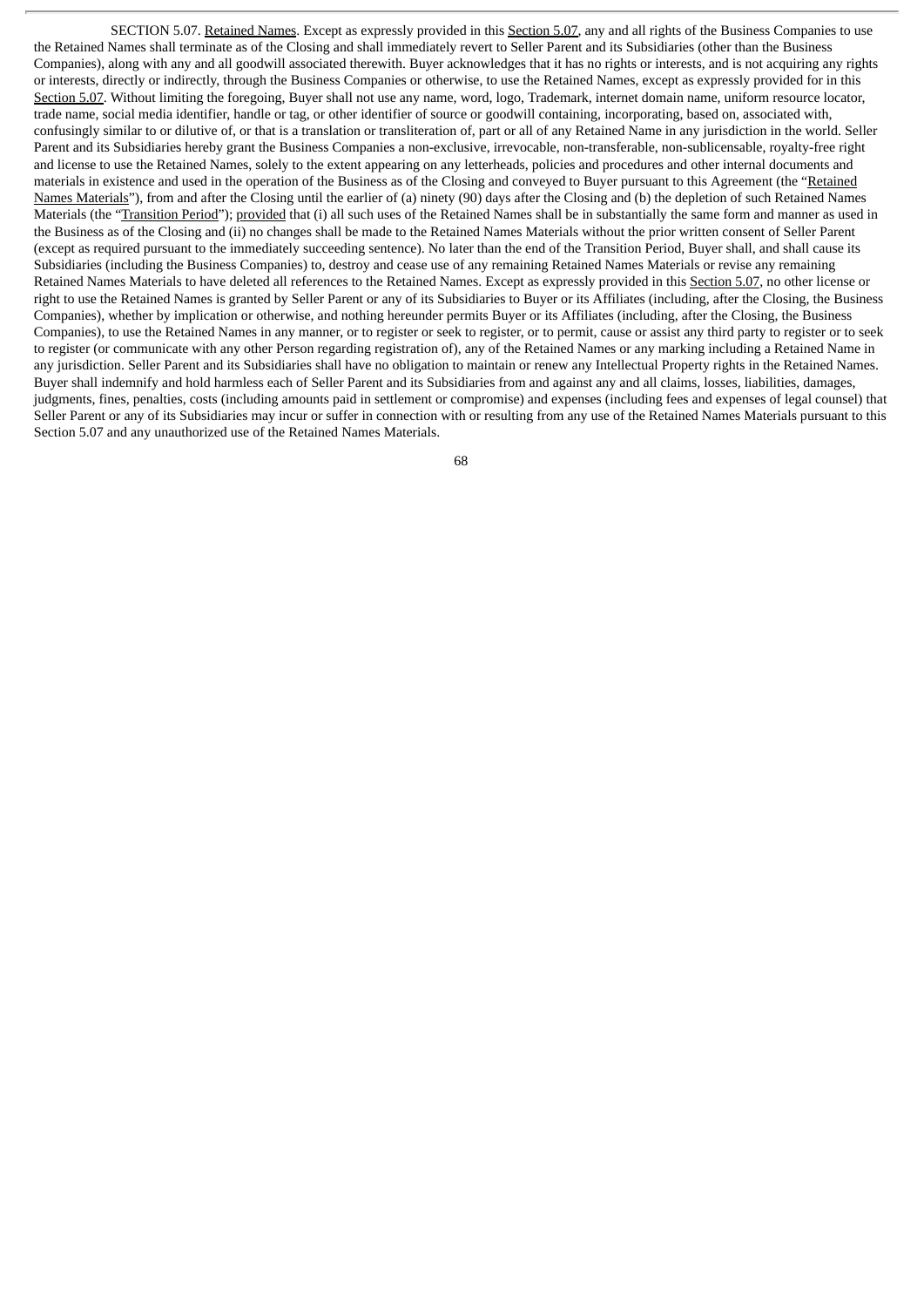# SECTION 5.08. Certain Post-Closing Obligations.

(a) The Confidentiality Agreement shall terminate effective as of the Closing and, for a period of five (5) years after the Closing, each of Seller Parent and Buyer shall, and shall cause its Subsidiaries to, maintain in confidence any non-public information related to the Business (in the case of Seller Parent and its Subsidiaries) or the Retained Business (in the case of Buyer and its Subsidiaries), and to use such non-public information only to the extent necessary to perform their respective obligations pursuant to this Agreement and the other Transaction Documents; provided that such confidentiality obligations shall not apply to information that (A) was or becomes generally available to the public other than as a result of a disclosure by Seller Parent or Buyer, as applicable, in breach of this Agreement, (B) becomes available to Seller Parent or Buyer, as applicable, or its Representatives after the Closing Date on a nonconfidential basis from a source other than the other Party or its Representatives, provided that such source is believed by Seller Parent or Buyer, as applicable, and such Representatives after reasonable inquiry not to be subject to an obligation of confidentiality (whether by agreement or otherwise) to the other Party or its Subsidiaries with respect to such information, or (C) was independently developed by Seller Parent or Buyer, as applicable, or its Representatives on behalf of Seller Parent or Buyer, as applicable, without reference to, incorporation of or other use of any such non-public information; provided further, that each of Seller Parent and Buyer may, and may permit its Subsidiaries to, disclose such information:

(i) to the extent consented to in advance in writing by Buyer (in the case of disclosure by Seller Parent or any of its Subsidiaries) or Seller Parent (in the case of disclosure by Buyer or any of its Subsidiaries);

(ii) to its Representatives who need to know such information for purposes of the Transactions, provided that (A) such Representatives agree to maintain such information in confidence and (B) Seller Parent or Buyer, as applicable, shall be liable for any breach of the terms of this Section 5.08(a) by its Representatives; and

(iii) to the extent required by applicable Law, Order, stock exchange rule or other applicable legal, judicial or governmental process (including by deposition, interrogatory, request for documents, subpoena, civil investigative demand or similar process), provided that Seller Parent, Buyer or its Representative, as applicable, will (A) to the extent legally permitted, provide the other Party with prompt written notice thereof prior to making such disclosure so that such other Party may seek (at such other Party's sole expense) an appropriate protective order or other assurance that confidential treatment will be accorded to such information, (B) use reasonable best efforts to consult and cooperate (at the other Party's sole expense) with such other Party to the extent legally permitted with respect to such other Party seeking such a protective order, assurance or other remedy or taking steps to resist or narrow the scope of such requirement and (C) to the extent legally permitted, not oppose any action by the other Party to obtain such a protective order, assurance or other remedy. If a protective order, other reliable assurance or other remedy is not obtained and the terms of this Section 5.08(a)(iii) are not waived by the Party entitled to enforce such terms and subject to the disclosing Party's compliance with the preceding sentence, the disclosing Party or its Representatives, as the case may be, (A) may disclose such information only to the extent legally required, based on the advice of legal counsel of the disclosing Party or such Representative, (B) will exercise reasonable best efforts (at the other Party's sole expense) to obtain assurance that confidential treatment will be accorded to such information that is being disclosed and (C) will, to the extent legally permitted, give advance notice to the other Party of the information to be disclosed, or the proposed disclosure itself (as applicable), as far in advance as is reasonably practicable.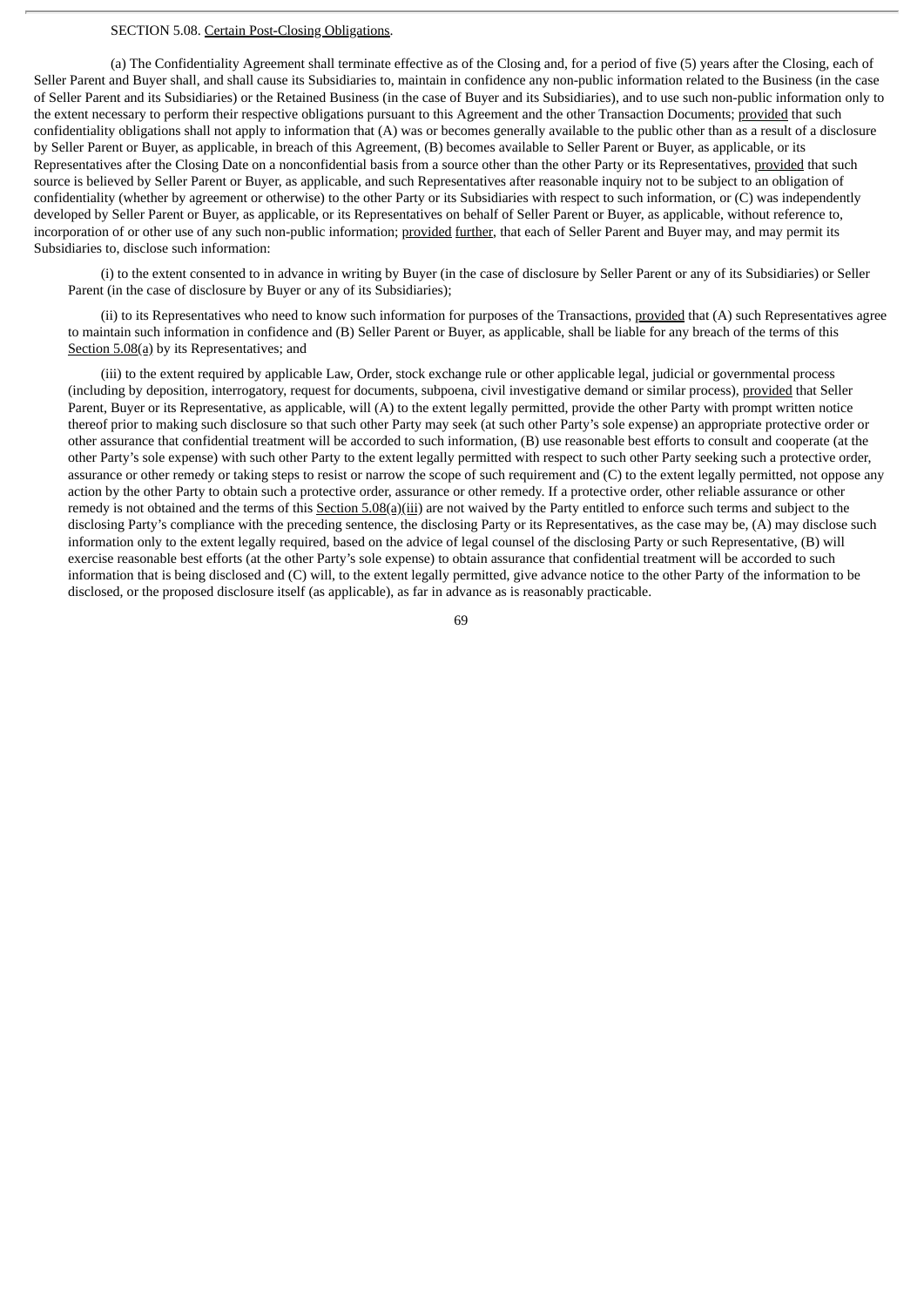(b) After the Closing Date and for the period set forth on Section 5.08(b) of the Seller Parent Disclosure Letter, Seller Parent shall, and shall cause its Subsidiaries to, comply with the obligations set forth on Section 5.08(b) of the Seller Parent Disclosure Letter.

(c) After the Closing Date and within the respective periods set forth on Section 5.08(c) of the Seller Parent Disclosure Letter, Buyer shall, and shall cause its Subsidiaries to, comply with the obligations set forth on Section 5.08(c) of the Seller Parent Disclosure Letter.

(d) After the Closing Date and within the respective periods set forth on Annex C under the heading "Post-Closing Indian Actions", Buyer shall, and shall cause its Subsidiaries to, comply with the obligations set forth on Annex C under the heading "Post-Closing Indian Actions".

SECTION 5.09. Termination of Intercompany Arrangements. Between the date of this Agreement and the Closing, (a) except (i) for the Intercompany Accounts set forth on Section 5.09(a) of the Seller Parent Disclosure Letter, (ii) as otherwise set forth in the other Transaction Documents or (iii) as Buyer and Seller Parent may mutually agree in writing prior to the Closing, Seller Parent and its Affiliates (other than the Business Companies), on the one hand, and the Business Companies, on the other hand, shall, effective as of the Closing, eliminate by payment, settlement, netting, capitalization, set off, cancellation, forgiving, release or otherwise any obligations or liabilities under the Intercompany Accounts between or among such parties, in each case, such that the Business Companies, on the one hand, and Seller Parent and its Affiliates (other than the Business Companies), on the other hand, do not have any further liability to one another in respect of such Intercompany Accounts as of the Closing and (b) except (i) for the Contracts set forth on Section 5.09(b) of the Seller Parent Disclosure Letter, (ii) as otherwise set forth in the other Transaction Documents, (iii) as needed to perform the Transition Services or (iv) as Buyer and Seller Parent may mutually agree in writing prior to the Closing, the Business Intercompany Contracts shall be terminated in their entirety and shall be without further force or effect, without any further obligations or liabilities of Seller Parent or any of its Affiliates (other than the Business Companies), on the one hand, and Buyer or any of its Subsidiaries (including, following the Closing, the Business Companies), on the other hand, following the Closing. Notwithstanding anything to the contrary herein, this Section 5.09 shall not apply to (a) intercompany accounts, balances or Contracts to the extent solely between or among any of the Business Companies, (b) any Transaction Documents or (c) any Contracts to which any Person other than the Parties and their respective Affiliates is a party.

SECTION 5.10. Resignations. Between the date of this Agreement and the Closing, Seller Parent shall cause to be delivered to Buyer on the Closing Date resignation letters or other removals of all members of the board of directors (or comparable governing body) of each Business Company and all officers of each Business Company, such resignation letters or other removals to be effective concurrently with the Closing.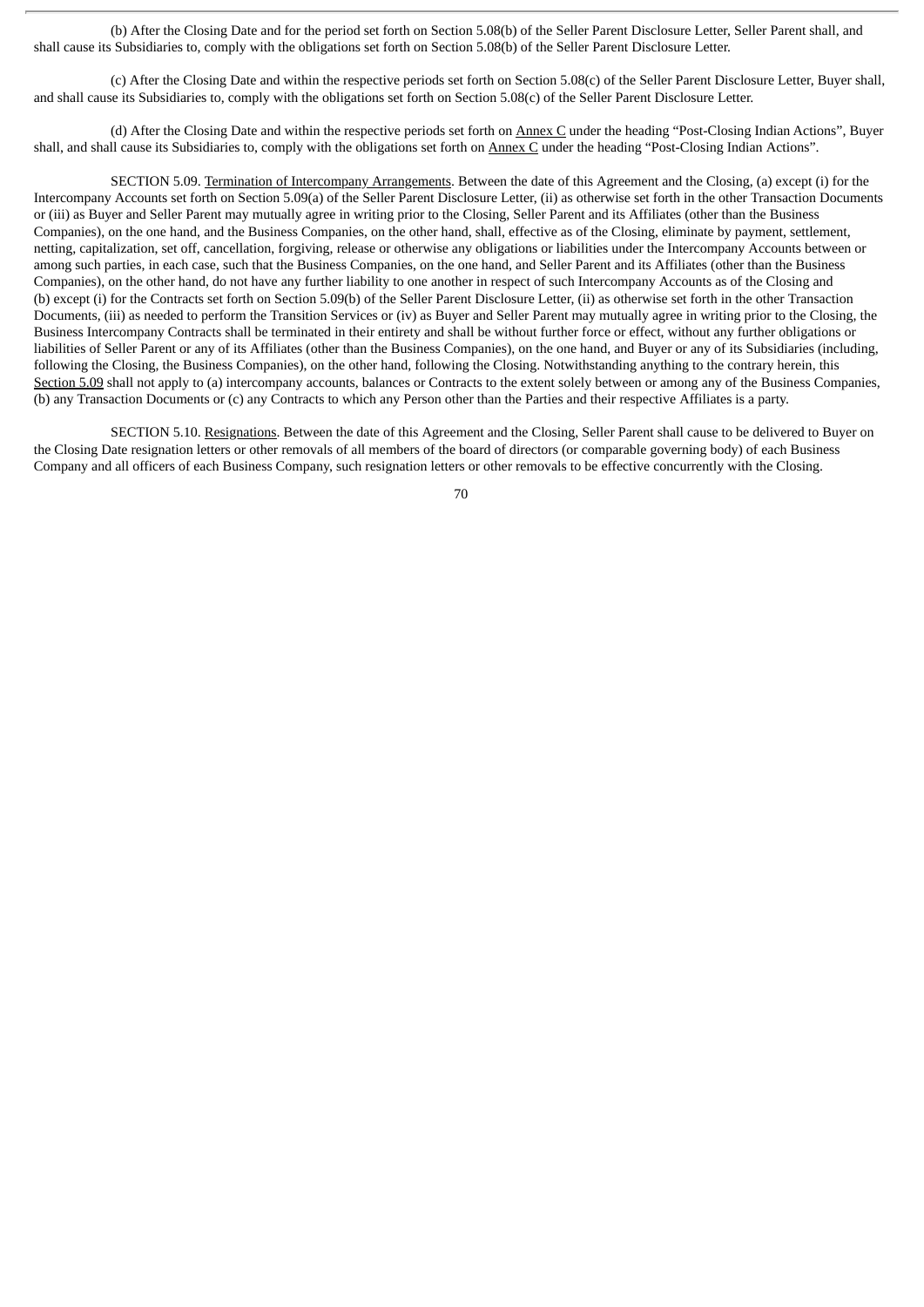SECTION 5.11. Insurance. Except as expressly provided in the Transition Services Agreement, the coverage under all insurance policies arranged or maintained by Seller Parent or any of its Subsidiaries, including any insurance policies which may be related in any way to the Business Companies or the Business, is only for the benefit of Seller Parent and its Subsidiaries, and not for the benefit of Buyer or any of its Subsidiaries (including, following the Closing, the Business Companies) and Buyer agrees not to seek, through any means, to benefit from any of Seller Parent's or its Subsidiaries' insurance policies, including any such policies which may provide coverage for claims relating in any way to the Business Companies or the Business.

# SECTION 5.12. Wrong Pockets.

(a) Subject to Section 1.09, for a period of up to four (4) years following the Closing, if either Buyer or Seller Parent becomes aware that any of the Transferred Assets has not been transferred to Buyer or any of its Subsidiaries or that any of the Excluded Assets has been transferred to Buyer or any of its Subsidiaries, it shall promptly notify the other Party and Buyer and Seller Parent shall, as soon as reasonably practicable, ensure that such property is transferred, with any necessary prior third-party consent or approval, to Buyer or one of its wholly owned Subsidiaries (in the case of any such Transferred Asset) or Seller Parent or one of its Affiliates (in the case of any such Excluded Asset).

(b) In the event that, on or after the Closing Date, Buyer or any of its Subsidiaries, on the one hand, or Seller Parent or any of its Subsidiaries, on the other hand, shall receive any payments or other funds due to the other Party pursuant to the terms of this Agreement or any of the other Transaction Documents, then it shall, or shall cause its applicable Subsidiary to, promptly forward such funds to such other Party.

(c) The Parties acknowledge and agree there is no right of offset regarding any transfers or payments pursuant to this Section 5.12 and a Party may not withhold assets or funds required to be transferred or forwarded pursuant to this Section 5.12 in the event there is a dispute regarding any other issue under any of the Transaction Documents.

# SECTION 5.13. Financing Cooperation.

(a) Buyer and its Subsidiaries shall undertake one or more separate debt financings for the purpose of funding, together with the proceeds of the Equity Financings and cash on hand, the Required Payments, which Debt Financings shall be (i) in the form of private notes or bonds, syndicated loans or bank or other private Indebtedness (and commitments in respect thereof) and (ii) subject only to those conditions set forth in the Equity Financing Letters and other conditions customary for comparable debt financings (such debt financings, collectively, the "Debt Financing" and, together with the Equity Financings, the "*Financing*"). Without limiting Buyer's obligations to obtain the Debt Financing, in the event that Buyer has not, within two (2) months after the delivery to Buyer of the Required Information, secured Debt Financing or commitments in respect of Debt Financing, or both, for at least \$1,200,000,000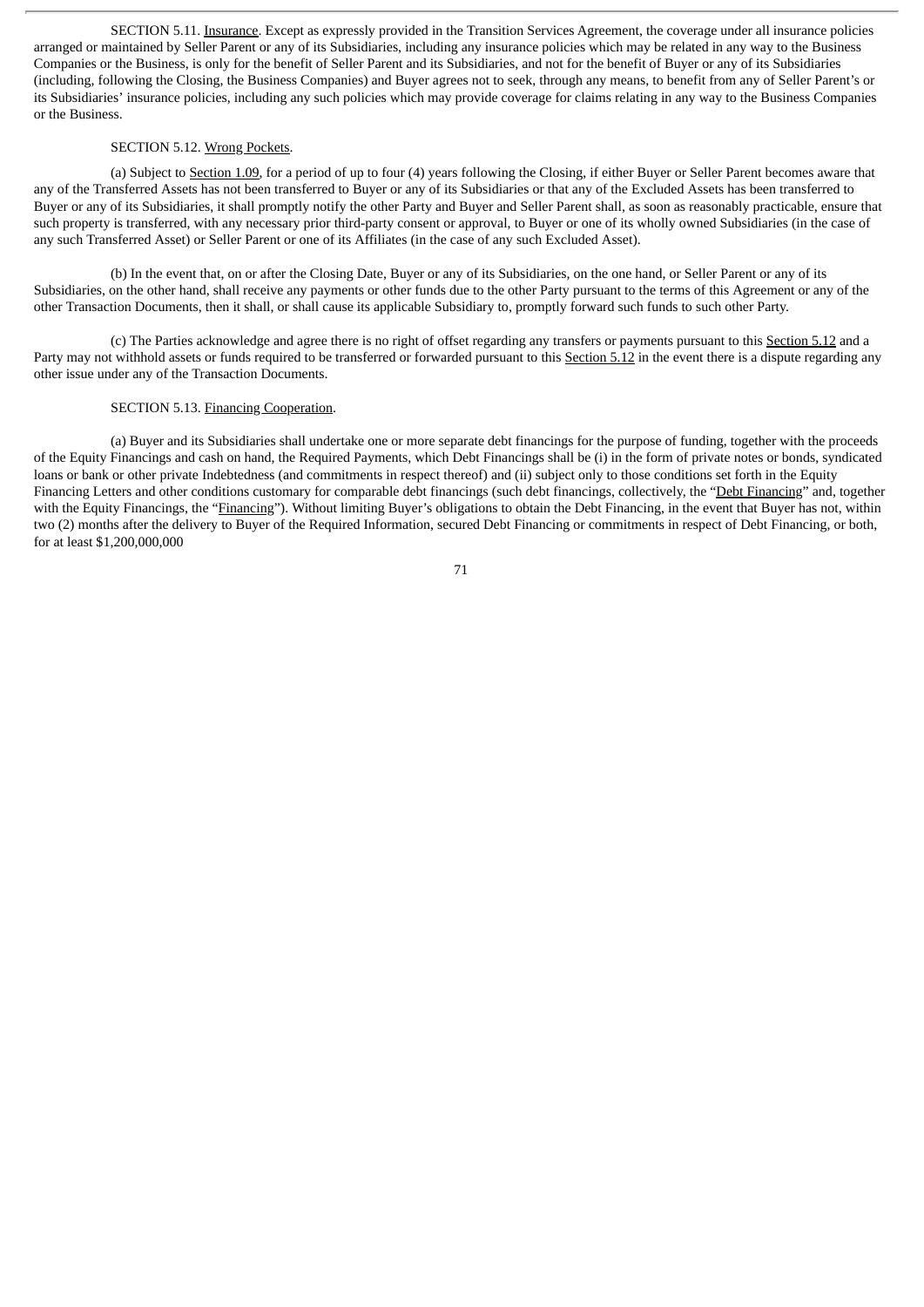(one billion two hundred million dollars) of aggregate net proceeds to Buyer and its Subsidiaries (when funded), Seller Parent shall be permitted (but not obligated), following written notice to Buyer after the completion of such two-month period, to undertake one or more separate debt financings for net proceeds equal to such shortfall (but in no event more than \$200,000,000 (two hundred million dollars), unless consented to in writing by Buyer prior to the incurrence thereof), and cause one or both of the Acquired Companies to be the obligor(s) under such Indebtedness as of the Closing (any such Indebtedness, the "Assumed Indebtedness"). In the event Seller Parent delivers written notice in accordance with the immediately preceding sentence, Buyer shall cooperate with Seller Parent in connection with the arrangement, syndication, obtainment and consummation of such financing, in accordance with Section 5.13(b), *mutatis mutandis*.

(b) Prior to the Closing, Seller Parent shall, and shall cause its Subsidiaries to, use reasonable best efforts to provide, and shall use reasonable best efforts to cause its and their respective Representatives to use reasonable best efforts to provide, to Buyer and its Subsidiaries all cooperation reasonably requested by Buyer in connection with the arrangement, syndication, obtainment and consummation of the Debt Financing, including using reasonable best efforts in:

(i) assisting Buyer, any of its Subsidiaries or the Debt Financing Sources in their preparation of customary rating agency presentation materials, road show materials, private placement memoranda, bank information memoranda, projections, bank syndication materials and other similar private offering memoranda and offering documents, and all supplements related to any of the foregoing, in each case, in connection with any such Debt Financing (provided that financial information shall be limited to the information required by clause (iii) below);

(ii) cooperating with customary marketing efforts of Buyer, any of its Subsidiaries or any of the Debt Financing Sources for any such Debt Financing, including causing representatives of management of Seller Parent and its Subsidiaries with appropriate seniority and expertise to assist in preparation for, and to participate in, a reasonable number of meetings, presentations, road shows, due diligence sessions (including accounting due diligence sessions), drafting sessions and sessions with rating agencies, in each case, upon reasonable advance notice and at mutually agreeable dates, times and locations, and using reasonable best efforts to utilize Seller Parent's existing lender and investment banking relationships in syndication efforts;

(iii) providing, or causing to be provided, to Buyer (and permitting Buyer to provide to the Debt Financing Sources) (A) the Required Information (and Seller Parent hereby authorizes Buyer to provide the Debt Financing Sources the Required Information), (B) all other pertinent and customary information (other than financial statements), to the extent reasonably available to Seller Parent or any Business Company, regarding the Seller Parent, the Business Companies or the Business, as may be reasonably requested by Buyer, any of Buyer's Subsidiaries or any of the Debt Financing Sources in connection with any such Debt Financing, including any such information relating to the Business reasonably necessary to permit Buyer or its Affiliates to prepare pro forma financial information customary for Debt Financings of the applicable type giving effect to the Transactions, (C) all materials and documentation about the Business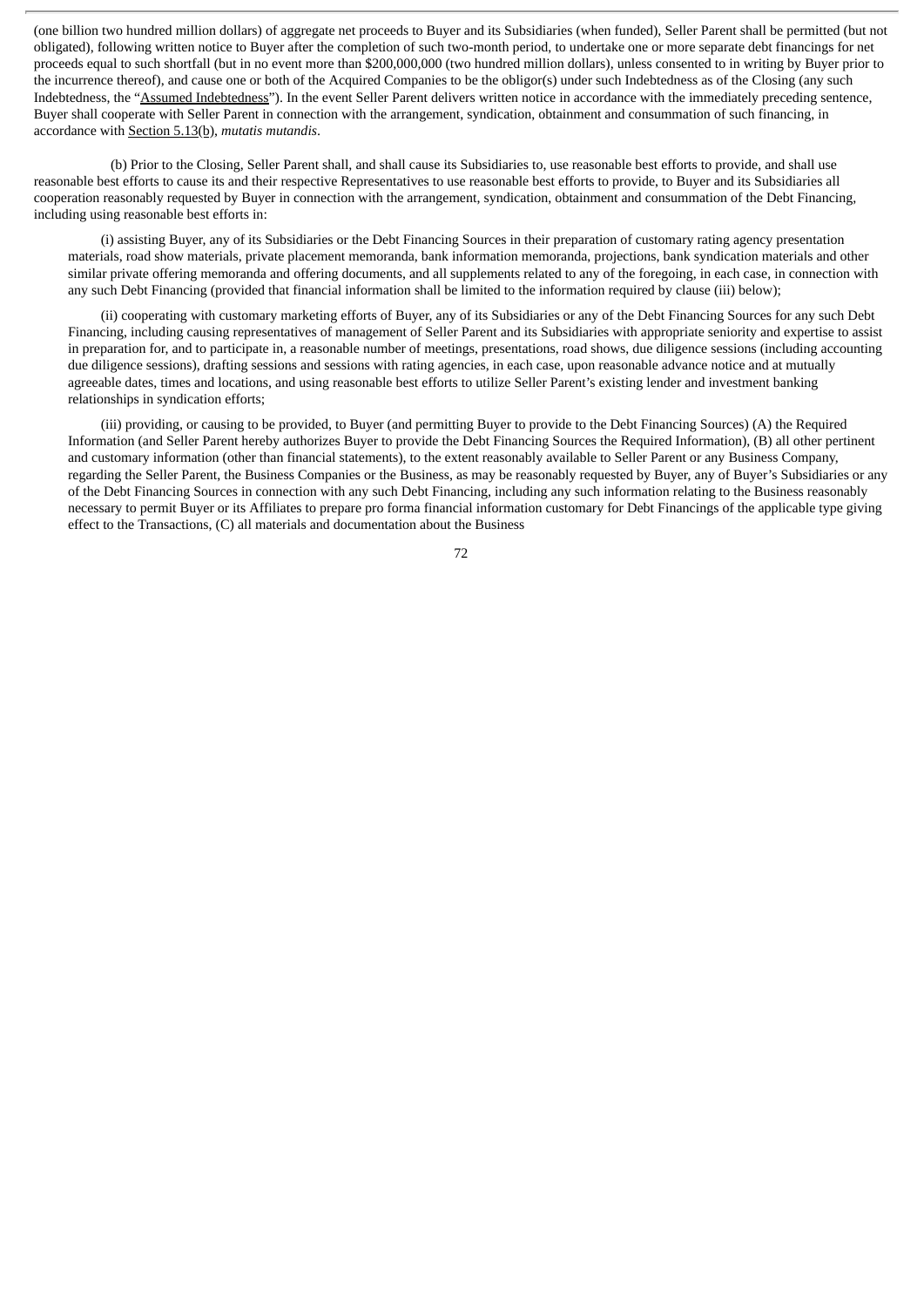and the Business Companies required under applicable "know your customer" and anti-money laundering Laws, including the Patriot Act, to the extent reasonably requested by Buyer, any of Buyer's Subsidiaries or any of the Debt Financing Sources not less than five (5) Business Days prior to the Closing Date and (D) all such information amending or supplementing any information described in clause (A), (B) or (C) above, or any information delivered pursuant to this clause (D), to the extent such information (excluding any projections, forecasts, pro forma financial information and other forward-looking information), to the Knowledge of Seller Parent, is not correct in all material respects, contains any untrue statement of material fact or omits to state any material fact necessary to make such information not misleading;

(iv) cooperating with the Debt Financing Sources' reasonable due diligence investigation of the Business Companies;

(v) (A) causing the Business Companies to execute and deliver any definitive documents facilitating the borrowing or guarantee by the Business Companies or the pledging of collateral as may be reasonably requested by Buyer in connection with any such Debt Financing, (B) permitting the information provided pursuant to clause (iii) above to be used by Buyer and the Debt Financing Sources in the preparation of customary definitive financing documentation and the completion of any schedules, exhibits or annexes thereto (including a customary perfection certificate) and (C) permitting any officers of the Business Companies who will be officers of the Business Companies immediately after the Closing to execute and deliver any other customary documentation in connection with such Debt Financing, including any customary closing officer's certificates and secretary's certificates prepared by Buyer (including certification of organizational authorization, organizational documents and good standing certificates) of the Business Companies, and taking corporate action to authorize the borrowing and guarantees of the Debt Financing; provided that, in the case of clauses (A), (B) and (C), such borrowings, guarantees and documentation and such corporate action shall be effective no earlier than the Closing.

(vi) causing the registered public accounting firm that has audited the Required Information to (A) provide customary comfort letters (including "negative assurance" comfort and change period comfort) with respect to the Required Information, and (B) participate in a manner consistent with their customary practice in accounting due diligence sessions in connection with any such Debt Financing, in each case, as reasonably requested by Buyer, any of its Subsidiaries or any of the Debt Financing Sources;

(vii) providing customary authorization letters as reasonably requested by the Debt Financing Sources authorizing the distribution of information to prospective Debt Financing Sources; and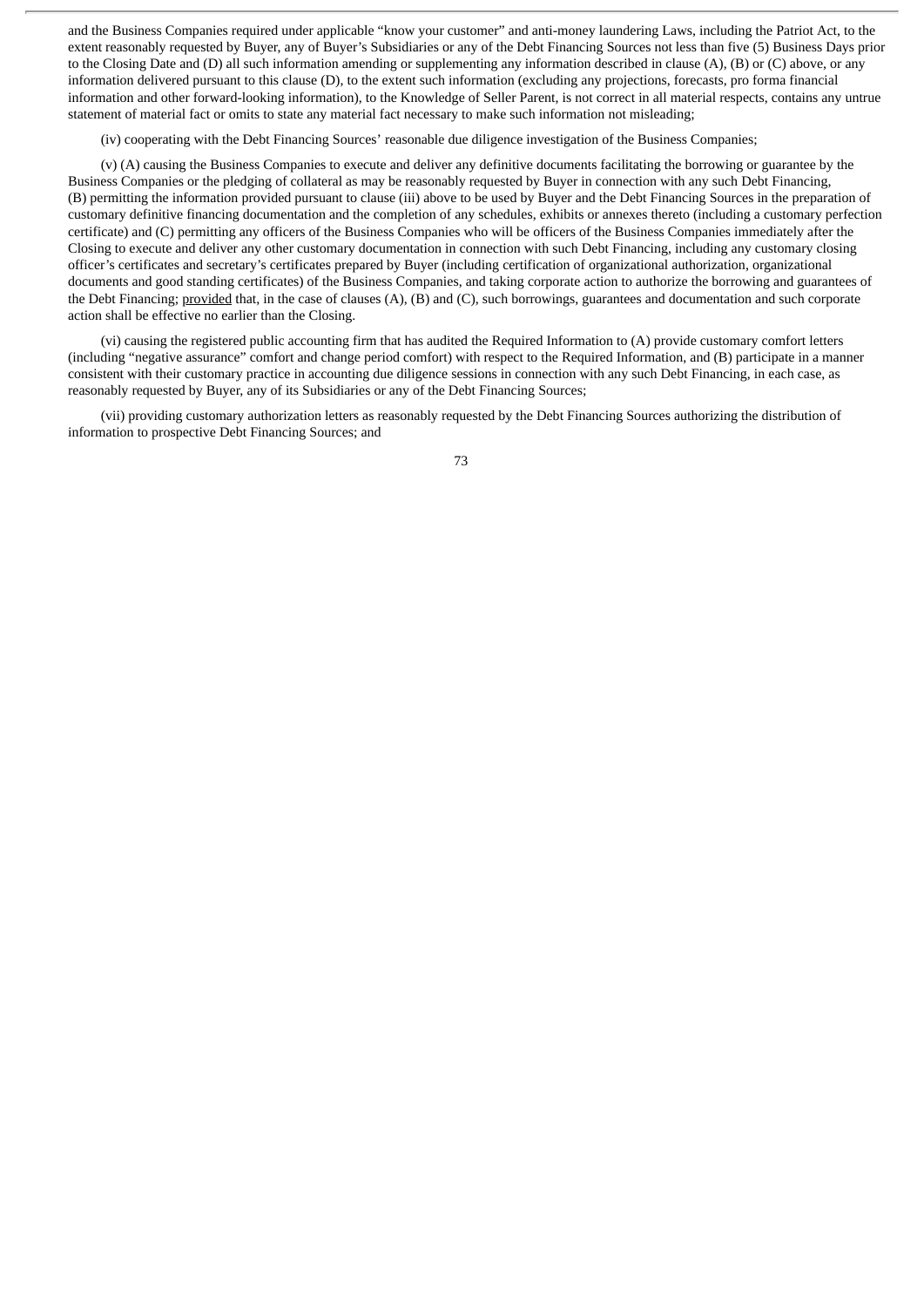(viii) permitting the information provided pursuant to clause (iii) above to be used by Buyer to assist Buyer and its counsel with obtaining customary legal opinions required to be delivered in connection with any such Debt Financing; and

(ix) reasonably cooperating with Buyer, its Subsidiaries and the Debt Financing Sources to satisfy any customary conditions precedent to the Debt Financing that are within their control.

(c) Notwithstanding anything to the contrary herein, nothing in this Section 5.13 shall require any such cooperation that could result in Seller Parent or any of its Subsidiaries being required to (i) take any action to the extent such action would reasonably be expected to (A) unreasonably interfere with the ongoing business or operations of Seller Parent or any of its Subsidiaries, (B) jeopardize the protection of an attorney-client privilege, attorney work product protection or other legal privilege of Seller Parent or any of its Subsidiaries or conflict with any third-party confidentiality obligations (not created in contemplation hereof) applicable to Seller Parent or any of its Subsidiaries (provided that Seller Parent shall notify Buyer if any such information that Buyer or any of the Debt Financing Sources has specifically identified and requested is being withheld as a result of any such legal privilege or any such confidentiality obligation, as applicable, and shall use reasonable best efforts to communicate the applicable information in a manner that does not jeopardize any such legal privilege or violate any such confidentiality obligation), (C) subject to the parenthetical in clause (iii) below, cause Seller Parent or any of its Subsidiaries to incur any actual or potential liability (except for an incurrence solely by a Business Company that is effective solely following the Closing), (D) conflict with, violate or result in a breach of or default (with or without notice or lapse of time or both) under any organizational or similar documents of Seller Parent or any of its Subsidiaries, any applicable Law or Order or any material Contract to which Seller Parent or any of its Subsidiaries is a party or by which any of their respective properties or assets is bound, (E) require Seller Parent or any of its Subsidiaries to change any fiscal period (provided this Section 5.13 shall not prevent Buyer from changing the fiscal period of any Business Company to the extent effective solely following the Closing), (F) cause any representation or warranty contained in Article II to be inaccurate or breached, any closing condition contained in Article VI to fail to be satisfied or any other breach of this Agreement (unless, in each case, waived in writing in advance by Buyer for all purposes of this Agreement) or (G) prevent or impede the Intended Tax Treatment, (ii) except as provided in Section 5.13(b)(v), pledge any assets as collateral, (iii) pay any commitment or other similar fee, bear any cost or expense (other than (A) costs and expenses for the production and delivery of the Required Information, all of which costs and expenses shall be borne by Seller Parent or the Business Companies, and (B) any expense (1) for which Buyer or any of its Subsidiaries is obligated to reimburse Seller Parent or (2) for which funds are provided in advance by Buyer or any of its Subsidiaries to Seller Parent), incur any other liability or give any indemnities to any third party or otherwise commit to take any similar action in connection with the Debt Financing or any other Financing (except, in each case, for any liability or indemnity of a Business Company that is effective solely following the Closing), (iv) waive or amend any terms of this Agreement or any other Transaction Document, (v) except as agreed by Seller Parent in any authorization letter contemplated by Section 5.13(b)(vii), commit to take any action under any certificate, document or instrument related to the Debt Financing or any other Financing (other than commitments solely by the Business Companies that are effective solely following the Closing), (vi) pass resolutions or consents to (A) approve the Debt Financing or any other Financing or (B) authorize, enter into or deliver any agreements, documents, certificates or actions in connection therewith (other than resolutions or consents passed, authorized, entered into or delivered, as applicable, solely by any director, manager or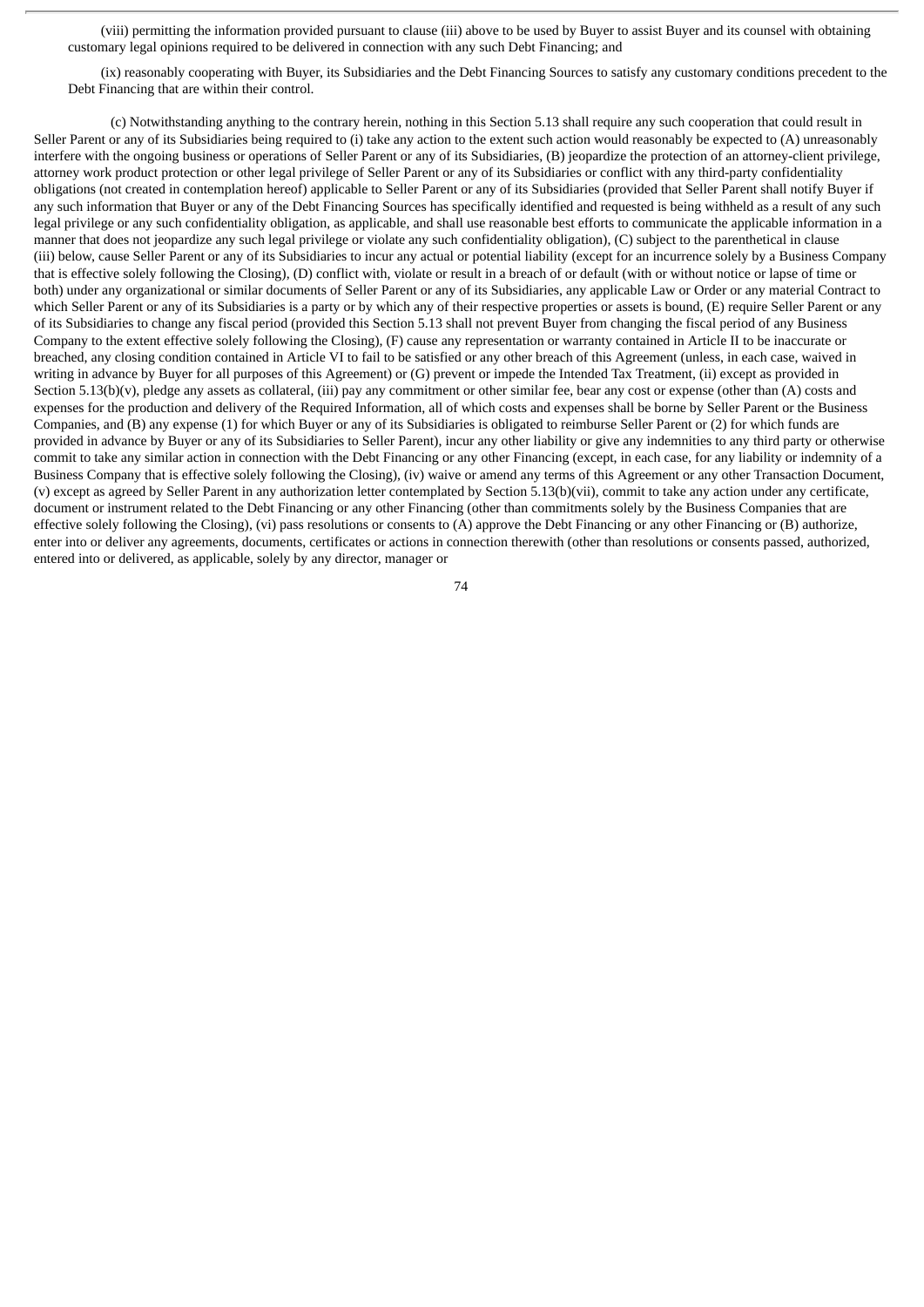equivalent of any of the Business Companies who will continue in such a position following the Closing that are effective solely following the Closing), (vii) deliver any legal opinion or negative assurance letter or (viii) except as expressly contemplated by Section 5.13(b)(iii), provide any information of any type, or in any form, condition or format, that is not readily available to Seller Parent or any Business Company. Seller Parent shall have the right to consent to the use of its and its Subsidiaries' logos and other Intellectual Property in connection with the Debt Financing contemplated by Section 5.13(b) (such consent not to be unreasonably withheld, delayed or conditioned).

(d) Buyer shall promptly, upon request by Seller Parent, reimburse Seller Parent for all reasonable and documented out-of-pocket costs and expenses (including attorneys' fees and expenses) incurred by Seller Parent or any of its Representatives in connection with the Debt Financing or any other Financing, including the cooperation contemplated by Section 5.13(b), except for the costs and expenses for the production and delivery of the Required Information, and shall indemnify and hold harmless each of Seller Parent and its Representatives from and against any and all claims, losses, liabilities, damages, judgments, fines, penalties, costs (including amounts paid in settlement or compromise) and expenses (including fees and expenses of legal counsel) that Seller Parent or any of its Representatives may incur or suffer in connection with the arrangement of the Debt Financing or any other Financing or any information used in connection therewith, other than to the extent any such claims, losses, liabilities, damages, judgments, fines, penalties, costs or expenses are the result of the gross negligence or willful misconduct of Seller Parent or its Representatives.

SECTION 5.14. Serum Transaction. From the date hereof until the earlier of the consummation of the Serum Transaction or the termination of the Serum Transaction Agreements in accordance with this Agreement, including this Section 5.14:

(a) Subject to Section 5.14(b) and Section 5.14(c), Buyer shall use reasonable best efforts to (i) take, or cause to be taken, all actions, and to do, or cause to be done, and to assist and cooperate with the other parties to the Serum Transaction Agreements in doing, all things necessary, proper or advisable to cause the conditions to the closing of the Serum Transaction to be satisfied as promptly as practicable and (ii) consummate and make effective the Serum Transaction, in the most expeditious manner practicable and upon the terms and subject to the conditions set forth in the Serum Transaction Agreements; and

(b) Unless required by applicable Law or Order, without Seller Parent's prior written consent, Buyer shall not, and shall cause its Affiliates not to (i) amend, supplement or otherwise modify, or waive any material rights under, any Serum Transaction Agreement, (ii) terminate any Serum Transaction Agreement or (iii) in connection with obtaining any material consents or approvals for the Serum Transaction, agree or consent to, or offer to agree or consent to, the taking of any action or the imposition of any terms, conditions, limitations or standards of service, which, in the case of each of clauses (i) and (iii), would reasonably be expected to have a material and adverse impact on the business, financial condition or results of operations of Buyer and its Subsidiaries, taken as a whole, on a *pro forma* basis assuming the Serum Transactions were consummated.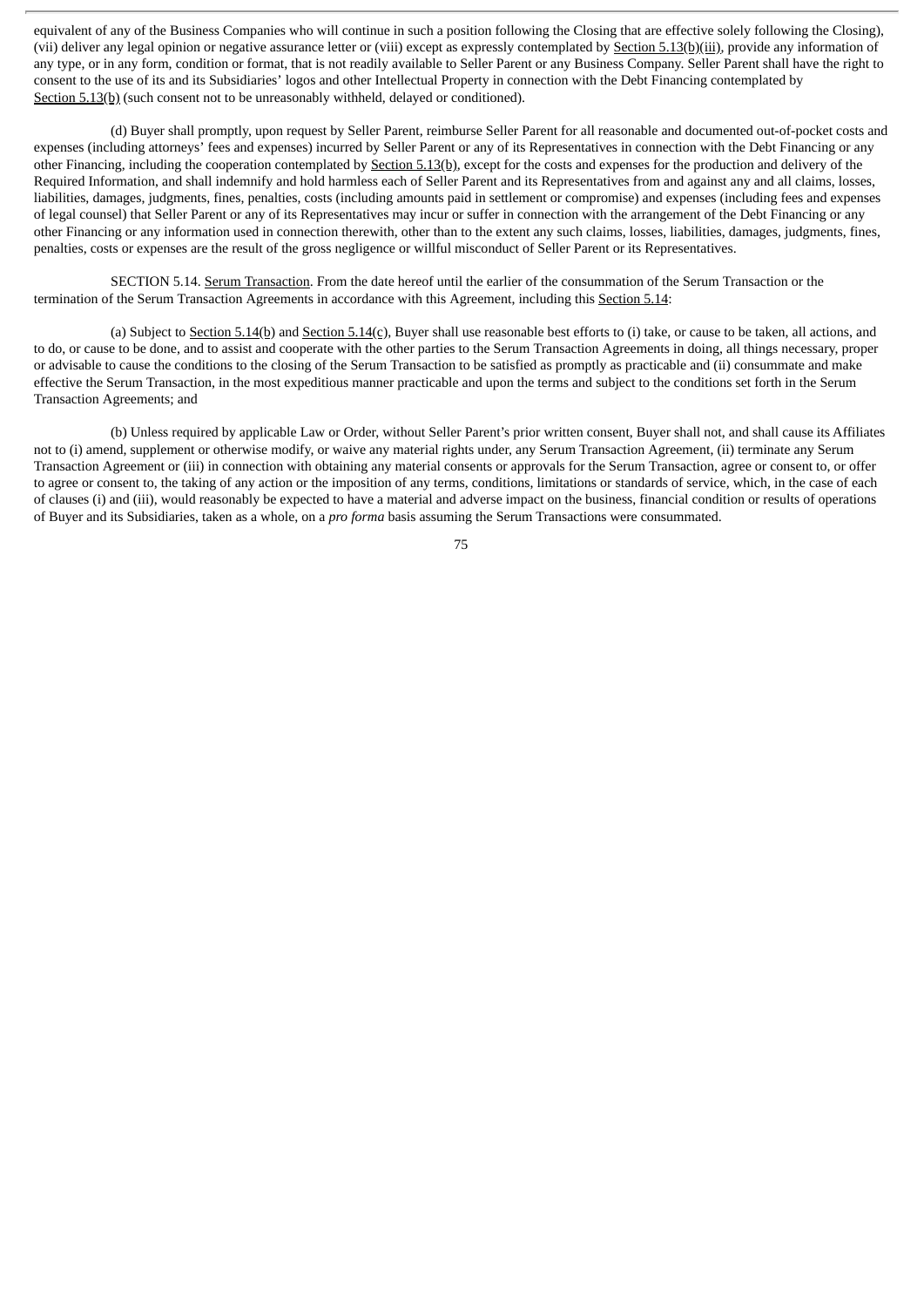SECTION 5.15. Replacement of Seller Guaranties. As promptly as practicable after the date of this Agreement, Seller Parent shall identify for Buyer and Buyer shall use reasonable best efforts (and Seller Parent shall reasonably cooperate with Buyer) so as to cause the replacement, effective prior to the termination of the last Transition Service under the Transition Services Agreement pursuant to its terms, of all guaranties, letters of credit and other sureties provided by Seller Parent or any of its Subsidiaries other than the Business Companies in respect of any Business Company, Transferred Asset or Assumed Liability (the "Credit Support Items"); provided, that, if any Credit Support Item is not replaced effective as of the Closing, Buyer shall use its reasonable best efforts (and Seller Parent shall reasonably cooperate with Buyer) to replace such Credit Support Item promptly after the Closing and, from and after the Closing, Buyer shall indemnify and hold harmless Seller Parent and its Subsidiaries from and against any and all claims, losses, liabilities, damages, judgments, fines, penalties, costs (including amounts paid in settlement or compromise) and expenses (including fees and expenses of legal counsel) Seller Parent or any of its Subsidiaries may incur or suffer relating to such Credit Support Item.

SECTION 5.16. Transition Services and Reverse Transition Services. During the period following the date of this Agreement and prior to the Closing Date, the Parties shall cooperate and negotiate in good faith to cause the TSA Management Committee to (a) draft and agree to Schedule A to the Transition Services Agreement, setting forth full descriptions of the Transition Services (including, with respect to each service, a description of such service and the termination date for such service), which schedules shall be consistent with the terms of, and shall be based on the service categories and summaries set forth on Schedule A to, the form of Transition Services Agreement attached as Exhibit VII hereto, (b) in connection therewith determine TSA Delayed Assets that will be used to perform Transition Services and (c) determine whether a Reverse Transition Services Agreement is required and, if so, draft and agree to the Reverse Transition Services Agreement and Schedule A to the Reverse Transition Services Agreement, setting forth full descriptions of the Reverse Transition Services (including, with respect to each service, a description of such service and the termination date for such service).

SECTION 5.17. Pre-Closing Indian Actions. Following the date of this Agreement and within the respective periods set forth on Annex C under the heading "Pre-Closing Indian Actions", Buyer shall, and shall cause its Subsidiaries to, comply with the obligations set forth on Annex C under the heading "Pre-Closing Indian Actions".

SECTION 5.18. Post-Closing Business Financial Information. For a period of three (3) years after the Closing, Seller Parent shall, and shall cause its Affiliates to, use reasonable best efforts to cooperate with the Buyer as reasonably requested by the Buyer in connection with the Buyer's preparation of historical financial statements and pro forma financial information with respect to the Business pursuant to applicable Law, including using reasonable best efforts to (i) permit the Buyer to use the Required Information, (ii) cause the registered public accounting firm that has audited the Required Information to, at Buyer's cost and expense, (A) provide customary comfort letters with respect to the Required Information and (B) participate in a manner consistent with their customary practice in accounting due diligence sessions and (iii) reasonably assist the Buyer and its accountants in the preparation of *pro forma* financial information in respect of the fiscal year of Buyer in which the Closing occurs, giving effect to the Transactions, in the case of each of clause (i), (ii) and (iii), as reasonably requested by Buyer for purposes of any public equity securities offerings by the Buyer for which disclosure of the Required Information is reasonably necessary or advisable.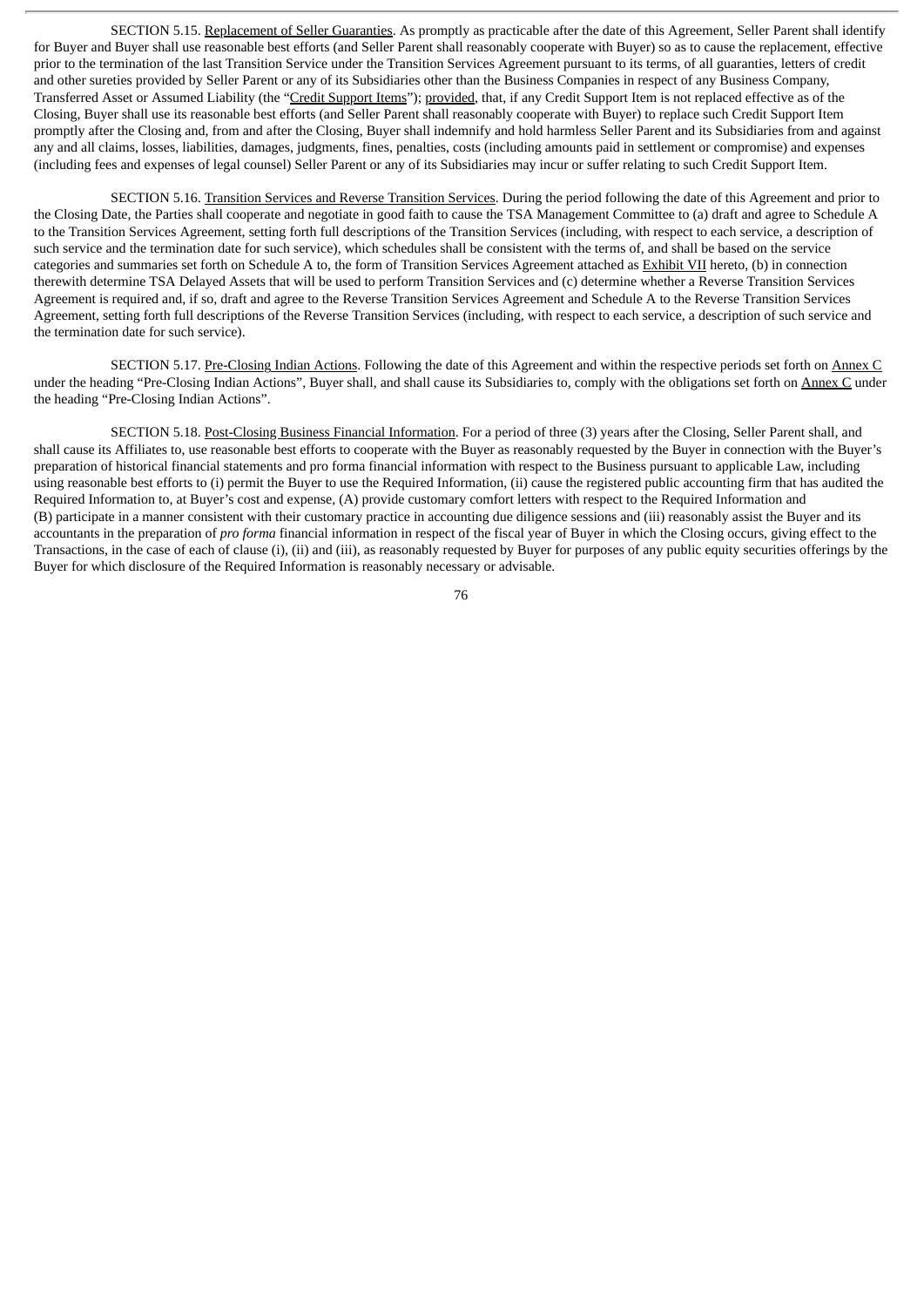SECTION 5.19. Seller Parent/Buyer Contracts(a) . The Parties shall cooperate to terminate, effective as of the Closing (or such other date as the Parties shall mutually agree in writing) all Seller Parent/Buyer Contracts. Notwithstanding the immediately preceding sentence, if mutually agreed by Seller Parent and Buyer prior to the Closing, all or certain of the Seller Parent/Buyer Contracts may instead be assigned to Buyer or its Subsidiaries or assigned to ROW Acquired Company at the Closing, rather than being terminated effective as of the Closing. Except as set forth on Section 5.19 of the Buyer Disclosure Letter, any termination or assignment pursuant to this Section 5.19 shall (a) be for no additional consideration and (b) automatically result in (i) the termination of all liability of Seller Parent and its Affiliates under the Seller Parent/Buyer Contracts, whether contingent, accrued or otherwise, (ii) the termination of all liabilities of the Parties and their respective Affiliates to one another under the Seller Parent/Buyer Contracts, whether contingent, accrued or otherwise, (iii) the termination of all rights of Seller Parent and its Affiliates under the Seller Parent/Buyer Contracts and (iv) without limiting the generality of the foregoing, the waiver by the Parties and their Affiliates of any claims they may have against one another under the Seller Parent/Buyer Contracts. In connection with the foregoing, the Parties agree that all jointly owned or developed Intellectual Property under any Seller Parent/Buyer Contracts shall vest solely in Buyer. Notwithstanding anything to the contrary herein, the procedures set forth in Section 1.06 with respect to the Closing Collaboration Adjustment Amount shall be the sole and exclusive remedy of the Parties for any Seller Parent/Buyer Contracts Amounts (including the Closing Collaboration Adjustment Amount), including any disputes related thereto.

SECTION 5.20. Certain Contracts. Between the date of this Agreement and the Closing Date, the Parties shall use reasonable best efforts to prepare, and to enter into at the Closing (effective only upon the consummation of the Closing), the Contract described on Section 5.20 of the Seller Parent Disclosure Letter.

SECTION 5.21. Further Assurances. In connection with or following the Closing, each Party shall, at the request of the other Party, execute such further documents, and perform such further acts, as may be reasonably necessary to give full effect to the Transactions. Without limiting the generality of the foregoing, to the extent required under applicable Law or as otherwise reasonably necessary to effect the Transaction, the parties shall use reasonable best efforts to execute and deliver, or cause their respective Affiliates to execute and deliver, such transfer agreements, bills of sale, deeds, assignments, assumptions and other documents and instruments of sale, conveyance, assignment, novation, transfer, conveyance, assumption and delivery (the "Business Transfer Documents") as are necessary to effect any transfer of the Transferred Assets or any assumption of the Assumed Liabilities at the Closing (by means of the Acquisition) or such other time for transfer or assumption as contemplated by Section 1.09 (in accordance with the terms of Section 1.09), in each case, upon the terms and subject to the conditions set forth in this Agreement. The Business Transfer Documents shall be in form and substance reasonably agreed to by Parties and as is usual and customary in the applicable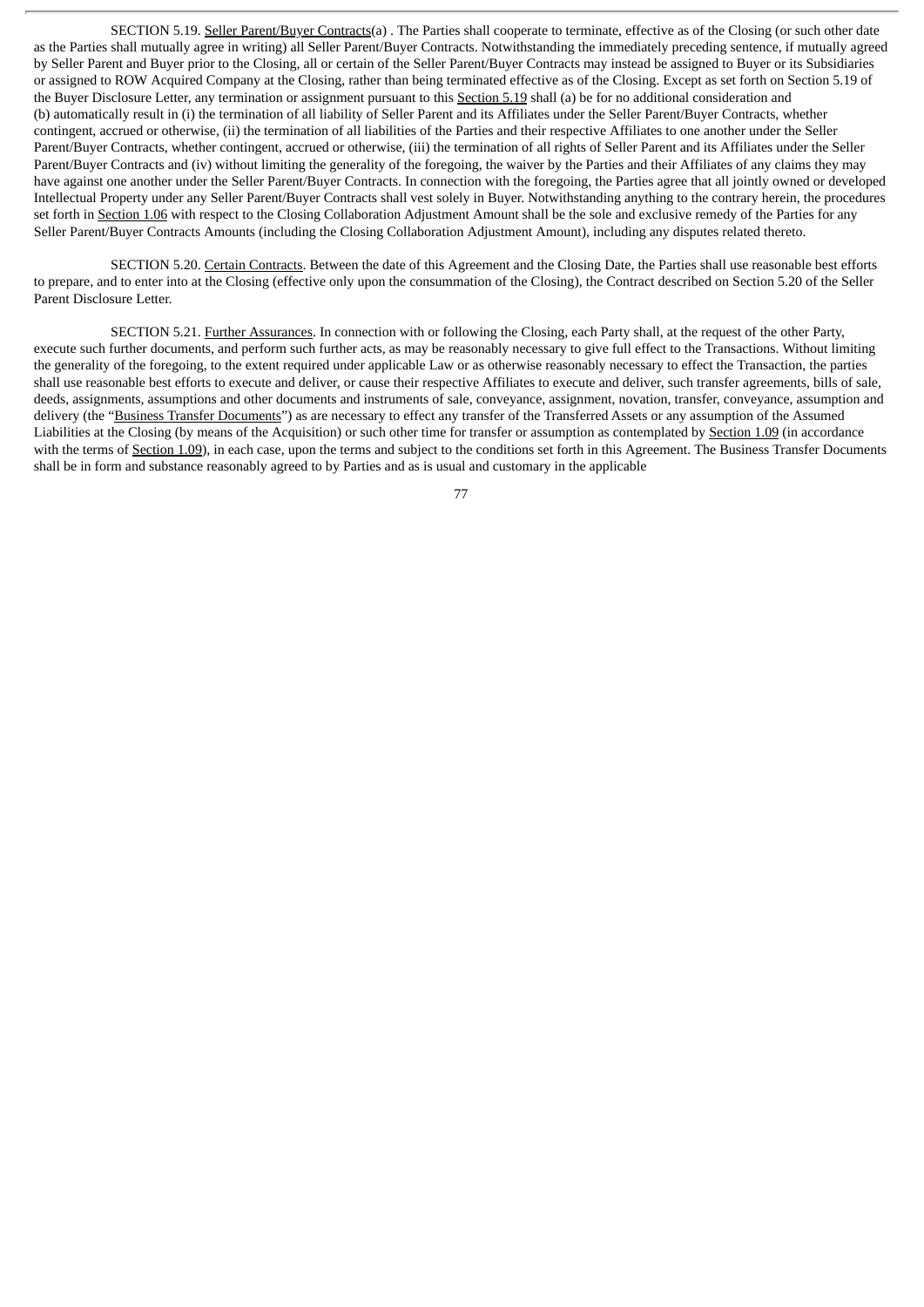jurisdiction; provided that the Parties agree and acknowledge that the Business Transfer Documents are intended solely to formalize the terms and conditions of this Agreement in order to comply with any applicable Law and shall be, in all respects, consistent with the terms and conditions set forth in this Agreement. In the event of any inconsistency between this Agreement and a Business Transfer Document, this Agreement shall control.

# ARTICLE VI

# Conditions to Closing

SECTION 6.01. Conditions to Each Party's Obligations. The respective obligations of each Party to consummate the Closing are subject to the satisfaction (or, to the extent permitted by applicable Law, waiver by such Party) on or prior to the Closing Date of the following conditions:

(a) Antitrust Approval. Any waiting period (and any extension thereof) applicable to the Transactions under the HSR Act shall have been terminated or shall have expired and the Foreign Antitrust Approvals set forth on Section 6.01(a) of the Seller Parent Disclosure Letter shall have been obtained.

(b) Other Approvals. The Consents set forth on Section 6.01(b) of the Seller Parent Disclosure Letter shall have been obtained.

(c) No Restraints. No Law or Order issued by any Governmental Entity of competent jurisdiction enjoining, restraining or otherwise prohibiting the consummation of the Closing shall be in effect (collectively, "Restraints"), and no Law or Order issued by any Governmental Entity of competent jurisdiction shall be in effect which would reasonably be expected to result in a Substantial Detriment.

(d) Business Internal Reorganization. The Business Internal Reorganization shall have been consummated in all material respects in accordance with Section 5.03 and Buyer shall have received a certificate signed on behalf of Seller Parent by a duly authorized officer of Seller Parent to the effect that this condition has been satisfied.

SECTION 6.02. Conditions to Obligations of Buyer. The obligation of Buyer to consummate the Closing is further subject to the satisfaction (or, to the extent permitted by applicable Law, waiver by Buyer) on or prior to the Closing Date of the following conditions:

(a) Representations and Warranties of Seller Parent. (i) The representations and warranties of Seller Parent contained in Article II (other than the Seller Parent Fundamental Representations), without regard to any materiality or "Business Material Adverse Effect" qualifiers contained within such representations and warranties, shall be true and correct as of the Closing Date (or, to the extent such representations and warranties expressly relate to an earlier date, as of such earlier date) as though made on the Closing Date, except for such failures to be true and correct that would not, individually or in the aggregate, reasonably be expected to have a Business Material Adverse Effect, (ii) the Seller Parent Fundamental Representations (other than the Seller Parent Fundamental Representations set forth in clauses (iii) and (iv) below),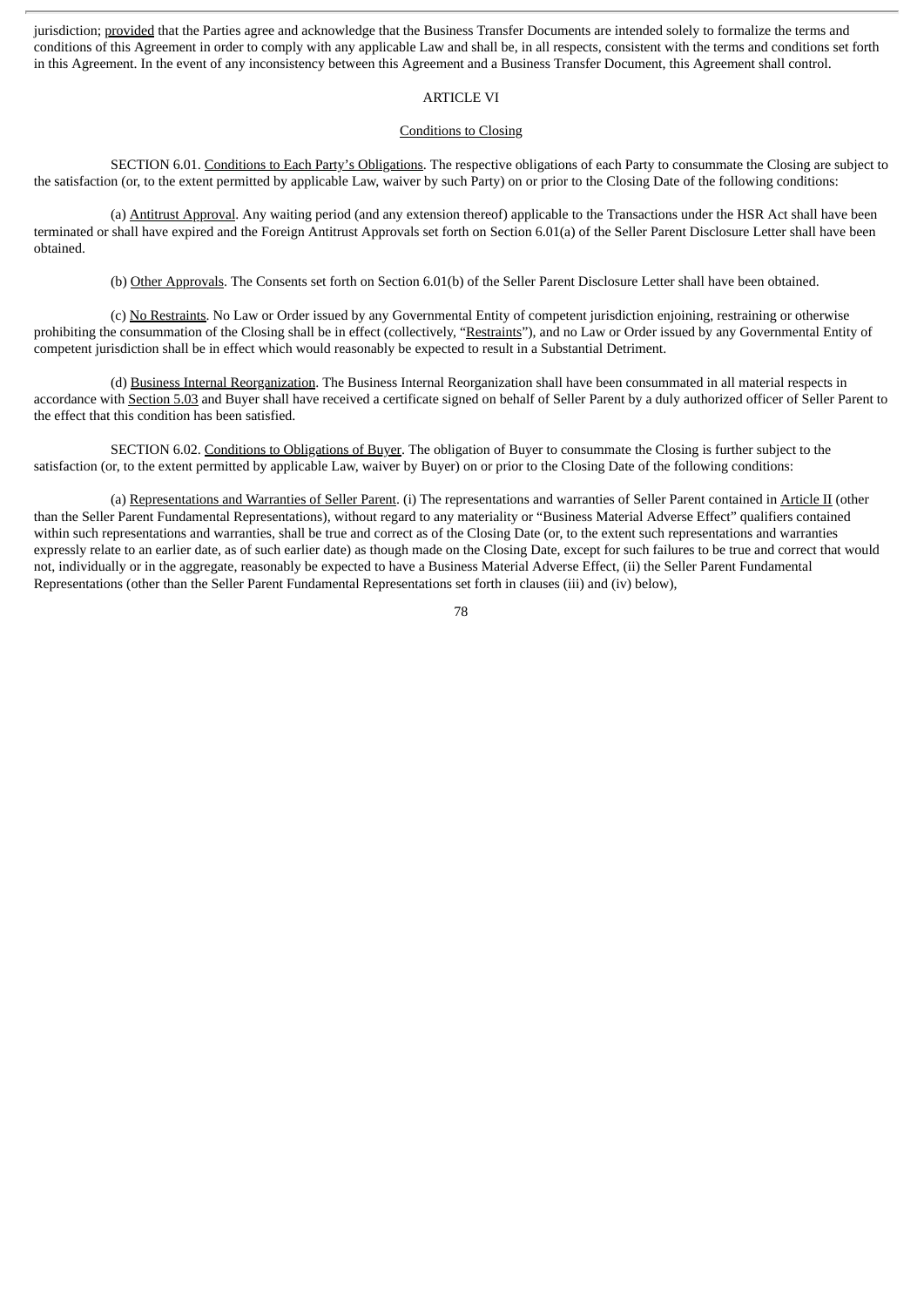without regard to any materiality or "Business Material Adverse Effect" qualifiers contained within such representations and warranties, shall be true and correct in all material respects as of the Closing Date (or, to the extent such representations and warranties expressly relate to an earlier date, as of such earlier date) as though made on the Closing Date, (iii) the representations and warranties of Seller Parent set forth in Section 2.03 (Acquired Equity Interests; Capitalization), without regard to any materiality or "Business Material Adverse Effect" qualifiers contained within such representations and warranties, shall be true and correct as of the Closing Date (or, to the extent such representations and warranties expressly relate to an earlier date, as of such earlier date) as though made on the Closing Date, except for *de minimis* inaccuracies, and (iv) the representations and warranties of Seller Parent set forth in Section 2.11(a) (Absence of Certain Changes) shall be true and correct as of the Closing Date (or, to the extent such representations and warranties expressly relate to an earlier date, as of such earlier date) as though made on the Closing Date. Buyer shall have received a certificate signed on behalf of Seller Parent by a duly authorized officer of Seller Parent to the effect that this condition has been satisfied.

(b) Performance of Obligations of Seller Parent. Seller Parent shall have performed in all material respects the covenants and agreements required to be performed by it under this Agreement at or prior to the Closing. Buyer shall have received a certificate signed on behalf of Seller Parent by a duly authorized officer of Seller Parent to the effect that this condition has been satisfied.

(c) Closing Deliverables. Seller Parent shall have delivered, or caused to be delivered, to Buyer the Closing deliverables set forth in Section 1.04(b).

SECTION 6.03. Conditions to Obligations of Seller Parent. The obligation of Seller Parent to consummate the Closing is further subject to the satisfaction (or, to the extent permitted by applicable Law, waiver by Seller Parent) on or prior to the Closing Date of the following conditions:

(a) Representations and Warranties of Buyer. (i) The representations and warranties of Buyer contained in Article III (other than the Buyer Fundamental Representations), without regard to any materiality or "Buyer Material Adverse Effect" qualifiers contained within such representations and warranties, shall be true and correct as of the Closing Date (or, to the extent such representations and warranties expressly relate to an earlier date, as of such earlier date) as though made on the Closing Date, except for such failures to be true and correct that would not, individually or in the aggregate, reasonably be expected to have a Buyer Material Adverse Effect, (ii) the Buyer Fundamental Representations (other than the Buyer Fundamental Representations set forth in clauses (iii) and (iv) below) without regard to any materiality or "Buyer Material Adverse Effect" qualifiers contained within such representations and warranties, shall be true and correct in all material respects as of the Closing Date (or, to the extent such representations and warranties expressly relate to an earlier date, as of such earlier date) as though made on the Closing Date, (iii) the representations and warranties of Buyer set forth in Section 3.03 (Stock Consideration; Capitalization), without regard to any materiality or "Buyer Material Adverse Effect" qualifiers contained within such representations and warranties, shall be true and correct as of the Closing Date (or, to the extent such representations and warranties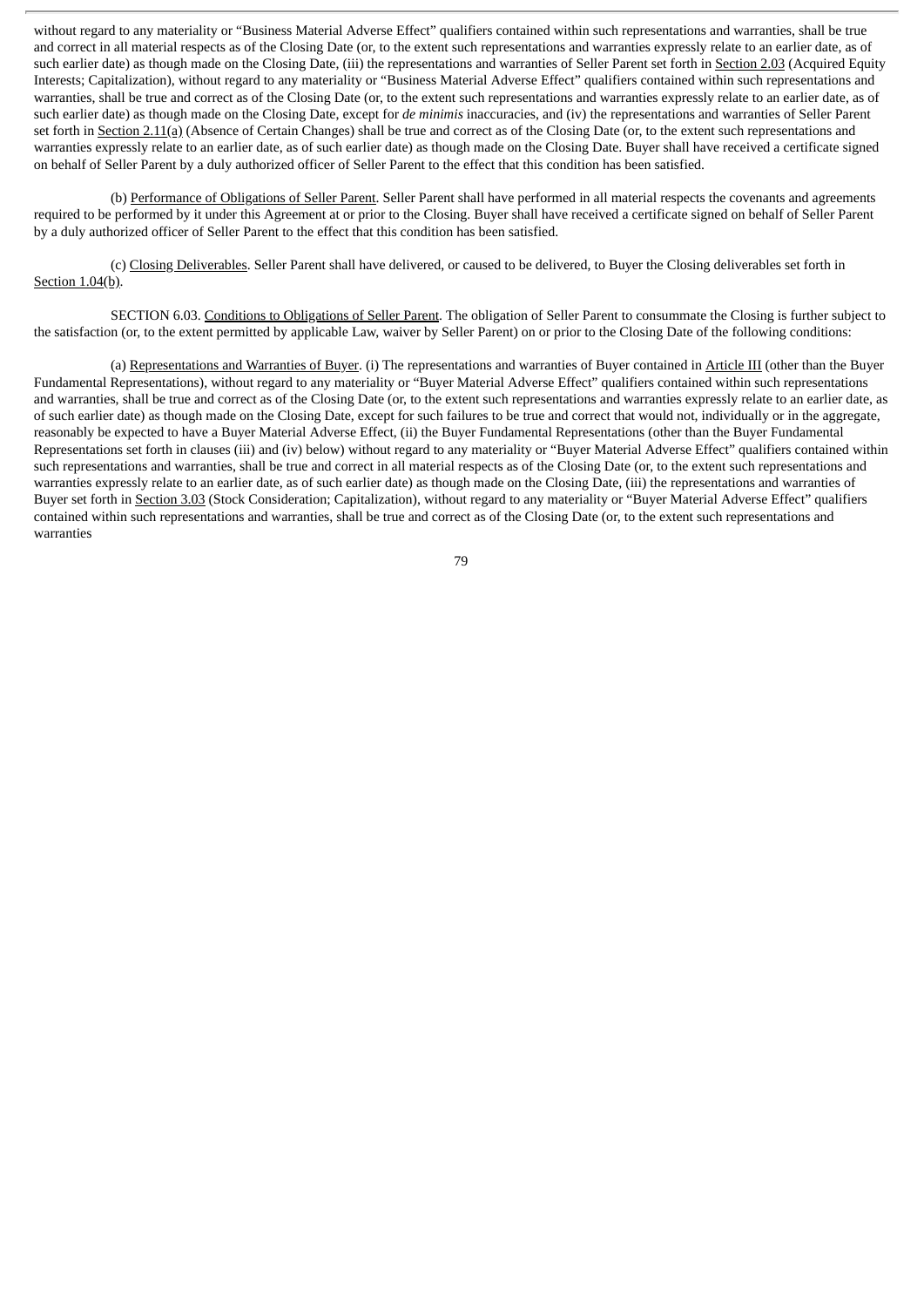expressly relate to an earlier date, as of such earlier date) as though made on the Closing Date, except for *de minimis* inaccuracies, and (iv) the representations and warranties of Buyer set forth in Section 3.10(a) (Absence of Certain Changes) shall be true and correct as of the Closing Date (or, to the extent such representations and warranties expressly relate to an earlier date, as of such earlier date) as though made on the Closing Date. Seller Parent shall have received a certificate signed on behalf of Buyer by a duly authorized officer of Buyer to the effect that this condition has been satisfied.

(b) Performance of Obligations of Buyer. Buyer shall have performed in all material respects the covenants and agreements required to be performed by it under this Agreement at or prior to the Closing. Seller Parent shall have received a certificate signed on behalf of Buyer by a duly authorized officer of Buyer to the effect that this condition has been satisfied.

(c) Closing Deliverables. Buyer shall have delivered, or caused to be delivered, to Seller Parent the Closing deliverables set forth in Section 1.04(a).

(d) Equity Financing. Each Equity Financing shall have been consummated in accordance with the applicable Equity Financing Letter. Seller Parent shall have received a certificate signed on behalf of Buyer by a duly authorized officer of Buyer to the effect that this condition has been satisfied.

(e) Serum Transaction. The Serum Transaction Agreements shall be, to the Knowledge of the Buyer, in full force and effect, subject to the Enforceability Exceptions, and no Law or Order issued by any Governmental Entity of competent jurisdiction enjoining, restraining or otherwise prohibiting the consummation of the closing of the Serum Transaction shall be in effect. Seller Parent shall have received a certificate signed on behalf of Buyer by a duly authorized officer of Buyer to the effect that this condition has been satisfied.

(f) Buyer Debt Amount. The Net Indebtedness of Buyer and its Subsidiaries, on a consolidated basis, shall not exceed \$1,700,000,000 (one billion seven hundred million dollars) (the "Buyer Debt Amount") after giving effect to the Transactions and the Debt Financing. Seller Parent shall have received a certificate signed on behalf of Buyer by a duly authorized officer of Buyer to the effect that this condition has been satisfied.

SECTION 6.04. Frustration of Closing Conditions. Neither Buyer, on the one hand, nor Seller Parent, on the other hand, may rely on the failure of any condition set forth in this Article VI to be satisfied if such failure was caused by, or resulted from, such Person's failure to act in good faith or such Person's material breach of any of its representations, warranties, covenants or agreements hereunder.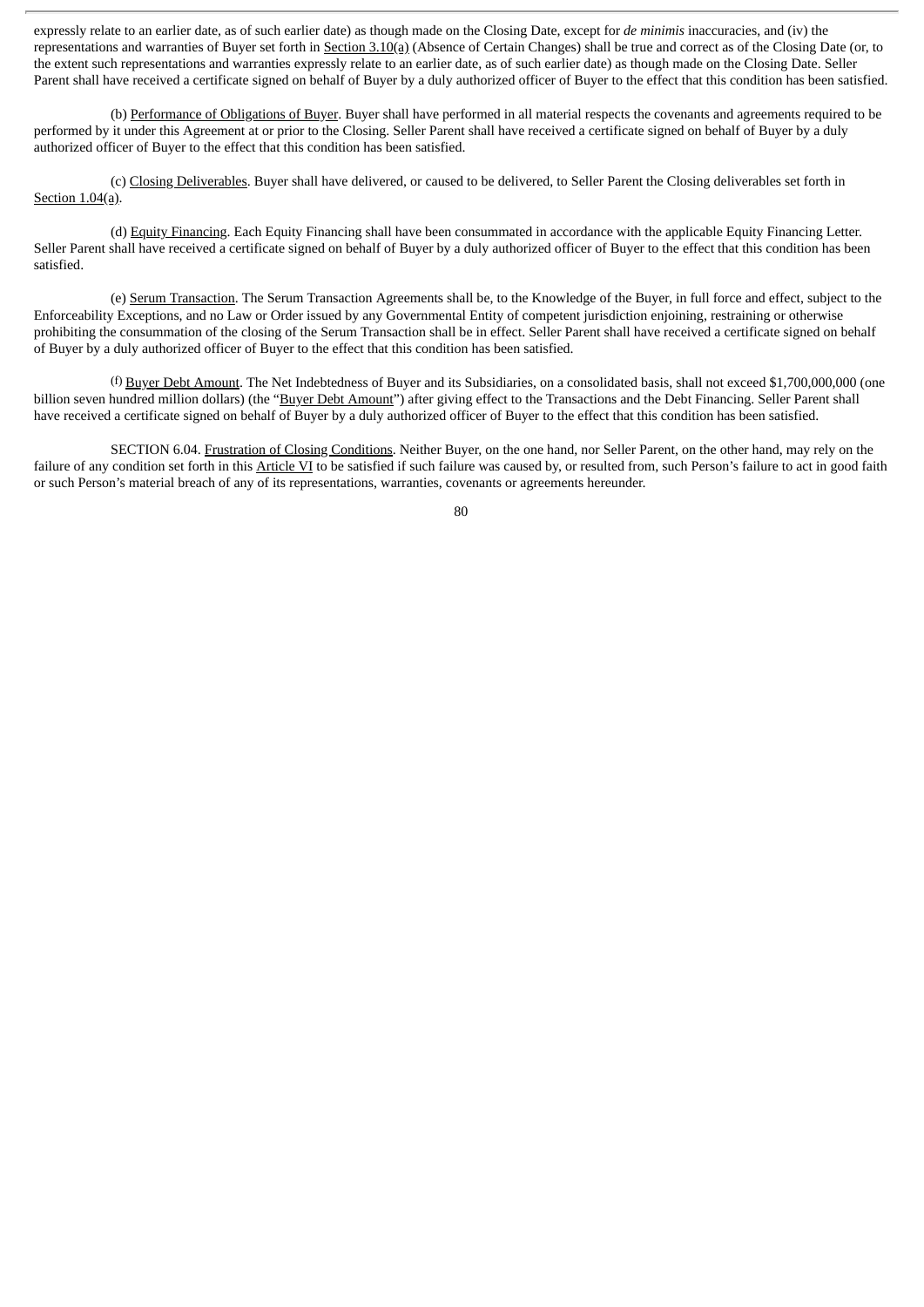# ARTICLE VII

#### Termination, Amendment and Waiver

SECTION 7.01. Termination. This Agreement may be terminated at any time prior to the Closing:

(a) by mutual written consent of Seller Parent and Buyer;

(b) by either Seller Parent or Buyer, by written notice to the other, if:

(i) the Closing has not occurred on or before 11:59 p.m., New York City time, on March 31, 2023 (the "Outside Date"); provided, however, that if the conditions set forth in Section 6.01(a), Section 6.01(b) (as it relates to Consents from Governmental Entities) or Section 6.01(c) (to the extent such Law or Order relates to the HSR Act, the Foreign Antitrust Approvals or the Consents from Governmental Entities contemplated by Section 6.01(b)) are not satisfied as of such date, then either Party may extend the Outside Date to 11:59 p.m., New York City time, on June 30, 2023 by delivering written notice to the other Party, which notice shall expressly reference extension of the Outside Date to June 30, 2023 pursuant to this Section 7.01(b)(i); provided further that a Party shall not have the right to terminate this Agreement pursuant to this Section  $7.01(b)(i)$  if such Party has breached any of its representations, warranties, covenants or agreements hereunder and such breach has been the cause of, or resulted in, the failure of the Closing to occur on or before the Outside Date;

(ii) any Governmental Entity of competent jurisdiction has issued any Order permanently enjoining, restraining or otherwise prohibiting the consummation of the Closing and such Order shall be in effect and have become final and nonappealable; provided that the Party seeking to terminate this Agreement pursuant to this Section 7.01(b)(ii) shall have used reasonable best efforts to prevent the entry of and to remove such Order in accordance with such Party's obligations under this Agreement; or

(iii) if any Governmental Entity of competent jurisdiction has issued any Order which would reasonably be expected to result in a Substantial Detriment and such Order shall be in effect and have become final and nonappealable; provided that the Party seeking to terminate this Agreement pursuant to this Section  $7.01(b)(iii)$  shall have used reasonable best efforts to prevent the entry of and to remove such Order in accordance with such Party's obligations under this Agreement;

(c) by Buyer, by written notice to Seller Parent, if Seller Parent shall have breached any of its representations, warranties, covenants or agreements hereunder, which breach (i) would give rise to the failure of a condition contained in  $Section 6.02(a)$  or  $6.02(b)$  and (ii) is incapable of being cured prior to the Outside Date or, if capable of being cured by the Outside Date, Seller Parent shall not have cured such breach within sixty (60) days following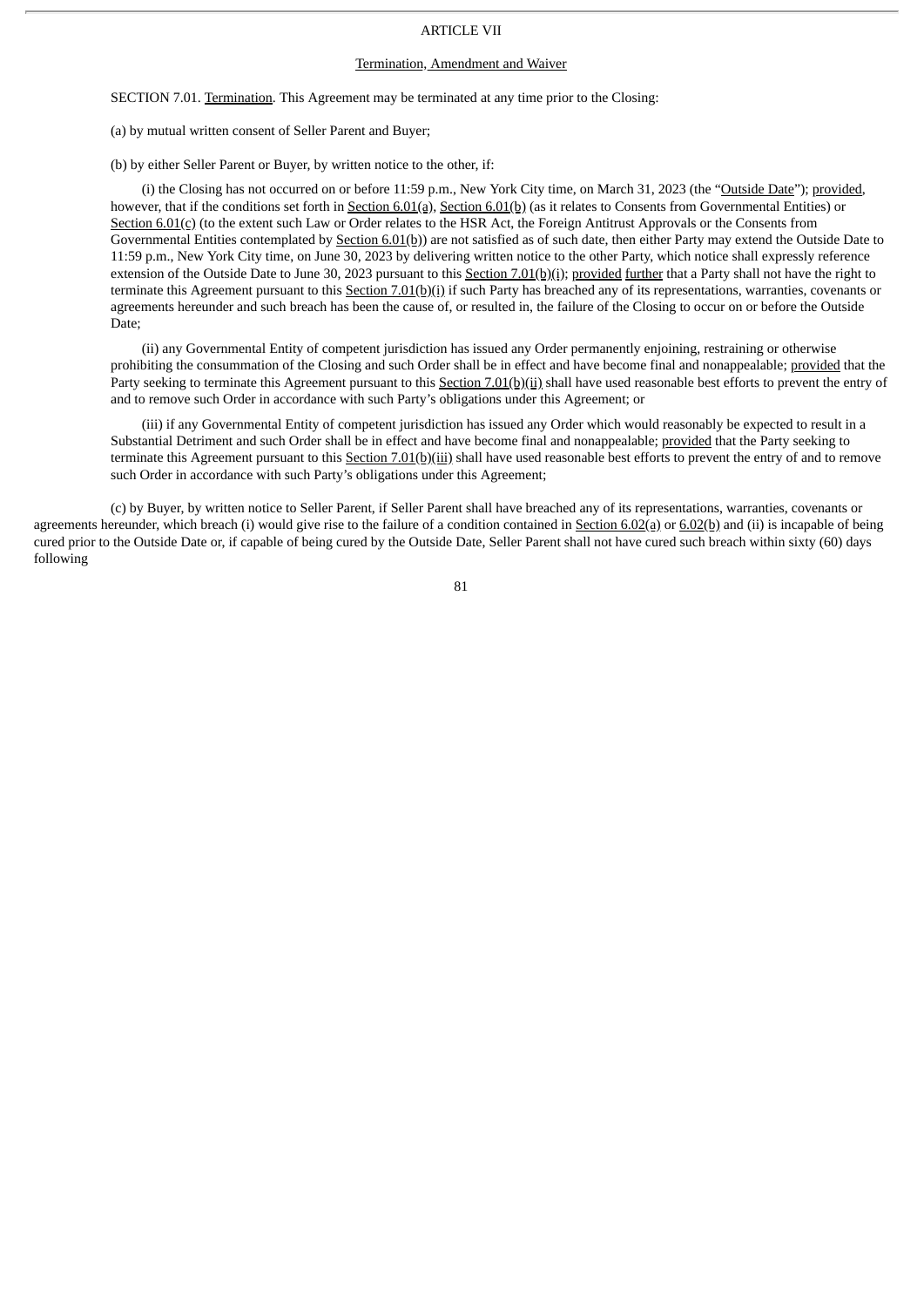receipt by Seller Parent of written notice of such breach from Buyer stating Buyer's intention to terminate this Agreement pursuant to this Section 7.01(c) and the basis for such termination; provided that Buyer shall not have the right to terminate this Agreement pursuant to this Section 7.01(c) if Buyer is then in breach of any of its representations, warranties, covenants or agreements hereunder; or

(d) by Seller Parent, by written notice to Buyer, if Buyer shall have breached any of its representations, warranties, covenants or agreements hereunder, or Buyer or any of its Affiliates shall have breached any of its representations, warranties, covenants or agreements under any other Transaction Documents, which breach (i) would give rise to the failure of a condition contained in Section 6.03(a), 6.03(b) or 6.03(d) and (ii) is incapable of being cured prior to the Outside Date or, if capable of being cured by the Outside Date, Buyer or such Affiliate, as applicable, shall not have cured such breach within sixty (60) days following receipt by Buyer of written notice of such breach from Seller Parent stating Seller Parent's intention to terminate this Agreement pursuant to this Section 7.01(d) and the basis for such termination; provided that Seller Parent shall not have the right to terminate this Agreement pursuant to this Section 7.01(d) if Seller Parent is then in breach of any of its representations, warranties, covenants or agreements hereunder.

SECTION 7.02. Effect of Termination. In the event of the termination of this Agreement by either Seller Parent or Buyer as provided in Section 7.01, this Agreement shall forthwith become void and have no effect, and there shall be no liability or obligation on the part of any Party, except that no such termination shall relieve any party from liabilities for damages to another party resulting from (a) willful misconduct or intentional breach of any covenant or agreement set forth in this Agreement or (b) Fraud. Notwithstanding the foregoing, each of the following shall survive any termination of this Agreement: Section 4.03(c) (Confidentiality), this Section 7.02 (Effect of Termination), Article IX (General Provisions) and the Confidentiality Agreement. Nothing in this Section 7.02 shall be deemed to impair the right of any Party to obtain an injunction or injunctions, specific performance or other equitable relief to prevent breaches or threatened breaches of this Agreement and to enforce specifically the terms and provisions of this Agreement.

# ARTICLE VIII

## Indemnification

SECTION 8.01. Survival. The Parties, intending to modify any applicable statute of limitations, agree that all representations and warranties in this Agreement and in any certificates delivered pursuant hereto, and all covenants or agreements contained in this Agreement to be performed at or prior to the Closing, shall survive the Closing Date for a period of fifteen (15) months after the Closing Date; provided that any such representation, warranty, covenant or agreement that is the subject of any Claim with respect to which notice is delivered pursuant to this Article VIII prior to the expiration of the applicable survival period set forth in this Section 8.01 shall survive as to such Claim until such Claim has been finally resolved. All covenants and agreements contained in this Agreement that by their terms contemplate performance following the Closing or otherwise expressly by their terms survive the Closing will survive the Closing until performed in full in accordance with their respective terms or, as applicable, for such periods as may be set forth in such covenants and agreements. After the Closing, no Party may bring any Action seeking to rescind this Agreement, any of the other Transaction Documents or the Transactions, whether in contract or in tort or otherwise.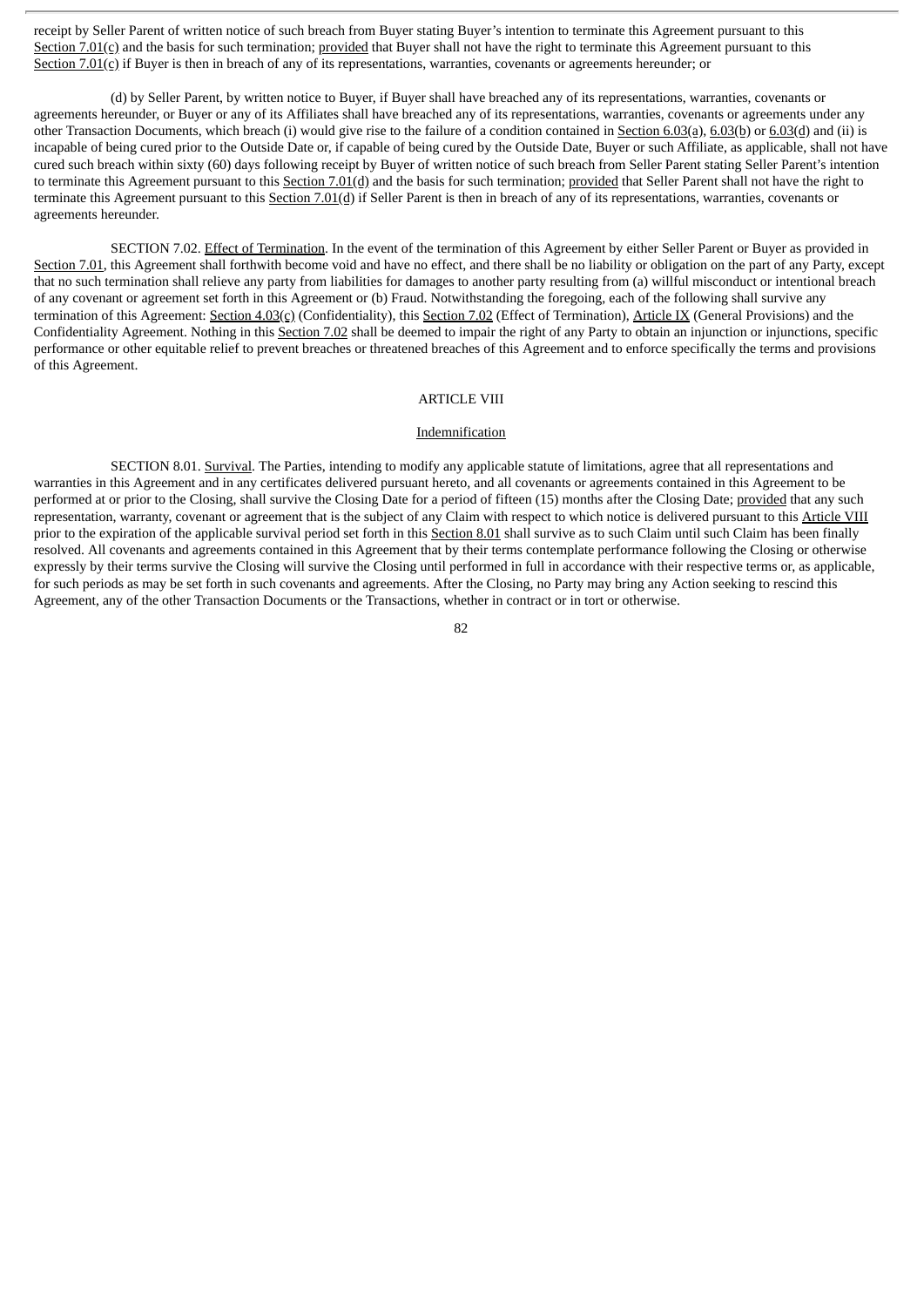SECTION 8.02. Indemnification by Seller Parent. Seller Parent shall indemnify and hold harmless Buyer, its Subsidiaries and its and their respective directors (or similar positions), managers, officers, employees, accountants, consultants, attorneys, other advisors, agents and other representatives (collectively, the "Buyer Indemnitees") from and against any and all Damages which any Buyer Indemnitee may incur or suffer to the extent such Damages arise out of or result from (a) any of the Retained Liabilities, (b) any breach of any representation or warranty made by Seller Parent contained in this Agreement as of the Closing Date (or, to the extent such representation or warranty expressly relates to an earlier date, as of such earlier date) or (c) any breach of any covenant or agreement of the Seller Parent contained in this Agreement. Notwithstanding that a claim for Damages may fall into multiple categories of this Section 8.02, a Buyer Indemnitee may recover such Damages one time only. Buyer shall take, and shall cause the other Buyer Indemnitees to take, all commercially reasonable steps to mitigate any Damages upon becoming aware of any event that would reasonably be expected to, or does, give rise thereto; provided, however, that the reasonable and documented out-of-pocket costs and expenses of such mitigation shall constitute Damages for purposes of this Agreement.

SECTION 8.03. Indemnification by Buyer. Buyer shall indemnify and hold harmless Seller Parent, its Subsidiaries and its and their respective directors (or similar positions), managers, officers, employees, accountants, consultants, attorneys, other advisors, agents and other representatives (collectively, the "Seller Indemnitees") from and against any and all Damages which any Seller Indemnitee may incur or suffer to the extent such Damages arise out of or result from (a) any of the Assumed Liabilities, (b) any breach of any representation or warranty made by Buyer contained in this Agreement as of the Closing Date (or, to the extent such representation or warranty expressly relates to an earlier date, as of such earlier date) or (c) any breach of any covenant or agreement of Buyer contained in this Agreement. Notwithstanding that a claim for Damages may fall into multiple categories of this Section 8.03, a Seller Indemnitee may recover such Damages one time only. Seller Parent shall take, and shall cause the other Seller Indemnitees to take, all commercially reasonable steps to mitigate any Damages upon becoming aware of any event that would reasonably be expected to, or does, give rise thereto; provided, however, that the reasonable and documented out-of-pocket costs and expenses of such mitigation shall constitute Damages for purposes of this Agreement.

## SECTION 8.04. Claims; Limitations on Indemnity.

(a) Any Buyer Indemnitee or Seller Indemnitee claiming it may be entitled to indemnification under this Article VIII (the "Indemnified Party") shall give prompt written notice to Seller Parent or Buyer, respectively (the "Indemnifying Party"), of each matter, action, cause of action, claim, demand, fact or other circumstances upon which a claim for indemnification under this Article VIII (a "Claim") may be based. Such notice shall contain, with respect to each Claim, such facts and information as are then reasonably available, including the estimated amount of Damages, the provisions of this Agreement pursuant to which the claimant is entitled to indemnification and the specific basis for indemnification hereunder. Failure to give prompt notice of a Claim hereunder shall not affect the Indemnifying Party's obligations hereunder, except to the extent the Indemnifying Party is prejudiced by such failure.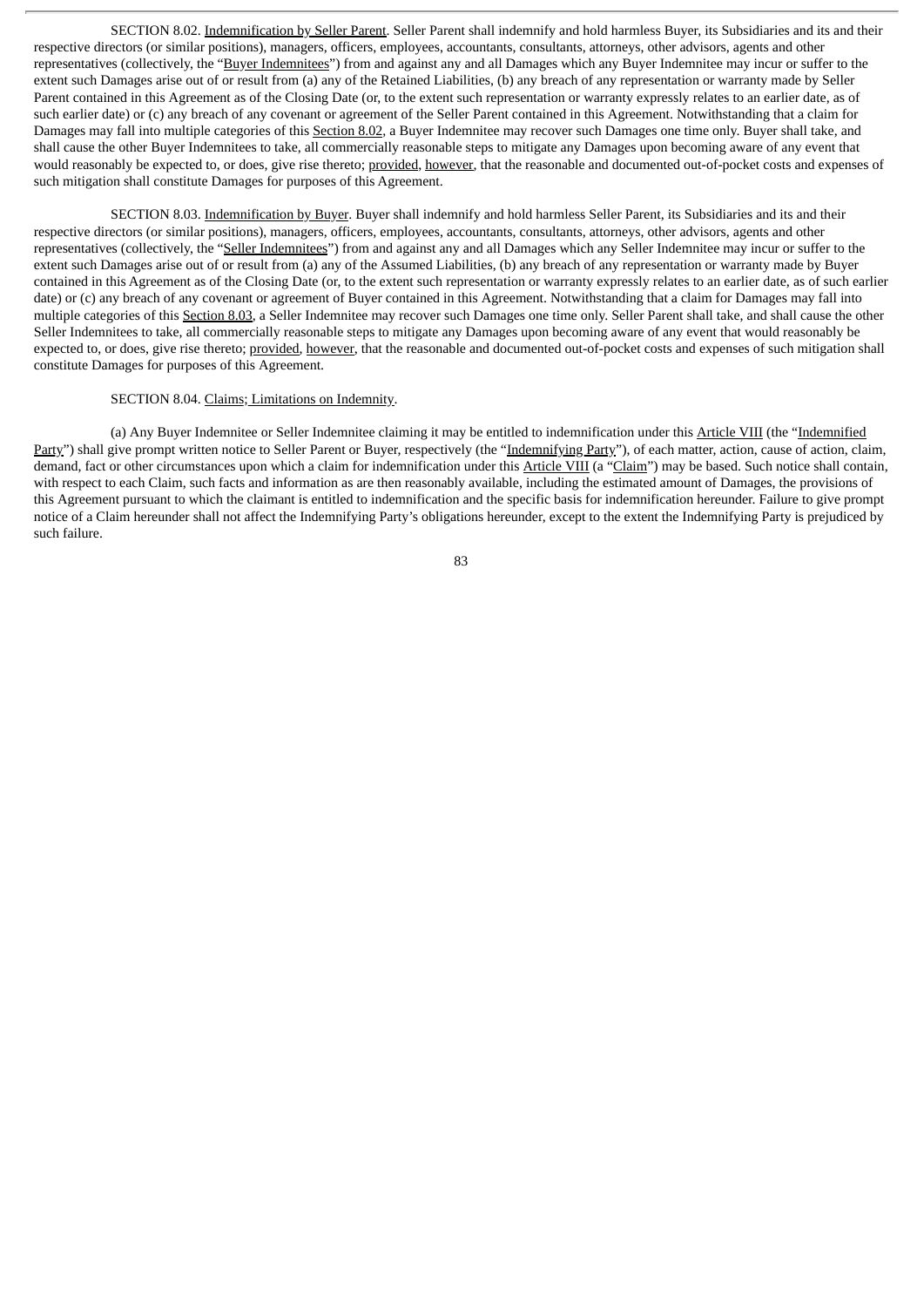(b) Notwithstanding anything to the contrary contained in this Agreement:

(i) (A) the maximum aggregate amount of Damages that may be recovered from Seller Parent by the Buyer Indemnitees pursuant to Section 8.02(b) shall be \$333,500,000 (three hundred thirty-three million five hundred thousand dollars) (the "Seller General Cap"); provided that the Seller General Cap shall not be applicable in respect of any breach of a Seller Parent Fundamental Representation and (B) the maximum aggregate amount of Damages that may be recovered from Seller Parent by the Buyer Indemnitees pursuant to Section 8.02(b) (for the avoidance of doubt, including in respect of any breach of the Seller Parent Fundamental Representations) and Section 8.02(c) shall be \$3,335,000,000 (three billion three hundred thirty-five million dollars) (the "Seller Aggregate Cap");

(ii) (A) the maximum aggregate amount of Damages that may be recovered from Buyer by the Seller Indemnitees pursuant to Section 8.03(b) or with respect to the Fundamental Tax Matters shall be \$100,000,000 (one hundred million dollars) (the "Buyer General Cap"); provided that the Buyer General Cap shall not be applicable in respect of any breach of a Buyer Fundamental Representation; provided, further that any Damages in respect of Fundamental Tax Matters in excess of the General Cap shall be recoverable up to but not in excess of an additional \$100,000,000 (one hundred million dollars) (the "Fundamental Tax Cap") and (B) the maximum aggregate amount of Damages that may be recovered from Buyer by the Seller Indemnitees pursuant to Section 8.03(b) (for the avoidance of doubt, including in respect of any breach of the Buyer Fundamental Representations) and Section 8.03(c) shall be \$1,000,000,000 (one billion dollars) (the "Buyer Aggregate Cap");

(iii) Seller Parent shall not be liable to any Buyer Indemnitee pursuant to Section  $8.02(b)$  for any Claim (A) unless and until the aggregate amount of indemnifiable Damages that may be recovered from Seller Parent by the Buyer Indemnitees (for the avoidance of doubt, not including any items not recoverable as a result of the immediately succeeding clause (B)) exceeds \$41,687,500 (forty-one million six hundred eighty-seven thousand five hundred dollars) (the "Seller Basket Amount"), in which case Seller Parent shall be liable for any indemnifiable Damages exceeding the Seller Basket Amount in addition to the amount of Seller Basket Amount, or (B) for any individual item where the aggregate amount of indemnifiable Damages that may be recovered from Seller Parent by the Buyer Indemnitees is less than \$500,000 (five hundred thousand dollars) (the "Seller De Minimis Amount");

(iv) Buyer shall not be liable to any Seller Indemnitee pursuant to Section 8.03(b) for any Claim (A) unless and until the aggregate amount of indemnifiable Damages that may be recovered from Buyer by the Seller Indemnitees (for the avoidance of doubt, not including any items not recoverable as a result of the immediately succeeding clause (B)) exceeds \$12,500,000 (twelve million five hundred thousand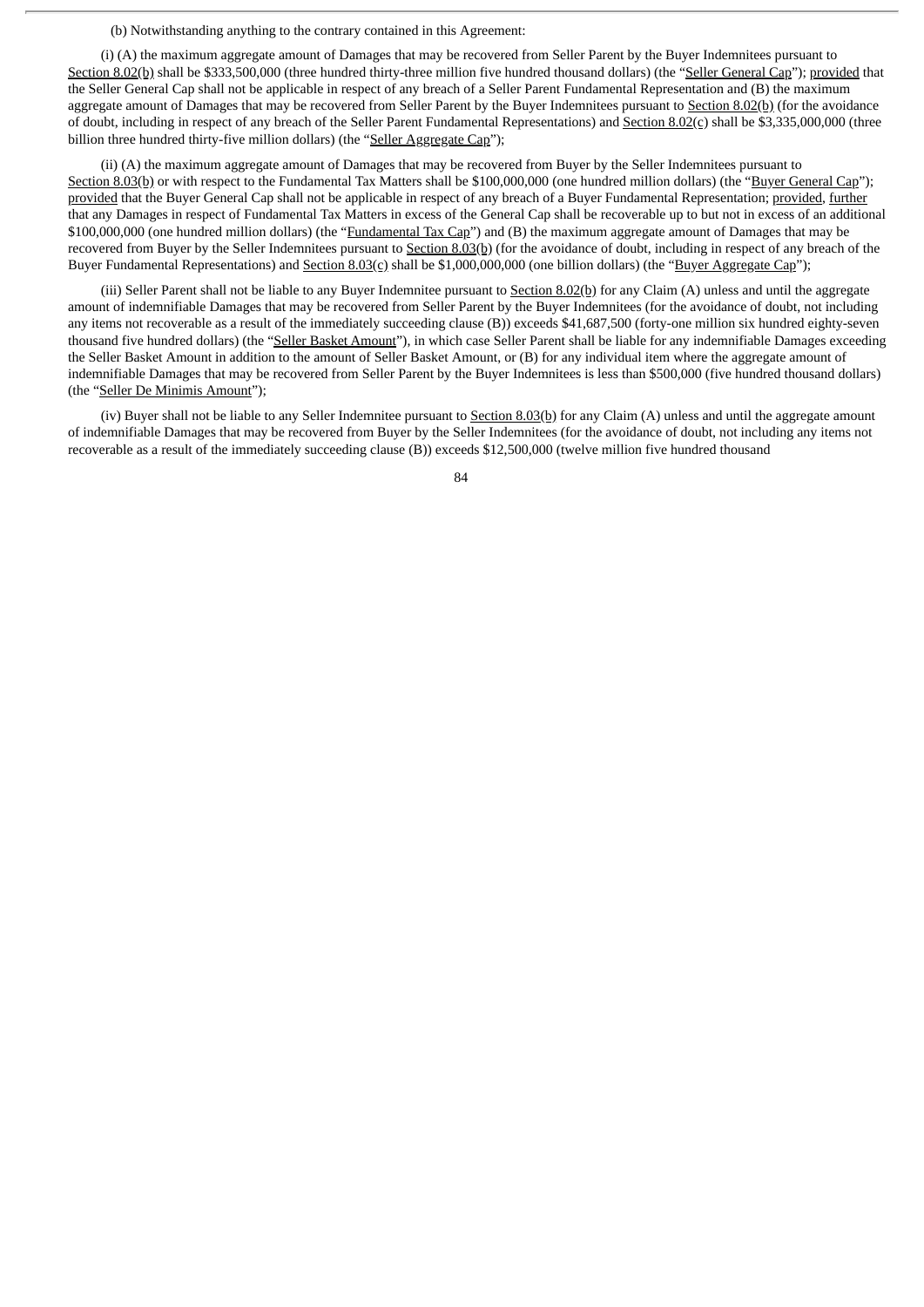dollars) (the "Buyer Basket Amount"), in which case Buyer shall be liable for any indemnifiable Damages exceeding the Buyer Basket Amount in addition to the Buyer Basket Amount or (B) for any individual item where the aggregate amount of indemnifiable Damages that may be recovered from Buyer by the Seller Indemnitees is less than \$150,000 (one hundred fifty thousand dollars) (the "Buyer De Minimis Amount"); and

(v) no Party shall have any liability under this Article VIII for any punitive, incidental, consequential, exemplary, special or indirect damages, including business interruption, diminution of value, loss of future revenue, profits or income, or loss of business reputation or opportunity relating to the breach or alleged breach of this Agreement (except to the extent actually awarded to a Governmental Entity or other third party in connection with a Third Party Claim).

(c) The amount of any and all Damages for purposes of this Article VIII shall be net of any amounts actually received by the Indemnified Party or its Affiliates from third parties with respect to such Damages (less any related costs and expenses, including the aggregate out-of-pocket cost of pursuing any related insurance claims and any related increases in insurance premiums). In any case where the Indemnified Party subsequently recovers from third parties any amount in respect of a Claim for which the Indemnifying Party has indemnified the Indemnified Party pursuant to this Article VIII, the Indemnified Party shall promptly pay over to the Indemnifying Party the amount so recovered (less any related costs and expenses, including the aggregate out-of-pocket cost of pursuing any related insurance claims and any related increases in insurance premiums), but not in excess of any amount previously so paid by the Indemnifying Party to or on behalf of the Indemnified Party in respect of such Claim. Each Party hereby waives any subrogation rights that its insurer may have with respect to the other Party.

(d) For the avoidance of doubt, (i) indemnification by Seller Parent pursuant to  $Section 8.02(c)$  shall be subject to the Seller Aggregate Cap, but in no event shall indemnification by Seller Parent pursuant to Section 8.02(a) or (c) be subject to the Seller General Cap, the Seller Basket Amount or the Seller De Minimis Amount, (ii) indemnification by Buyer pursuant to Section 8.03(c) shall be subject to the Buyer Aggregate Cap, but in no event shall indemnification by Buyer pursuant to Section 8.03(a) or  $(c)$  be subject to the Buyer General Cap, the Buyer Basket Amount or the Buyer De Minimis Amount and (iii) indemnification by Buyer in respect of Fundamental Tax Matters shall be subject to the Buyer General Cap (and, if applicable, any Damages in excess of the Buyer General Cap shall be recoverable under (but subject to the capacity of) the Fundamental Tax Cap), but indemnification by Buyer for Fundamental Tax Matters shall in no event be subject to the Buyer Basket Amount or the Buyer De Minimis Amount.

# SECTION 8.05. Third Party Claims.

(a) In order for an Indemnified Party to be entitled to any indemnification under this Article VIII with respect to a claim made by any third party against the Indemnified Party (a "Third Party Claim"), such Indemnified Party shall deliver notice thereof to the Indemnifying Party pursuant to Section 8.04(a) promptly after receipt by such Indemnified Party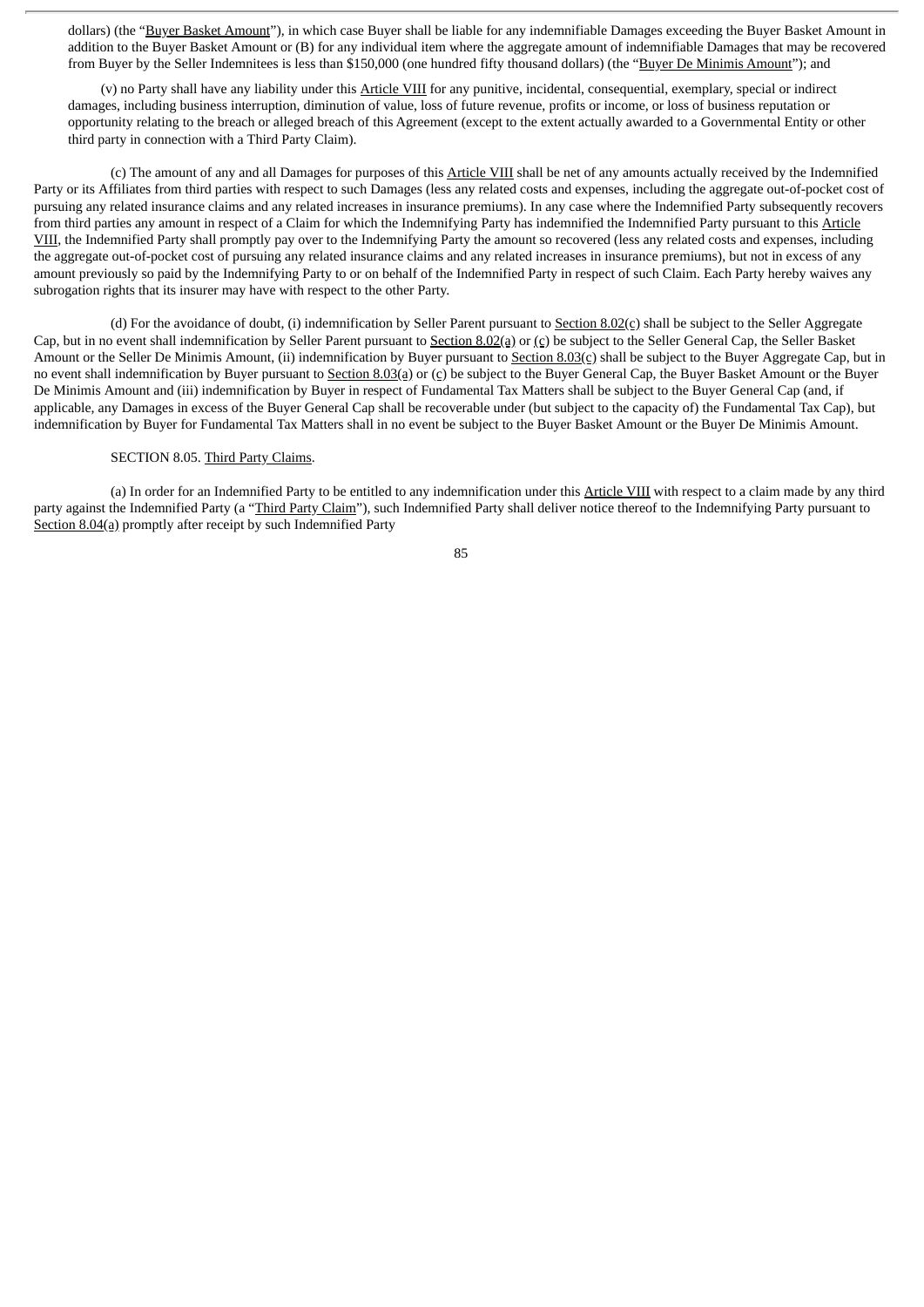of notice of the Third Party Claim, which notice pursuant to Section 8.04(a) shall be accompanied by a copy of all correspondence and documentation related to such Third Party Claim. In connection with the delivery of such notice, the Indemnified Party shall use reasonable best efforts to provide to the Indemnifying Party such other necessary information with respect thereto as the Indemnifying Party may reasonably request. The failure to provide such notice, however, shall not release the Indemnifying Party from any of its obligations under this Article VIII, except to the extent that the Indemnifying Party is prejudiced by such failure.

(b) The Indemnifying Party shall have the right, upon written notice to the Indemnified Party, to assume the defense of any Third Party Claim at the expense of the Indemnifying Party with counsel selected by the Indemnifying Party and reasonably satisfactory to the Indemnified Party, with full authority to conduct such defense and to settle or otherwise dispose of the same, and the Indemnified Party shall reasonably cooperate in such defense; provided that, (i) the Indemnifying Party shall not have the right to assume the defense of any Third Party Claim that (1) seeks an injunction or other equitable relief against the Indemnified Party (other than an injunction or other equitable relief that is incidental to monetary damages as the primary relief sought) or (2) seeks an amount in damages greater than the Seller Aggregate Cap or the Buyer Aggregate Cap, as applicable, and (ii) the Indemnifying Party may not consent to the entry of any Order or enter into any settlement with respect to any Third Party Claim except in accordance with Section 8.05(d). In the event any Third Party Claim is asserted directly by or on behalf of a Person that is a material supplier or material customer of the Business and the Indemnifying Party assumes the defense of such Third Party Claim, the Indemnifying Party will consult with the Indemnified Party regarding any such defense. If the Indemnifying Party elects not to assume the defense of any Third Party Claim, the Indemnifying Party shall have the right to participate in the defense of such Third Party Claim at its own expense and the Indemnified Party will consult with the Indemnifying Party regarding any such defense, including prior to settling or otherwise disposing of such Third Party Claim.

(c) If the Indemnifying Party assumes the defense of such Third Party Claim, the Indemnified Party shall have the right to employ one separate co-counsel and to participate in the defense thereof, but the fees and expenses of such counsel shall be at the expense of the Indemnified Party; provided that, if in the reasonable opinion of counsel for the Indemnified Party, there is a conflict of interest between the Indemnified Party and the Indemnifying Party in connection with the defense of such Third Party Claim, the Indemnifying Party shall be responsible for the reasonable fees and expenses of one counsel to such Indemnified Party in connection with such defense. The Seller Parent and the Buyer shall cooperate with each other in all reasonable respects in connection with the defense of any Third Party Claim subject to this Section 8.05, including providing copies of all correspondence and documentation relating thereto, without expense (other than reimbursement of actual out of pocket expenses).

(d) Notwithstanding any other provision of this Agreement, (i) the Indemnified Party shall not settle, or make any admission of liability, agreement or compromise in respect of, any Third Party Claim without the prior written consent of the Indemnifying Party (such consent not to be unreasonably withheld, delayed or conditioned) and (ii) the Indemnifying Party shall not, in defense of any Third Party Claim, without the prior written consent of the of the Indemnified Party (such consent not to be unreasonably withheld, delayed or conditioned),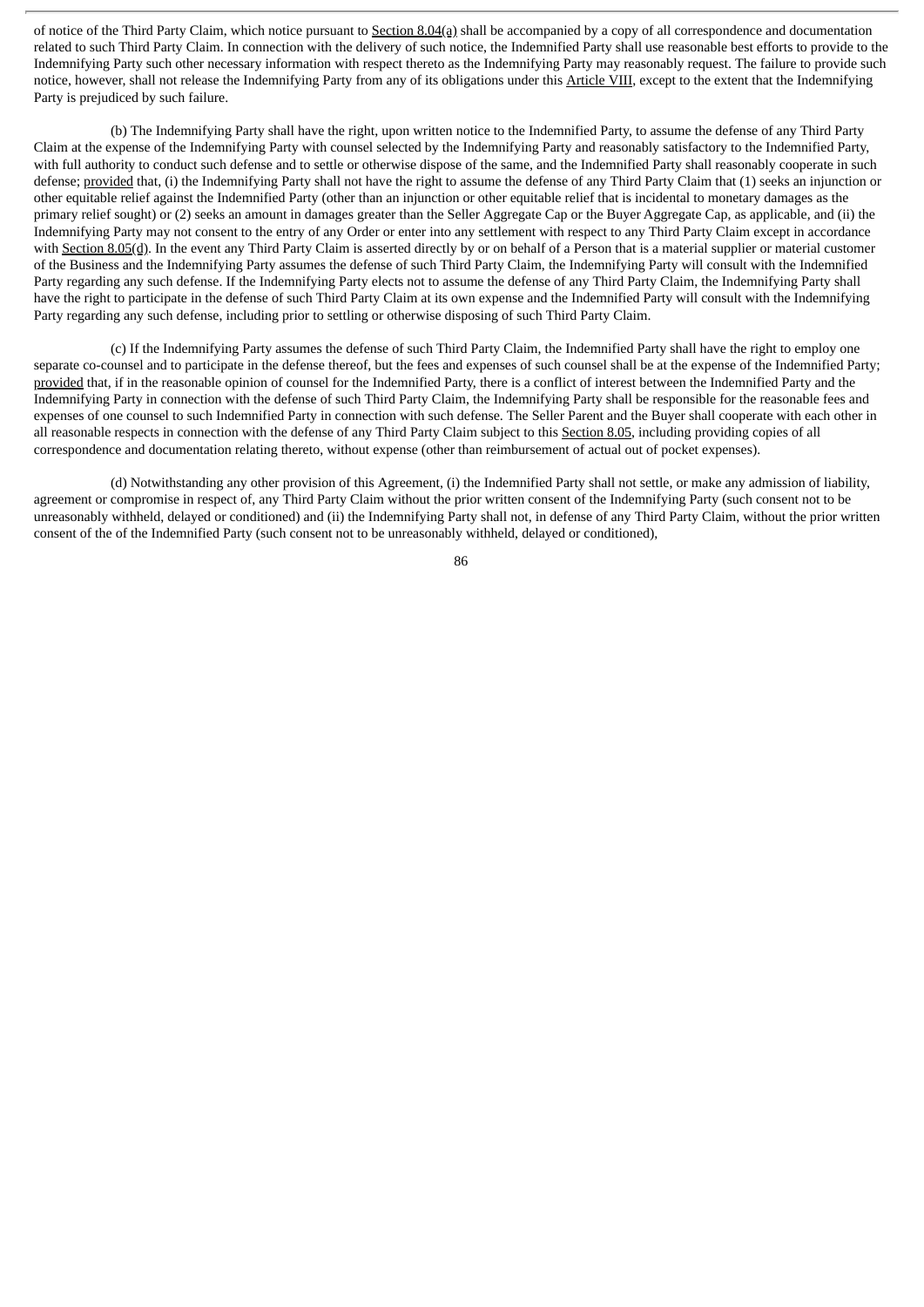consent to the entry of any Order or enter into any settlement (A) which provides for an injunction or other equitable relief against the Indemnified Party, (B) does not include as an unconditional term thereof the giving by the third-party claimant to the Indemnified Party of a release from all liability in respect thereof or (C) includes any admission of wrongdoing or misconduct by the Indemnified Party.

SECTION 8.06. Direct Claims. In the event any Indemnified Party should have a claim against any Indemnifying Party under this Article VIII that does not involve or result from a Third Party Claim against such Indemnified Party (a "Direct Claim"), the Indemnified Party shall deliver notice thereof pursuant to Section 8.04(a). In connection with the delivery of such notice, the Indemnified Party shall use reasonable best efforts to provide to the Indemnifying Party such other necessary information with respect thereto as the Indemnifying Party may reasonably request. The failure to provide such notice, however, shall not release the Indemnifying Party from any of its obligations under this Article VIII, except to the extent that the Indemnifying Party is prejudiced by such failure. The Indemnifying Party shall use reasonable best efforts to respond to such notice in writing within thirty (30) days of receipt of such notice. The Indemnified Party shall reasonably cooperate and assist the Indemnifying Party in determining the validity of any Direct Claim and in otherwise resolving such Direct Claim. Such assistance and cooperation shall include providing reasonable access to and copies of information, records and documents relating to such matters, furnishing employees to assist in the investigation, defense and resolution of such matters and providing legal and business assistance with respect to such matters. If the Indemnifying Party does not so respond within such thirty (30)-day period, the Indemnifying Party shall be deemed to have rejected such claim, in which case either Party shall be free to pursue an Action in accordance with Article IX. If the Indemnifying Party delivers written notice rejecting any Direct Claim within such thirty (30)-day period, the Indemnified Party and the Indemnifying Party shall attempt to resolve in good faith such Direct Claim within forty-five (45) days of the Indemnified Party receiving such rejection notice and, if such Direct Claim is not resolved within such forty-five (45)-day period, then either Party shall be free to pursue an Action in accordance with Article IX.

SECTION 8.07. Limitation, Exclusivity, No Duplicate Recovery. No Claim for indemnification pursuant to Section 8.02(b), 8.02(c), 8.03(b) or 8.03(c) shall be made or have any validity unless the Indemnified Party shall have given written notice of such Claim to the Indemnifying Party in accordance with this Article VIII prior to the expiration of the survival period set forth in Section 8.01 that applies to such Claim. This Article VIII and Sections 1.03, 5.03, 5.06, 5.07, 5.13(d) and 5.15 provide the exclusive means by which a Party may assert and remedy claims of any nature whatsoever relating to the Transactions following the Closing (other than disputes related to adjustments of the Estimated Closing Cash Consideration pursuant to Section 1.06, which shall be governed by the terms of Section 1.06); provided, however, that the foregoing in this Section 8.07 shall not preclude any Party from seeking (a) any relief other than monetary damages (including injunction or injunctions, specific performance or other equitable relief to prevent breaches or threatened breaches of this Agreement and to enforce specifically the terms and provisions of this Agreement) when such relief is otherwise available under this Agreement, (b) any remedy in the case of Fraud or (c) any remedy in accordance with any Transaction Document (other than this Agreement) or the Confidentiality Agreement. Any claim for indemnification pursuant to Sections 1.03, 5.03, 5.06, 5.07, 5.13(d) and 5.15 shall be subject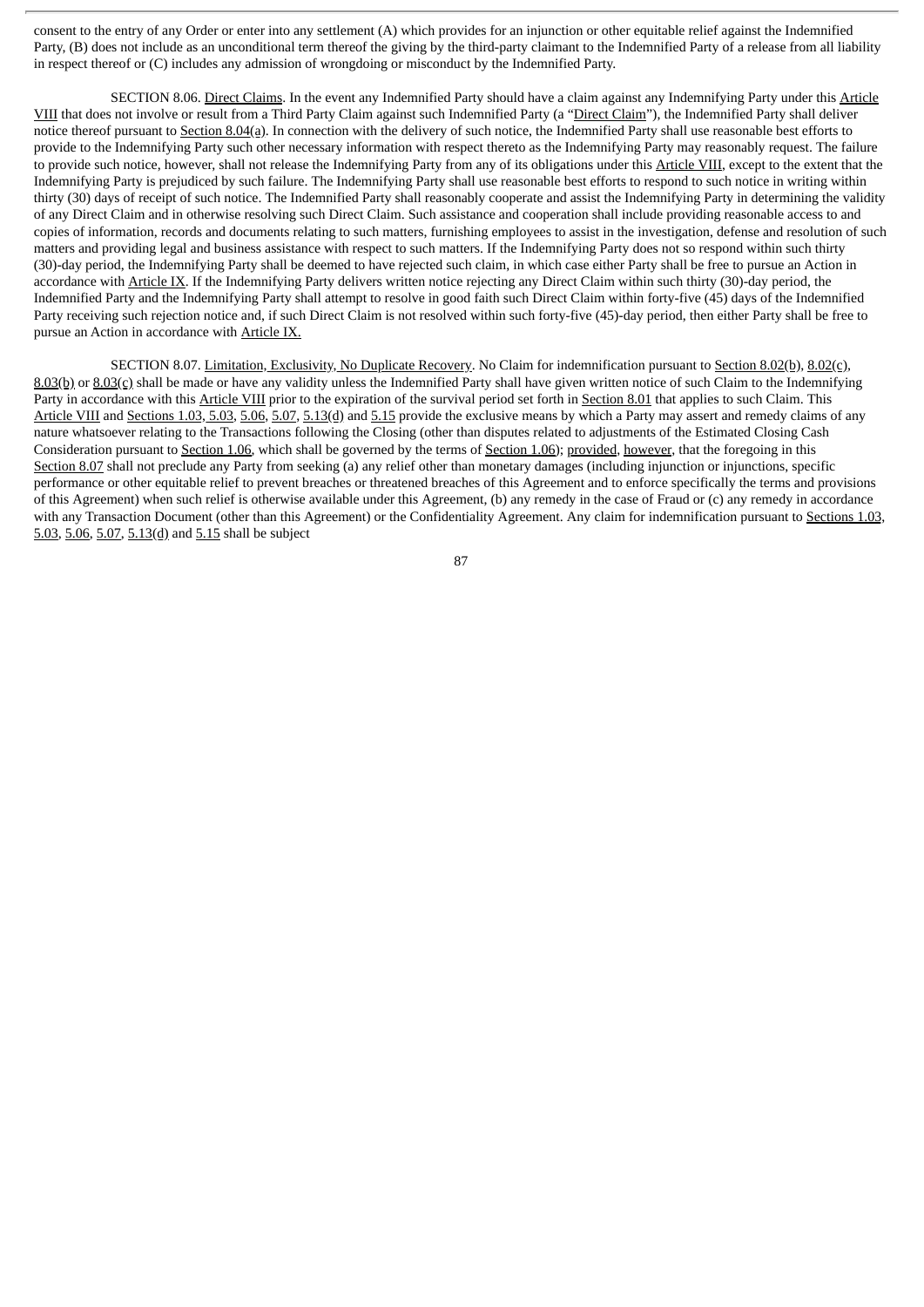to the procedures set forth in Sections 8.05 and 8.06, as applicable. Notwithstanding anything to the contrary herein, in no event shall any Indemnified Party be entitled to indemnification under this Article VIII with respect to the items required to be included or reflected in the calculation of the Working Capital Adjustment Amount, the Assumed Indebtedness Amount, any Seller Parent/Buyer Contracts Amounts (including the Closing Collaboration Adjustment Amount) or the Final Closing Cash Consideration.

SECTION 8.08. Calculation of Damages. For purposes of determining the amount of Damages in respect of indemnification under this Article VIII, but not for purposes of determining whether a breach of the terms of this Agreement has occurred, the representations and warranties contained in this Agreement shall be deemed to have been made without any qualifications as to "material", "materiality", "Business Material Adverse Effect", "Buyer Material Adverse Effect" or similar qualifications (other than (a) any instance in which such qualifications qualify any list (or any component thereof), including any list to be set forth in the Seller Parent Disclosure Letter or the Buyer Disclosure Letter, as applicable, (b) references to any "Business Material Contract" or "Buyer Material Contract" and (c) for purposes of Section 2.11(a) (Absence of Certain Changes) and Section 3.10(a) (Absence of Certain Changes)).

SECTION 8.09. Right of Offset. In the event that a Buyer Indemnified Party is entitled to indemnification under this Article VIII (and, for the avoidance of doubt, such entitlement is not the subject of dispute by Seller Parent), then Buyer shall have the right (but not the obligation) to offset the amount of such Damages from the amount payable as Future Cash Consideration.

SECTION 8.10. Tax Treatment of Indemnity Payments. For Tax purposes, any indemnity payment under this Agreement shall be treated as an adjustment to the Final Closing Cash Consideration.

# ARTICLE IX

## General Provisions

SECTION 9.01. Notices. All notices, requests, claims, demands and other communications under this Agreement shall be in writing and shall be delivered by email, and shall be deemed to have been duly delivered and received hereunder on the date of dispatch by the sender thereof (to the extent that no "bounce back" or similar message indicating non-delivery is received with respect thereto), in each case, to the intended recipient as set forth below (or to such other recipient as designated in a written notice to the other Party in accordance with this Section 9.01):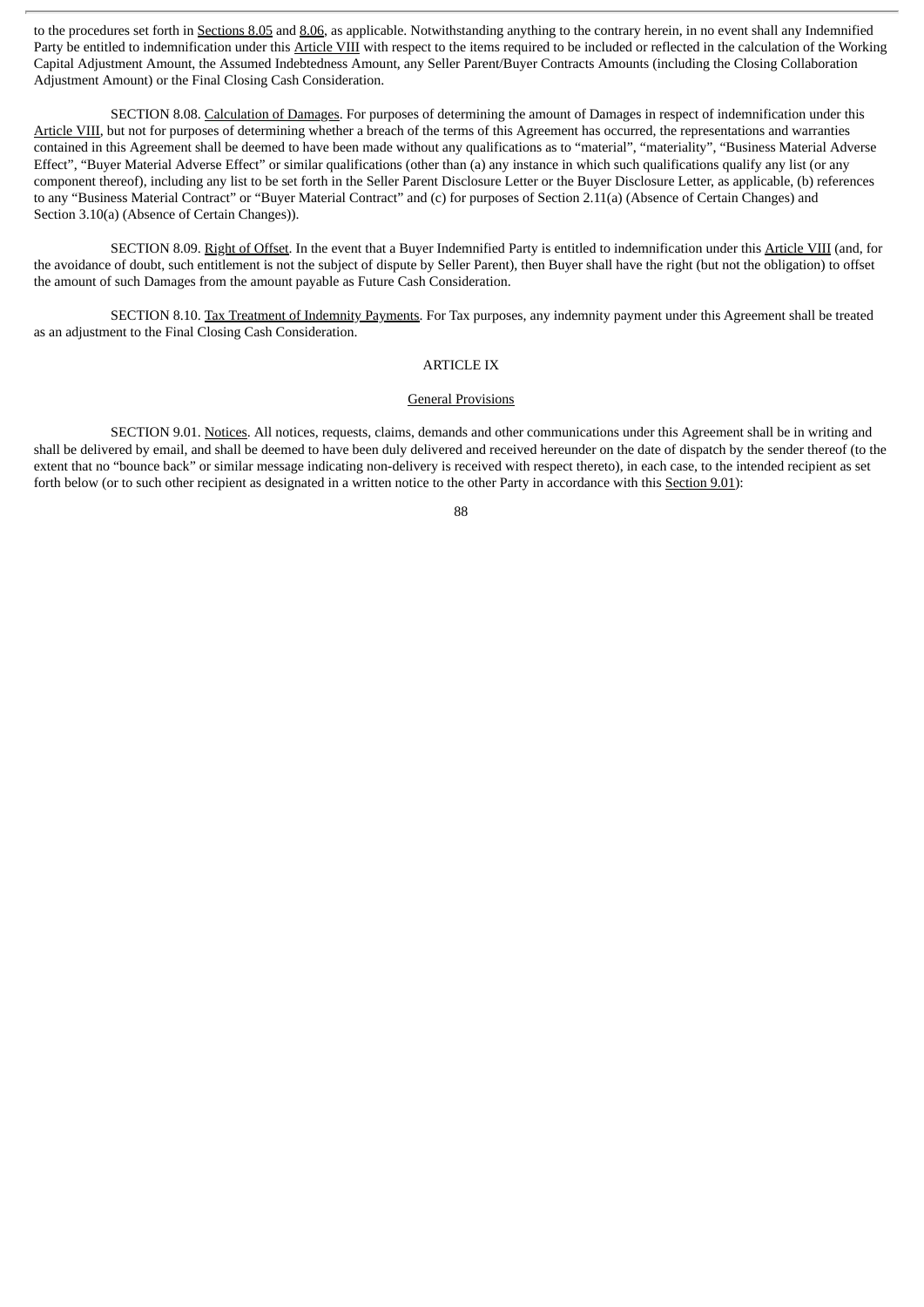(a) if to Buyer, to:

Biocon Biologics Limited Biocon House, Ground Floor Tower-3, Semicon Park Electronic City Phase—II, Hosur Road, Bangalore 560 100 Attention: Chinappa MB Email: mb.chinappa@biocon.com

with a copy, which shall not constitute notice, to:

Goodwin Procter (UK) LLP 100 Cheapside London EC2V 6DY Attention: Graham Defries Michael R. Patrone Email: GDefries@goodwinlaw.com MPatrone@goodwinlaw.com

(b) if to Seller Parent, to:

Viatris Inc. 1000 Mylan Boulevard Canonsburg, PA 15317, United States Attention: Brian S. Roman, Esq., Global General Counsel Email: Brian.Roman@viatris.com

with a copy, which shall not constitute notice, to:

Cravath, Swaine & Moore LLP Worldwide Plaza 825 Eighth Avenue New York, NY 10019 Attention: Mark I. Greene, Esq. Aaron M. Gruber, Esq. Email: MGreene@cravath.com AGruber@cravath.com

SECTION 9.02. Certain Definitions. For the purposes of this Agreement:

"Accounting Principles" means (a) the specific accounting principles, policies, procedures, categorizations, definitions, methods, practices and techniques set forth in Section 9.02(a) of the Seller Parent Disclosure Letter (the "Specific Policies") and (b) to the extent not addressed in the Specific Policies, the accounting principles, policies, procedures, categorizations, definitions, methods, practices and techniques as adopted, interpreted and applied in the preparation of the balance sheet included in the Business Financial Information (the "Consistent Policies"). For the avoidance of doubt, in the event of a conflict between clauses (a) and (b), clause (a) shall take precedence over clause (b).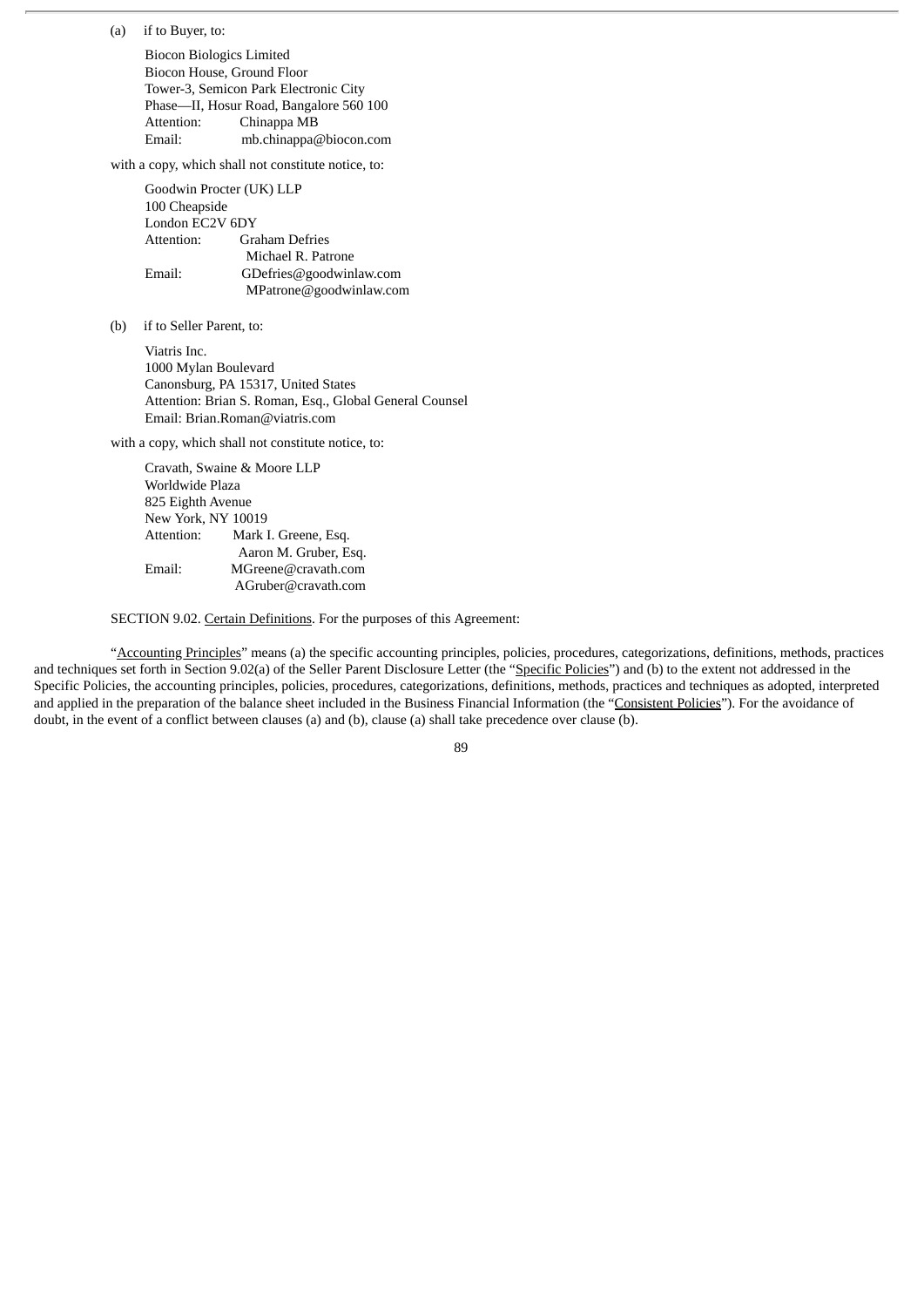"Acquired Equity Interests" means, collectively, the Acquired ROW Equity Interests and the Irish New Equity Interests.

"Acquired ROW Equity Interests" means all of the issued and outstanding equity interests in the ROW Acquired Company as of the

Closing.

"Action" means any lawsuit, litigation, action, audit, complaint, proceeding, suit, arbitration or mediation (in each case, whether civil, criminal or administrative and whether public or private) pending by or before any Governmental Entity or arbitrator or similar forum.

"Adjustment Amount" means a number (which may be a negative number) equal to (a) the Final Closing Cash Consideration, minus (b) the Estimated Closing Cash Consideration.

"Affiliate" of any Person means another Person that directly or indirectly controls, is controlled by or is under common control with such first Person (including, in the case of Seller Parent prior to the Closing and Buyer following the Closing, the Business Companies). For purposes of this definition, "control" of a Person means the power, directly or indirectly, to direct or cause the direction of the management and policies of such Person, whether by Contract or otherwise.

"Amended and Restated Articles of Association" means those certain Amended and Restated Articles of Association of Buyer, substantially in the form attached as **Exhibit V** hereto.

"Amended and Restated Governance Documents" means, collectively, the Amended and Restated Articles of Association, the Amended and Restated Memorandum of Association and the Amended and Restated Shareholders' Agreement.

"Amended and Restated Memorandum of Association" means that certain Amended and Restated Memorandum of Association of Buyer, substantially in the form attached as Exhibit IV hereto.

"Amended and Restated Shareholders' Agreement" means that certain Amended and Restated Shareholders' Agreement of Buyer, substantially in the form attached as **Exhibit VI** hereto.

"Antitrust Laws" means the U.S. Sherman Act of 1890, the U.S. Clayton Act of 1914, the U.S. Federal Trade Commission Act of 1914, the HSR Act and all other federal, state and foreign Laws in effect from time to time that are designed or intended to prohibit, restrict or regulate actions having the purpose or effect of monopolization, lessening of competition or restraint of trade or regulating foreign investment.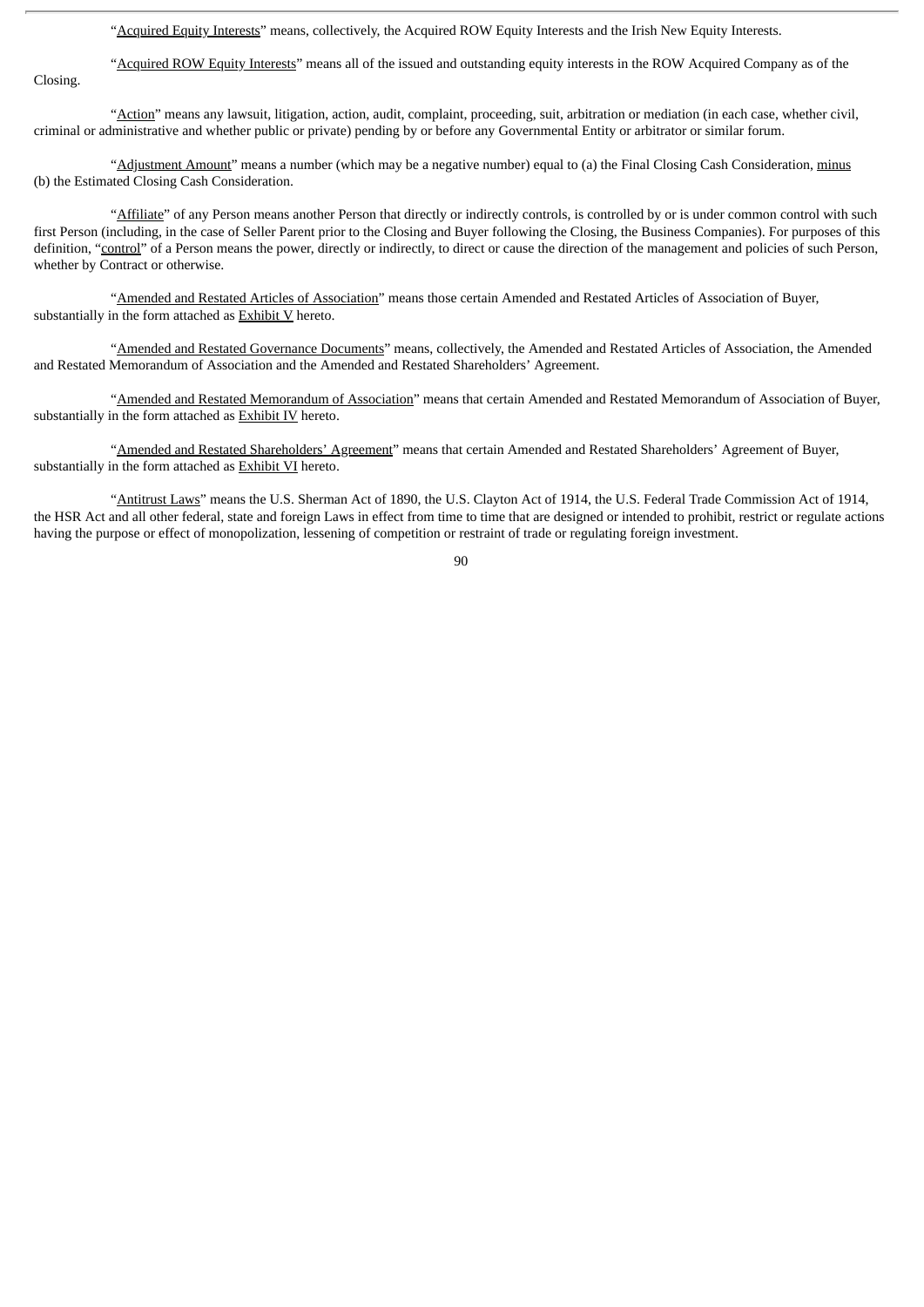"Applicable Business Organization Law" means, with respect to any Person, the applicable Law of such Person's jurisdiction of incorporation or organization.

"Applicable Buyer" means, with respect to any Acquired Equity Interests, the purchaser of such Acquired Equity Interests (which, for the avoidance of doubt, shall be (a) either Buyer or the Subsidiary Buyer in the case of the Acquired ROW Equity Interests and (b) the Subsidiary Buyer in the case of the Irish New Equity Interests), in each case, in accordance with the Consideration Allocation Schedule and Section 1.03.

"Assumed Indebtedness Amount" means the principal amount of any Assumed Indebtedness incurred by Seller Parent or any of its Subsidiaries and for which one or more Business Companies are the obligor(s) as of the Closing, in each case, in accordance with Section 5.13(a).

"Assumed Liabilities" means all of Seller Parent's and its Subsidiaries' obligations and liabilities to the extent arising out of, relating to or otherwise in respect of the Business, the Acquired Equity Interests or the Irish Redemption Equity Interests (in each case, including the ownership or operation thereof), whether any such obligation or liability arises before, at or after the Closing, is known or unknown or is contingent or accrued, including any Assumed Indebtedness but excluding any obligation or liability set forth on Section 9.02(b) of the Seller Parent Disclosure Letter (the "Business Retained Liabilities").

"Benefit Plan" shall have the meaning given in the Employee Matters Agreement.

"Binding Closing Statement Date" means the date that the Closing Statement becomes final and binding upon the Parties in accordance with Section 1.06.

"Biosimilar" means any biological product that is eligible for authorization by a Regulatory Authority, including by the FDA under section 351(k) of the US PHS Act or by the EMA under Art. 10 of Directive 2001/83/EC, as amended.

"Biosimilar Cell Line" means a novel and proprietary cell line producing the respective Compound, including all modifications to and derivatives of such cell line and all candidate or back-up Clones obtained during the selection process, in each case, owned by Seller Parent or any of its Subsidiaries, or to which Seller Parent or its Subsidiaries have a right to use.

"Business" means the business and activities of Seller Parent and its Subsidiaries in connection with the operation of the Transferred Biosimilars Programs, including the development and Commercialization of the Products and the Compounds pursuant to the Transferred Biosimilars Programs.

"Business Benefit Plan" means each Benefit Plan sponsored, contributed to or maintained by the Acquired Companies or sponsored, contributed or maintained by Seller Parent or any of its Subsidiaries in which any Anticipated Business Employee participates, excluding any plan, program, agreement or arrangement required by applicable Law  $(\underline{e}, \underline{g}, \underline{g})$  government mandated severance plans).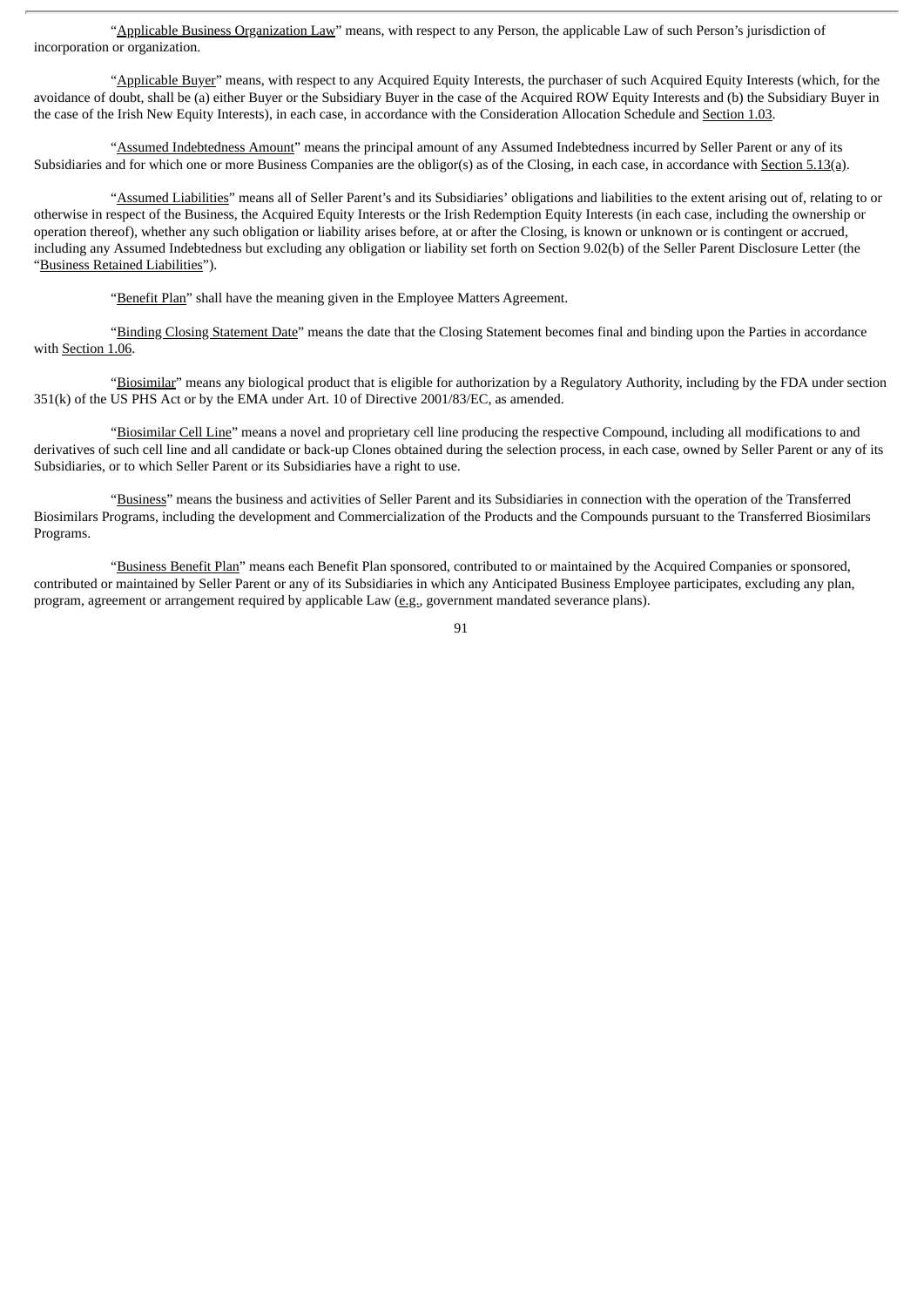"Business Collective Bargaining Agreements" means each collective bargaining, works council or other labor union Contract or labor arrangement with any labor organization covering any Anticipated Business Employee.

"Business Companies" means, collectively, the Acquired Companies and the Business Subsidiaries, if any.

"Business Day" means any day of the year on which national banking institutions in New York and Bangalore are open to the public for conducting business and are not required or authorized to close.

"Business Employee" shall have the meaning given to such term in the Employee Matters Agreement.

"Business Intercompany Contracts" means, to the extent related to the Business, all Contracts solely between or among Seller Parent or any of its Affiliates, on the one hand, and any Affiliates of Seller Parent, on the other hand, other than (a) any Contracts that do not constitute Transferred Contracts or include Business Interests and do not provide for Assumed Liabilities, (b) any Transaction Documents or (c) in the case of any employees, employment-related Contracts entered into in the ordinary course.

"Business Material Adverse Effect" means any fact, change, event, circumstance, occurrence, effect or development (an "Effect") that has a material adverse effect on (a) the business, financial condition or results of operations of the Business, taken as a whole, or (b) the ability of Seller Parent and the Sellers to consummate the Transactions to be consummated thereby; provided, however, that, in the case of the foregoing clause (a) only, none of the following shall be taken into account in determining whether there has been or would reasonably be expected to be a Business Material Adverse Effect: any Effect (i) (A) generally affecting (1) the economy or political, social, regulatory, general business, economic, financial, credit, commodity or capital market conditions in the United States or elsewhere in the world, in each case including changes in interest or exchange rates, monetary policy or inflation, or (2) the industries in which the Business operates or (B) to the extent arising out of or resulting from (1) acts of war (whether or not declared), military activity, acts of armed hostility, civil disobedience, riots, sabotage, cyberattacks, terrorism or other international or national calamity or any worsening or escalation thereof or (2) any hurricane, tropical storm, tropical depression, earthquake, flood or other natural disaster, acts of God, weather-related events or other comparable events or any worsening or escalation thereof; provided that any Effect described in this clause (i) may be taken into account in determining whether there has been or would reasonably be expected to be a Business Material Adverse Effect to the extent that such Effect has or would reasonably be expected to have a disproportionate adverse effect on the Business, taken as a whole, compared to other participants in the industries in which the Business operates (in which case, the disproportionate adverse effect may be taken into account in determining whether there has been or would reasonably be expected to be a Business Material Adverse Effect); or (ii) to the extent arising out of or resulting from (A) the execution or announcement of this Agreement or the other Transaction Documents, or the pendency of the Transactions, including any Action resulting therefrom or any impact on relationships with Governmental Entities, vendors, customers, employees, financing sources, partners or similar relationships to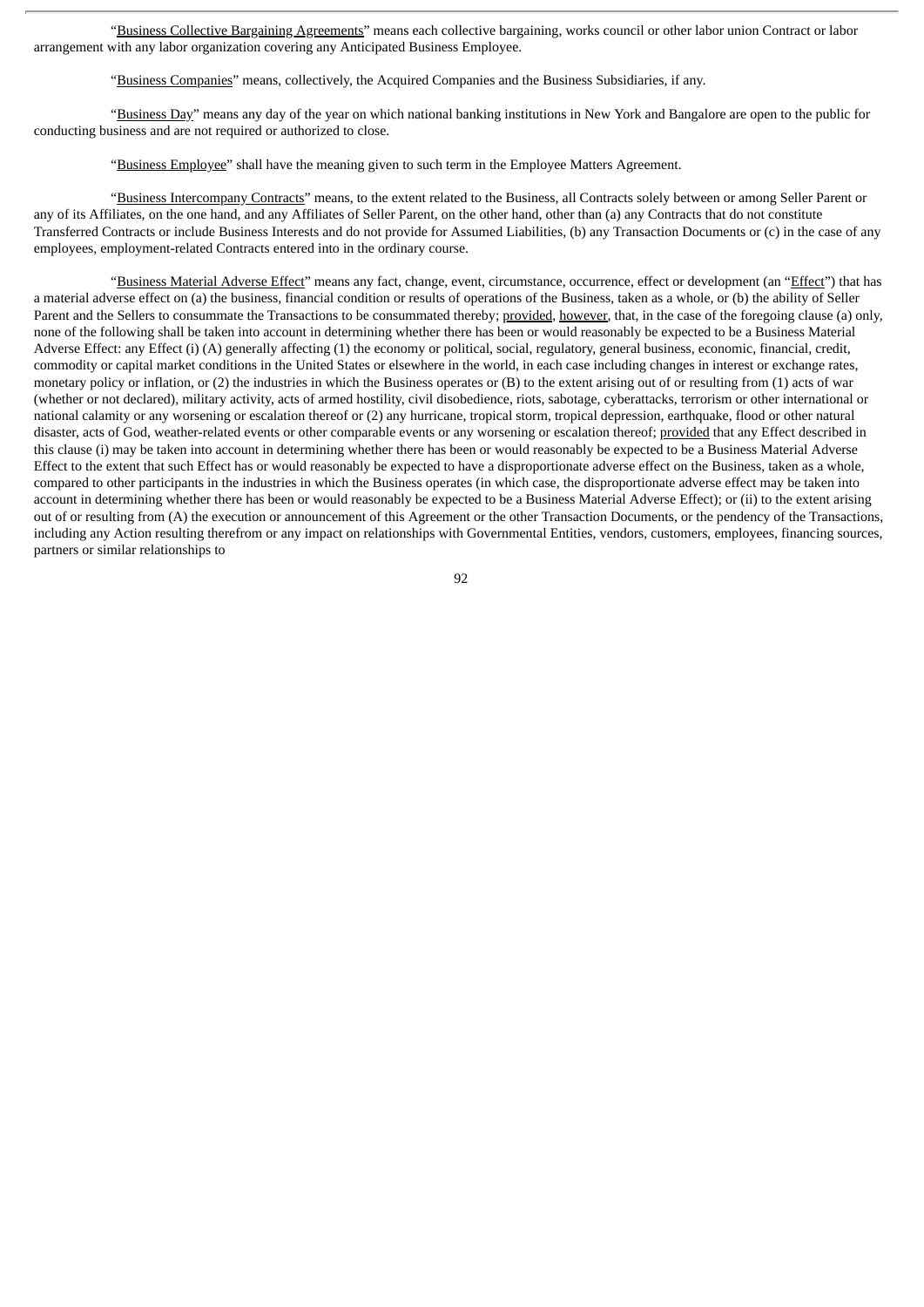the extent resulting therefrom, (B) the identity of, or any facts or circumstances relating to, Buyer or any of its Affiliates, including any action or failure to take any action under or related to any Seller Parent/Buyer Contract (but only to the extent such action or failure to take action does not constitute a breach of such Seller Parent/Buyer Contract), (C) the compliance with the terms of this Agreement or any other Transaction Document (as if such other Transaction Document were in effect) or the taking of any action (or the omission of any action) expressly required by this Agreement or any other Transaction Document (as if such other Transaction Document were in effect) or otherwise at the written request of Buyer, (D) any adoption, proposal or implementation of, or change or proposed change in, any applicable Law after the date of this Agreement or any interpretation or enforcement thereof by any Governmental Entity, (E) any change or prospective change in GAAP or in accounting standards after the date of this Agreement or any interpretation or enforcement thereof by any Governmental Entity, (F) any failure by the Business to meet any estimates of revenues, earnings, projections or other indicia of performance, whether published, internally prepared or provided to Buyer or any of its Representatives; provided that this clause (ii)(F) shall not prevent a determination that any Effect underlying such failure to meet estimates or other indicia of performance has resulted in a Business Material Adverse Effect (to the extent such Effect is not otherwise excluded from this definition of Business Material Adverse Effect), (G) any actual or potential, complete or partial, sequester, stoppage, shutdown, default or similar event or occurrence by or of any Governmental Entity affecting a national, federal, state or local government or (H) any epidemic, pandemic, disease outbreak or other public health condition (including COVID-19), or any worsening or escalation thereof, or any COVID-19 Measures or any change in COVID-19 Measures or interpretations thereof.

"Business Records" means books, records and other data to the extent related to the Transferred Assets, the Assumed Liabilities, the Acquired Equity Interests or the Irish Redemption Equity Interests in the possession of Seller Parent and its Subsidiaries as they exist at the time of Closing, including the following records and files to the extent related to the other Transferred Assets: (a) vendor lists, (b) customer lists, (c) a list of the distributors for the Products, (d) pricing lists for the Products, (e) testing and clinical data, market research reports, marketing plans and other marketingrelated information and materials, (f) quality control, vigilance and regulatory records, (g) the Other Business Records and (h) other business records, to the extent such other business records are required to be transferred under applicable Law.

"Business Steps Plan" means the steps plan set forth on Section 9.02(c) of the Seller Parent Disclosure Letter.

"Business Subsidiaries" means the Subsidiaries of the Acquired Companies, if any, after giving effect to the Business Internal Reorganization.

"Buyer Common Stock" means the common equity shares, face value Rs. 10 (Rupees ten) per share, of Buyer having the rights, privileges, preferences, limitations and restrictions as stated in the Amended and Restated Governance Documents and the Applicable Business Organization Law.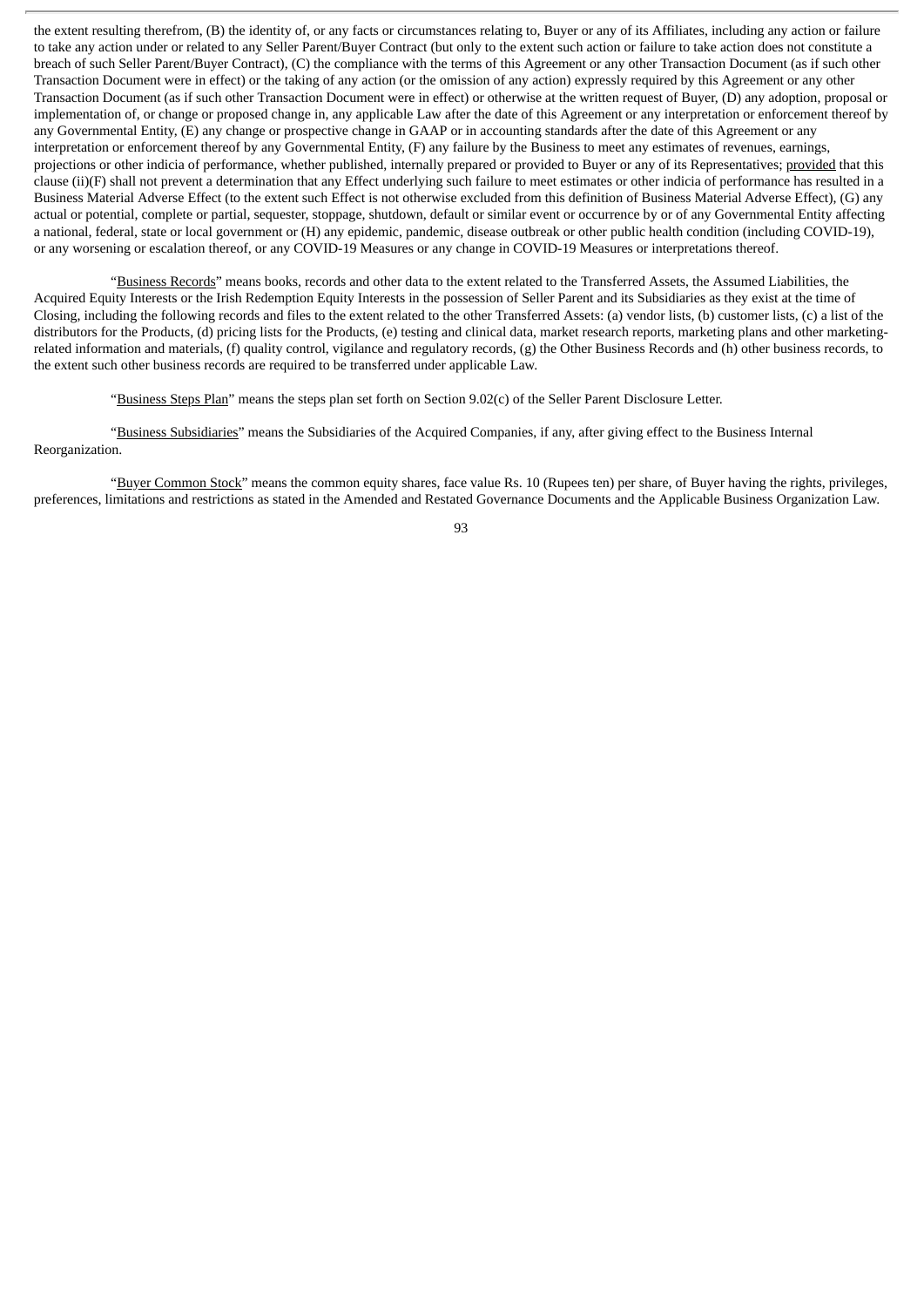"Buyer Disclosure Letter" means the disclosure letter delivered by Buyer to Seller Parent in connection with the execution and delivery of this Agreement by the Parties. The Buyer Disclosure Letter shall be arranged in numbered and lettered sections and subsections corresponding to the numbered and lettered sections and subsections contained in this Agreement, and the disclosure of any information, item or matter in any section or subsection shall be deemed to qualify the section or subsection of this Agreement to which it corresponds in number and letter and each other section and subsection of this Agreement to the extent that it is reasonably apparent from the content and context of such disclosure that such information, item or matter is relevant to such other sections and subsections.

"Buyer Financial Statements" means the following financial statements: (a) the audited consolidated balance sheets of Buyer and its Subsidiaries as of March 31, 2021, 2020 and 2019 and the related audited consolidated statements of profit and loss, changes in equity and cash flows of Buyer and its Subsidiaries for the fiscal years then ended, including, in each case, the notes thereto, and (b) the unaudited consolidated balance sheet of Buyer and its Subsidiaries as of September 30, 2021 and the related unaudited consolidated statements of profit and loss, changes in equity and cash flows of Buyer and its Subsidiaries for the nine-months then ended, including, in each case, the notes thereto.

"Buyer Fully Diluted Equity" means, as of any time, a basis of calculation that assumes all outstanding shares of Buyer Common Stock, Buyer Preferred Stock and Stock Rights have been converted, exercised, or exchanged for the maximum number of shares of Buyer Common Stock that may be issued upon their conversion, exercise or exchange, whether or not the terms of any such shares or Stock Rights are then currently convertible, exercisable or exchangeable; provided, however, that (a) (i) Indebtedness obtained on arm's-length commercial terms from third party commercial banks and financial institutions which have a right of conversion linked to the occurrence of an event of default and failure to repay the entire outstanding sums and (ii) any securities reserved for issuance (but not issued or outstanding) pursuant to any equity incentive plan in place at such time shall be disregarded and not taken into account for the purposes of this definition and (b) Buyer Fully Diluted Equity shall necessarily include (i) the Buyer OCDs and (ii) any securities issued or outstanding (whether or not vested) under any equity incentive plan in place at such time. For the avoidance of doubt, the Buyer Fully Diluted Equity as of immediately following the Closing shall give effect to the issuance of the Stock Consideration and shall include (but without duplication) the aggregate number of shares of Buyer Common Stock issuable upon the conversion of the Preferred Stock Consideration assuming that the Preferred Stock Consideration were optionally converted by the ROW Seller immediately following the Closing.

"Buyer Fundamental Representations" means the representations and warranties set forth in Section 3.01(a) (Organization and Good Standing), Section 3.02 (Authority; Execution and Delivery; Enforceability), Section 3.03 (Stock Consideration; Capitalization), Section 3.10(a) (Absence of Certain Changes), Section 3.20 (Brokers) and the Fundamental Tax Representations.

"Buyer Material Adverse Effect" means any Effect that has a material adverse effect on (a) the business, financial condition or results of operations of Buyer and its Subsidiaries, taken as a whole, or (b) the ability of Buyer and its Affiliates to consummate the Transactions to be consummated thereby; provided, however, that, in the case of the foregoing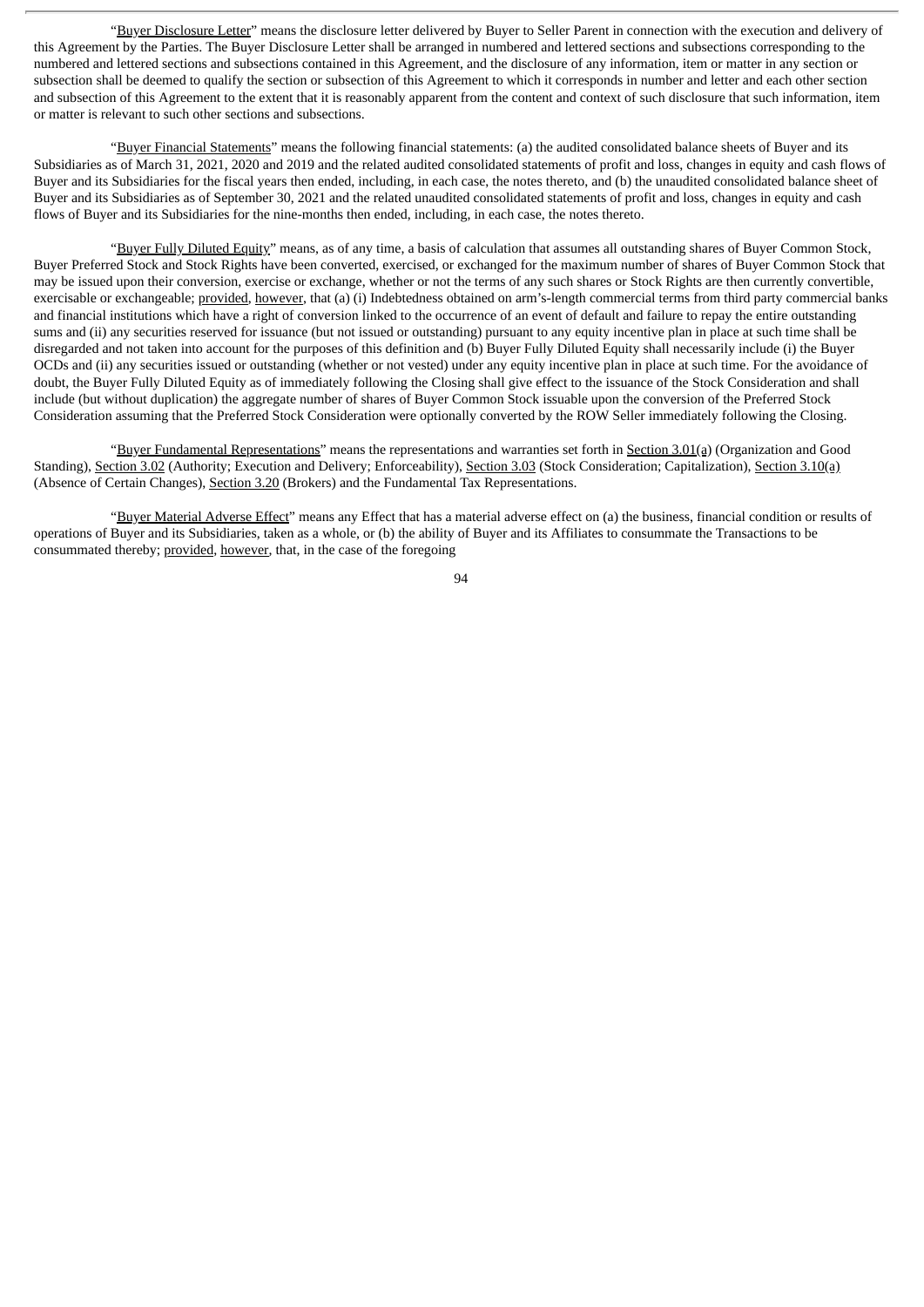clause (a) only, none of the following shall be taken into account in determining whether there has been or would reasonably be expected to be a Buyer Material Adverse Effect: any Effect (i) (A) generally affecting (1) the economy or political, social, regulatory, general business, economic, financial, credit, commodity or capital market conditions in the United States or elsewhere in the world, in each case including changes in interest or exchange rates, monetary policy or inflation, or (2) the industries in which Buyer and its Subsidiaries operate or (B) to the extent arising out of or resulting from (1) acts of war (whether or not declared), military activity, acts of armed hostility, civil disobedience, riots, sabotage, cyberattacks, terrorism or other international or national calamity or (2) any hurricane, tropical storm, tropical depression, earthquake, flood or other natural disaster, acts of God, weather-related events or other comparable events or any worsening or escalation thereof; provided that any Effect described in this clause (i) may be taken into account in determining whether there has been or would reasonably be expected to be a Buyer Material Adverse Effect to the extent that such Effect has or would reasonably be expected to have a disproportionate adverse effect on Buyer and its Subsidiaries, taken as a whole, compared to other participants in the industries in which Buyer and its Subsidiaries operate (in which case, the disproportionate adverse effect may be taken into account in determining whether there has been or would reasonably be expected to be a Buyer Material Adverse Effect); or (ii) to the extent arising out of or resulting from (A) the execution or announcement of this Agreement or the other Transaction Documents, or the pendency of the Transactions, including any Action resulting therefrom or any impact on relationships with Governmental Entities, vendors, customers, employees, financing sources, partners or similar relationships to the extent resulting therefrom, (B) the identity of, or any facts or circumstances relating to, Seller Parent or any of its Subsidiaries, including any action or failure to take any action under or related to any Seller Parent/Buyer Contract (but only to the extent such action or failure to take action does not constitute a breach of such Seller Parent/Buyer Contract), (C) the compliance with the terms of this Agreement or any other Transaction Document (as if such other Transaction Document were in effect) or the taking of any action (or the omission of any action) expressly required by this Agreement or any other Transaction Document (as if such other Transaction Document were in effect) or otherwise at the written request of Seller Parent, (D) any adoption, proposal or implementation of, or change or proposed change in, any applicable Law after the date of this Agreement or any interpretation or enforcement thereof by any Governmental Entity, (E) any change or prospective change in GAAP or in accounting standards after the date of this Agreement or any interpretation or enforcement thereof by any Governmental Entity, (F) any failure by Buyer and its Subsidiaries to meet any estimates of revenues, earnings, projections or other indicia of performance, whether published, internally prepared or provided to Seller Parent or any of its Representatives; provided that this clause (ii)(F) shall not prevent a determination that any Effect underlying such failure to meet estimates or other indicia of performance has resulted in a Buyer Material Adverse Effect (to the extent such Effect is not otherwise excluded from this definition of Buyer Material Adverse Effect), (G) any actual or potential, complete or partial, sequester, stoppage, shutdown, default or similar event or occurrence by or of any Governmental Entity affecting a national, federal, state or local government or (H) any epidemic, pandemic, disease outbreak or other public health condition (including COVID-19), or any worsening or escalation thereof, or any COVID-19 Measures or any change in COVID-19 Measures or interpretations thereof.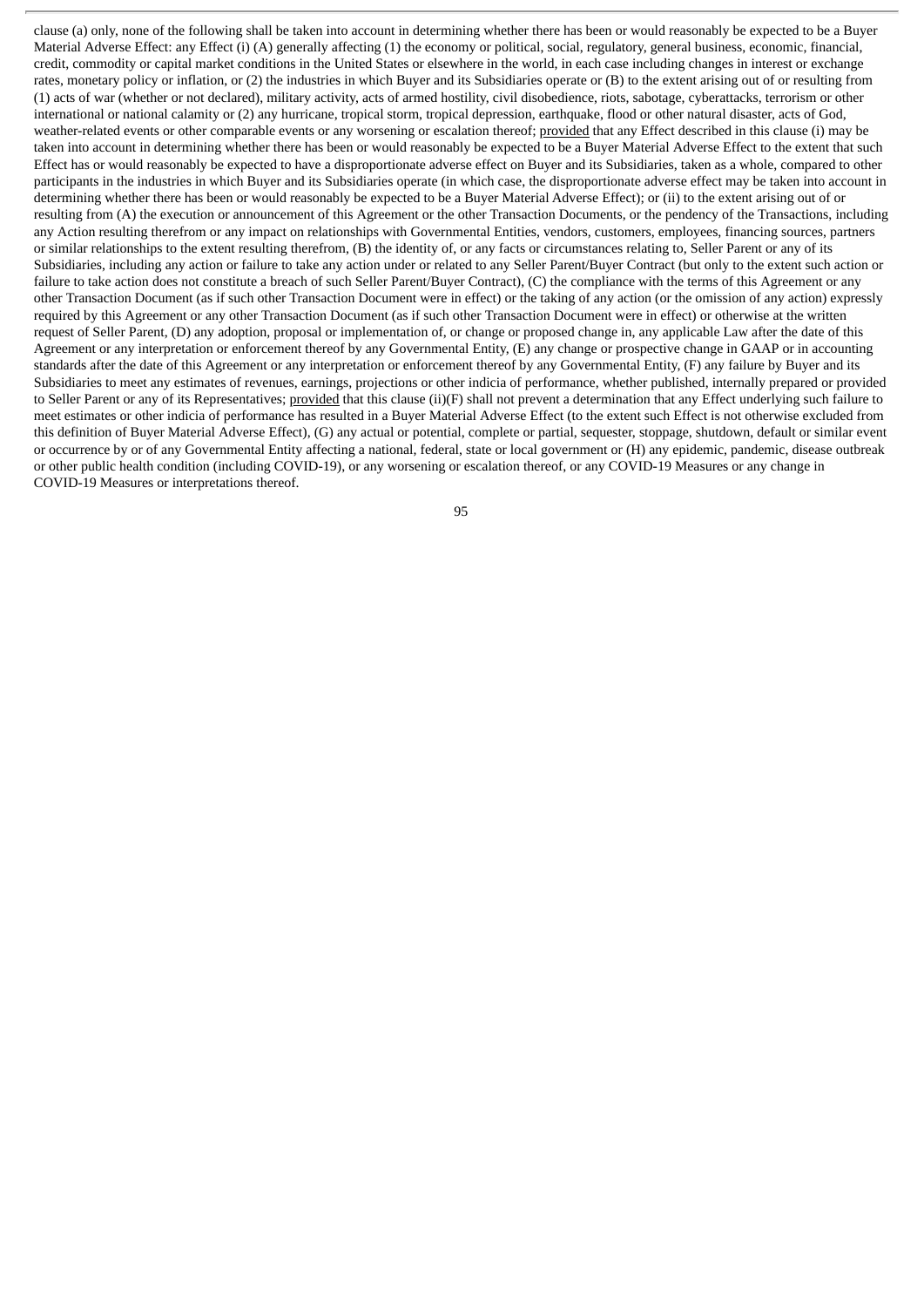"Buyer NCRPS" means the non-convertible redeemable non-cumulative preference shares of Buyer having face value of INR 10/- (Indian Rupees Ten only).

"Buyer OCDs" means the unlisted, unsecured, redeemable, optionally convertible debentures of Buyer issued at a face value of INR 1,00,00,000 (Indian Rupees One Crore only) each, for an aggregate amount of INR 1125,00,00,000 (Indian Rupees One Thousand One Hundred and Twenty Five Crores only).

"Buyer OCRPS" means optionally convertible redeemable non-cumulative preference shares of Buyer having face value of INR 10 (Indian Rupees Ten only).

"Buyer Parent" means Biocon Limited, an Indian public company and majority shareholder of Buyer.

"Buyer Parent Equity Financing" means the consummation of the Equity Transactions (as defined in the Buyer Parent Equity Financing Letter) in accordance with the Buyer Parent Equity Financing Letter, pursuant to which Buyer and Buyer Parent have agreed, on the terms and subject to the conditions set forth in the Buyer Parent Equity Financing Letter, that (a) Buyer will issue newly issued shares of Buyer Common Stock to Buyer Parent in exchange for a \$500,000,000 (five hundred million dollars) payment from Buyer Parent to Buyer (subject to reduction on the terms set forth in the Buyer Parent Equity Financing Letter) and (b) Buyer Parent and Buyer will convert the Buyer OCRPS into Buyer Common Stock, in each case, immediately prior to the Closing.

"Buyer Preferred Stock" means the compulsory convertible preferred shares, face value of Rs. 10 (Rupees ten) per share, of Buyer having the rights, privileges, preferences, limitations and restrictions as stated in the Amended and Restated Governance Documents and the Applicable Business Organization Law.

"Buyer Related Party" means (a) the Affiliates and other equityholders or pending equityholders of Buyer (including Serum and its Affiliates), other than Buyer and its Subsidiaries, (b) the respective directors (or similar positions), managers, officers and employees of Buyer and its Affiliates and (c) the immediate family members of any of the foregoing.

"Buyer Related Party Contracts" means all Contracts between or among any Buyer Related Party, on the one hand, and Buyer or any of its Subsidiaries, on the other hand, other than (a) any Transaction Documents or (b) in the case of any employees of Buyer or any of its Subsidiaries, employment-related Contracts entered into in the ordinary course.

"Clinical Trial" means any clinical or usability study conducted with respect to any Compound pursuant to any of the Transferred Biosimilars Programs in the course of the development of such Compound intended to determine the clinical pharmacological, pharmacokinetic, or pharmacodynamic effects or any adverse reactions or to assess the usability of a drug-device combination of such Compound.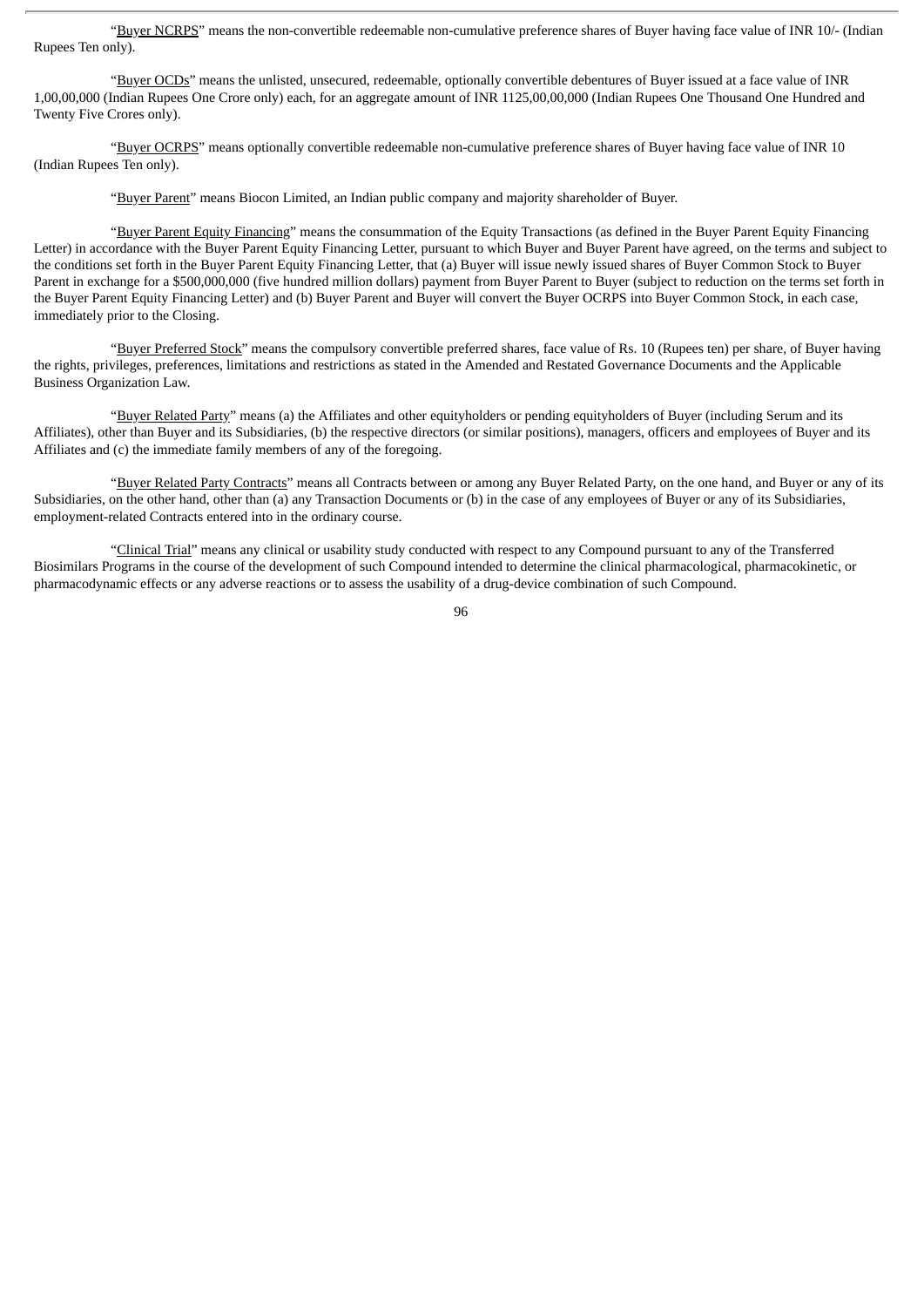"Clinical Trial Data" means, to the extent related to any Compound, any of Seller Parent's or its Subsidiaries' data, information and documentation (each in draft or complete form) generated by conducting or analyzing a Clinical Trial with respect to such Compound (whether or not already completed), in whatever form, whether stored as hard copy or in electronic form, including, to the extent legally permissible, Seller Parent's or its Subsidiaries' raw data, study data, study reports, filings, monitor reports, notices, books and records, in each case, generated by conducting or analyzing such Clinical Trial.

"Clinical Trial Database" means, to the extent related to the Clinical Trial Data, the data base sponsored, supported, maintained or otherwise utilized by, or on behalf of, Seller Parent or its Subsidiaries for achieving and maintaining such Clinical Trial Data.

"Clinical Trial Reports" means, to the extent related to the Compounds, the reports and documents produced for, as a result of or in connection with a Clinical Trial in draft or complete form, including, to the extent legally permissible, the raw data underlying the disclosures relating to the Clinical Trial reports and documents.

"Clone" means a group of identical cells derived from a single mother cell that is obtained in a selection process for a stable expression of the respective Compound.

"Closing Base Cash Consideration" means (a) \$2,000,000,000 (two billion dollars), minus (b) \$50,000,000 (fifty million dollars).

"Closing Collaboration Adjustment Amount" means (a) the assets of the Business (for the avoidance of doubt, including any Transferred Assets constituting current assets but not transferred to the Business Companies as a result of Section 1.09), on a consolidated basis, as of the Reference Time, minus (b) the liabilities of the Business (for the avoidance of doubt, including any Assumed Liabilities constituting current liabilities but not transferred to the Business Companies as a result of Section 1.09), on a consolidated basis, as of the Reference Time, in the case of each of clauses (a) and (b), (i) that are Seller Parent/Buyer Contracts Amounts and (ii) including only the line items and applying the procedures and adjustments contained in the example calculation set forth in Section 9.02(d) of the Seller Parent Disclosure Letter (which is provided for purposes of illustrating such line items, procedures and adjustments).

"Closing Working Capital" means the amount of (a) total current assets of the Business (for the avoidance of doubt, (i) including any Transferred Assets constituting current assets but not transferred to the Business Companies as a result of Section 1.09 and (ii) disregarding clause (xi) of Annex B), on a consolidated basis, as of the Reference Time, minus (b) total current liabilities of the Business (for the avoidance of doubt, including any Assumed Liabilities constituting current liabilities but not transferred to the Business Companies as a result of Section 1.09), on a consolidated basis, as of the Reference Time, each as calculated in accordance with the Accounting Principles, but including only the line items and applying the procedures and adjustments contained in the example calculation set forth in Section 9.02(e) of the Seller Parent Disclosure Letter (which is provided for purposes of illustrating such line items, procedures and adjustments); provided, however, that Closing Working Capital shall not include (A) any Assumed Indebtedness or (B) any Seller Parent/Buyer Contracts Amounts.

"Code" means the U.S. Internal Revenue Code of 1986, as amended.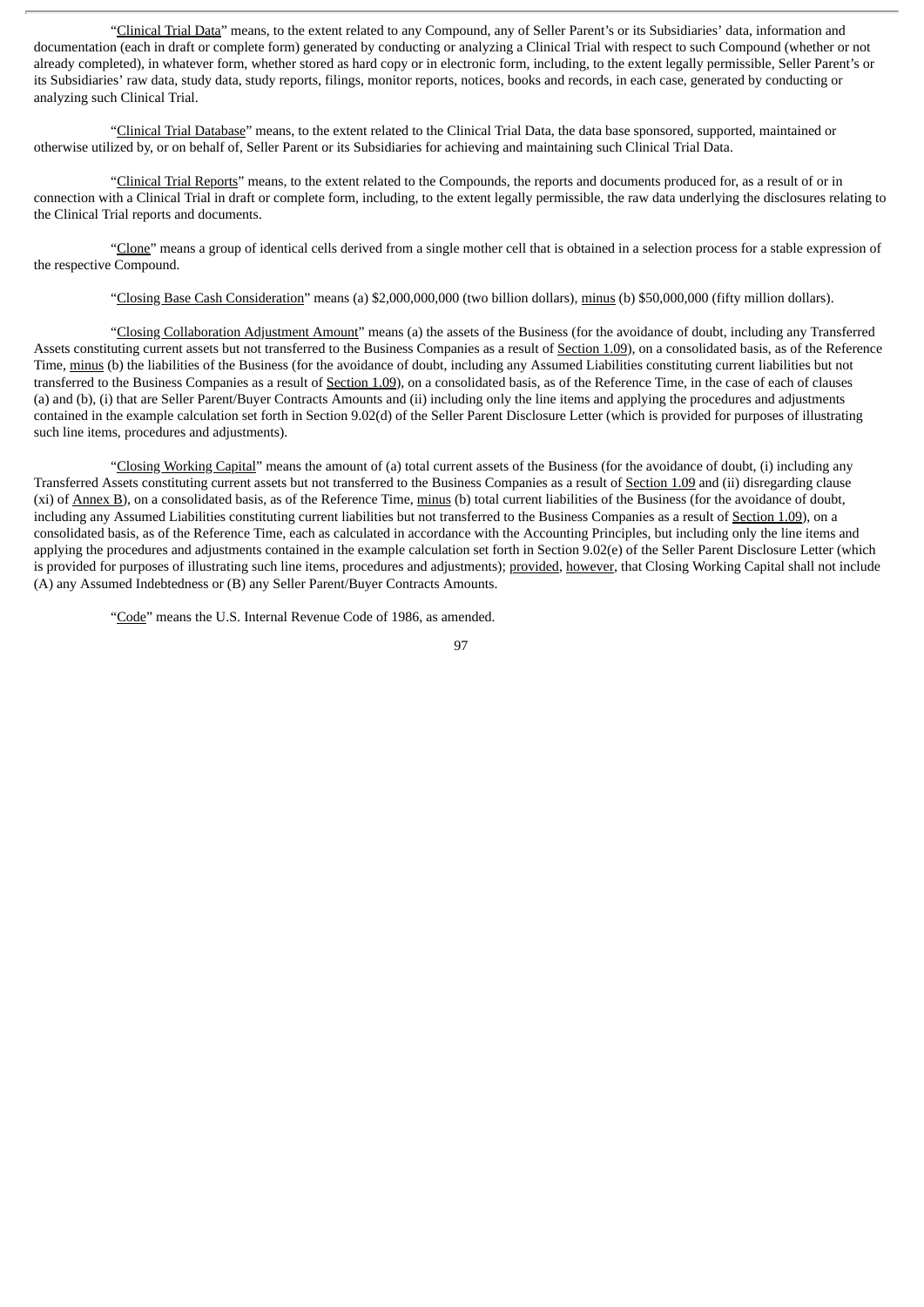"Commercialize" (and, with correlative meaning, "Commercialization") means, with respect to any Product, the commercialization thereof, including, as applicable, the packaging, storing, transporting, importation, exportation, transportation, marketing, promotion, sale, distribution for sale, handling of returns, booking of sales, and provision of customer service, and all regulatory and compliance activities related to the foregoing.

"Commingled Contract" means any Contract to which Seller Parent or any of its Subsidiaries is a party or by which Seller Parent or any of its Subsidiaries is bound that relates both to (a) the Business and (b) the Retained Business.

"Common Stock Consideration" means one (1) share of Buyer Common Stock.

"Competing Proposal" means, other than the Transactions, any offer or proposal for any acquisition, exclusive license or purchase (whether by merger, consolidation, business combination, sale of stock or assets, reorganization, recapitalization, liquidation, dissolution or other similar transaction) of (a) in the case of Seller Parent, any of the Transferred Assets (for the avoidance of doubt, excluding sales of Inventory in the ordinary course of business) or any Acquired Equity Interests or Irish Redemption Equity Interests by any third party and (b) in the case of Buyer, any material portion of the assets of Buyer or any of its Subsidiaries or more than 5% of the outstanding equity interests in Buyer or any of its Subsidiaries by any third party.

"Compounds" means bevacizumab, pertuzumab, trastuzumab, adalimumab, etanercept, pegfilgrastim, filgrastim, insulin aspart, insulin glargine, insulin lispro, aflibercept and darbepoetin alfa.

"Consent" means any consent, approval, authorization, license, certificate, certification, permit or notification.

"Contract" means any note, bond, mortgage, indenture, lease, license or other contract, agreement, instrument or legally binding obligation.

"Contingent Workers" means all independent contractors, temporary employees, leased employees or other agents employed or used by Seller Parent or any of its Subsidiaries and performing services for the Business and compensated other than through wages paid through, as applicable, Seller Parent or its Subsidiary's payroll.

"COVID-19" means COVID-19, including any evolutions or mutations of the COVID-19 disease, any "subsequent" waves and any further epidemics, pandemics, disease outbreaks or other public health conditions arising therefrom.

"COVID-19 Measures" means any quarantine, "shelter in place", "stay at home", workforce reduction (or any other measures affecting the compensation or benefits of employees), reduced capacity, social distancing, shut down, closure, sequester, safety or similar Law, directive or guidelines promulgated by any applicable Governmental Entity, including the U.S. Centers for Disease Control and Prevention and the World Health Organization, in each case, in response to COVID-19, including the U.S. Coronavirus Aid, Relief and Economic Security Act, as may be amended, and the U.S. Families First Coronavirus Response Act, as may be amended.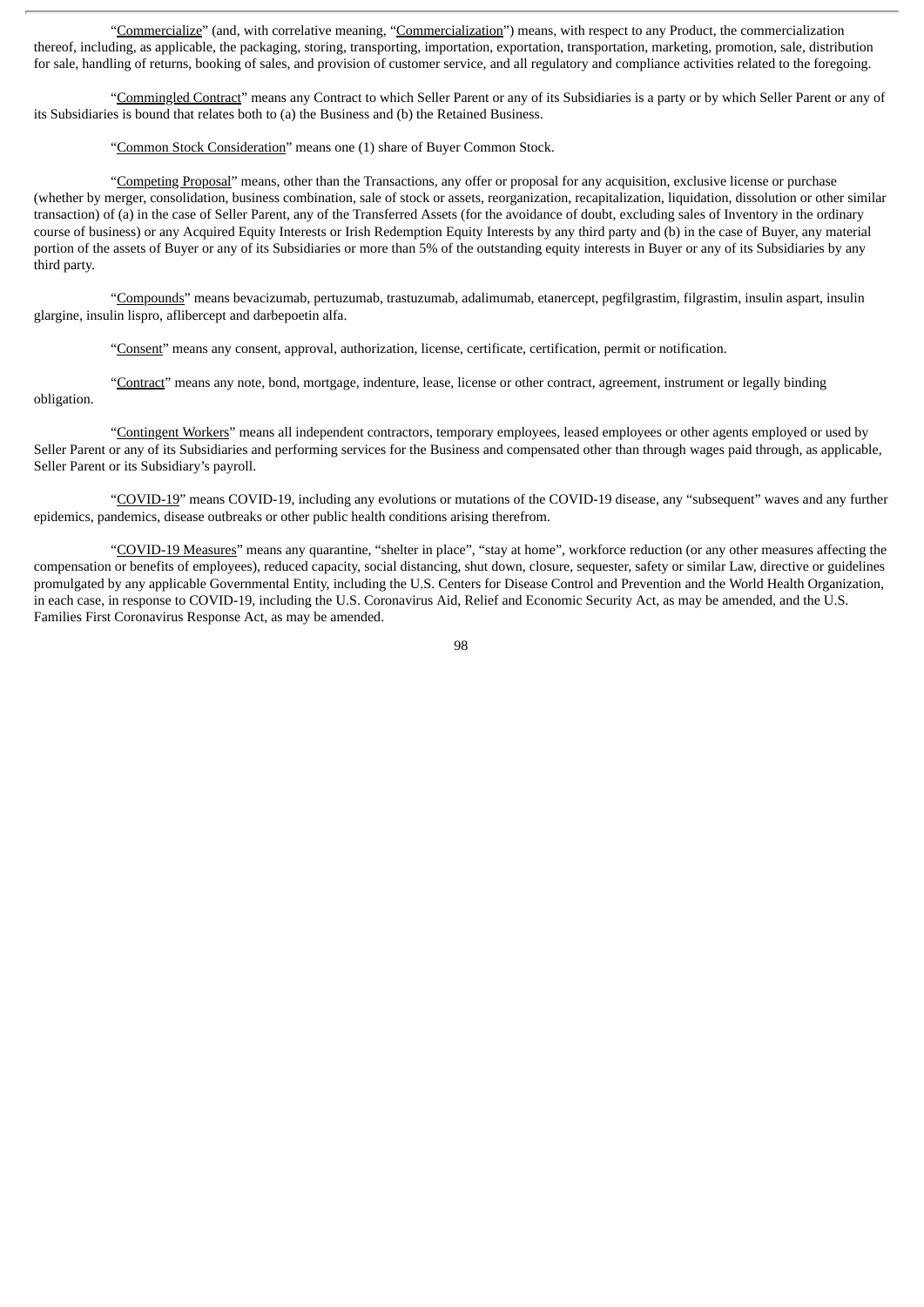"Customer Contract" means each Contract between Seller Parent or any of its Subsidiaries, on the one hand, and any customer of the Business (in its capacity as such), on the other hand.

"Damages" means claims, losses, liabilities, damages, judgments, fines, penalties, costs (including amounts paid in settlement or compromise) and out-of-pocket expenses (including fees and expenses of legal counsel) directly incurred or suffered, in each case, to the extent (a) reasonably foreseeable or (b) actually payable to a third party in connection with a Third Party Claim.

"Debt Financing Sources" means the agents, arrangers, lenders and other Persons who commit or enter into agreements to provide the Debt Financing, including any such Persons party to any debt commitment letters, engagement letters, joinder agreements, indentures or credit agreements or similar agreements entered into in connection therewith or relating thereto, together with their respective Affiliates.

"EMA" means the European Medicines Agency.

"Employee Matters Agreement" means that certain Employee Matters Agreement, substantially in the form attached as Exhibit X hereto.

"Environmental Laws" means any Laws relating to the protection of the environment, natural resources or, as it relates to exposure to any hazardous or toxic substance present in the environment or workplace, human health and safety.

"Environmental Permits" means all permits, licenses, approvals, registrations and other similar authorizations of Governmental Entities required by Environmental Laws.

"Equity Financings" means, collectively, the Buyer Parent Equity Financing and the Serum Equity Financing.

"ERISA" means the U.S. Employee Retirement Income Security Act of 1974, as amended.

"ERISA Affiliate" means any entity, trade or business that is, or at any applicable time was, a member of a group described in Section 414(b), (c), (m) or (o) of the Code or Section 4001(b)(1) of ERISA that includes the Seller Parent.

"Estimated Closing Cash Consideration" means (a) Closing Base Cash Consideration, plus (b) the Estimated Working Capital Adjustment Amount (which may be a negative number), minus (c) the Estimated Assumed Indebtedness Amount, plus (d) the Estimated Closing Collaboration Adjustment Amount (which may be a negative number).

"Exchange Act" means the U.S. Securities Exchange Act of 1934, as amended.

 $0<sub>9</sub>$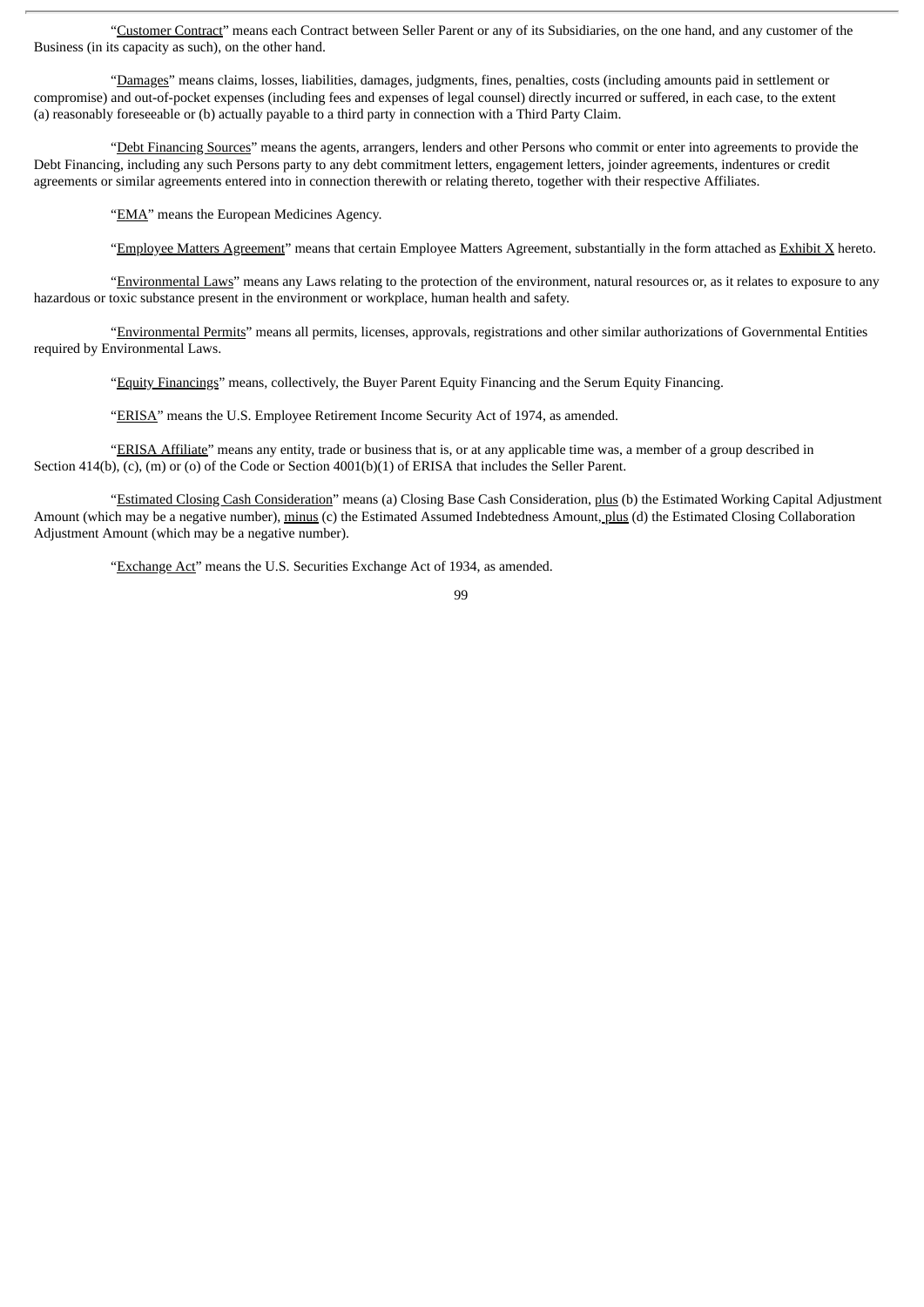"Excluded Assets" means all of Seller Parent's and its Subsidiaries' right, title and interest in, to and under the assets and properties set forth or described on Annex B.

"Excluded Taxes" means (a) all Taxes of Seller Parent or any of its Affiliates for any taxable period, including any Taxes of any member of an affiliated, consolidated, combined or unitary group of which Seller Parent (or any predecessor thereof) is or was a member on or prior to the Closing Date, including pursuant to Section 1.1502-6 of the Treasury Regulations or any analogous or similar state, local or foreign Law or any Taxes of another Person for which Seller Parent or any Affiliate thereof is held liable as a result of being a successor or transferee of such Person by Contract and all Taxes deferred under Section 2302 of the CARES Act or IRS Notice 2020-65 (or any similar provision of federal, state or local Law), (b) all Taxes to the extent relating to the Excluded Assets or Retained Liabilities for any taxable period, (c) all Taxes to the extent relating to the Transferred Assets or the Assumed Liabilities for any pre-Closing Tax period and (d) any Transfer Taxes for which Seller Parent is liable under Section 5.06(b).

"Existing Shareholders" means Buyer Parent, Activ Pine LLP, Tata Capital Growth Fund II, Goldman Sachs India AIF Scheme – 1, Goldman Sachs India Alternative Investment Trust AIF Scheme – 2 and Beta Oryx Limited.

"Expression Vector" means a DNA construct with the necessary control elements to drive the expression of a Compound after insertion of the genetic information for the Compound and transfer into a suitable Naïve Cell Line.

"Extended Cell Bank" means cells cultured from the Master Cell Bank or Working Cell Bank and propagated to the proposed in vitro cell age used for production.

"FDA" means the U.S. Food and Drug Administration.

"Filing" means any filing, notification, registration or qualification.

"Final Closing Cash Consideration" means (a) Closing Base Cash Consideration, plus (b) the Working Capital Adjustment Amount (which may be a negative number) as finally determined pursuant to Section 1.06, minus (c) the Assumed Indebtedness Amount as finally determined pursuant to Section 1.06, plus (d) the Closing Collaboration Adjustment Amount (which may be a negative number) as finally determined pursuant to Section 1.06.

"Fraud" means, with respect to any Person, the making of a statement of fact in the express representations and warranties of such Person set forth in this Agreement or in any other Transaction Document with the intent to deceive another Person and requires (a) a false representation of material fact by such first Person, (b) with such first Person's knowledge that such representation is false, (c) with an intention of such first Person to induce the Person to whom such representation is made to act or refrain from acting in reliance upon it, (d) causing such Person to whom such representation is made, in justifiable reliance upon such false representation, to take or refrain from taking action and (e) causing such Person to whom such representation is made to suffer damage by reason of such reliance. For the avoidance of doubt, the term "Fraud" does not include any claim for equitable fraud, promissory fraud, unfair dealings fraud or any torts (including a claim for fraud) based on negligence or recklessness.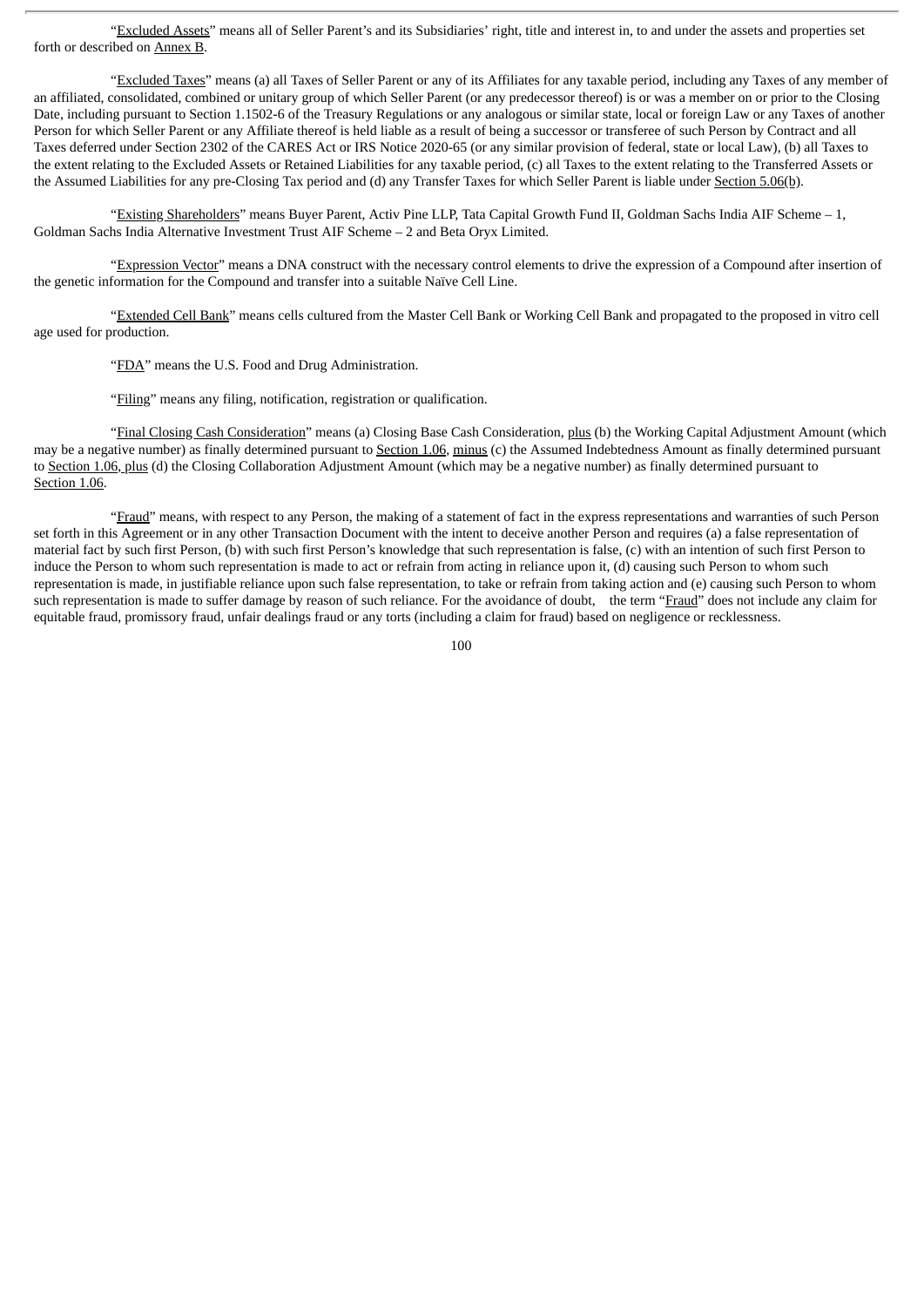"FTO Work Products" means, to the extent related to any Compound, all work products for securing freedom to operate at launch of such Compound (including in-house summaries, reports and opinions (invalidity or non-infringement)), external counsel opinions, active litigation and Intellectual Property defense strategies (including for oppositions against third party patents), materials related to IPRs ("inter partes" reviews) and materials related to post grant reviews, including drafts thereof, status as opponent in European opposition proceedings, monitored Intellectual Property rights as well as any national patent attacks or drafts thereof.

"Fundamental Tax Matters" means the (a) Fundamental Tax Representations and (b) the covenants contained in the last sentence of Section 5.03(c), in Section 5.06(a)(i) and (ii), and in  $5.06(c)$ (i) and (ii).

"Fundamental Tax Representations" means the representations and warranties contained in Sections 3.01, 3.11(d) and 3.11(e) and in the Tax Representation Letter.

"GAAP" means (a) in the case of Seller Parent, its Subsidiaries and the Business, generally accepted accounting principles in the United States and (b) in the case of Buyer and its Subsidiaries, generally accepted accounting principles in India.

"Governance Council" has the meaning set forth in Annex D.

"Government Official" means (a) any officer, employee or representative of any Governmental Entity, (b) any officer, employee or representative of any commercial enterprise that is owned or controlled by a Governmental Entity, including any state-owned or controlled medical facility, (c) any officer, employee or representative of any public international organization, such as the African Union, the International Monetary Fund, the United Nations or the World Bank, (d) any person acting in an official capacity for any Governmental Entity or any enterprise or organization identified in clause (b) or (c) above and (e) any political party, party official or candidate for political office.

"Governmental Entity" means any Federal, state, local or foreign government or any court of competent jurisdiction or other tribunal, administrative agency or commission or other governmental or quasi-governmental authority, body or instrumentality, domestic or foreign.

"Health Care Approvals" means each authorization, license, certification, consent, waiver, permit, exemption, review, order, decision, approval, registration or filing required by any Governmental Entity under any applicable Health Care Law, including any biologics license application and investigational new drug application filed with the FDA and similar regulatory approvals or authorizations in jurisdictions outside the United States.

"Health Care Laws" means, as applicable, all Laws related to the research, development, testing, studying, investigation, manufacturing, processing, packaging, storing, holding, shipping, transporting, importing or exporting, licensing, approval, labeling, advertising, promotion, selling, pricing or marketing and distribution of drugs and biological products (the "Health Care Laws Activities"), including (a) all Federal, state, local or foreign fraud and abuse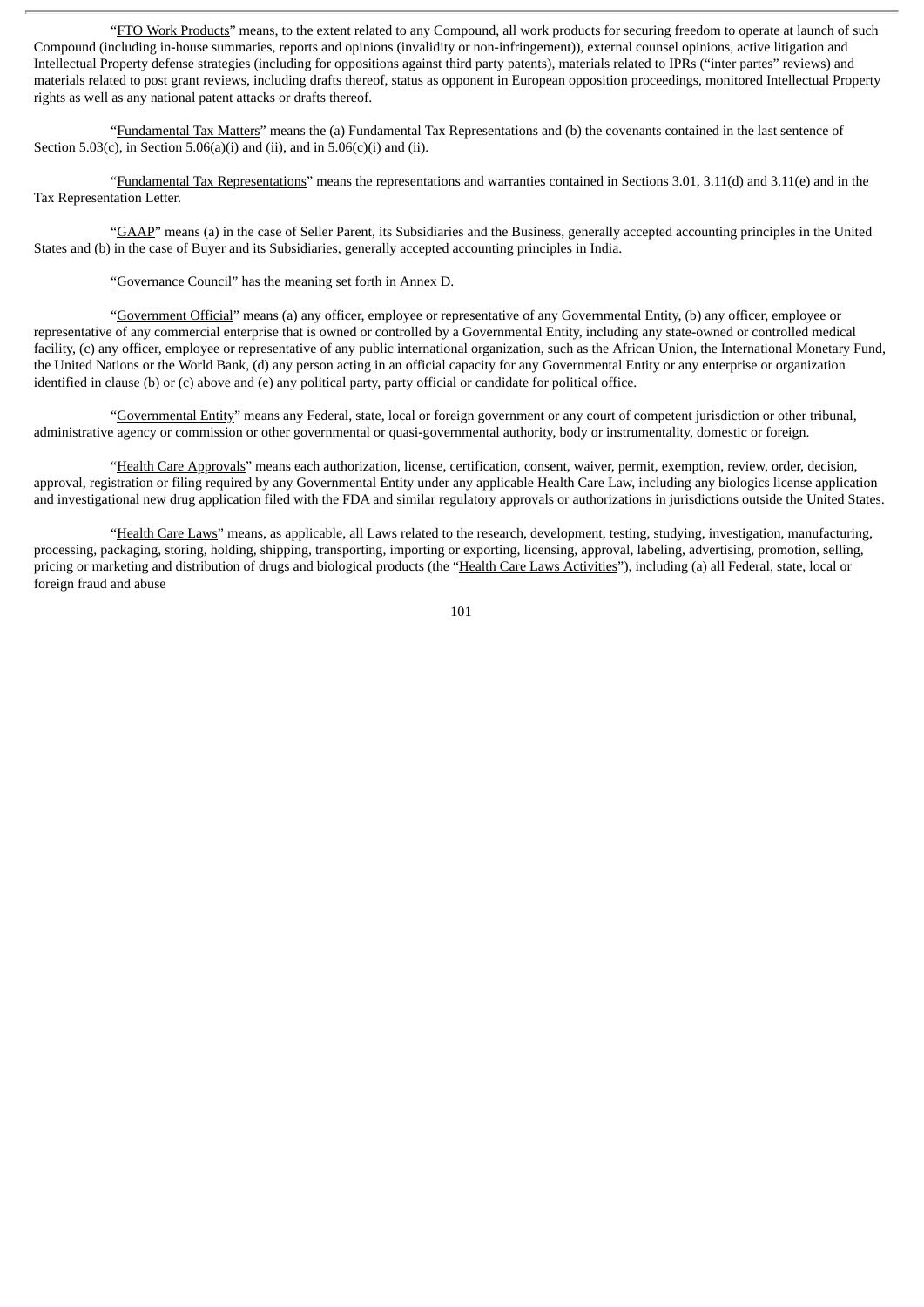Laws that relate to the provision of health care items or services, including the U.S. Anti-Kickback Statute (42 U.S.C. §1320a-7b), the U.S. Civil False Claims Act (31 U.S.C. §3729 et seq.), the U.S. Criminal False Claims Act (18 U.S.C. §287), the U.S. Program Fraud Civil Remedies Act (31 U.S.C. §§3801-3812), the U.S. Civil Monetary Penalties Law (42 U.S.C. § 1320a-7a), the U.S. Exclusion Law (42 U.S.C. §1320a-7), the U.S. Medicare and Medicaid program integrity provisions (42 U.S.C. §1320a-7k(d)), the U.S. Eliminating Kickbacks in Recovery Act of 2018 (18 U.S.C. § 220), the U.S. Physician Payments Sunshine Act (42 U.S.C. § 1320a-7h), the U.S. Stark Law and related regulations (42 U.S.C. § 1395nn, 42 C.F.R. §§ 411.350 et seq.), the U.S. Beneficiary Inducement Statute (42 U.S.C. § 1320a-7a(a)(5)), the U.S. Public Contracts Anti-Kickback Law (41 U.S.C. §§ 8701 et seq.), (b) the U.S. Health Insurance Portability and Accountability Act of 1996 (42 U.S.C. Section 1320d et seq.), as amended by the U.S. Health Information Technology for Economic and Clinical Health Act (42 U.S.C. Section 17921 et seq.), and the regulations promulgated thereunder and any Law the purpose of which is to protect the privacy of individually-identifiable patient information, (c) Title XIX of the U.S. Social Security Act (Medicaid), (d) Title XVIII of the U.S. Social Security Act (Medicare), (e) the Affordable Care Act, (f) the U.S. Federal Food, Drug, and Cosmetic Act (21 U.S.C. §§ 301 et seq.) and the U.S. Public Health Service Act (42 U.S.C. §§ 201 et seq.), (g) Laws relating to fee splitting, anti-kickback, professional conduct, licensure, conflicts of interest, or the corporate practice of a learned profession or licensed health care profession, or the employment or contracting of such professionals, (h) all Laws related to the conduct of human subjects research, clinical trials, and pre-clinical trials, including the Federal Common Rule (45 CFR Part 46), International Conference on Harmonisation of Technical Requirements for Pharmaceuticals for Human Use (ICH), Good Clinical Practices, World Health Organization (WHO) clinical research standards, United Nations Educational, Scientific and Cultural Organization (UNESCO) Universal Declaration on Bioethics and Human Research, (i) any requirements under Laws for business corporations or professional corporations or associations that provide medical services or practice medicine or related learned health care professions, (j) any Laws pertaining to licensing, certification and accreditation for any Health Care Laws Activity, (k) all implementing regulations, rules, ordinances, and orders related to any of the foregoing, and any similar Laws of applicable jurisdictions, (l) all Federal, state, local or foreign Laws relating to billing or claims for reimbursement submitted to any third-party payor in respect of any Health Care Laws Activity and (m) any other Federal, state, local or foreign Laws relating to fraudulent, abusive or unlawful practices connected in any way with the provision of health care items or services, or the billing for or claims for reimbursement or payment for such items or services provided to a beneficiary of any Federal, state, local, foreign or other governmental health care or health insurance program or any private payor.

"Indebtedness" means, with respect to any Person, without duplication, (a) all indebtedness of such Person for borrowed money, (b) all obligations of such Person evidenced by notes, bonds, debentures or similar instruments, (c) all obligations owed with respect to letters of credit (including contingent reimbursement liability with respect to letters of credit), or similar obligations, in each case, to the extent actually drawn, (d) any accrued and unpaid interest on, and any prepayment premiums, penalties or similar contractual charges in respect of, any of the obligations referred to in clauses (a) through (c) above and (e) all indebtedness and obligations of a type referred to in clauses (a) through (d) above of other Persons guaranteed by such Person or secured by a Lien on the assets of such Person; provided, however, that "Indebtedness" shall not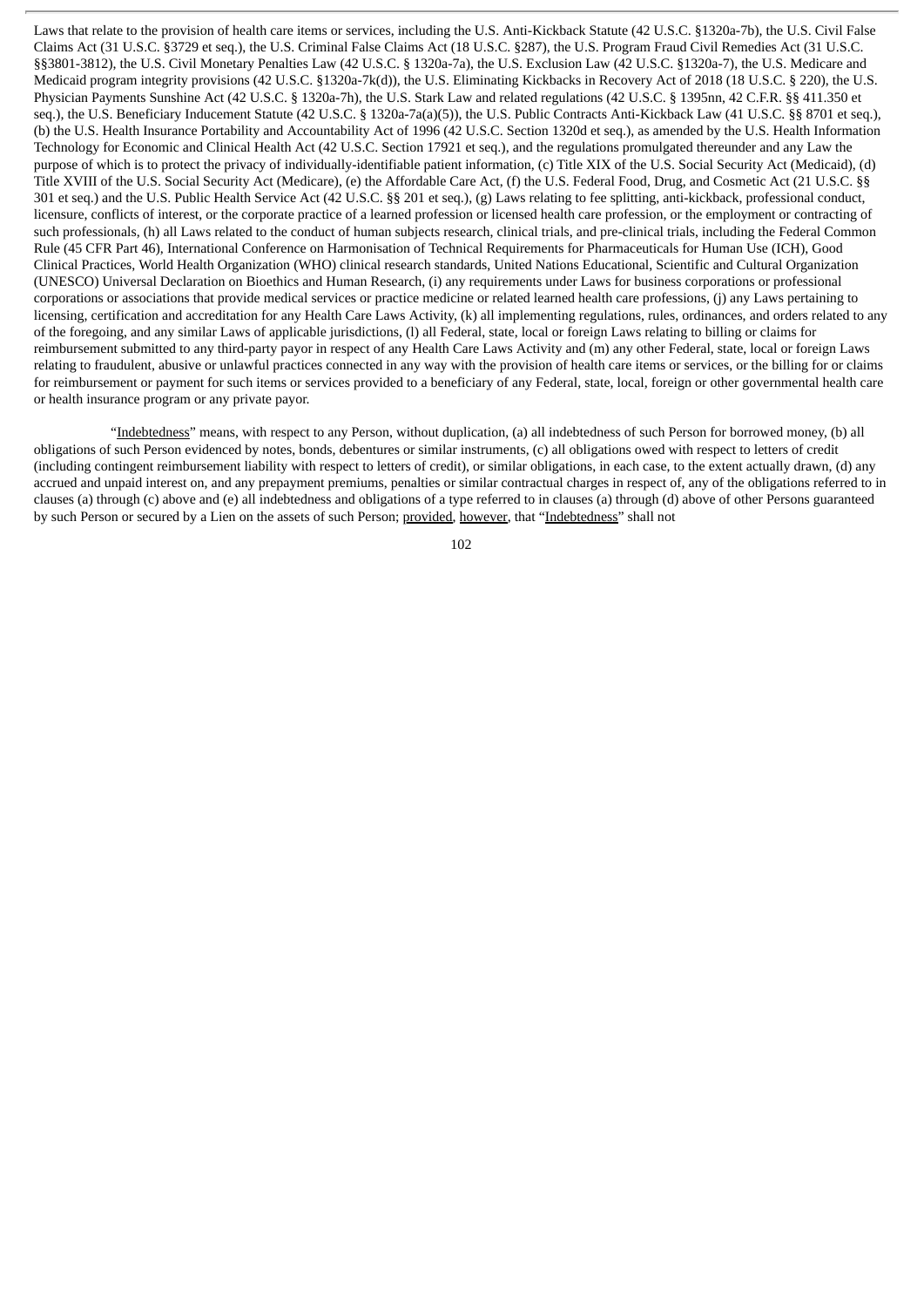include any intercompany obligations owing by, or any guarantee by, such Person or any of its wholly owned Subsidiaries, on the one hand, to or in favor of such Person or any of its wholly owned Subsidiaries, on the other hand. For the avoidance of doubt, in no event shall any borrowing, guarantee or pledge by any Business Company pursuant to Section 5.13 (other than any Assumed Indebtedness) constitute Indebtedness of a Business Company at or prior to the Closing.

"Indian Company Laws" means the Indian Companies Act, 2013, and the rules and regulations promulgated thereunder, together with all guidelines, circulars, notifications and orders issued by the Ministry of Corporate Affairs, Government of India, in each case, as amended, modified or supplemented from time to time.

"Indian Foreign Exchange Laws" shall mean the Indian Foreign Exchange Management Act, 1999, and the rules and regulations promulgated thereunder, together with all guidelines, circulars, notifications and orders issued thereunder, including (a) the Indian Foreign Exchange Management (Transfer or Issue of Any Foreign Security) Regulations, 2004, (b) the Indian Foreign Exchange Management (Non-debt Instruments) Rules, 2019, (c) the Indian Foreign Exchange Management (Mode of Payment and Reporting of Non-Debt Instruments) Regulations, 2019, (d) the Indian Master Direction – Reporting under Foreign Exchange Management Act, 1999, as issued by Reserved Bank of India, (e) the Indian Consolidated Foreign Direct Investment Policy of India and (f) press notes issued by the Indian Department of Industry and Internal Trade, in each case, as amended, modified or supplemented from time to time.

"Intellectual Property" means all intellectual property and intellectual property rights in any jurisdiction throughout the world, including the following: (a) patents and patent applications, together with all reissuances, divisionals, extensions (including any supplementary protection certificates), reexaminations, provisionals, continuations and continuations-in-part with respect thereto, utility model registrations and including all foreign equivalents (collectively, "Patents"), (b) trademarks, service marks and trade dress, and all applications, registrations and renewals therefor, together with the goodwill associated with any of the foregoing (collectively, "Trademarks"), (c) rights associated with works of authorship including copyrights and applications and registrations and renewals therefor, (d) rights under applicable trade secret Laws in any confidential or proprietary information and know-how, (e) internet domain names and uniform resource locators, (f) rights in or relating to registrations, renewals, extensions, combinations, divisionals and reissues of, and applications for, any of the foregoing and (g) computer software.

"Intercompany Accounts" means any intercompany accounts, balances, payables, receivables or Indebtedness between Seller Parent or any of its Affiliates (other than the Business Companies), on the one hand, and any Business Company, on the other hand.

"Inventory" means (a) all inventory of finished Products, whether or not packaged or labeled, that is used in or held for use in the Business, (b) all Product work-in-progress to the extent used in or held for use in the Business and (c) all other inventory (including samples, raw materials, active pharmaceutical ingredients, excipients, intermediaries, reagents and packaging and related materials) to the extent used in or held for use in the Business.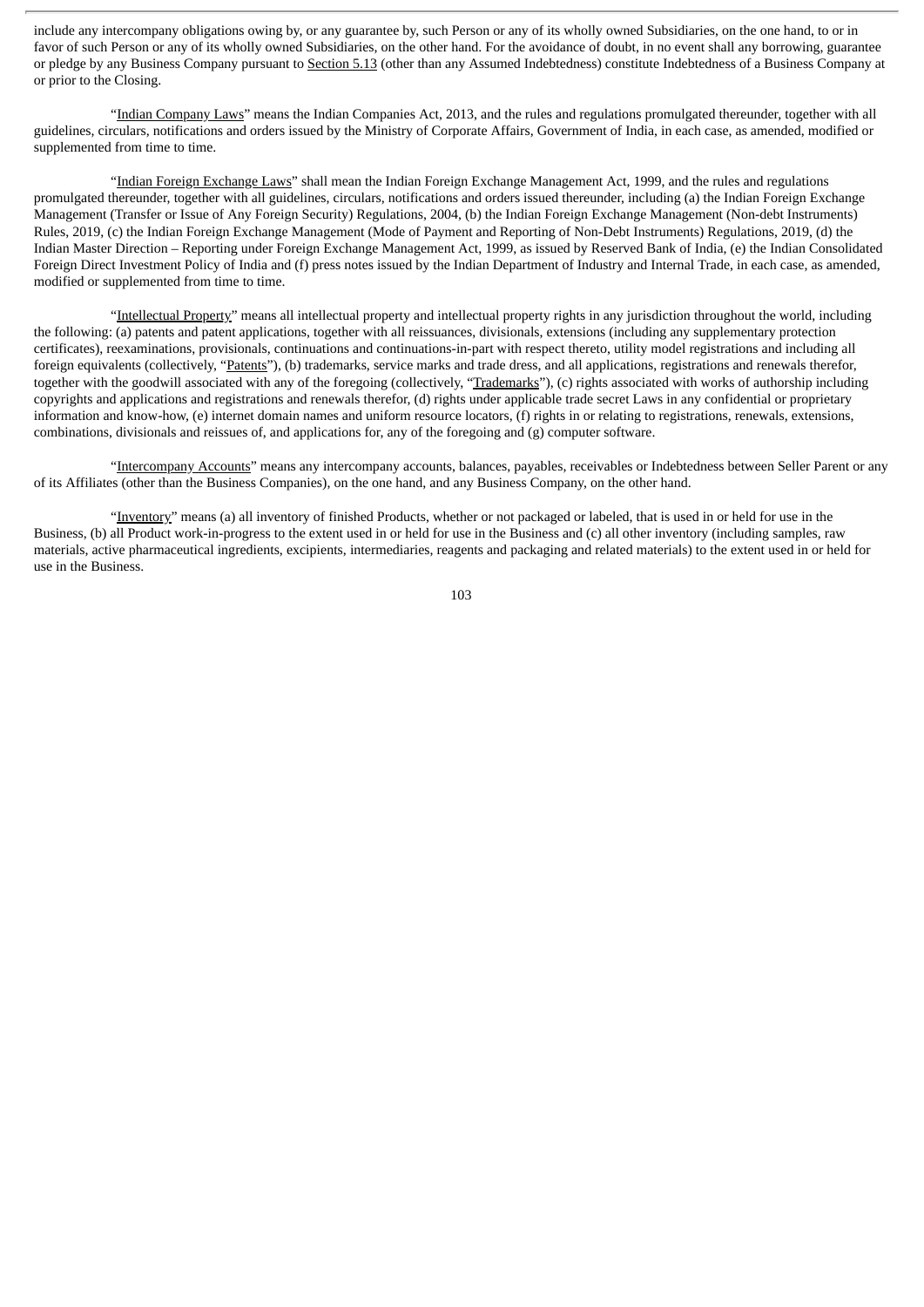"Irish New Equity Interests" means 1,000,000 (one million) (or such other number as may be mutually agreed by the Buyer and the Seller Parent at least three (3) Business Days prior to the Closing) new ordinary shares having a nominal value of \$1.00 per share in the share capital of the Irish Acquired Company.

"Irish Redemption Equity Interests" means all of the issued and outstanding equity interests in the Irish Acquired Company as of immediately prior to the Closing.

"IT Systems" means information technology systems, computers, middleware, servers, workstations, routers, hubs, switches, data communications lines and other information technology equipment.

"Knowledge of Buyer" or other references to "Knowledge" with respect to Buyer means the actual knowledge of any of the Persons set forth on Section 9.02(a) of the Buyer Disclosure Letter in their capacity as officers of Buyer and not in their personal capacity or in any other capacity, after reasonable inquiry of their respective direct reports.

"Knowledge of Seller Parent" or other references to "Knowledge" with respect to Seller Parent means the actual knowledge of any of the Persons set forth on Section 9.02(f) of the Seller Parent Disclosure Letter in their capacity as officers of Seller Parent and not in their personal capacity or in any other capacity, after reasonable inquiry of their respective direct reports.

"Lookback Date" means January 1, 2020.

"Marketing Plans" means the marketing plans and marketing strategies regarding the development and Commercialization of the Compounds.

"Master Cell Bank" means, to the extent related to the Compound aflibercept, a reference deposit or collection of vials of a Biosimilar Cell Line, prepared under defined culture conditions and stored in two or more different locations, from which the Working Cell Bank is or shall be derived.

"Mock Cell Lines" means, to the extent related to the Compound aflibercept, any naïve production cell lines transfected with a vector which does not contain the Biosimilar-specific genetic information.

"Naïve Cell Line" means a naïve cell line capable of producing a Compound after transformation with a suitable Expression Vector, but not carrying information to actually produce Compounds.

"Net Indebtedness" means, with respect to any Person, (a) the aggregate amount of Indebtedness of such Person, minus (b) the aggregate amount of cash and cash equivalents of such Person determined in accordance with GAAP.

"OFAC" means the U.S. Department of the Treasury's Office of Foreign Assets Control.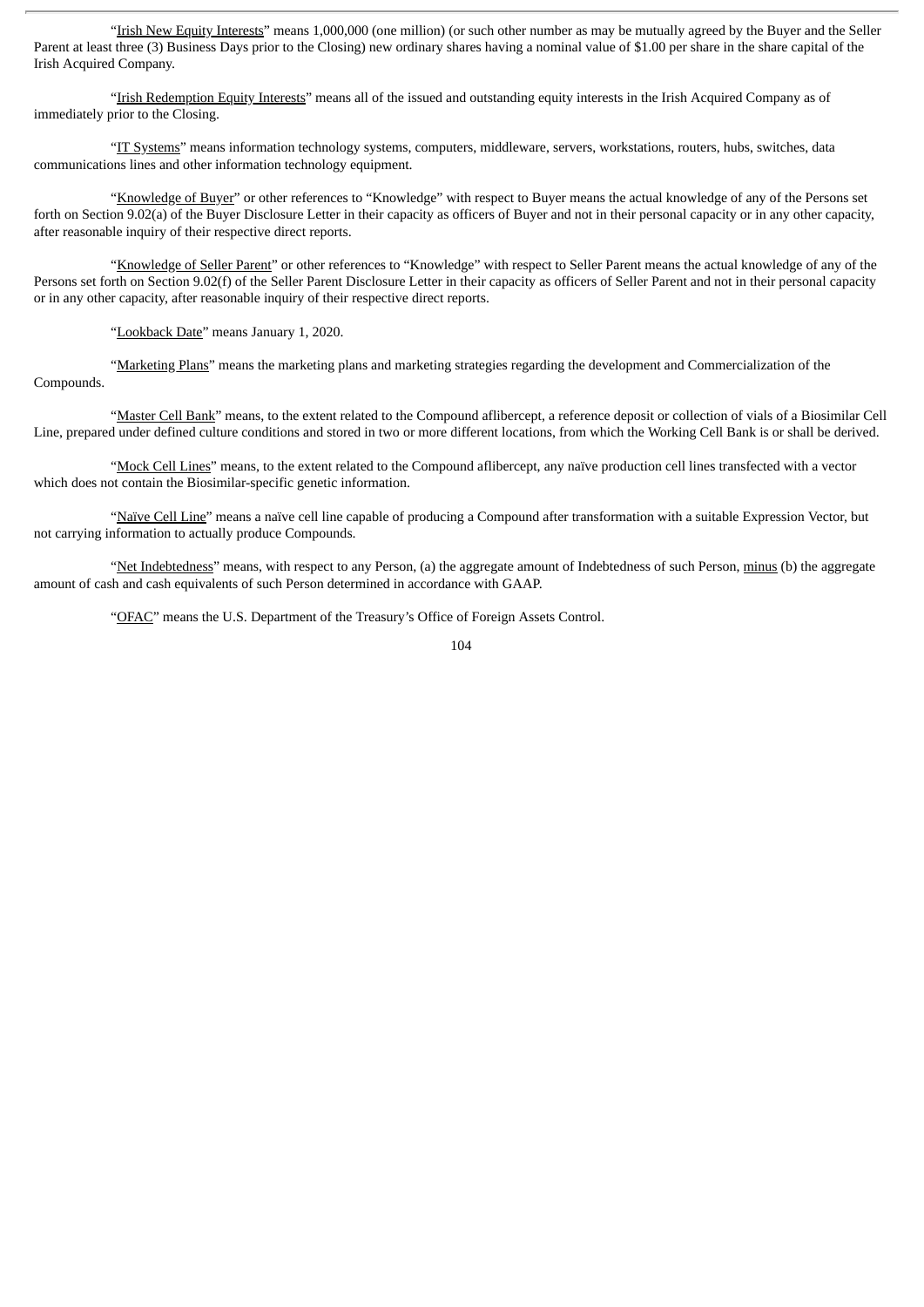"Open Source Software" means any software code or data library that is licensed (a) as freeware, shareware, open source software or similar licensing models or (b) under a license identified as an open source license by the Open Source Initiative (www.opensource.org).

"Other Business Records" means the following documentation, records and data, in electronic, paper or other format, in each case, to the extent related to the Compounds:

- (a) the Process Documentation;
- (b) the Clinical Trial Reports and the Clinical Trial Data, including the Clinical Trial Database and the Trial Master File;
- (a) the Regulatory Files;
- (b) the Marketing Plans;
- (c) all FTO Work Products; and
- (d) the Transferred Biosimilars Programs Business Records.

"Permitted Liens" means any (a) mechanics', warehousemen's, materialmen's, carriers', workmen's, repairmen's or other like statutory Liens arising or incurred in the ordinary course of business for amounts that are not delinquent or that are being contested in good faith and that would not reasonably be expected to be material or for which adequate reserves have been established, (b) Liens for Taxes, assessments or other governmental charges and levies that are not due and payable or that may thereafter be paid without interest or penalty, or that are being contested in good faith by appropriate proceedings, (c) Liens that will be released at or prior to the Closing, (d) Liens arising under worker's compensation, unemployment insurance, social security, retirement and similar Laws, (e) Liens set forth on Section 9.02(g) of the Seller Parent Disclosure Letter, (f) nonexclusive licenses of Intellectual Property granted in the ordinary course of business and (g) other Liens that do not, individually or in the aggregate, materially impair the continued use and operation of, or materially detract from the value of, the Transferred Assets to which they relate (or, in the case of Buyer and its Subsidiaries, the assets and properties of Buyer and its Subsidiaries to which they relate).

"Person" means any individual, firm, corporation, partnership, company, limited liability company, trust, joint venture, association, Governmental Entity or other entity.

"Personal Information" means (a) any information relating to an identified or identifiable natural person and (b) any information that constitutes personal information, personally identifiable information or personal data under any Privacy and Data Security Requirements. An "identifiable natural person" is a natural person who can be identified, directly or indirectly, in particular by reference to an identifier such as a name, an identification number, location data or an online identifier.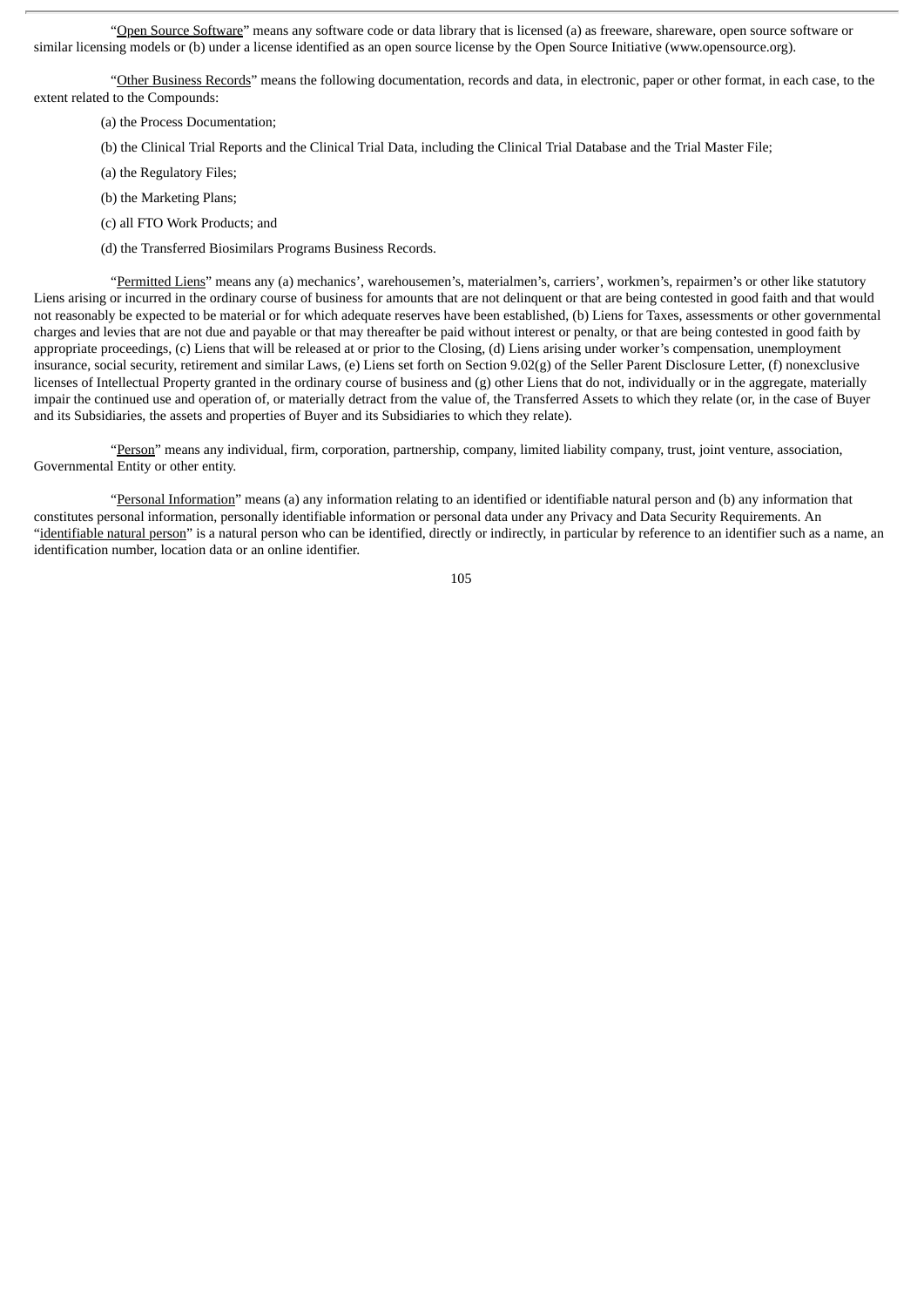"Preferred Stock Consideration" means a number of shares of Buyer Preferred Stock convertible into shares of Buyer Common Stock in accordance with the terms of the Amended and Restated Governance Documents, and (assuming optional conversion thereof by ROW Seller as of immediately following the Closing) representing at least 12.9% of the Buyer Fully Diluted Equity immediately following the Closing.

"Price Approvals" means, in any country outside of the United States where an applicable Governmental Entity authorizes reimbursement for, or approves and determines pricing for, pharmaceutical products, receipt (or, if required to make such authorization, approval or determination effective, publication) of such authorization, approval or determination as required by applicable Law prior to marketing and sale of the Product in such country.

"Privacy and Data Security Requirements" means, with respect to either Party and its Subsidiaries, as applicable, (a) any Laws regulating the collecting, accessing, using, disclosing, transmitting, transferring, securing, sharing, storing, maintaining, retaining, deleting, disposing, modifying, protecting, privacy, breach or processing of Personal Information (including, as applicable, the European Union General Data Protection Regulation (EU) 2016/679 (the "GDPR") and any other Laws implementing the GDPR into national Law), (b) obligations under all Contracts to which such Party or any of its Subsidiaries is a party or by which such Party or any of its Subsidiaries is bound that relate substantially to the collection, access, use, disclosure, transmission, transfer, security, sharing, storage, maintenance, retention, deletion, disposal, modification, protection, privacy, breach or processing of Personal Information or the protection of IT Systems and (c) all of the current internal and publicly posted written policies of such Party or any of its Subsidiaries regarding the collection, access, use, disclosure, transmission, transfer, security, sharing, storage, maintenance, retention, deletion, disposal, modification, protection, privacy, breach or processing of Personal Information.

"Process Documentation" means, to the extent related to the Compounds, all books and records, data, technical materials, specifications, instructions, processes, formulae, work reports, analytics, communication, correspondence, registrations, reports, protocols, process development data, clinical and commercial manufacturing data, and filings that documents in reasonable detail the development history of the respective Compound.

"Product Registrations" means the marketing approvals, clearances and other authorizations granted to, or otherwise held by, Seller Parent or any of its Subsidiaries to Commercialize the Products.

"Products" means (a) the biosimilar products that are the subject of the Transferred Biosimilars Programs, which are the products set forth in Section 9.02(h) of the Seller Parent Disclosure Letter, and (b) all other products that contain any of the Compounds either alone or in combination with one or more other active ingredients, including as covalently joined to another component, in any preparation, strength, form (including pegylated versions), formulation (whether short-acting or extended-release), administration or delivery route.

"Reference Time" means 11:59 p.m. New York City time on the day immediately preceding the Closing Date.

106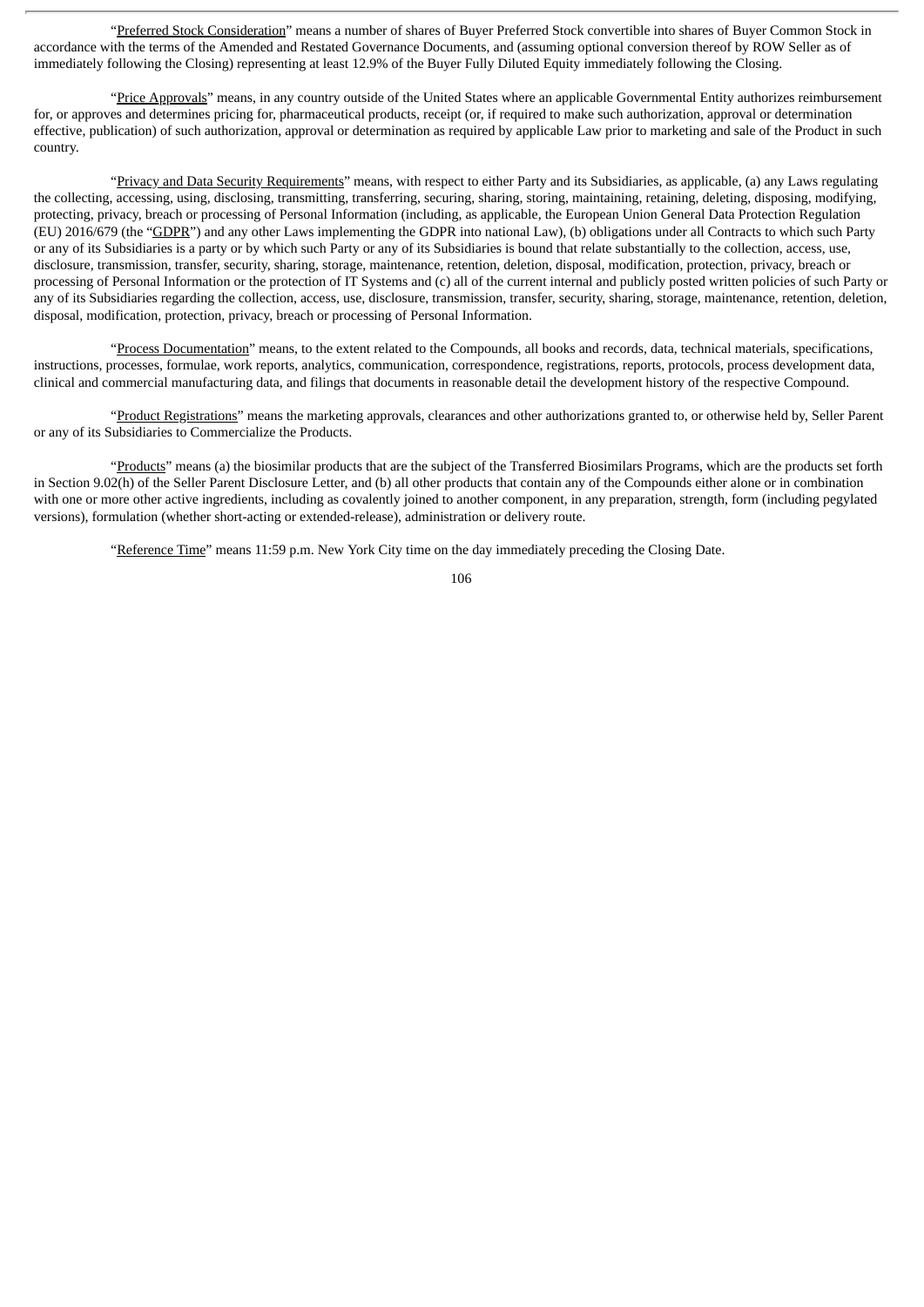"Regulatory Authority" means any applicable Governmental Entity responsible for granting approvals for the development, manufacture or commercialization of pharmaceutical products in the relevant jurisdiction.

"Regulatory Files" means any marketing authorization, including a biologics license application or any supplements thereto, master file, investigational new drug application, FDA minutes, or any other material regulatory filings or correspondence with any Regulatory Authority with respect to a Product or Compound.

"Representatives" means, with respect to any Person, such Person's Affiliates and its and its Affiliates' respective directors (or similar positions), managers, officers, employees, accountants, consultants, attorneys, other advisors, agents and other representatives.

"Required Information" means (a) the audited balance sheet for the Business as of December 31, 2021 and the related audited income statement for the Business for the fiscal year ended December 31, 2021 and (b) a business plan for the Business covering the five fiscal years beginning January 1, 2022 and ending December 31, 2026.

"Research Cell Bank" means, to the extent related to the Compound aflibercept, a vialed collection of serially sub-cultivated cells prepared under defined culture conditions, preceding the Master Cell Bank and used to establish seed cultures of a Biosimilar Cell Line for development of such Compound. For the avoidance of doubt, the Research Cell Bank include any and all protoclones and pools related to such Compound.

"Retained Business" means the businesses conducted by Seller Parent and its Subsidiaries, whether undertaken prior to, on or after the date hereof, other than the Business.

"Retained Liabilities" means (a) all obligations and liabilities to the extent arising out of, relating to or otherwise in respect of the Retained Business (in each case, including the ownership or operation thereof), whether any such obligation or liability arises before, at or after the Closing, is known or unknown or is contingent or accrued and (b) the Business Retained Liabilities; provided, however, that notwithstanding anything to the contrary herein, any obligation or liability that Buyer is required to indemnify pursuant to Sections 1.03, 5.03, 5.06, 5.07, 5.13(d) and 5.15 shall be an Assumed Liability.

"Retained Names" means the names, words and logos set forth in Section 9.02(i) of the Seller Parent Disclosure Letter.

"Reverse Transition Services" means the services to be provided by or on behalf of the Business Companies to Seller Parent and its Subsidiaries pursuant to the Reverse Transition Services Agreement, if applicable.

"Reverse Transition Services Agreement" means a Reverse Transition Services Agreement, in such form as is agreed by the Parties pursuant to Section 5.16.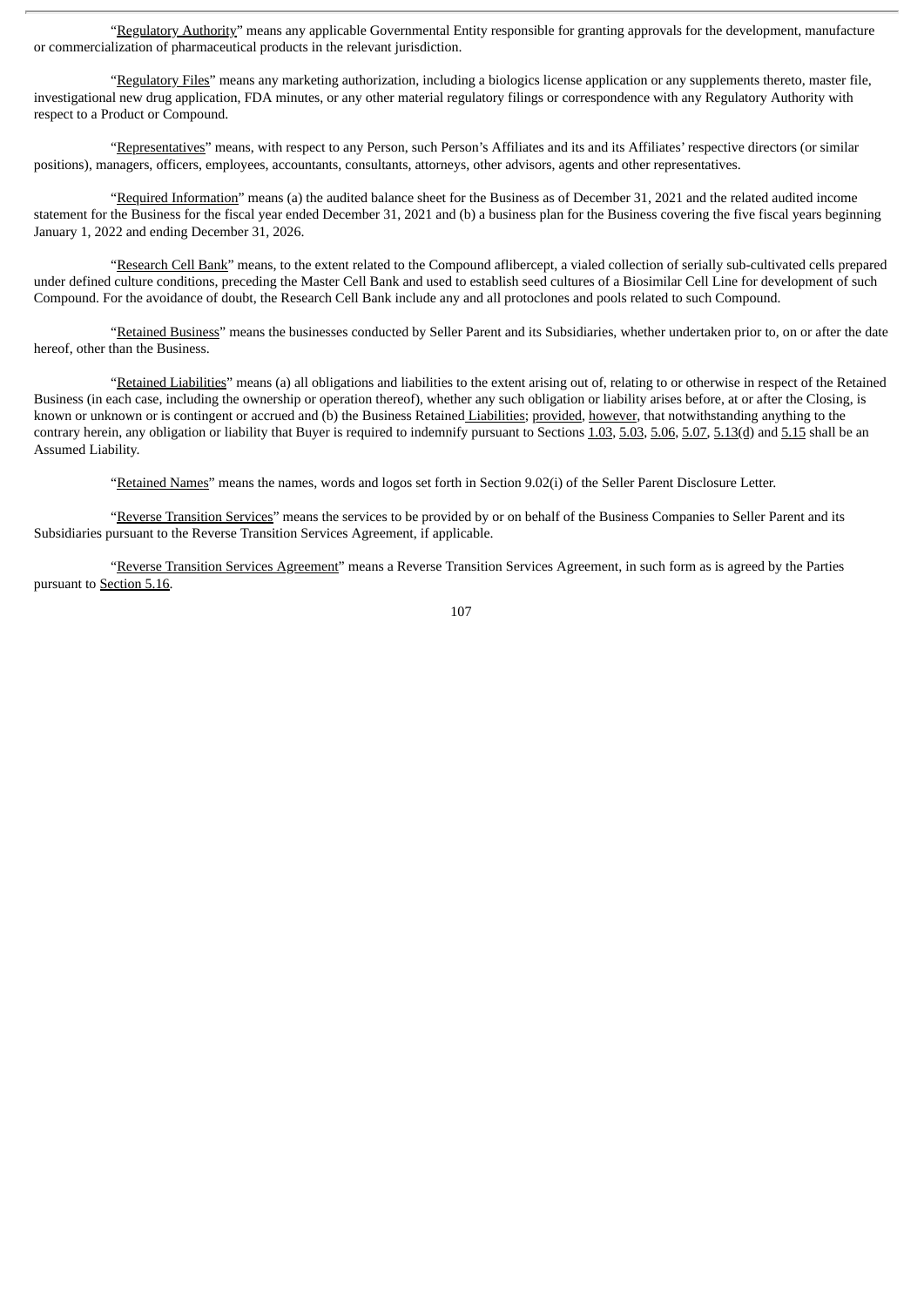"Samples" means all product samples generated during the development of the Compound aflibercept, including all samples relating to Clinical Trials and retained samples, in each case, for such Compound.

"Sanctioned Country" means any country or region that is or has been in the last five years the subject or target of a comprehensive embargo under Sanctions (including Crimea, Cuba, Iran, North Korea, Sudan and Syria).

"Sanctioned Person" means (a) any Person located, organized or resident in a Sanctioned Country, (b) any Person named on any OFAC sanctions list, including OFAC's Specially Designated Nationals List, the Sectoral Sanctions Identifications List and the Foreign Sanctions Evaders List, (c) any other Person who is the subject or target of Sanctions and (d) any entity that is, in the aggregate, 50 percent or greater owned, directly or indirectly, or otherwise controlled by a Person or Persons described in clauses (a), (b), or (c).

"Sanctions" means, with respect to any Person, all economic sanctions and regulations maintained by OFAC, including OFAC's Specially Designated Nationals List, the Sectoral Sanctions Identifications List and the Foreign Sanctions Evaders List, economic or financial sanctions or trade embargoes imposed, administered or enforced from time to time by the United Nations Security Council, the European Union or her Majesty's Treasury of the United Kingdom and any other economic sanctions maintained by a jurisdiction in which such Person or any of its Subsidiaries does business or is otherwise subject to jurisdiction.

"SEBI" means the Securities and Exchange Board of India.

"Second Anniversary Date" means the second anniversary of the Closing Date.

"Securities Act" means the U.S. Securities Act of 1933, as amended.

"Securities Laws" means securities laws of any state, federal or national entity, whether domestic or foreign, and the rules and regulations promulgated thereunder, including the Securities Act, the Exchange Act and the Securities and Exchange Board of India Act, 1992.

"Seller Parent Disclosure Letter" means the disclosure letter delivered by Seller Parent to Buyer in connection with the execution and delivery of this Agreement by the Parties. The Seller Parent Disclosure Letter shall be arranged in numbered and lettered sections and subsections corresponding to the numbered and lettered sections and subsections contained in this Agreement, and the disclosure of any information, item or matter in any section or subsection shall be deemed to qualify the section or subsection of this Agreement to which it corresponds in number and letter and each other section and subsection of this Agreement to the extent that it is reasonably apparent from the content and context of such disclosure that such information, item or matter is relevant to such other sections and subsections.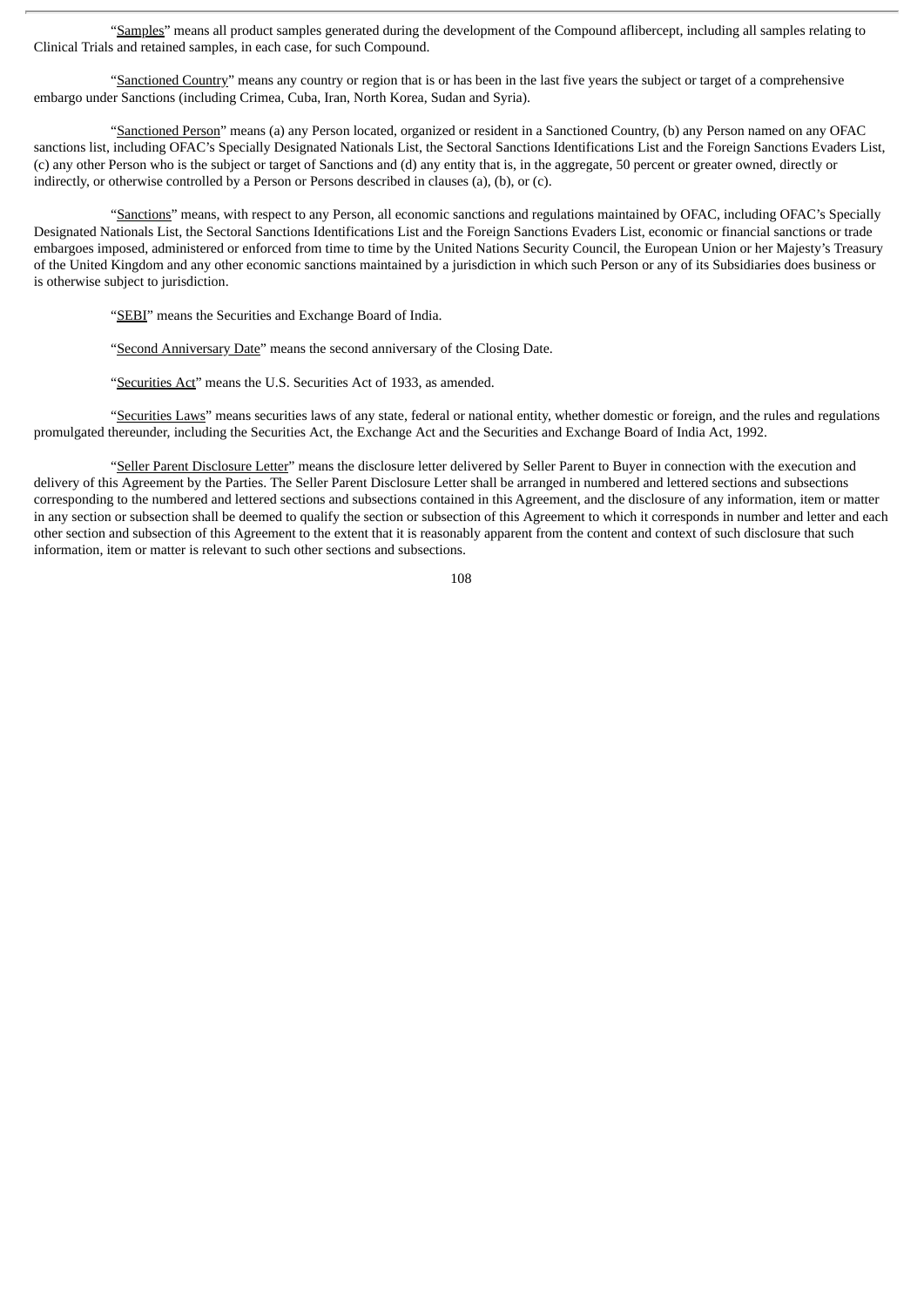"Seller Parent Fundamental Representations" means the representations and warranties set forth in Section 2.01(a) (Organization and Good Standing), Section 2.02 (Authority; Execution and Delivery; Enforceability), Section 2.03 (Acquired Equity Interests; Capitalization), Section 2.05 (Title to Tangible Properties; Transferred Assets), Section 2.11(a) (Absence of Certain Changes) and Section 2.25 (Brokers).

"Seller Parent's Tax Counsel" means Cravath, Swaine & Moore LLP or any other tax advisor selected by Seller Parent.

"Seller Parent/Buyer Contracts" means the Contracts between Seller Parent or any of its Subsidiaries, on the one hand, and Buyer or any of its Affiliates, on the other hand, other than the Transaction Documents.

"Seller Parent/Buyer Contracts Amounts" means the assets of the Business and the liabilities of the Business arising under the Seller Parent/Buyer Contracts.

"Serum" means Serum Institute Life Sciences Private Limited, an Indian private limited company.

"Serum Equity Financing" means the funding of the Equity Commitment (as defined in the Serum Equity Financing Letter) in accordance with the Serum Equity Financing Letter, pursuant to which Buyer and Serum have agreed, on the terms and subject to the conditions set forth in the Serum Equity Financing Letter, that Buyer will issue newly issued shares of Buyer Common Stock to Serum in exchange for a \$300,000,000 (three hundred million dollars) payment from Serum to Buyer, in each case, immediately prior to the Closing.

"Serum Transaction" means the merger of Covidshield Technologies Private Limited, an Indian private company ("CTPL"), with and into Buyer, on the terms and subject to the conditions set forth in the Serum Transaction Agreements.

"Serum Transaction Agreements" means the Merger Co-operation Agreement, dated as of September 16, 2021, by and among Serum, Buyer and CTPL (the "Serum Merger Agreement") and the Commitment and Supply Agreement, dated as of September 16, 2021, by and among Serum, Buyer and CTPL, in each case, as in effect as of the date hereof or as amended from time to time not in violation of this Agreement.

"Software" means (a) computer programs, including all software implementation of algorithms, models and methodologies, whether in source code or object code form, (b) descriptions, flow charts and other work products used to design, plan, organize and develop any of the foregoing, screens, user interfaces, firmware, development tools, templates, menus, buttons and icons and (c) all documentation, including user manuals and other training documentation, to the extent related to any of the foregoing.

"Stock Consideration" means, collectively, the Common Stock Consideration and the Preferred Stock Consideration.

A "Subsidiary" of any Person means another Person whose voting securities or other voting equity interests are owned directly or indirectly by such first Person in an amount that is sufficient to elect at least a majority of its board of directors or other governing body (or, if there are no such voting equity interests, another Person for whom a majority of its equity interests are owned directly or indirectly by such first Person) (including, in the case of Seller Parent prior to the Closing and Buyer following the Closing, the Business Companies).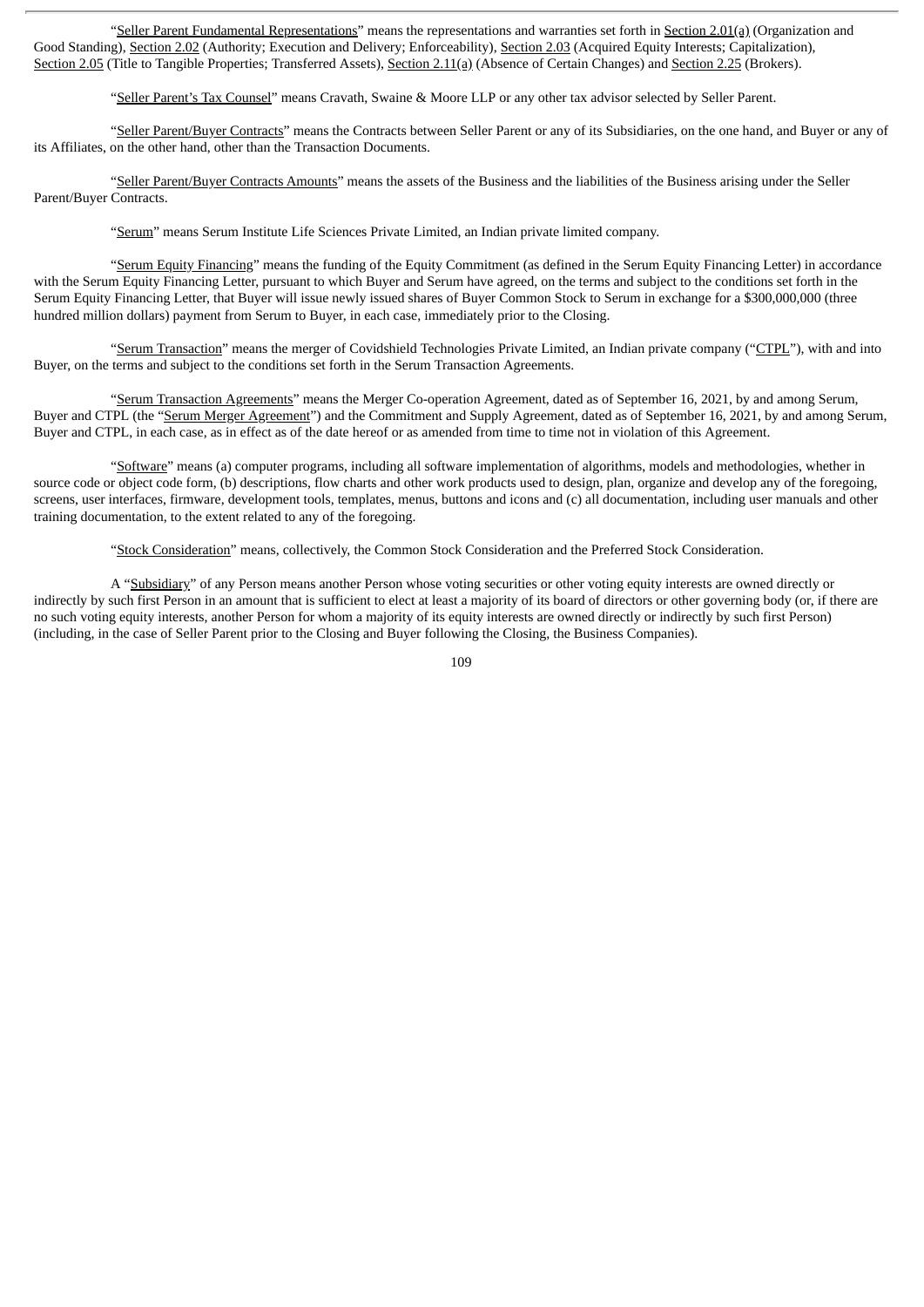"Subsidiary Buyer" means a Singapore entity to be formed as a private limited company by Buyer following the date hereof as a wholly owned Subsidiary of Buyer.

"Substantial Detriment" means any prohibition or limitation on the ownership or operation by Buyer of any portion of the Transferred Assets, or any requirement that Buyer dispose of, license or hold separate any portion of the Transferred Assets as a result of the Transactions, which, in each case, individually or in the aggregate, has a material adverse effect on Buyer and its Subsidiaries, taken as a whole, after giving effect to the Transactions.

"Tax" means (a) any income, gross income, gross receipts, profits, capital stock, franchise, withholding, payroll, social security, workers compensation, unemployment, disability, property, ad valorem, VAT, stamp, excise, severance, occupation, service, sales, use, license, lease, transfer, import, export, alternative minimum, estimated or other tax (including any cess, fee, assessment or other charge in the nature of or in lieu of any tax), imposed by any Governmental Entity or political subdivision thereof and (b) any interest, penalty, additions to tax or additional amounts in respect of the foregoing.

"Tax Proceeding" means any audit, request for information, investigation, hearing, litigation, legal action or judicial contest relating to Taxes.

"Tax Representation Letter" means the Tax representation letter executed by Buyer, containing customary representations, warranties, covenants and agreements, substantially in the form attached as Exhibit IX hereto, and with customary assumptions, exceptions and modifications thereto, which assumptions, exceptions and modifications shall be reasonably satisfactory in form and substance to Seller Parent's Tax Counsel.

"Tax Return" means any return, declaration, statement, report, claim, schedule, form or information return filed or required or permitted to be filed with any taxing authority relating to Taxes, including any supplement, schedule or attachment thereto and any amendment thereof.

"Trade Laws" means, with respect to any Person, all applicable customs, import and export Laws in jurisdictions in which such Person or any of its Subsidiaries does business or is otherwise subject to jurisdiction.

"Transaction Documents" means this Agreement, the Equity Financing Letters, the Transition Services Agreement, the Reverse Transition Services Agreement (if applicable), the Employee Matters Agreement, the Amended and Restated Memorandum of Association, the Amended and Restated Articles of Association, the Amended and Restated Shareholders' Agreement and all other agreements, certificates and instruments executed and delivered by Buyer, Subsidiary Buyer, Seller Parent, any Seller, a Business Company or their respective Affiliates providing for any consideration or rights related to, or otherwise executed and delivered in connection with, the Transactions.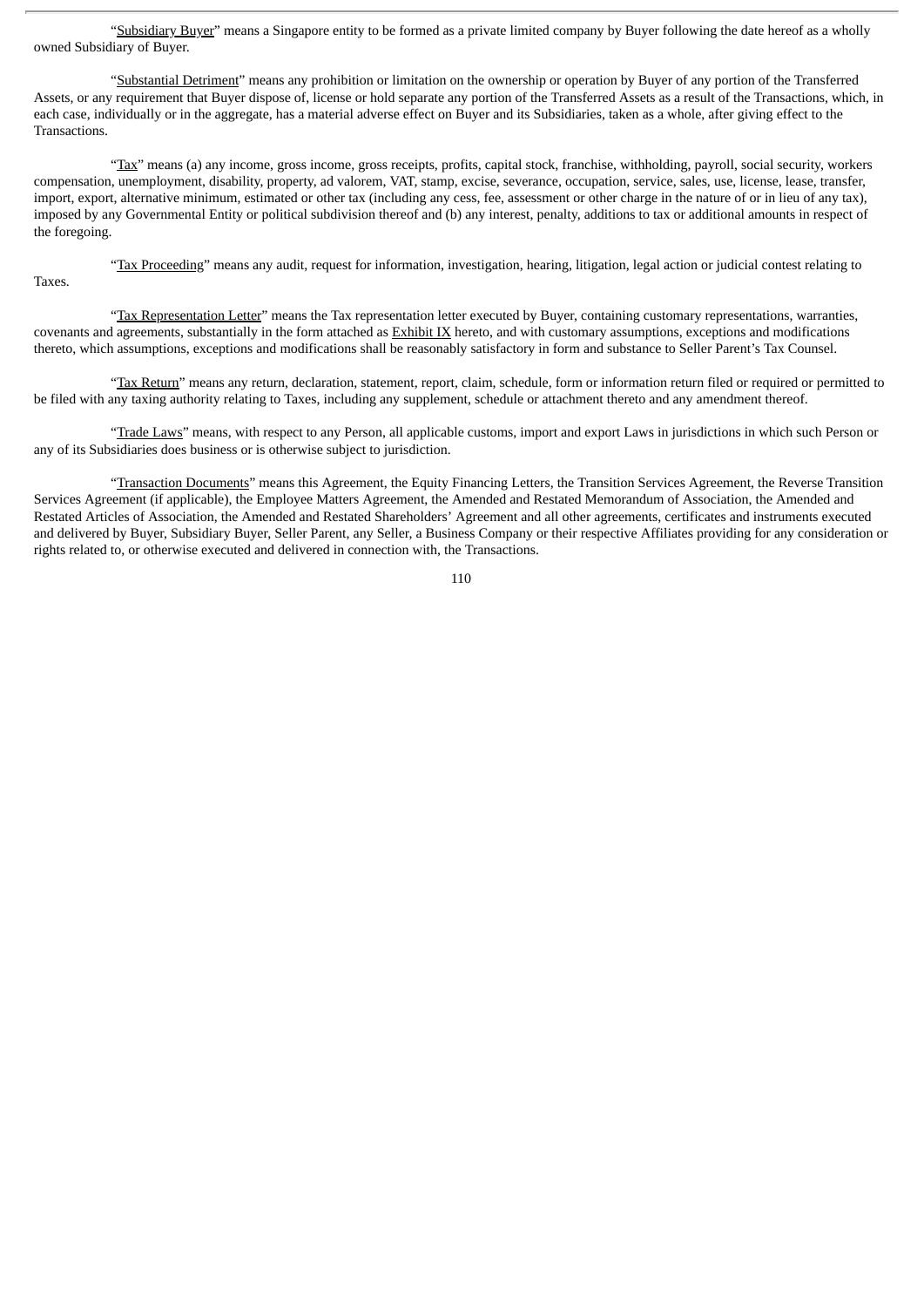"Transactions" means the transactions contemplated by this Agreement and the other Transaction Documents, including (a) the Acquisition, (b) the Equity Financings, (c) the issuance of the Stock Consideration, (d) the conversion of the Preferred Stock Consideration in accordance with the terms of the Amended and Restated Governance Documents and (e) the Business Internal Reorganization in each case, in accordance with this Agreement and the other Transaction Documents, as applicable.

"Transfer Taxes" means all transfer, documentary, stamp duty, registration, filing, conveyance, commodities and any similar Taxes.

"Transferred Assets" means all of Seller Parent's and its Subsidiaries' right, title and interest in, to and under the assets and properties set forth or described on Annex A as they exist at the time of the Closing, but expressly excluding any right, title or interest in, to or under the Excluded Assets.

"Transferred Biosimilars Programs" means the development programs operated by or on behalf of Seller Parent and its Subsidiaries pursuant to the Contracts set forth on Section 9.02(j) of the Seller Parent Disclosure Letter.

"Transferred Biosimilars Programs Business Records" means all books, work papers and records, whether in hardcopy or digital format, to the extent related to the Compounds and the Transferred Biosimilars Programs.

"Transition Services" means the services to be provided by or on behalf of Subsidiaries of Seller Parent to the Subsidiary Buyer pursuant to the Transition Services Agreement.

"Transition Services Agreement" means that certain Transition Services Agreement, substantially in the form attached as Exhibit VII hereto, subject to Section 5.16.

"Trial Master File" means, to the extent related to any Compound, the essential documents for the conduct of the Clinical Trial with respect to such Compound according to the ICH-E6 Guidelines for Good Clinical Practice.

"TSA Management Committee" has the meaning set forth in Annex D.

"US PHS Act**"** means the U.S. Public Health Service Act, as amended, and the rules and regulations promulgated thereunder.

"VAT" means (a) any tax imposed (i) in compliance with the Council Directive of 28 November 2006 on the common system of value added tax (EC Directive 2006/112) or (ii) under the (Indian) Goods and Services Tax Act, 2017 and (b) any other tax of a similar nature, however denominated, to the taxes referred to in clause (a) above, whether imposed in a member state of the European Union in substitution for, or levied in addition to, the taxes referred to in clause (a) above, or imposed elsewhere (including goods and services taxes, state or central value added taxes, indirect taxes and any cess, fee or surcharge thereon, but excluding transfer tax, stamp duty and other similar taxes).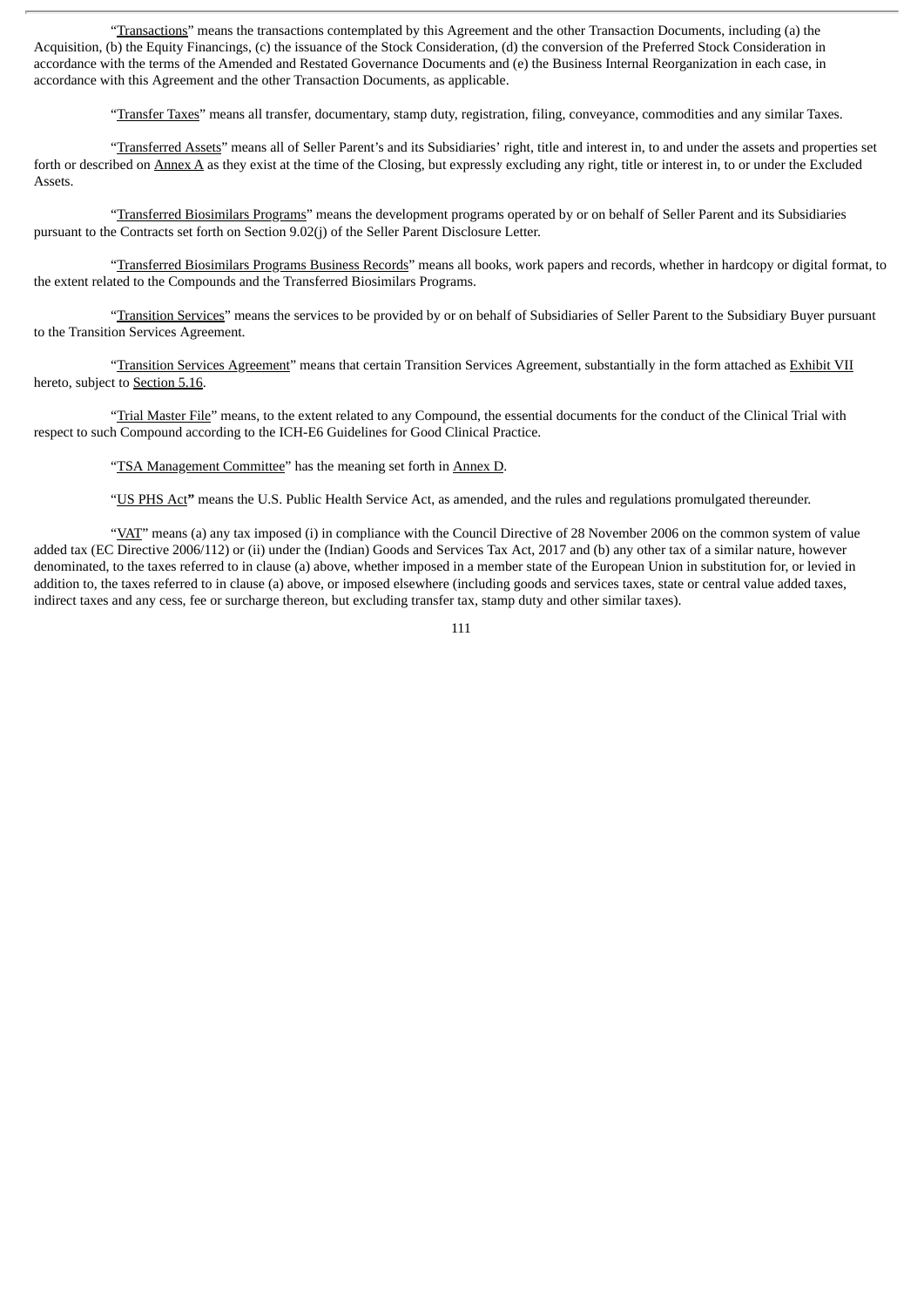"Working Capital Adjustment Amount" means the Working Capital Closing Transfer Amount (which may be a negative number).

"Working Capital Closing Transfer Amount" means:

(a) if the Closing Working Capital is greater than the Working Capital Target, an amount equal to \$0 (zero dollars);

(b) if the Closing Working Capital is a negative number, an amount equal to (i) \$0 (zero dollars), minus (ii) the absolute value of the Closing Working Capital; and

(c) if the Closing Working Capital is between \$0 (zero dollars) and the Working Capital Target, an amount equal to \$0 (zero dollars).

"Working Capital Target" means \$150,000,000 (one hundred fifty million dollars).

"Working Cell Bank" means, to the extent related to the Compound aflibercept, a vialed collection of serially sub-cultivated cells prepared under defined culture conditions, which is derived from the respective Master Cell Bank, meets the specifications of such Compound and is used to establish seed cultures of the Biosimilar Cell Line of such Compound typically used for manufacturing purposes.

SECTION 9.03. Other Definition. For the purposes of this Agreement, the terms listed below have the meanings ascribed to them in the respective sections of this Agreement set forth below.

| Term                                       | <b>Location</b>   |
|--------------------------------------------|-------------------|
| <b>Accessed Party</b>                      | Section $4.03(a)$ |
| <b>Accessing Party</b>                     | Section $4.03(a)$ |
| <b>Acquired Companies</b>                  | Recitals          |
| Acquisition                                | Section $1.02(c)$ |
| <b>Acquisition Engagement</b>              | Section $9.16(a)$ |
| Agreement                                  | Preamble          |
| Announcement                               | Section 5.05      |
| <b>Anticipated Business Employees</b>      | Section $2.27(a)$ |
| Applicable Acquired ROW Equity Interests   | Section 1.03      |
| Assumed Indebtedness                       | Section $5.13(a)$ |
| Benefits/Burdens Period                    | Section 1.09(b)   |
| <b>Business Financial Information</b>      | Section $2.10(a)$ |
| <b>Business Financial Information Date</b> | Section 2.10(b)   |
| <b>Business Intellectual Property</b>      | Section $2.14(b)$ |
| <b>Business Interests</b>                  | Annex A           |
| <b>Business Internal Reorganization</b>    | Section 5.03      |
|                                            |                   |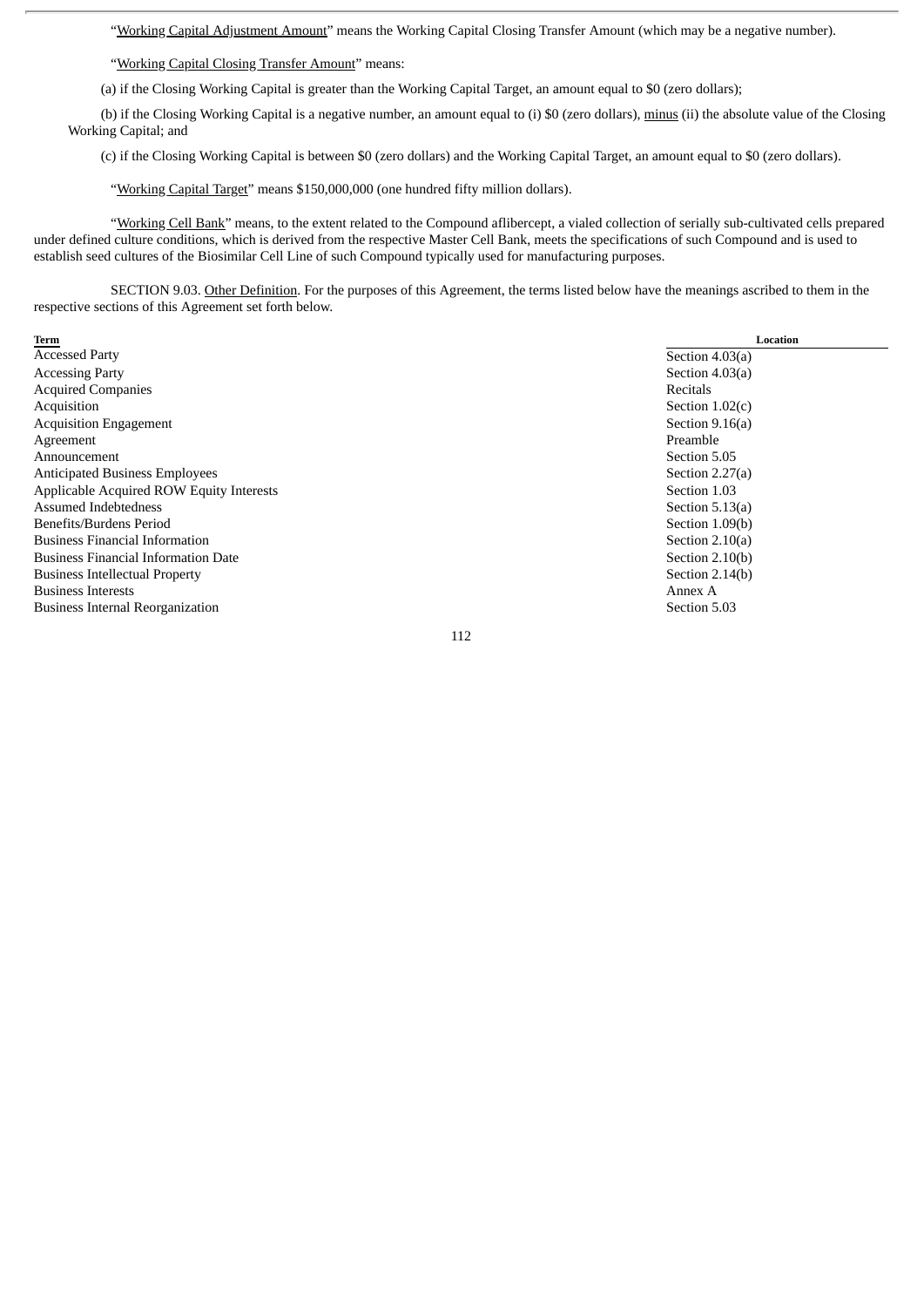Business Key Customers Business Key Suppliers Business Material Contracts Business Registered Intellectual Property Business Transfer Documents **Buyer** Buyer Acquisition Engagement Buyer Aggregate Cap Buyer Basket Amount Buyer Board Buyer Counsel Buyer De Minimis Amount Buyer Debt Amount Buyer General Cap Buyer Indemnitees Buyer Intellectual Property Buyer Material Contracts Buyer Parent Equity Financing Letter C la i m Closing Closing Date Closing Statement Confidentiality Agreement Consideration Allocation Schedule Credit Support Items Debt Financing Dedicated Business Employees Delayed Transfer Company Direct Claim Disclosing Party D PA Enforceability Exceptions Equity Financing Letters Estimated Allocation Schedule Estimated Assumed Indebtedness Amount Estimated Closing Collaboration Adjustment Amount Estimated Working Capital Adjustment Amount Exclusion Right Exclusion Right Exercise Date Exclusivity Period **Existing Counsel** F C PA Financing Foreign Antitrust Approvals

Section 2.17 Section 2.17 Section 2.16(b) Section  $2.14(a)$ Section 5.21 P r e a m b l e Section 9.17(a) Section  $8.04(b)$ (ii) Section  $8.04(b)(iv)$ Recitals Section 9.17(a) Section  $8.04(b)(iv)$ Section 6.03(f) Section  $8.04(b)$ (ii) Section 8.02 Section 3.12(b) Section 3.14(b) Recitals Section 8.04(a) Section 1.01 Section 1.01 Section 1.06(b) Section  $4.03(c)$ Section 1.03 Section 5.15 Section 5.13(a) Section 4.03(d) Section  $1.09(d)$ Section 8.06 Section 5.04(b) Section 2.20 Section 2.02(a) Recitals Section 1.03 Section  $1.06(a)$ Section  $1.06(a)$ Section  $1.06(a)$ Section 1.10(b) Section 1.10(b) Section 5.01 Section  $9.16(a)$ Section  $2.19(a)$ Section 5.13(a) Section  $5.02(a)(ii)$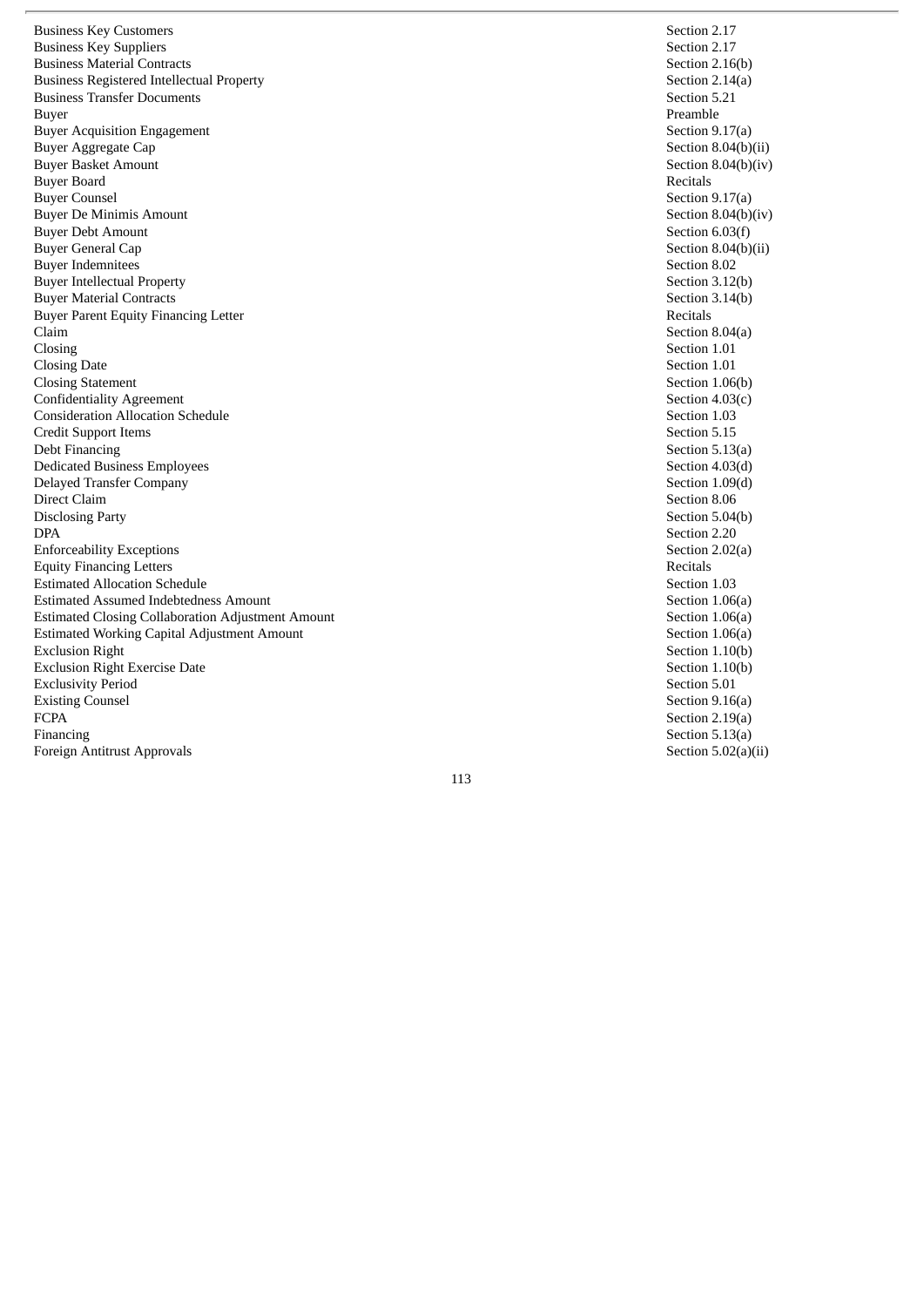Foreign Antitrust Laws Future Cash Consideration HSR Act HSR Approval ICC Rules Indemnified Party Indemnifying Party Independent Adjustment Expert Independent Valuation Expert Information Security Reviews Intended Irish Tax Treatment Intended Tax Treatment Intended U.S. Tax Treatment Ireland Companies Act Irish Acquired Company Irish Acquisition Irish Estimated Closing Cash Consideration Irish Future Cash Payment Irish Future Cash Payment Conditions Irish Redemption Irish Seller Irish Spin-Off Irish Subscription Labor Actions L a w Legal Impediment Legal Impediment Delayed Asset/Liability Legal Impediment Delayed Assets/Liabilities Legal Impediment Delayed Transfer Legal Impediment Delayed Transfer Date Licensed Business IP Contracts Licensed Buyer IP Contracts Liens Mylan Ireland Notice of Disagreement Order Other Approvals Outside Date Parties Regulatory Approvals Requesting Party Required Payments Restraints Retained Names Materials

Section 2.07(b) Section 1.05(b) Section 2.07(b) Section  $5.02(a)(i)$ Section 9.13(a) Section 8.04(a) Section 8.04(a) Section  $1.06(c)$ Section  $5.02(e)(i)$ Section 2.14(l) Section  $5.06(a)(iii)$ Section  $5.06(a)(iii)$ Section  $5.06(a)(iii)$ Section 3.11(f) Recitals Section  $1.02(c)$ Section 1.03 Section  $1.05(a)$ Section  $1.05(a)$ Section  $1.02(c)$ Recitals Recitals Section 1.02(b) Section 2.27(b) Section  $2.07(a)$ Section 1.09(b) Section 1.09(b) Section 1.09(b) Section 1.09(b) Section 1.09(b) Section  $2.14(c)$ Section  $3.12(c)$ Section  $2.07(a)$ Recitals Section  $1.06(c)$ Section 2.07(a) Section  $5.02(a)(iii)$ Section  $7.01(b)(i)$ Preamble Section  $5.02(a)(iii)$ Section 5.04(b) Section  $3.21(c)$ Section  $6.01(c)$ Section 5.07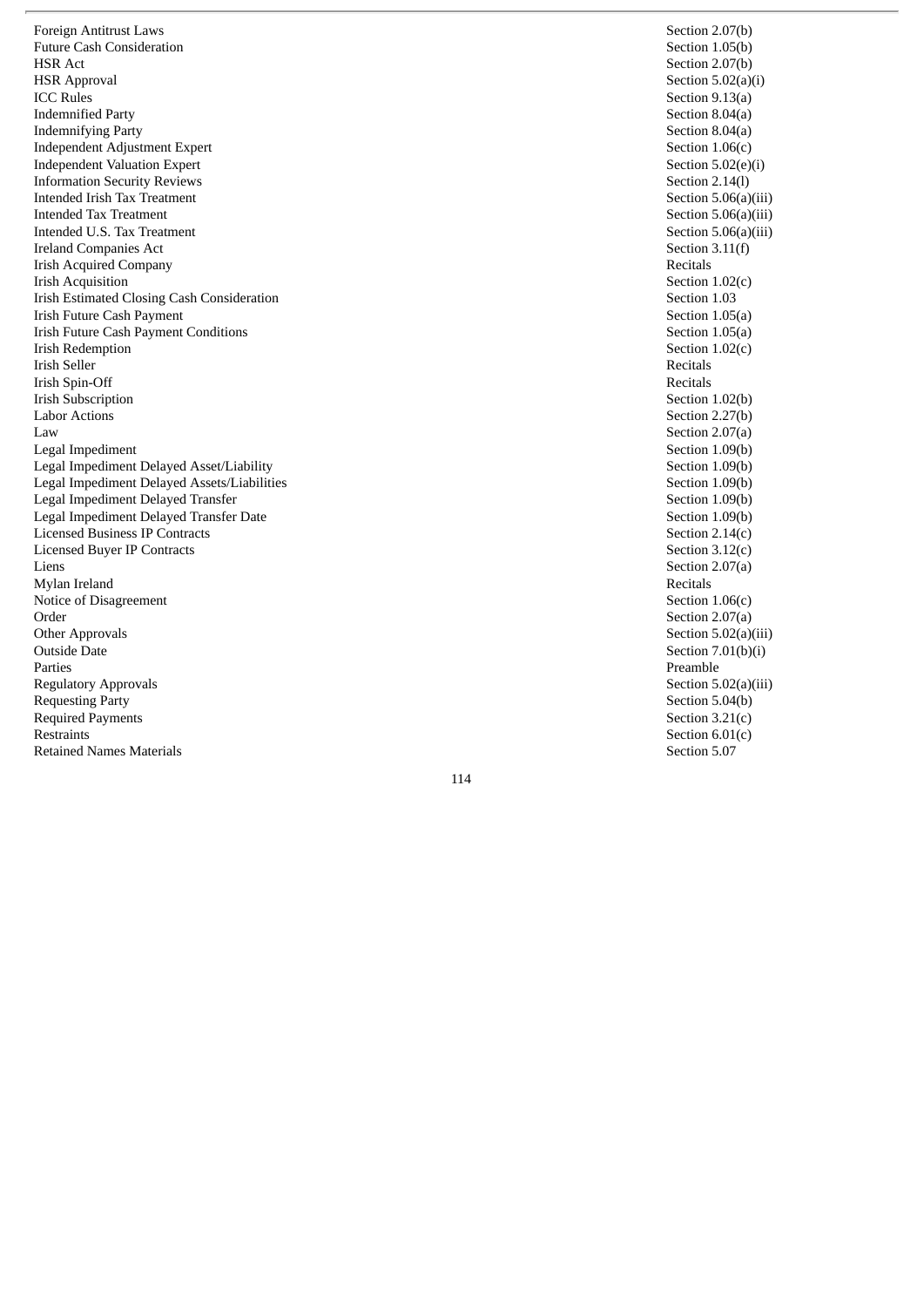Retained Records ROW Acquired Company ROW Acquisition ROW Estimated Closing Cash Consideration ROW Future Cash Payment ROW Seller Seller Aggregate Cap Seller Basket Amount Seller De Minimis Amount Seller General Cap Seller Indemnitees Seller Parent Seller Parent Board Seller Privileges Sellers Serum Equity Financing Letter SHA Joinder Solvent Specified Assets Specified Courts Specified Liabilities Specified Product Specified Product Stock Rights Third Party Claim Transferred Business Records Transferred Contracts Transferred IP Transferred IP Licenses Transferred Labeling and Marketing Materials Transferred Organizational Records Transition Period TSA Delayed Asset TSA Delayed Transfer TSA Delayed Transfer Date U K B A Underlying Buyer Common Stock Voting Debt Written Consent

A n n e x A Recitals Section  $1.02(a)$ Section 1.03 Section 1.05(b) Recitals Section  $8.04(b)(i)$ Section 8.04(b)(iii) Section 8.04(b)(iii) Section  $8.04(b)(i)$ Section 8.03 Preamble Recitals Section 9.16(b) Recitals Recitals Recitals Section  $3.21(d)$ Section  $1.10(b)(i)$ Section 9.12(b) Section  $1.10(b)(ii)$ Section  $1.10(b)(iii)$ Section  $1.10(b)(iii)$ Section  $2.03(c)$ Section 8.05(a) A n n e x A A n n e x A A n n e x A A n n e x A A n n e x A A n n e x A Section 5.07 Section  $1.09(a)$ Section  $1.09(a)$ Section  $1.09(a)$ Section  $2.19(a)$ Section 3.03(b) Section  $2.03(c)$ Recitals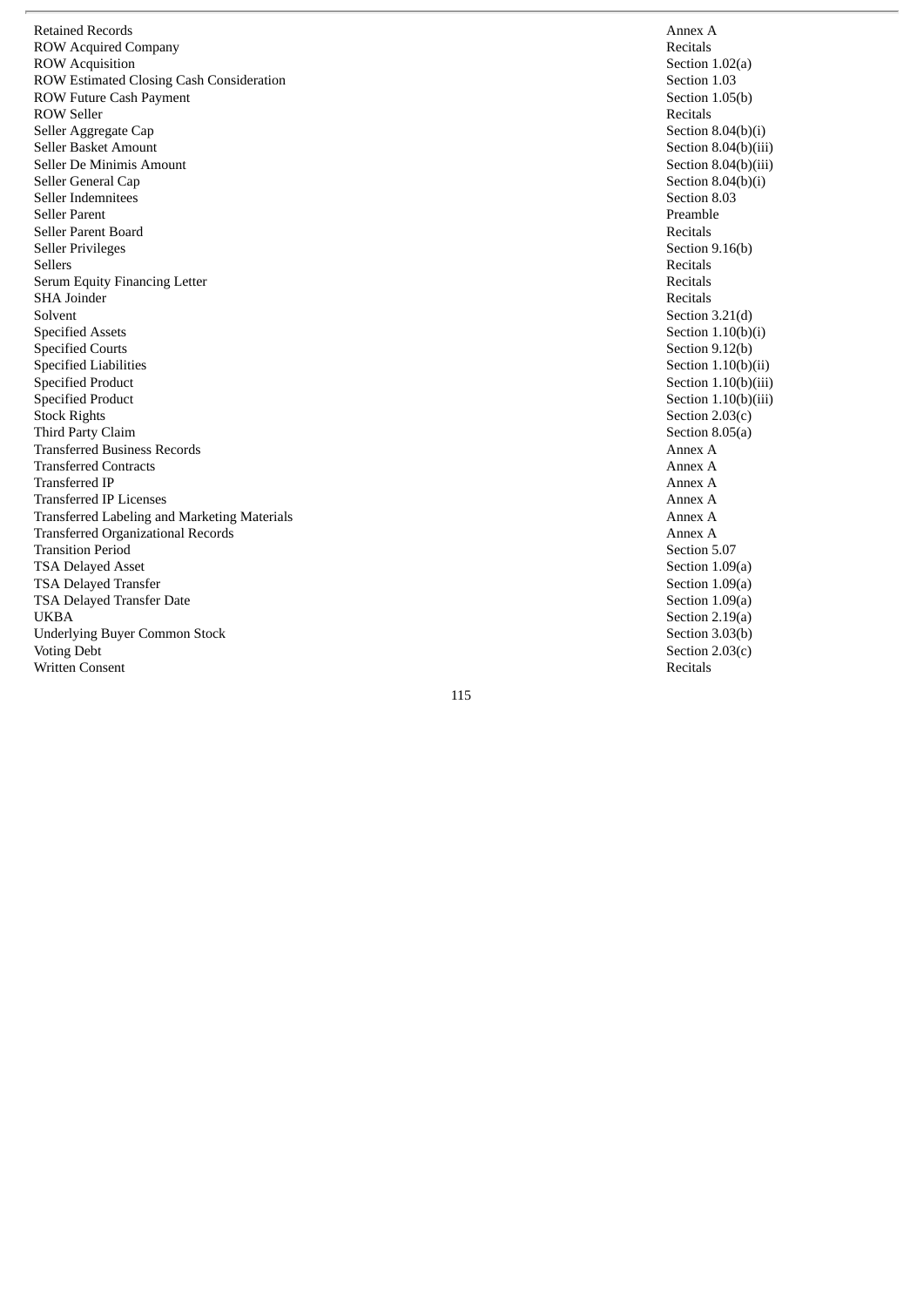SECTION 9.04. Interpretation. The headings contained in this Agreement, in any Annex, Exhibit or Schedule hereto and in the table of contents to this Agreement are for reference purposes only and shall not affect in any way the meaning or interpretation of this Agreement. The Seller Parent Disclosure Letter, the Buyer Disclosure Letter and all Annexes, Exhibits and Schedules attached hereto or referred to herein are hereby incorporated in and made a part of this Agreement as if set forth in full herein. Any terms used in the Seller Parent Disclosure Letter, the Buyer Disclosure Letter or any Annex, Exhibit or Schedule attached hereto or referred to herein but not otherwise defined therein shall have the meaning as defined in this Agreement. The definitions of terms herein shall apply equally to the singular and plural forms of the terms defined. Whenever the context may require, any pronoun shall include the corresponding masculine, feminine and neuter forms. All references herein to days (excluding Business Days) or months shall be deemed to be references to calendar days or months. All references herein to anniversaries, Business Days, days, months, years, dates or other time periods shall be determined based on New York City time. All references herein to "immediately available funds", "dollars" or "\$" shall be deemed to be references to the lawful money of the United States. All provisions herein qualified by the term "domestic", "foreign" or similar terms shall be construed on the basis that the United States is the relevant domestic country. The words "include", "includes" and "including" shall be deemed to be followed by the phrase "without limitation", whether or not followed by such phrase or a similar phrase. The word "will" shall be construed to have the same meaning and effect as the word "shall". If any time period for giving notice or taking action hereunder expires on a day which is not a Business Day, the time period shall automatically be extended to the Business Day immediately following such non-Business Day. This Agreement shall be deemed to have been drafted by both Parties, and this Agreement shall not be construed against any Party as the principal draftsperson hereof. Unless the context requires otherwise, (a) any definition of or reference or citation to any Law, agreement, instrument or other document herein shall be construed as referring or citing to such Law, agreement, instrument or other document as from time to time amended, supplemented or otherwise modified, including by succession of comparable successor Laws, and to the rules and regulations promulgated thereunder, (b) any reference herein to any Person shall be construed to include such Person's successors and assigns, (c) the words "herein", "hereof" and "hereunder", and words of similar import, shall be construed to refer to this Agreement in its entirety and not to any particular provision hereof, (d) all references herein to Articles, Sections, Annexes, Exhibits and Schedules shall be construed to refer to Articles and Sections of, and Annexes, Exhibits and Schedules to, this Agreement, (e) the words "asset" and "property" shall be construed to have the same meaning and effect and to refer to any and all tangible and intangible assets and properties, (f) the word "or" shall not be exclusive, (g) the phrase "to the extent" shall mean the degree to which a subject or other item extends and shall not simply mean "if" and (h) the phrase "made available" or words of similar import, when used in this Agreement, shall mean that the information has been (i) in the case of information made available by Seller Parent, either (A) posted in the "data room" (virtual) hosted by Donnelley Financial Solutions Venue by or on behalf of Seller Parent to which Buyer or certain of its Representatives have had access prior to the date of this Agreement or (B) delivered in person or electronically to Buyer or any of its Representatives and (ii) in the case of information made available by Buyer, either (A) posted in the "data room" (virtual) hosted by Ethos Data by or on behalf of Buyer to which Seller Parent or certain of its Representatives have had access prior to the date of this Agreement or (B) delivered in person or electronically to Seller Parent or any of its Representatives, in the case of each of clauses (i) and (ii), prior to the execution of this Agreement.

SECTION 9.05. Amendment. This Agreement may not be amended except by an instrument in writing signed on behalf of each of the

Parties.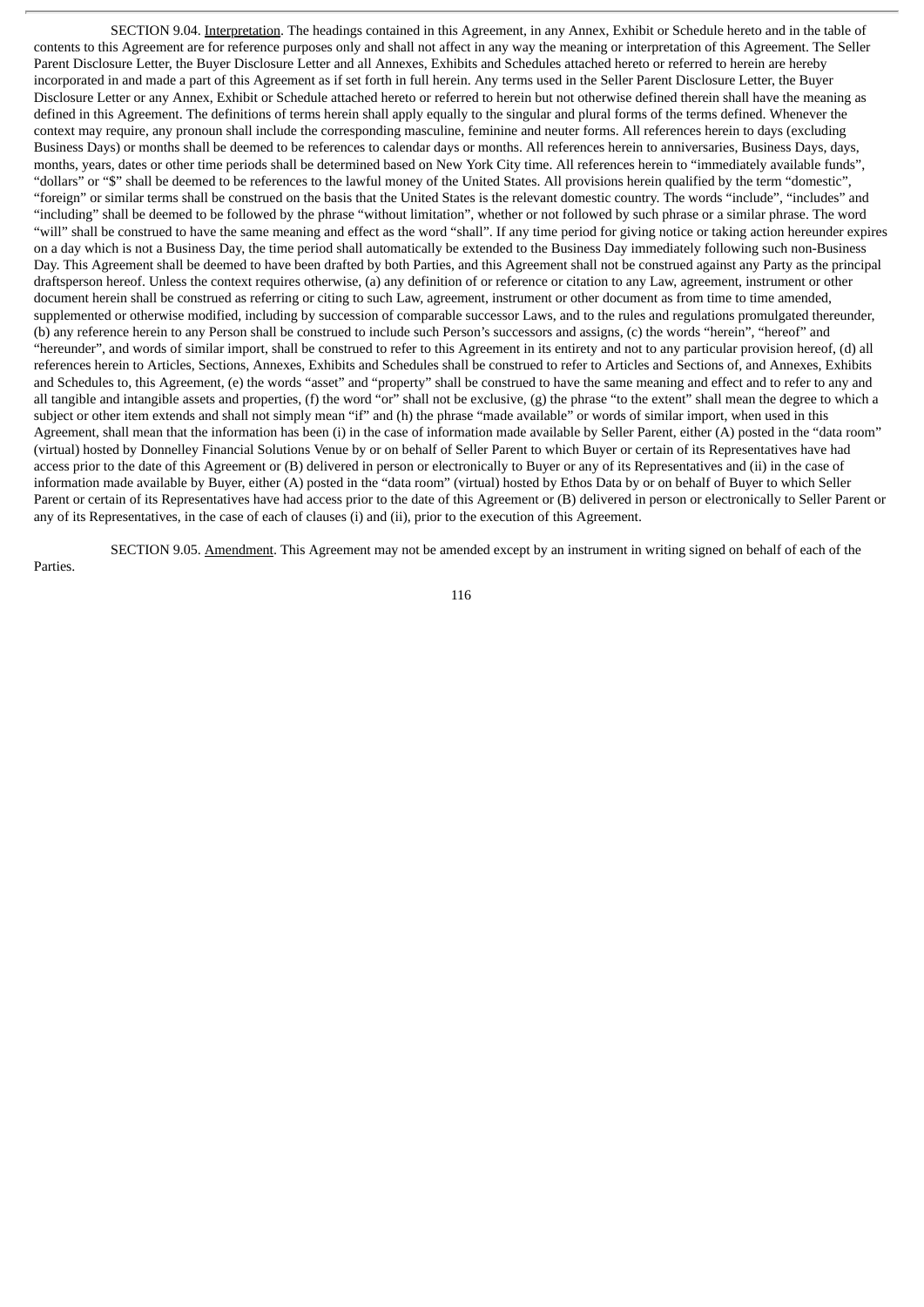SECTION 9.06. Extension; Waiver. At any time prior to the Closing, the Parties may (a) extend the time for the performance of any of the obligations or other acts of any Party, (b) waive any inaccuracies in the representations and warranties contained in this Agreement or in any document delivered pursuant to this Agreement or (c) waive compliance with any of the agreements or conditions contained in this Agreement. Any agreement on the part of a Party to any such extension or waiver shall be valid only if set forth in an instrument in writing signed on behalf of such Party. The failure of any Party to assert any of its rights under this Agreement or otherwise shall not constitute a waiver of such rights.

SECTION 9.07. Severability. If any term or other provision of this Agreement is determined by a court of competent jurisdiction to be invalid, illegal or incapable of being enforced under applicable Law or public policy, all other terms and provisions of this Agreement shall nevertheless remain in full force and effect so long as the economic or legal substance of the Transactions is not affected in any manner materially adverse to any Party. Upon such determination that any term or other provision is invalid, illegal or incapable of being enforced, the Parties shall negotiate in good faith to modify this Agreement so as to effect the original intent of the Parties as closely as possible in an acceptable manner to the end that the Transactions are fulfilled. No Party shall assert, and each Party shall cause its respective Representatives not to assert, that this Agreement, any other Transaction Document or any part hereof or thereof is invalid, illegal or unenforceable.

SECTION 9.08. Counterparts. This Agreement may be executed (including by electronic mail, in .pdf form or by any other electronic means, and including by electronically imaging a signature) in two or more counterparts, all of which shall be considered one and the same agreement and shall become effective when counterparts have been signed by each Party and delivered to the other Party.

SECTION 9.09. Entire Agreement; Third-Party Beneficiaries. This Agreement, together with the other Transaction Documents and the Confidentiality Agreement, constitutes the entire agreement, and supersedes all prior agreements and understandings, both written and oral, among the Parties and their respective Affiliates, or any of them, with respect to the Transactions. This Agreement is not intended to, and does not, confer upon any Person other than the Parties any rights or remedies, except (a) the Persons indemnified and held harmless and entitled to reimbursement pursuant to Section 5.13(d) shall be third party beneficiaries of the provisions of Section 5.13(d), Section 9.10, Section 9.12, Section 9.13 and this Section 9.09 and shall have the right to enforce their respective rights thereunder, (b) the Buyer Indemnitees and the Seller Indemnitees shall be third party beneficiaries of the provisions of Article VIII, Section 9.10, Section 9.12, Section 9.13 and this Section 9.09 and shall have the right to enforce their respective rights thereunder, (c) each Existing Counsel shall be third party beneficiaries of the provisions of Section 9.16, Section 9.10, Section 9.12, Section 9.13 and this Section 9.09 and shall have the right to enforce their respective rights thereunder and (d) each Buyer Counsel shall be third party beneficiaries of the provisions of Section 9.17, Section 9.10, Section 9.12, Section 9.13 and this Section 9.09 and shall have the right to enforce their respective rights thereunder.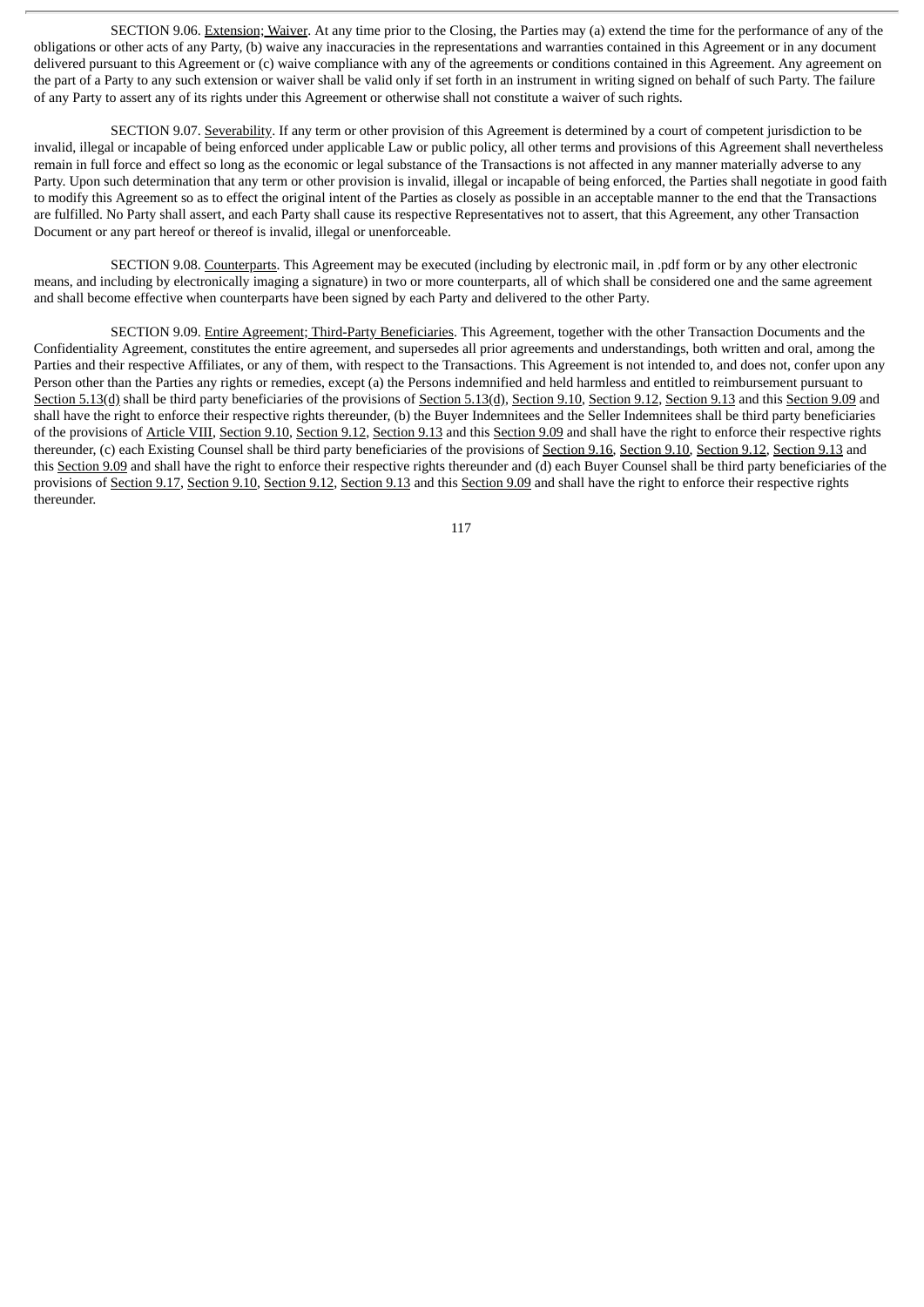SECTION 9.10. Governing Law. This Agreement, and all matters and Actions (whether in contract or in tort or otherwise) arising out of, relating to or otherwise in respect of this Agreement, shall be governed by, and construed in accordance with, the laws of the State of Delaware, regardless of the laws that might otherwise govern under applicable principles of conflicts of laws thereof.

SECTION 9.11. Assignment. Neither this Agreement nor any of the rights, interests or obligations under this Agreement shall be assigned, in whole or in part, by operation of Law or otherwise by any Party without the prior written consent of the other Party, and any purported assignment without such consent shall be null and void. Subject to the immediately preceding sentence, this Agreement will be binding upon, inure to the benefit of and be enforceable by the Parties and their respective successors and assigns.

#### SECTION 9.12. Enforcement; Jurisdiction; Consent to Service of Process.

(a) The Parties agree that irreparable damage would occur in the event that any of the provisions of this Agreement were not performed in accordance with its specific terms or were otherwise breached. It is accordingly agreed that the Parties shall be entitled to an injunction or injunctions, specific performance or other equitable relief to prevent breaches or threatened breaches of this Agreement and to enforce specifically the terms and provisions of this Agreement, without proof of damages or otherwise, this being in addition to any other remedy to which they are entitled at law or in equity. The right of specific enforcement is an integral part of the Transactions and without that right, no Party would have entered into this Agreement. Each Party agrees that it will not oppose the granting of an injunction, specific performance and other equitable relief on the basis that the other Party has an adequate remedy at law or an award of an injunction, specific performance or other equitable relief is not an appropriate remedy for any reason at law or in equity. The Parties acknowledge and agree that any Party seeking an injunction, specific performance or other equitable relief to prevent breaches or threatened breaches of this Agreement and to enforce specifically the terms and provisions of this Agreement in accordance with this Section 9.12 shall not be required to provide any bond or other security in connection therewith, and no Party shall contest the amount or absence of any such bond or other security requested or offered by the Party seeking such injunction, specific performance or other equitable relief.

(b) Subject to Section 9.13, with respect to any Action (whether in contract or in tort or otherwise) between or among the Parties and their respective Affiliates arising out of, relating to or otherwise in respect of this Agreement, the other Transaction Documents or the Transactions (including (i) the enforcement of the arbitration provisions of this Agreement and (ii) any claim pursuant to Section 9.12(a) for an injunction or injunctions, specific performance or other equitable relief to prevent breaches or threatened breaches of this Agreement and to enforce specifically the terms and provisions of this Agreement), each of the Parties (A) consents to submit itself to the personal jurisdiction of the Court of Chancery of the State of Delaware (or, only if the Court of Chancery of the State of Delaware finds it lacks subject matter jurisdiction, the federal court of the United States sitting in Delaware, or, only if the federal court of the United States sitting in Delaware finds it lacks subject matter jurisdiction, the Superior Court of the State of Delaware), and the appellate courts thereof (such courts, the "Specified Courts"), (B) agrees that it will not attempt to deny or defeat such personal jurisdiction by motion or other request for leave from the Specified Courts, (C) agrees that it will not bring any such Action in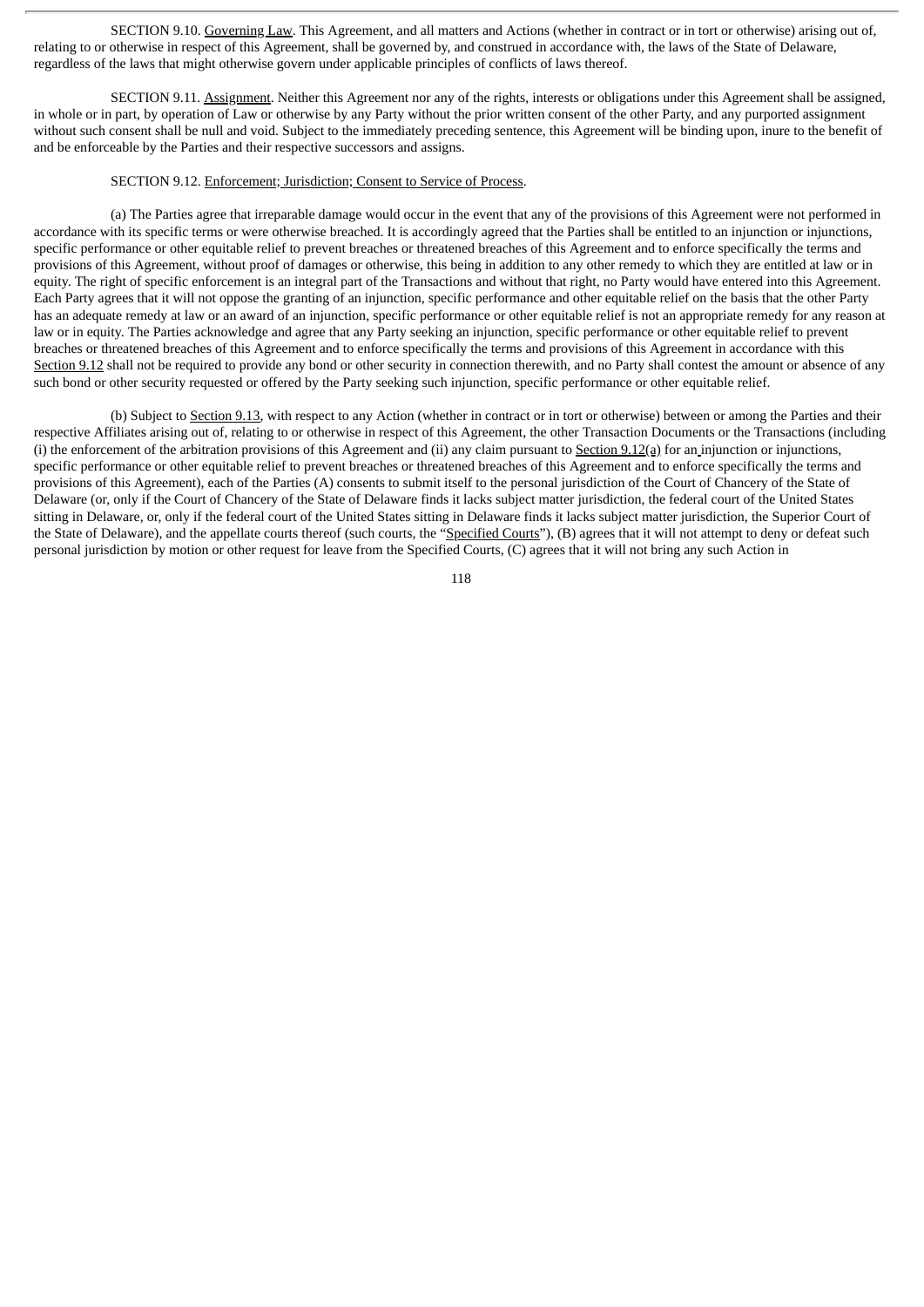any court other than the Specified Courts, (D) waives any right to trial by jury with respect to any such Action, (E) waives the defense of an inconvenient forum to the maintenance of any such Action and (F) consents to service of process being made through the notice procedures set forth in Section 9.01. The consents to jurisdiction set forth in this Section 9.12(b) shall not constitute general consents to service of process in the State of Delaware. The Parties agree that a final judgment in any such Action shall be conclusive and may be enforced in other jurisdictions by suit on the judgment or in any other manner provided by applicable Law.

#### SECTION 9.13. Arbitration.

(a) Subject to Section  $9.13(c)$ , (i) any Action (whether in contract or in tort or otherwise) between or among the Parties and their respective Affiliates arising out of, relating to or otherwise in respect of this Agreement, the other Transaction Documents or the Transactions shall exclusively be determined by final and binding arbitration under the Rules of Arbitration of the International Chamber of Commerce, as amended or substituted from time to time ("ICC Rules"), which ICC Rules are deemed to be incorporated into this Agreement except to the extent expressly modified by Section 9.12 and this Section 9.13 and (ii) arbitration shall be the exclusive method for resolution of such Action and the determination of the arbitrators shall be final and binding. The Parties agree that the arbitrators' determination and award shall be conclusive and may be enforced in other jurisdictions by suit on the judgment or in any other manner provided by applicable Law. The Parties further agree the nature, outcome and proceedings related to any arbitration under this Agreement shall be treated as non-public information in accordance with the Confidentiality Agreement (prior to the Closing) or Section 5.08(a) (following the Closing), as applicable.

(b) The arbitral tribunal shall consist of a panel of three arbitrators, one of whom shall be appointed by Seller Parent, one of whom shall be appointed by Buyer and the third of whom, who shall act as chairman, shall be jointly nominated by the two arbitrators nominated by Seller Parent and Buyer. Failing agreement as to the identity of the third arbitrator within five (5) Business Days of being required to do so, such third arbitrator shall be nominated by the International Court of Arbitration in accordance with the ICC Rules. The place and seat of the arbitration shall be New York City (United States). The language of the arbitration shall be English, and any documents or portions of them presented at such arbitration in a language other than English shall be accompanied by an English translation thereof. The arbitrators shall apply the substantive law of the State of Delaware.

(c) This dispute resolution provision is intended to provide the exclusive method of resolving any Action (whether in contract or in tort or otherwise) arising out of, relating to or otherwise in respect of this Agreement, the other Transaction Documents or the Transactions; provided, however, that either Party may pursue any Action (i) to obtain any injunction or injunctions, specific performance or other equitable relief to prevent breaches or threatened breaches of this Agreement and to enforce specifically the terms and provisions of this Agreement (in accordance with Section 9.12) from any court specified in Section 9.12 or (ii) for the purpose of enforcing an arbitration award hereunder in any court of competent jurisdiction. Without limiting the foregoing, the Parties expressly exclude the applicability of Part I of the Indian Arbitration and Conciliation Act, 1996.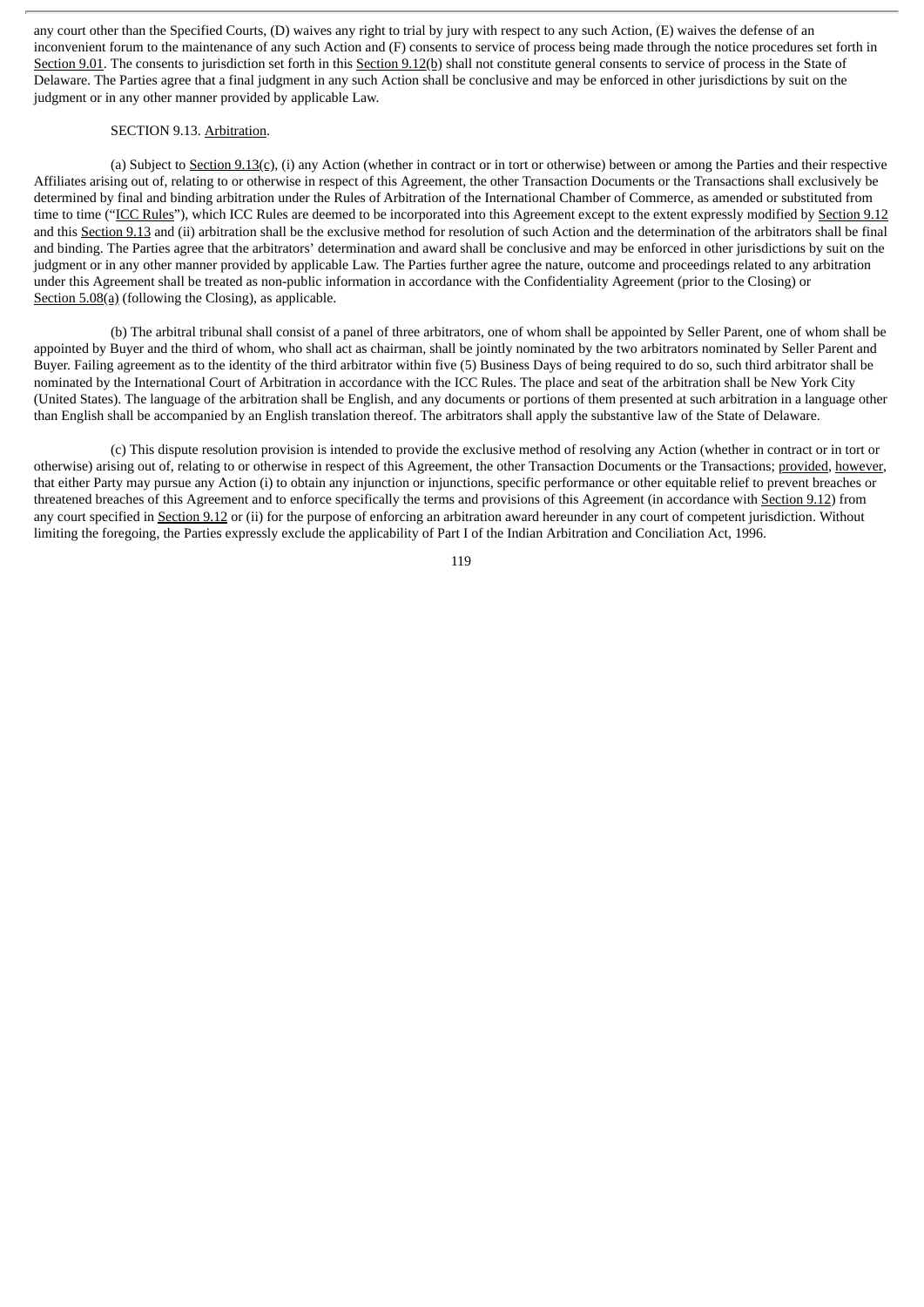(d) If a dispute is referred to arbitration pursuant to this Section 9.13, unless the arbitrators rule otherwise, the obligations of the Parties shall not be suspended and the provisions of this Agreement shall continue to be carried out by the Parties.

(e) In any arbitration, each Party shall bear its own costs of the arbitration and share equally the arbitrators' fees and the administrative costs; provided that the prevailing Party in any arbitration shall be entitled to payment of its reasonable attorneys' fees and costs (unless applicable Law restricts or prohibits such fee shifting), with such amount to be determined by the arbitral panel.

SECTION 9.14. No Other Duties. The only duties and obligations of the Parties under this Agreement are as specifically set forth in this Agreement, and no other duties or obligations shall be implied in fact, law or equity, or under any principle of fiduciary obligation.

SECTION 9.15. Fees and Expenses. Except as otherwise expressly provided by this Agreement or any other Transaction Document, whether or not the Transactions are consummated, all fees and expenses incurred in connection with this Agreement and the Transactions shall be paid by the Party incurring or required to incur such fees or expenses.

# SECTION 9.16. Seller Parent Legal Representation.

(a) Each of the Parties acknowledges and agrees that (i) Cravath, Swaine & Moore LLP, (ii) Saraf and Partners and (iii) Arthur Cox LLP (collectively, "Existing Counsel") may have acted as counsel for any or all of Seller Parent, the Sellers, the Business Companies and their respective Affiliates in connection with this Agreement and the Transactions (the "Acquisition Engagement").

(b) Buyer, on behalf of itself and its Affiliates (including, after the Closing, the Business Companies) acknowledges and agrees that all confidential communications between any of Seller Parent, the Sellers, the Business Companies and their respective Affiliates, on the one hand, and Existing Counsel, on the other hand, in the course of the Acquisition Engagement, and any attendant attorney-client privilege, attorney work product protection and expectation of client confidentiality applicable thereto (collectively, the "Seller Privileges"), shall be deemed to belong solely to Seller Parent, and shall not pass to or be claimed, held or used by Buyer or the Business Companies or any of their respective Affiliates after the Closing. Accordingly, Buyer and its Affiliates (including, after the Closing, the Business Companies) shall not have access to any such communications, or to the files of Existing Counsel relating to the Acquisition Engagement, whether or not the Closing occurs. Without limiting the generality of the foregoing, Buyer, on behalf of itself and its Affiliates (including, after the Closing, the Business Companies), acknowledges and agrees that, upon and after the Closing, (i) to the extent that files of Existing Counsel in respect of the Acquisition Engagement constitute property of the client, only Seller Parent and its Affiliates (other than the Business Companies) shall hold such property rights, and (ii) Existing Counsel shall have no duty whatsoever to reveal or disclose any such attorney-client communications or files to Buyer or any of its Affiliates (including, following the Closing, the Business Companies) by reason of any attorney-client relationship between Existing Counsel, on the one hand, and any of Seller Parent, the Sellers, the Business Companies and their respective Affiliates, on the other hand. If and to the extent that, at any time after the Closing,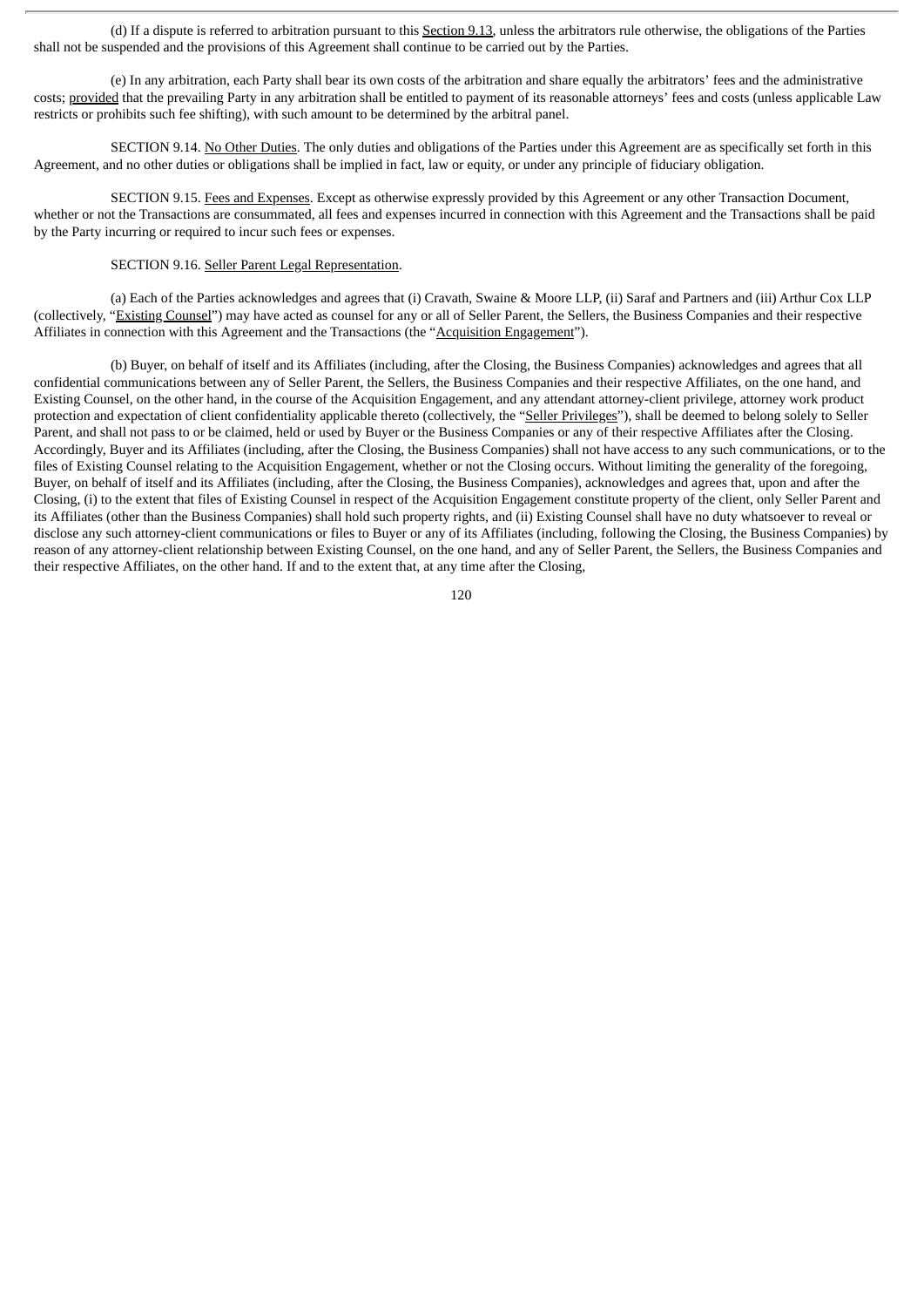Buyer or any of its Affiliates (including, following the Closing, the Business Companies) shall have the right to assert or waive any attorney-client privilege with respect to any communication between any of Seller Parent, the Sellers, the Business Companies and their respective Affiliates, on the one hand, and Existing Counsel, on the other hand, that occurred at any time prior to the Closing, Buyer, on behalf of itself and its Affiliates (including, following the Closing, the Business Companies), shall be entitled to waive such privilege only with the prior written consent of Seller Parent.

(c) Each of the Parties acknowledges and agrees that Existing Counsel may continue to represent any of Seller Parent, the Sellers or their respective Affiliates in future matters. Accordingly, Buyer, on behalf of itself and its Affiliates (including, after the Closing, the Business Companies), expressly: (i) consents to Existing Counsel's representation of any of Seller Parent, the Sellers or any of their respective Affiliates in any matter, including any post-Closing matter in which the interests of Buyer or any of its Affiliates (including, following the Closing, the Business Companies), on the one hand, and any of Seller Parent, the Sellers or their respective Affiliates, on the other hand, are adverse, including any matter relating to this Agreement, the other Transaction Documents or the Transactions, and whether or not such matter is one in which Existing Counsel may have previously advised any of Seller Parent, the Sellers or their respective Affiliates; and (ii) consents to the disclosure by Existing Counsel to any of Seller Parent, the Sellers or their respective Affiliates of any information learned by Existing Counsel in the course of its representation of any of Seller Parent, the Sellers, the Business Companies and their respective Affiliates, whether or not such information is subject to attorney-client privilege, attorney work product protection or Existing Counsel's duty of confidentiality.

(d) Buyer, on behalf of itself and its Affiliates (including, after the Closing, the Business Companies), further covenants and agrees that each shall not assert any claim, and that it hereby waives any claim, against Existing Counsel in respect of legal services provided to any of Seller Parent, the Sellers, the Business Companies or their respective Affiliates in connection with the Acquisition Engagement.

(e) Upon and after the Closing, the Business Companies shall cease to have any attorney-client relationship with Existing Counsel, unless and to the extent Existing Counsel is specifically engaged in writing by any Business Company to represent such Business Company after the Closing. Any such representation by Existing Counsel after the Closing shall not affect the foregoing provisions hereof.

(f) Each of Buyer and Seller Parent consents to the arrangements in this Section 9.16 and in Section 9.17 and agrees to take, and to cause its respective Affiliates to take, all steps necessary to implement the intent of this Section 9.16 and Section 9.17 and not to take, and cause its respective Affiliates not to take, positions contrary to the intent of this Section 9.16 or Section 9.17.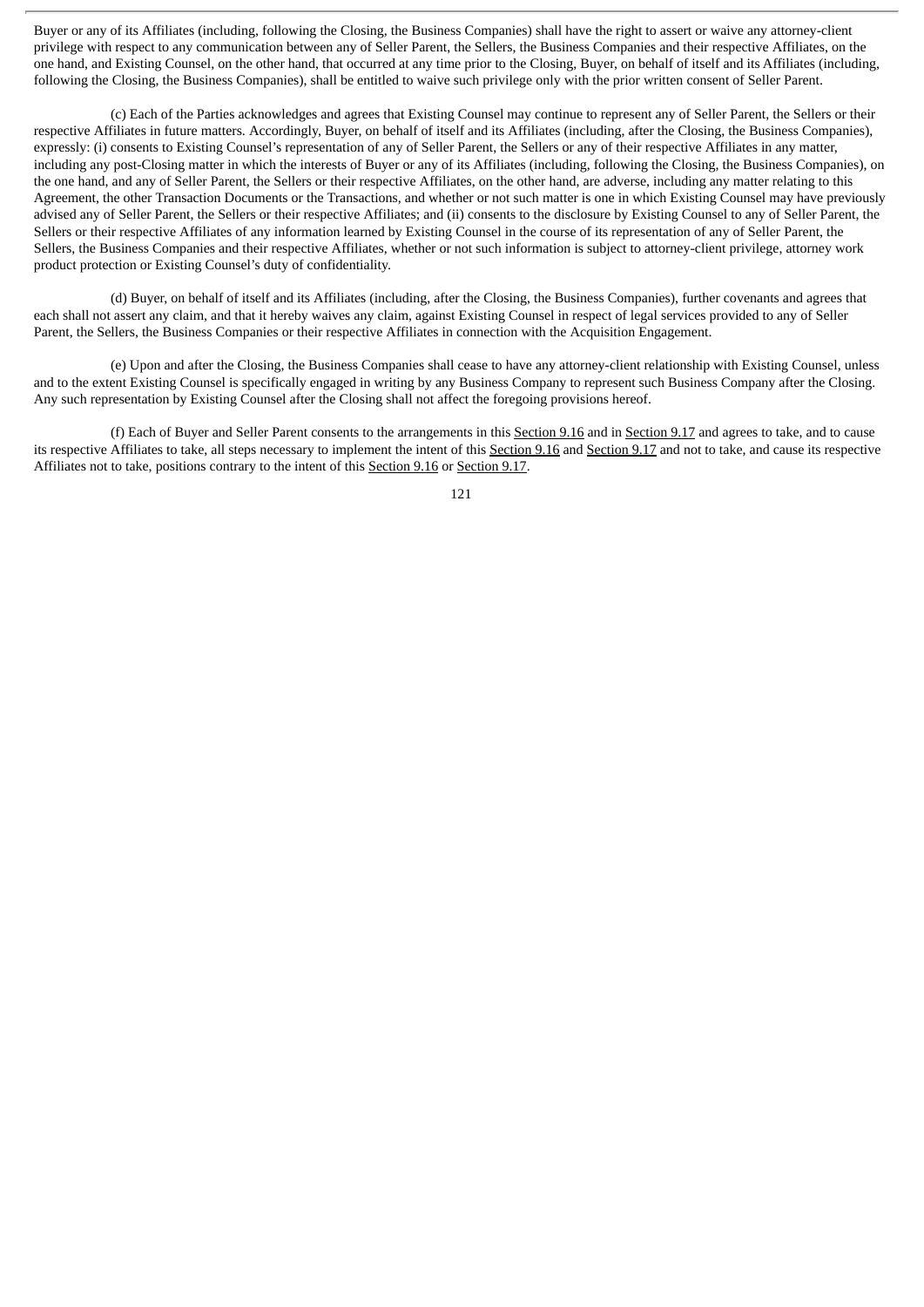# SECTION 9.17. Buyer Legal Representation.

(a) Each of the Parties acknowledges and agrees that (i) Goodwin Procter (UK) LLP and (ii) Shardul Amarchand Mangaldas & Co (collectively, "Buyer Counsel") may have acted as counsel for any or all of Buyer, Subsidiary Buyer and their respective Affiliates (but excluding the Business Companies) in connection with this Agreement and the Transactions (the "Buyer Acquisition Engagement").

(b) Each of the Parties acknowledges and agrees that Buyer Counsel may continue to represent any of Buyer, Subsidiary Buyer or their respective Affiliates (including, after the Closing, the Business Companies) in future matters. Accordingly, Seller Parent, on behalf of itself and its Affiliates, expressly: (i) consents to Buyer Counsel's representation of any of Buyer, Subsidiary Buyer or any of their respective Affiliates in any matter, including any post-Closing matter in which the interests of Seller Parent or any of its Affiliates, on the one hand, and any of Buyer, Subsidiary Buyer or their respective Affiliates, on the other hand, are adverse, including any matter relating to this Agreement, the other Transaction Documents or the Transactions, and whether or not such matter is one in which Buyer Counsel may have previously advised any of Buyer, Subsidiary Buyer or their respective Affiliates; and (ii) consents to the disclosure by Buyer Counsel to any of Buyer, Subsidiary Buyer or their respective Affiliates of any information learned by Buyer Counsel in the course of its representation of any of Buyer, Subsidiary Buyer and their respective Affiliates, whether or not such information is subject to attorney-client privilege, attorney work product protection or Buyer Counsel's duty of confidentiality.

(c) Seller Parent, on behalf of itself and its Affiliates, further covenants and agrees that each shall not assert any claim, and that it hereby waives any claim, against Buyer Counsel in respect of legal services provided to any of Buyer, Subsidiary Buyer or their respective Affiliates (including, after the Closing, the Business Companies) in connection with the Buyer Acquisition Engagement.

SECTION 9.18. Obligations of Seller Parent and Buyer. Whenever this Agreement or any other Transaction Document requires the Sellers or, prior to the Closing, the Business Companies to take any action, such requirement shall be deemed to include an undertaking on the part of Seller Parent to cause the Sellers or, prior to the Closing, the Business Companies to take such action. Whenever this Agreement or any other Transaction Document requires the Subsidiary Buyer or any other Affiliate of Buyer (including, following the Closing, the Business Companies) to take any action, such requirement shall be deemed to include an undertaking on the part of Buyer to cause the Subsidiary Buyer or such other Affiliate (including, following the Closing, the Business Companies) to take such action.

[*Remainder of page intentionally left blank*]

<sup>122</sup>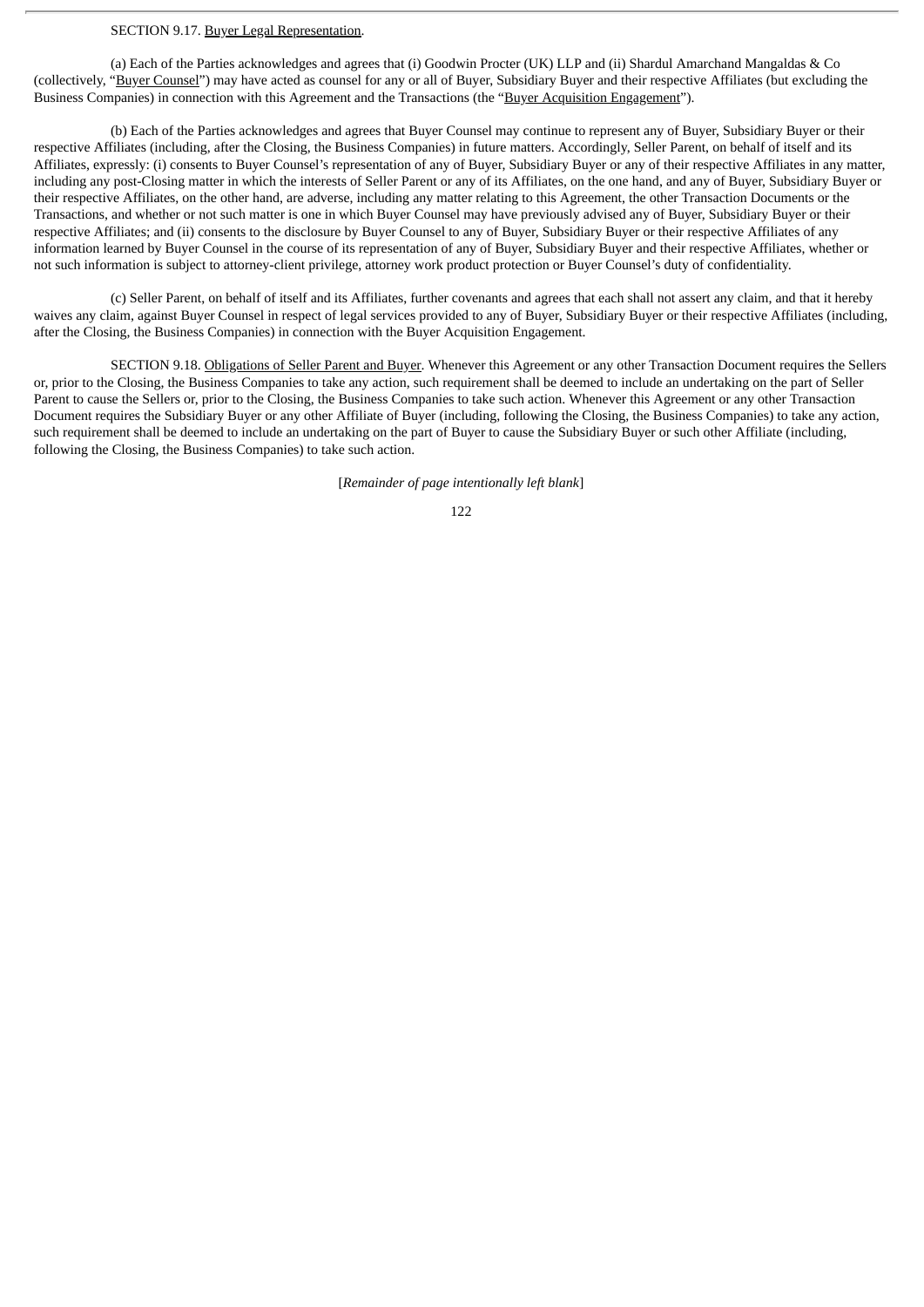IN WITNESS WHEREOF, the Parties have duly executed this Agreement, all as of the date first written above.

BIOCON BIOLOGICS LIMITED

by /s/ Kiran Mazumdar-Shaw

Name: Kiran Mazumdar-Shaw Title: Executive Chairperson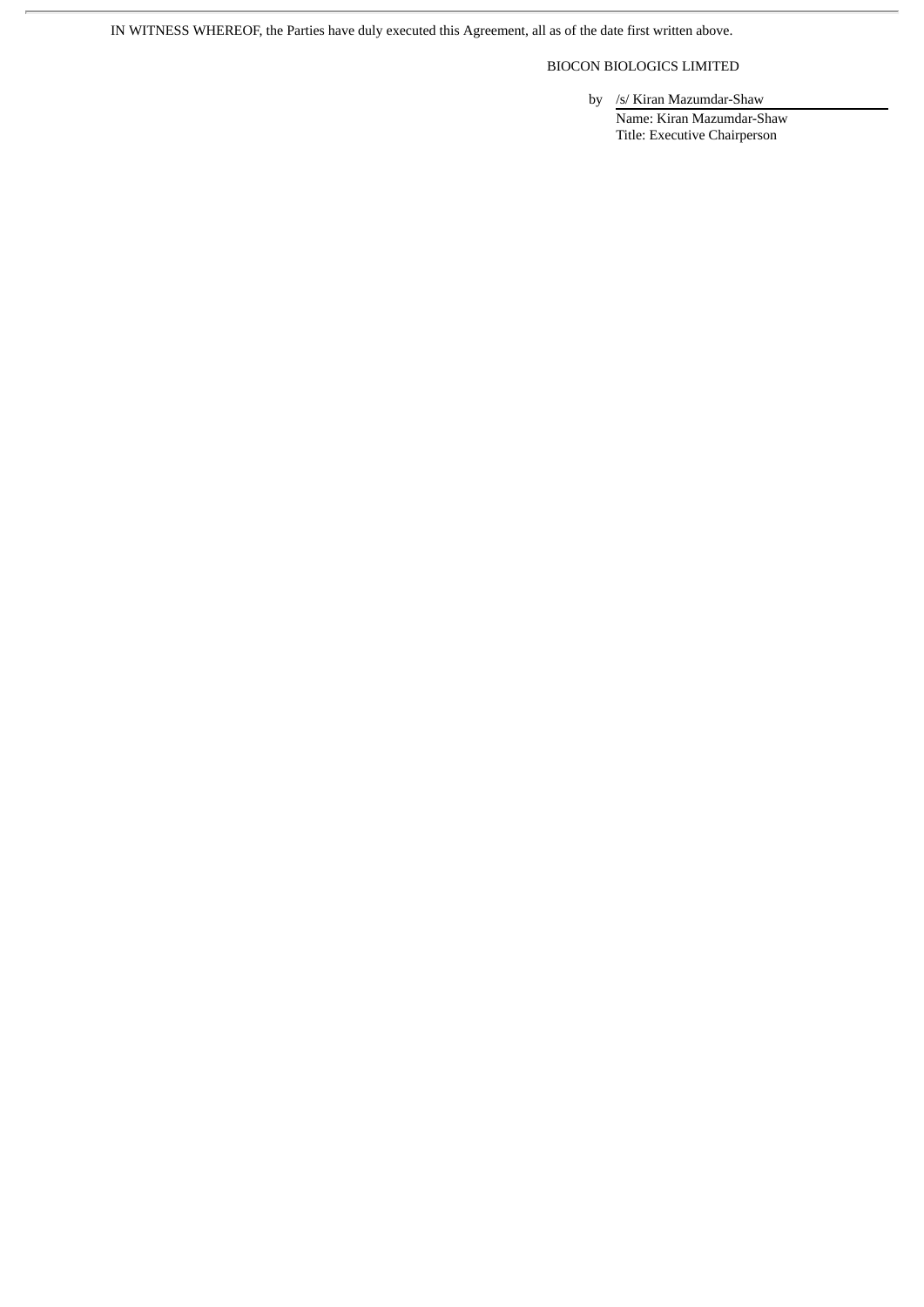VIATRIS INC.

by /s/ Rajiv Malik

Name: Rajiv Malik Title: President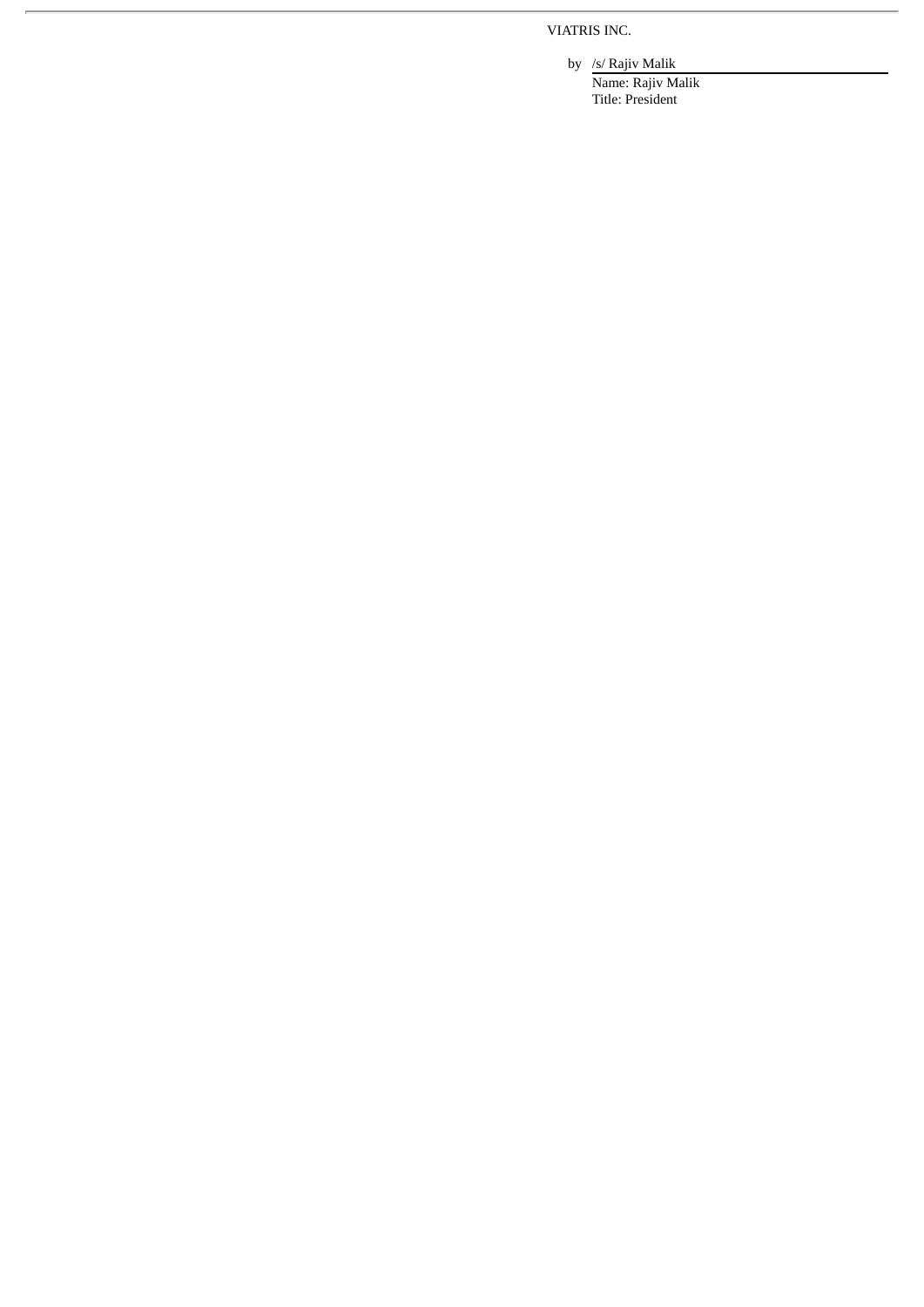#### **Annex A – Transferred Assets**

- (i) Transferred Biosimilars Programs. All Transferred Biosimilars Programs.
- (ii) Inventory. All Inventory.
- (iii) Tangible Assets. Each of the following, to the extent constituting part of the Business:
	- (a) all Master Cell Banks, Working Cell Banks and Extended Cell Banks, in each case, for the Compound aflibercept;
	- (b) the Biosimilar Cell Lines expressing such Compound, including (A) Research Cell Banks, (B) Mock Cell Lines, (C) pools, protoclones and back-up clones generated, (D) the Expression Vectors, including their naïve precursor forms, not carrying the biosimilar specific genetic information, and (E) auxiliary vectors useful for development of Biosimilars, such as vectors for transfection control or co-expression of enzymes or reporter molecules, in the case of each of clauses (A) through (E), for such Compound;
	- (c) auxiliary cell lines and the precursor cell lines and vectors used for their construction, in each case, for such Compound;
	- (d) samples of the naïve expression cell lines for such Compound; and
	- (e) all Samples of such Compound.
- (iv) Prepaid Expenses. All refunds and prepaid expenses exclusively related to the operation of the Business.
- (v) Receivables. All accounts receivable, notes receivable, rebates receivable and other receivables, in each case, to the extent exclusively arising out of or from the operation of the Business.
- (vi) Intellectual Property. (A) All Business Intellectual Property, including (1) the Trademarks set forth on Section A-(vi)(A)(1) of the Seller Parent Disclosure Letter, (2) the Patents set forth on Section A-(vi)(A)(2) of the Seller Parent Disclosure Letter and (3) the Internet domain names set forth on Section A-(vi)(A)(3) of the Seller Parent Disclosure Letter (collectively, the "Transferred IP") and (B) all licenses, settlements and covenants not to sue relating exclusively to the Patents and the Trademarks included in the Transferred IP, including the Licensed Business IP Contracts (collectively, the "Transferred IP Licenses").
- (vii) Contracts. (A) All Contracts (other than Transferred IP Licenses, which are identified separately on this Annex A) to which Seller Parent or any of its Subsidiaries is a party and that exclusively relate to the operation of the Business (such Contracts, the "Transferred

**Annex A** - 1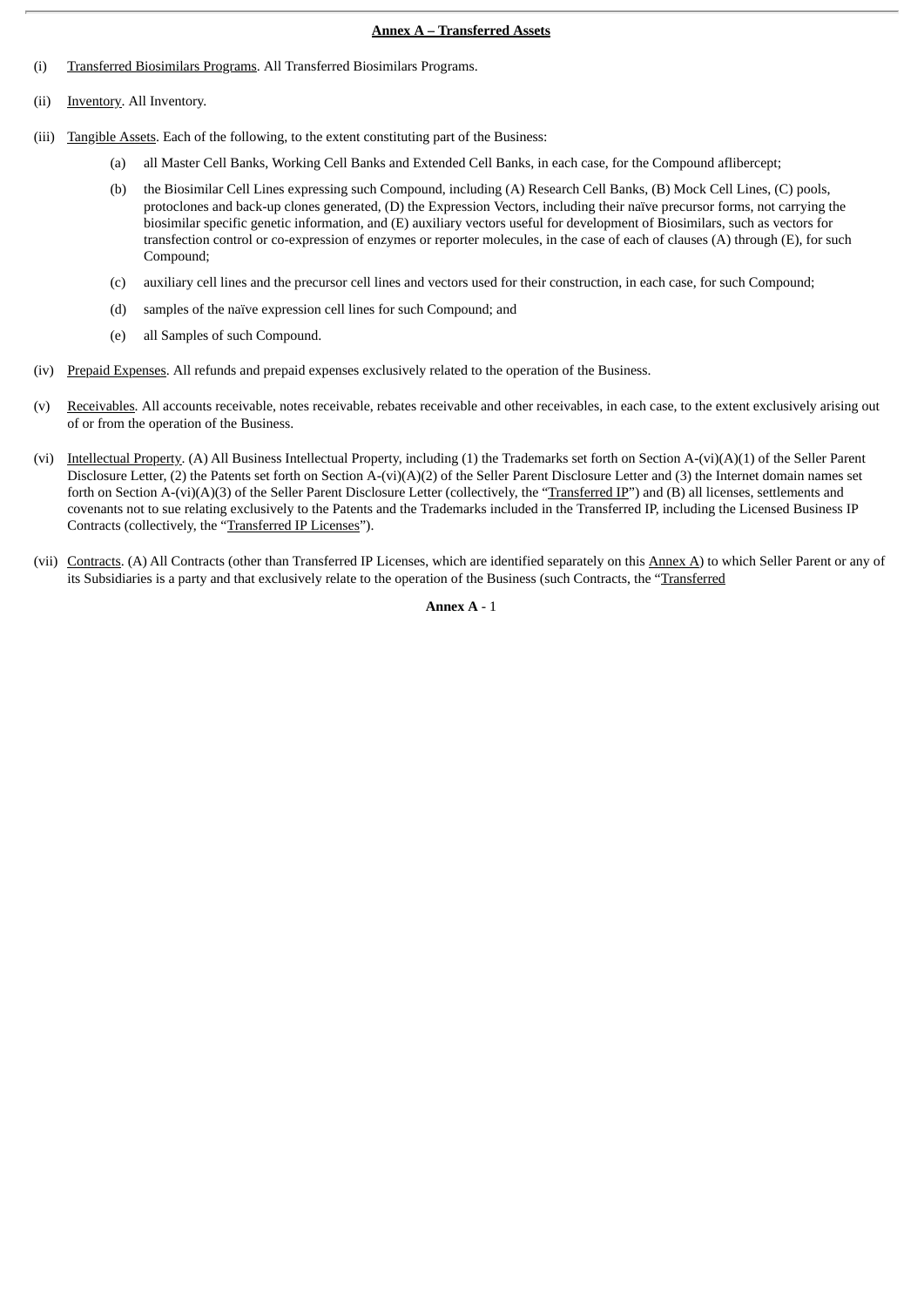Contracts"), including the Contracts set forth on Section A-(vii)(A) of the Seller Parent Disclosure Letter, and (B) the portion of any Commingled Contract exclusively relating to the operation of the Business (such rights and interests, the "Business Interests"), including the Business Interests under the Commingled Contracts set forth on Section A-(vii)(B) of the Seller Parent Disclosure Letter.

- (viii) Product Registrations, Price Approvals and Permits. All Product Registrations, Price Approvals and other permits, licenses and authorizations, in each case, granted to Seller Parent or any of its Affiliates by a Governmental Entity and exclusively used in or exclusively held for use in the **Business**
- (ix) Labeling and Marketing Materials. All Product labeling materials and all Product advertising, marketing and promotional materials (including marketing plans, sales training materials and other marketing-related information and materials), in each case, to the extent exclusively relating to the Business (the "Transferred Labeling and Marketing Materials").
- (x) Business Records. The Business Records to the extent exclusively relating to the Business (collectively, the "Transferred Business Records"); provided that Seller Parent and its Subsidiaries shall be entitled to keep copies thereof for operational, legal, Tax, regulatory or record-keeping purposes or in order to comply with applicable Laws, internal policies and procedures or contractual or similar obligations (the "Retained Records"), subject to the confidentiality and use restrictions set forth in Section 5.08(a).
- (xi) Corporate Organizational Records. All organizational documents, qualifications to do business as a foreign corporation, arrangements with registered agents relating to foreign qualifications, taxpayer and other identification numbers, seals, minute books, stock transfer books, blank stock certificates and other documents, in each case, exclusively relating to the organization, maintenance and existence of the Business Companies (collectively, the "Transferred Organizational Records").
- (xii) Actions. All Actions available to or being pursued by Seller Parent or any of its Subsidiaries that exclusively arise out of or exclusively relate to the operation of the Business.
- (xiii) Goodwill. All goodwill of the Business as a going concern.

**Annex A** - 2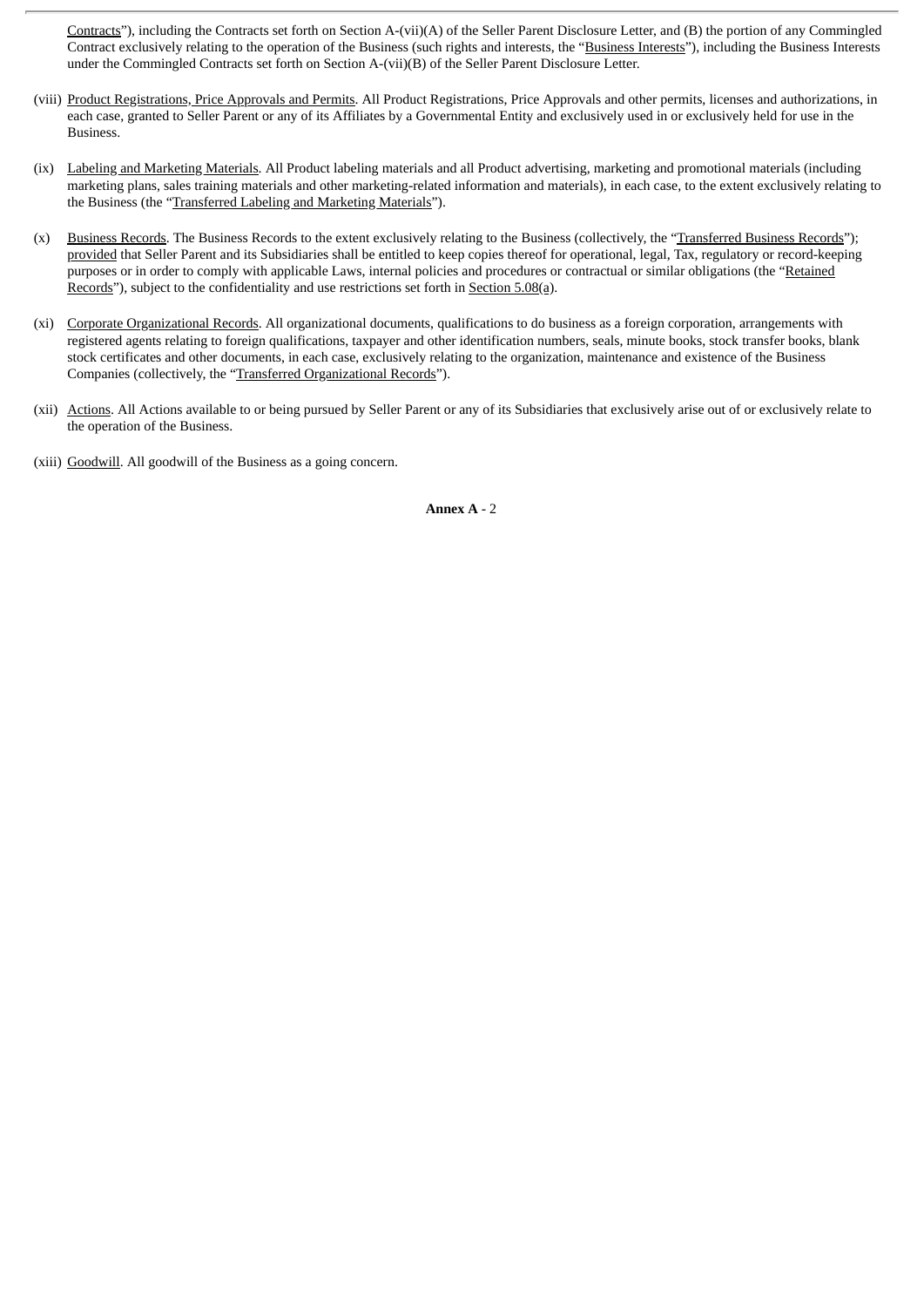## **Annex B – Excluded Assets**

- (i) Intellectual Property. (A) All IT Systems of Seller Parent or any of its Affiliates, (B) all Software of Seller Parent or any of its Affiliates and (C) all other Intellectual Property not expressly required to be transferred to Buyer or its Subsidiaries (including, following the Closing, the Business Companies) pursuant to this Agreement or any other Transaction Document, including, for the avoidance of doubt, (A) all Intellectual Property used in or held for use in connection with the Retained Business (including the Intellectual Property set forth on Section B-(i) of the Seller Parent Disclosure Letter) and (B) the Retained Names.
- (ii) Contracts. (A) All rights of Seller Parent and its Affiliates (other than, following the Closing, the Business Companies) under this Agreement and the other Transaction Documents, (B) all Contracts solely among or between Seller Parent and any of its Affiliates (other than the Business Companies), (C) all Customer Contracts, (D) all guarantees, letters of credit, surety bonds (including performance bonds), credit support arrangements or other assurances of payment issued by Seller Parent or any of its Affiliates (other than a Business Company) in respect of any Business Company, Transferred Asset or Assumed Liability (including all Credit Support Items), (E) all Commingled Contracts (other than any portion thereof constituting Business Interests) and all other Contracts to the extent related to another Excluded Asset and (F) the Contracts set forth on Section B-(ii) of the Seller Parent Disclosure Letter.
- (iii) Real Property. (A) All owned real property and any buildings, improvements and fixtures thereon, (B) all leasehold, subleasehold or other interests in any real property, buildings, improvements or fixtures, including any prepaid rent, security deposits and options or rights to renew or purchase in connection therewith, and (C) all other Contracts related to the ownership, lease, occupation, access or similar arrangement with respect to any real property, land, buildings, improvements or fixtures.
- (iv) Equipment and Certain Other Tangible Property. All equipment, office equipment and other tangible personal property (other than the Inventory, the Transferred Labeling and Marketing Materials, the Transferred Business Records and the Transferred Organizational Records), including IT Systems, together with any warranties relating thereto.
- (v) Corporate Organizational Records. Other than the Transferred Organizational Records, all organizational documents, qualifications to do business as a foreign corporation, arrangements with registered agents relating to foreign qualifications, taxpayer and other identification numbers, seals, minute books, stock transfer books, blank stock certificates and other documents relating to the organization, maintenance and existence of Seller Parent or any of its Affiliates.

**Annex B -** 1